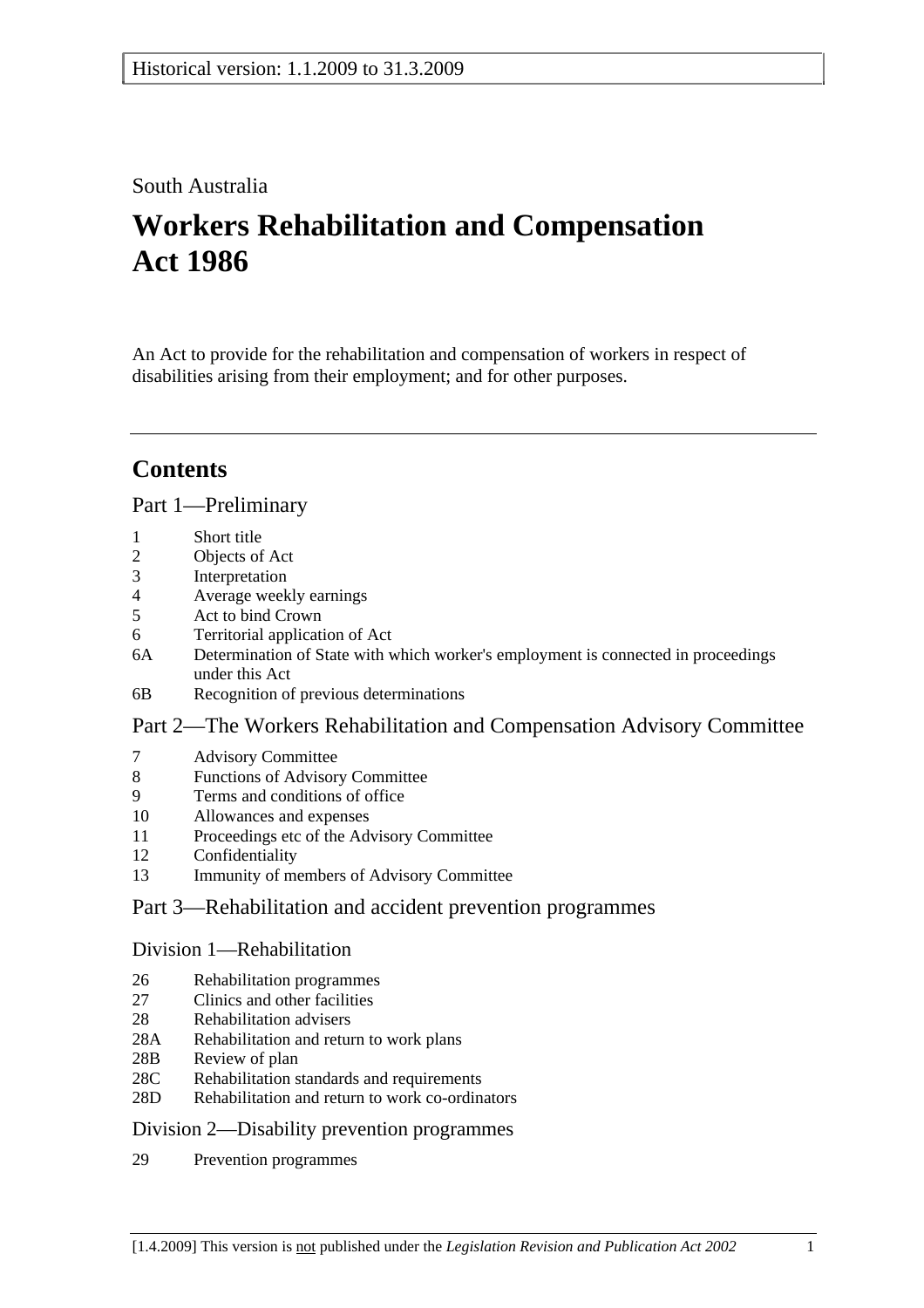## Part 4—Compensation

## Division 1—Conditions under which disability is compensable

- 30 Compensability of disabilities
- 30A Psychiatric disabilities
- 30B Effect of misconduct etc
- 31 Evidentiary provision

## Division 2—Compensation for medical expenses etc

- 32 Compensation for medical expenses
- 32A Special provisions for payment of medical expenses after initial notification of disability
- 33 Transportation for initial treatment

## Division 3—Compensation for property damage

34 Compensation for property damage

## Division 4—Compensation by way of income maintenance

- 35 Preliminary
- 35A Weekly payments over designated periods
- 35B Weekly payments after expiry of designated periods—no work capacity
- 35C Weekly payments after expiry of designated periods—current work capacity
- 36 Discontinuance of weekly payments
- 37 Adjustments due to change from original arrangements
- 38 Review of weekly payments
- 39 Economic adjustments to weekly payments
- 40 Weekly payments and leave entitlements
- 41 Absence of worker from Australia

Division 4A—Redemption

42 Redemption of liabilities

Division 5—Compensation for non-economic loss

43 Lump sum compensation

## Division 6—Compensation payable on death

- 44 Compensation payable on death—weekly payments
- 45 Review of weekly payments
- 45A Compensation payable on death—lump sums
- 45B Funeral benefit
- 45C Counselling services

## Division 7—Liability to pay compensation

- 46 Incidence of liability
- 47 Augmentation of weekly payment in consequence of delay
- 48 Payments by Corporation on behalf of defaulting employer
- 49 Corporation may undertake employer's liability to make weekly payments
- 50 Corporation as insurer of last resort

Division 7A—Special provisions for commencement of weekly payments after initial notification of disability

50A Interpretation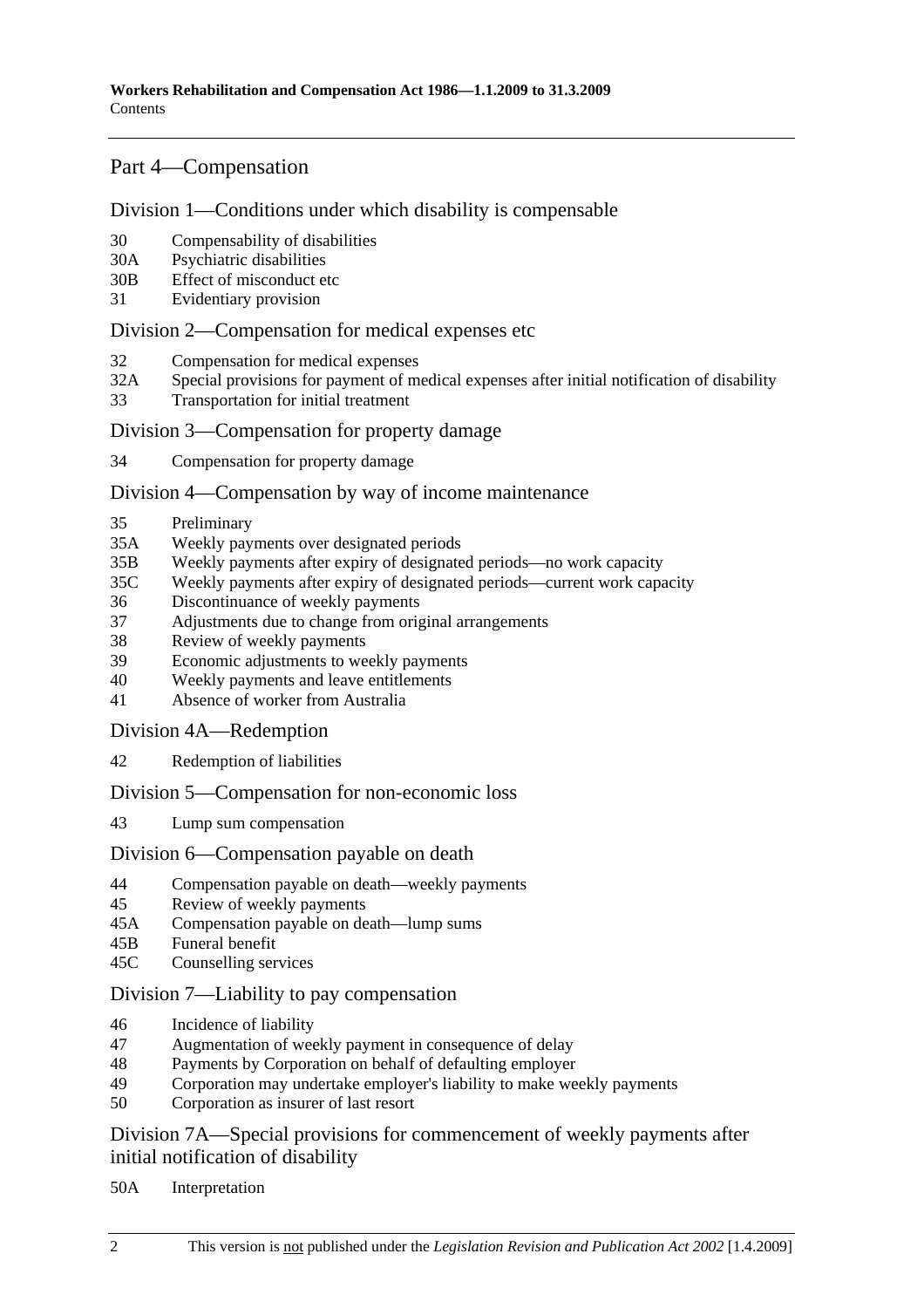- 50B Commencement of weekly payments following initial notification of disability
- 50C Status of payments
- 50D Worker to be notified if weekly payments are not commenced
- 50E Notice of commencement of weekly payments
- 50F Obligations of worker
- 50G Liability to make weekly payments not affected by making of claim
- 50H Set-offs and rights of recovery
- 50I Status of decisions

## Division 8—Notices of disabilities and claims for compensation

- 51 Duty to give notice of disability
- 52 Claim for compensation
- 53 Determination of claim

Division 9—Miscellaneous

#### Subdivision 1—Limitations on liability

- 54 Limitation of employer's liability
- 55 Prohibition of double recovery of compensation
- 57 Compensation payable in respect of disabilities arising from employment on ships
- 58 Certain sporting injuries not to be compensable

#### Subdivision 2—Choice of law

- 58AA The applicable substantive law for work disability claims
- 58AB Claims to which Subdivision applies
- 58AC What constitutes disability and employment
- 58AD Claim in respect of death included
- 58AE Meaning of substantive law
- 58AF Availability of action in another State not relevant

Subdivision 3—Other matters

- 58A Reports of return to work etc
- 58B Employer's duty to provide work or pay wages
- 58C Notice of termination of employment to be given in certain cases

## Part 5—Registration and funding

#### Division 1—Registration of employers

- 59 Registration of employers
- 60 Self-insured employers
- 61 The Crown and certain agencies to be self-insured employers
- 62 Applications
- 62A Ministerial appeal on decisions relating to self-insured employers

#### Division 2—Delegation to self-insured employers

63 Delegation to self-insured employer

#### Division 3—The Compensation Fund

64 The Compensation Fund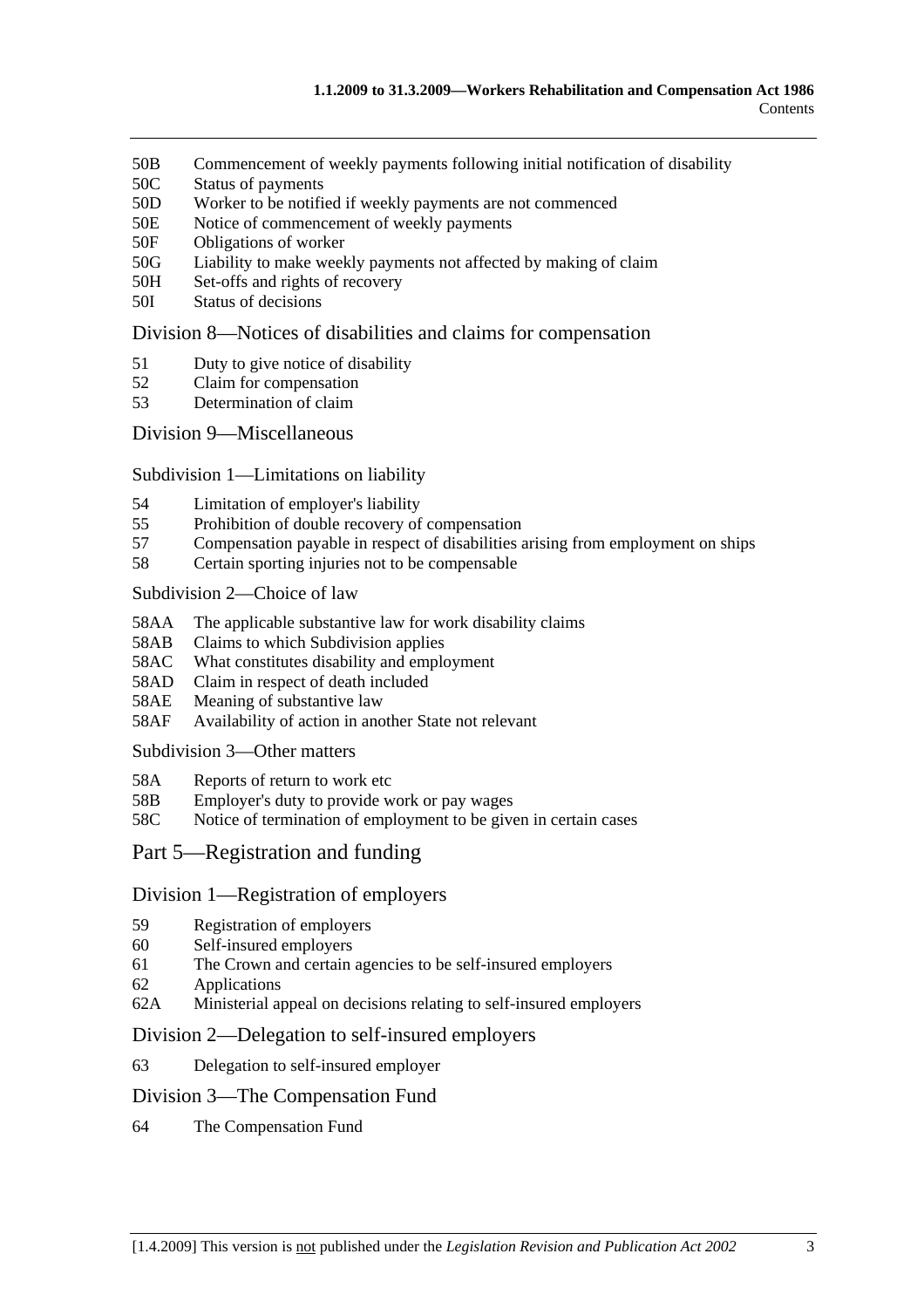#### Division 4—Imposition of levies

- 65 Preliminary
- 66 Imposition of levies
- 67 Adjustment of levy in relation to individual employers

## Division 5—Special levy for self-insured employers

68 Special levy for self-insured employers

#### Division 6—Payment of levies

- 69 Returns by employers
- 69A Deferred payment of levy

#### Division 7—Recovery of levies and fines

- 70 Recovery on default
- 71 Penalty for late payment
- 72 Review of levy, penalty interest or fine
- 72A Reasonable mistake about application of Act

#### Division 8—Miscellaneous

- 73 Separate accounts
- 74 Liability to keep accounts
- 75 Person ceasing to be an employer
- 76 Proof of registration
- 76A Recovery of levy

## Part 6—Workers Compensation Tribunal

#### Division 1—Establishment of Tribunal

- 77 Establishment of Tribunal
- 77A Seal

#### Division 2—Constitution of the Tribunal

- 78 Constitution of Tribunal
- 78A Full Bench
- 78B Exercise of Tribunal's powers by the Registrar

## Division 3—Jurisdiction of the Tribunal

79 Jurisdiction

#### Division 4—The presidential members

- 80 The President
- 80A The Deputy Presidents

#### Division 5—Conciliation officers

- 81 Appointment of conciliation officers
- 81A Conditions of appointment
- 81B Administrative responsibilities of conciliation officers

#### Division 6—Administrative and ancillary staff

82 Administrative and ancillary staff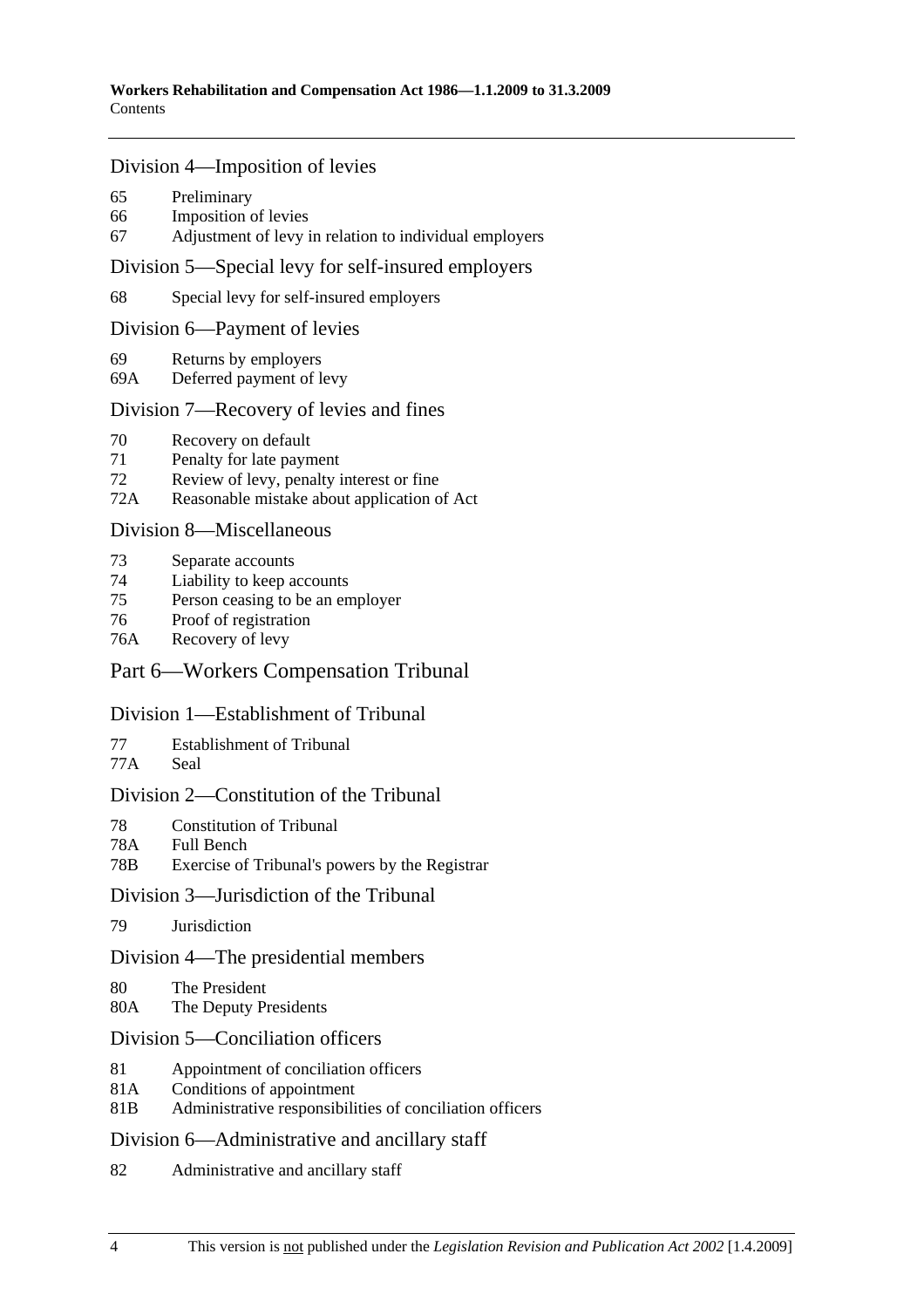- 82A Appointment etc of the Registrar
- 82B Responsibilities of administrative and ancillary staff

#### Division 7—Sittings and distribution of business

- 83 Time and place of sittings
- 83A Adjournment from time to time and from place to place

#### Division 8—Evidence

- 84 Tribunal not to be bound by evidentiary rules
- 84A Power to require attendance of witnesses and production of evidentiary material
- 84B Power to compel the giving of evidence
- 84C Entry and inspection of property
- 84D Issue of evidentiary summonses

#### Division 9—General principles and rules

- 85 Principles of equity and good conscience
- 85A Hearings to be in public
- 85B Representation

#### Division 10—Appeals and references of questions of law

- 86 Appeal on question of law
- 86A Reference of question of law and final appeal to Supreme Court

#### Division 11—Enforcement of judgments

- 87 Certified copy of judgment or order
- 87A Enforcement of judgments and orders

## Division 12—Miscellaneous

- 88 Immunities
- 88A Contempts of Tribunal
- 88B Punishment of contempts
- 88C Miscellaneous provisions about legal process
- 88D Service
- 88DA Power to enlarge scope of proceedings
- 88E Rules
- 88F Costs of proceedings
- 88G Recovery of costs of representation
- 88H Power to set aside judgments or orders
- 88I Finality of the Tribunal's decisions

#### Part 6A—Dispute resolution

#### Division 1—Preliminary

- 89 Interpretation
- 89A Reviewable decisions

#### Division 2—Notice of dispute

- 90 Notice of dispute
- 90A Time for lodging notice of dispute
- 90B Notice to be given by Registrar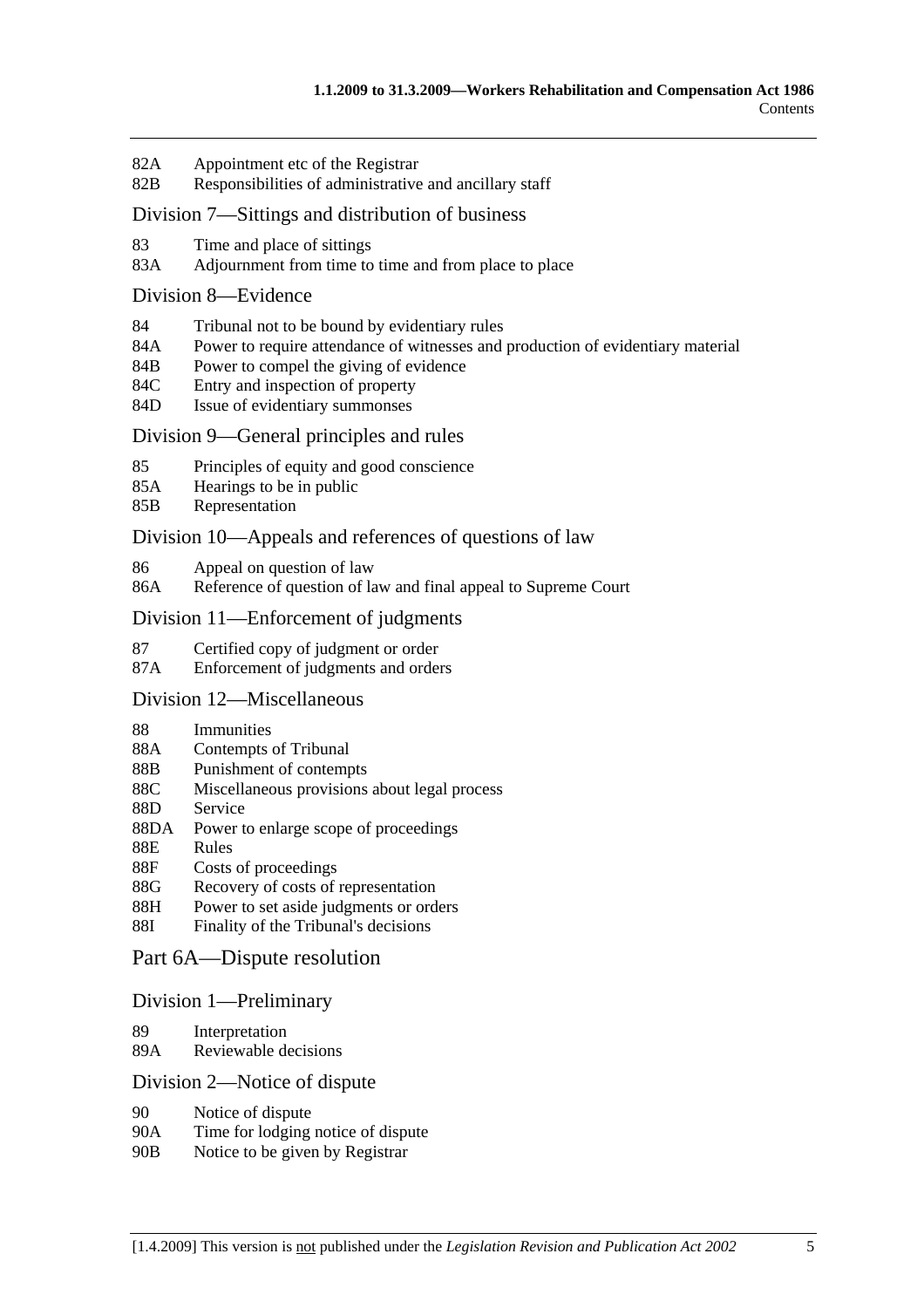#### Division 3—Initial reconsideration

- 91 Initial reconsideration
- 91A Reference of disputes to conciliation

#### Division 4—Conciliation proceedings

- 92 Assignment of presidential member or conciliation officer to preside at conciliation proceedings
- 92A Obligation of conciliator
- 92B Calling of conciliation conference
- 92C Procedure in conciliation proceedings
- 92D Reference of dispute into Tribunal

## Division 6—Judicial determination of dispute

- 94A Constitution of Tribunal
- 94B Pre-hearing conference
- 94C Determination of dispute

#### Division 7—Costs

- 95 Costs
- 95A Costs liability of representatives

## Division 8—Ministerial intervention

96 Ministerial intervention

#### Part 6B—Special jurisdiction to expedite decisions

- 97 Special jurisdiction
- 97A Constitution of Tribunal for proceedings under this Part
- 97B Powers of Tribunal on application
- 97C Costs

## Part 6C—Medical Panels

#### Division 1—Establishment and constitution

- 98 Establishment
- 98A Constitution
- 98B Procedures
- 98C Validity of acts
- 98D Immunity of members

#### Division 2—Functions and powers

- 98E Interpretation
- 98F Functions
- 98G Powers and procedures on a referral
- 98H Opinions

#### Division 3—Related matters

- 98I Admissibility
- 98J Support staff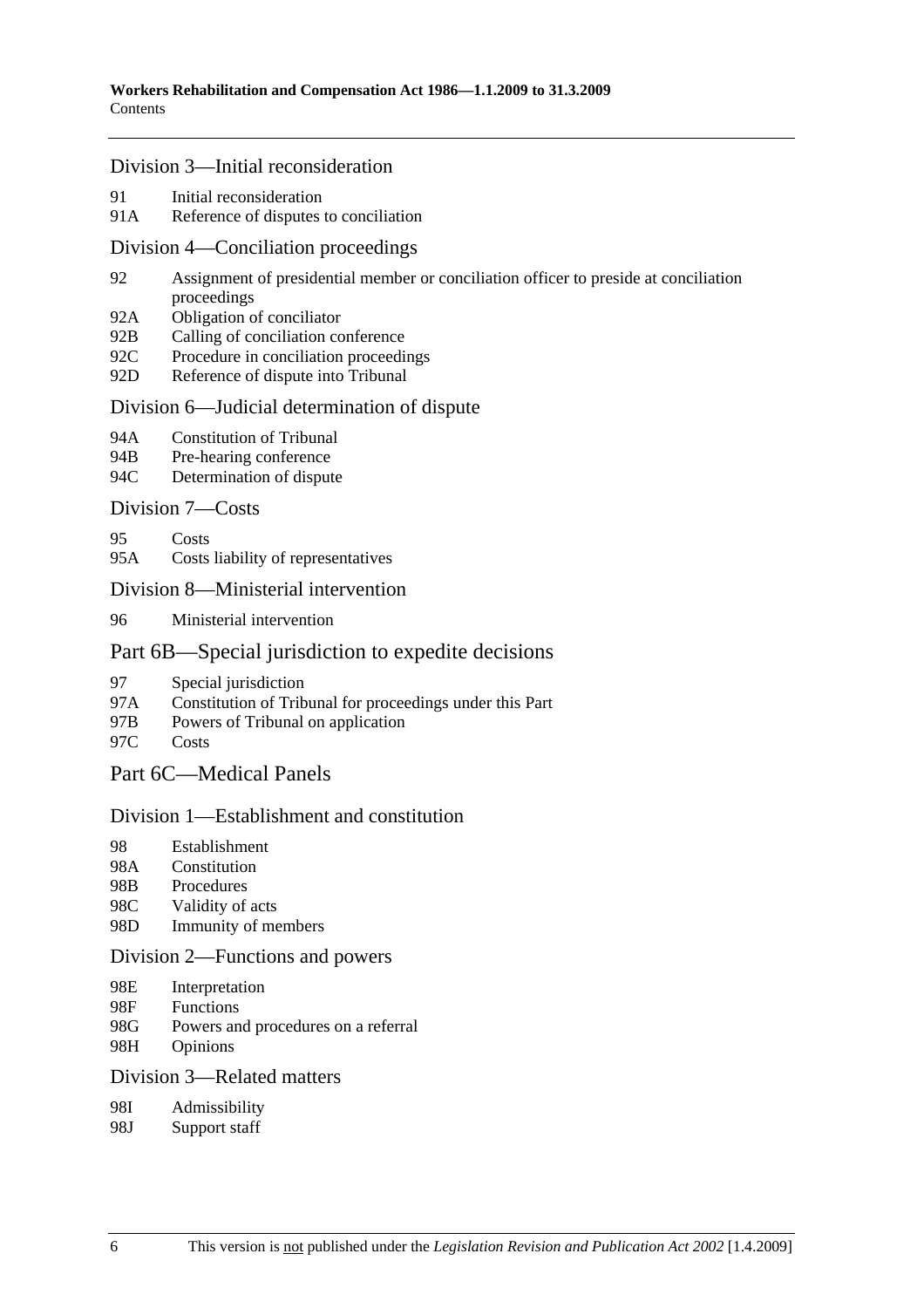## Part 6D—WorkCover Ombudsman

#### Division 1—Appointment and conditions of office

- 99 Appointment
- 99A Term of office and conditions of appointment
- 99B Remuneration
- 99C Temporary appointments

#### Division 2—Functions and powers

- 99D Functions
- 99E Powers—general<br>99F Obtaining inform
- Obtaining information
- 99G Power to examine witnesses etc.

## Division 3—Other matters

- 99H Independence
- 99I Staff
- 99J Funding
- 99K Delegation
- 99L Annual report
- 99M Other reports
- 99N Immunity

## Part 7—Miscellaneous

- 103 Extension of the application of this Act to self-employed persons
- 103A Special provision for prescribed classes of volunteers
- 105 Insurance of registered employers against other liabilities
- 106 Payment of interim benefits
- 106A Payment not to constitute an admission of liability
- 107 Employer may request progress report
- 107A Copies of medical reports
- 107B Worker's right of access to claims file
- 108 Medical examination at request of employer
- 109 Worker to be supplied with copy of medical report
- 110 Powers of entry and inspection
- 111 Inspection of place of employment by rehabilitation adviser
- 112 Confidentiality to be maintained
- 112AA Confidentiality—employers
- 112A Employer information
- 113 Disabilities that develop gradually
- 114 Certain payments not to affect benefits under this Act
- 115 No contribution from workers
- 116 Payment of compensation where worker in prison
- 117 Service of documents
- 118 Service of documents on the Corporation
- 119 Contract to avoid Act
- 120 Dishonesty
- 120A Evidence
- 122 Offences
- 122A Expiation fees
- 123A Right of intervention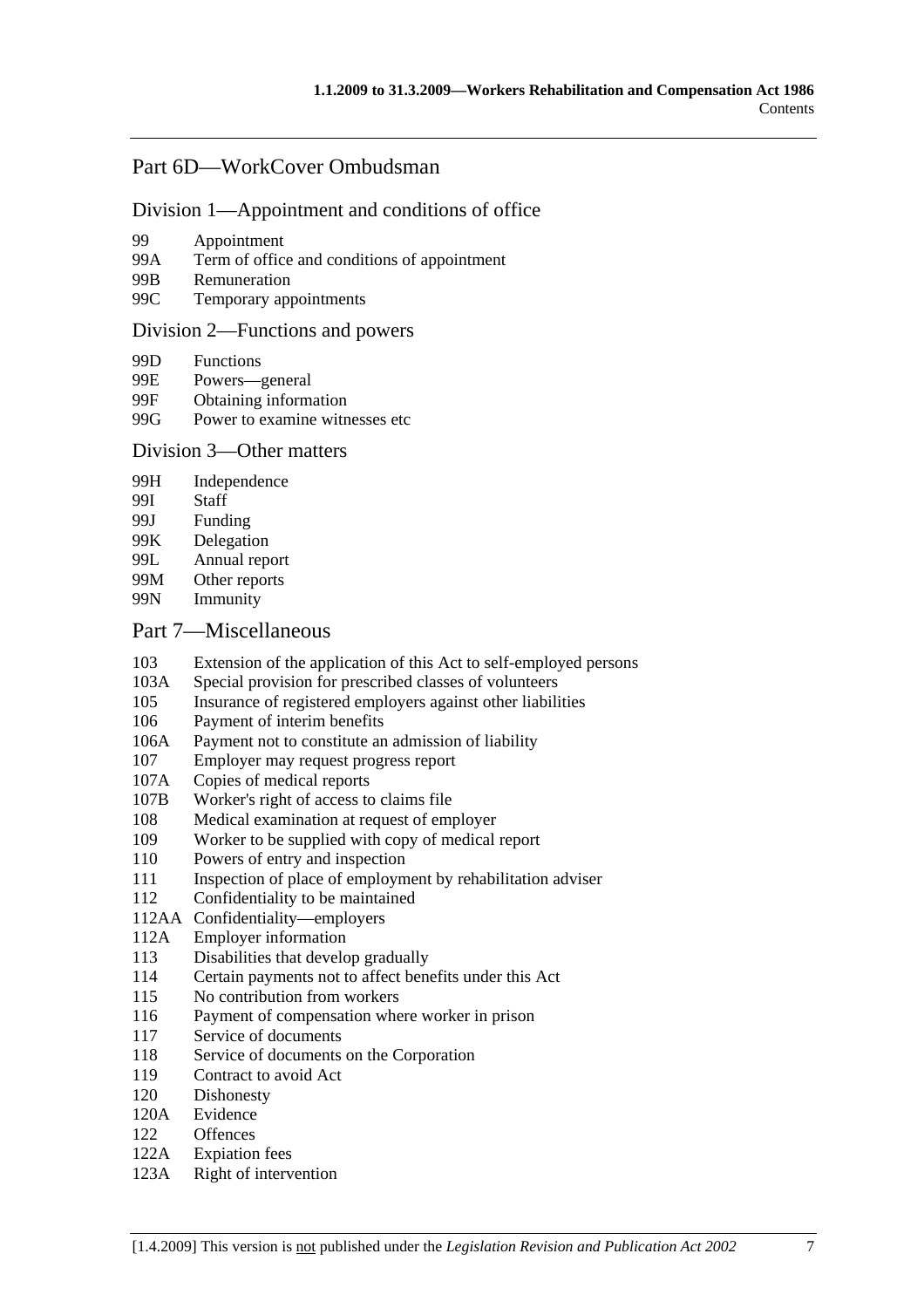#### 123B Code of Claimants' Rights 124 Regulations

# Schedule 1—Transitional provisions

- 1 Interpretation
- 2 Application of repealed Act
- 3 Exempt employers
- 4 Mining and Quarrying Industries Fund
- 5 Statutory Reserve Fund
- 5A Insurance Assistance Fund
- 5B Investment of, and dealings with, the Funds
- 5C Entitlement to documents
- 5D Compensation payable to domestic partner on death of worker
- 5E Additional transitional provisions
- 6 Acts Interpretation Act

# Schedule 2—Disabilities presumed to arise from employment

Schedule 3—Lump sum compensation

Schedule 4—Adjacent areas

- 1 Interpretation
- 2 Adjacent areas

Legislative history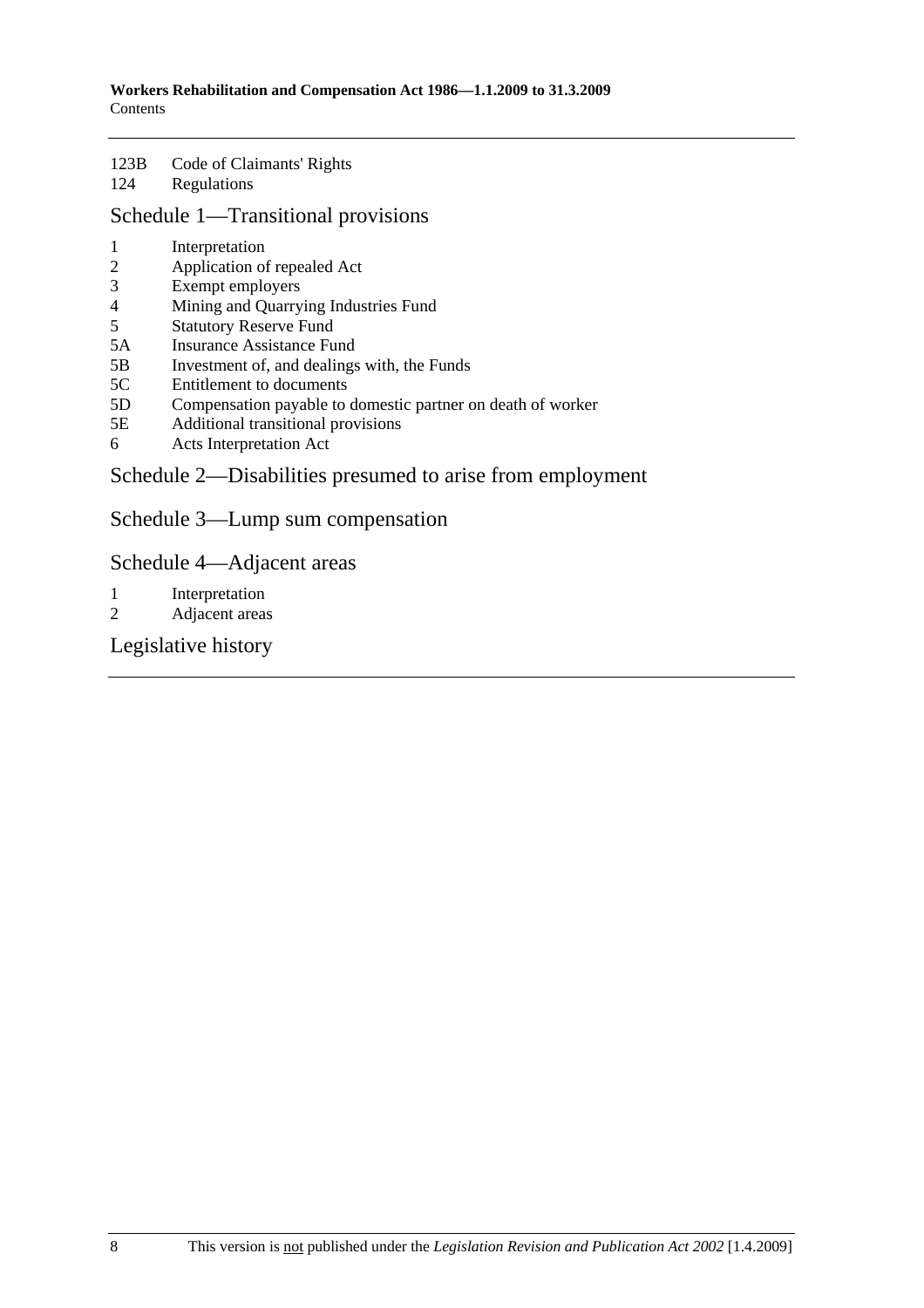## **The Parliament of South Australia enacts as follows:**

# **Part 1—Preliminary**

## **1—Short title**

This Act may be cited as the *Workers Rehabilitation and Compensation Act 1986*.

## **2—Objects of Act**

- (1) The objects of this Act are—
	- (a) to establish a workers rehabilitation and compensation scheme—
		- (i) that achieves a reasonable balance between the interests of employers and the interests of workers; and
		- (ii) that provides for the effective rehabilitation of disabled workers and their early return to work; and
		- (iii) that provides fair compensation for employment-related disabilities; and
		- (iv) that reduces the overall social and economic cost to the community of employment-related disabilities; and
		- (v) that ensures that employers' costs are contained within reasonable limits so that the impact of employment-related disabilities on South Australian businesses is minimised; and
	- (b) to provide for the efficient and effective administration of the scheme; and
	- (c) to establish incentives to encourage efficiency and discourage abuses; and
	- (d) to ensure that the scheme is fully funded on a fair basis; and
	- (e) to reduce the incidence of employment-related accidents and disabilities; and
	- (f) to reduce litigation and adversarial contests to the greatest possible extent.
- (2) A person exercising judicial, quasi-judicial or administrative powers must interpret this Act in the light of its objects without bias towards the interests of employers on the one hand, or workers on the other.
- (3) The Corporation, and the employer from whose employment a compensable disability arises, must seek to achieve a disabled worker's return to work (taking into account the objects and requirements of this Act).

## **3—Interpretation**

(1) In this Act, unless the contrary intention appears—

*actuary* means a Fellow or Accredited Member of the Institute of Actuaries of Australia;

*Advisory Committee* means the Workers Rehabilitation and Compensation Advisory Committee established under Part 2;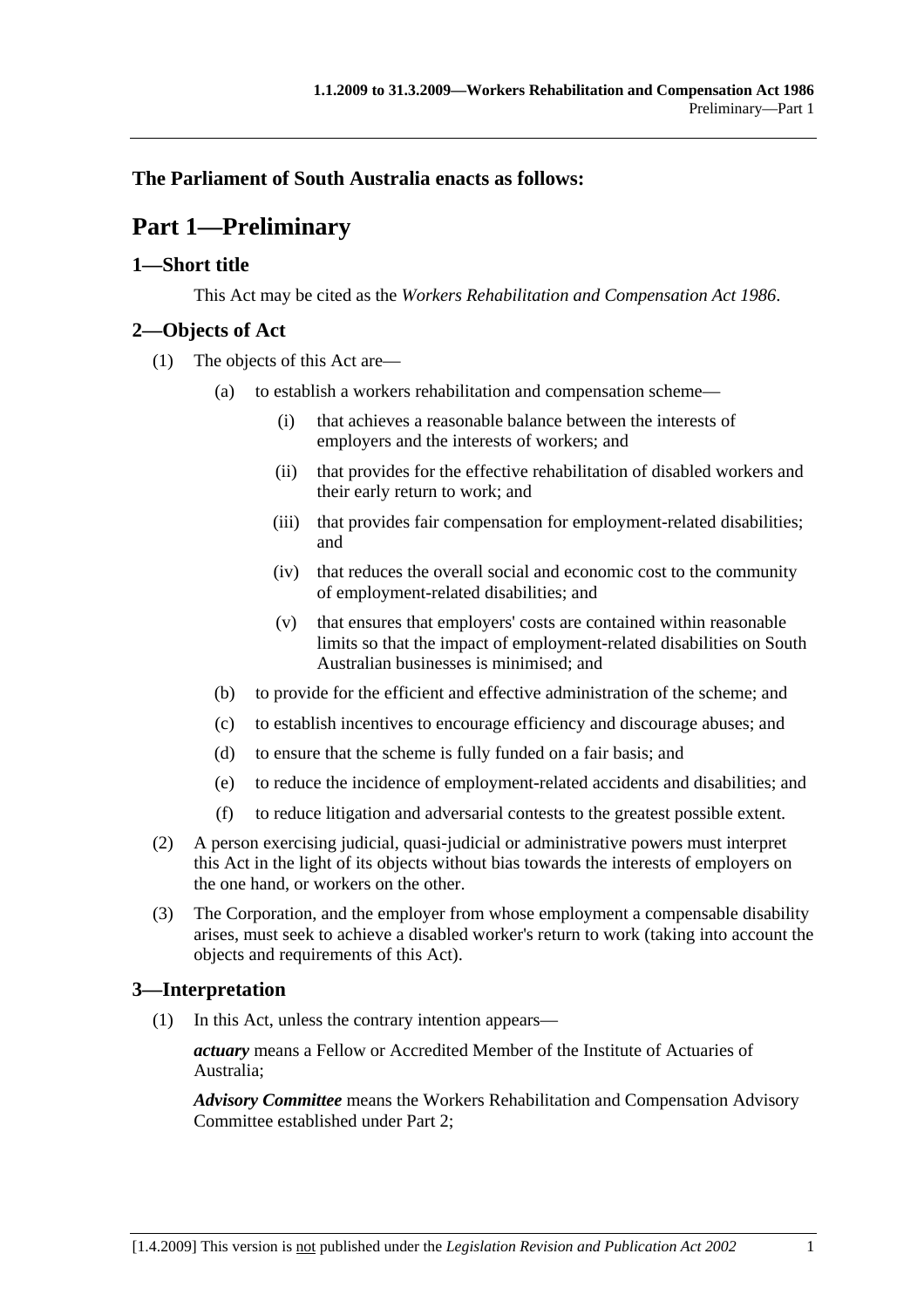*apprentice* includes—

- (a) a person undertaking training as a trainee in a trade, declared vocation or other occupation under a contract of training under the *Training and Skills Development Act 2003*;
- (b) a person undertaking training in a scheme approved by the Corporation for the purposes of this definition,

and *apprenticeship* has a corresponding meaning;

*authorised officer* means a person who is authorised by the Corporation to exercise the powers of an authorised officer under this Act;

*average minimum award rate* means the amount published by the Commonwealth Statistician as the weighted average minimum weekly award rate for adult persons (wage and salary earners) in South Australia;

*average weekly earnings*, in relation to a worker, means the worker's average weekly earnings determined in accordance with section 4;

*the board* means the board of management of the Corporation;

*business day* means any day except Saturday, Sunday or a public holiday;

*child*, in relation to a deceased worker, includes a person in relation to whom the worker stood, at the date of death, *in loco parentis*;

*close personal relationship* means the relationship between 2 adult persons (whether or not related by family and irrespective of their gender) who live together as a couple on a genuine domestic basis, but does not include—

- (a) the relationship between a legally married couple; or
- (b) a relationship where 1 of the persons provides the other with domestic support or personal care (or both) for fee or reward, or on behalf of some other person or an organisation of whatever kind;

**Note—** 

Two persons may live together as a couple on a genuine domestic basis whether or not a sexual relationship exists, or has ever existed, between them.

*compensation* includes any monetary benefit payable under this Act;

*compensable disability* means a disability that is compensable by virtue of section 30;

*conciliation officer*—see section 81;

*conciliator* means a presidential member of the Tribunal or a conciliation officer assigned to preside at conciliation proceedings—see section 92(1)(a);

*Consumer Price Index* means the Consumer Price Index (All groups index for Adelaide) published by the Australian Bureau of Statistics;

*contract of service* means—

- (a) a contract under which one person (the worker) is employed by another (the employer);
- (b) a contract, arrangement or understanding under which one person (the worker) works for another in prescribed work or work of a prescribed class;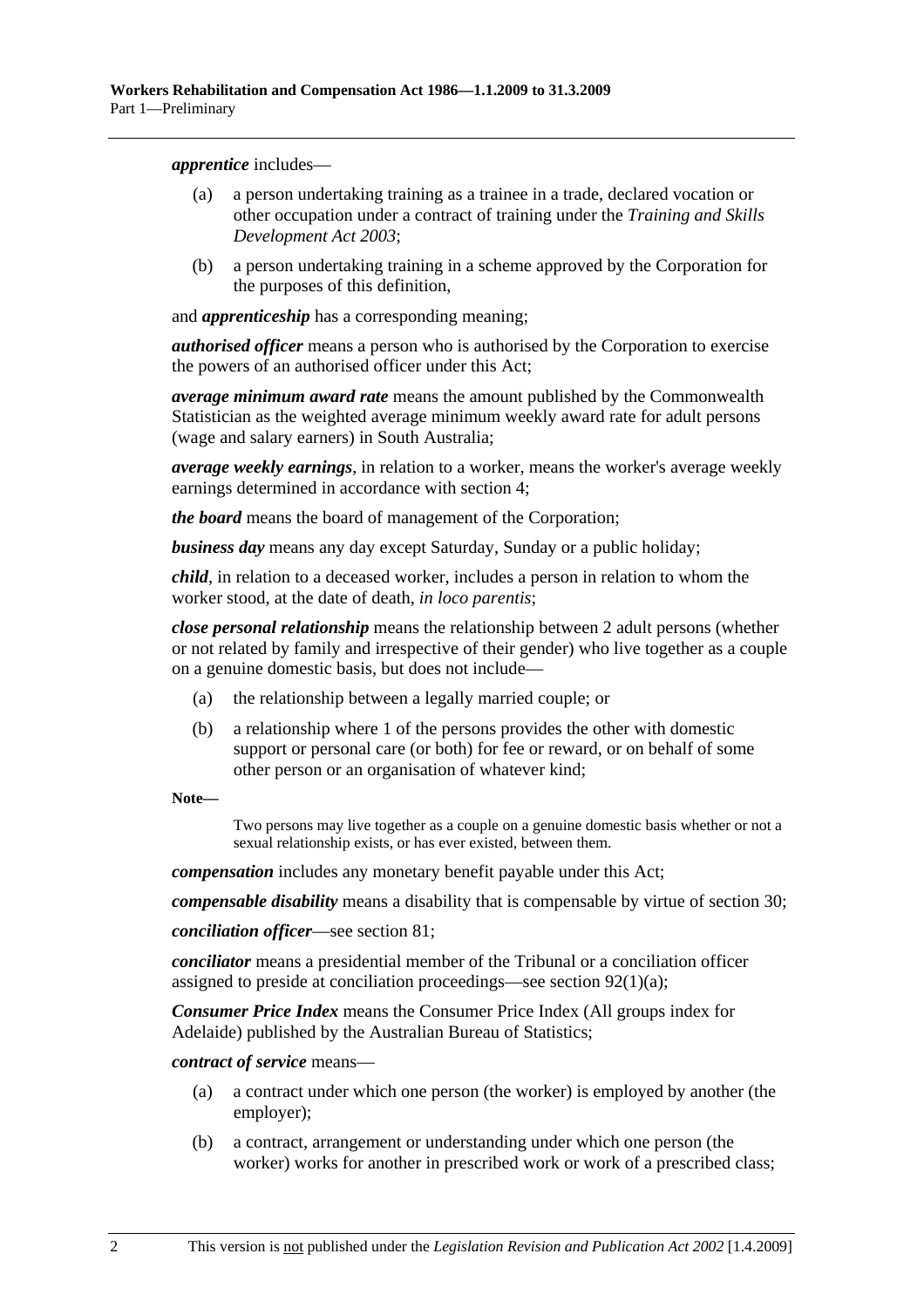- (c) a contract of apprenticeship;
- (d) a contract, arrangement or understanding under which a person (the worker)—
	- (i) receives on-the-job training in a trade or vocation from another (the employer); and
	- (ii) is during the period of that training remunerated by the employer;

*Corporation* means the *WorkCover Corporation of South Australia*;

*corresponding law* means a law—

- (a) of the Commonwealth; or
- (b) of a State (other than this State) or a Territory of the Commonwealth; or
- (c) of another country,

that provides for compensation for disabilities arising from employment;

*current work capacity*, in relation to a worker, means a present inability arising from a compensable disability such that the worker is not able to return to his or her employment at the time of the occurrence of the disability but is able to return to work in suitable employment;

*dependant*, in relation to a deceased worker, means a relative of the worker who, at the time of the worker's death—

- (a) was wholly or partially dependent for the ordinary necessities of life on earnings of the worker; or
- (b) would, but for the worker's disability, have been so dependent,

and includes a posthumous child of the worker; and *dependent* has a corresponding meaning;

*disability* of a worker means—

- (a) any physical or mental injury including—
	- (i) loss, deterioration or impairment of a limb, organ or part of the body, or of a physical, mental or sensory faculty; or
	- (ii) a disease; or
	- (iii) disfigurement; or
- (b) where the context admits—the death of the worker,

and includes a secondary disability;

*disease* includes—

- (a) any physical or mental ailment, disorder, defect or morbid condition, whether of sudden or gradual development; and
- (b) any disability to which section 31 applies;

*domestic partner*—a person is the domestic partner of a worker if he or she lives with the worker in a close personal relationship and—

(a) the person—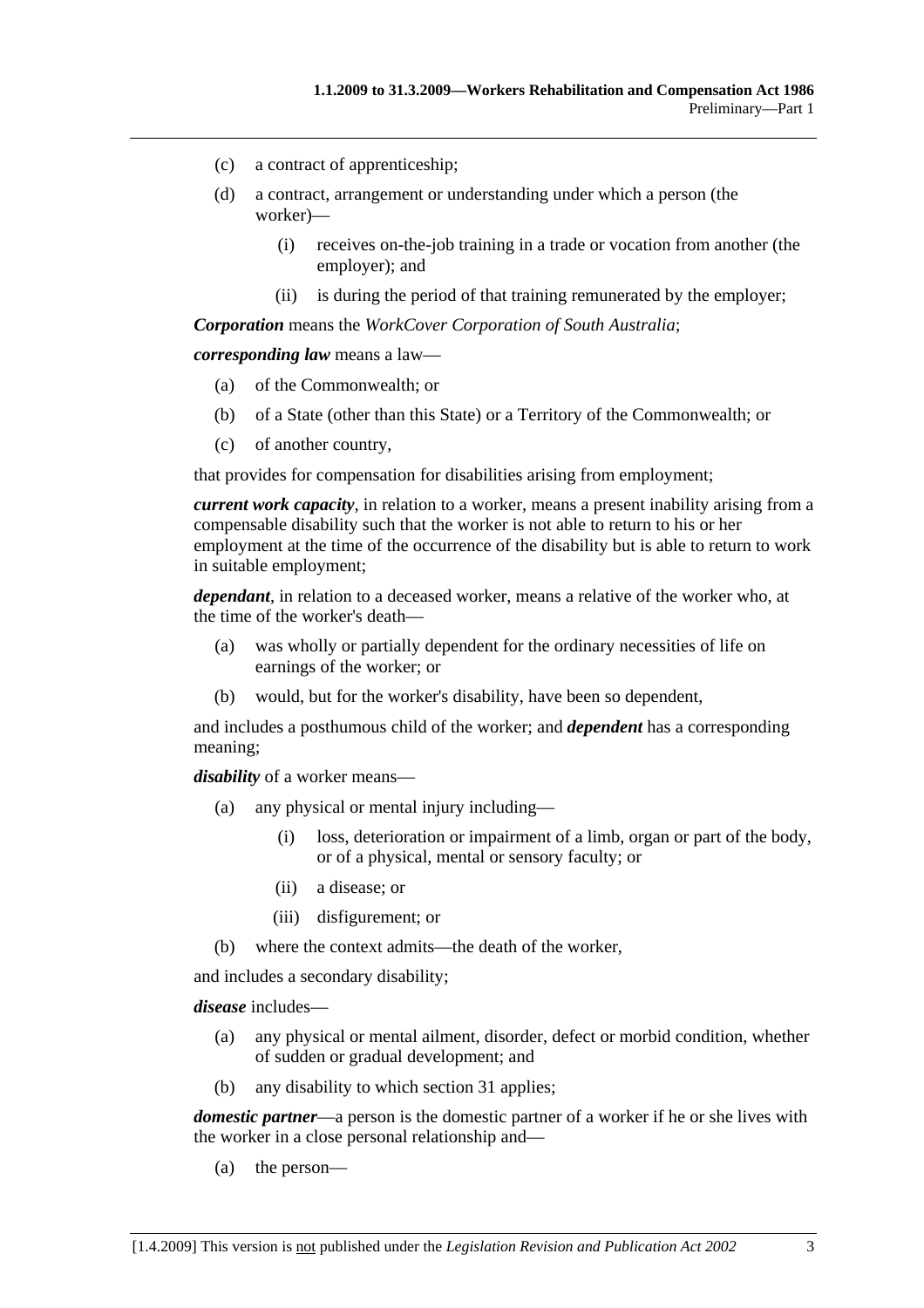- (i) has been so living with the worker continuously for the preceding period of 3 years; or
- (ii) has during the preceding period of 4 years so lived with the worker for periods aggregating not less than 3 years; or
- (iii) has been living with the worker for a substantial part of a period referred to in subparagraph (i) or (ii) and the Corporation considers that it is fair and reasonable that the person be regarded as the domestic partner of the worker for the purposes of this Act; or
- (b) a child, of whom the worker and the person are the parents, has been born (whether or not the child is still living);

#### *educational institution* means—

- (a) a secondary school; or
- (b) a trade or technical school; or
- (c) a college of advanced education, university or other institution at which tertiary education is provided; or
- (d) any other educational or training institution approved by the Corporation for the purposes of this definition;

*employer* means—

- (a) a person by whom a worker is employed under a contract of service, or for whom work is done by a worker under a contract of service (subject to any exclusion under subsection (9));
- (b) in relation to persons of whom the Crown is, under section 103A, the presumptive employer—the Crown;
- (c) in relation to persons of whom any other person is, by virtue of a provision of this Act, the presumptive employer—that other person,

and includes a former employer and the legal personal representative of a deceased employer;

#### *employment* includes—

- (a) work done under a contract of service;
- (b) the work of a self-employed person to whom the Corporation has extended the protection of this Act;
- (c) the work of persons of whom the Crown is, under section 103A, the presumptive employer;
- (d) attendance by a worker at a place of pick-up;

*evidentiary material* means any document, object or substance of evidentiary value in proceedings before the Tribunal and includes any document, object or substance that should, in the opinion of the Tribunal, be produced for the purpose of enabling the Tribunal to determine whether or not it has evidentiary value;

*foreign law* means any law except a law of this State;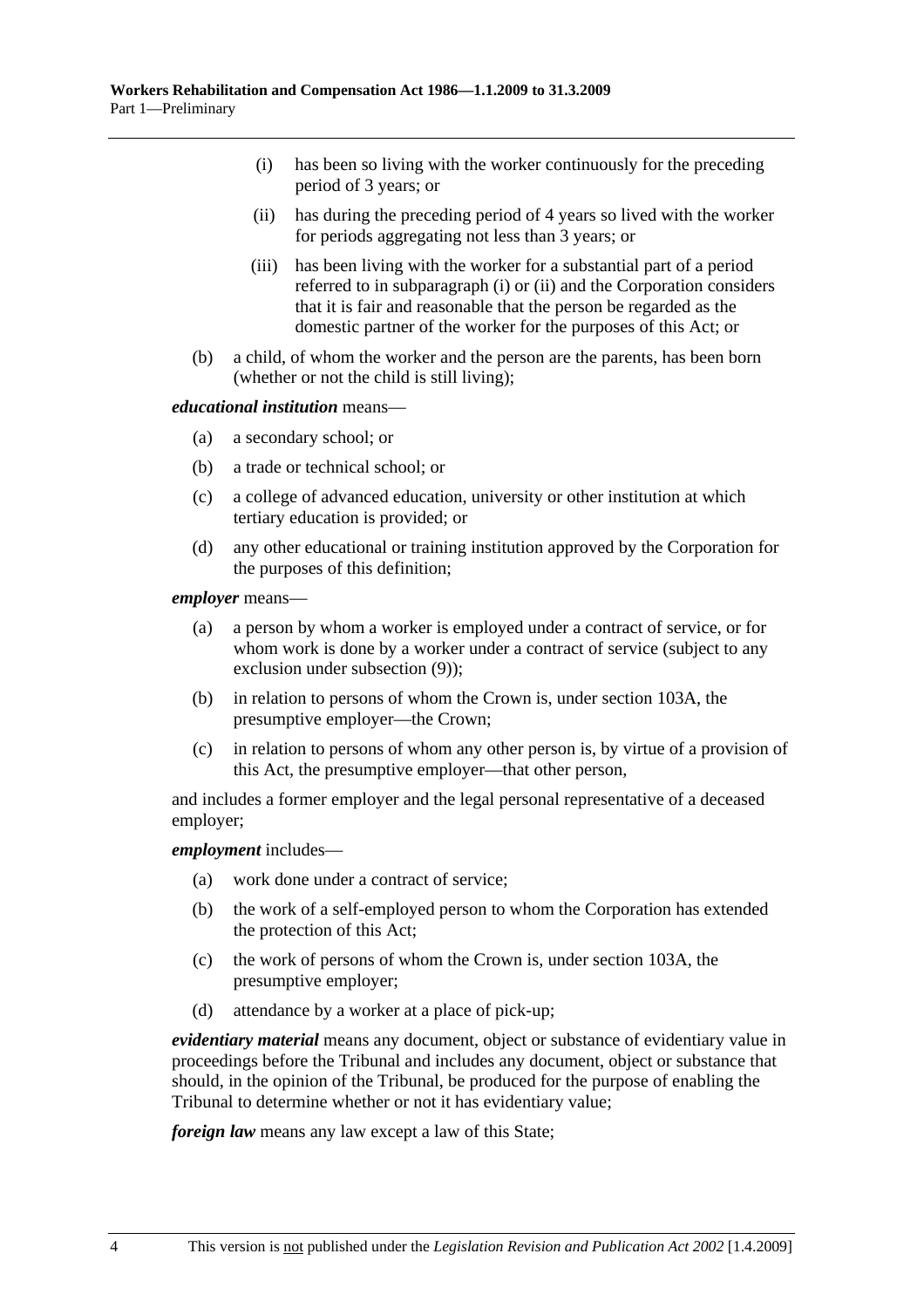#### *industrial association* means—

- (a) an association registered under the *Fair Work Act 1994*; or
- (b) an association registered under the *Industrial Relations Act 1988* of the Commonwealth; or
- (c) the United Trades and Labor Council; or
- (d) the Australian Mines and Metals Association; or
- (e) Self Insurers of South Australia Inc; or
- (ea) South Australian Employers' Chamber of Commerce and Industry Inc (trading as Business SA); or
- (f) an association, society or body formed to represent, protect or further the interests of employers or employees;

*legal personal representative*—see subsection (11);

*the Industrial Court* means the Industrial Court of South Australia;

*industry* includes any business or activity in which workers are employed;

#### *local government corporation* means—

- (a) a council under the *Local Government Act 1999*; or
- (b) the Local Government Association of South Australia; or
- (c) any other body—
	- (i) established for local government purposes; and
	- (ii) prescribed for the purposes of this definition;

#### *medical expert* means—

- (a) a legally qualified medical practitioner;
- (b) a registered dentist;
- (c) a registered psychologist;
- (d) a registered optician;
- (e) a registered physiotherapist;
- (f) a registered chiropractor;
- (g) a registered podiatrist;
- (h) a registered occupational therapist;
- (i) a registered speech pathologist;
- (j) a registered osteopath;

*medical question* means any question of the nature, extent or probable duration of a disability, but does not include any question of a worker's incapacity for work or of the extent of an incapacity for work;

#### *medical services* means—

 (a) attendance, examination or treatment by a medical expert (including the obtaining from a medical expert of a certificate or report); or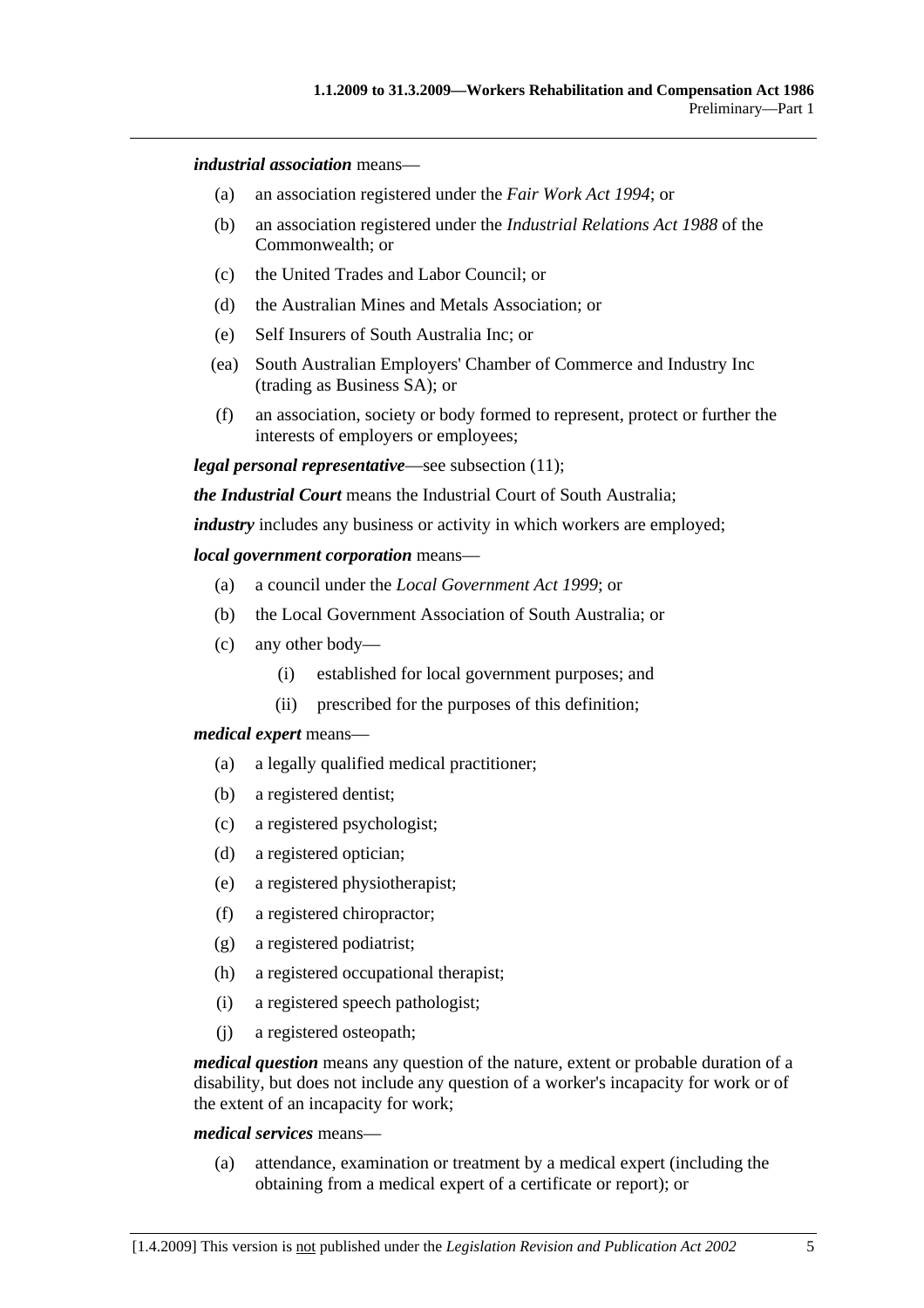(b) any diagnostic examination or test required for the purposes of treatment by a medical expert;

*no current work capacity*, in relation to a worker, means a present inability arising from a compensable disability such that a worker is not able to return to work, either in his or her employment at the time of the occurrence of the disability or in suitable employment;

*non-economic loss* means—

- (a) pain and suffering;
- (b) loss of amenities of life;
- (c) loss of expectation of life;
- (d) any other loss or detriment of a non-economic nature;

*notional weekly earnings* in relation to a worker means—

- (a) the worker's average weekly earnings; or
- (b) where an adjustment has been made under this Act to take account of changes in levels of earnings, the value of money or remuneration (including under section 37) or other relevant factors (or 1 or more of these)—the worker's average weekly earnings as so adjusted;

*officer* of the Corporation includes an employee of the Corporation:

*orphan child* means a child whose natural or a adoptive parents are dead and includes a child, one of whose natural or adoptive parents is dead and who has no reasonable prospect of being supported by the surviving natural or adoptive parent;

*parent*, in relation to a deceased worker, includes a person who stood *in loco parentis* to the worker at the time of the worker's death;

*place of employment* means a place where a worker is required to carry out duties of employment and, if the place is a building, includes land within the external boundaries of the land on which the building is situated;

*premises* means—

- (a) a building, structure or place (including an aircraft, ship or vehicle); or
- (b) a part of premises;

*prescribed allowance*, in relation to the earnings of a worker, means any amount received by the worker from an employer by way of an allowance or benefit prescribed for the purposes of this definition;

*presidential member* of the Tribunal means the President or a Deputy President of the Tribunal;

*recognised medical expert* means—

- (a) a legally qualified medical practitioner; or
- (b) in relation to disabilities of a particular kind—a medical expert who is recognised by the Corporation as having specialised knowledge of, and experience in the treatment of, disabilities of that kind;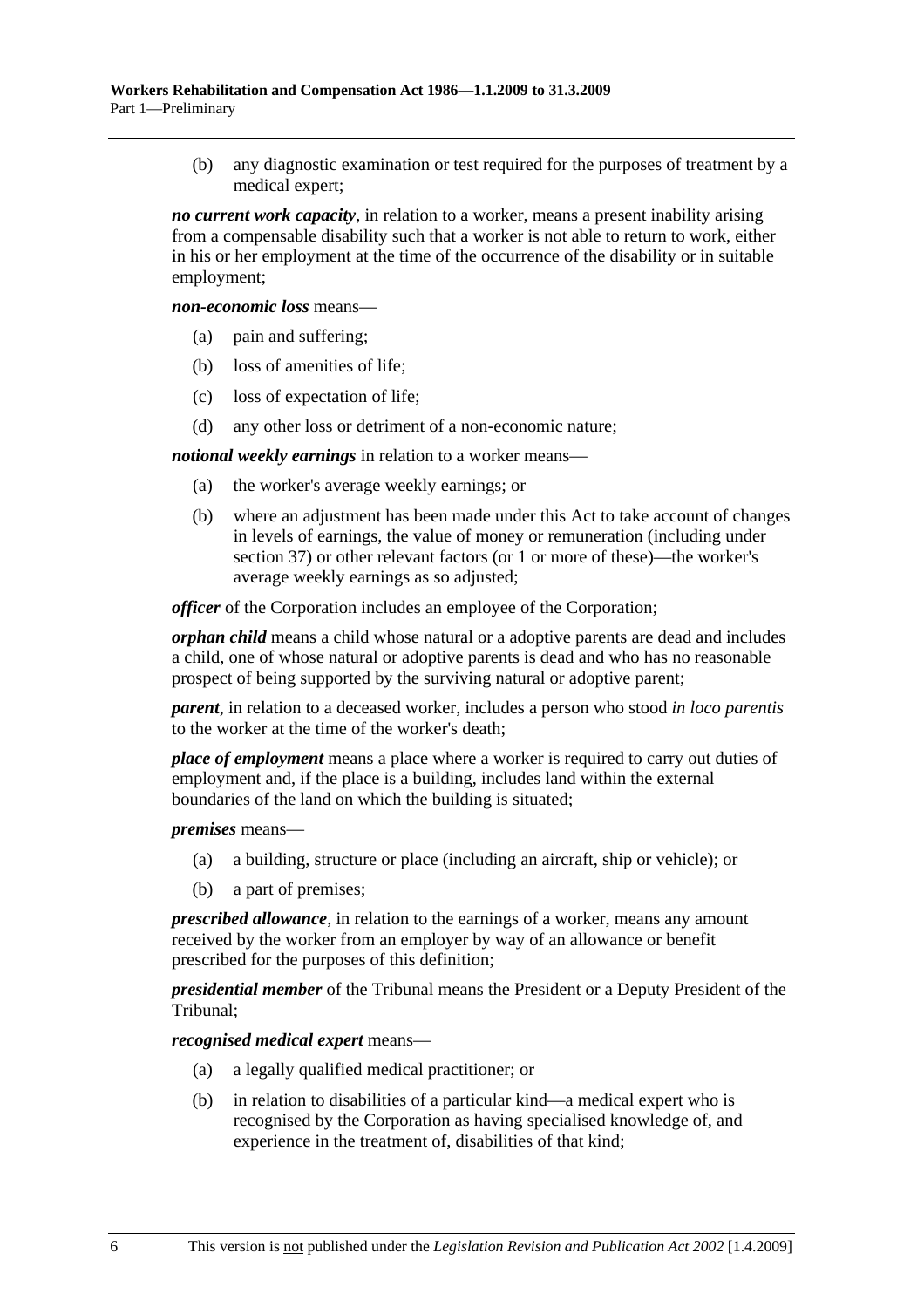*relative*, in relation to a deceased worker, means a spouse, domestic partner, parent, grandparent, step-parent, child, grandchild, stepchild, brother, sister, stepbrother, stepsister, half-brother or half-sister of the worker;

*the repealed Act* means the *Workers Compensation Act 1971* repealed by this Act;

*residence* in relation to a worker includes a place—

- (a) at which the worker resides in pursuance of the terms of the worker's employment or at the request of the employer; or
- (b) at which it is necessary or convenient for the worker to reside temporarily for the purposes of employment;

*review authority* means—

- (a) a Review Officer appointed for the purposes of this Act; or
- (b) the Tribunal;

*reviewable decision*—see section 89A;

*secondary disability* means a disability that is, or results from, the aggravation, acceleration, exacerbation, deterioration or recurrence of a prior disability;

*self-employed worker* means a person to whom the Corporation has extended the protection of this Act pursuant to section 103;

*self-insured employer* means an employer who is registered by the Corporation as a self-insured employer under Part 5 Division 1;

*ship* includes a boat, vessel or craft;

*South Australian ship* means a ship—

- (a) that is registered in the State; or
- (b) that is owned or under charter by the Crown; or
- (c) that is owned or under charter by a body corporate or other person—
	- (i) whose principal office or place of business is in the State; or
	- (ii) whose principal office or place of business with respect to the control or management of the ship is in the State;

*spouse*—a person is the spouse of another if they are legally married;

*the State* includes the territorial waters of the State;

*suitable employment*, in relation to a worker, means employment in work for which the worker is currently suited, whether or not the work is available, having regard to the following:

- (a) the nature of the worker's incapacity and previous employment;
- (b) the worker's age, education, skills and work experience;
- (c) the worker's place of residence;
- (d) medical information relating to the worker that is reasonably available, including in any medical certificate or report;
- (e) if any rehabilitation programs are being provided to or for the worker;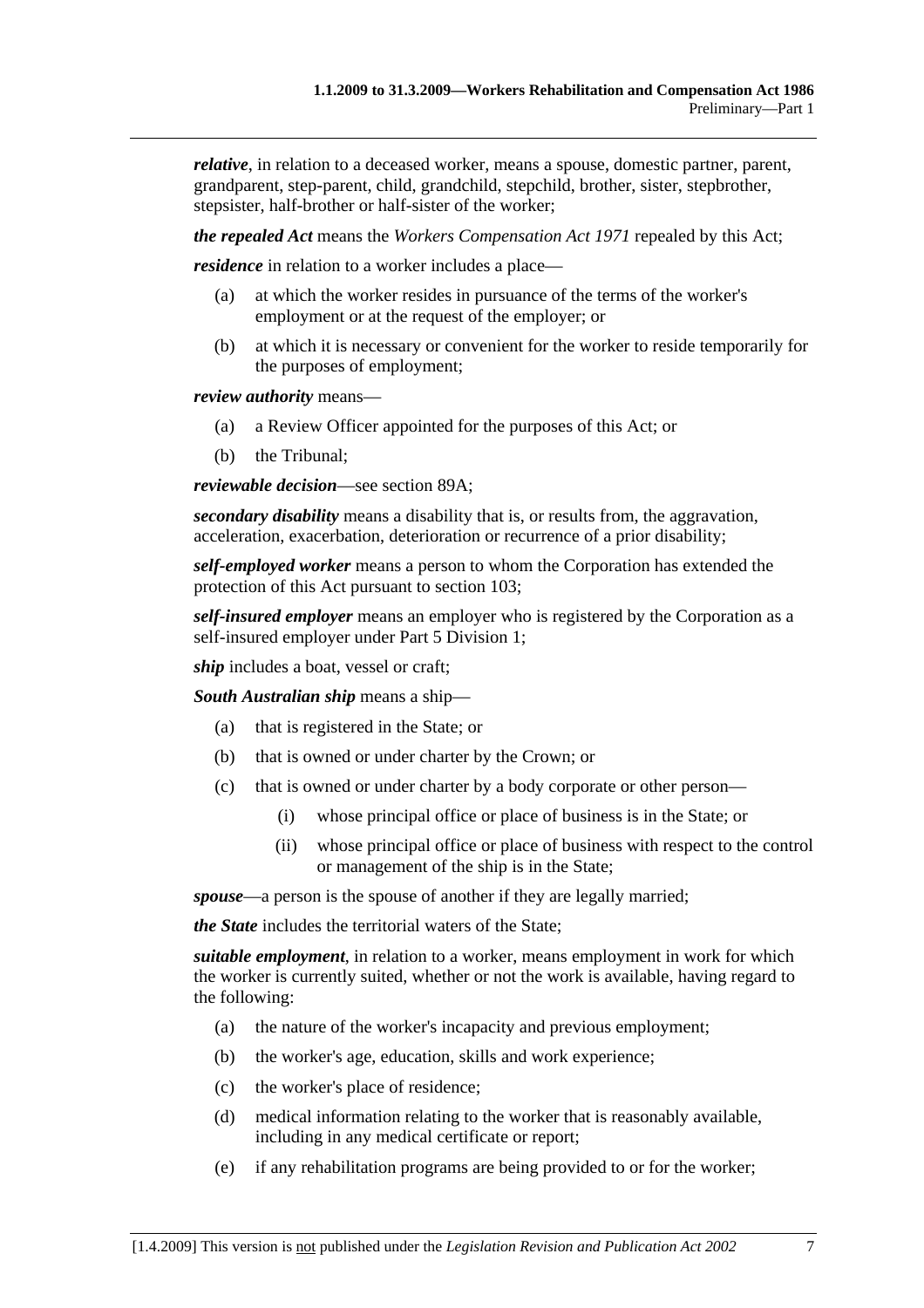(f) the worker's rehabilitation and return to work plan, if any;

#### *therapeutic appliance* means—

- (a) spectacles or contact lenses; or
- (b) a hearing aid; or
- (c) false teeth; or
- (d) a prosthesis; or
- (e) a crutch or wheelchair; or
- (f) any other appliance or aid for reducing the extent of a disability or enabling a person to overcome in whole or part the effects of a disability;

*trauma* means an event, or series of events, out of which a compensable disability arises;

#### *Tribunal* means the *Workers Compensation Tribunal*;

*unrepresentative disability* means a disability arising from an attendance mentioned in section 30(3) or a journey mentioned in section 30(5)(b);

*worker* means—

- (a) a person by whom work is done under a contract of service (whether or not as an employee);
- (b) a person who is a worker by virtue of section 103A;
- (c) a self-employed worker,

and includes a former worker and the legal personal representative of a deceased worker;

*working day* in relation to a worker means a day on which the worker works or would, if not incapacitated for work, be normally required to work in the course of employment.

- (3) A member of the crew of a fishing boat who is remunerated by a share in profits or gross receipts obtained by working the boat is not a worker for the purposes of this Act.
- (5) Where a worker has no fixed place of employment, the worker's place of employment on a particular working day is the place at which, or the area in which, the worker works or is required to work on that working day.
- (6) Where in a prescribed industry or in prescribed circumstances a person (the *principal*) contracts with another person (the *contractor*) for the performance by the contractor of work undertaken by the principal, the principal shall, for the purposes of this Act, be deemed to be the employer of workers employed by the contractor.
- (7) The regulations may exclude (either absolutely or subject to limitations or conditions stated in the regulations) specified classes of workers wholly or partially from the application of this Act.
- (8) A regulation under subsection (7) may only be made after consultation with the Advisory Committee.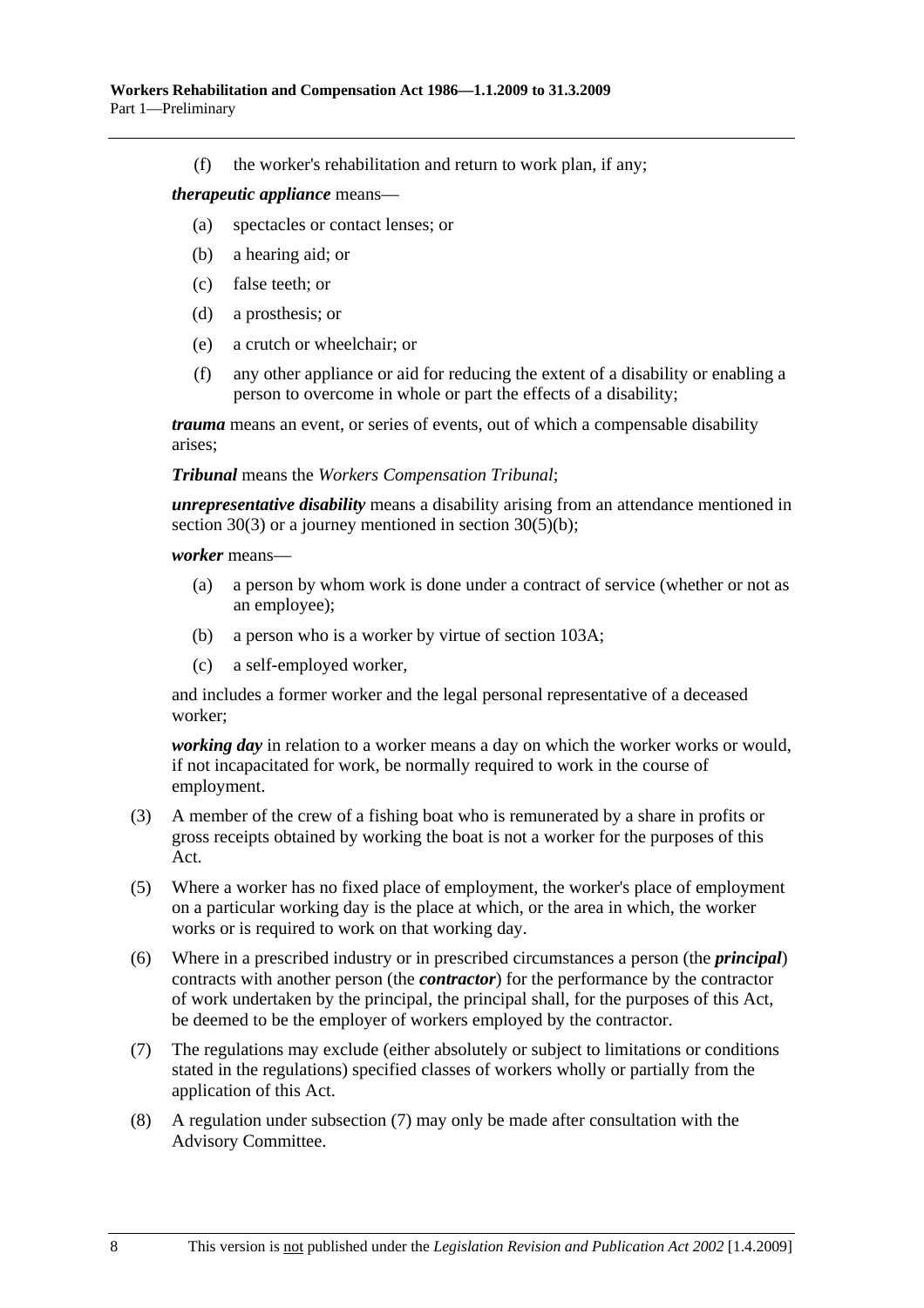- (9) The regulations may, in prescribing work or work of a specified class for the purposes of paragraph (b) of the definition of *contract of service* in subsection (1)—
	- (a) designate a person, or persons of a specified class, as the presumptive employer of a worker who is within the ambit of the relevant prescription;
	- (b) exclude a person who would otherwise be the employer of such a worker from the definition of *employer* in subsection (1).
- (10) For the purposes of this Act—
	- (a) *total incapacity* for work is the incapacity for work that is represented by a worker having no current work capacity within the meaning of this Act; and
	- (b) *partial incapacity* for work is the incapacity for work that is represented by a worker having a current work capacity within the meaning of this Act.
- (11) For the purposes of this Act, a person is the legal personal representative of a deceased worker if the person is—
	- (a) a person who is entitled at law to administer the estate of the deceased worker; or
	- (b) a person who is authorised by the Tribunal (on application made under this subsection) to act under this Act as a legal personal representative of the deceased worker.
- (12) A reference in this Act to suitable employment provided or offered by a worker's employer includes—
	- (a) employment in respect of which—
		- (i) the number of hours each day or week that the worker performs work; or
		- (ii) the range of duties the worker performs,

is suitably increased in stages (in accordance with a rehabilitation and return to work plan or otherwise); and

- (b) if the employer does not provide employment involving the performance of work duties—suitable training or vocational re-education provided—
	- (i) by the employer at the workplace or elsewhere; or
	- (ii) by any other person or body under arrangements approved by the employer,

but only if the employer pays an appropriate wage or salary to the worker in respect of the time the worker attends the suitable training or vocational re-education.

- (13) A reference in a provision of this Act to a designated form is a reference to a form designated for the purposes of that provision by the Minister from time to time by notice in the Gazette.
- (14) A reference in a provision of this Act to a designated manner is a reference to a manner designated for the purposes of that provision by the Corporation from time to time by notice in the Gazette.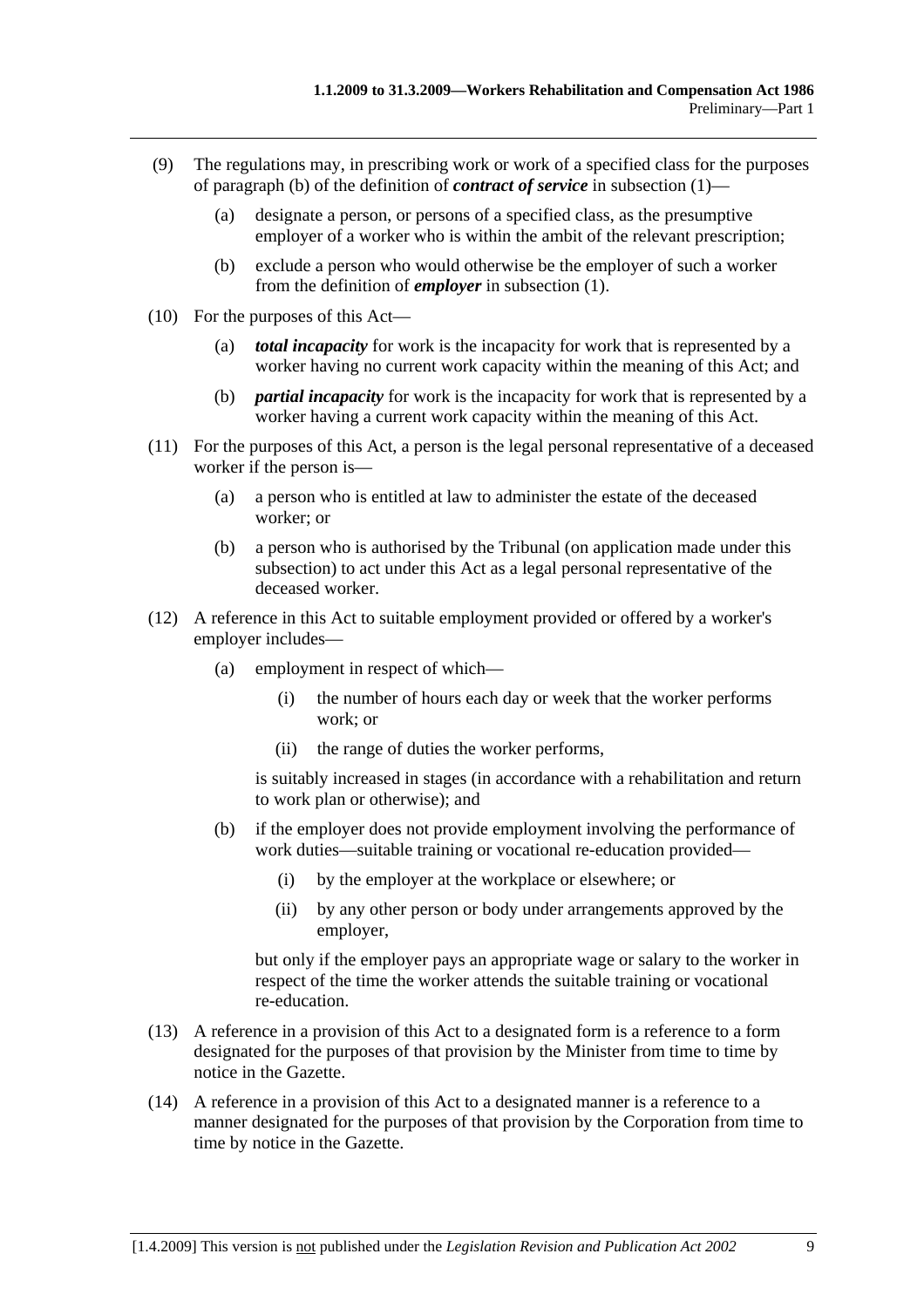(15) If a monetary sum is followed by the word (*indexed*), the amount is to be adjusted on 1 January of each year by multiplying the stated amount by a proportion obtained by dividing the Consumer Price Index for the September quarter of the immediately preceding year by the Consumer Price Index for the September quarter, 2007 (with the amount so adjusted being rounded up in accordance with the regulations).

## **4—Average weekly earnings**

- (1) Subject to this section, the average weekly earnings of a disabled worker is the average weekly amount that the worker earned during the period of 12 months preceding the relevant date in relevant employment.
- (2) For the purposes of subsection (1), relevant employment is constituted by—
	- (a) employment with the employer from whose employment the disability arose; and
	- (b) if the worker was, at the time of the occurrence of the disability, in the employment of 2 or more employers, employment with each such employer.
- (3) For the purposes of this section, any amount paid while a worker was on annual, sick or other leave will be taken to be earnings.
- (4) If during the period of 12 months before the relevant date the worker had changed the circumstances of his or her employment from working casually or seasonally to working in permanent employment (whether on a full-time or part-time basis) and the worker was in that permanent employment on the relevant date, the worker's average weekly earnings may be determined by reference to the average weekly amount that the worker earned during the period of that permanent employment rather than during the period of 12 months preceding the relevant date, unless to do so would disadvantage the worker.
- (5) If a worker voluntarily (otherwise than by reason of an incapacity resulting from a compensable disability)—
	- (a) reduces the normal number of hours worked; or
	- (b) alters the nature of the work performed with the result that a reduction occurs in the worker's weekly earnings,

any period before the reduction or alteration takes effect will be disregarded for the purposes of determining average weekly earnings.

- (6) In addition, if by reason of the shortness of time during which the worker has been in employment, the terms of the worker's employment or for any other reason, it is not possible to arrive at a fair average, the worker's average weekly earnings may be determined by reference to the average weekly amount being earned by other persons in the same employment with the same employer who perform similar work at the same grade as the worker or, if there is no person so employed, by other persons in the same class of employment who perform similar work at the same grade as the worker.
- (7) If a worker is a contractor rather than an employee, the worker's average weekly earnings will be determined by reference to the rate of pay that the worker would have received if the worker had been working as an employee and, if there is an award or industrial agreement applicable to the class and grade of work in which the worker was engaged, the worker's average weekly earnings will be determined by reference to that award or industrial agreement.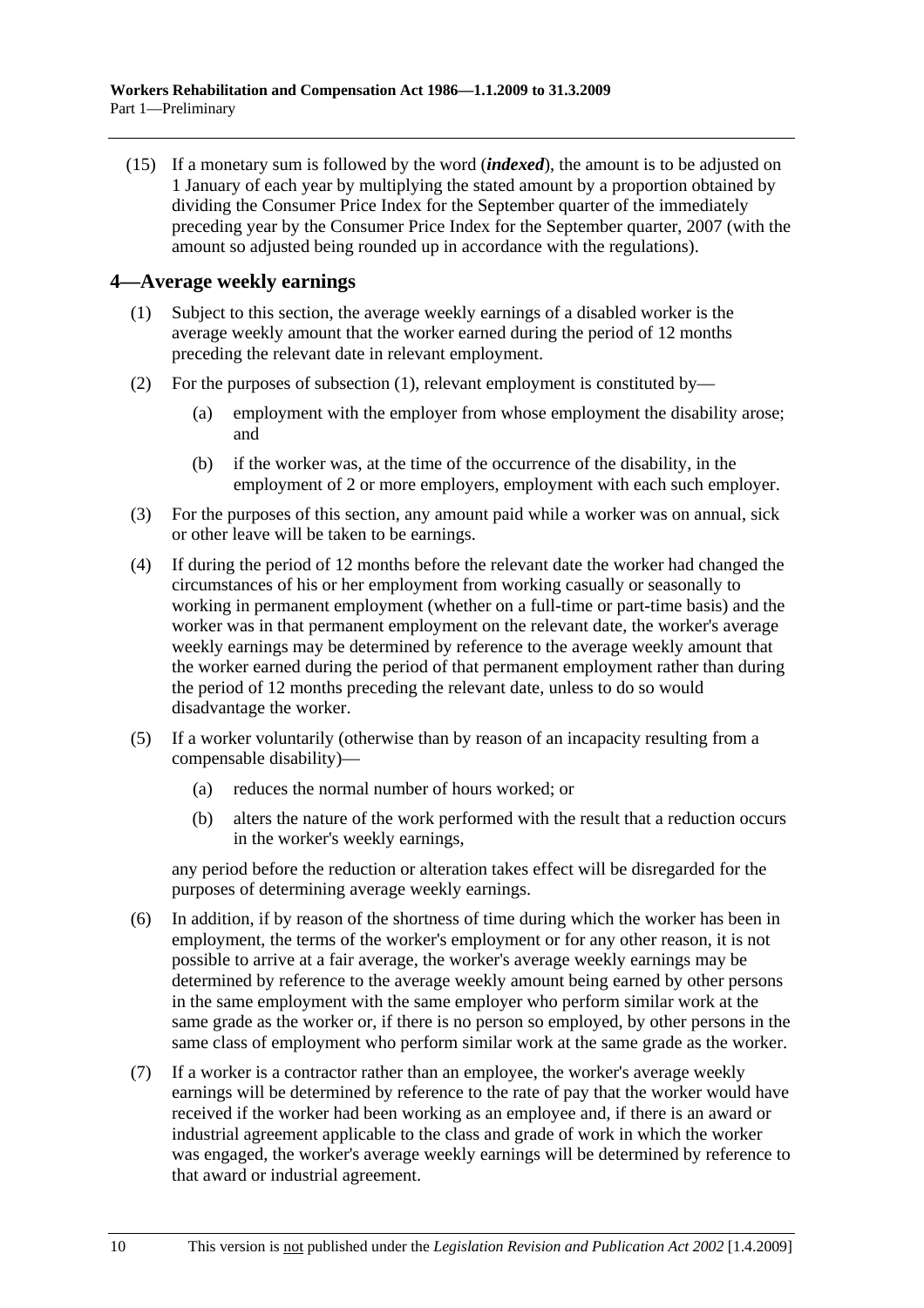- *(8) If—* 
	- *(a) an employer is a body corporate; and*
	- *(b) the worker is a director as well as an employee of the employer,*

*the worker's average weekly earnings will be determined by reference to the remuneration (calculated on a weekly basis) last reported in a return from the employer to the Corporation under Part 5 Division 6 (unless the Corporation determines that there is good cause not to apply this subsection in the circumstances of the particular case).* 

*Note—* 

*Subsection (8) had not come into operation at the date of the publication of this version.* 

- (9) If because of the gradual onset of a compensable disability it appears that the level of earnings of a disabled worker prior to the relevant date were affected by the disability, the average weekly earnings of the worker must be set at an amount that fairly represents the weekly amount that the worker would have been earning if the level of earnings had not been so affected.
- (10) The average weekly earnings of a disabled worker who—
	- (a) was not a full-time worker immediately before the relevant date; and
	- (b) immediately before the relevant date had been seeking full-time employment; and
	- (c) had been predominantly during the preceding 18 months a full-time worker,

will be taken to be the average weekly earnings of the worker while employed in full-time employment during the period of 18 months preceding the relevant date.

- (11) If a worker who suffers a permanent incapacity (whether total or partial) is under the age of 21 years, the average weekly earnings of the worker must be determined by applying the rate of pay that would have been payable to the worker had the worker been 21 years old and if a worker who suffers a permanent incapacity (whether total or partial) is an apprentice, the average weekly earnings of the worker must be determined by applying the rate of pay that would have been payable to the worker had the worker completed the apprenticeship (and this determination may have effect (if not before) when it is determined that a worker has a permanent incapacity under a redetermination under section 53).
- (12) For the purposes of determining the average weekly earnings of a worker—
	- (a) any component of the worker's earnings attributable to overtime will be disregarded if, at the relevant date, the worker had no reasonable expectation to work overtime within the foreseeable future because of a change in employment arrangements or work practices, or other relevant factors, announced, introduced or occurring on or before the relevant date, but otherwise payments attributable to overtime will be taken into account; and
	- (b) to the extent that a worker has worked overtime that is to be taken into account, the component for overtime will be an amount calculated as follows: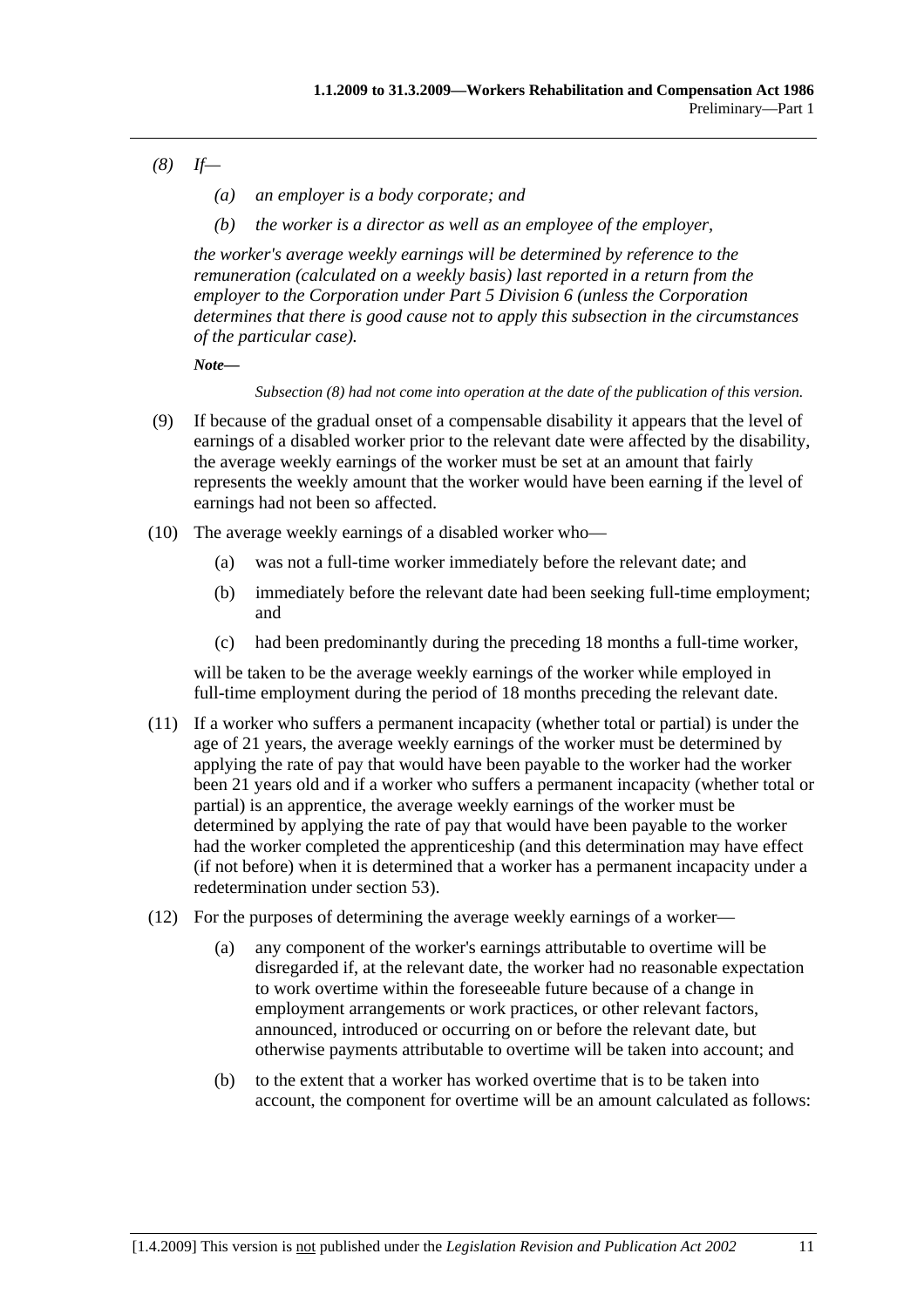$$
C = \frac{A}{B}
$$

Where

*C* is the amount of the component

*A* is the total of the amounts paid or payable to the worker for overtime during the period used to calculate the average weekly earnings of the worker under a preceding subsection (the *relevant period*)

*B* is the number of weeks in the relevant period during which the worker worked or was on annual, sick or other paid leave.

- (13) For the purposes of determining the average weekly earnings of a worker—
	- (a) any amount otherwise payable to the worker that has been the subject of a voluntary salary sacrifice for superannuation purposes by the worker will be taken into account as earnings; and
	- (b) any non-cash benefit of a prescribed class provided to the worker by an employer—
		- (i) will be taken into account if the worker does not retain the benefit of the non-cash benefit (and valued after taking into account any principles specified by this Act or prescribed by the regulations); and
		- (ii) will not be taken into account if the worker retains the benefit of the non-cash benefit.
- (14) Despite a preceding subsection, the following will be disregarded for the purposes of determining the average weekly earnings of a worker:
	- (a) any contribution paid or payable by an employer to a superannuation scheme for the benefit of the worker;
	- (b) any prescribed allowances.
- (15) Despite a preceding subsection—
	- (a) if a disabled worker's remuneration was, at the relevant date, covered by an award or industrial agreement, the worker's average weekly earnings will not be less than the weekly wage to which the worker was then entitled under the award or industrial agreement;
	- (b) if, but for this paragraph, the average weekly earnings of a worker (not being a self-employed worker) would be less than the prescribed amount, the average weekly earnings will be fixed at the prescribed amount;
	- (c) the average weekly earnings of a worker will in no case be fixed at more than twice State average weekly earnings.
- (16) In this section—
	- (a) a reference to the relevant date is a reference to the date on which the relevant disability occurs; and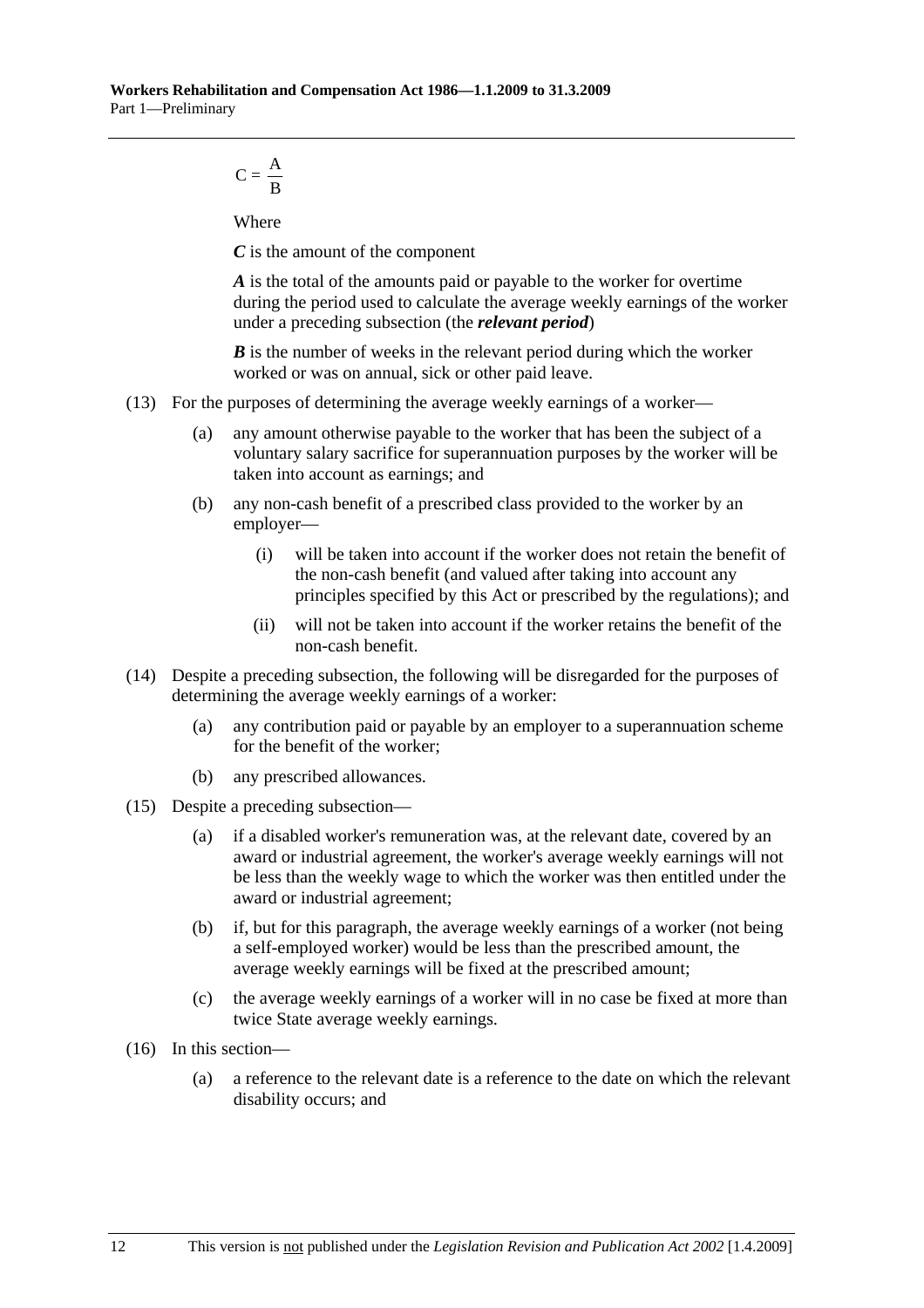(b) a reference to State average weekly earnings is a reference to the amount last published before the relevant date by the Australian Bureau of Statistics as an estimate of Average Weekly Earnings for Ordinary Hours of Work for each Full-time Employed Adult Male Unit in this State.

# **5—Act to bind Crown**

This Act binds the Crown in right of the State and also, so far as the legislative power of the State extends, in all its other capacities.

## **6—Territorial application of Act**

- (1) This Act applies to a worker's employment if (and only if) that employment is connected with this State.
- (2) The fact that a worker is outside this State when a disability occurs does not prevent an entitlement to compensation arising under this Act in respect of employment that is connected with this State.
- (3) A worker's employment is connected with—
	- (a) the State in which the worker usually works in that employment; or
	- (b) if no State or no one State is identified by paragraph (a), the State in which the worker is usually based for the purposes of that employment; or
	- (c) if no State or no one State is identified by paragraph (a) or (b), the State in which the employer's principal place of business in Australia is located.
- (4) In the case of a worker working on a ship, if no State or no one State is identified by subsection (3), a worker's employment is, while working on a ship, connected with the State in which the ship is registered or (if the ship is registered in more than 1 State) the State in which the ship most recently became registered.
- (5) If no State is identified by subsection (3) or (if applicable) (4), a worker's employment is connected with this State if—
	- (a) a worker is in this State when the disability occurs; and
	- (b) there is no place outside Australia under the legislation of which the worker may be entitled to compensation for the same matter.
- (6) In deciding whether a worker usually works in a State—
	- (a) regard must be had to the worker's work history with the employer over the preceding 12 months and the intentions of the worker and employer; but
	- (b) regard must not be had to any temporary arrangement under which the worker works in a State for a period of not longer than 6 months.
- (7) Subject to subsection (6), in determining whether a worker usually works in a State or is usually based in a State for the purposes of employment, regard must be had to any period during which a worker works in a State or is in a State for the purposes of employment whether or not under the statutory workers compensation scheme of that State the person is regarded as a worker or as working or employed in that State.
- (8) Compensation under this Act does not apply in respect of the employment of a worker on a ship if the *Seafarers Rehabilitation and Compensation Act 1992* of the Commonwealth applies to the worker's employment.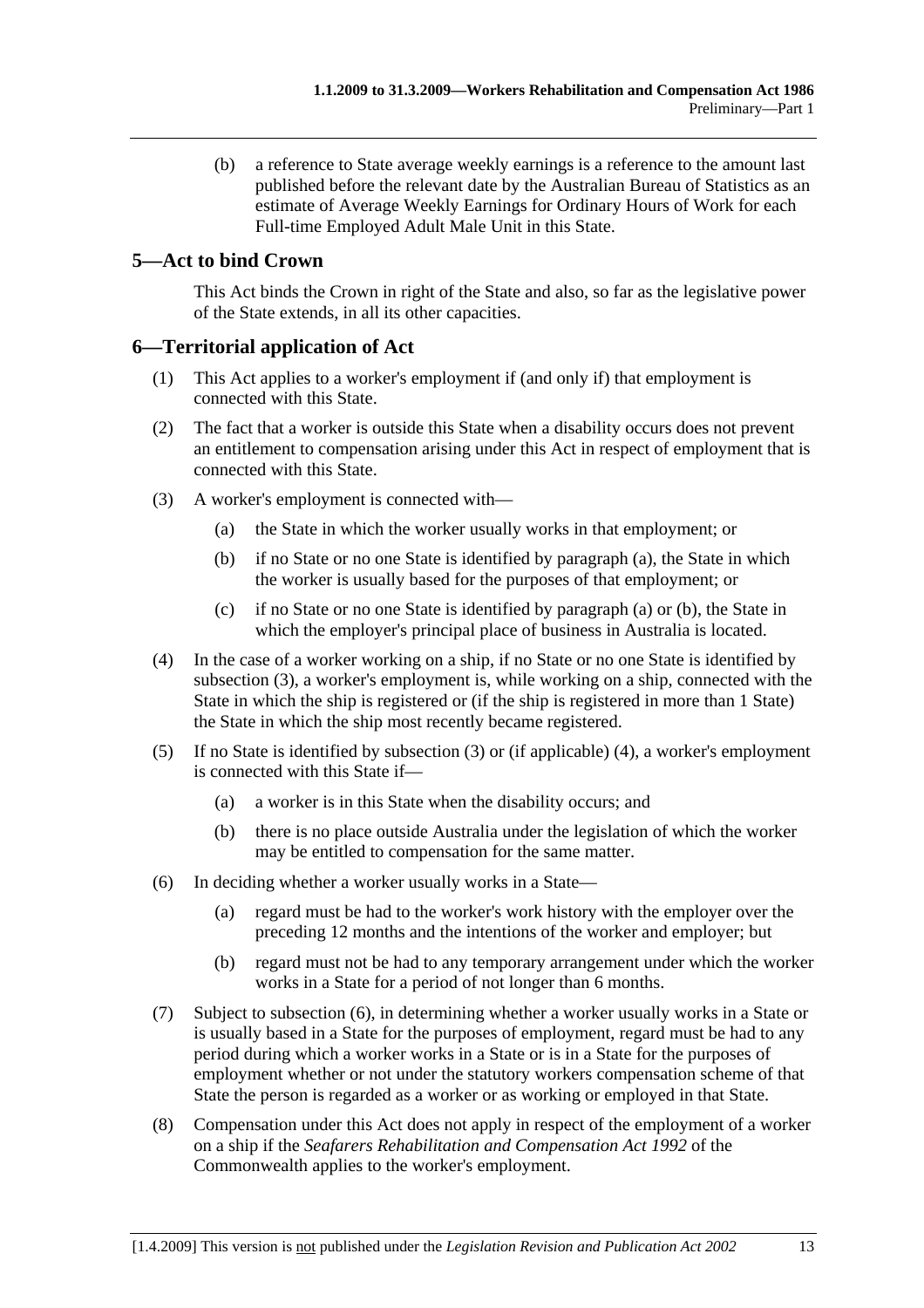(9) In this section—

*ship* means any kind of vessel used in navigation by water, however propelled or moved, and includes—

- (a) a barge, lighter, or other floating vessel; and
- (b) an air-cushion vehicle, or other similar craft,

used wholly or primarily in navigation by water;

*State* includes a Territory and, in a geographical sense, a State's or Territory's relevant adjacent area as described in Schedule 4.

## **6A—Determination of State with which worker's employment is connected in proceedings under this Act**

- (1) If the question of whether this State is connected with a worker's employment arises in proceedings in the Tribunal or a court in relation to a claim for compensation under this Act, the Tribunal or court must—
	- (a) determine the State with which the worker's employment is connected in accordance with section 6; and
	- (b) cause that determination to be entered in its records.
- (2) The Tribunal must, in determining a question under subsection (1), be constituted of 1 or more presidential members and if the question arises in proceedings that are not before a presidential member (or presidential members) then the question is to be referred, on an interlocutory basis, to a presidential member of the Tribunal.
- (3) Subsection (1) does not apply if there is a determination that is to be recognised under section 6B.

## **6B—Recognition of previous determinations**

- (1) If a determination of the State with which a worker's employment is connected has been made—
	- (a) by the Tribunal or a court under section 6A; or
	- (b) by a designated court under a provision of a law that corresponds with section 6A, or under another provision of a law prescribed by the regulations for the purposes of this provision; or
	- (c) by a court of this State or another State in the course of proceedings that are relevant to the application of this Act or a corresponding law, or that relate to a claim for compensation or damages,

the State so determined is to be recognised for the purposes of this Act as the State with which the worker's employment is connected.

- (2) This section does not prevent any appeal relating to any such determination and if the determination is altered on appeal, the altered determination is to be recognised under subsection  $(1)$ .
- (3) In this section—

*designated court* means—

(a) the Supreme Court of a State in which a corresponding law is in force; or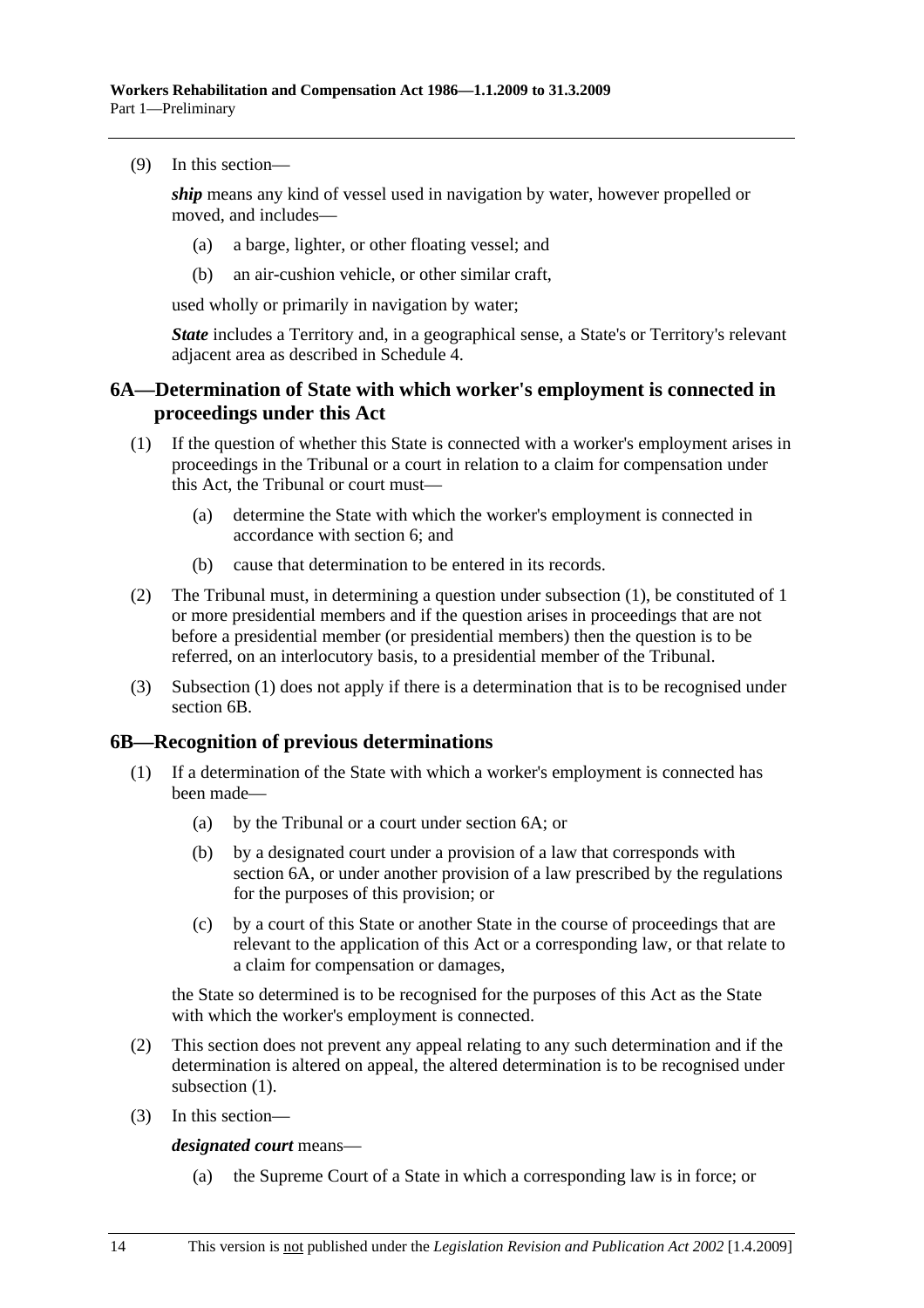(b) a court, tribunal or other decision-making body of a State in which a corresponding law is in force that is declared by the regulations to be a designated court for the purposes of this section;

*State* includes a Territory.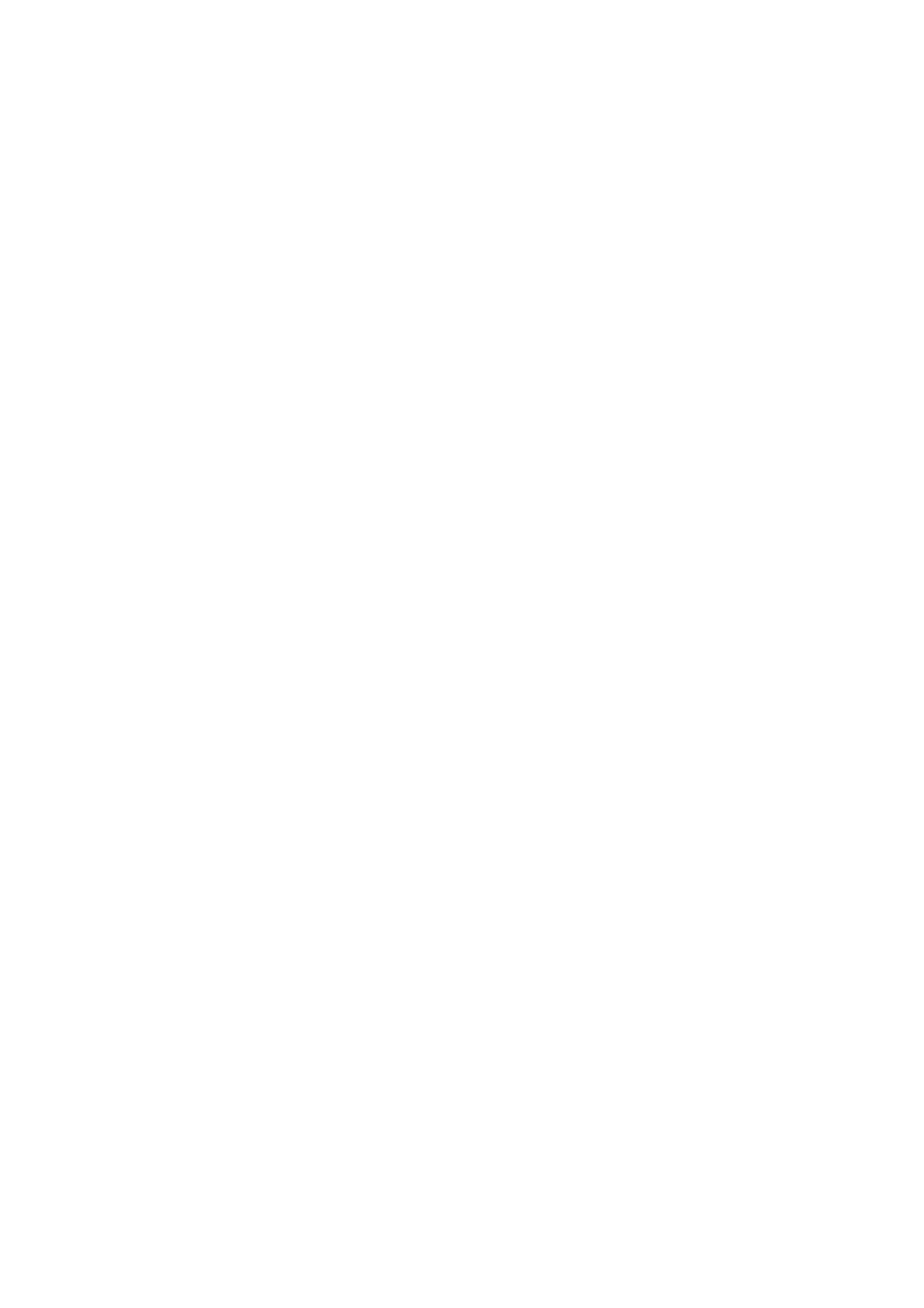# **Part 2—The Workers Rehabilitation and Compensation Advisory Committee**

## **7—Advisory Committee**

- (1) The *Workers Rehabilitation and Compensation Advisory Committee* is established.
- (2) The Advisory Committee consists of nine members appointed by the Governor of whom—
	- (a) three (who must include an expert in rehabilitation) will be appointed on the Minister's nomination made after consulting with associations representing employers and with associations representing employees (including the UTLC); and
	- (b) three (who must include at least one suitable representative of registered employers and at least one suitable representative of self-insured employers) will be appointed on the Minister's nomination made after consulting with associations representing employers; and
	- (c) three will be appointed on the Minister's nomination made after consultation with associations representing employees, including the UTLC.
- (3) One member of the Committee must be appointed by the Governor to preside at meetings of the Committee.

The member is referred to in this Act as the *presiding member* of the Committee.

The appointment must be made from among the members appointed under subsection  $(2)(a)$ .

# **8—Functions of Advisory Committee**

- (1) The functions of the Advisory Committee are—
	- (a) to advise the Minister on the formulation and implementation of policies relating to workers rehabilitation and compensation; and
	- (b) to advise the Minister (on its own initiative or at the request of the Minister) on—
		- (i) proposals to make amendments to this Act, or to make regulations under this Act; and
		- (ii) other legislative proposals that may affect the operation of this Act; and
	- (c) to investigate work-related injury and disease; and
	- (d) to report to the Minister (on its own initiative or at the request of the Minister) on any other matter relating to workers rehabilitation or compensation; and
	- (e) to carry out other functions assigned to the Advisory Committee by the Minister.
- (2) The Advisory Committee may conduct public meetings and discussions and may, with the approval of the Minister, conduct inquiries, on questions arising before the Advisory Committee.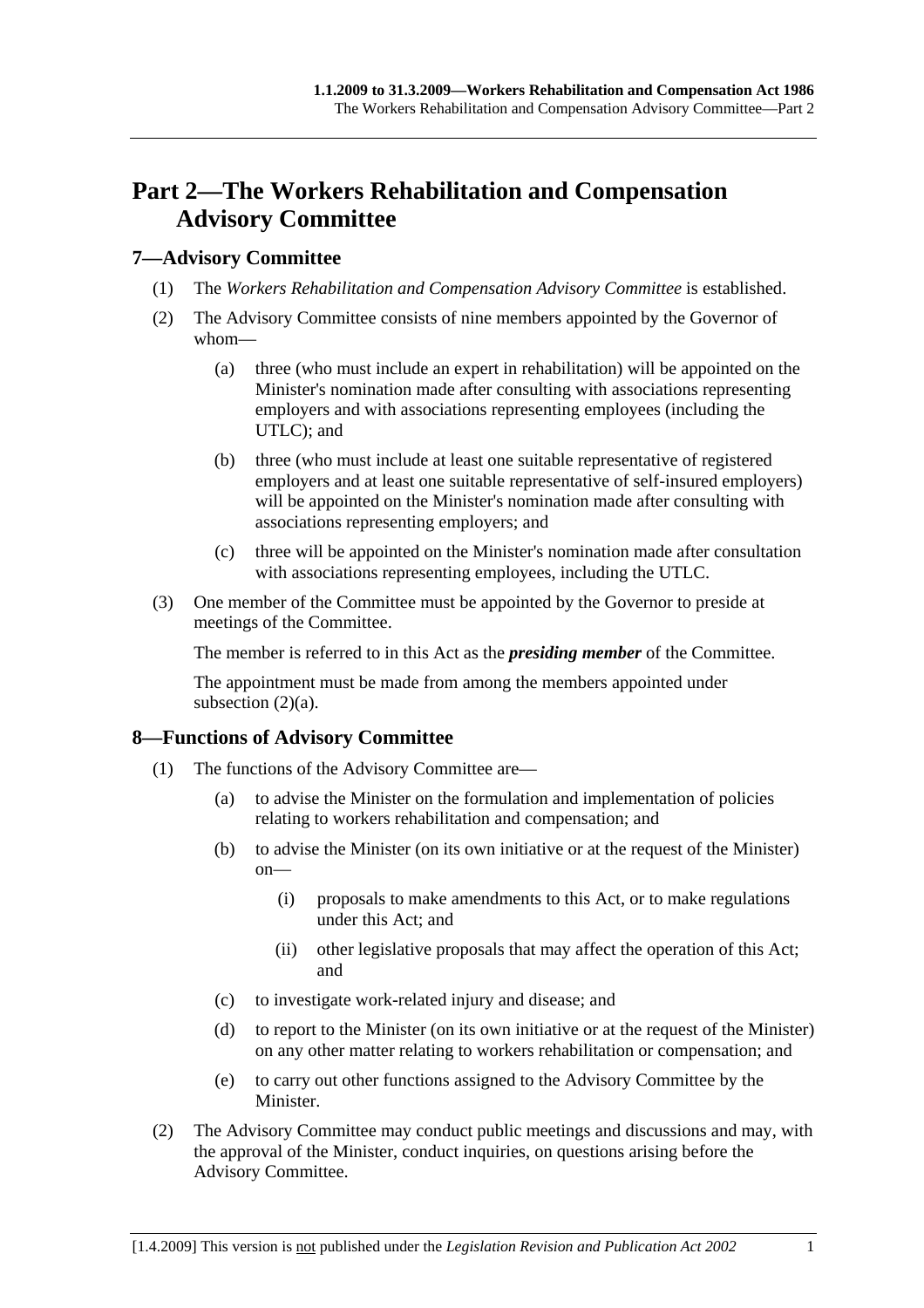- (3) The Advisory Committee may on its own initiative, and must at the direction of the Minister, consult and co-operate with the Corporation, other government authorities at a State or national level, representatives of industrial associations and other persons or bodies.
- (4) The Advisory Committee may, with the approval of the Minister, establish subcommittees to assist the Committee.
- (5) A subcommittee may, but need not, consist of, or include, members of the Advisory Committee.

## **9—Terms and conditions of office**

- (1) A member of the Advisory Committee will be appointed on conditions, and for a term (not exceeding three years), determined by the Governor and, on the expiration of a term of appointment, is eligible for re-appointment.
- (2) The Governor may remove a member from office for—
	- (a) breach of, or non-compliance with, a condition of appointment; or
	- (b) mental or physical incapacity to carry out duties of office satisfactorily; or
	- (c) neglect of duty; or
	- (d) dishonourable conduct.
- (3) The office of a member becomes vacant if the member—
	- (a) dies; or
	- (b) completes a term of office and is not re-appointed; or
	- (c) resigns by written notice addressed to the Minister; or
	- (d) is found guilty of an offence against subsection (5) (Disclosure of interest); or
	- (e) is removed from office by the Governor under subsection (2).
- (4) On the office of a member of the Advisory Committee becoming vacant, a person must be appointed, in accordance with this Act, to the vacant office.
- (5) A member who has a direct or indirect personal or pecuniary interest in a matter under consideration by the Advisory Committee—
	- (a) must, as soon as practicable after becoming aware of the interest, disclose the nature and extent of the interest to the Committee; and
	- (b) must not take part in a deliberation or decision of the Committee on the matter and must not be present at a meeting of the Committee when the matter is under consideration.

Maximum penalty: \$8 000 or imprisonment for two years.

## **10—Allowances and expenses**

- (1) A member of the Advisory Committee is entitled to fees, allowances and expenses approved by the Governor.
- (2) The fees, allowances and expenses are payable out of the Compensation Fund.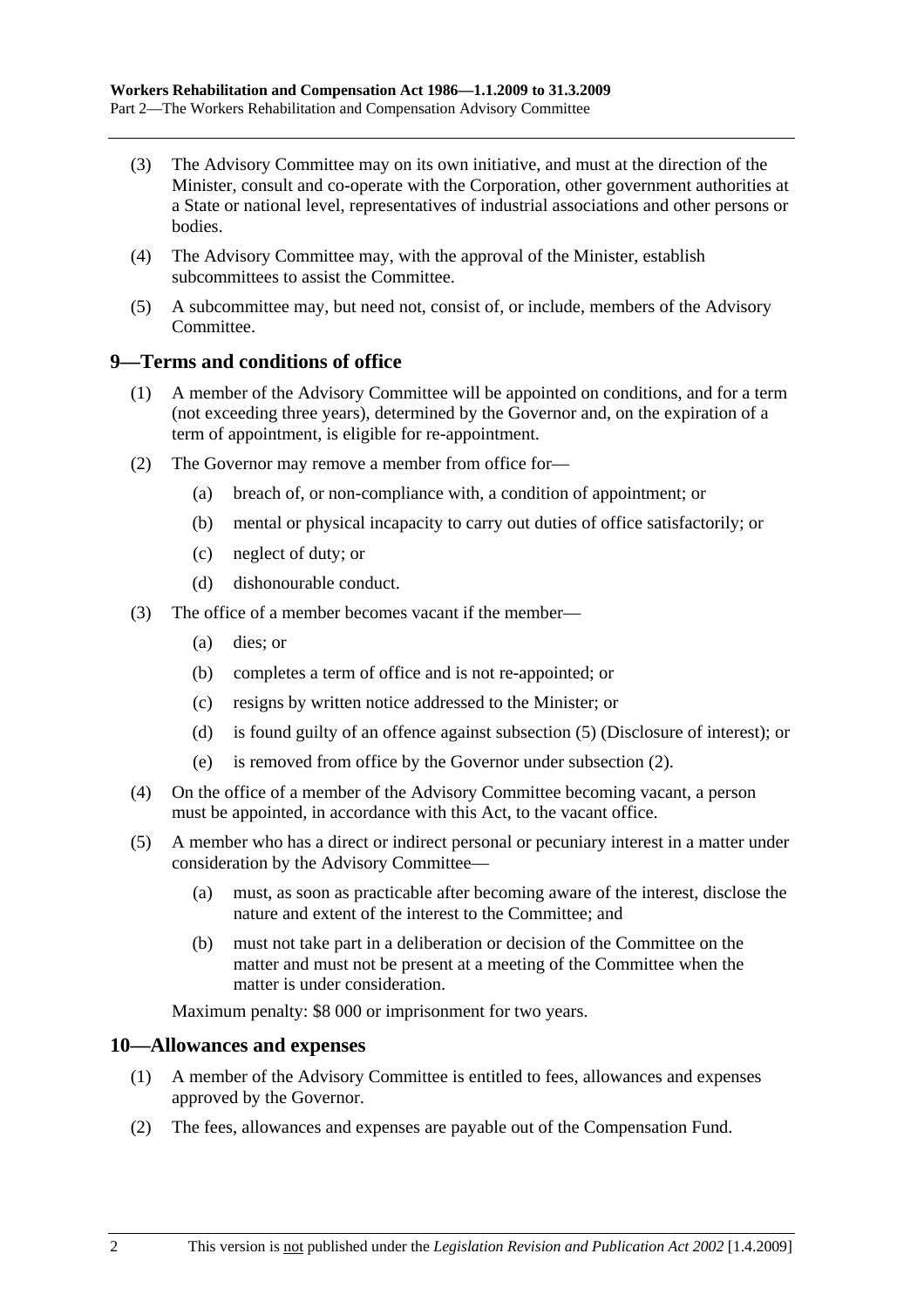## **11—Proceedings etc of the Advisory Committee**

- (1) Meetings of the Advisory Committee must be held at times and places appointed by the Committee, but there must be at least six meetings per year.
- (2) Six members of the Advisory Committee constitute a quorum of the Committee.
- (3) The presiding member of the Advisory Committee will, if present at a meeting of the Committee, preside at the meeting and, in the absence of the presiding member, a member chosen by the members present will preside.
- (4) A decision carried by a majority of the votes of the members present at a meeting of the Advisory Committee is a decision of the Committee.
- (5) Each member present at a meeting of the Advisory Committee is entitled to one vote on a matter arising for decision by the Committee, and, if the votes are equal, the person presiding at the meeting has a second or casting vote.
- (6) The Advisory Committee must ensure that accurate minutes are kept of its proceedings.
- (7) The Advisory Committee may open its proceedings to the public unless the proceedings relate to commercially sensitive matters or to matters of a private confidential nature.
- (8) Subject to this Act, the proceedings of the Advisory Committee will be conducted as the Committee determines.

## **12—Confidentiality**

A member of the Advisory Committee who, as a member of the Committee, acquires information that—

- (a) the member knows to be of a commercially sensitive nature, or of a private confidential nature; or
- (b) the Committee classifies as confidential information,

must not divulge the information without the approval of the Committee.

Maximum penalty: \$1 000.

## **13—Immunity of members of Advisory Committee**

- (1) No personal liability attaches to a member of the Advisory Committee for an act or omission by the member or the Committee in good faith and in the exercise or purported exercise of powers or functions under this Act.
- (2) A liability that would, but for subsection (1), lie against a member lies instead against the Crown.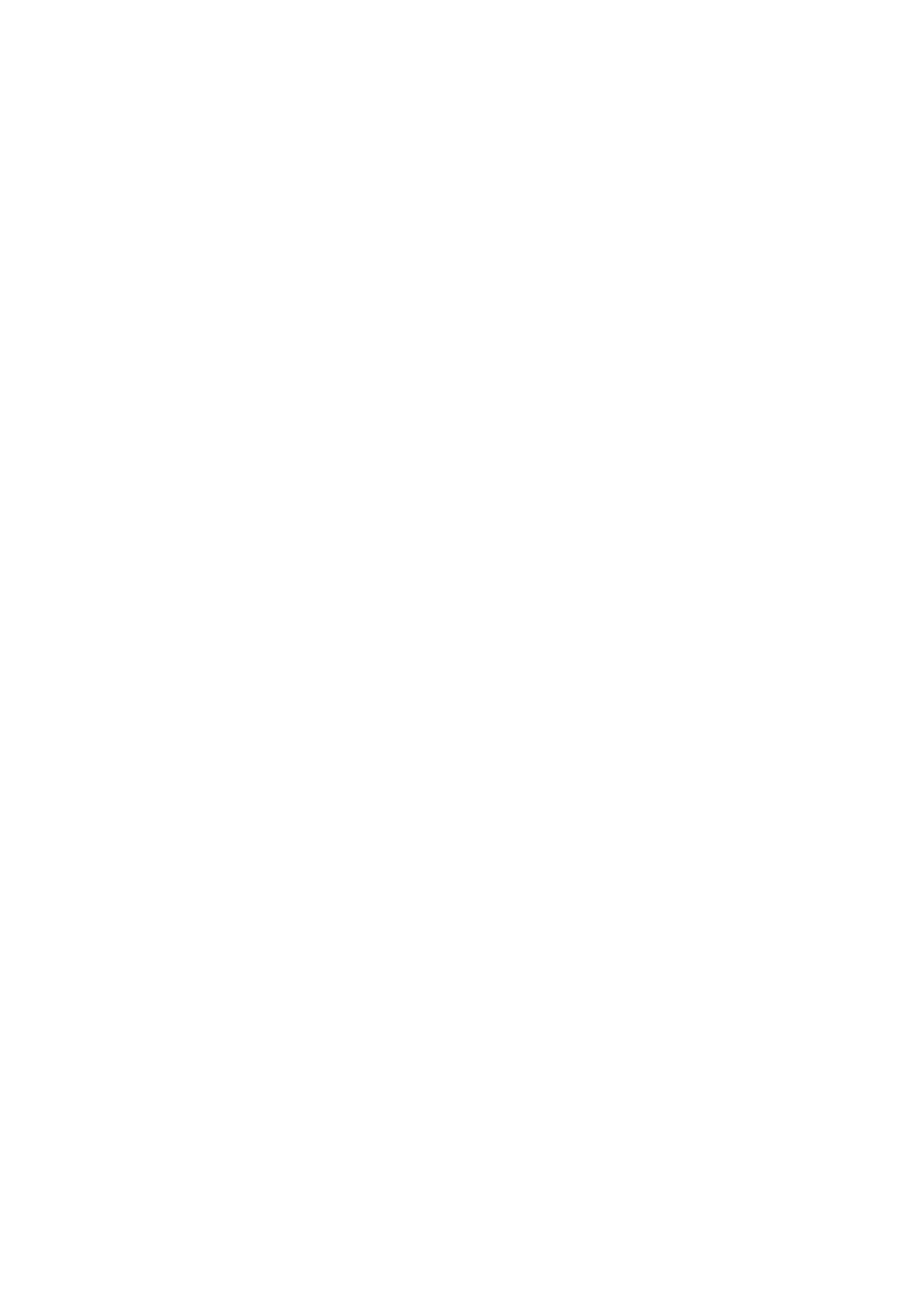# **Part 3—Rehabilitation and accident prevention programmes**

# **Division 1—Rehabilitation**

## **26—Rehabilitation programmes**

- (1) The Corporation shall establish or approve rehabilitation programmes with the object of ensuring that workers suffering from compensable disabilities—
	- (a) achieve the best practicable levels of physical and mental recovery; and
	- (b) are, where possible, restored to the workforce and the community.
- (2) A rehabilitation programme may be established by the Corporation in relation to—
	- (a) a particular worker;
	- (b) workers of a particular class;
	- (c) workers suffering from disabilities of a particular class.
- (3) For the purposes, or in the course, of a rehabilitation programme the Corporation may—
	- (a) provide for the physical, mental or vocational assessment of workers;
	- (b) provide advisory services to workers, members of the families of workers, employers and others;
	- (c) assist workers in seeking, obtaining or retaining employment;
	- (d) assist in the training or retraining of workers;
	- (e) assist workers to find appropriate accommodation;
	- (f) provide for the necessary and reasonable costs (including costs of travel, accommodation and child care) incurred by workers in order to participate in rehabilitation programmes;
	- (g) provide equipment, facilities and services to assist workers to cope with their disabilities at home or in the workplace;
	- (h) provide assistance to persons who may be in a position to help workers to overcome or cope with their disabilities;
	- (i) disseminate information that relates to work related disabilities;
	- (j) conduct, participate in or subsidise research into any aspect of rehabilitation;
	- (k) encourage and support the work of organisations that provide assistance to workers suffering from compensable disabilities;
	- (l) do anything else that may assist in the rehabilitation of workers.
- (4) The Corporation may admit a disabled worker to a rehabilitation programme notwithstanding that it has not been finally established that the worker's disability is compensable.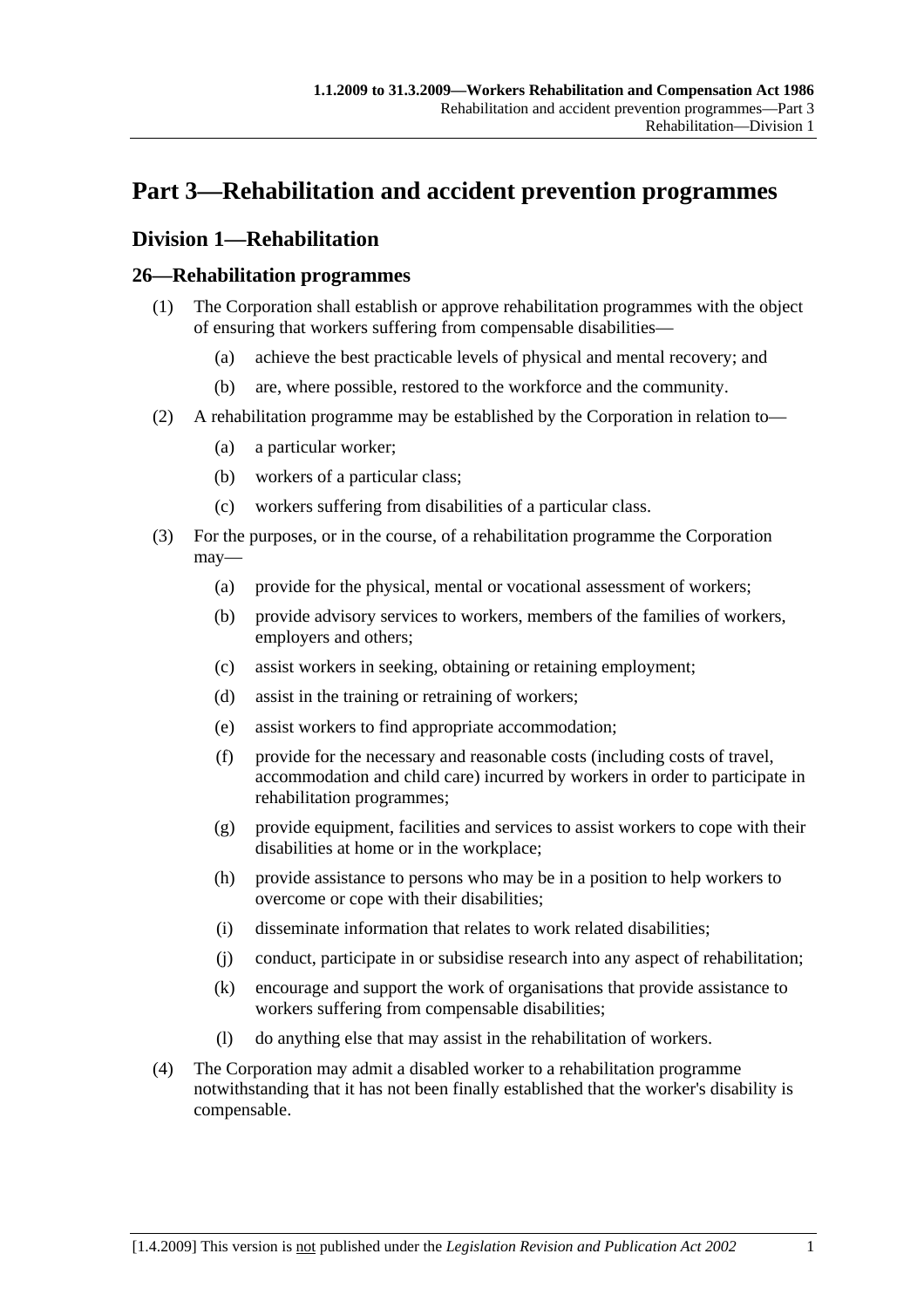## **27—Clinics and other facilities**

- (1) In the exercise of its powers under this Division, the Corporation should seek to utilise rehabilitation facilities and services provided by the employer of a disabled worker.
- (2) In the exercise of its powers under this Division, the Corporation should give encouragement and assistance to the establishment and provision of rehabilitation facilities and services in the private sector.
- (3) The Corporation may—
	- (a) enter into arrangements with any government agency or other body under which medical services or rehabilitation facilities and services will be provided for disabled workers; and
	- (b) with the approval of the Minister, establish clinics and other facilities for the assessment, treatment or rehabilitation of disabled workers; and
	- (c) establish and maintain a register of persons and organisations that are, in the opinion of the Corporation, properly qualified and equipped to provide rehabilitation services.

## **28—Rehabilitation advisers**

- (1) The Corporation shall appoint such rehabilitation advisers as are necessary for the purposes of this Act.
- (2) A rehabilitation adviser—
	- (a) shall assist in devising and co-ordinating rehabilitation programmes for disabled workers; and
	- (b) shall be responsible to the Corporation for monitoring the progress of disabled workers who are involved in rehabilitation programmes; and
	- (c) may, subject to monetary limitations set by the Corporation, expend money of the Corporation in obtaining for a disabled worker services and equipment that may assist towards rehabilitation; and
	- (d) shall consult with employers with a view to expediting the return to work of disabled workers.
- (3) A statement made by or to a rehabilitation adviser about a worker who is participating in a rehabilitation program must not be disclosed in proceedings under this Act unless—
	- (a) the rehabilitation adviser and the worker consent to the disclosure; or
	- (b) the statement is relevant to an allegation of fraud or dishonesty in criminal proceedings against the worker.

## **28A—Rehabilitation and return to work plans**

- (1) The Corporation may establish a rehabilitation and return to work plan for a worker who is incapacitated for work by a compensable disability.
- (2) If a worker—
	- (a) is receiving compensation by way of income maintenance; and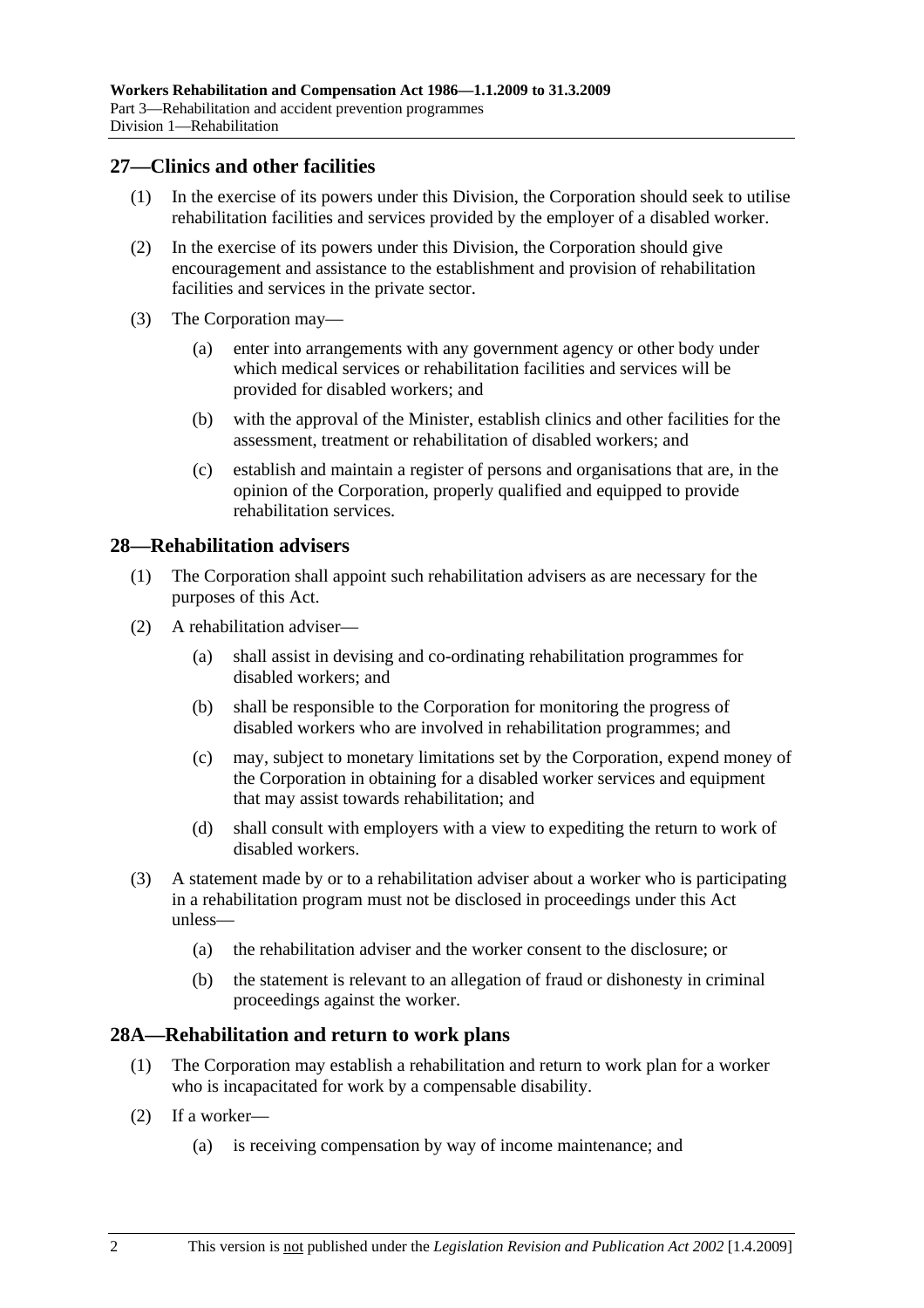(b) is (or is likely to be) incapacitated for work by a compensable disability for more than 13 weeks (but has some prospect of returning to work),

the Corporation must prepare a rehabilitation and return to work plan for the worker.

- (3) In preparing the plan, the Corporation—
	- (a) must consult with the worker and the employer out of whose employment the disability arose; and
	- (b) should if practicable—
		- (i) review medical records relevant to the worker's condition; or
		- (ii) consult with any medical expert who is treating the worker for the compensable disability.
- (4) A rehabilitation and return to work plan may impose obligations on the worker and on the employer.
- (5) The Corporation must give the worker and the employer a copy of the rehabilitation and return to work plan.
- (6) The plan is binding on the worker and the employer.

## **28B—Review of plan**

- (1) A worker or employer may apply for review of—
	- (a) a decision to establish or not to establish a rehabilitation and return to work plan; or
	- (b) a provision of a rehabilitation and return to work plan,

on the ground that the decision or the provision is unreasonable.

- (2) On review of a rehabilitation and return to work plan (or in consequent appellate proceedings), the plan may be modified to the extent necessary to ensure that the plan does not impose unreasonable obligations on the worker or the employer.
- (3) Proceedings on a review under this section (or consequent appellate proceedings) do not suspend obligations imposed by a rehabilitation and return to work plan.

## **28C—Rehabilitation standards and requirements**

- (1) Rehabilitation programs, and rehabilitation and return to work plans, must comply with standards and requirements imposed by regulation.
- (2) Before the publication of regulations imposing standards and requirements for rehabilitation programs or rehabilitation and return to work plans, the Corporation must consult on the proposed regulations with—
	- (a) professional associations representing the providers of rehabilitation services of the relevant kinds; and
	- (b) the Self-Insurers Association of South Australia Incorporated and associations representing self-managed employers; and
	- (c) associations representing employers (including the South Australian Employers Chamber of Commerce and Industry); and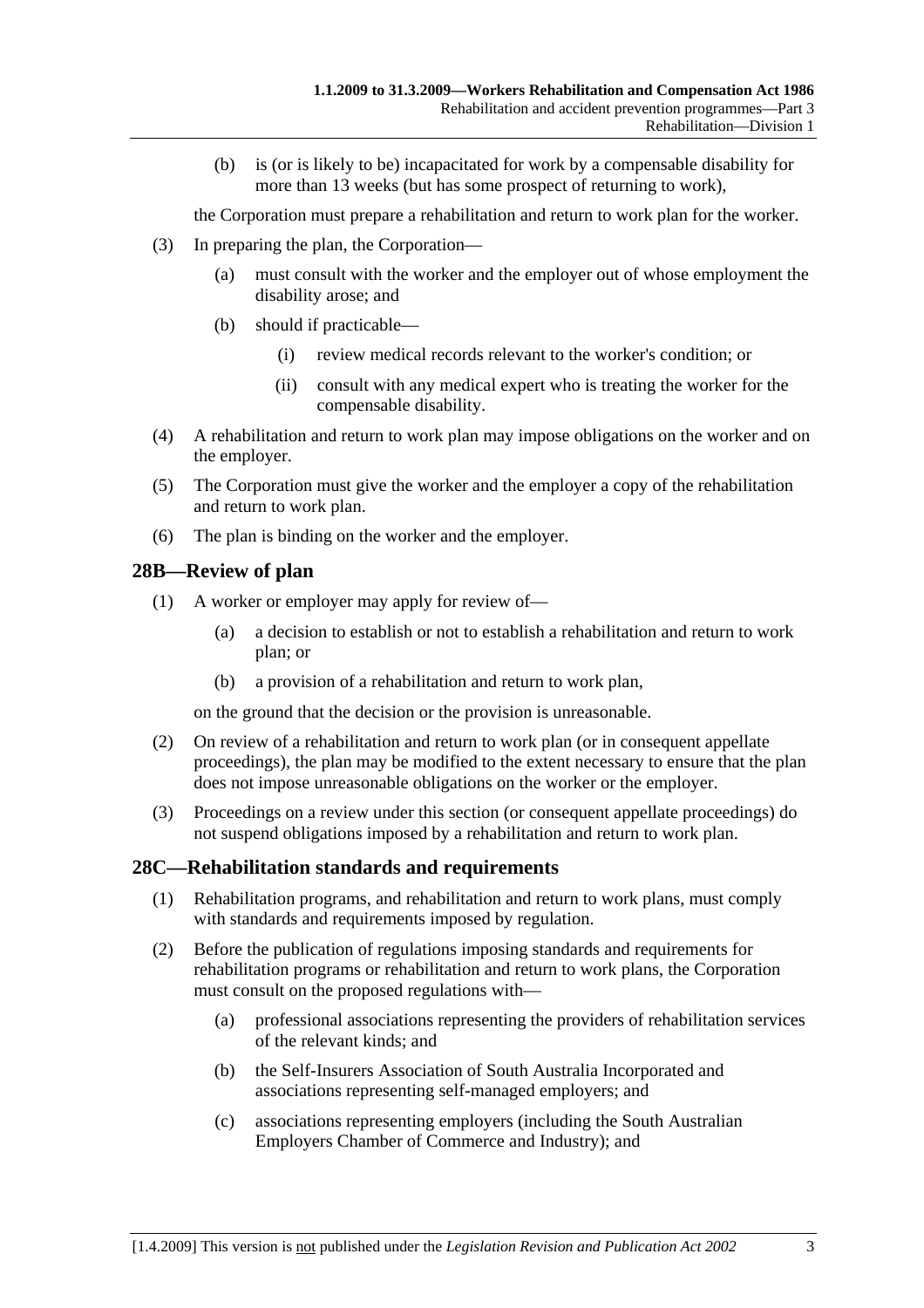(d) associations representing employees (including the United Trades and Labor Council).

## **28D—Rehabilitation and return to work co-ordinators**

- (1) Subject to this section, an employer must appoint a rehabilitation and return to work co-ordinator (referred to in this section as a *co-ordinator*).
- (2) A co-ordinator—
	- (a) must be an employee of the employer; and
	- (b) must be based in South Australia.
- (3) The employer must appoint the co-ordinator—
	- (a) within 6 months after the requirement to be registered under Part 5 first arises (disregarding any exemption that may be available under that Part); or
	- (b) within a later period approved by the Corporation.

Maximum penalty: \$10 000.

- (4) A co-ordinator has the following functions:
	- (a) to assist workers suffering from compensable disabilities, where prudent and practicable, to remain at or return to work as soon as possible after the occurrence of the disability;
	- (b) to assist with liaising with the Corporation in the preparation and implementation of a rehabilitation and return to work plan for a disabled worker;
	- (c) to liaise with any persons involved in the rehabilitation of, or the provision of medical services to, workers;
	- (d) to monitor the progress of a disabled worker's capacity to return to work;
	- (e) to take steps to, as far as practicable, prevent the occurrence of a secondary disability when a worker returns to work;
	- (f) to perform other functions prescribed by the regulations.
- (5) An employer must—
	- (a) provide such facilities and assistance as are reasonably necessary to enable a co-ordinator to perform his or her functions under this section; and
	- (b) comply with any training or operational guidelines published by the Corporation from time to time for the purposes of this section.
- (6) If a vacancy occurs in the office of a co-ordinator under this section, the employer must make a new appointment to the office within the prescribed period. Maximum penalty: \$10 000.
- (7) The regulations may exempt an employer, or employers of a prescribed class, from a requirement under this section.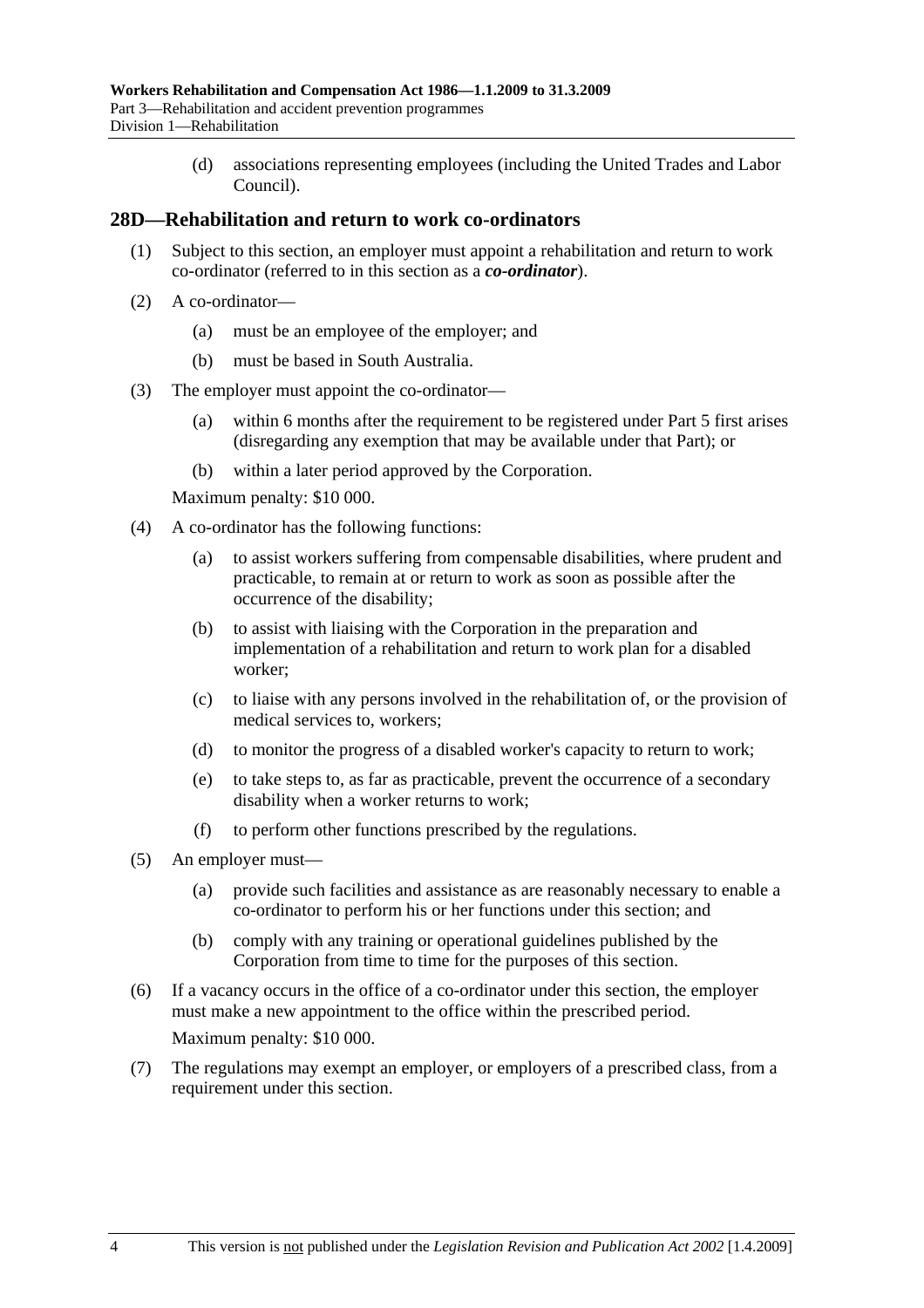# **Division 2—Disability prevention programmes**

## **29—Prevention programmes**

The Corporation may assist employers to establish or maintain programmes that are designed to prevent or reduce the incidence of compensable disabilities.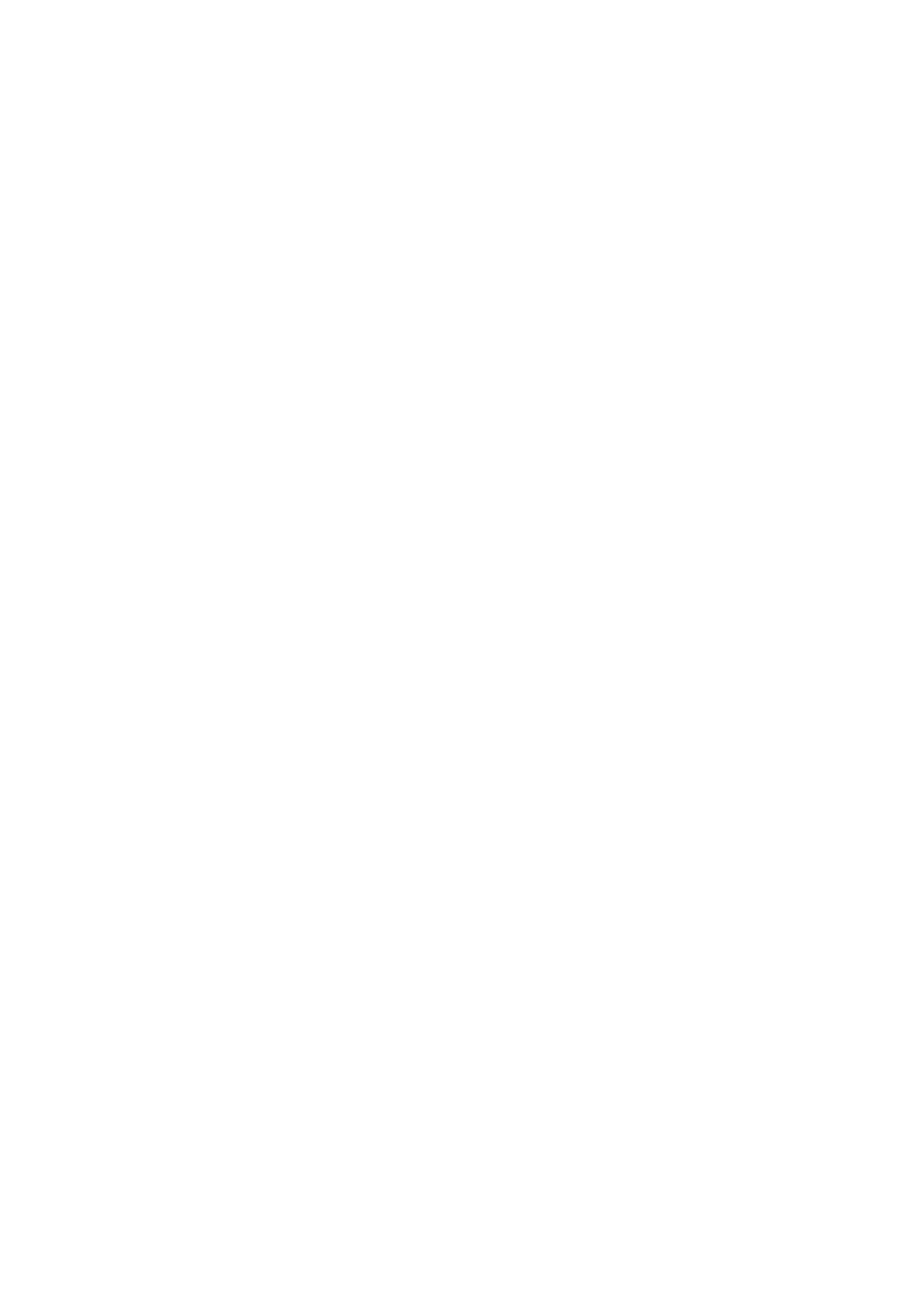# **Part 4—Compensation**

# **Division 1—Conditions under which disability is compensable**

## **30—Compensability of disabilities**

- (1) Subject to this Act, a disability is compensable if it arises from employment.
- (2) Subject to this section, a disability arises from employment if—
	- (a) in the case of a disability that is not a secondary disability or a disease—it arises out of or in the course of employment; or
	- (b) in the case of a disability that is a secondary disability or a disease—
		- (i) the disability arises out of employment; or
		- (ii) the disability arises in the course of employment and the employment contributed to the disability.
- (3) A worker's employment includes—
	- (a) attendance at the worker's place of employment on a working day but before the day's work begins in order to prepare, or be ready, for work; and
	- (b) attendance at the worker's place of employment during an authorised break from work; and
	- (c) attendance at the worker's place of employment but after work ends for the day while the worker is preparing to leave, or in the process of leaving, the place; and
	- (d) attendance at an educational institution under the terms of an apprenticeship or other legal obligation, or at the employer's request or with the employer's approval; and
	- (e) attendance at a place to receive a medical service, to obtain a medical report or certificate (or to be examined for the purpose), to participate in a rehabilitation program or for the purposes of a rehabilitation and return to work plan, or to apply for, or receive, compensation for a compensable disability.
- (4) However, a disability does not arise from employment if it arises out of, or in the course of, the worker's involvement in a social or sporting activity, except where the activity forms part of the worker's employment or is undertaken at the direction or request of the employer.
- (5) A disability that arises out of, or in the course of, a journey arises from employment only if—
	- (a) the journey is undertaken in the course of carrying out duties of employment; or
	- (b) the journey is between—
		- (i) the worker's place of residence and place of employment; or
		- (ii) the worker's place of residence or place of employment and—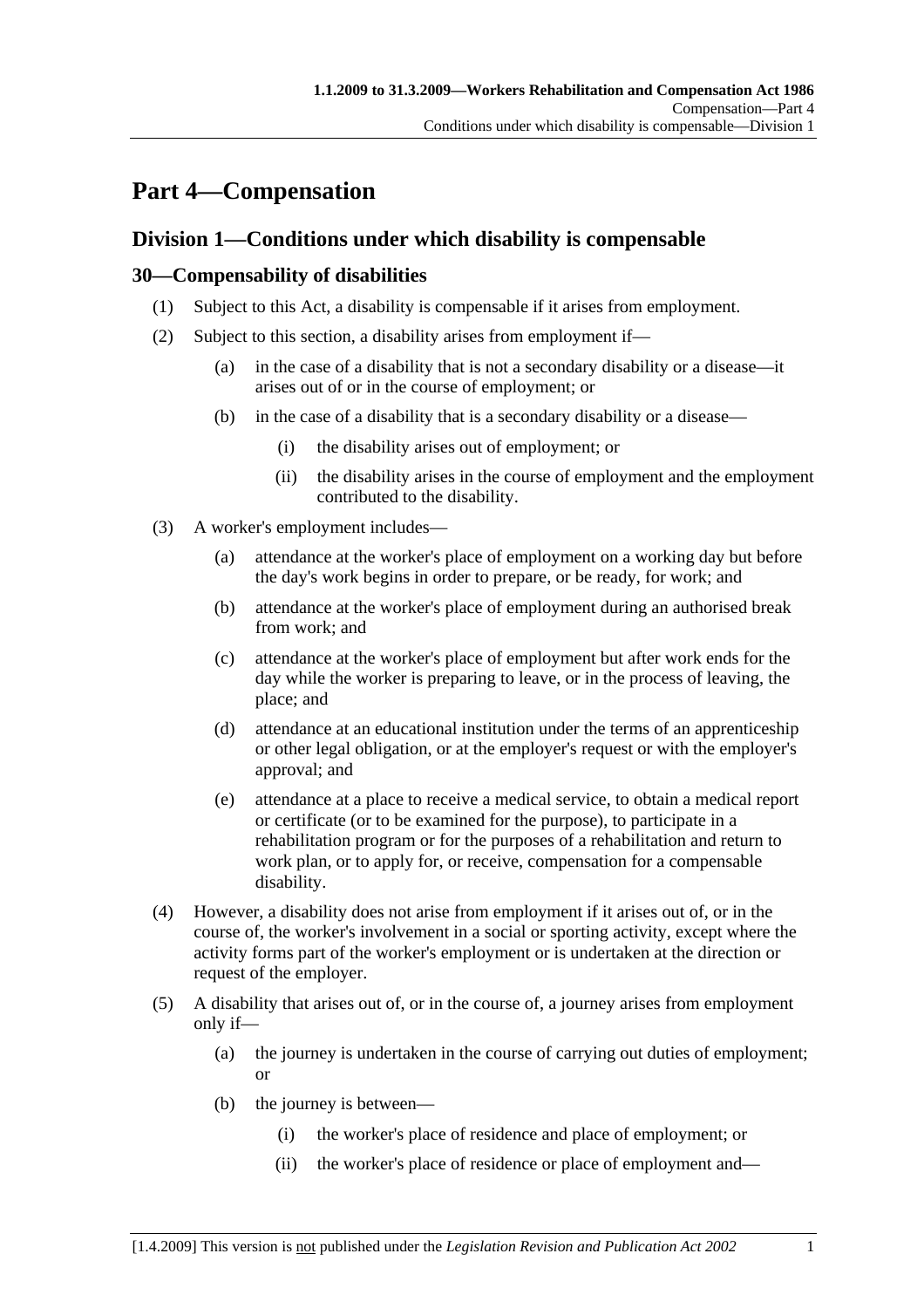- (A) an educational institution the worker attends under the terms of an apprenticeship or other legal obligation, or at the employer's request or with the employer's approval; or
- (B) a place the worker attends to receive a medical service, to obtain a medical report or certificate (or to be examined for that purpose), to participate in a rehabilitation program, or to apply for, or receive, compensation for a compensable disability,

and there is a real and substantial connection between the employment and the accident out of which the disability arises.

- (6) However, the fact that a worker has an accident in the course of a journey to or from work does not in itself establish a sufficient connection between the accident and the employment for the purposes of subsection (5)(b).
- (7) The journey between places mentioned in subsection (5)(b) must be a journey by a reasonably direct route but may include an interruption or deviation if it is not, in the circumstances of the case, substantial, and does not materially increase the risk of injury to the worker.

# **30A—Psychiatric disabilities**

A disability consisting of an illness or disorder of the mind is compensable if and only if—

- (a) the employment was a substantial cause of the disability; and
- (b) the disability did not arise wholly or predominantly from—
	- (i) reasonable action taken in a reasonable manner by the employer to transfer, demote, discipline, counsel, retrench or dismiss the worker; or
	- (ii) a decision of the employer, based on reasonable grounds, not to award or provide a promotion, transfer, or benefit in connection with the worker's employment; or
	- (iii) reasonable administrative action taken in a reasonable manner by the employer in connection with the worker's employment; or
	- (iv) reasonable action taken in a reasonable manner under this Act affecting the worker.

## **30B—Effect of misconduct etc**

- (1) A worker who is acting in connection with, and for the purposes of, the employer's trade or business is presumed to be acting in the course of employment despite the fact that—
	- (a) the worker is acting in contravention of a statutory or other regulation applicable to the employment; or
	- (b) the worker is acting without, or in contravention of, instructions from the employer.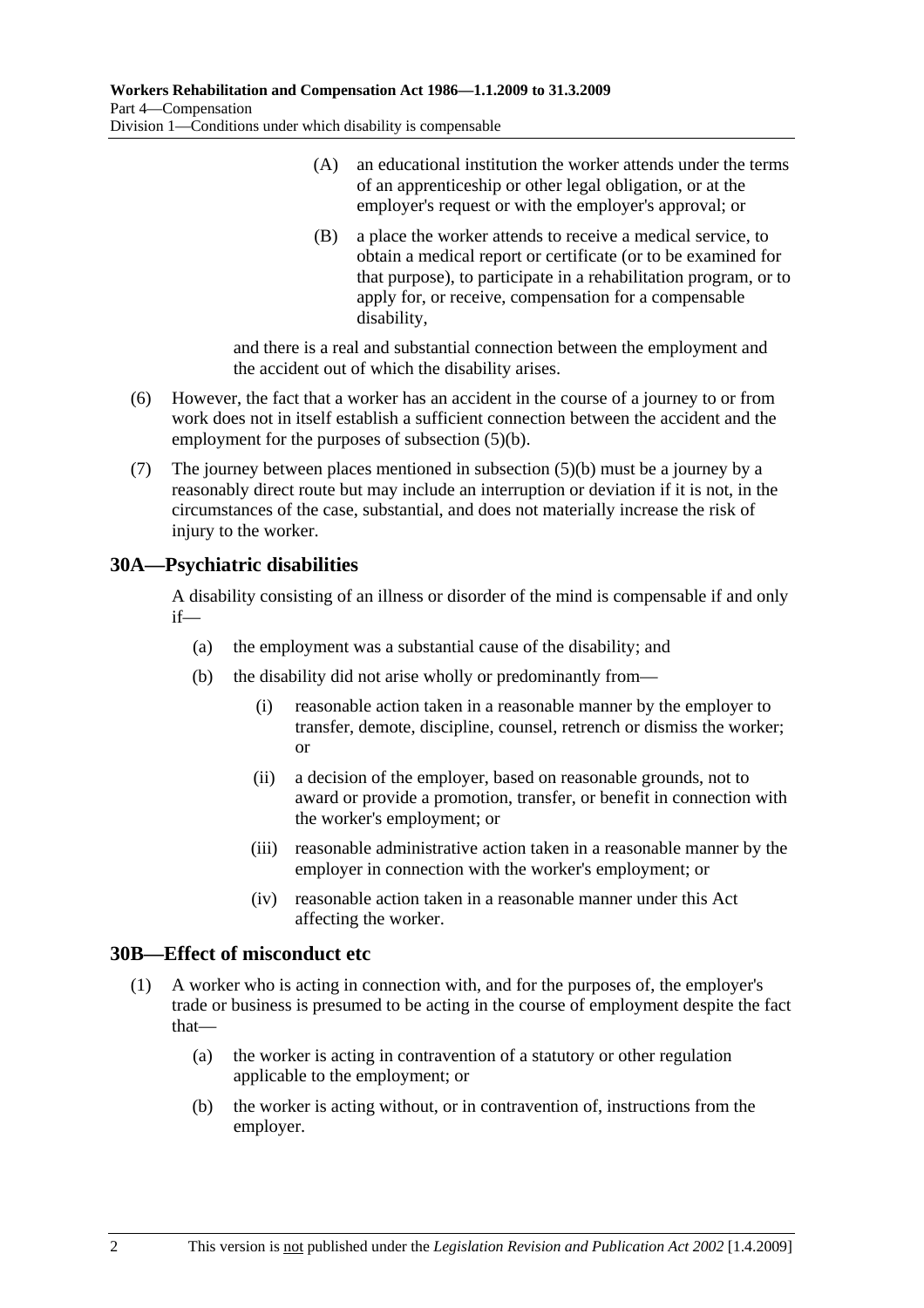- (2) However—
	- (a) a worker will not be presumed to be acting in the course of employment if the worker is guilty of misconduct or acts in contravention of instructions from the employer during the course of an attendance under section 30(3); and
	- (b) a disability is not compensable if it is established on the balance of probabilities that the disability is wholly or predominantly attributable to—
		- (i) serious and wilful misconduct on the part of the worker; or
		- (ii) the influence of alcohol or a drug voluntarily consumed by the worker (other than a drug lawfully obtained and consumed in a reasonable quantity by the worker).
- (3) Subsection (2)(a) does not apply in a case of death or permanent total incapacity for work and subsection (2)(b) does not apply in a case of death or serious and permanent disability.

#### **31—Evidentiary provision**

- (1) A disability is not compensable unless it is established on the balance of probabilities that it arises from employment.
- (2) However, if a worker suffers a disability of a kind referred to in the first column of Schedule 2 and has been employed in work of a type referred to in the second column of Schedule 2 opposite the disability, the worker's disability is presumed, in the absence of proof to the contrary, to have arisen from that employment.
- (3) A regulation made on the recommendation, or with the approval, of the Corporation or the Advisory Committee may extend the operation of subsection (2) to disabilities and types of work prescribed in the regulation.
- (4) Where a worker retires or is retired from employment on account of age or ill-health and the worker makes a claim for noise induced hearing loss after the expiration of two years from the date of the retirement, subsection (2) does not apply in relation to that claim.
- (5) Where—
	- (a) a worker's disability consists of the aggravation, acceleration, exacerbation, deterioration or recurrence of a pre-existing coronary heart disease; and
	- (b) the disability arises in the course of employment,

it will be presumed, in the absence of proof to the contrary, that the employment contributed to the disability.

### **Division 2—Compensation for medical expenses etc**

#### **32—Compensation for medical expenses**

- (1) Subject to this section, a worker is entitled to be compensated for costs of a kind described in subsection (2) reasonably incurred by the worker in consequences of having suffered a compensable disability—
	- (a) in accordance with a scale published by the Minister under this section; or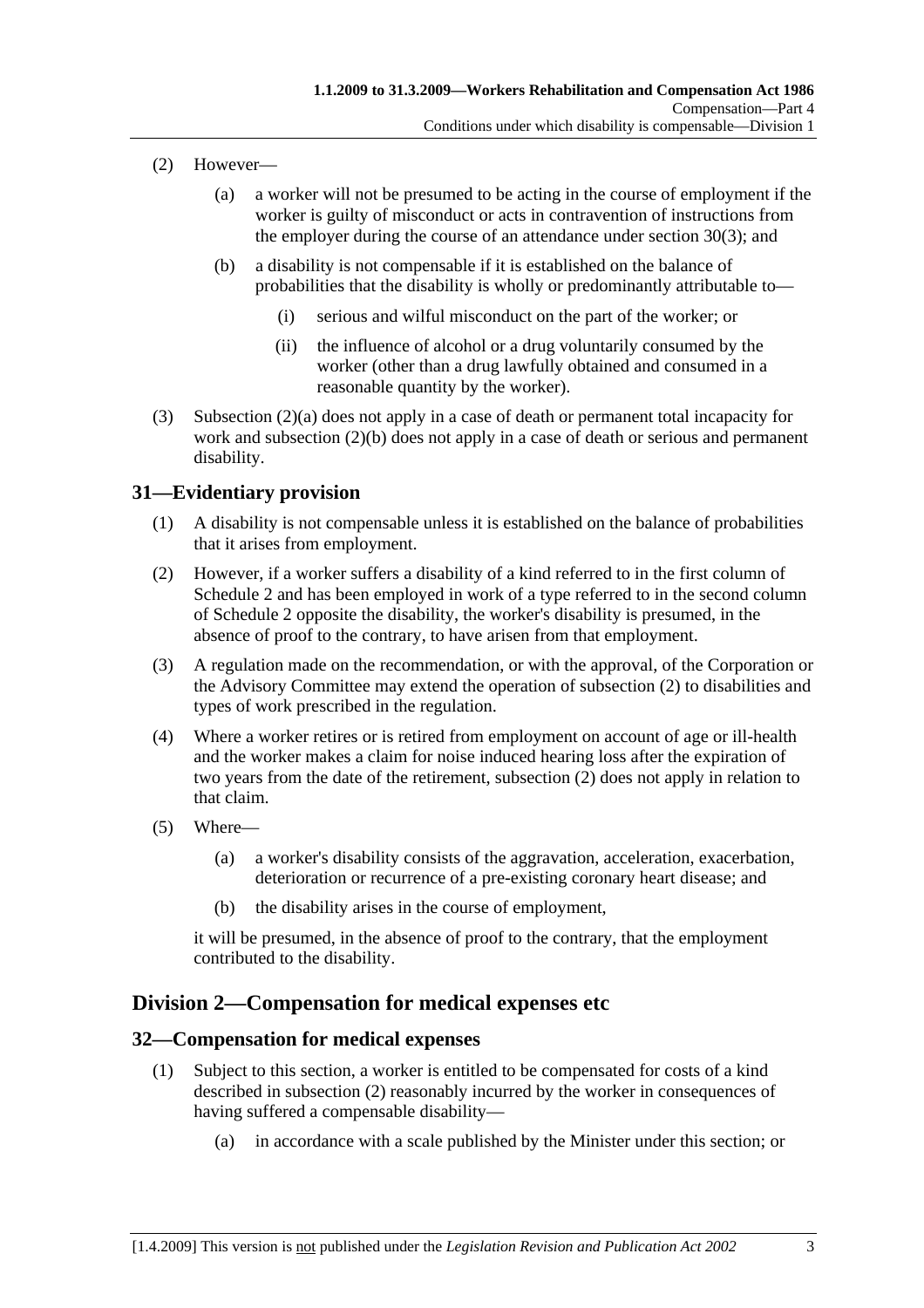- (b) if the relevant service is not covered by a scale under this section—to the extent of a reasonable amount for the provision of the service.
- (2) The costs referred to in subsection (1) are as follows:
	- (a) the cost of medical services;
	- (b) the cost of hospitalisation and all associated medical, surgical and nursing services;
	- (c) the cost of approved rehabilitation;
	- (d) the cost of travelling, or being transported, to and from any place for the purpose of receiving medical services, hospitalisation or approved rehabilitation (but not where the worker travels in a private vehicle);
	- (e) where it is necessary for the worker to be accommodated away from home for the purpose of receiving medical services or approved rehabilitation—the cost of such accommodation (but not exceeding limits prescribed by regulation);
	- (f) the cost of attendance by a registered or enrolled nurse, or by some other person approved by the Corporation or of a class approved by the Corporation, where the disability is such that the worker must have nursing or personal attendance;
	- (g) the cost of the provision, maintenance, replacement or repair of therapeutic appliances;
	- (h) the cost of medicines and other material purchased on the prescription or recommendation of a medical expert;
	- (i) any other costs (or classes of costs) authorised by the Corporation.
- (3) Compensation in respect of costs to which this section applies may be paid—
	- (a) to the worker; or
	- (b) directly to the person to whom the worker is liable for those costs.
- (4) Where a worker has been charged more than the amount that the worker is entitled to claim for the provision of a service in respect of which compensation is payable under this section, the Corporation may reduce the charge by the amount of the excess.
- (4a) A decision of the Corporation under subsection (4) is not reviewable.
- (5) Where—
	- (a) services of a kind to which this section applies were provided to a worker in relation to a compensable disability; and
	- (b) the Corporation considers that the services were, in the circumstances of the case, inappropriate or unnecessary,

the Corporation may disallow charges for the services.

- (6) Where the Corporation disallows or reduces a charge under this section—
	- (a) it must give to the provider of the service a notice setting out—
		- (i) the basis of the Corporation's decision to disallow or reduce the charge; and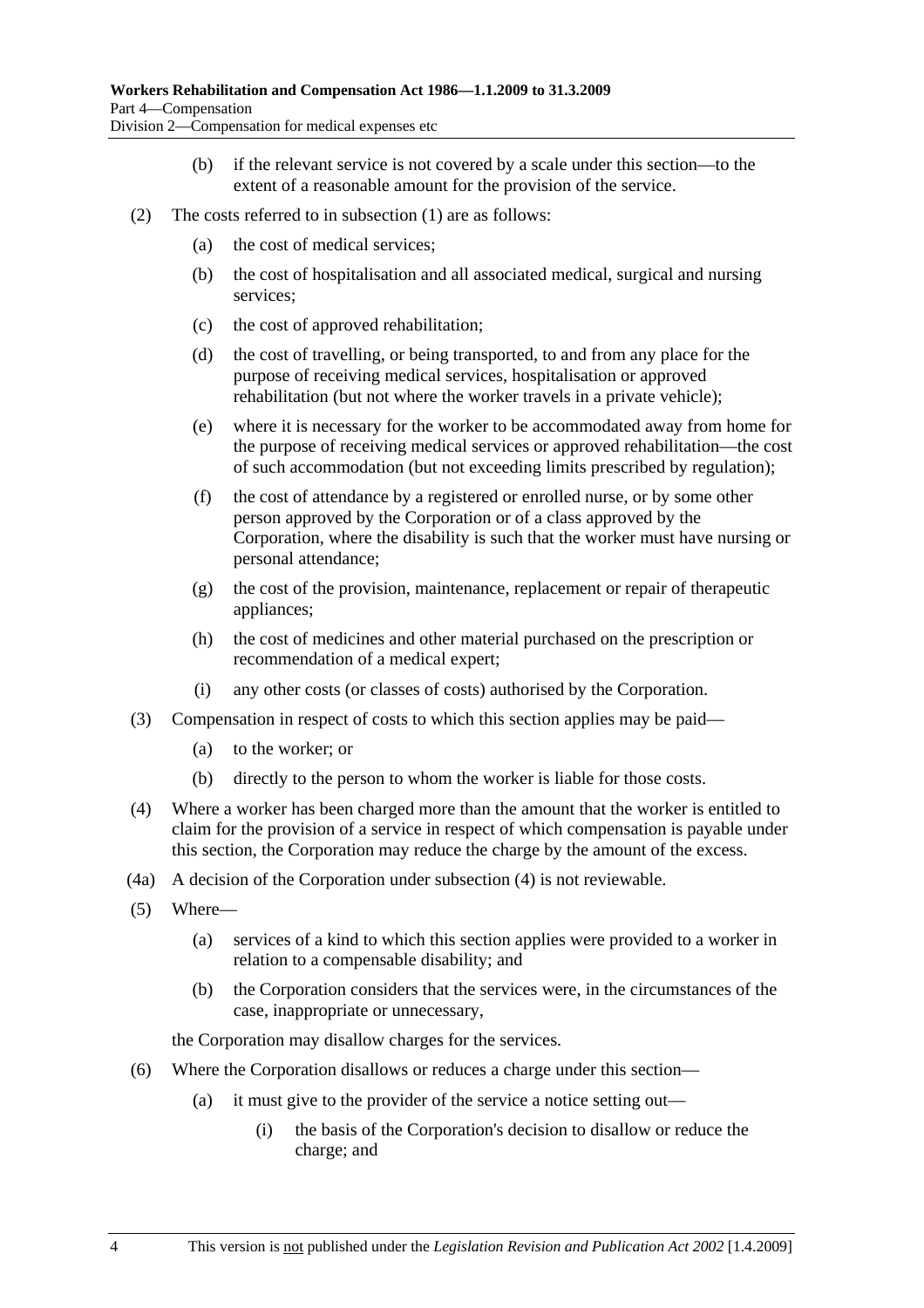- (ii) where the charge has been disallowed under subsection (5) the provider's right to have the decision reviewed under this Act; and
- (b) the worker is not liable to the provider for the disallowed charge, or for more than the reduced charge, (as the case requires) and, if the worker has in fact paid an amount for which he or she is not liable, the Corporation will reimburse the worker for that amount and may recover it from the provider as a debt.
- (7) Where a worker travels in a private vehicle to or from any place for the purpose of receiving medical services, hospitalisation or approved rehabilitation, and the travel is reasonably necessary in the circumstances of the case, the worker is entitled to a travel allowance at rates fixed by a scale published by the Minister under this section.
- (8) A reference in this section to approved rehabilitation is a reference to rehabilitation programmes or services provided by a person who has an agreement with the Corporation for the provision of those programmes or services.
- (9) If a treatment protocol for a disability of a particular kind has been published by the Minister under this section, costs of medical services for treatment of a disability of the relevant kind (and related hospitalisation and nursing services) are only compensable where—
	- (a) the services are provided in accordance with the protocol; or
	- (b) the provider of the services establishes, to the Corporation's satisfaction, that services outside the terms of the protocol are justified in the circumstances of the particular case.
- (10) The amount of compensation for a service covered by a scale of charges published by the Minister under this section must be in accordance with the scale.
- (11) The Minister may, by notice in the Gazette, on the recommendation of the Corporation, publish—
	- (a) scales of charges for the purposes of this section (ensuring as far as practicable that the scales comprehensively cover the various kinds of services to which this section applies);
	- (b) treatment protocols for treatment of disabilities of particular kinds.
- (12) Subject to subsection (12a), a scale of charges published under this section must be based on the average charge to private patients for the relevant service (but the amount fixed for the service must not exceed the amount recommended by the relevant professional association).
- (12a) A scale of charges for services provided by a public hospital may be based on government charges for the relevant service.
- (13) Before the Corporation makes a recommendation to the Minister about the publishing of a scale of charges, or a treatment protocol, the Corporation must consult with—
	- (a) professional associations representing the providers of medical services of the relevant kind; and
	- (b) the Self-Insurers Association of South Australia Incorporated and associations representing self-managed employers; and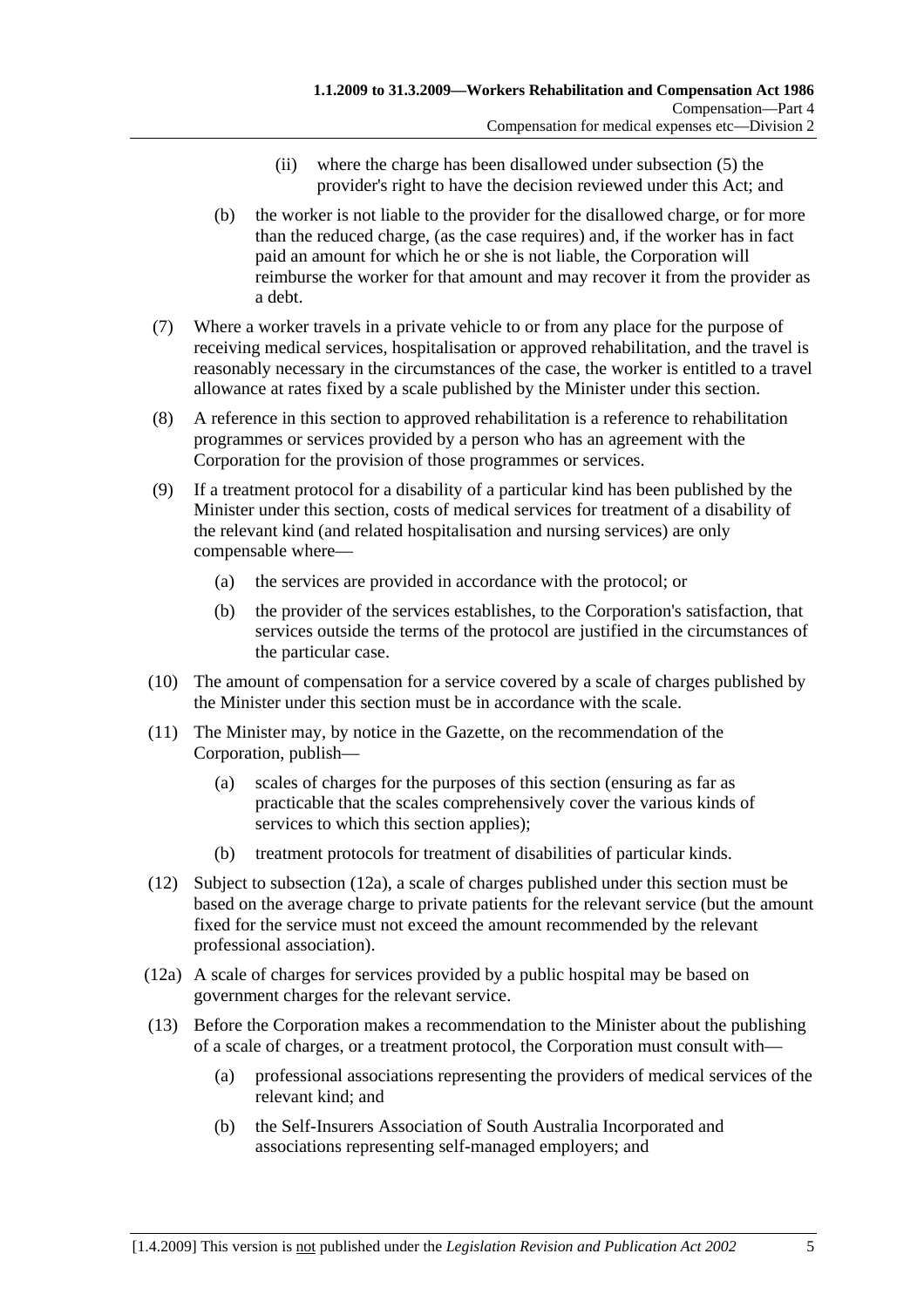- (c) associations representing employers (including the South Australian Employers Chamber of Commerce and Industry); and
- (d) associations representing employees (including the United Trades and Labor Council).
- (14) A person who provides a service for a disabled worker, knowing the worker to be entitled to compensation for the service under this section, must not charge for the service an amount exceeding the amount allowed under a scale of charges published under this section.

Maximum penalty: \$1 000.

#### **32A—Special provisions for payment of medical expenses after initial notification of disability**

- (1) A worker may, by application made to the Corporation in the designated manner and the designated form, apply to the Corporation for the payment of costs within the ambit of section 32 before the determination of a claim under Division 8.
- (2) The Corporation may, in connection with an application under subsection (1), require a worker to provide information specified by the Corporation.
- (3) The Corporation may, on application under subsection (1), determine that it is reasonable to accept provisional liability for the payment of compensation under section 32 and make a payment under this section.
- (4) The maximum amount payable under this section with respect to a particular disability is \$5 000 (indexed).
- (5) The acceptance of provisional liability under this section does not constitute an admission of liability under this Act or independently of this Act.
- (6) A payment under this section with respect to a particular cost discharges any liability that the Corporation may have with respect to that cost under section 32.
- (7) The Corporation may determine not to make a payment under this section despite the fact that the Corporation has previously made 1 or more payments with respect to the same disability under this section.
- (8) Subject to subsection (9), if the Corporation makes 1 or more payments under this section and it is subsequently determined that the worker was not entitled to compensation under this Act, the Corporation may, subject to and in accordance with the regulations—
	- (a) recover the amount or amounts paid as a debt; or
	- (b) set the amount off against a right to payment of compensation under this Act.
- (9) A right of recovery or set off under subsection (8) only arises if the worker has acted dishonestly in making an application or providing information for the purposes of this or any other section of this Act.
- (10) The following decisions are not reviewable:
	- (a) a decision to accept or not to accept liability under this section;
	- (b) a decision to make or not to make a payment under this section;
	- (c) a decision to exercise or not to exercise a right of recovery under this section.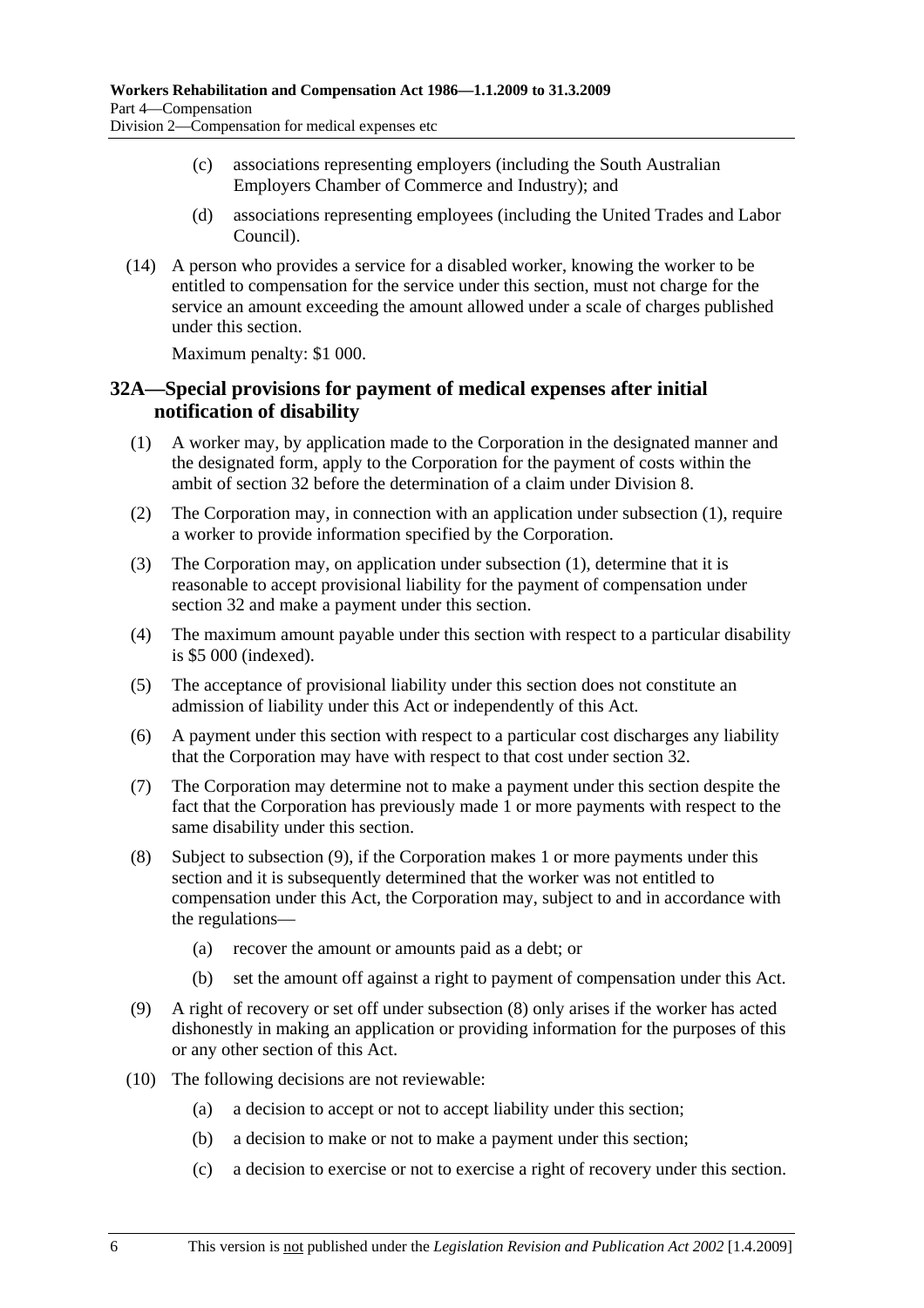#### **33—Transportation for initial treatment**

- (1) Where—
	- (a) a worker is injured at the worker's place of employment during the course of employment; and
	- (b) the injury is such as to require immediate medical treatment,

the employer shall, at the employer's own expense, provide the worker with immediate transportation to a hospital or medical expert for initial treatment.

- (2) If an employer fails to provide transportation in accordance with subsection (1), the cost may be recovered by the Corporation from the employer as a debt due to the Corporation.
- (3) An amount recovered by the Corporation under subsection (2) shall, if the worker incurred costs in consequence of the employer's failure to provide transportation, be paid to the worker.
- (4) If the cost of transportation provided by an employer (other than a self-insured employer) to a worker in accordance with subsection (1) exceeds an amount prescribed by the regulations, the employer is, on application to the Corporation in a manner and form approved by the Corporation, entitled to recover the excess from the Corporation.
- (5) An amount prescribed by regulation under subsection (4) may, if the regulations so provide, be indexed so as to provide annual adjustments according to changes in the Consumer Price Index.

# **Division 3—Compensation for property damage**

### **34—Compensation for property damage**

- (1) Where a worker suffers a compensable disability and, in consequence of the trauma out of which the disability arose, damage occurs to any therapeutic appliances, clothes, personal effects or tools of trade of the worker, the worker is, subject to limitations prescribed by regulation, entitled to be compensated for the full amount of the damage.
- (2) An entitlement under subsection (1) does not extend to compensation for damage to a motor vehicle.
- (3) An amount prescribed by regulation under subsection (1) may, if the regulations so provide, be indexed so as to provide annual adjustments according to changes in the Consumer Price Index.

# **Division 4—Compensation by way of income maintenance**

#### **35—Preliminary**

- (1) Subject to this Act, where a worker suffers a compensable disability that results in incapacity for work, the worker is entitled to weekly payments in respect of that disability in accordance with this Division.
- (2) Weekly payments are not payable under this Division in respect of a period of incapacity for work falling after the date on which the worker reaches retirement age.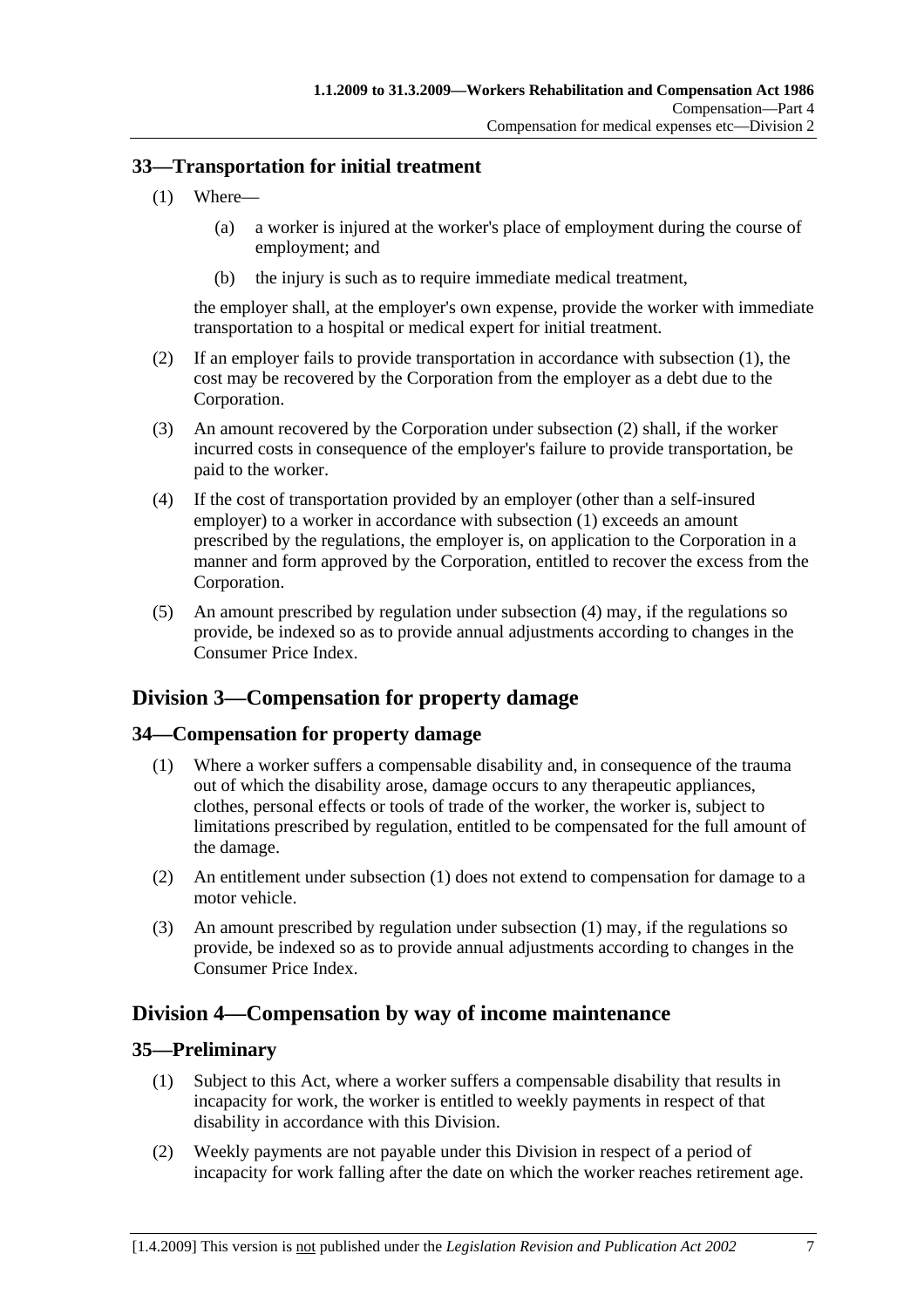- (3) However, if a worker who is within 2 years of retirement age or above retirement age becomes incapacitated for work while still in employment, weekly payments are payable for a period of incapacity falling within 2 years after the commencement of the incapacity.
- (4) A worker is not entitled under this Division to receive, in respect of 2 or more disabilities, weekly payments in excess of the worker's notional weekly earnings.
- (5) If a liability to make weekly payments is redeemed, the worker is taken, for the purposes of this Division, to be receiving the weekly payments that would have been payable if there had been no redemption.
- (6) Subject to subsection (7) (and any other relevant provision of this Act) a reference in this Division to a worker making *every reasonable effort to return to work in suitable employment* includes any reasonable period during which—
	- (a) the worker is waiting for a response to a request for suitable employment made by the worker and received by the employer; and
	- (b) if the employer's response is that suitable employment may or will be provided at some time, the worker is waiting for suitable employment to commence; and
	- (c) if the employer's response is that suitable employment cannot be provided at some time, the worker is waiting for a response to requests for suitable employment from other employers; and
	- (d) the worker is waiting for the commencement of a rehabilitation and return to work plan, after approval has been given.
- (7) A worker must not be treated as making *every reasonable effort to return to work in suitable employment* for the purposes of this Division if the worker—
	- (a) has refused to have an assessment made of the worker's employment prospects; or
	- (b) has refused or failed to take all reasonably necessary steps to obtain suitable employment; or
	- (c) has refused or failed to accept an offer of suitable employment from any person; or
	- (d) has refused or failed to participate in a rehabilitation program or a rehabilitation and return to work plan.
- (8) In this Division—
	- (a) *first entitlement period* means an aggregate period not exceeding 13 weeks (whether consecutive or not) in respect of which a worker has an incapacity for work and is entitled to the payment of compensation under this Act on the account of that incapacity;
	- (b) *second entitlement period* means an aggregate period not exceeding 13 weeks (whether consecutive or not) commencing after the end of the first entitlement period, in respect of which a worker has an incapacity for work and is entitled to the payment of compensation under this Act on account of that incapacity;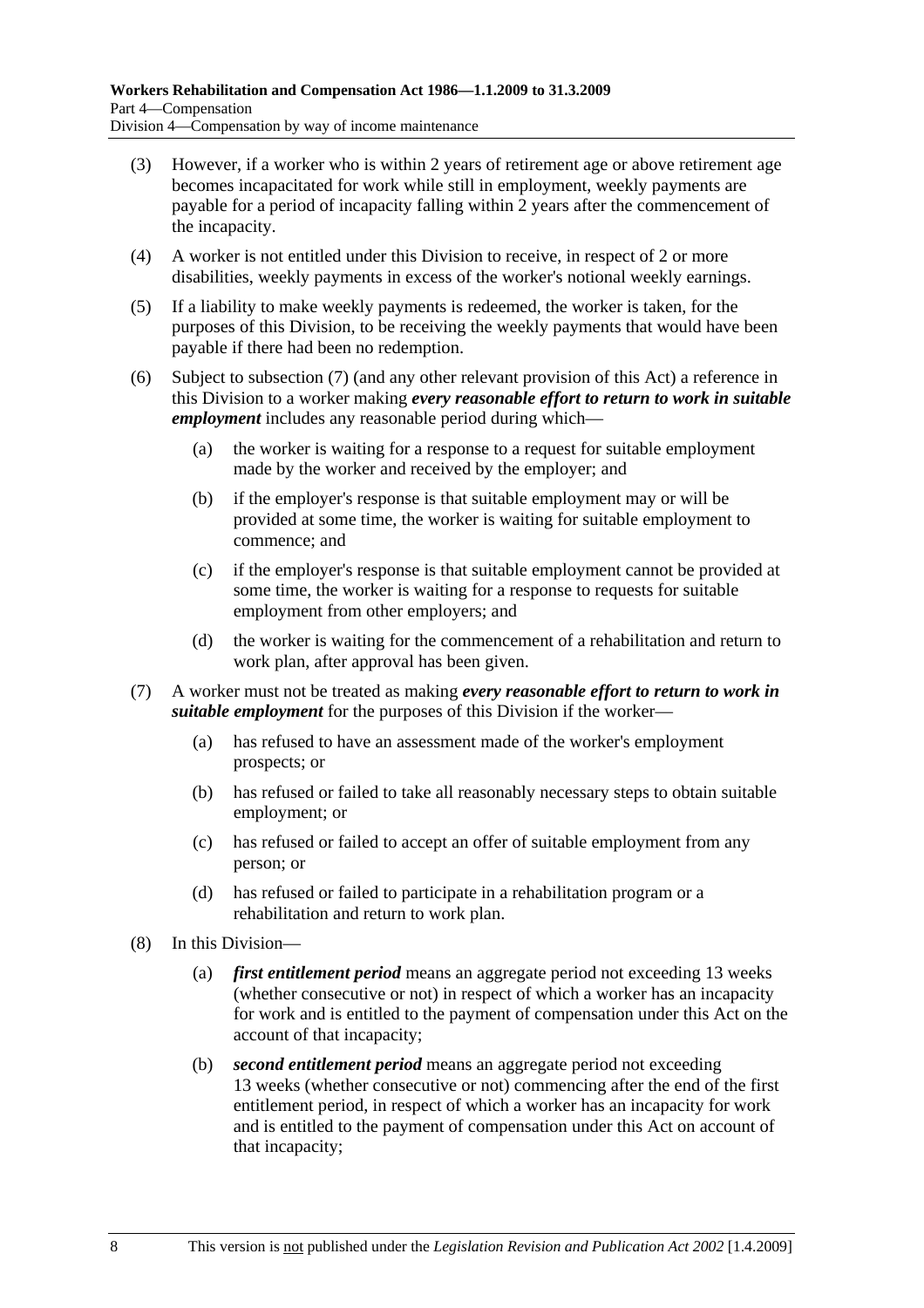- (c) *third entitlement period* means an aggregate period not exceeding 104 weeks (whether consecutive or not), commencing after the end of the second entitlement period, in respect of which a worker has an incapacity for work and is entitled to the payment of compensation under this Act on the account of that incapacity;
- (d) *retirement age* means—
	- (i) if there is a normal retirement age for workers in employment of the kind from which the worker's disability arose—that age of retirement; or
	- (ii) the age of 65 years,

whichever is the lesser;

 (e) a reference to weekly earnings, or current weekly earnings, is a reference to weekly earnings exclusive of prescribed allowances.

### **35A—Weekly payments over designated periods**

- (1) Subject to this Act, a worker is, in respect of a particular compensable disability, entitled to weekly payments while incapacitated for work during the first entitlement period as follows:
	- (a) for any period when the worker has no current work capacity—the worker is entitled to weekly payments equal to the worker's notional weekly earnings;
	- (b) for any period when the worker has a current work capacity—the worker is entitled to weekly payments equal to the difference between the worker's notional weekly earnings and the worker's designated weekly earnings.
- (2) Subject to this Act, a worker is, in respect of a particular compensable disability, entitled to weekly payments while incapacitated for work during the second entitlement period as follows:
	- (a) for any period when the worker has no current work capacity—the worker is entitled to weekly payments equal to 90% of the worker's notional weekly earnings;
	- (b) for any period when the worker has a current work capacity—the worker is entitled to weekly payments equal to 90% of the difference between the worker's notional weekly earnings and the worker's designated weekly earnings.
- (3) Subject to this Act, a worker is, in respect of a particular compensable disability, entitled to weekly payments while incapacitated for work during the third entitlement period as follows:
	- (a) for any period when the worker has no current work capacity—the worker is entitled to weekly payments equal to 80% of the worker's notional weekly earnings;
	- (b) for any period when the worker has a current work capacity—the worker is entitled to weekly payments equal to 80% of the difference between the worker's notional weekly earnings and the worker's designated weekly earnings.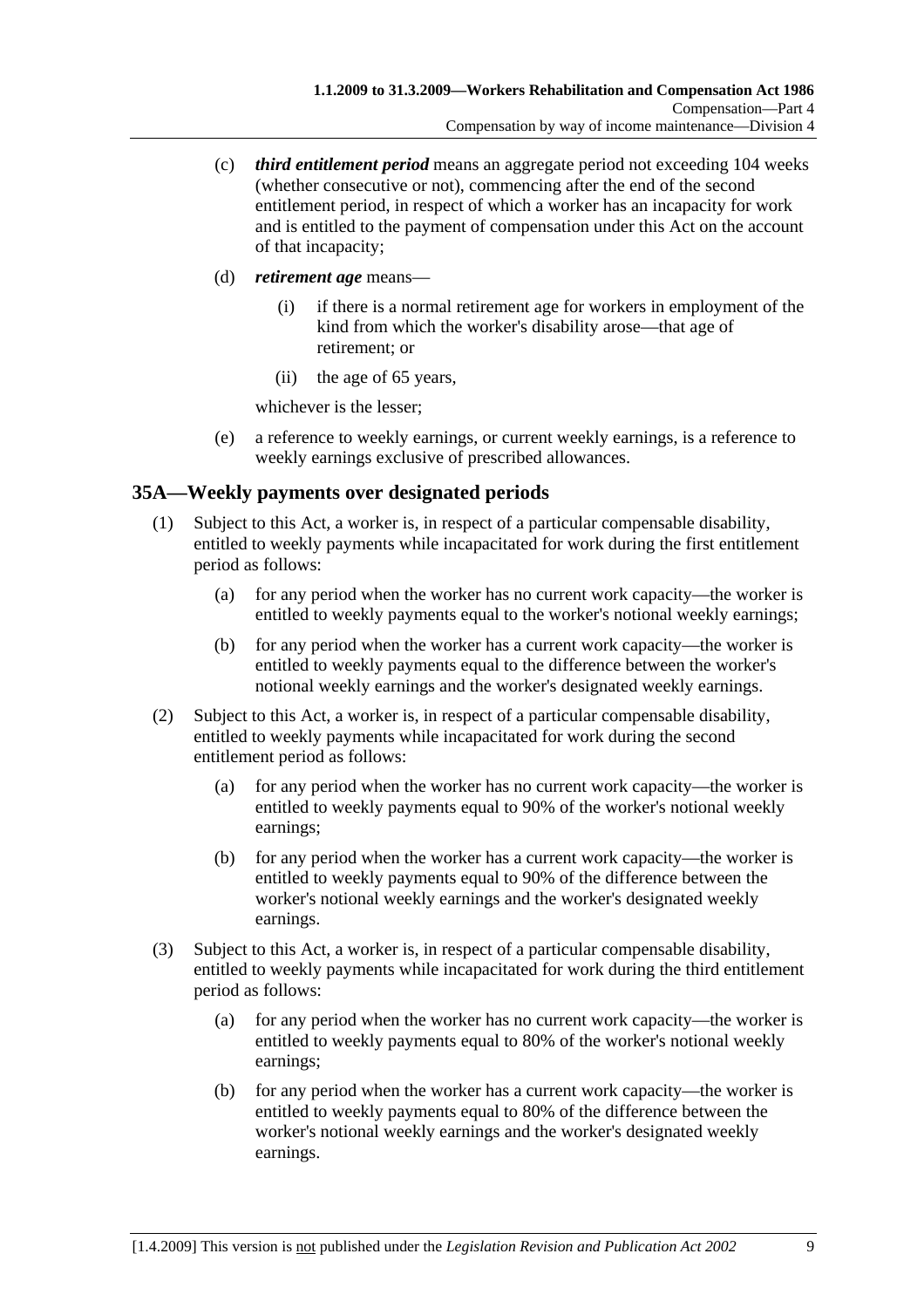- (4) For the purposes of this section, but subject to subsection (5), the *designated weekly earnings* of a worker will be taken to be—
	- (a) the current weekly earnings of the worker in employment or self-employment; or
	- (b) the weekly earnings that the Corporation determines that the worker could earn from time to time (including, but not limited to, the amount of any current weekly earnings) in employment, whether in the worker's employment previous to the relevant disability or in suitable employment, that the Corporation determines the worker is capable of performing despite the disability,

whichever is the greater, but not to include a prescribed benefit under subsection  $(6)$ .

- (5) Subsection (4)(b) will not apply to a worker who has a current work capacity during any period or periods during which the worker is incapacitated for work and in which either of the following circumstances apply:
	- (a) the employer has failed to provide the worker with suitable employment and the worker is making every reasonable effort to return to work in suitable employment;
	- (b) the worker is participating in a rehabilitation and return to work plan which reasonably prevents the worker from returning to employment.
- (6) The following are *prescribed benefits* for the purposes of subsection (4):
	- (a) any amount paid to the worker by the Corporation or a self-insured employer in respect of an employment program provided or arranged by the Corporation or self-insured employer for the purposes of this Act;
	- (b) any of the following received by the worker from an employer:
		- (i) any payment, allowance or benefit related to annual or other leave;
		- (ii) any payment, allowance or benefit paid or conferred by the employer on the worker's retirement;
		- (iii) any payment, allowance or benefit paid or conferred under a superannuation or pension scheme;
		- (iv) any payment, allowance or benefit paid or conferred on the retrenchment, or in relation to the redundancy, of the worker;
	- (c) any other payment, allowance or benefit of a prescribed kind.

#### **35B—Weekly payments after expiry of designated periods—no work capacity**

- (1) Subject to section 35C (and to the other provisions of this Act), a worker's entitlement to weekly payments under this Division ceases at the end of the third entitlement period under section 35A (unless brought to an end before this time) unless the worker is assessed by the Corporation as—
	- (a) having no current work capacity; and
	- (b) likely to continue indefinitely to have no current work capacity.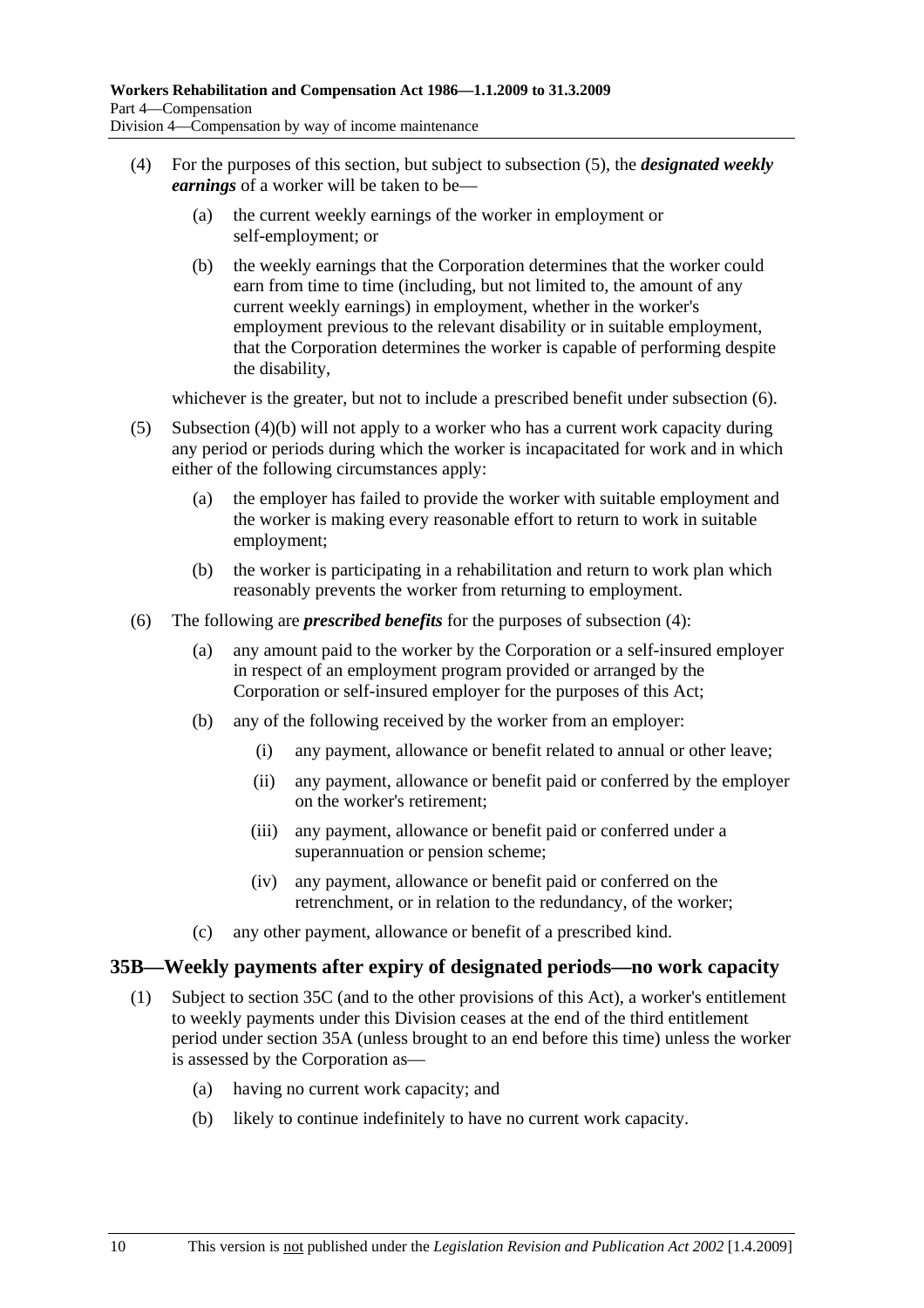- (2) If a worker qualifies under an assessment under subsection (1), the worker is entitled to weekly payments while incapacitated for work in respect of a particular disability equal to 80% of the worker's notional weekly earnings as though the third entitlement period were continuing.
- (3) A review of the assessment of a worker under this section may be conducted by the Corporation at any time and must be conducted as often as may be reasonably necessary, being at least once in every 2 years.
- (4) In connection with the operation of subsection (1), a worker who, immediately before the end of a third entitlement period, is in receipt of weekly payments under paragraph (a) of section  $35A(3)$  is entitled to continue to receive weekly payments at the rate prescribed by that paragraph unless or until the Corporation has assessed whether the worker falls within the category of a worker who may be considered as—
	- (a) having no current work capacity; and
	- (b) likely to continue indefinitely to have no current work capacity.
- (5) An assessment under subsection (4) may be made before or after the end of the third entitlement period.
- (6) Despite section 35A, the Corporation must not discontinue weekly payments to a worker who is subject to the operation of subsection (4) until it has given the worker at least 13 weeks notice in writing of the proposed discontinuance (and the requirements of section 36 will not apply with respect to this notice).
- (7) A notice under subsection (6) must not be given unless or until the assessment envisaged by subsection (4) has been undertaken.
- (8) Subsections (4), (5), (6) and (7) do not apply if the Corporation discontinues the worker's weekly payments under section 36 or suspends such payments under another provision of this Act.
- (9) The Corporation may, on the basis of a review under subsection (3), discontinue weekly payments under this section if satisfied that the worker has a current work capacity.

### **35C—Weekly payments after expiry of designated periods—current work capacity**

- (1) Subject to this Act, a worker who is, or has been, entitled to weekly payments under section 35A(3)(b) or 35B, may apply to the Corporation in accordance with this section for a determination that the worker's entitlement to weekly payments under this Division does not cease at the end of the third entitlement period under section 35A or at the expiry of an entitlement under section 35B (as the case may be).
- (2) The Corporation may determine that the worker's entitlement to weekly payments under this Division does not cease as contemplated by subsection (1) if the Corporation is satisfied that the worker is in employment and that because of the compensable disability, the worker is, and is likely to continue indefinitely to be, incapable of undertaking further or additional employment or work which would increase the worker's current weekly earnings.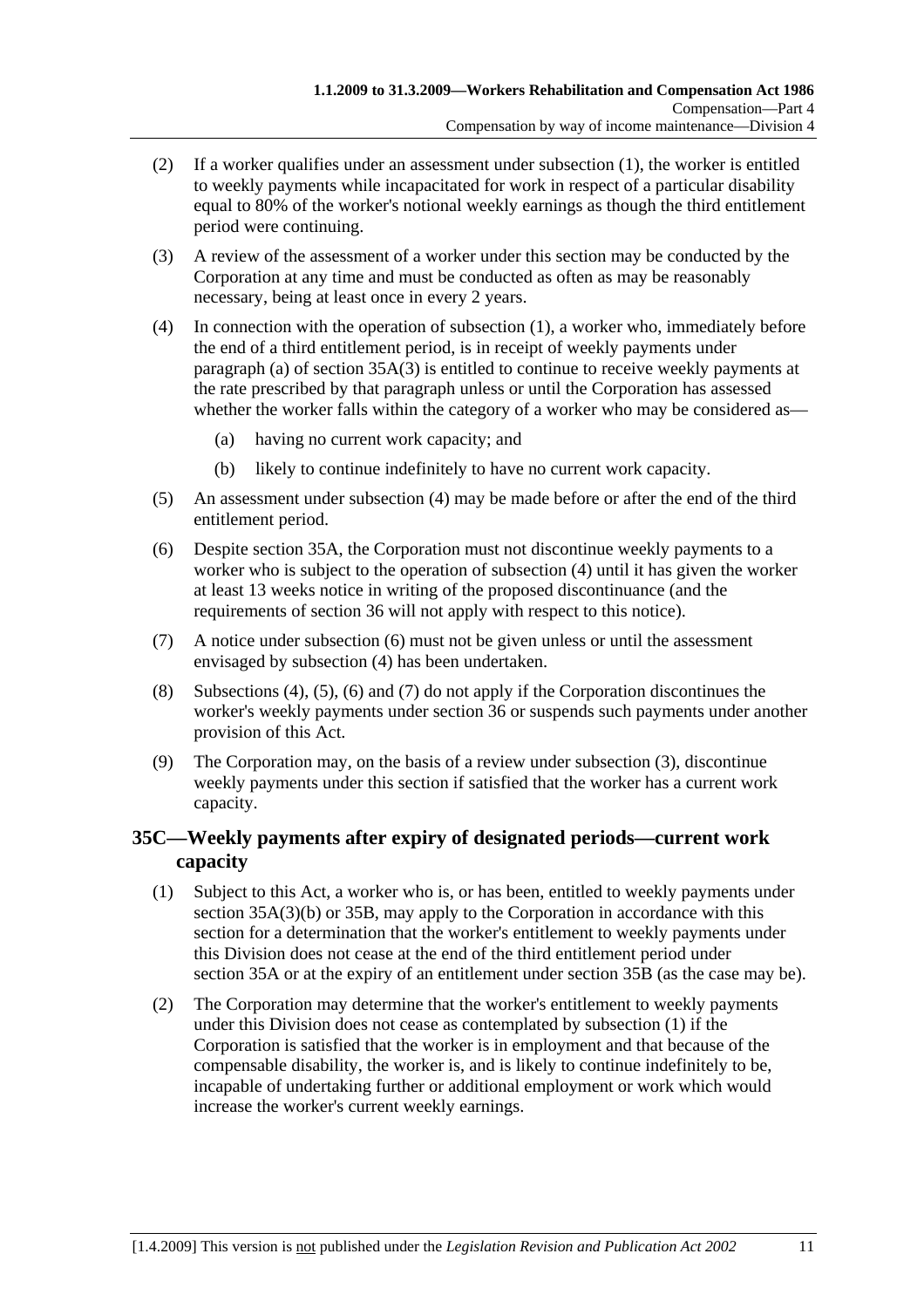- (3) The Corporation—
	- (a) must within 90 days of receiving an application under subsection (1), make or refuse to make a determination under subsection (2) and advise the worker in writing of its decision (unless the Corporation requires an extension of time because of the operation of paragraph (b)); and
	- (b) must not refuse to make a determination under subsection (2) on the ground that the Corporation is not satisfied under the requirements of that subsection unless—
		- (i) the Corporation has referred the medical question whether, because of the disability, the worker is, and is likely to continue indefinitely to be, incapable of undertaking further or additional employment or work, and if not so incapable, what further or additional employment or work the worker is capable of undertaking, for the opinion of a Medical Panel under Part 6C; and
		- (ii) the opinion of the Medical Panel is that the worker is not so incapable and specifies what further or additional employment or work the worker is capable of undertaking.
- (4) If the Corporation makes a determination under subsection (2), subject to this Division, the worker is entitled to weekly payments equal to 80% of the difference between the worker's notional weekly earnings and the worker's current weekly earnings.
- (5) The entitlement to weekly payments under subsection (4) continues until—
	- (a) the Corporation ceases to be satisfied as to the matters specified in subsection (2); or
	- (b) the worker otherwise ceases to be entitled to weekly payments (including by virtue of the operation of section 36).

#### **36—Discontinuance of weekly payments**

- (1) Subject to this Act, weekly payments to a worker who has suffered a compensable disability must not be discontinued unless—
	- (a) the worker consents to the discontinuance of weekly payments; or
	- (b) the Corporation is satisfied, on the basis of a certificate of a recognised medical expert, that the worker has ceased to be incapacitated for work by the compensable disability; or
	- (c) the worker has returned to work; or
	- (d) the worker has obtained work as an employee, or as a self-employed contractor, that is providing remuneration equal to or above the worker's notional weekly earnings; or
	- (e) the worker is dismissed from employment for serious and wilful misconduct; or
	- (f) the worker breaches the obligation of mutuality; or
	- (g) the worker is, without the Corporation's consent—
		- (i) resident outside the State; or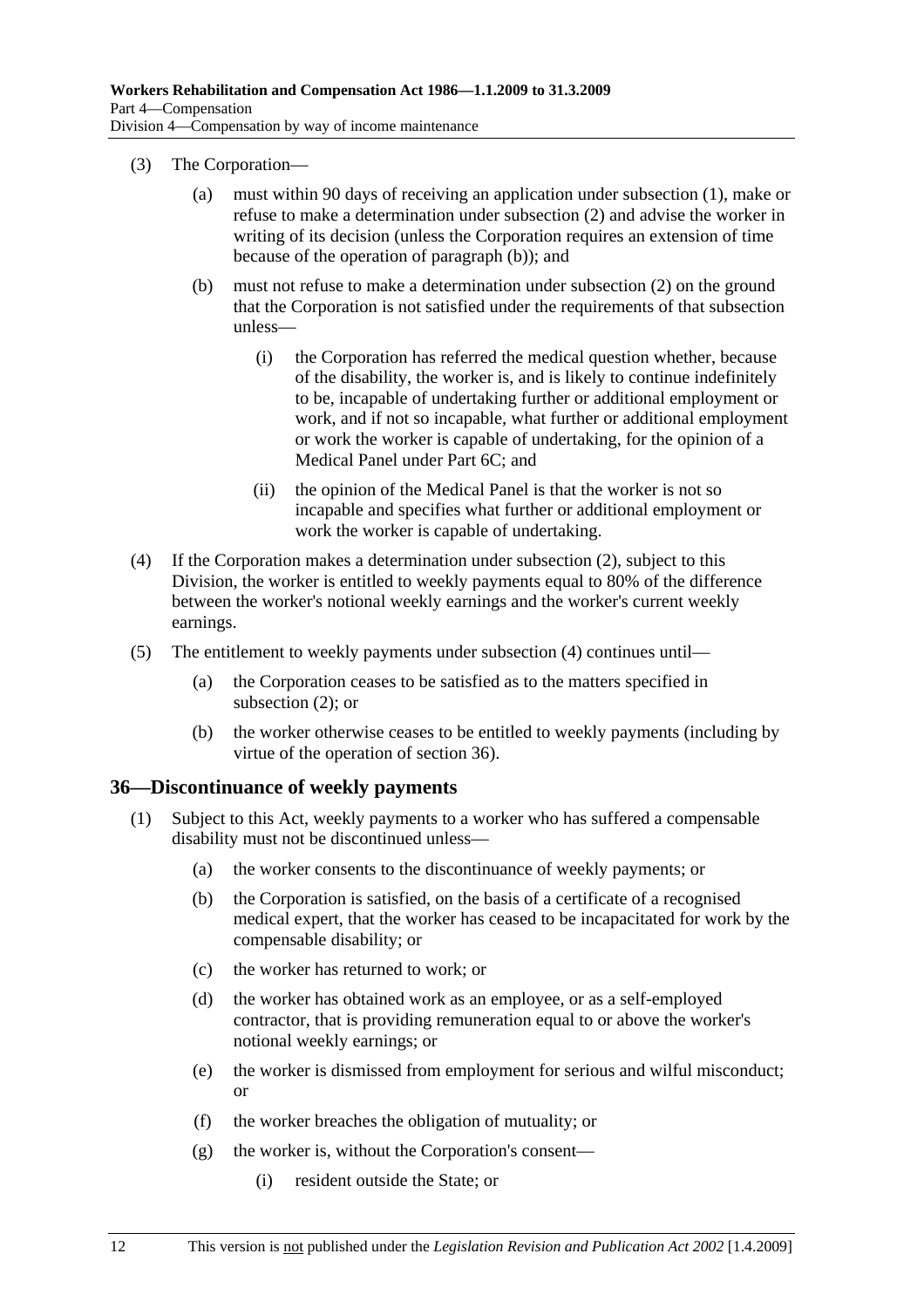- (ii) absent from the State for more than two months in any continuous period of 12 months; or
- (h) the worker's entitlement to weekly payments ceases because of the passage of time; or
- (i) the worker's entitlement to weekly payments ceases because of the occurrence of some other event or the making of some other decision or determination that, under another provision of this Act, brings the entitlement to weekly payments to an end or the discontinuance of weekly payments is otherwise authorised or required under another provision of this Act.

#### (1a) A worker breaches the *obligation of mutuality* if—

- (a) the Corporation has, by written notice to the worker, required the worker to submit to an examination by a recognised medical expert nominated by the Corporation and the worker fails to comply with the requirement within the time allowed in the notice or obstructs the examination; or
- (b) the Corporation has, by written notice to the worker, required the worker to submit to the Corporation a certificate from a recognised medical expert certifying that the compensable disability continues, and the worker fails to comply with the requirement within the time allowed in the notice; or
- (c) the worker refuses or fails to submit to proper medical treatment for the worker's condition; or
- (d) the worker refuses or fails to participate in a rehabilitation program under this Act or participates in a way that frustrates the objectives of the program; or
- (e) the worker fails to comply with an obligation under a rehabilitation and return to work plan under this Act; or
- (f) the worker refuses or fails—
	- (i) to undertake work that the worker has been offered and is capable of performing; or
	- (ii) to take reasonable steps to find or obtain suitable employment,

or having obtained suitable employment, unreasonably discontinues the employment; or

- (fa) the worker refuses or fails to participate in assessments of the worker's capacity, rehabilitation progress or future employment prospects (including by failing to attend); or
- (g) the worker does anything else that is, apart from this subsection, recognised as a breach of the obligation of mutuality.
- (1b) However, a worker does not breach the obligation of mutuality—
	- (a) by reasonably refusing surgery or the administration of a drug; or
	- (b) where there is a difference of medical opinion about the appropriate treatment for the worker's condition, or the possibility of choice between a number of reasonable forms of treatment—by choosing one form of treatment in preference to another.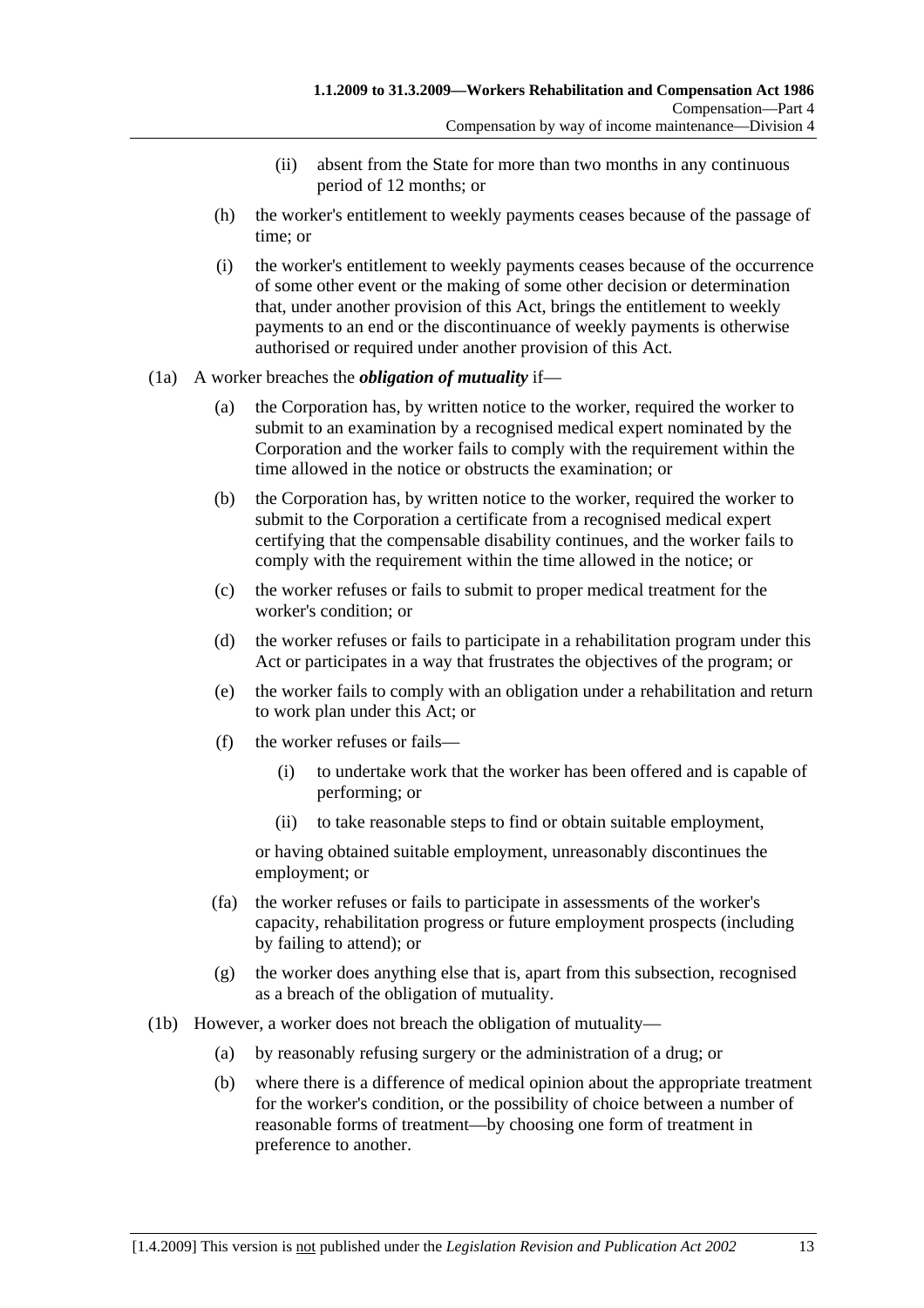- (2) Subject to this Act, weekly payments to a worker who has suffered a compensable disability shall not be reduced unless—
	- (a) the worker consents to the reduction of weekly payments; or
	- (b) the Corporation is satisfied, on the basis of a certificate of a recognised medical expert, that there has been a reduction in the extent the worker is incapacitated for work by the compensable disability; or
	- (ba) the reduction is necessary to correct an arithmetical or clerical error; or
	- (bb) where the weekly payments include a component for overtime—the Corporation is satisfied that if the worker had continued in the work in which he or she was last employed before becoming incapacitated, he or she would not have continued to work overtime or the pattern of overtime would have changed so that the amount of overtime would have diminished; or
	- (c) the worker has recommenced work as an employee or as a self-employed contractor, or the worker has had an increase in remuneration as an employee or a self-employed contractor; or
	- (d) the worker's entitlement to weekly payments reduces because of the passage of time; or
	- (e) the worker's entitlement to weekly payments reduces because of the occurrence of some other event or the making of some other decision or determination that, under another provision of this Act, is expressed to result in a reduction to an entitlement to weekly payments or the reduction of weekly payments is otherwise authorised or required under another provision of this Act.
- (3) Where the Corporation decides to discontinue or reduce weekly payments in pursuance of this section, the Corporation must give notice in writing to the worker containing such information as the regulations may require as to the reasons for the Corporation's decision and informing the worker of the worker's right to have the decision reviewed.
- (3a) The notice must be given at least the prescribed number of days before the decision is to take effect in any of the following cases:
	- (a) where a decision to discontinue weekly payments is made, without the consent of the worker, on the ground that—
		- (i) the Corporation is satisfied that the worker has ceased to be incapacitated for work by the compensable disability (although the worker has not returned to work); or
		- (ii) the worker has failed to submit to an examination by a recognised medical expert or to provide a medical certificate as required by the Corporation; or
		- (iii) the worker has been dismissed from employment for serious and wilful misconduct; or
		- (iv) the worker has breached the obligation of mutuality; or
	- (b) where a decision to reduce weekly payments is made, without the consent of the worker, on the ground that—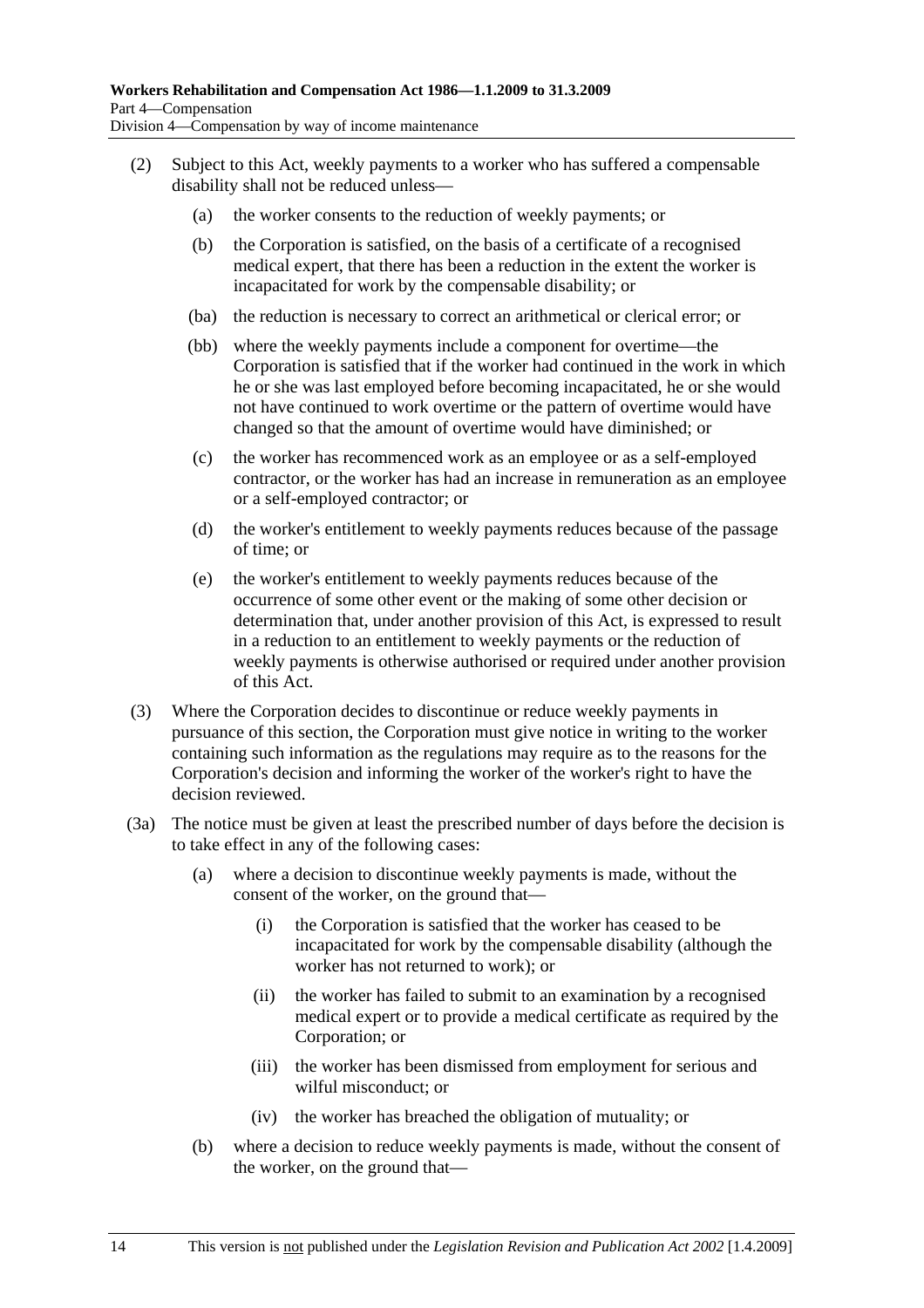- (i) the Corporation is satisfied that there has been a reduction in the extent the worker is incapacitated for work by the compensable disability; or
- (ii) the Corporation is satisfied, in the case of a worker whose weekly payments include a component for overtime, that the worker would not have continued to work overtime or the pattern of overtime would have changed so that the amount of overtime would have diminished; or
- (ba) where a decision to reduce weekly payments is made on account of the end of the first entitlement period or the second entitlement period under section 35A; or
- (bb) where a decision to discontinue weekly payments is made on account of the end of the third entitlement period under section 35A; or
- (bc) where a decision to discontinue weekly payments is made on account of—
	- (i) a review by the Corporation under section 35B(3); or
	- (ii) a decision of the Corporation under section  $35C(5)(a)$ ; or
- (c) where a decision to discontinue or reduce weekly payments is made under section 38,

and in any other case the notice must be given as soon as practicable after the decision is made (but not necessarily before it takes effect).

- (3b) For the purposes of subsection (3a), the prescribed number of days is—
	- (a) if the worker has been receiving weekly payments under this Division (or Division 7A) for a period that is less than 52 weeks, or for 2 or more periods that aggregate less than 52 weeks—14 days;
	- (b) in any other case—28 days.
- (4) Subject to complying with subsection (3a), a discontinuance or reduction of weekly payments under this section takes effect in accordance with the terms of the Corporation's notice under subsection (3).
- (5) The effect of a decision to discontinue or reduce weekly payments is not affected by the worker lodging a notice of dispute under Part 6A.
- (5a) If a dispute is resolved in favour of the worker at the reconsideration, conciliation or judicial determination stage, or on an appeal, the worker is entitled to be paid—
	- (a) in the case of a reconsideration—the total amount that, under the terms of the reconsideration, should have been paid to the worker between the date that the disputed decision took effect and the date that the decision, as varied under the reconsideration, takes effect (less any amount paid to the worker under subsection (15));
	- (b) in the case of a resolution at the conciliation stage—any amount payable under the terms of the relevant settlement;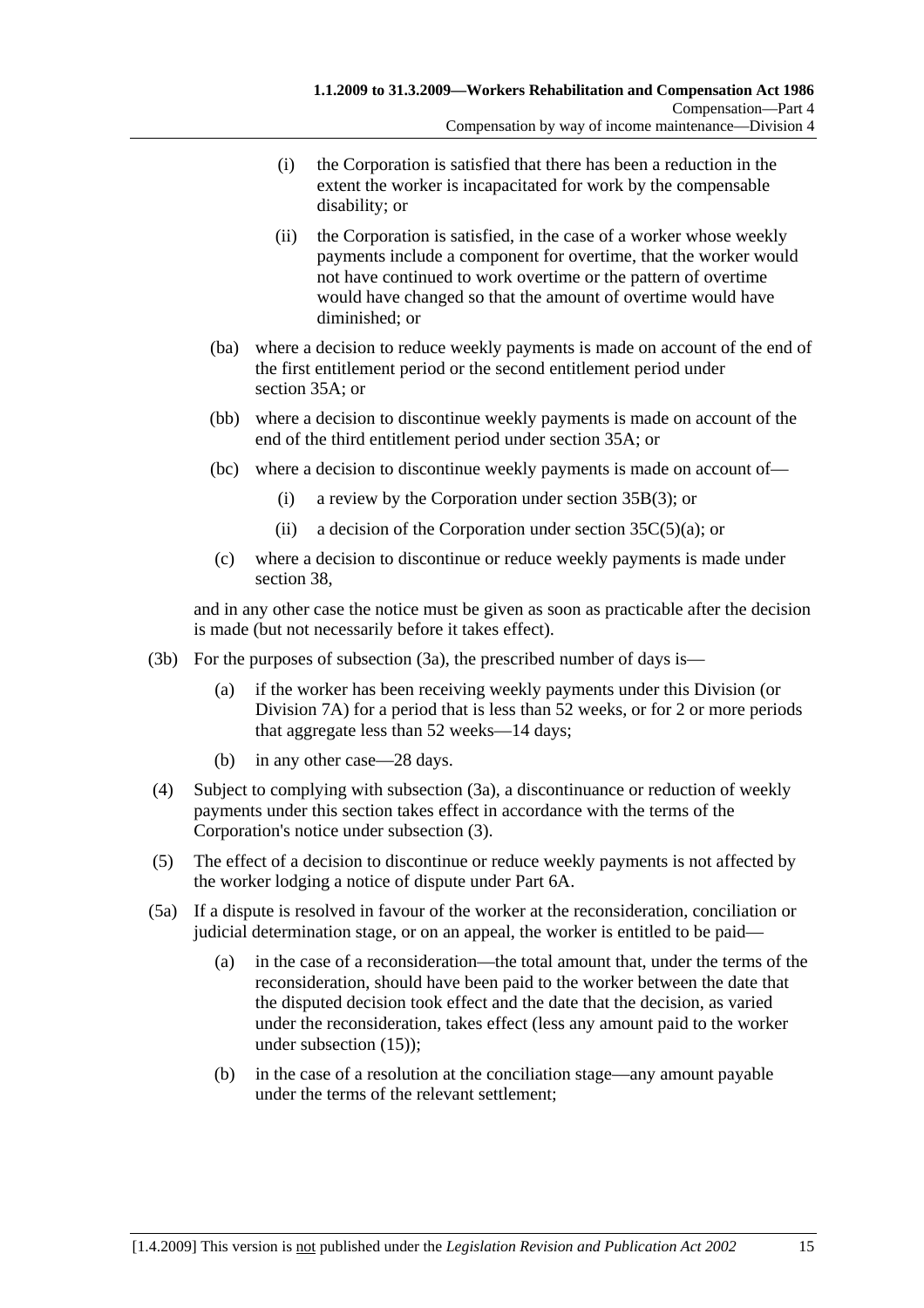- (c) in the case of a judicial determination or determination or on appeal—the amount that, under the terms of the determination or according to the outcome of the appeal, would have constituted the worker's entitlements under this Act had the weekly payments not been discontinued or reduced (as the case may be), taking into account any amount paid to the worker under a preceding paragraph, under subsection (15), or under another provision of this Act, and subject to the specific terms of any determination or order made as a result of the judicial determination or appeal (as the case may be).
- (5b) An amount paid under subsection (5a) will be taken to be an amount in arrears under section 47 (with interest payable subject to the operation of section 47(2)).
- (5c) If a dispute is ultimately resolved in favour of the Corporation and the worker has been paid an amount in excess of the amount of the worker's lawful entitlements to weekly benefits on account of the operation of subsection  $(5a)(c)$  or  $(15)$ , the Corporation may, at the Corporation's discretion (but subject to the regulations)—
	- (a) recover the amount of the excess (together with any interest on that amount paid by the Corporation) from the worker as a debt; or
	- (b) set off the amount recoverable under paragraph (a) against liabilities of the Corporation to make payments to the worker under this Act.
- (6) If the Corporation makes a weekly payment to a worker on the assumption that the worker is incapacitated for work but the worker has in fact returned to work, the Corporation may, subject to the regulations, recover the amount of the payment as a debt.
- (7) If the Corporation overpays a worker by way of weekly payments in consequence of—
	- (a) an arithmetical or clerical error; or
	- (b) an assumption, subsequently found to be incorrect, that a particular pattern of overtime would have continued if the worker had continued in the work in which he or she was last employed before becoming incapacitated,

the Corporation may, subject to and in accordance with the regulations, recover the amount overpaid as a debt.

- (8) An employer who believes that reasonable grounds exist for the discontinuance or reduction of weekly payments under this section to a worker employed by, or formerly employed by, the employer may, in a manner determined by the Corporation, request the Corporation to review the circumstances of the case and to discontinue or reduce the weekly payments.
- (9) The Corporation must carry out the review as soon as practicable after receipt of the request unless the request is, in the Corporation's opinion, unreasonable.
- (10) If the Corporation declines to carry out a review in pursuance of a request under subsection (8), or it appears that there has been undue delay in carrying out the review, the Tribunal may, on application by the employer, direct the Corporation to carry out the review, or give such directions as appear reasonable in the circumstances to expedite the review (as the case may require).
- (11) The Corporation must comply, or take steps to ensure compliance, with such a direction.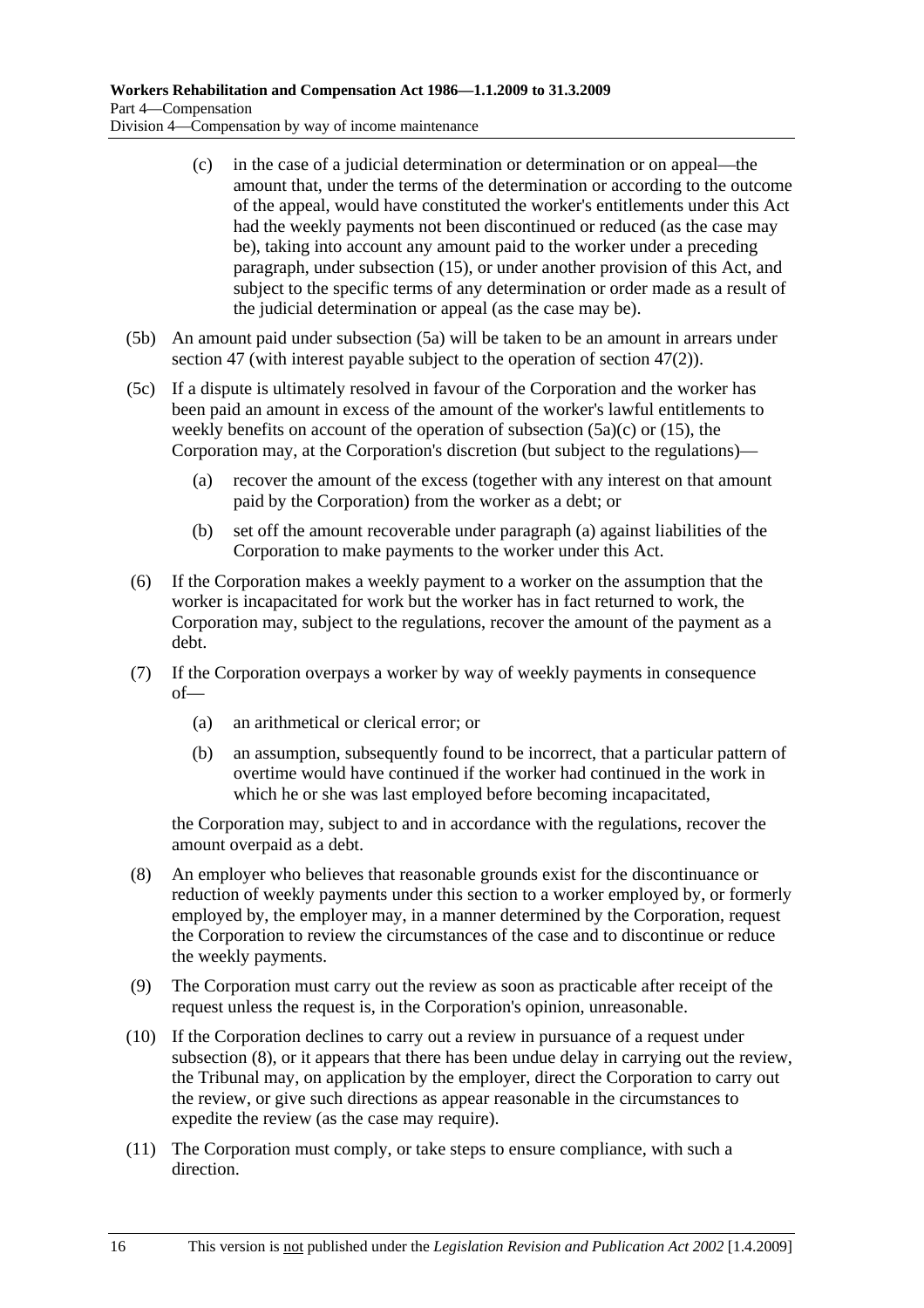- (12) On completing the review, the Corporation must give the employer notice in writing—
	- (a) of the Corporation's decision on the review, and the reasons for its decision; and
	- (b) of the employer's right to have the Corporation's decision reviewed.
- (13) This section does not apply in relation to the discontinuance of payments pursuant to Division 4A.
- (14) In connection with the operation of subsection (1) (and to avoid doubt), a worker is required—
	- (a) to take reasonable steps to attend any appointment reasonably required for the purposes of this Division; and
	- (b) to take reasonable steps to comply with any requirement reasonably required under a rehabilitation program or a rehabilitation and return to work plan,

(and a failure to comply with these requirements constitutes a ground for the discontinuance of payments under this section).

- (15) Despite subsections (4) and (5), if—
	- (a) a worker who has—
		- (i) received a notice of discontinuance of weekly payments under this section; and
		- (ii) lodged a notice of dispute under Part 6A,

applies to the WorkCover Ombudsman for a review of the decision to discontinue weekly payments; and

 (b) on the application for review it appears to the WorkCover Ombudsman that it was not reasonably open to the Corporation to decide to discontinue the payments having regard to the circumstances of the case,

the WorkCover Ombudsman may suspend the operation of the decision to discontinue weekly payments.

- (16) Weekly payments reinstated under subsection (15) will continue until—
	- (a) the notice of dispute is withdrawn; or
	- (b) the matter is resolved on reconsideration by the Corporation or at conciliation (or otherwise between the parties); or
	- (c) the Tribunal—
		- (i) determines the matter in the exercise of its judicial function; or
		- (ii) pending its determination of the matter—orders that the worker should no longer have the benefit of the weekly payments due to some unreasonable act, omission or delay on the part of the worker in connection with the proceedings.
- (17) In connection with the operation of subsection (15)—
	- (a) the WorkCover Ombudsman should seek to consider an application for review under subsection (15)(a) as expeditiously as is reasonably practicable; and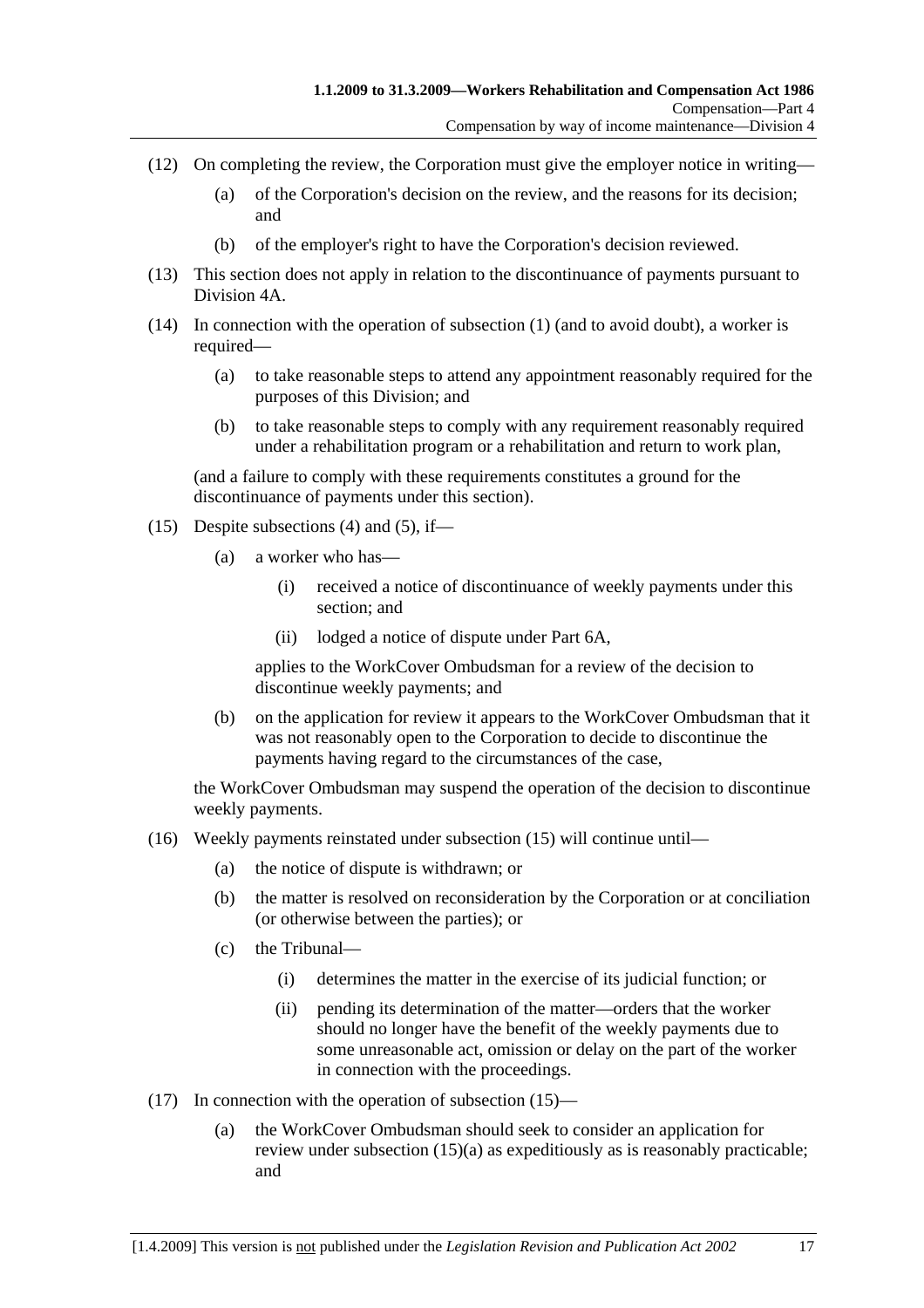- (b) the WorkCover Ombudsman has an absolute discretion as to whether or not the worker or the Corporation will be heard on the review; and
- (c) a decision of the WorkCover Ombudsman on a review is not subject to appeal or review under this or any other Act or law.

#### **37—Adjustments due to change from original arrangements**

- (1) The Corporation may, on its own initiative or at the request of the worker, review the calculation of the average weekly earnings of a worker (and therefore the notional weekly earnings of a worker) for the purpose of making an adjustment due to—
	- (a) a change in a component of the worker's remuneration used to determine average weekly earnings (including a component constituted by a non-cash benefit); or
	- (b) a change in the equipment or facilities provided or made available to the worker (if relevant to average weekly earnings).
- (2) A request by a worker must be made in a designated manner and a designated form.
- (3) Before the Corporation begins a review under this section, the Corporation must give the worker notice, in a designated form—
	- (a) informing the worker of the proposed review; and
	- (b) inviting the worker to make written representations to the Corporation on the subject of the review within a reasonable time specified in the notice.
- (4) If the Corporation finds on a review under this section that there has been a change that warrants an adjustment contemplated by subsection (1), the Corporation may make the relevant adjustment.
- (5) An adjustment under this section—
	- (a) will take effect as an adjustment to the worker's notional weekly earnings (and may therefore increase or reduce weekly payments under this Division); and
	- (b) operates from a date determined by the Corporation (which may be an antecedent date but not a date that is before the date of the change on which the adjustment is based and not so as to result in a retrospective reduction in weekly payments).
- (6) For the purposes of a review under this section, the Corporation may, by notice in writing to the worker to whom the review relates, require the worker to furnish any information that the Corporation determines to be relevant to the review.
- (7) If a worker fails to comply with a requirement under subsection (6) within the time allowed in the notice, the Corporation may suspend weekly payments to the worker.
- (8) On completing the review, the Corporation must give notice, in a designated form, setting out the Corporation's decision on the review, and the rights of review that exist in respect of the decision to—
	- (a) the worker; and
	- (b) the employer from whose employment the compensable disability arose.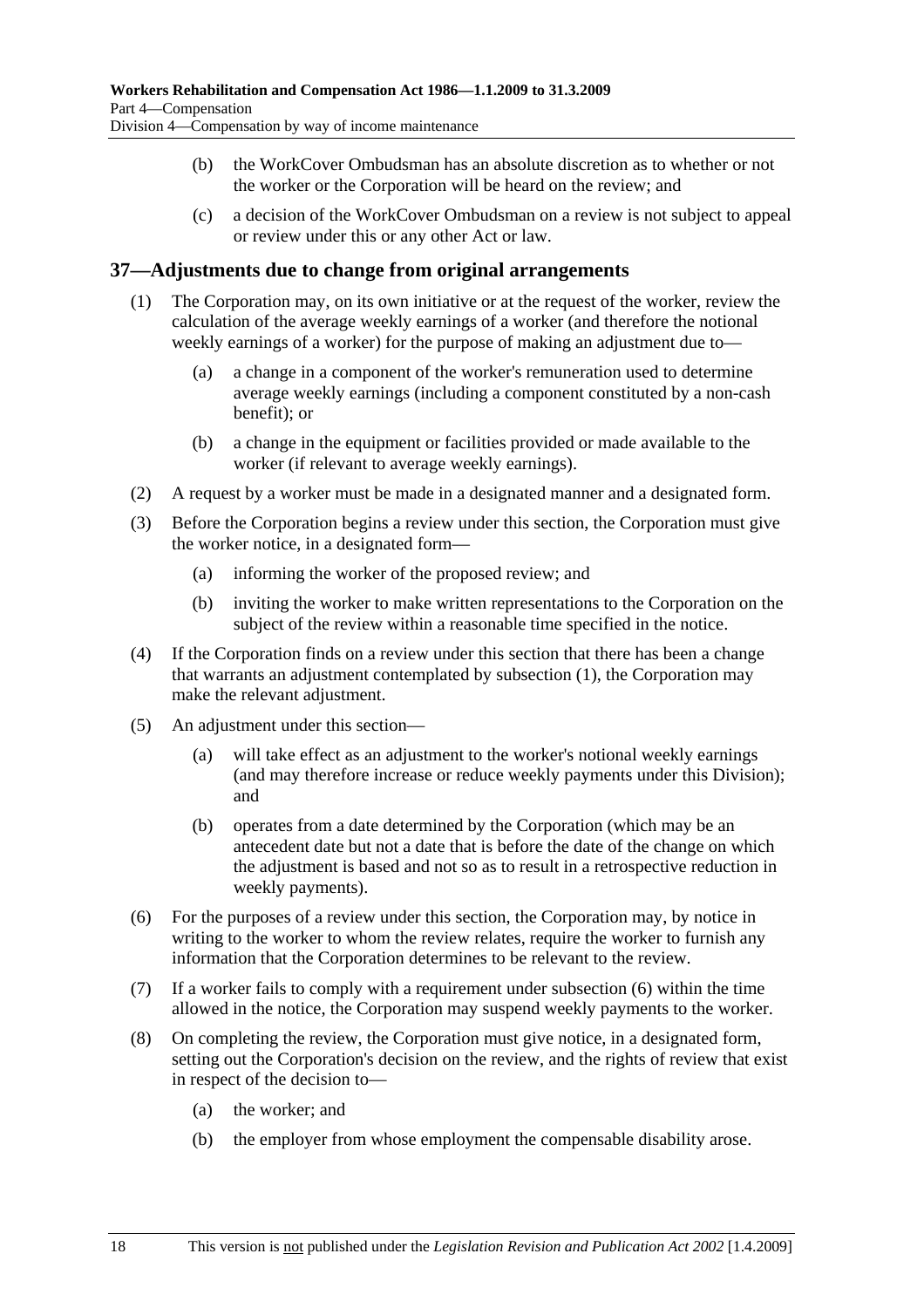#### **38—Review of weekly payments**

- (1) Subject to subsection (2), the Corporation may on its own initiative and shall if requested by a worker or an employer review the amount of the weekly payments made to a worker who has suffered a compensable disability.
- (1a) If a period of incapacity continues for more than one year, the Corporation must conduct a review under this section in the second year of incapacity and in each subsequent year of the incapacity.
- (1b) A request by a worker or employer must be made in a designated manner and a designated form.
- (2) The Corporation is not required to comply with a request for a review under subsection (1) if the request is made within three months from the completion of an earlier review.
- (3) Before the Corporation begins a review under this section, the Corporation must give the worker notice, in a designated form—
	- (a) informing the worker of the proposed review; and
	- (b) inviting the worker to make written representation to the Corporation on the subject of the review within a reasonable time specified in the notice.
- (4) If the Corporation finds on a review under this section that the worker's entitlement to weekly payments has ceased, or has increased or decreased, the Corporation must adjust or discontinue the weekly payments to reflect that finding.

#### **Example—**

For example, if the Corporation finds on the review that there has been a change in the extent of the worker's incapacity with a consequent change in the amount the worker is earning or could earn in suitable employment, the Corporation must adjust the weekly payments to reflect the change in entitlement.

- (5) For the purposes of a review under this section, the Corporation may, by notice in writing to a worker, who is receiving weekly payments—
	- (a) require the worker to submit to an examination by a recognised medical expert nominated by the Corporation; or
	- (b) require the worker to furnish evidence of the worker's earnings.
- (6) If a worker fails to comply with a requirement under subsection (5) within the time allowed in the notice, the Corporation may suspend weekly payments to the worker.
- (7) On completing the review, the Corporation must give notice, in a designated form, setting out the Corporation's decision on the review, and the rights of review that exist in respect of the decision, to—
	- (a) the worker; and
	- (b) the employer from whose employment the compensable disability arose.

#### **39—Economic adjustments to weekly payments**

 (1) Where a worker to whom weekly payments are payable is incapacitated for work or appears likely to be incapacitated for work for more than one year, the Corporation shall, during the course of each year of incapacity, review the weekly payments for the purpose of making an adjustment to the amount of those payments under this section.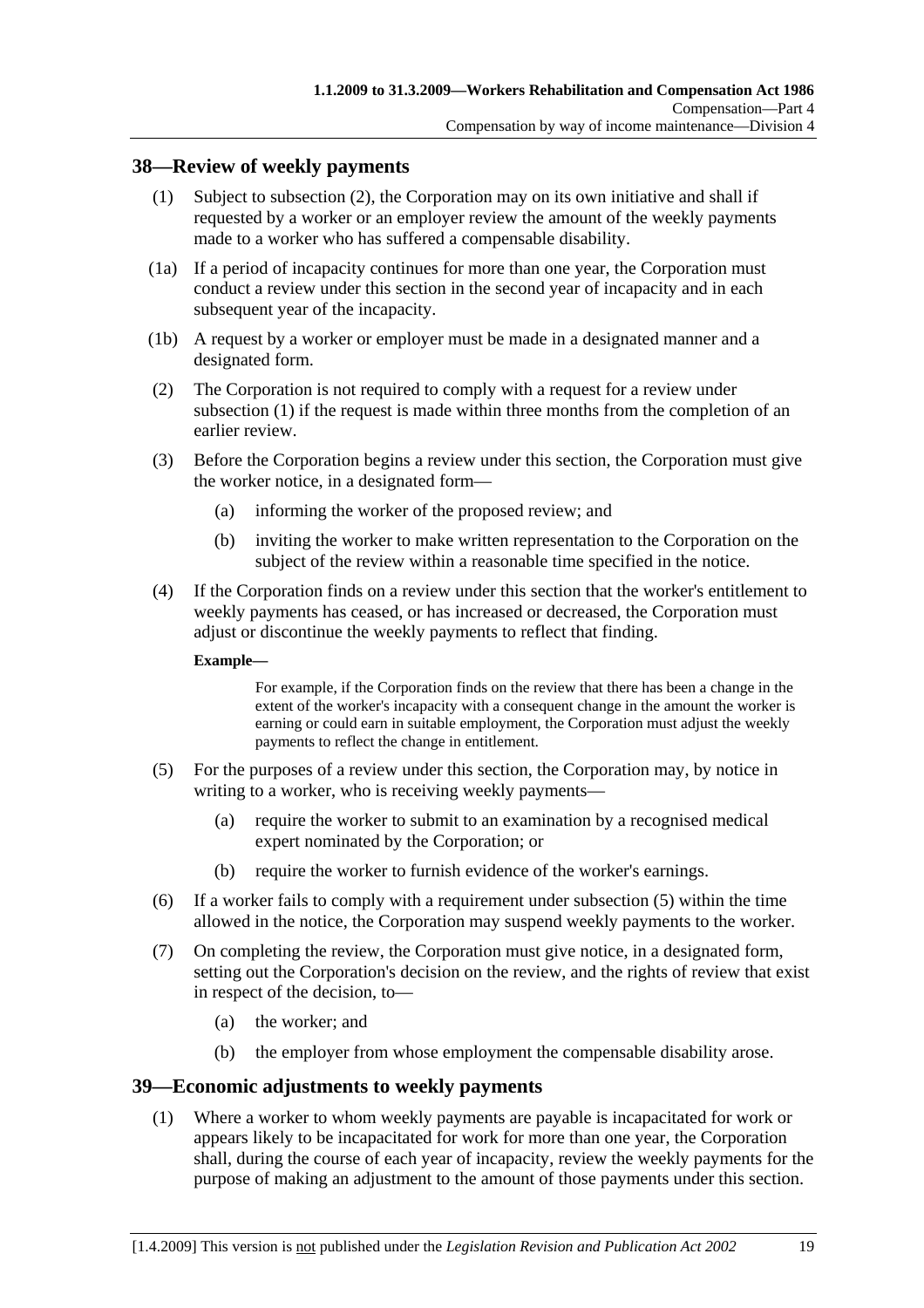- (1a) Before the Corporation begins a review under this section, the Corporation must give the worker notice, in a designated form—
	- (a) informing the worker of the proposed review; and
	- (b) inviting the worker to make written representations to the Corporation on the subject of the review within a reasonable time specified in the notice.
- (2) An adjustment under this section—
	- (a) must be based on—
		- (i) changes in the rates of remuneration payable to workers generally or to workers engaged in the kind of employment from which the worker's disability arose; or
		- (ii) if the worker applies, in a designated manner and a designated form, for the adjustment to be made on the basis of changes in rates of remuneration prescribed by an award or enterprise agreement payable to a group of workers of which the worker was a member at the time of the occurrence of the disability—changes in those rates of remuneration; and
	- (b) operates—
		- (i) in the case of an adjustment under paragraph  $(a)(i)$ —from the end of the year of incapacity in which the review is made;
		- (ii) in the case of an adjustment under paragraph  $(a)(ii)$ —from the Corporation's decision on the application, back-dated to the date of the relevant changes in rates of remuneration.
- (3) Where the Corporation makes an adjustment to weekly payments in pursuance of this section, the Corporation shall give notice in writing, in a designated form, to the worker—
	- (a) containing such information as the regulations may require as to the grounds on which the adjustment is being made; and
	- (b) informing the worker of the worker's rights to have the Corporation's decision reviewed.

#### **40—Weekly payments and leave entitlements**

- (1) Subject to subsection (3), neither the liability to make weekly payments to a worker in respect of a period of incapacity nor the amount of such weekly payments is affected by a payment, allowance or benefit for annual leave or long service leave to which the worker is entitled in respect of that period.
- (2) Where a worker is absent from employment in consequence of a compensable disability, the period of absence shall for the purposes of computing the worker's entitlement to annual leave or sick leave under any Act, award or industrial agreement, be counted as a period of service in the worker's employment.
- (3) Where a worker has received weekly payments in respect of total incapacity for work over a period of 52 weeks or more, the liability of the employer to grant annual leave to the worker in respect of a year of employment that coincides with, or ends during the course of, that period shall be deemed to have been satisfied.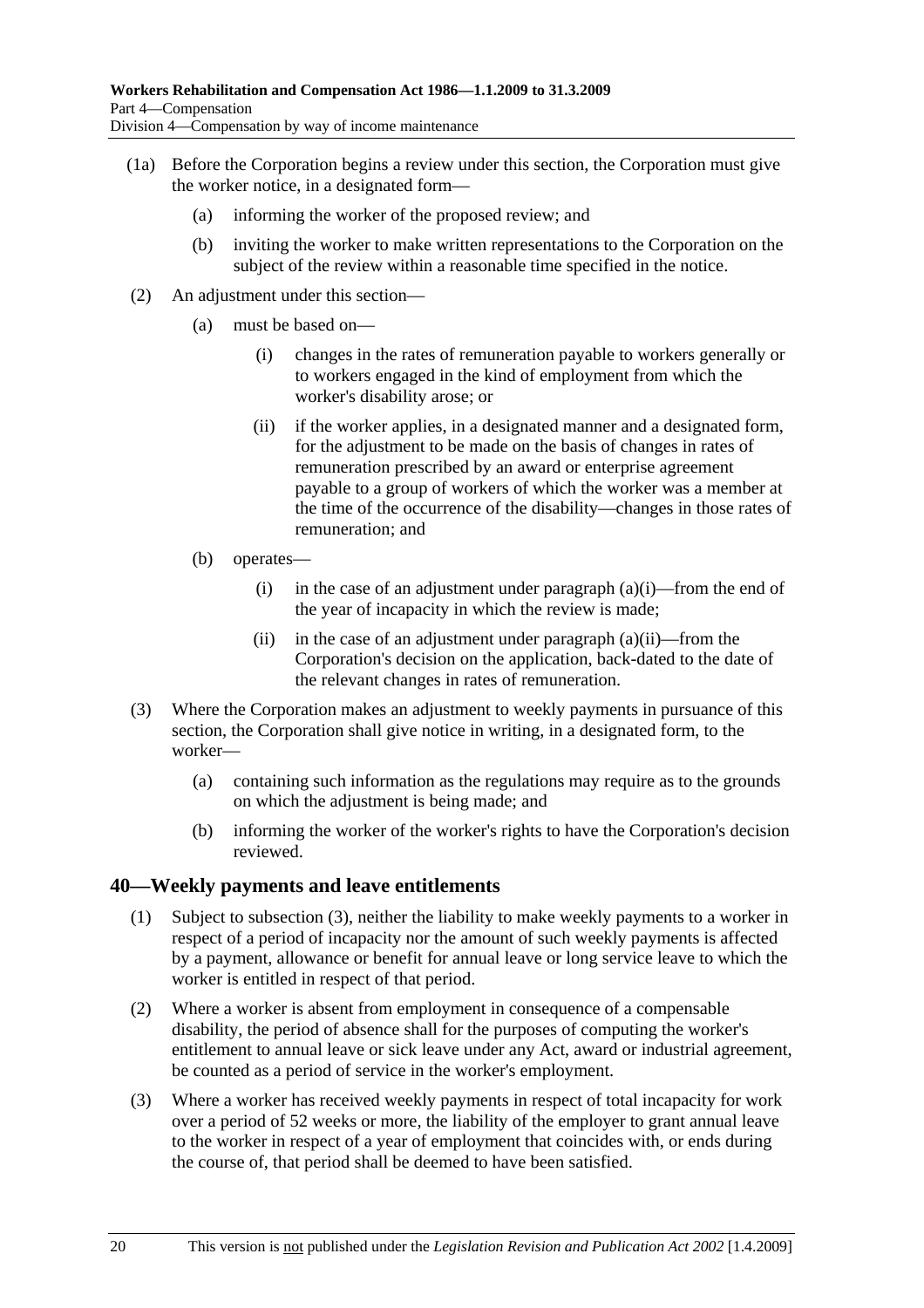- (4) Subsection (3) does not affect the obligation of an employer to make a payment in the nature of an annual leave loading.
- (5) Where—
	- (a) the entitlement of a worker to annual leave, or payment in lieu of annual leave, is governed by a law of the Commonwealth or a State or Territory of the Commonwealth (not being this State); and
	- (b) the worker is absent from employment in consequence of a compensable disability; and
	- (c) the period of absence is not taken into account as service for the purpose of calculating the worker's entitlement to annual leave or payment in lieu of annual leave,

the worker is entitled by way of compensation to the monetary value of the annual leave that would have accrued if the worker had not been absent from employment.

 (6) Any compensation payable under subsection (5) shall be paid when the annual leave, or the payment in lieu of annual leave, would (assuming that the worker had not been absent from employment) have been granted or made.

### **41—Absence of worker from Australia**

- (1) Where a worker who has suffered a compensable disability and who is receiving weekly payments is to be absent from Australia for a period in excess of 28 days, the worker shall, at least 28 days before leaving Australia, give the Corporation prescribed details of the proposed absence.
- (2) Where the Corporation is of the opinion that the absence may impair the prospects of the worker's rehabilitation, it may, after giving the worker at least 14 days notice, in a designated form, of its intention to do so, suspend or reduce the weekly payments to the worker.
- (3) The Corporation may suspend weekly payments that are being made to a worker who is absent from Australia—
	- (a) if the Corporation cannot obtain, to its satisfaction, information relating to—
		- (i) the whereabouts of the worker;
		- (ii) the continuance of the worker's disability or incapacity for work;
		- (iii) the earning capacity of the worker; or
	- (b) if there is, in the opinion of the Corporation, some other proper reason justifying suspension of the weekly payments.
- (4) If a disabled worker leaves Australia without giving the notice required under subsection (1), the Corporation may suspend weekly payments to the worker.

# **Division 4A—Redemption**

### **42—Redemption of liabilities**

- (1) Any of the following liabilities may, by agreement between the worker and the Corporation, be redeemed by a capital payment to the worker—
	- (a) a liability to make weekly payments;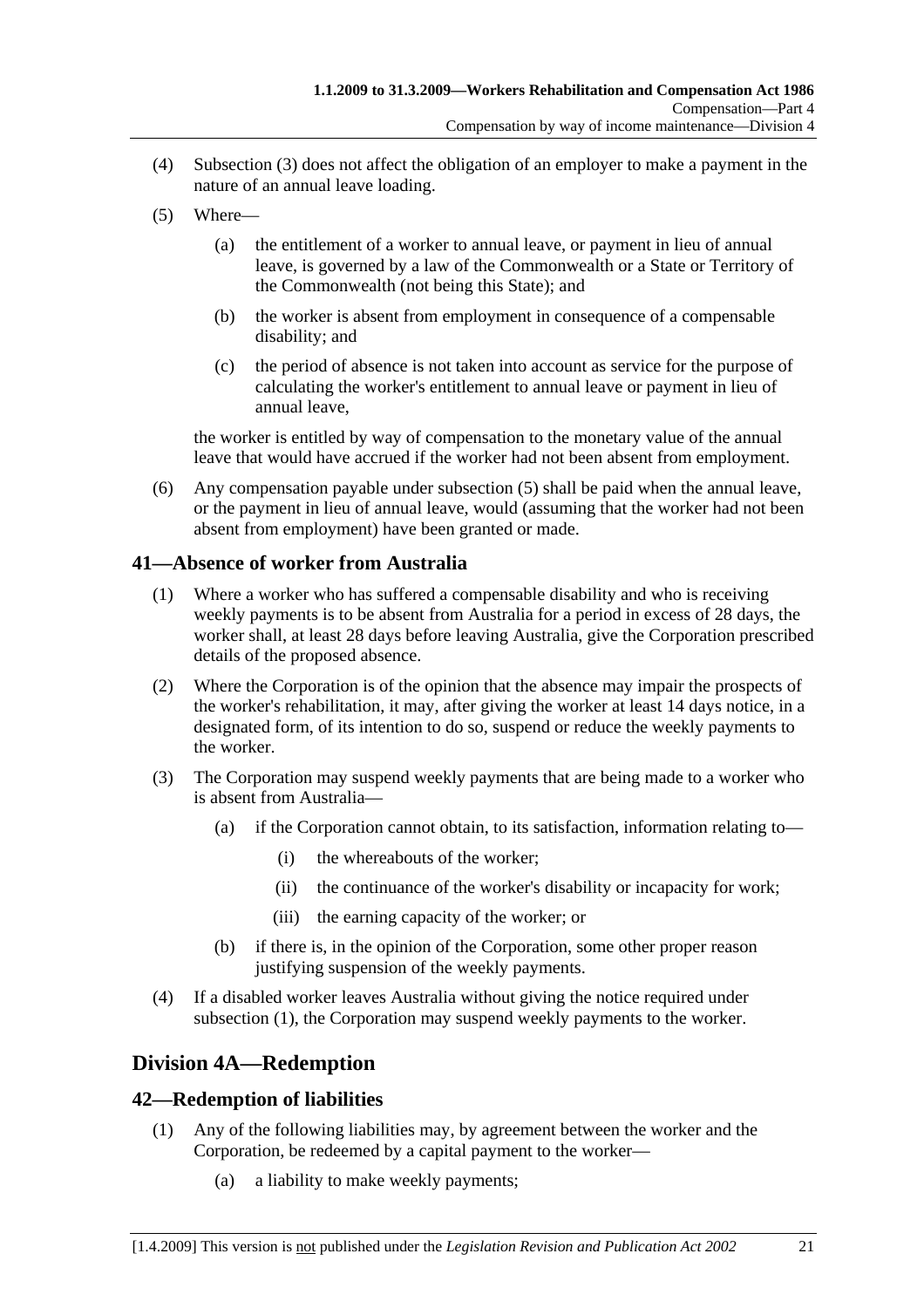- (b) a liability to pay compensation under section 32.
- (2) An agreement for the redemption of a liability under this section cannot be made unless—
	- (a) the worker has received competent professional advice about the consequences of redemption; and
	- (b) the worker has received competent financial advice about the investment or use of money to be received on redemption; and
	- (c) the Corporation has consulted with the employer out of whose employment the disability arose and has considered any representations made by the employer; and
	- (d) a recognised medical expert has certified that the extent of the worker's incapacity resulting from the compensable disability can be determined with a reasonable degree of confidence.
- (3) The amount of the redemption payment is to be fixed by the agreement.
- (4) If the Corporation notifies a worker in writing that it is prepared to enter into negotiations for the redemption of a liability by agreement under this section, the Corporation is liable to indemnify the worker for reasonable costs of obtaining the advice required under this section up to a limit prescribed by regulation.
- (5) If agreement is not reached within 3 months after redemption is first proposed (by the worker or the Corporation), either party may apply to the Tribunal for reference of the matter to a conciliation conference.
- (6) The Tribunal will then appoint a conciliator, and a conciliation conference will be held, in accordance with the rules of the Tribunal.
- (7) At the conciliation conference, each party must disclose information in the party's possession that may be relevant to the failure to reach agreement (including representation made by an employer about the redemption proposal).
- (8) The conciliator must make every practicable attempt to help the parties to settle their differences by agreement.
- (9) However, if agreement is not reached, a party cannot be compelled to agree to redemption of the liability.
- (10) The Corporation may accredit professional and financial advisers for the purpose of giving advice under this section (but a worker is not required to obtain the necessary advice from an accredited adviser).
- (11) However, the Corporation incurs no liability for advice given by an accredited professional or financial adviser.

#### **Division 5—Compensation for non-economic loss**

#### **43—Lump sum compensation**

 (1) Subject to this Act, where a worker suffers a permanent disability and the disability is compensable under this Act, the worker is entitled (in addition to any entitlement apart from this section) to compensation for non-economic loss by way of a lump sum.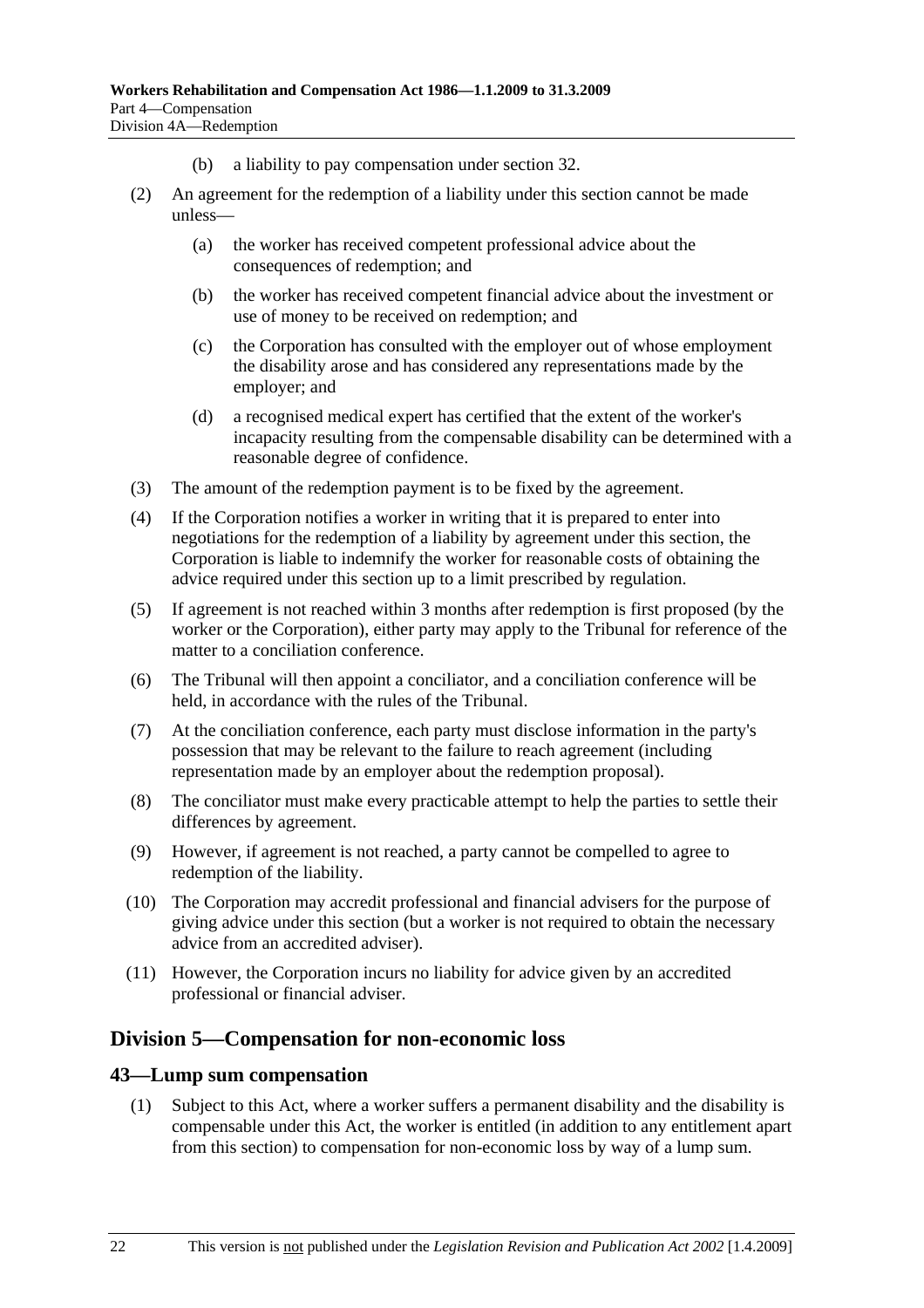- (2) Subject to this section, the lump sum shall be a percentage of the prescribed sum determined by reference to Schedule 3.
- (6) Where—
	- (a) a compensable disability consists of the aggravation, acceleration, exacerbation, deterioration or recurrence of a prior compensable disability; and
	- (b) compensation by way of lump sum has been previously paid under this section, or a corresponding previous enactment,

there shall be a proportionate reduction in the amount of the lump sum payable under subsection (2) in respect of the disability.

- (7) Where a worker suffers two or more compensable disabilities arising from the same trauma, the worker shall not be entitled to receive compensation by way of lump sum under subsection (2) in respect of those disabilities in excess of the prescribed sum.
- (7a) If the amount of compensation to which a worker is entitled under subsection (2) is greater than 55 per cent of the prescribed sum, the worker is entitled to a supplementary benefit equivalent to 1.5 times the amount by which that amount exceeds 55 per cent of the prescribed sum.
- (8) No payment shall be made under this section unless the worker is living at the expiration of 28 days from the date of the occurrence of the disability and payment shall not be made under this section after the death of the worker.
- (9) The Governor may, by regulation, amend Schedule 3 by adding specified disabilities and fixing in relation to each such additional disability a percentage of the prescribed sum that is to be payable in respect of that disability.
- (10) A regulation under subsection (9) must not be made except—
	- (a) on the recommendation of the Corporation; or
	- (b) with the approval of the Corporation.
- (11) In this section—

#### *the prescribed sum* means—

- (a) in relation to a disability occurring in 1987—\$65 300;
- (b) in relation to a disability occurring in a subsequent year—a sum (calculated to the nearest multiple of \$100) that bears to \$62 000 the same proportion as the Consumer Price Index for the September quarter of the immediately preceding year bears to the Consumer Price Index for the September quarter, 1985.

### **Division 6—Compensation payable on death**

#### **44—Compensation payable on death—weekly payments**

- (1) Subject to this Act, where a worker dies as a result of a compensable disability, compensation in the form of weekly payments is payable as follows:
	- (a) a dependent spouse or domestic partner is entitled to weekly payments equal to—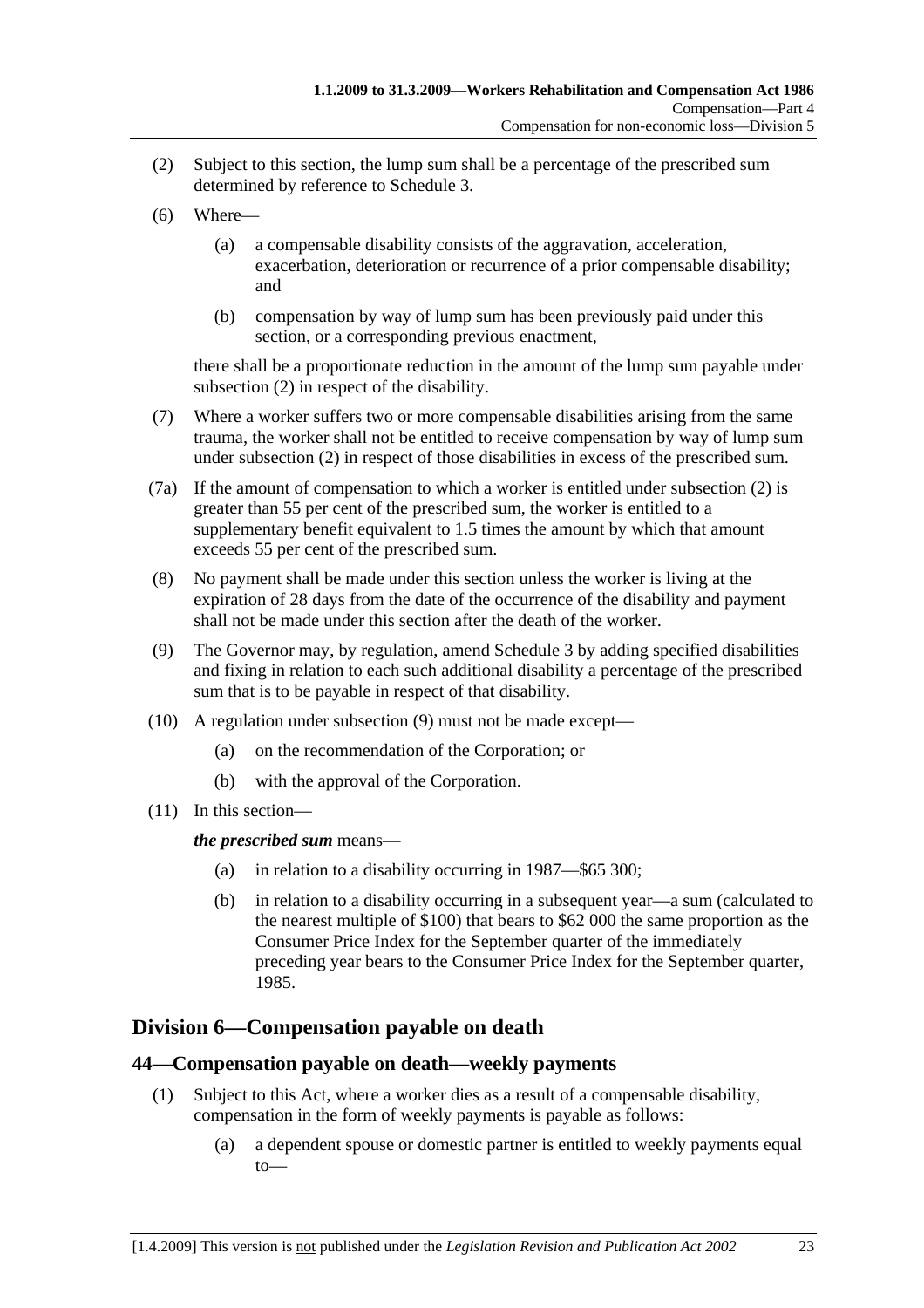- (i) in the case of total dependency—50%;
- (ii) in the case of partial dependency—such lesser percentage as may be fixed by the Corporation having regard to the extent of the dependency,

of the amount of the notional weekly earnings of the deceased worker;

- (b) a dependent child (being an orphaned child) is entitled to weekly payments equal to—
	- (i) in the case of total dependency— $25\%$ ;
	- (ii) in the case of partial dependency—such lesser percentage as may be fixed by the Corporation having regard to the extent of the dependency,

of the amount of the notional weekly earnings of the deceased worker;

- (d) a dependent child (not being an orphaned child) is entitled to weekly payments equal to—
	- (i) in the case of total dependency— $12\frac{1}{2}$  per cent;
	- (ii) in the case of partial dependency—such lesser percentage as may be fixed by the Corporation having regard to the extent of the dependency,

of the amount of the notional weekly earnings of the deceased worker;

- (e) a dependent relative (not being a spouse, domestic partner or child) is entitled to such compensation by way of weekly payments as may be determined by the Corporation having regard to—
	- (i) the extent of the relative's dependency on the deceased worker;
	- (ii) the earning capacity of the relative;
	- (iii) the relative's means;
	- (iv) the extent of any other benefits provided under this Act in respect of the worker's death.
- (4) For the purposes of subsection (1), where a worker and the worker's spouse or domestic partner jointly contributed to the support of a dependent child immediately before the occurrence of the compensable disability that resulted in the worker's death, any contribution to the support of the child from the worker's spouse or domestic partner shall be disregarded in determining whether the child is a dependant and, if so, the extent of the child's dependency.
- (5) Where—
	- (a) a worker dies leaving a spouse or domestic partner and a dependent child; and
	- (b) the spouse or domestic partner subsequently dies,

the child (if still eligible to receive weekly payments under this section) shall then be entitled to receive weekly payments under subsection (1)(b) as an orphaned child.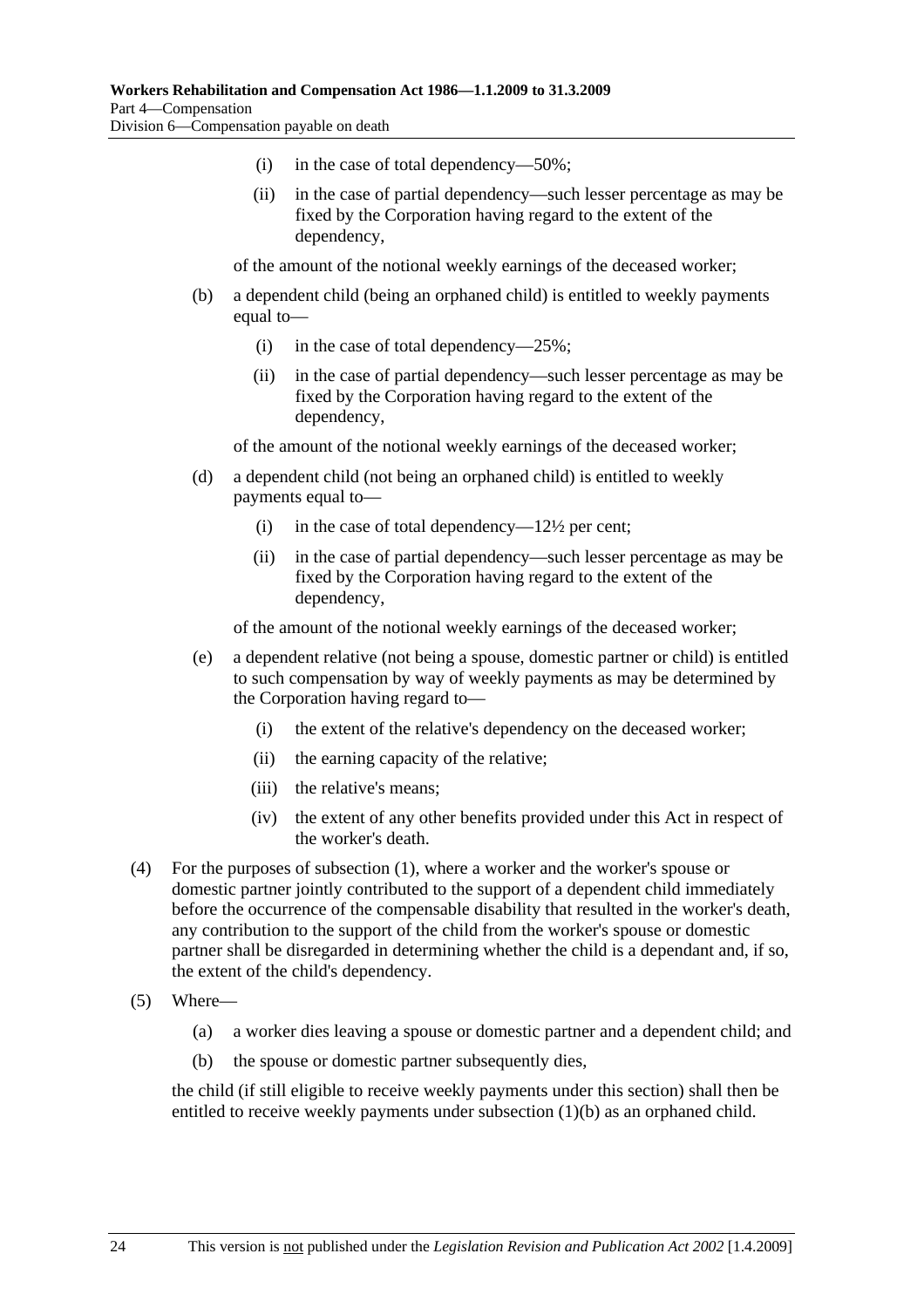- (6) Compensation is payable, if the Corporation so decides, to a spouse or domestic partner or child of a deceased worker who, although not dependent on the worker at the time of the worker's death, suffers a change of circumstances that may, if the worker had survived, have resulted in the spouse or domestic partner or child becoming dependent on the worker.
- (7) Weekly payments shall not be made to a dependent child under this section unless—
	- (a) the child is under the age of 18 years; or
	- (b) the child is a full-time student at an educational institution approved by the Corporation for the purposes of this paragraph and is under the age of 26 years; or
	- (c) the child is, by reason of physical or mental disability, incapable of earning a living.
- (8) Weekly payments shall not be paid under this section beyond the date at which such payments would, assuming that the worker had survived but had been permanently incapacitated for work, have ceased to be payable to the worker.
- (9) Where weekly payments payable under this section would but for this subsection exceed in aggregate the amount of the weekly payments to which the worker would have been entitled in the event of total and permanent incapacity, the weekly payments shall be proportionately reduced so as not to exceed that amount.
- (10) Where a person who is entitled to a payment under this section is under the age of 18 years, the payment may, if the Corporation so determines, be made wholly or in part to a guardian or trustee for the benefit of that person.
- (11) Subject to subsection (12), where the child of a deceased worker who is entitled to weekly payments under this section is under the age of 18 years and is in the care of a person other than a dependent spouse or domestic partner of the worker, that person shall, if the Corporation so determines, be entitled to a supplementary allowance to assist in the care of the child until—
	- (a) the child attains the age of 18 years; or
	- (b) the person ceases to have the care of the child,

whichever first occurs.

- (12) Where a child is by reason of a physical or mental disability, incapable of earning a living, the Corporation may pay a supplementary allowance under subsection (11) during the period of incapacity even though the child has attained the age of 18 years.
- (13) Where the worker had received compensation under Division 4B, a person is not eligible for weekly payments under this section to the extent (if any) that those payments would coincide with a period in respect of which the compensation under Division 4B was paid but otherwise weekly payments are payable under this section as if compensation had not been paid under that Division.
- (14) A liability to make weekly payments under this section may, on application by the person entitled to the weekly payments, be commuted to a liability to make a capital payment that is actuarially equivalent to the weekly payments.
- (15) However, the liability may only be commuted if the actuarial equivalent of the weekly payments does not exceed the prescribed sum (within the meaning of section 43).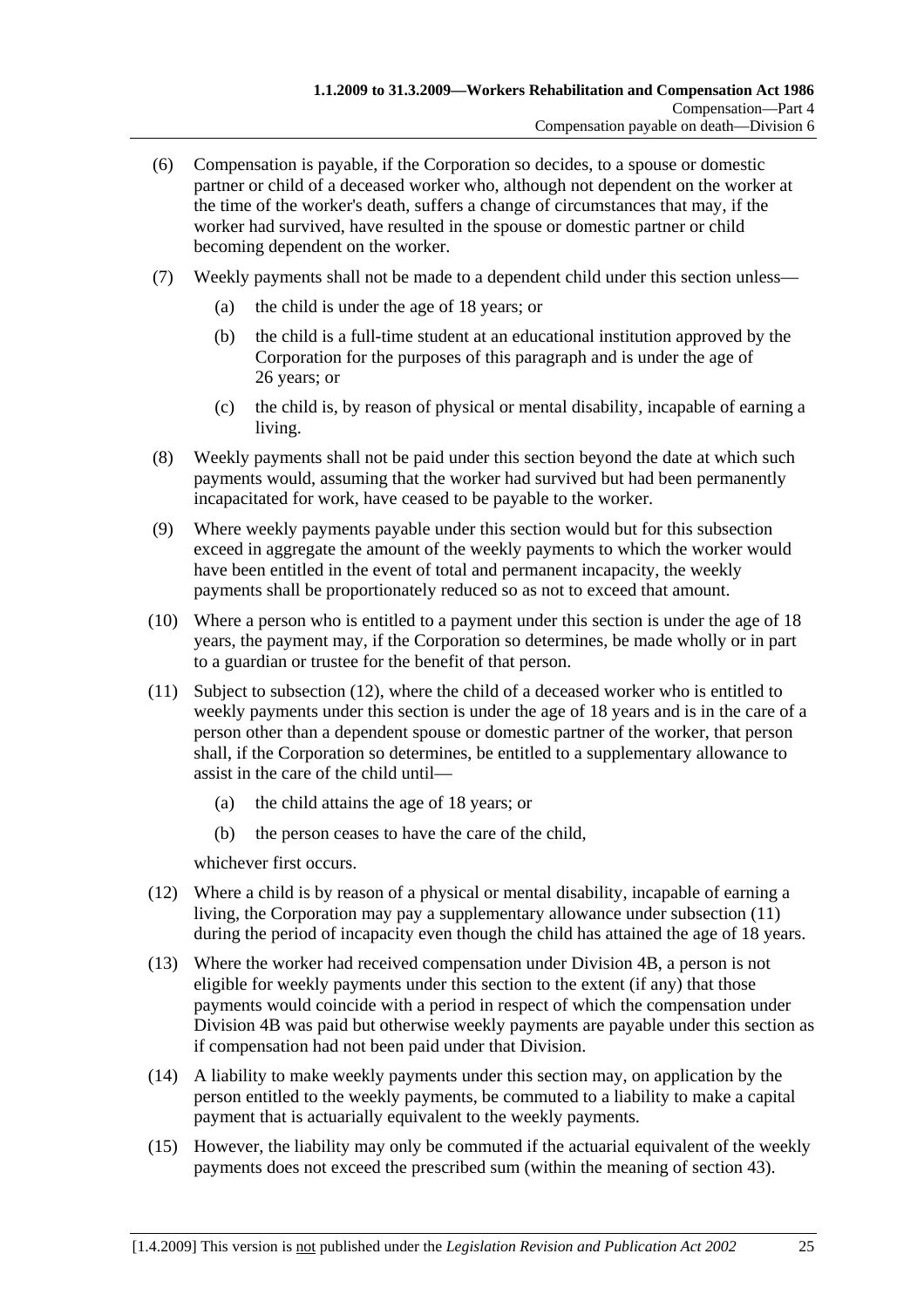- (16) The Corporation has (subject to this section) an absolute discretion to commute or not to commute a liability under this section, and the Corporation's decision to make or not to make commutation is not reviewable (but a decision on the amount of a commutation is reviewable).
- (17) If the Corporation decides to make a commutation and makes an offer under this section, the Corporation cannot, without the agreement of the applicant, subsequently revoke its decision to make the commutation.
- (18) In calculating the actuarial equivalent of weekly payments, the principles (and any discount, decrement or inflation rate) prescribed by regulation must be applied.
- (19) A commutation discharges the Corporation's liability to make weekly payments to which the commutation relates.

#### **45—Review of weekly payments**

- (1) The Corporation may on its own initiative and shall if requested by an employer or the person to whom weekly payments are payable, review the amount of weekly payments payable to any person under this Division.
- (2) A request for a review of the amount of weekly payments payable under this Division may not be made within 6 months from the completion of an earlier review.
- (3) The amount of the weekly payments payable under this Division shall be reviewed at least once in each year.
- (4) On a review under this section the Corporation shall make any necessary adjustments to the amount of weekly payments—
	- (a) to reflect changes in the income or earning capacity of the person to whom the weekly payments are payable and any other relevant changes in the circumstances of that person; and
	- (b) where the review is an annual review conducted in pursuance of subsection (3)—to reflect changes in the average minimum award rates since payments were commenced under this Division or an adjustment was last made under this section (as may be appropriate).
- (5) For the purposes of a review under this section, the Corporation may, by notice in writing to a person who is receiving weekly payments under this Division, require that person to produce evidence to the satisfaction of the Corporation of—
	- (a) income;
	- (b) earning capacity;
	- (c) any other circumstances that are relevant to the payment, or the amount, of weekly benefits.
- (6) If a person fails to comply with a requirement under subsection (5) within the time allowed in the notice, the Corporation may suspend weekly payments to that person.
- (7) Where the Corporation proposes the reduction of weekly payments to a person on a review under this section the Corporation shall, at least 21 days before the proposal is to take effect, give notice in writing to the person—
	- (a) containing such information as the regulations may require as to the grounds on which weekly payments are to be reduced; and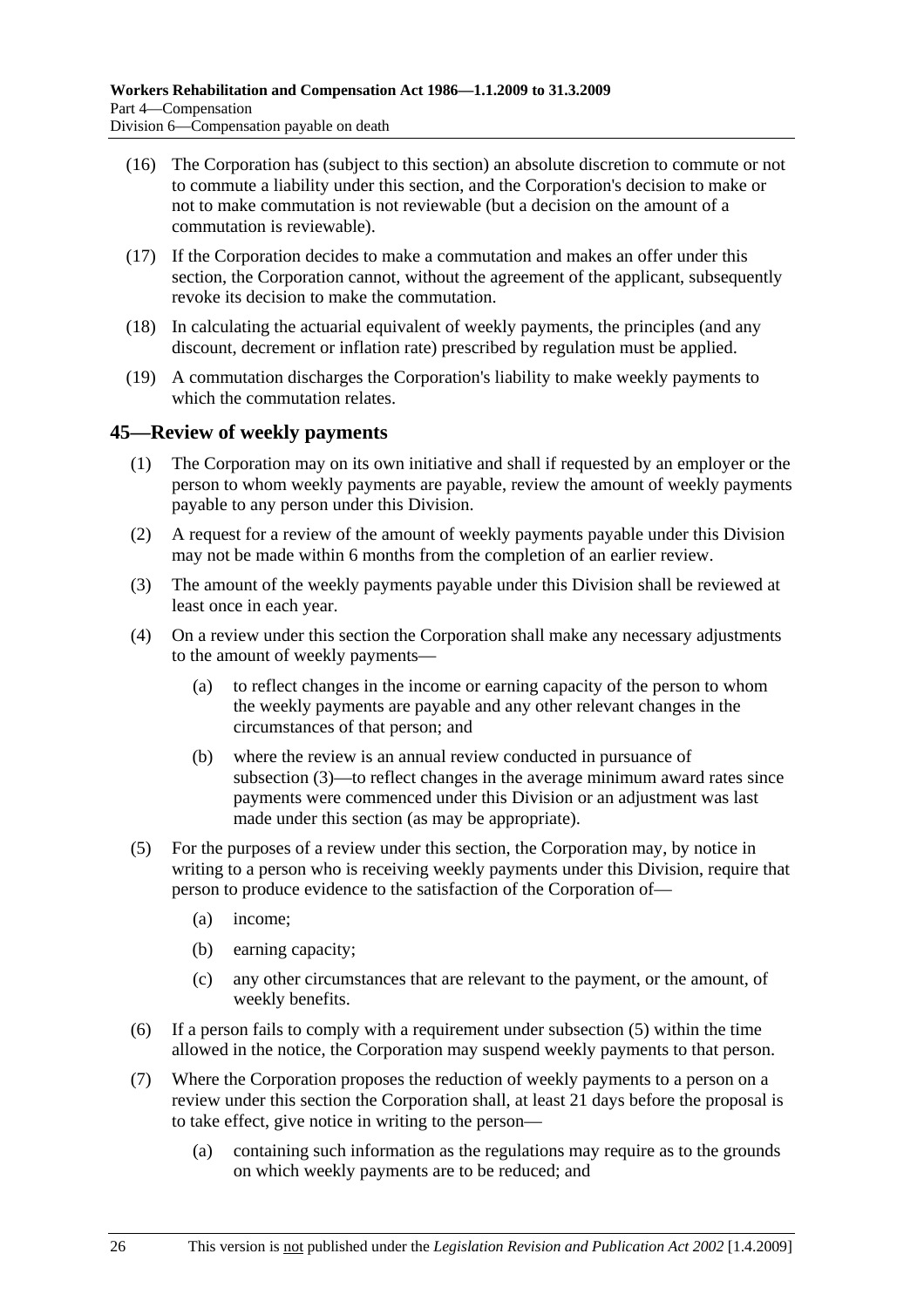(b) informing the person of the person's rights to have the Corporation's decision reviewed.

#### **45A—Compensation payable on death—lump sums**

(1) In this section—

*child* means a person who—

- (a) is under the age of 18 years; or
- (b) is a full-time student at an educational institution approved by the Corporation for the purposes of this paragraph and is under the age of 26 years; or
- (c) is, by reason of physical or mental disability, incapable of earning a living;

*dependent child* means a child, including an orphaned child, totally, mainly or partially dependent on the worker's earnings;

*dependent partner* means a spouse or domestic partner totally or mainly dependent on the worker's earnings;

*partially dependent partner* means a spouse or domestic partner who is to any extent dependent on the worker's earnings;

*prescribed sum* means the prescribed sum under section 43 (as at the time of the occurrence of the compensable disability that resulted in the death of the relevant worker and less any amount paid to the relevant worker under section 43).

- (2) For the purposes of this section, in determining whether a spouse or domestic partner was wholly or mainly dependent on a worker's earnings at the time of death of the worker or other relevant time, no regard will be had to any money which the spouse or domestic partner had earned or was earning by his or her own personal exertion or to any savings arising from any such earnings.
- (3) For the purposes of this section, if a worker and the worker's spouse or domestic partner jointly contributed to the support of a dependent child immediately before the occurrence of the compensable disability that resulted in the worker's death, any contribution to the support of the child from the worker's spouse or domestic partner will be disregarded in determining whether the child is a dependant and, if so, the extent of the child's dependency.
- (4) Subject to this Act, if a worker dies as a result of a compensable disability, compensation in the form of a lump sum is payable in accordance with this section.
- (5) If the worker leaves a dependent partner, or dependent partners, and no dependent child, the amount of compensation is an amount equal to the prescribed sum payable to the dependent partner or, if there is more than 1, in equal shares to the dependent partners.
- (6) If the worker leaves no dependent partner and no dependent children other than an orphan child or orphan children, the amount of compensation is an amount equal to the prescribed sum payable to that orphan child or, if there are 2 or more, in equal shares for those children.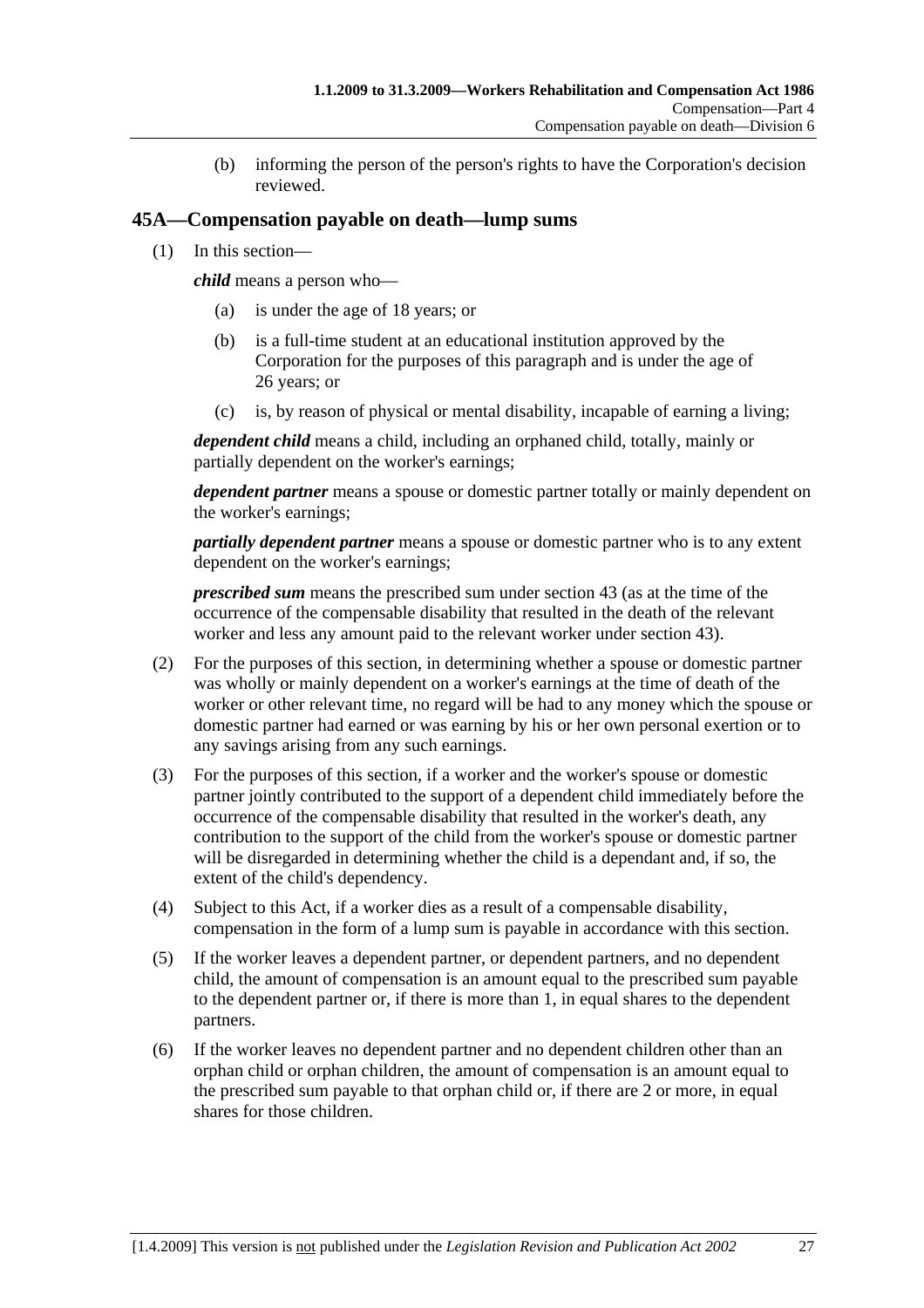- (7) If the worker leaves a dependent partner, or dependent partners, and 1, and only 1, dependent child, the amount of compensation is—
	- (a) an amount equal to 90% of the prescribed sum payable to the dependent partner or, if more than 1, in equal shares to the dependent partners; and
	- (b) an amount equal to 10% of the prescribed sum payable to the dependent child.
- (8) If the worker leaves a dependent partner, or dependent partners, and more than 1 and not more than 5 dependent children, the amount of compensation is an amount equal to the prescribed sum payable in the following shares:
	- (a) an amount equal to 5% of the prescribed sum payable to each dependent child;
	- (b) the balance to the dependent partner or, if more than 1, in equal shares to the dependent partners.
- (9) If the worker leaves a dependent partner, or dependent partners, and more than 5 dependent children, the amount of compensation is an amount equal to the prescribed sum payable in the following shares:
	- (a) an amount equal to 75% of the prescribed sum payable to the dependent partner or, if more than 1, in equal shares to the dependent partners;
	- (b) an amount equal to 25% of the prescribed sum payable to the dependent children in equal shares.
- (10) If the worker does not leave a dependent partner but leaves a dependent child or dependent children (not taking into account an orphan child or orphan children), that dependent child is, or if more than 1, each of those dependent children are, entitled to the amount of compensation being such share of a sum not exceeding the prescribed sum that the Corporation considers is reasonable and appropriate to the loss to the dependent child or, if more than 1 dependent child, to those dependent children.
- (11) If the worker leaves—
	- (a) a partially dependent partner or partially dependent partners; and
	- (b) a dependent partner or dependent partners or a dependent child or dependent children or any combination thereof,

each of those dependents is entitled to the amount of compensation being such share of a sum not exceeding the prescribed sum that the Corporation considers is reasonable and appropriate to the loss to that dependent.

 (12) If the worker does not leave any dependent partner, dependent child or partially dependent partner but leaves any other person who is to any extent dependent on the worker's earnings, the Corporation may, if it considers it to be justified in the circumstances, pay compensation of a sum not exceeding the prescribed sum that the Corporation considers is reasonable and appropriate to the loss to that person (and if the Corporation decides to make a payment of compensation to more than 1 person under this subsection then the sums paid must not in total exceed the prescribed sum).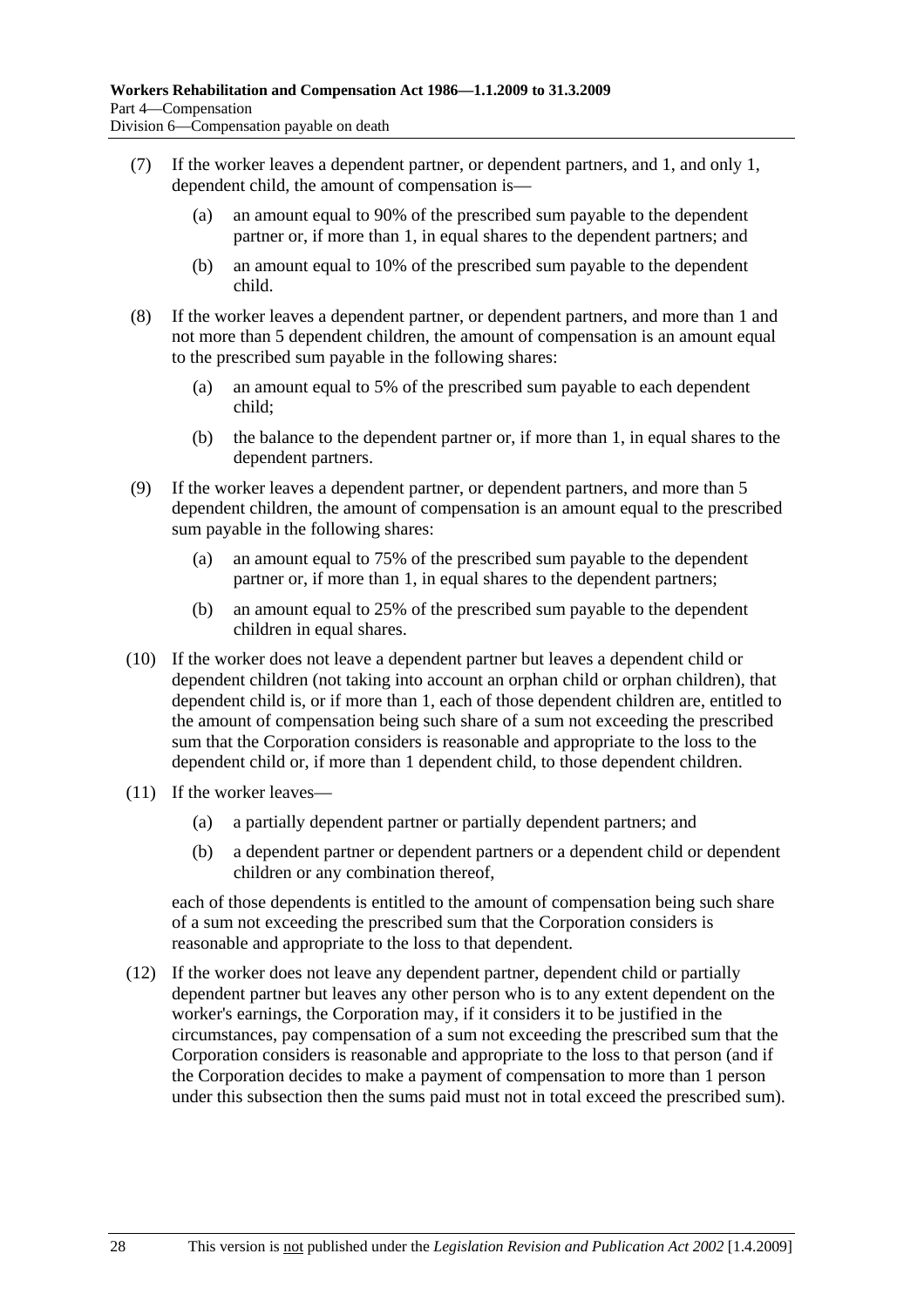- (13) If the worker, being under the age of 21 years at the time of the compensable disability, leaves no dependent partner, dependent child or partially dependent partner but, immediately before the disability, was contributing to the maintenance of the home of the members of his or her family, the members of his or her family are taken to be dependents of the worker partly dependent on the worker's earnings.
- (14) If a person who is entitled to a payment under this section is under the age of 18 years, the payment may, if the Corporation so determines, be made wholly or in part to a guardian or trustee for the benefit of that person.
- (15) A claimant is entitled to interest at the prescribed rate on an amount of compensation payable under this section in respect of the period beginning on the date the claim for compensation was lodged in accordance with this Act and ending on the date of the payment.
- (16) Compensation is payable, if the Corporation so decides, to a spouse or domestic partner or child of a deceased worker who, although not dependent on the worker at the time of the worker's death, suffers a change of circumstances that may, if the worker had survived, have resulted in the spouse or domestic partner or child becoming dependent on the worker.

### **45B—Funeral benefit**

- (1) If a worker dies as a result of a compensable disability, a funeral benefit is payable equal to—
	- (a) the actual cost of the worker's funeral; or
	- (b) the prescribed amount,

whichever is the lesser.

- (2) A funeral benefit payable under subsection (1) will be paid—
	- (a) to the person who conducted the funeral; or
	- (b) to a person who has paid, or is liable to pay, the funeral expenses of the deceased worker.
- (3) An amount prescribed by regulation under subsection (1) may, if the regulations so provide, be indexed so as to provide annual adjustments according to changes in the Consumer Price Index.

### **45C—Counselling services**

- (1) If a worker dies as a result of a compensable disability, a family member is entitled to be compensated for the cost of approved counselling services to assist the family member to deal with issues associated with the death.
- (2) Compensation in respect of costs under this section may be paid—
	- (a) to the family member; or
	- (b) directly to the person to whom the family member is liable for those costs.
- (3) Compensation under this section—
	- (a) will be payable in accordance with scales determined or approved by the Minister and published in the Gazette; and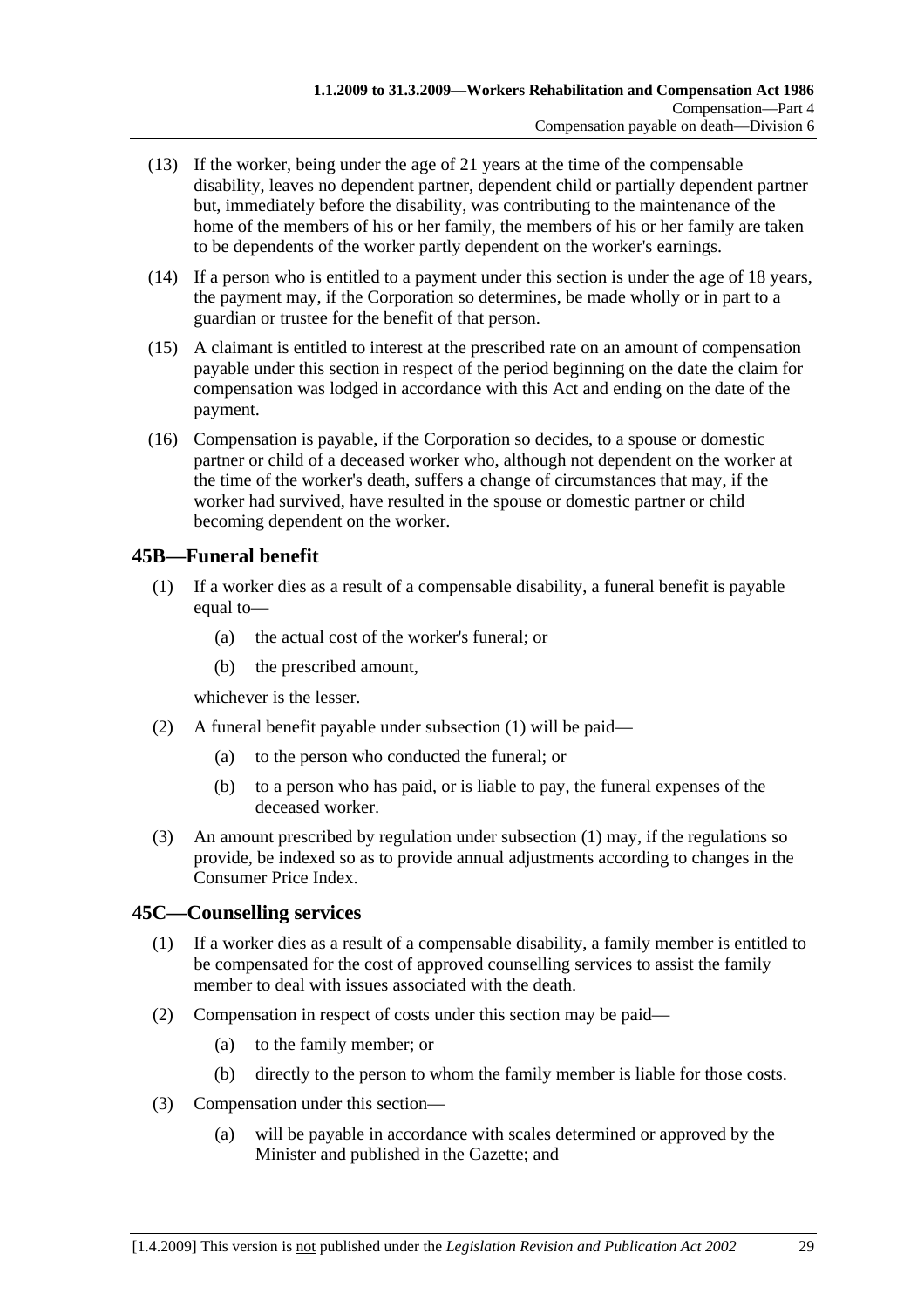- (b) will be subject, in any particular case, to a maximum entitlement prescribed by the regulations.
- (4) A reference in this section to approved counselling services is a reference to counselling services of a kind, or provided by a person, approved by the Corporation for the purposes of this section.
- (5) In this section—

*family member* means a spouse, domestic partner, parent, sibling or child of the worker or of the worker's spouse or domestic partner.

# **Division 7—Liability to pay compensation**

#### **46—Incidence of liability**

- (1) Subject to this section, the Corporation is liable for the compensation that is payable under this Act on account of the occurrence of a compensable disability.
- (2) Where a compensable disability arises from employment by a self-insured employer, the self-insured employer is liable to make all payments of compensation to which any person becomes entitled in consequence of the occurrence of that compensable disability.
- (3) Subject to this section, where a worker is, as a result of a compensable disability, wholly or partially incapacitated for work and is in employment when the incapacity arises, the worker's employer is liable to pay compensation by way of income maintenance—
	- (a) if the period of incapacity is two weeks or less—for the whole period of the incapacity; or
	- (b) if the period of the incapacity is more than two weeks—for the first two weeks of the period of incapacity.
- (4) If separate periods of incapacity commence during the course of the same calendar year (whether attributable to the same disability or not), an employer is not liable to pay compensation under subsection (3) for those periods of incapacity in excess of an amount equal to twice the worker's average weekly earnings.
- (5) Where a worker is, at the commencement of a period of incapacity, in the employment of two or more employers, they are liable to pay the compensation referred to in subsection (3) in proportions determined by agreement between them or, in default of agreement, by the Corporation.
- (6) An employer who is liable to pay compensation to a worker under subsection (3) shall make the payment—
	- (a) if the claim for compensation is not disputed—within 14 days after the date of the claim; or
	- (b) if the claim for compensation is disputed—forthwith after the dispute is determined.
- (6a) Where an employer (not being a self-insured employer) pays compensation under subsection (3) in respect of an unrepresentative disability, the employer may recover the amount of the payment from the Corporation.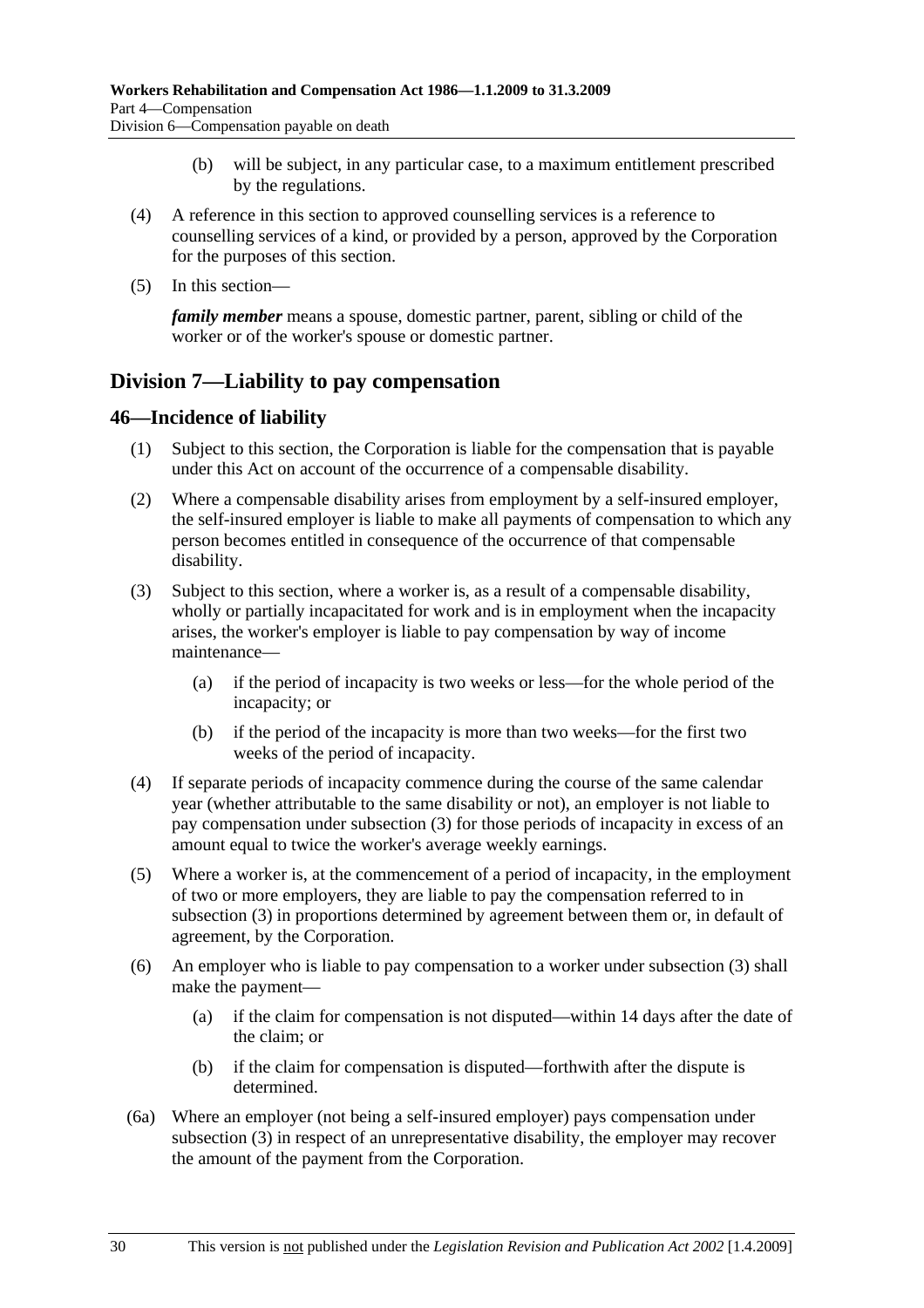- (7) Where an employer pays compensation under subsection (3) in respect of a disability that did not arise from employment by that employer, that employer may recover the amount of the payment from the Corporation, and the Corporation may, in turn, recover that amount—
	- (a) from the employer from whose employment the disability arose; or
	- (b) if it appears that the worker was not entitled to that compensation—from the worker.
- (8) Where the Corporation pays compensation by way of income maintenance to a worker who was not in employment when the incapacity for work arose, the Corporation may recover any amount that would, if the worker had been in employment, have been payable under subsection (3) by the employer from whose employment the worker's disability arose.
- (8a) The regulations may exempt prescribed classes of employers from the operation of subsection (3) (and in that case the Corporation will undertake any liability of those employers that would otherwise have arisen under that subsection).
- (8b) The Corporation will also undertake any liability of an employer under subsection (3) in respect of a particular disability if the Corporation is satisfied that the employer has complied with the employer's responsibilities under section 52(5) within 2 business days after receipt of the relevant claim (and if an employer pays compensation despite the operation of this subsection, the employer may recover the amount of the payment from the Corporation up to the amount of compensation payable to the worker under this Act in respect of the relevant period).
- (9) No compensation by way of income maintenance is payable to a disabled selfemployed worker whose disability arises from self-employment in respect of the first week of incapacity for work.

#### **47—Augmentation of weekly payment in consequence of delay**

- (1) Subject to subsection (2), where—
	- (a) a weekly payment, or part of a weekly payment, is not paid as and when required to be paid under this Act; or
	- (b) the making of a weekly payment is delayed pending resolution of a dispute under this Act,

any amount in arrears shall be increased by interest at the prescribed rate.

 (2) No interest is payable under this section if the delay is attributable to some fault on the part of the worker.

### **48—Payments by Corporation on behalf of defaulting employer**

- (1) Where an employer fails to make a payment of compensation that the employer is liable to make under this Act, the Corporation shall make that payment on behalf of the employer.
- (2) Where the Corporation makes a payment of compensation under this section, the Corporation is entitled to recover from the employer as a debt—
	- (a) the amount of the payment; and
	- (b) an administration fee fixed in accordance with the regulations,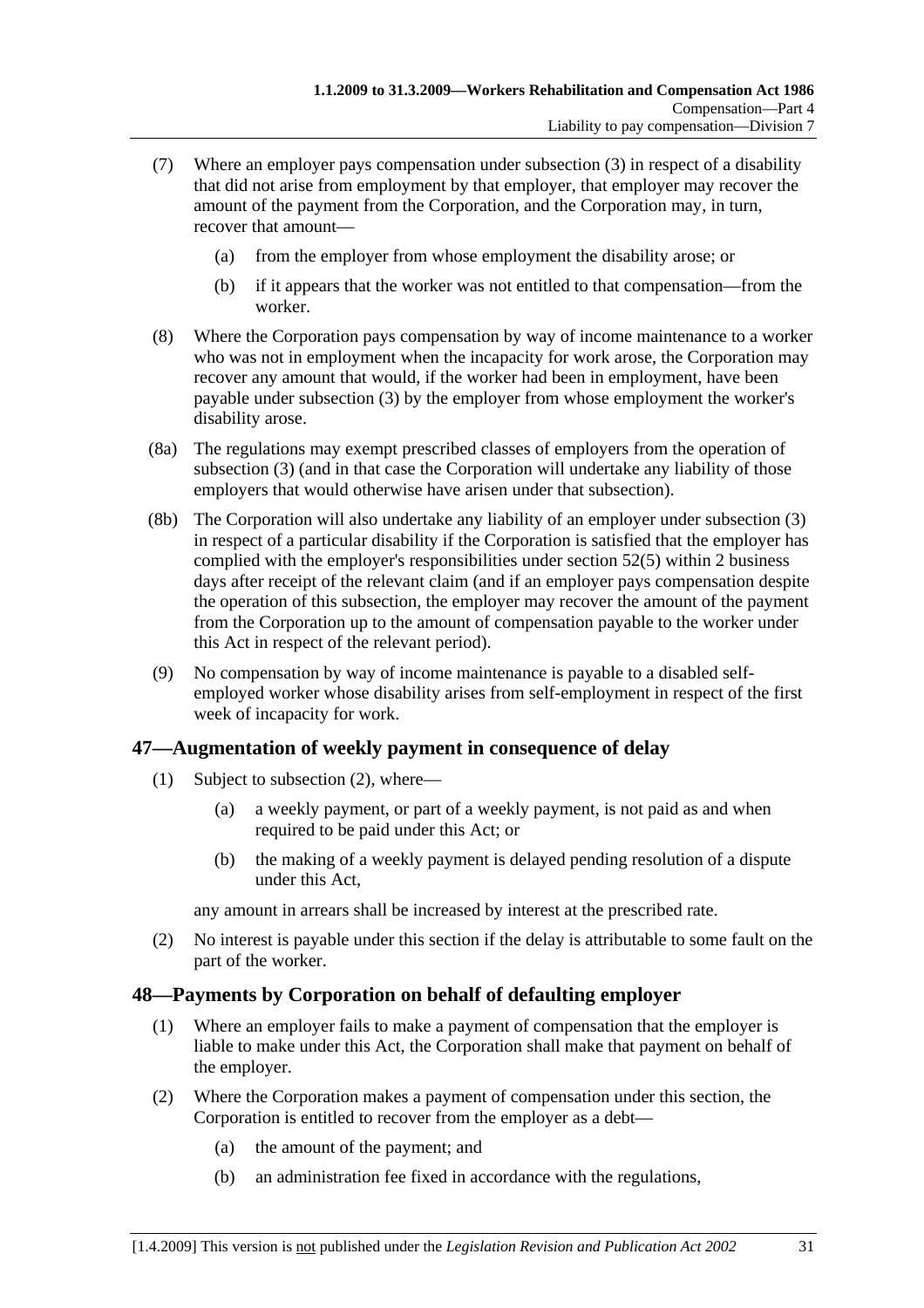(and the Corporation shall take all reasonable steps to recover that debt).

#### **49—Corporation may undertake employer's liability to make weekly payments**

Where an employer is liable to make weekly payments of compensation, the Corporation may, at the request of the employer, undertake that liability on the employer's behalf in consideration of the payment by the employer to the Corporation of an amount fixed by the Corporation.

#### **50—Corporation as insurer of last resort**

- (1) If a self-insured employer has ceased to be registered as a self-insured employer under this Act, the Corporation may, in its discretion, undertake, in whole or part, liabilities related to compensable disabilities arising from employment during the period of that registration.
- (2) The Corporation must undertake the liabilities of a formerly self-insured employer under subsection (1) if the employer—
	- (a) becomes insolvent; or
	- (b) ceases to carry on business in the State and fails to make provision that the Corporation considers adequate for dealing with claims, and meeting liabilities and responsibilities related to compensable disabilities, arising from employment during the period of the employer's registration as a self-insured employer.
- (3) The Corporation may recover the amount of liabilities undertaken by the Corporation under this section as a debt due to the Corporation from the employer (and, if the employer is being wound up, a claim for the relevant amount may be made in the winding up).
- (4) If a claim is made under subsection (3) for an amount representing liabilities that have not fallen due, or have not been ascertained, as at the date of the claim, the liabilities will be estimated and capitalised in accordance with principles stated, or referred to, in the regulations.

# **Division 7A—Special provisions for commencement of weekly payments after initial notification of disability**

#### **50A—Interpretation**

In this Division—

*initial notification* means the notification of a disability that is given to an employer (if the worker is in employment) and the Corporation, in the manner and form required by the Provisional Payment Guidelines, by the worker or by a person acting on behalf of the worker (for example, by an employer or a medical expert);

*Provisional Payment Guidelines* means guidelines published by the Minister from time to time in the Gazette for the purposes of this Division.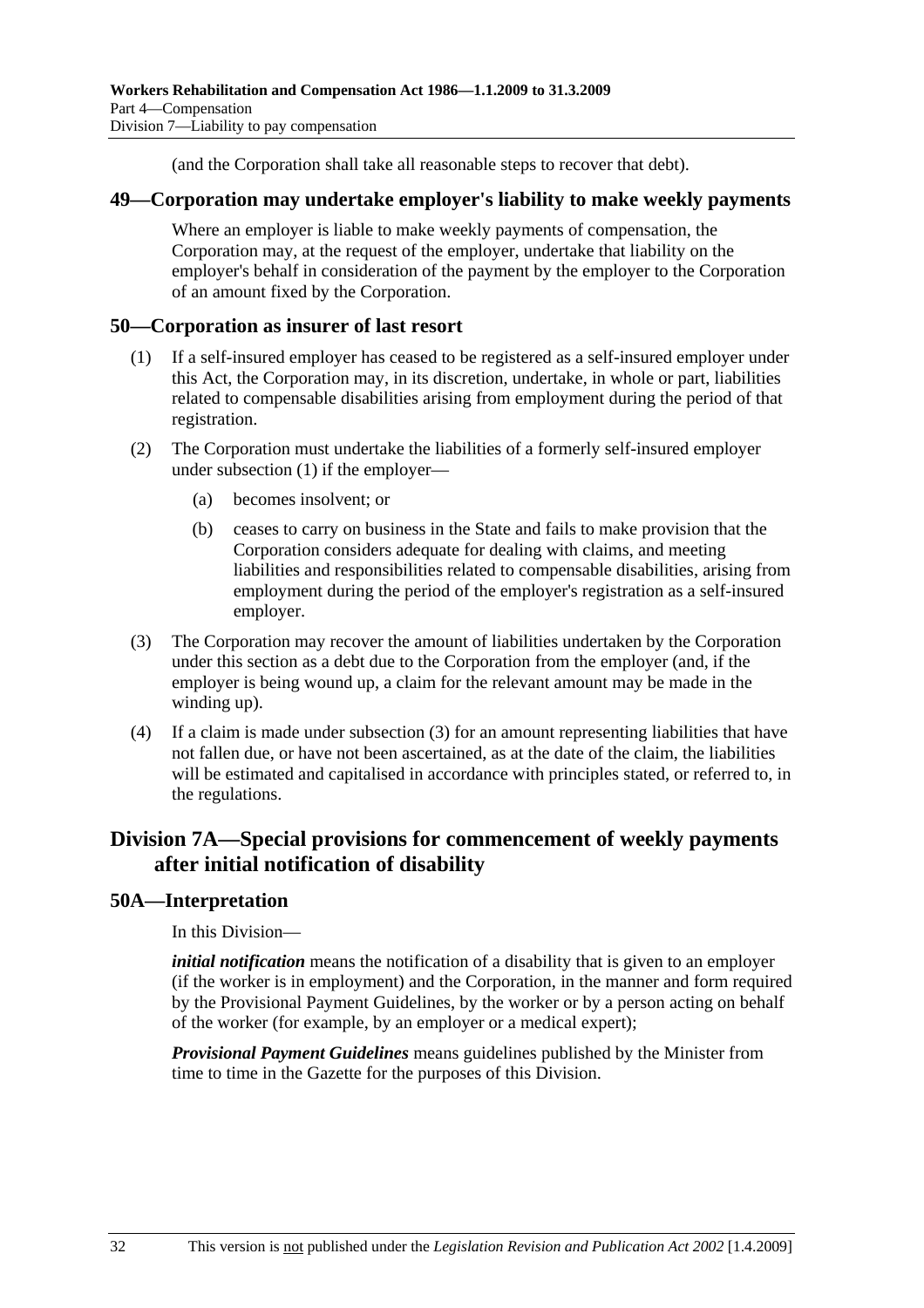Special provisions for commencement of weekly payments after initial notification of disability—Division 7A

#### **50B—Commencement of weekly payments following initial notification of disability**

- (1) Provisional weekly payments of compensation by the employer or the Corporation are to commence within 7 days after initial notification of a disability by the worker, unless the Corporation determines that there is a reasonable excuse for not commencing those weekly payments.
- (2) Weekly payments under subsection (1) are to be made—
	- (a) by the employer or the Corporation in accordance with the incidence of liability determined under the Provisional Payment Guidelines; and
	- (b) in accordance with any other requirements under the Provisional Payment Guidelines.
- (3) A reasonable excuse under subsection (1) must be a reasonable excuse under the Provisional Payment Guidelines.

#### **50C—Status of payments**

- (1) The payment of provisional weekly payments of compensation under this Division is on the basis of the provisional acceptance of liability for a period of up to 13 weeks determined by the Corporation having regard to the nature of the disability and the period of incapacity.
- (2) The acceptance of liability on a provisional basis does not constitute an admission of liability by the employer or the Corporation under this Act or independently of this Act.
- (3) A payment under this Division will be taken to constitute the payment of a weekly payment of compensation under Division 4 (and the other provisions of this Act will, subject to this Division or any provision made by the regulations, apply accordingly).
- (4) Without limiting the operation of any other section, the employer or the Corporation may decide to discontinue weekly payments under this section on any ground set out in the Provisional Payment Guidelines.

#### **50D—Worker to be notified if weekly payments are not commenced**

If weekly payments of compensation are not commenced because of a reasonable excuse under the Provisional Payment Guidelines, the Corporation must within the prescribed period give the worker notice in writing that there is a reasonable excuse for not commencing weekly payments of compensation and include in that notice—

- (a) details of that reasonable excuse; and
- (b) a statement in the designated form about the worker's rights under this Act (including to make a claim under Division 8).

#### **50E—Notice of commencement of weekly payments**

As soon as practicable after weekly payments of compensation commence under this Division, the employer or Corporation (as required under the Provisional Payment Guidelines) must give the worker notice in writing—

 (a) notifying the worker that weekly payments of compensation to the worker have commenced on the basis of provisional acceptance of liability; and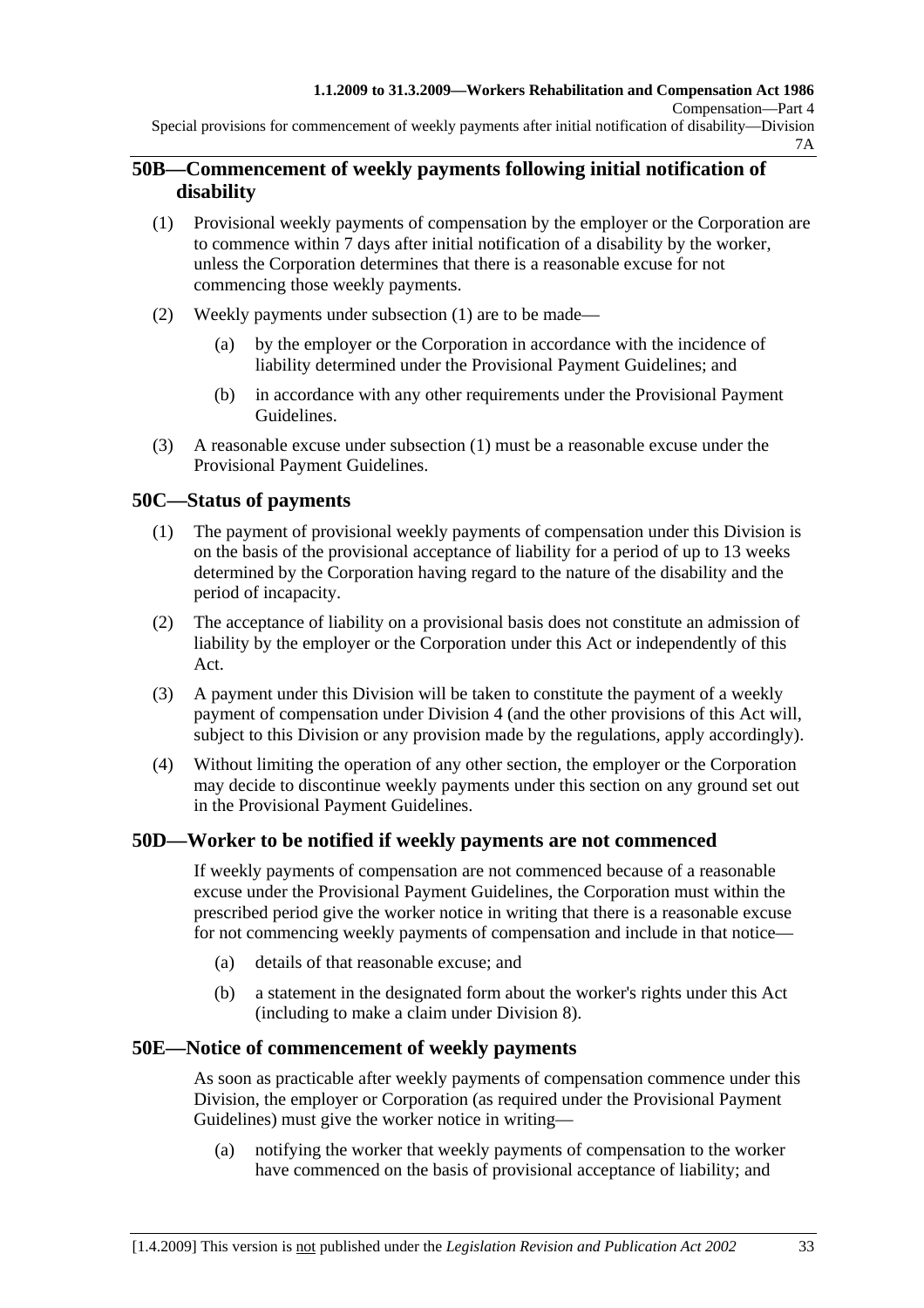#### **Workers Rehabilitation and Compensation Act 1986—1.1.2009 to 31.3.2009**

Part 4—Compensation

Division 7A—Special provisions for commencement of weekly payments after initial notification of disability

> (b) setting out a statement in the designated form about the operation of this Act in relation to the payments and the making of a claim.

#### **50F—Obligations of worker**

- (1) The Corporation may, on or after the commencement of weekly payments of compensation under this Division, require the worker to provide—
	- (a) a medical certificate in a designated form certifying as to the worker's incapacity for work; and
	- (b) other information of a prescribed kind.
- (2) Weekly payments of compensation under this Division may be discontinued by the Corporation if the worker fails to comply with a requirement under this section within 7 days after it is served on the worker.

#### **50G—Liability to make weekly payments not affected by making of claim**

- (1) A liability to make weekly payments of compensation pursuant to the acceptance of liability on a provisional basis under this Division is not affected by the making of a claim for compensation.
- (2) If the period for making payment of provisional weekly payments ends before the determination of a claim under Division 8, an employer or the Corporation may (but need not), subject to any provision made by the Provisional Payment Guidelines, continue to make weekly payments under this Division until the determination of the claim or until otherwise determined by the employer or the Corporation (before the determination of the claim).

### **50H—Set-offs and rights of recovery**

- (1) An amount paid under this Division may be set off against a liability to make weekly payments of compensation under Division 4.
- (2) Subject to subsection (3), if an employer or the Corporation makes 1 or more payments under this Division and it is subsequently determined that the worker was not entitled to compensation under this Act, the employer or the Corporation may, subject to and in accordance with the regulations, recover the amount or amounts paid as a debt from the worker.
- (3) A right of recovery under subsection (2) only arises if the worker has acted dishonestly in making an application or providing information for the purposes of this Division or any other provisions of this Act.

#### **50I—Status of decisions**

The following decisions under this Division are not reviewable:

- (a) a decision to make a provisional weekly payment of compensation;
- (b) a decision not to make a provisional weekly payment of compensation after it is established that there is a reasonable excuse under the Provisional Payment Guidelines;
- (c) a decision to discontinue weekly payments of compensation under section 50C or 50F;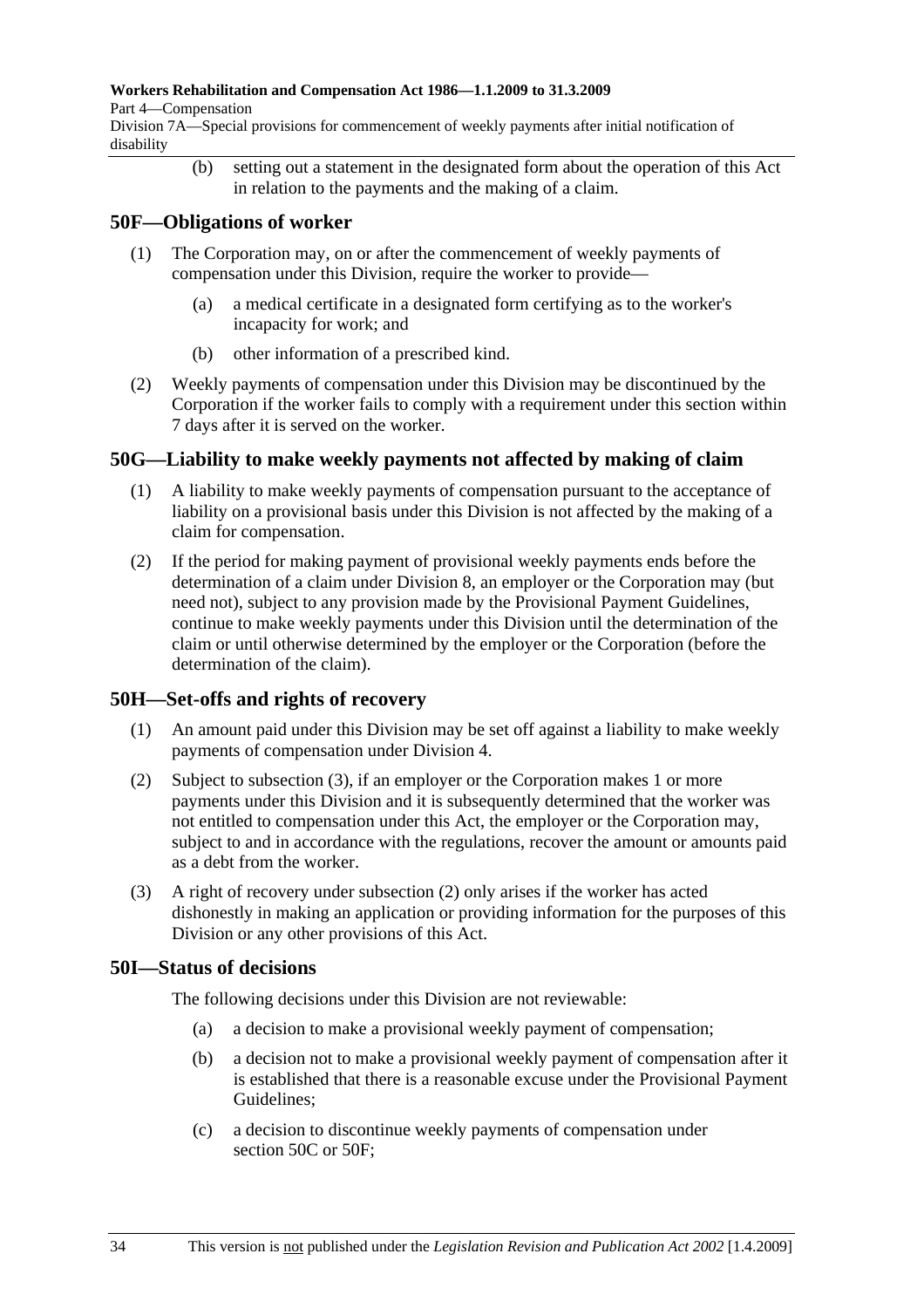Compensation—Part 4

Special provisions for commencement of weekly payments after initial notification of disability—Division 7A

- (d) a decision to continue or not to continue weekly payments of compensation under section 50G;
- (e) a decision to exercise or not to exercise a right of recovery under section 50H.

# **Division 8—Notices of disabilities and claims for compensation**

#### **51—Duty to give notice of disability**

- (1) Where a worker suffers a compensable disability, notice of that disability must be given—
	- (a) to the employer by whom the worker is employed at the time of the occurrence of the disability; or
	- (b) if the worker is not then in employment or is self-employed—to the Corporation.
- (2) Notice of a disability should be given—
	- (a) if practicable within 24 hours after the occurrence of the disability but, if that is not practicable, as soon as practicable after the occurrence of the disability;
	- (b) if the worker is not, immediately after the occurrence of the disability, aware of the disability—as soon as practicable after the worker becomes so aware;
	- (c) if the worker dies without having become so aware or before it is practicable to give such a notice—as soon as practicable after the worker's death.
- (3) Notice of a disability—
	- (a) may be given orally or in writing; and
	- (b) should specify to the best of the knowledge, information and belief of the person giving the notice—
		- (i) the day on which the disability occurred; and
		- (ii) the place at which the disability occurred; and
		- (iii) the nature of the disability; and
		- (iv) the cause of the disability.
- (4) For the purposes of this section, notice of a disability shall be deemed to have been given to an employer if—
	- (a) it is given to—
		- (i) the employer at any place of business of the employer; or
		- (ii) any person under whose supervision the worker was employed at the time of the disability; or
		- (iii) any person designated for the purpose by the worker's employer; or
	- (b) it is served by post on the employer.
- (5) A person by whom a notice under this section is given orally shall, at the request of the person to whom the notice is given, complete a written statement in a form determined by the Corporation.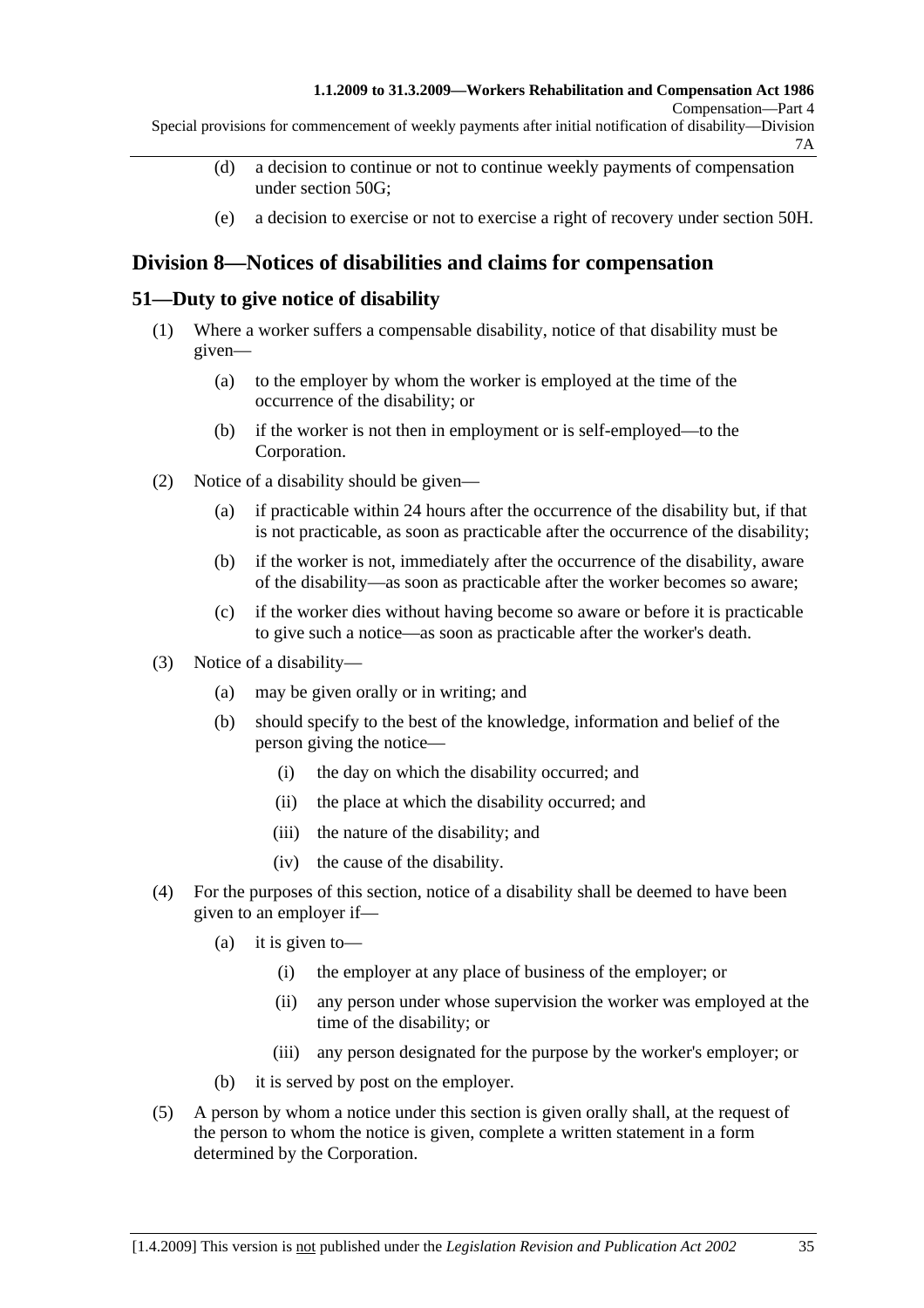(6) Subject to subsection (8), where an employer (not being a self-insured employer) receives notice of a disability given or purportedly given under this section the employer shall, within 5 business days after the receipt of the notice, send a copy of the notice to the Corporation together with the prescribed information.

Maximum penalty: \$1 000.

- (7) Where it appears from a notice under this section that the worker was not, at the date of the notice, in the employment of the employer from whose employment the disability arose, the Corporation shall (where it is practicable to do so) send a copy of the notice to that employer.
- (8) The Corporation may, by notice published in the Gazette—
	- (a) exclude from the application of this section minor disabilities of a class specified in the notice;
	- (b) vary, in relation to cases of a specified class, the time at which an employer is required to report to it under this section.

#### **52—Claim for compensation**

- (1) Subject to this section, a claim for compensation—
	- (a) must be made in a manner and form approved by the Corporation; and
	- (b) must be made within the prescribed period; and
	- (c) must be supported by a certificate in the designated form by a recognised medical expert certifying—
		- (i) the nature of the disability;
		- (ii) the probable cause of the disability so far as that is ascertainable by the medical expert;
		- (iii) where the claimant claims to be incapacitated for work—the extent and probable duration of the incapacity;
		- (iv) whether the medical expert has personal knowledge of the worker's workplace and, if so, the extent of that knowledge and whether the medical expert has discussed with the employer the kinds of work that might be appropriate for the worker in view of the disability.
- (2) Where notice of a disability is required under this Division, a claim for compensation may not be made in respect of that disability unless notice of the disability has been given in accordance with this Division.
- (3) Notwithstanding subsections (1) and (2)—
	- (a) the absence of, or a defect in, a notice of disability is not a bar to the making of a claim if—
		- (i) the proper determination of the claim has not been substantially prejudiced; or
		- (ii) the failure to give the notice, or the defect in the notice, was occasioned by ignorance of the claimant, mistake or absence from the State, or other reasonable cause; and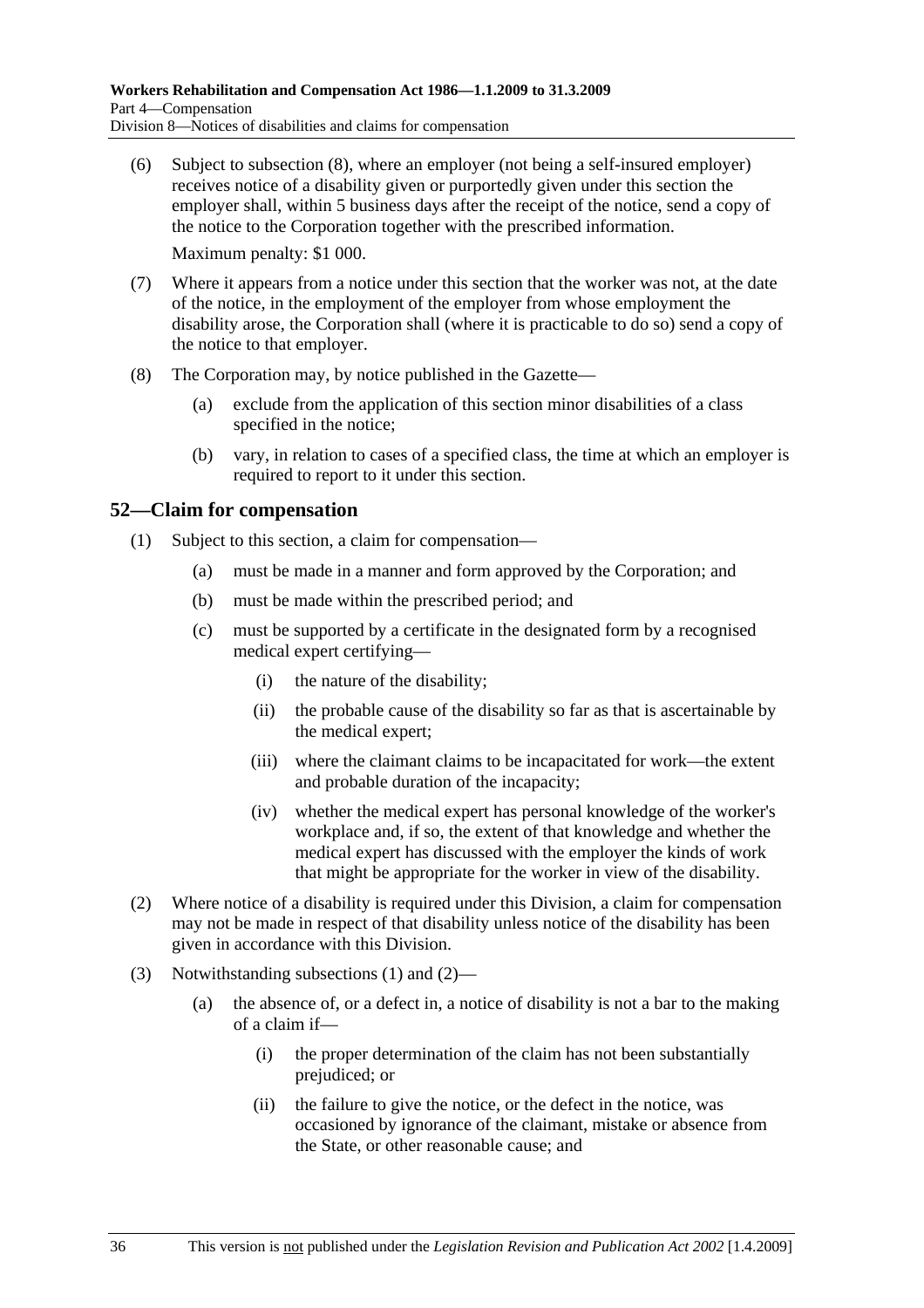- (b) a failure to make a claim within the prescribed period is not a bar to the making of a claim if—
	- (i) the proper determination of the claim has not been substantially prejudiced; or
	- (ii) the failure to make the claim within the prescribed period was occasioned by ignorance of the claimant, mistake or absence from the State, or other reasonable cause.
- (4) A claim for compensation must be given as follows:
	- (a) where the worker is at the commencement of the incapacity in employment the claim must be given to the employer;
	- (b) in any other case—the claim must be given to the Corporation.
- (5) Within 5 business days after receipt of a claim under this section, an employer (not being a self-insured employer) shall forward to the Corporation—
	- (a) a copy of the claim;
	- (b) a statement in the designated form containing such information as may be prescribed.

Maximum penalty: \$1 000.

 (5a) An employer (not being a self-insured employer) must furnish to the Corporation, in such manner and form as the Corporation may determine, such other information as the Corporation may reasonably require in order to determine a claim.

Maximum penalty: \$1 000.

- (6) Where it appears from a claim that the worker was not, at the time of making the claim, in the employment of the employer from whose employment the disability arose, the Corporation shall (where it is practicable to do so) notify that employer of the claim.
- (6a) The Corporation may dispense with a requirement under this section.
- (6b) A self-insured employer may dispense with the requirement for a certificate under subsection (1)(c) if a claim is only for compensation under section 32.
- (7) In this section—

*prescribed period*, in relation to the making of a claim in pursuance of this section, means the period of 6 months commencing on the day on which the entitlement to make the claim arises.

#### **53—Determination of claim**

- (1) On receipt of a claim for compensation the Corporation shall make such investigations and inquiries as it thinks necessary to determine the claim.
- (2) For the purpose of satisfying itself of the nature, extent or probable duration of a disability, the Corporation may require a worker to submit to an examination by a recognised medical expert nominated by the Corporation from a list of approved experts.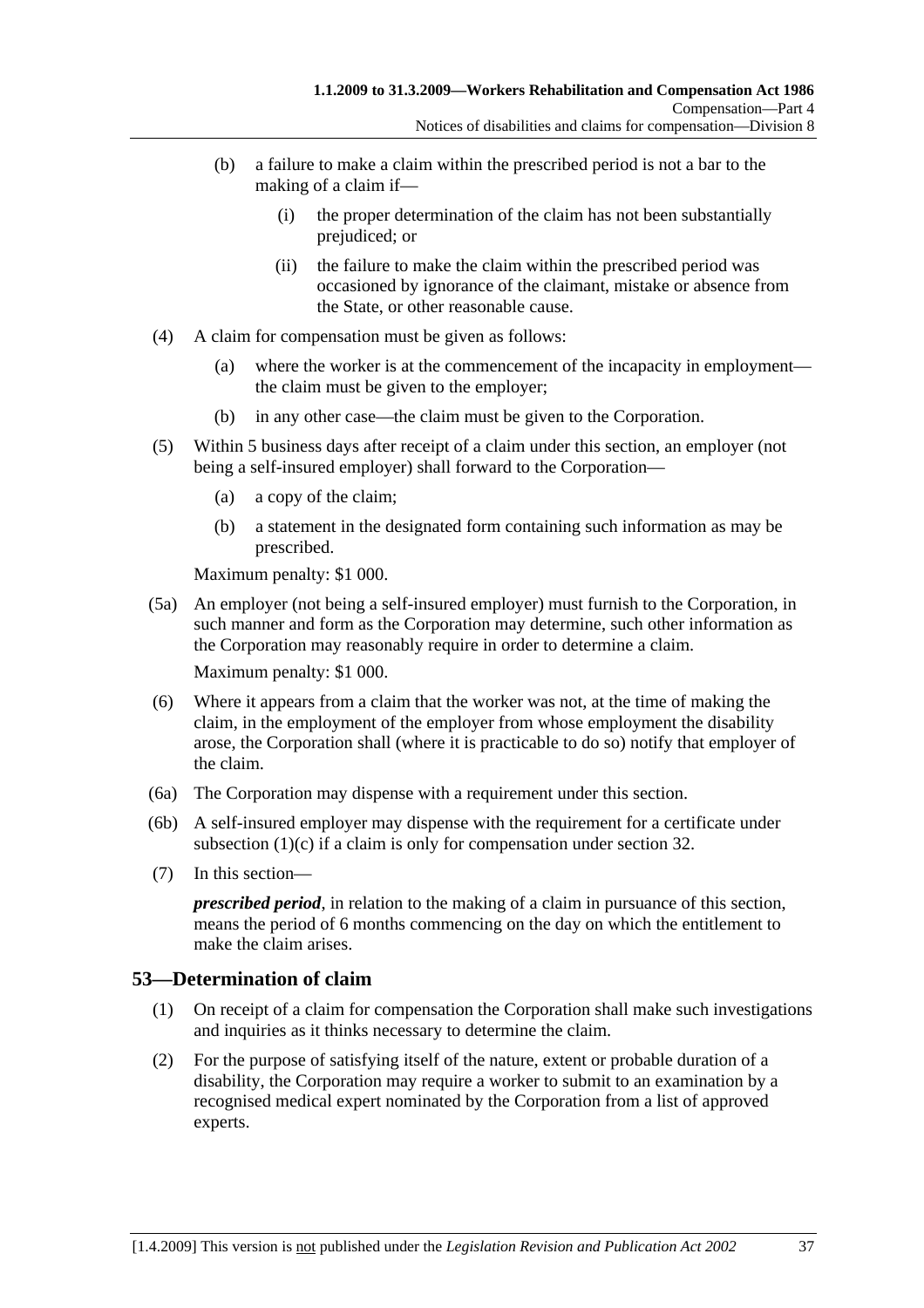- (3) If a claimant for compensation—
	- (a) fails or refuses to furnish information reasonably required by the Corporation to determine the claim; or
	- (b) fails or refuses to submit to an examination as required under subsection (2),

the claim may be rejected.

- (4) The Corporation shall determine claims for compensation as expeditiously as reasonably practicable and where the claim is for compensation by way of income maintenance shall, wherever practicable, endeavour to determine the claim within 10 business days after the date of receipt of the claim.
- (4a) Where—
	- (a) the disability results from a road accident; and
	- (b) no member of the police force attends at the scene of the accident; and
	- (c) the claimant is required to report the accident to a member of the police force or at a police station under the *Road Traffic Act 1961*,

the Corporation may refrain from determining the claim until the accident is so reported.

- (4b) If an employer notifies the Corporation, before the Corporation determines a claim, that the employer disputes that the disability is compensable under this Act, the Corporation must, before determining the claim, make a reasonable investigation into the grounds on which the employer disputes the compensability of the disability.
- (5) As soon as practicable after determining a claim for compensation the Corporation shall give notice in writing of the determination—
	- (a) to the claimant; and
	- (b) to any employer who may be directly affected.
- (6) Where any part of a claim is rejected, the notice referred to in subsection (5) must include—
	- (a) such information as the regulations may require as to the grounds on which the claim is rejected; and
	- (b) a statement of the claimant's rights to have the determination reviewed.
- (7) The Corporation may, in an appropriate case, by notice in writing to the worker, redetermine a claim.
- (7a) For the purposes of subsection (7), an appropriate case is one where—
	- (a) the redetermination is necessary to give effect to an agreement reached between the parties to an application for review or to reflect progress (short of an agreement) made by the parties to such an application in an attempt to resolve questions by agreement; or
	- (b) the claimant deliberately withheld information that should have been supplied to the Corporation and the original determination was, in consequence, based on inadequate information; or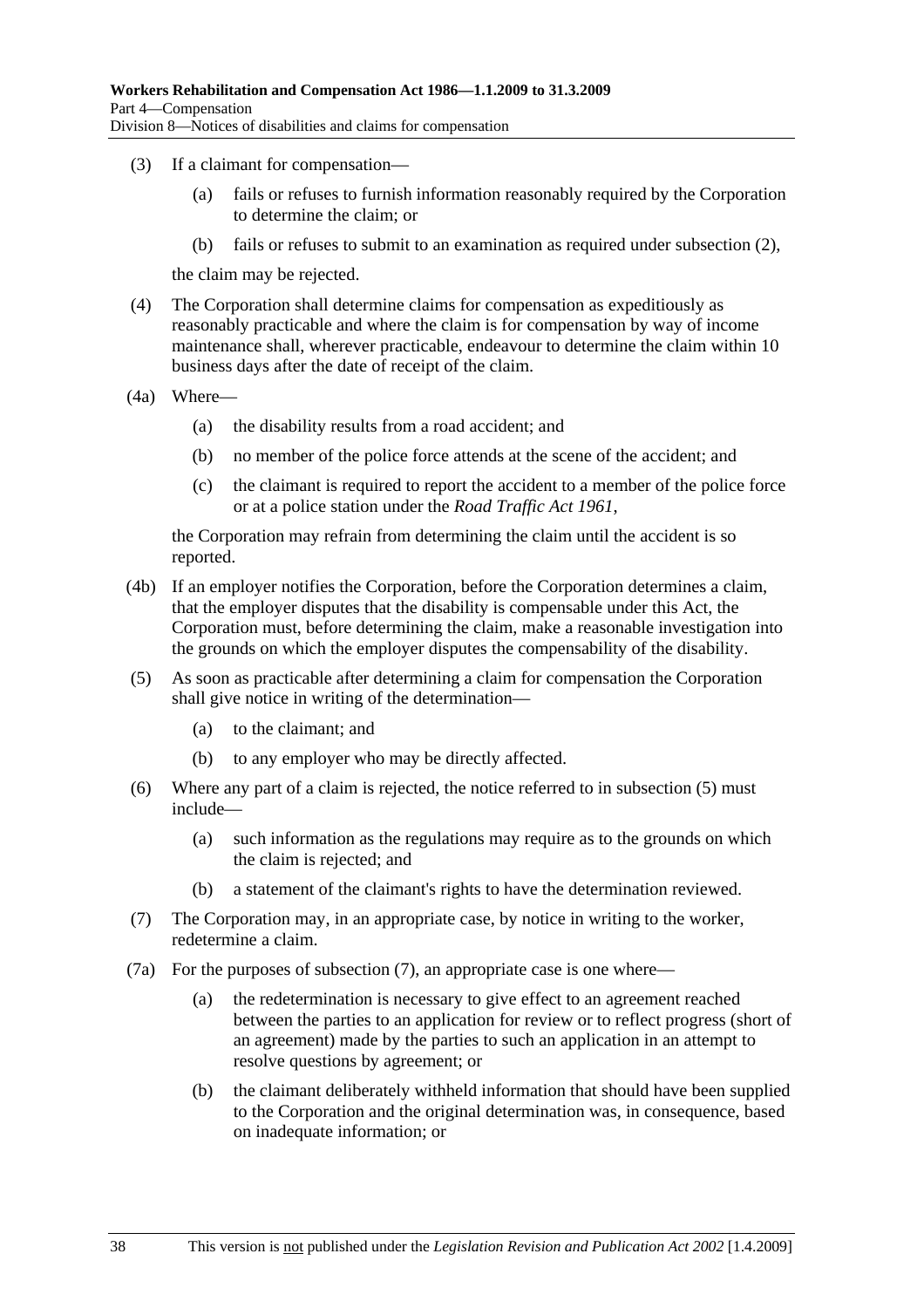- (c) the redetermination is appropriate by reason of new information that was not available and could not reasonably have been discovered by due enquiry at the time that the original determination was made; or
- $\alpha$  the redetermination is for the purposes of section 4(11) and is appropriate by reason of the stabilising of a compensable disability; or
- (d) the original determination was made as the result of an administrative error and the redetermination is made within two weeks of the making of the original determination; or
- (e) the redetermination is made in prescribed circumstances.
- (7b) A regulation made for the purposes of subsection (7a)(e) cannot come into operation until the time for disallowance has passed.
- (8) The redetermination of a claim does not give rise to any right on the part of the Corporation to recover from the worker money paid under a previous determination unless the previous determination was made in consequence of the worker's fraud.

### **Division 9—Miscellaneous**

### **Subdivision 1—Limitations on liability**

#### **54—Limitation of employer's liability**

- (1) Subject to subsection (2), no liability attaches to an employer in respect of a compensable disability arising from employment by that employer except—
	- (a) a liability under this Act.
- (2) Subsection (1) does not affect a liability arising out of the use of a motor vehicle, being a liability against which the employer was or ought to have been insured under the law of compulsory third-party motor vehicle insurance.
- (3) A court before which an action is brought against an employer for non-economic loss arising from a compensable disability (being a disability that arises out of the use of a motor vehicle and gives rise to a liability of a kind referred to in subsection (2)) shall make due allowance for any lump sum paid or payable under Division 5 or 6 to the person by or on whose behalf the action is brought.
- (4a) Where—
	- (a) a worker suffers a compensable disability (not being a disability that arises out of the use of a motor vehicle and gives rise to a liability of a kind referred to in subsection (2)); and
	- (b) the disability is attributable to the negligence of another worker—
		- (i) who was acting in the course of employment with the same employer; and
		- (ii) whose negligence did not arise from, or in the course of, serious and wilful misconduct,

the worker has no right of action against the other worker.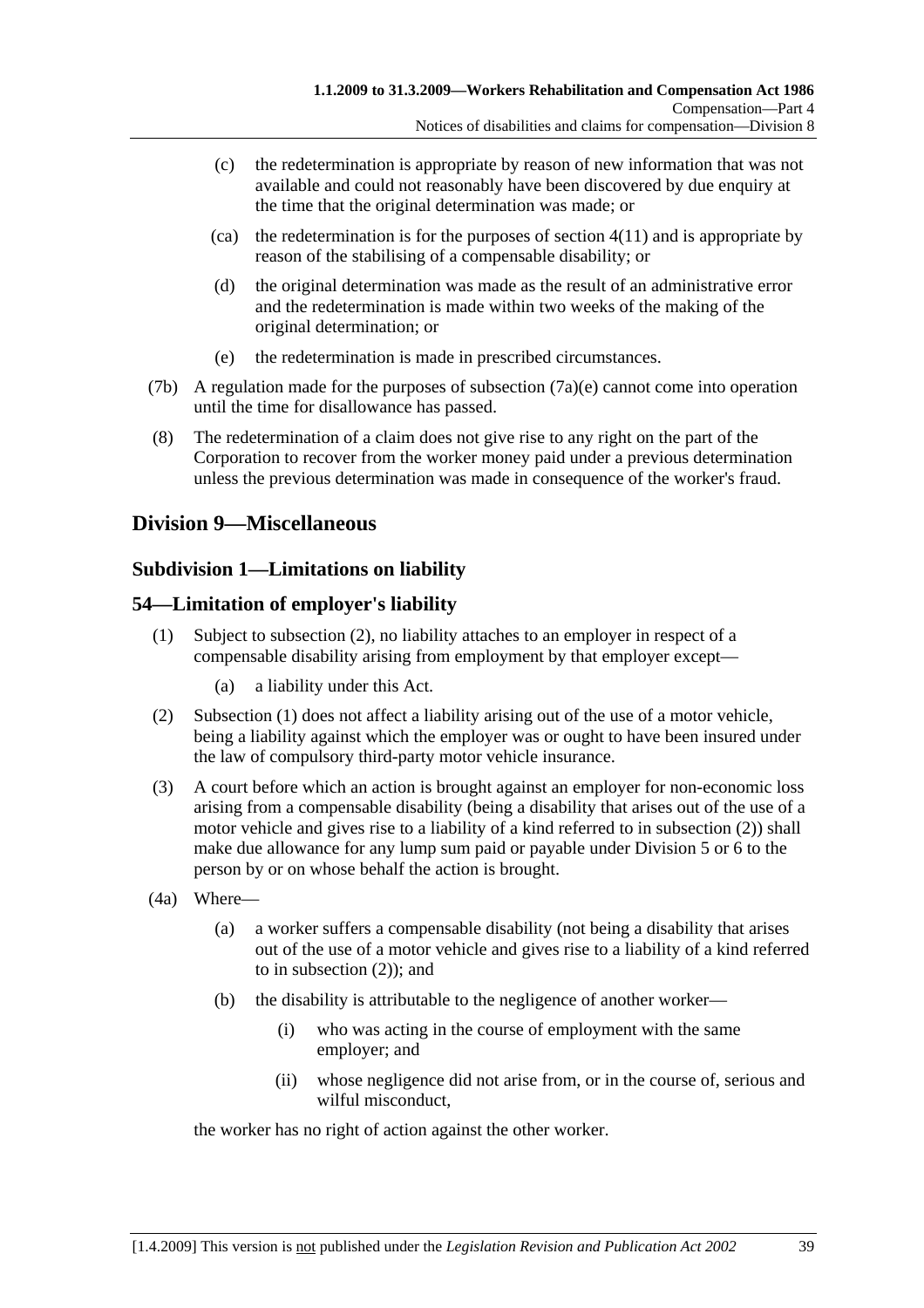#### (4b) Where—

- (a) a worker suffers a compensable disability (not being a disability that arises out of the use of a motor vehicle and gives rise to a liability of a kind referred to in subsection (2)); and
- (b) action is taken against a person other than the employer for damages in respect of the disability,

the other person has no right to recover contribution from the employer.

- (5) Where—
	- (a) compensation is paid or payable under this Act in respect of a compensable disability;
	- (b) a right of action exists against a person other than the employer for damages in respect of the disability,

the person by whom the compensation is paid or payable is entitled to recover from that other person the amount of the compensation in accordance with subsection (7).

- (6) Where—
	- (a) a compensable disability arises out of the use of a motor vehicle;
	- (b) the employer was or ought to have been insured against liability for the disability under the law of compulsory third-party motor vehicle insurance;
	- (c) compensation is paid or payable by the Corporation or a self-insured employer under this Act in respect of the disability,

the Corporation or a self-insured employer (as the case requires) is entitled to recover the amount of the compensation in accordance with subsection (7).

- (7) Where—
	- (a) compensation is paid or payable to a person (the *injured party*) under this Act;
	- (b) the injured party has received, or is entitled to, damages from another person (the *wrongdoer*) in pursuance of rights arising from the same trauma as gave rise to the rights to compensation under this Act;
	- (c) the person by whom the compensation is paid or payable under this Act (the *claimant*) is entitled to recover the amount of the compensation by virtue of subsection  $(5)$  or  $(6)$ ,

then the following provisions apply:

- (d) the claimant is entitled to recover the amount of compensation paid or payable under this Act from the wrongdoer or the injured party but subject to the following qualifications:
	- (i) no amount may be recovered from the wrongdoer in excess of the wrongdoer's unsatisfied liability to the injured party; and
	- (ii) the claimant must exhaust its rights against the wrongdoer before recovering against the injured party; and
	- (iii) no amount may be recovered from the injured party in excess of the amount of the damages received by the injured party;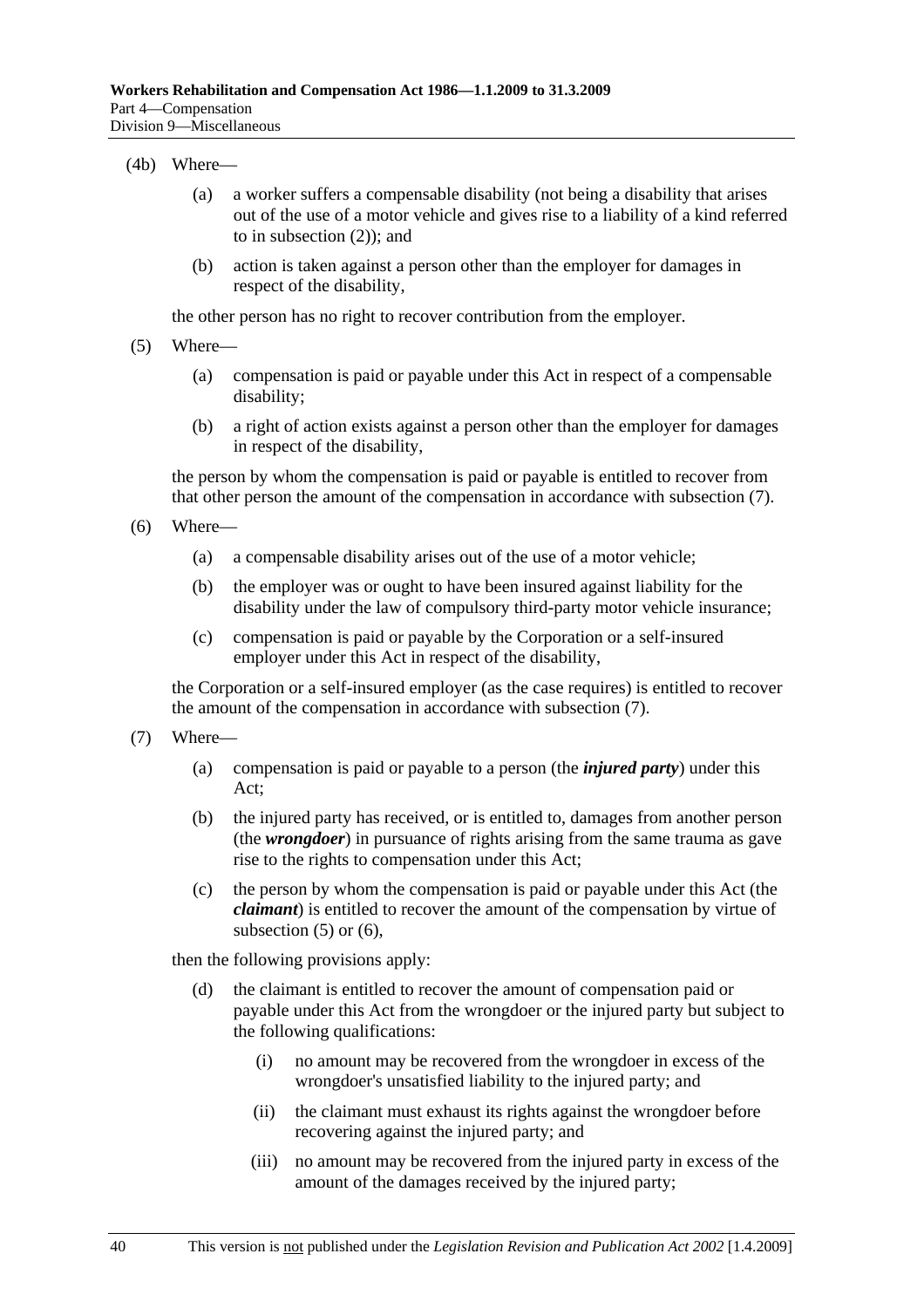- (e) the claimant shall, on giving notice to a wrongdoer of an entitlement to recover compensation under this section, have a first charge, to the extent of the entitlement, on damages payable by the wrongdoer to the injured party;
- (f) any amount recovered by the claimant against a wrongdoer under this subsection shall be deemed to be an amount paid in or towards satisfaction of the wrongdoer's liability to the injured party;
- (g) an action for the recovery of compensation under this subsection—
	- (i) may be heard and determined by the Tribunal (constituted of a presidential member); and
	- (ii) must be commenced within 3 years after the date of the trauma referred to in paragraph (b).
- (7a) This section is intended to apply in relation to any action that arises out of the occurrence of a compensable disability—
	- (a) irrespective of where the disability occurred; and
	- $(b)$
- (i) irrespective of whether the action is brought before a court of this State or before a court of some other state, territory or country; and
- (ii) notwithstanding that the court before which the action is brought would not (but for this subsection) apply, or take into account, South Australian law.
- (7b) If—
	- (a) an action is brought in respect of a compensable disability in a court that is not a court of the State; and
	- (b) notwithstanding subsection (7a), the court awards an amount against an employer that is in excess of the amount (if any) that would have been awarded in a similar action before a court of the State; and
	- (c) the Corporation is liable to pay the amount awarded by virtue of insurance provided under this Act,

the Corporation is entitled to recover the excess from the person to whom the amount is awarded.

- (7c) In the course of proceedings under subsection (7b) a court may—
	- (a) receive in evidence any transcript of evidence in proceedings before the court by which the amount was awarded and draw any conclusions of fact from the evidence that it considers proper; or
	- (b) adopt any of the court's findings of fact.
- (8) In this section—

*damages* includes any form of compensation payable apart from this Act in respect of a compensable disability;

#### *employer* includes—

(a) any person for whose torts an employer is vicariously liable;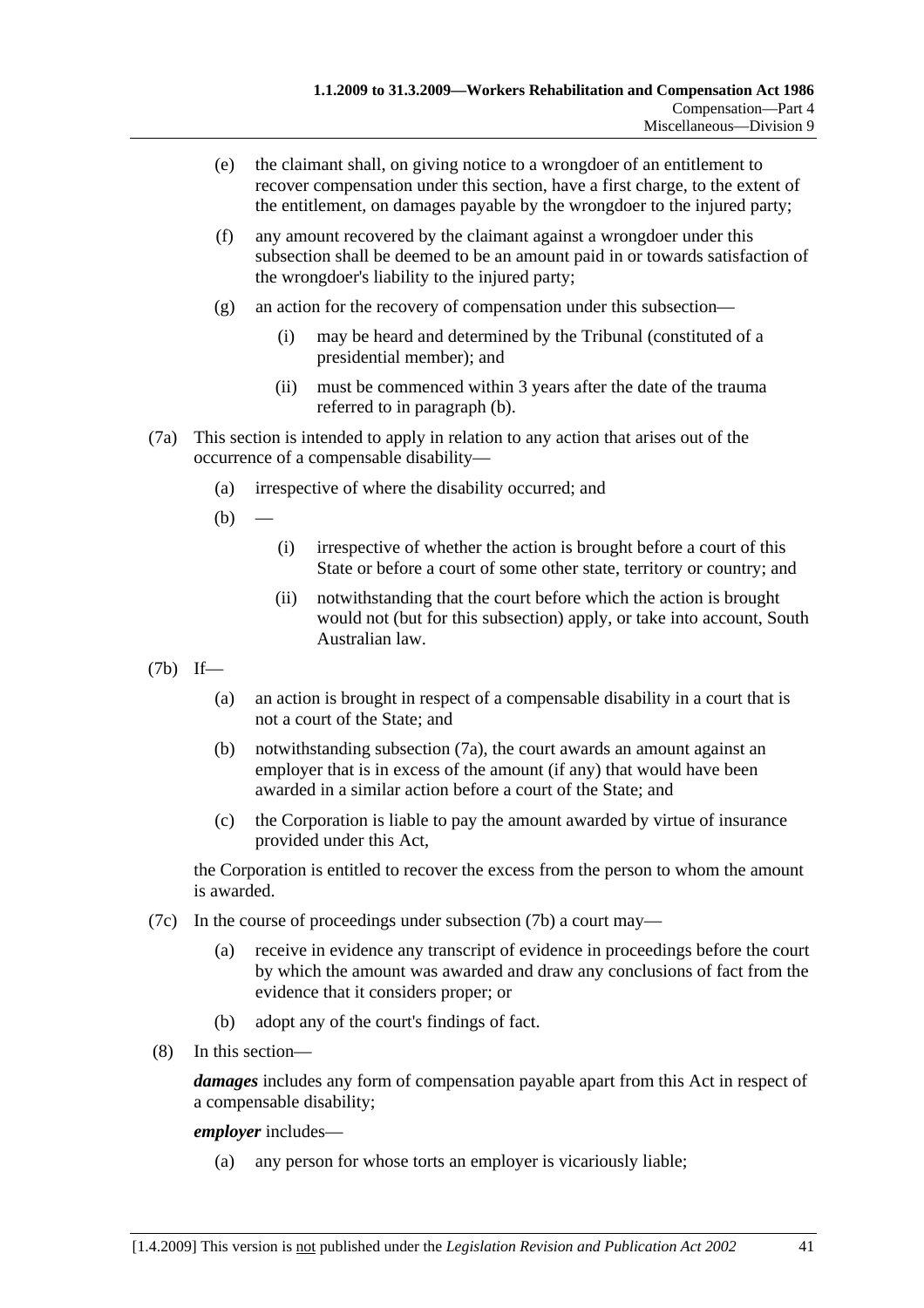(b) any person who is vicariously liable for the torts of an employer;

#### *the law of compulsory third-party motor vehicle insurance* means—

- (a) Part 4 of the *Motor Vehicles Act 1959* (including a policy of insurance under that Part); or
- (b) the law of another State or a Territory of the Commonwealth that corresponds to Part 4 of the *Motor Vehicles Act 1959* (including a policy of insurance under such a law).

### **55—Prohibition of double recovery of compensation**

- (1) Compensation under this Act is not payable in respect of a disability to the extent that compensation has been received in respect of the same disability under the laws of a place other than this State (whether within or outside Australia).
- (2) If a person receives compensation under this Act in respect of a disability and, in respect of the same disability, subsequently receives compensation under the laws of a place other than this State (whether within or outside Australia), the person from whom compensation under this Act is received may, in a court of competent jurisdiction, sue and recover (as a debt) from the person the amount described in subsection (2a).
- (2a) The amount that is recoverable under subsection (2) is—
	- (a) the amount of compensation paid under this Act; or
	- (b) the amount of compensation received under the laws of the place other than this State,

whichever is less.

 (3) The fact that compensation or damages in respect of a disability have been recovered under a foreign law is a bar to the recovery of compensation in respect of the same disability under this Act.

### **57—Compensation payable in respect of disabilities arising from employment on ships**

Where a compensable disability arises from employment on a ship the amount of the compensation is not subject to any limitation imposed by the *Merchant Shipping Act 1894* of the United Kingdom.

### **58—Certain sporting injuries not to be compensable**

- (1) Notwithstanding any other provision of this Act, but subject to subsection (2), where—
	- (a) a worker is employed by an employer solely—
		- (i) to participate as a contestant in a sporting or athletic activity (and to engage in training or preparation with a view to such participation); or
		- (ii) to act as a referee or umpire in relation to a sporting or athletic contest (and to engage in training or preparation with a view to so acting); and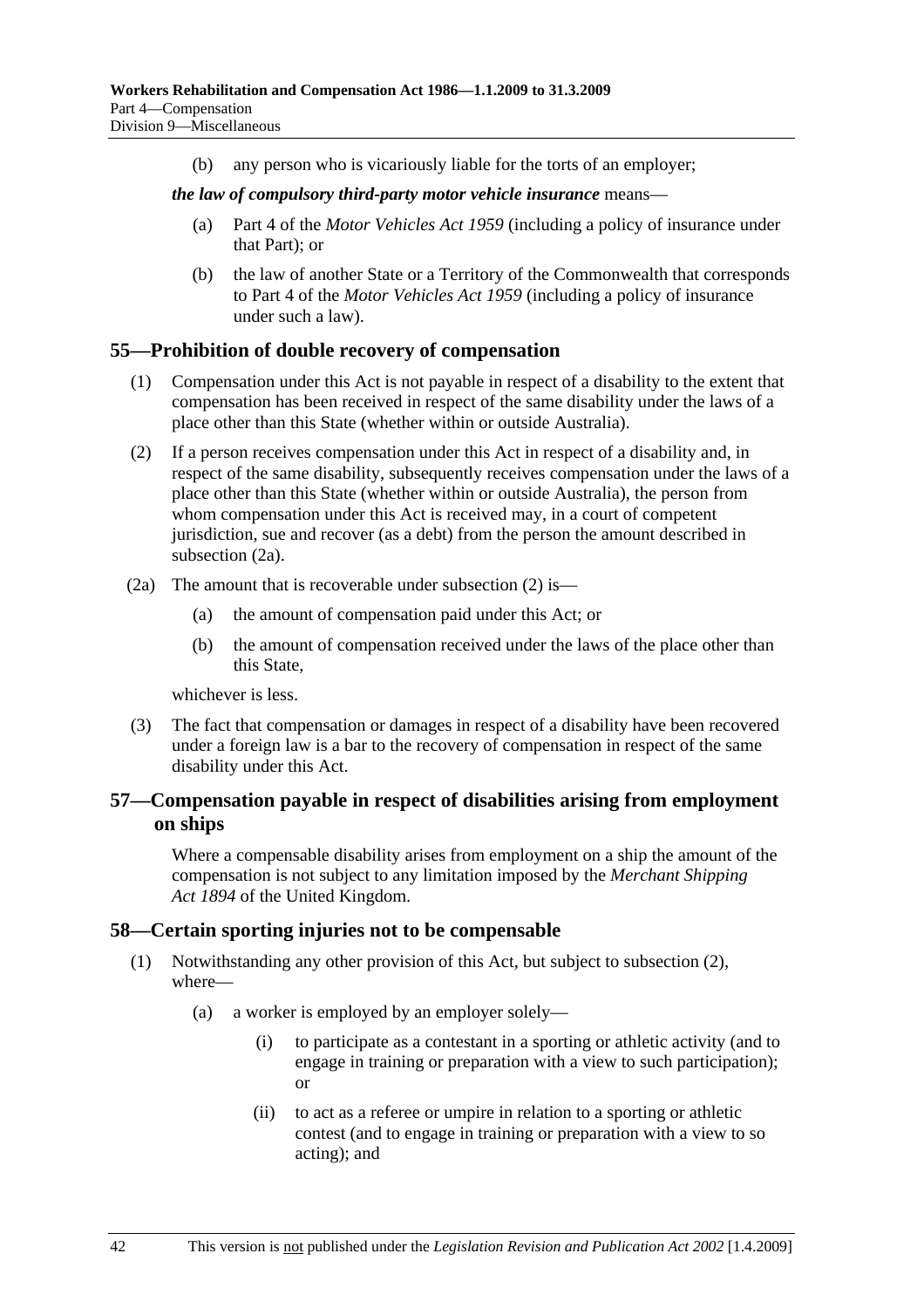(b) remuneration is not payable under the contract of employment except in respect of such employment,

a disability arising out of or in the course of that employment is not compensable.

- (2) This section does not apply to—
	- (a) a person authorised or permitted by a racing controlling authority within the meaning of the *Authorised Betting Operations Act 2000* to ride or drive in a race within the meaning of that Act; or
	- (b) a boxer, wrestler or referee employed or engaged for a fee to take part in a boxing or wrestling match; or
	- (c) a person who derives an entire livelihood, or an annual income in excess of the prescribed amount, from employment of a kind referred to in subsection (1)(a).
- (3) In this section—

*the prescribed amount* means—

- (a) in relation to 1987—\$27 200;
- (b) in relation to a subsequent year—a sum (calculated to the nearest multiple of \$100) that bears to \$25 000 the same proportion as the Consumer Price Index for the September quarter of the immediately preceding year bears to the Consumer Price Index for the September quarter, 1985.

### **Subdivision 2—Choice of law**

### **58AA—The applicable substantive law for work disability claims**

- (1) If there is an entitlement to compensation under the statutory workers compensation scheme of a State in respect of a disability to a worker (whether or not compensation has been paid), the substantive law of that State is the substantive law that governs—
	- (a) whether or not a claim for damages in respect of the disability can be made; and
	- (b) if it can be made, the determination of the claim.
- (2) This Subdivision does not apply if compensation is payable in respect of the disability under the statutory workers compensation scheme of more than 1 State.
- (3) For the purposes of this section, compensation is considered to be payable under a statutory workers compensation scheme of a State in respect of a disability if compensation in respect of it—
	- (a) would have been payable but for a provision of the scheme that excludes the worker's right to compensation because the disability is attributable to any conduct or failure of the worker that is specified in that provision; or
	- (b) would have been payable if a claim for that compensation had been duly made, and (where applicable) an election to claim that compensation (instead of damages) had been duly made.
- (4) A reference in this section to compensation payable in respect of a disability does not include a reference to compensation payable on the basis of the provisional acceptance of liability.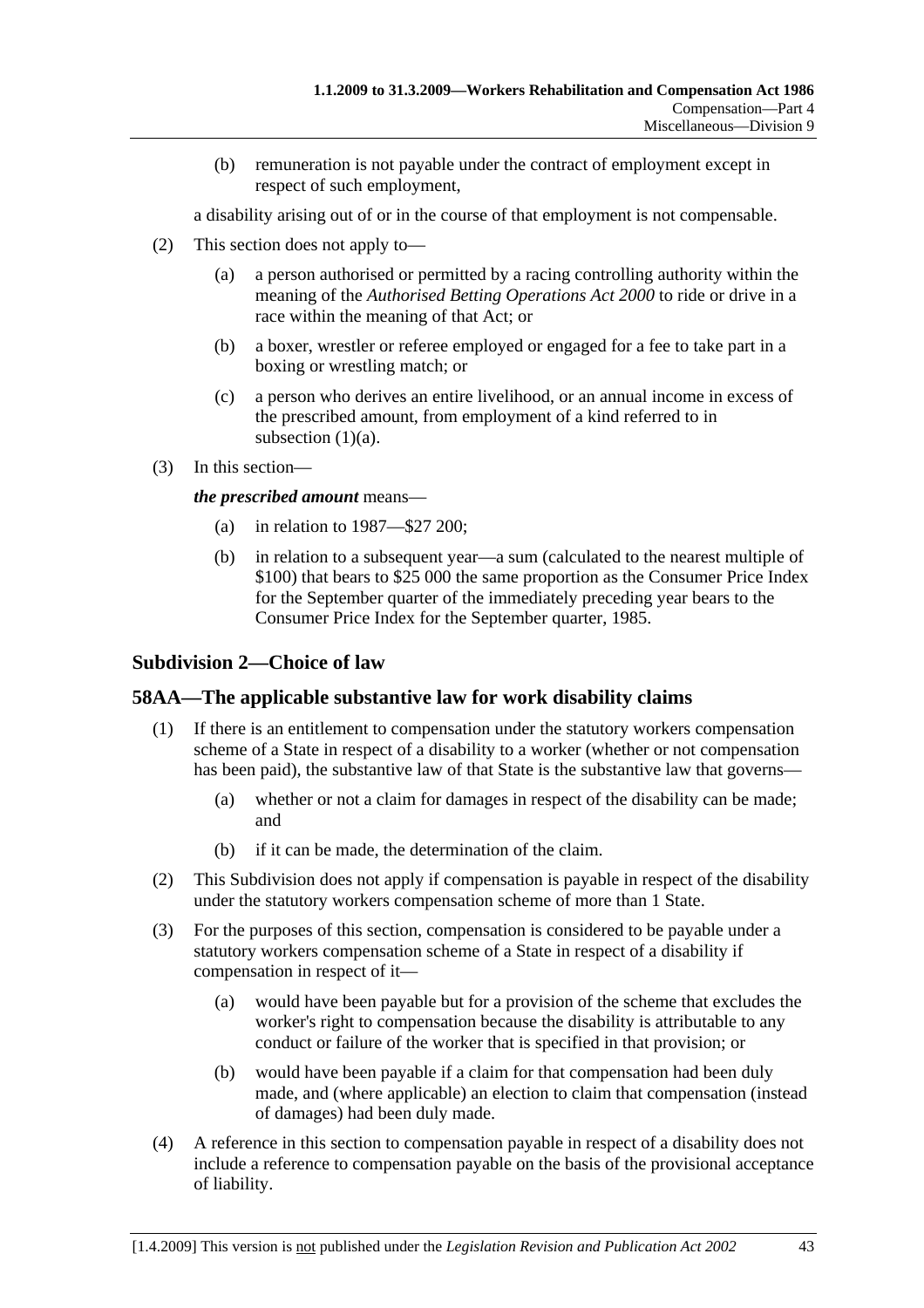(5) In this Subdivision—

*State* includes a Territory.

#### **58AB—Claims to which Subdivision applies**

- (1) This Subdivision applies to a claim for damages or recovery of contribution brought against a worker's employer in respect of a disability that was caused by—
	- (a) the negligence or other tort (including breach of statutory duty) of the worker's employer; or
	- (b) a breach of contract by the worker's employer.
- (2) This Subdivision also applies to a claim for damages or recovery of contribution brought against a person other than a worker's employer in respect of a disability if—
	- (a) the worker's employment is connected with this State; and
	- (b) the negligence or other tort or the breach of contract on which the claim is founded occurred in this State.
- (3) Subsection (1)(a) and subsection (2) apply even if damages resulting from the negligence or other tort are claimed in an action for breach of contract or other action.
- (4) A reference in this Subdivision to a worker's employer includes a reference to—
	- (a) a person who is vicariously liable for the acts of the employer; and
	- (b) a person for whose acts the employer is vicariously liable.

#### **58AC—What constitutes disability and employment**

For the purposes of this Subdivision—

- (a) *disability*, *employer* and *worker* include anything that is within the scope of a corresponding term in the statutory workers compensation scheme of another State; and
- (b) the determination of what constitutes employment or whether or not a person is a worker or a worker's employer is to be made on the basis that those concepts include anything that is within the scope of a corresponding concept in the statutory workers compensation scheme of another State.

### **58AD—Claim in respect of death included**

For the purposes of this Subdivision, a claim for damages in respect of death resulting from a disability is to be considered as a claim for damages in respect of the disability.

#### **58AE—Meaning of substantive law**

In this Subdivision—

#### *a State's legislation about damages for a work related disability* means—

- (a) for this State—this Part and any other provision of this Act providing for the interpretation of anything in this Part; and
- (b) for another State—any provisions of a law of that State that is declared by the regulations to be the State's legislation about damages for a work related disability;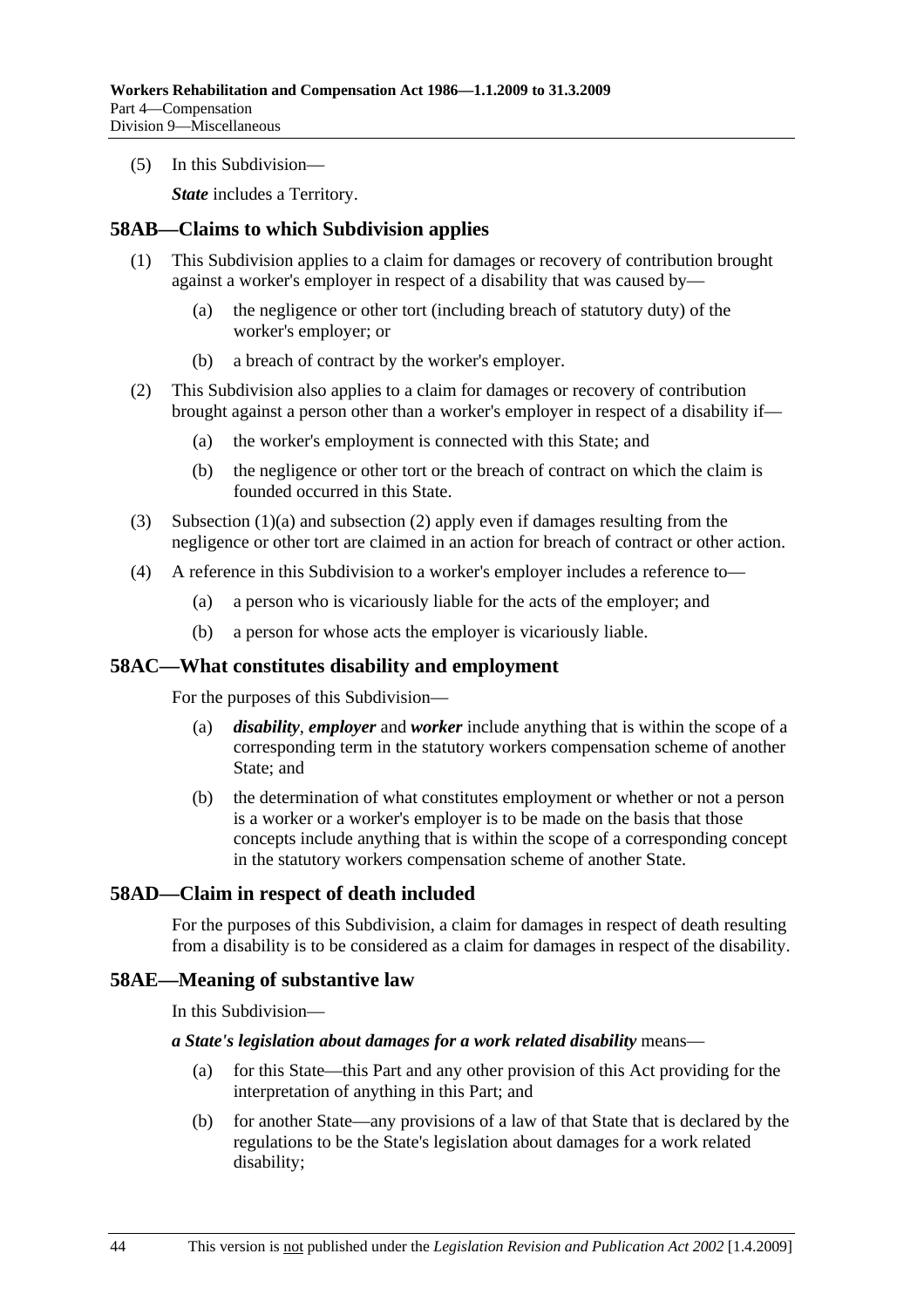*substantive law* includes—

- (a) a law that establishes, modifies, or extinguishes a cause of action or a defence to a cause of action;
- (b) a law prescribing the time within which an action must be brought (including a law providing for the extension or abridgment of that time);
- (c) a law that provides for the limitation or exclusion of liability or the barring of a right of action if a proceeding on, or arbitration of, a claim is not commenced within a particular time limit;
- (d) a law that limits the kinds of injury, loss or damage for which damages or compensation may be recovered;
- (e) a law that precludes the recovery of damages or compensation or limits the amount of damages or compensation that can be recovered;
- (f) a law expressed as a presumption, or rule of evidence, that affects substantive rights; and
- (g) a provision of a State's legislation about damages for a work related disability, whether or not it would be otherwise regarded as procedural in nature,

but does not include a law prescribing rules for choice of law.

#### **58AF—Availability of action in another State not relevant**

- (1) It makes no difference for the purposes of this Subdivision that, under the substantive law of another State—
	- (a) the nature of the circumstances is such that they would not have given rise to a cause of action had they occurred in that State; or
	- (b) the circumstances on which the claim is based do not give rise to a cause of action.
- (2) In subsection  $(1)$ —

*another State* means a State other than the State with which the worker's employment is connected.

#### **Subdivision 3—Other matters**

#### **58A—Reports of return to work etc**

- (1) An employer (other than a self-insured employer) must notify the Corporation whenever—
	- (a) a worker who has been receiving weekly payments for total incapacity returns to work; or
	- (b) there is a change in the weekly earnings of a worker who is receiving weekly payments for partial incapacity; or
	- (c) there is a change in the type of work performed by a worker who is receiving weekly payments for partial incapacity,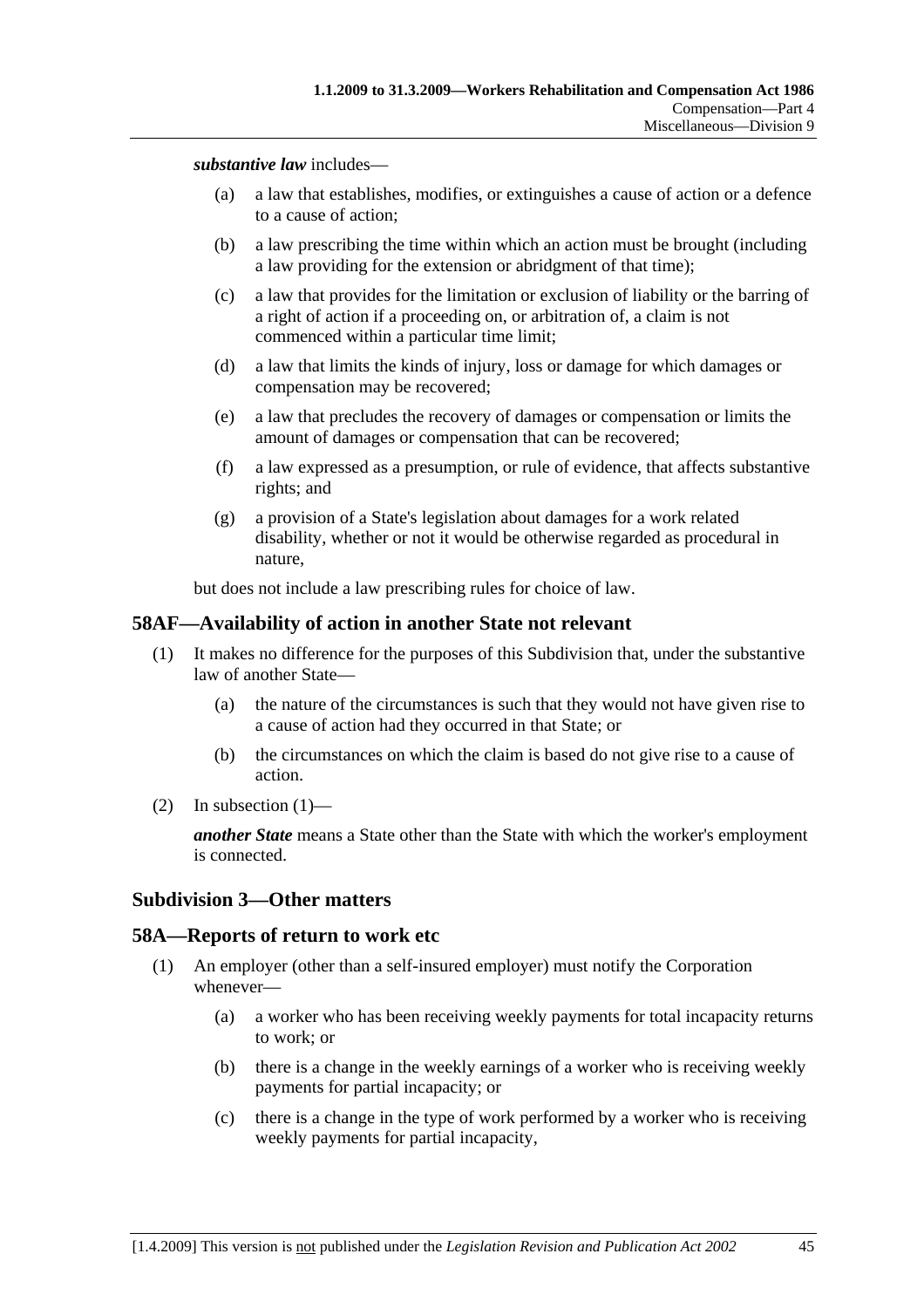(but notification is not required in a case or class of cases excepted by the Corporation from the operation of this subsection).

- (2) Where a worker who has been receiving weekly payments for total incapacity returns to work with an employer other than the employer from whose employment the disability arose, the worker must notify that previous employer of the return to work.
- (3) A notification under subsection (1) or (2)—
	- (a) must be given within 14 days of the occurrence of the notifiable event or such longer period as the regulations may allow; and
	- (b) must include full particulars of the notifiable event.
- (4) A person who without reasonable excuse fails to comply with this section is guilty of an offence.

Maximum penalty: \$1 000.

#### **58B—Employer's duty to provide work or pay wages**

 (1) If a worker who has been incapacitated for work in consequence of a compensable disability is able to return to work (whether on a full-time or part-time basis and whether or not to his or her previous employment), the employer from whose employment the disability arose must provide suitable employment for the worker (the employment being employment for which the worker is fit and, subject to that qualification, so far as reasonably practicable the same as, or equivalent to, the employment in which the worker was employed immediately before the incapacity).

Maximum penalty: \$25 000.

- (2) Subsection (1) does not apply if—
	- (a) it is not reasonably practicable to provide employment in accordance with that subsection (and the onus of establishing that lies in any legal proceedings on the employer); or
	- (b) the worker left the employment of that employer before the commencement of the incapacity for work; or
	- (c) the worker terminated the employment after the commencement of the incapacity for work; or
	- (e) the employer currently employs less than 10 employees, and the period that has elapsed since the worker became incapacitated for work is more than 1 year.
- (3) If a worker who has been incapacitated for work in consequence of a compensable disability undertakes alternative or modified duties under employment or an arrangement that falls outside the worker's contract of service for the employment from which the disability arose, the employer must pay an appropriate wage or salary in respect of those duties unless otherwise determined by the Corporation.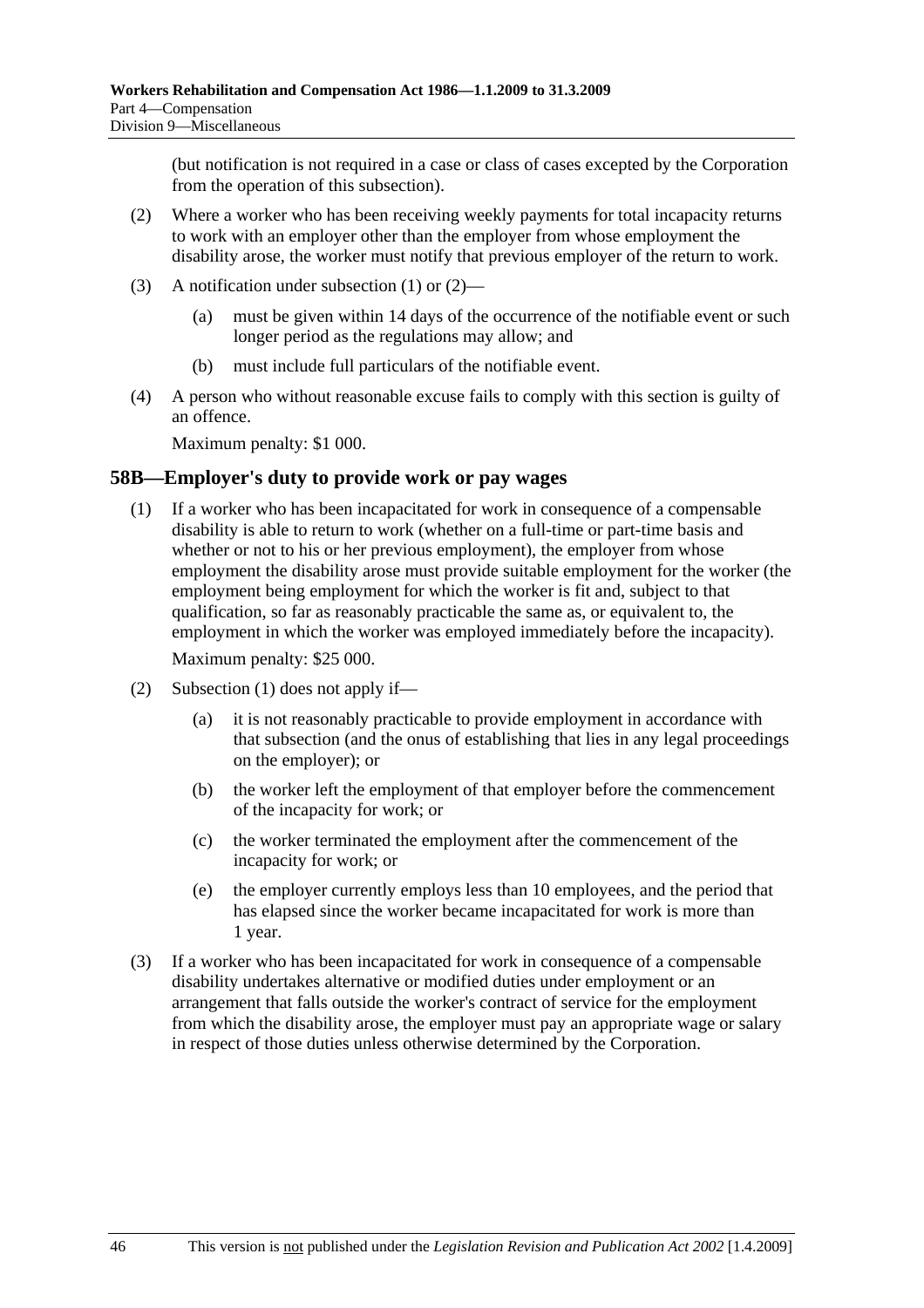### **58C—Notice of termination of employment to be given in certain cases**

 (1) If a worker has suffered a compensable disability, the employer from whose employment the disability arose must not terminate the worker's employment without first giving the Corporation and the worker at least 28 days notice of the proposed termination.

Maximum penalty: \$15 000.

- (2) However, notice of termination is not required under this section if—
	- (a) the employment is properly terminated on the ground of serious and wilful misconduct; or
	- (b) the worker is neither receiving compensation, nor participating in a rehabilitation program, for the disability; or
	- (c) the worker's rights to compensation for the disability have been exhausted or the time for making a claim for compensation has expired.

[In legal proceedings, the burden of establishing that an employer terminated a worker's employment on the ground of serious and wilful misconduct lies on the employer.]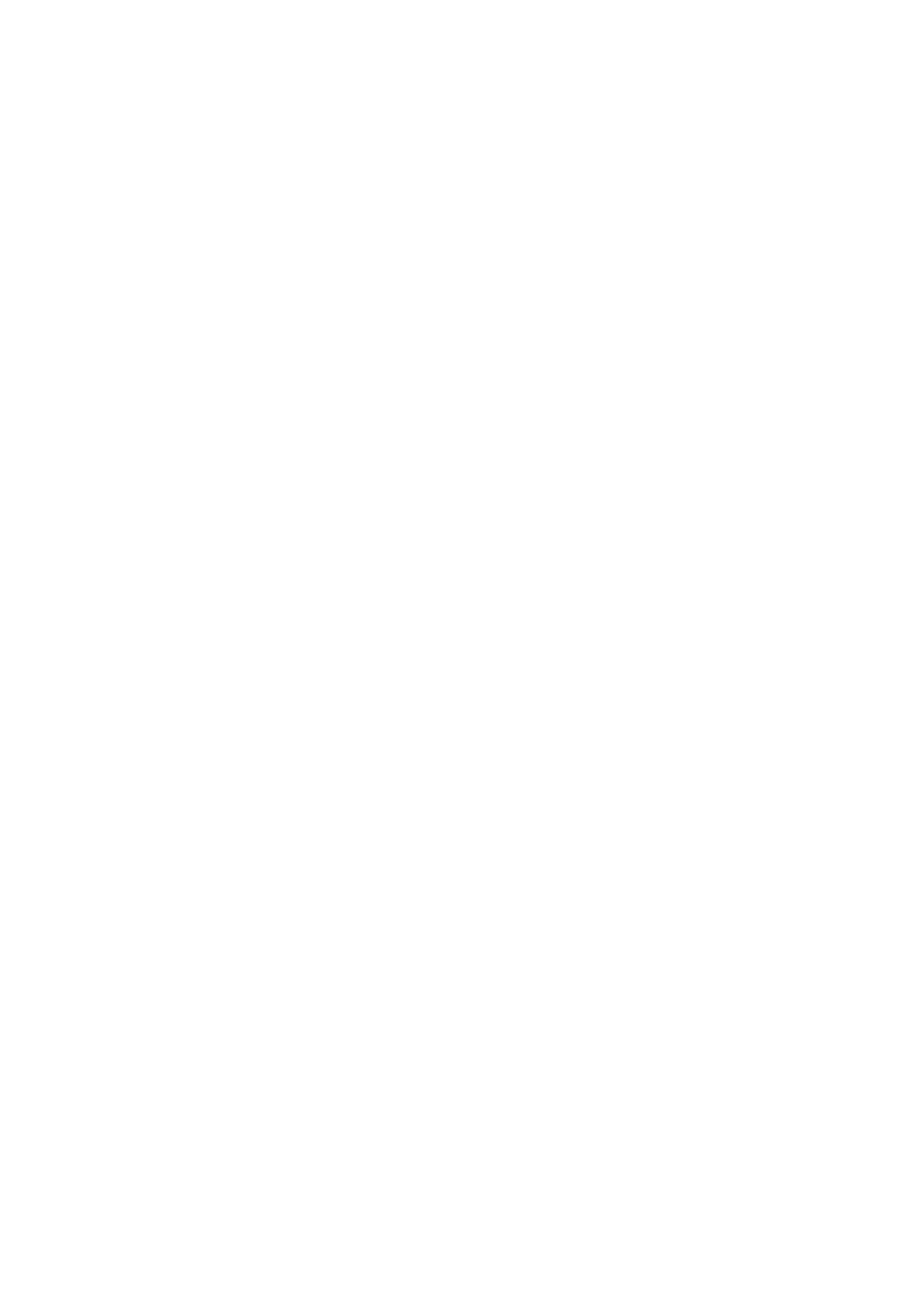# **Part 5—Registration and funding**

# **Division 1—Registration of employers**

### **59—Registration of employers**

- (1) Subject to subsection (2), an employer shall not employ a worker in employment to which this Act applies unless the employer is registered by the Corporation. Maximum penalty: \$10 000 for each worker so employed.
- (2) An employer is not required to be registered if the employer is exempted by the regulations from the obligation to be registered.
- (3) No offence is committed by an employer against this section if the employer applies for registration within 14 days after the obligation to be registered arises.
- (4) It is a defence to a prosecution for an offence under subsection (1) in respect of the employment of a particular worker if the court is satisfied that at the time of the alleged offence the employer believed on reasonable grounds that the worker's employment was not connected with this State by virtue of the operation of section 6.
- (5) If the employer's belief on reasonable grounds was that under section 6 the worker's employment was connected with another State, subsection (4) does not apply unless at the time of the alleged offence the employer had workers compensation cover in respect of the worker under the law of that other State.
- (6) In this section—

**State** includes a Territory;

*workers compensation cover* means insurance or registration required under the law of a State in respect of liability for statutory workers compensation under that law.

### **60—Self-insured employers**

- (1) Subject to this section, an employer or a group of employers may apply to the Corporation for registration as a self-insured employer or as a group of self-insured employers.
- (2) An application shall not be made under subsection (1) unless—
	- (a) in the case of an application by an individual employer—
		- (i) the employer is a body corporate; or
		- (ii) the employer is an indemnified maritime employer;
	- (b) in the case of an application by a group—
		- (i) the members of the group are related bodies corporate or local government corporations; and
		- (ii) if the members of the group are related bodies corporate—no related body corporate of any member of the group that employs a worker or workers in employment to which this Act applies is not a member of the group.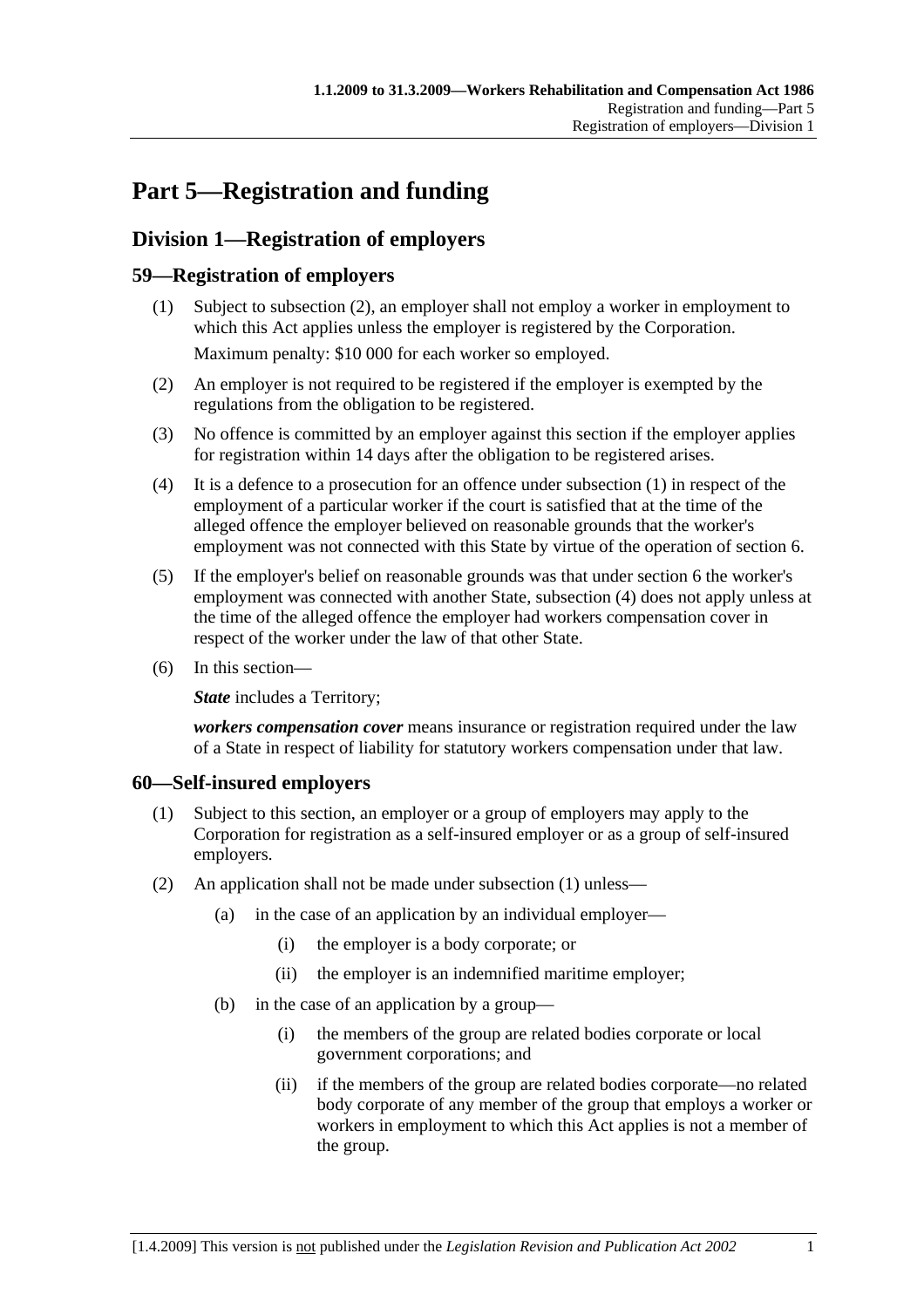- (3) Where—
	- (a) an application is made under subsection (1); and
	- (b) the Corporation is satisfied—
		- (i) that the employer or the employers constituting the group have reached a standard that, in the opinion of the Corporation, must be achieved before conferral of self-insured status can be considered; and
		- (ii) that in all the circumstances it is appropriate to do so,

the Corporation may register the employer or the group as a self-insured employer or a group of self-insured employers.

- (4) A registration under this section—
	- (a) is subject to—
		- (i) a condition that the self-insured employer must not exercise any power or discretion delegated to the self-insured employer under this Act unreasonably; and
		- (ii) such other terms and conditions as the Corporation determines from time to time or as are prescribed by the regulations; and
	- (b) where the self-insured status was conferred on the ground that the employer is an indemnified maritime employer—is subject to a condition limiting the effect of the conferral to the workers, or a specified class of the workers, to whom the relevant indemnity relates; and
	- (ba) where self-insured status was conferred on a group of related bodies corporate—is subject to the condition that there is at no time a related body corporate to any member of the group that employs a worker or workers in employment to which this Act applies that is not a member of the group; and
	- (bb) is subject to a condition that the self-insured employer will comply with any code of conduct for self-insured employers determined by the Corporation from time to time and published in the Gazette; and
	- (c) takes effect on a date fixed by the Corporation; and
	- (d) subject to this section—
		- (i) has effect for an initial period (not exceeding three years) determined by the Corporation; and
		- (ii) may, on further application to the Corporation, be renewed from time to time for a further period (not exceeding three years) determined by the Corporation at the time of the renewal.
- (4a) The Corporation may, at any time, on the application of 2 or more self-insured employers, amend the registration of each self-insured employer so as to form a group on the ground that they are now related bodies corporate.
- (4b) The Corporation may, at any time, on application by a group of self-insured employers, amend the registration of the group in order to—
	- (a) add another body corporate to the group (on the ground that the body corporate is now a related body corporate); or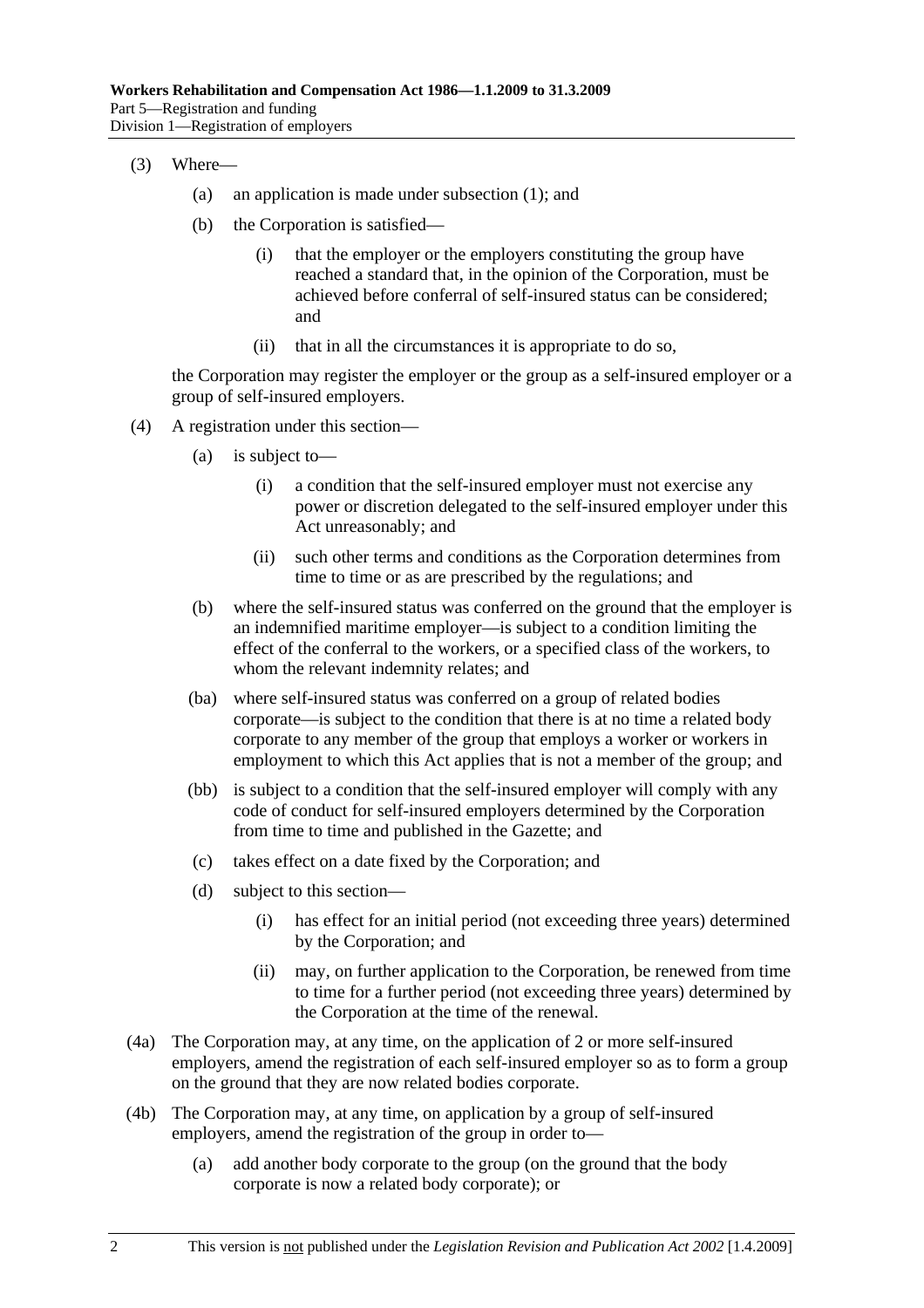- (b) remove a body corporate from the group (on the ground that the body corporate is no longer a related body corporate); or
- (c) amalgamate the registration of 2 or more groups (on the ground that all the bodies corporate are now related bodies corporate); or
- (d) divide the registration of a group into 2 or more new groups (on the ground that the bodies corporate have separated into 2 or more groups of related bodies corporate).
- (5) The Corporation may revoke the registration of a self-insured employer or group of self-insured employers, or reduce the period of registration, if the employer, or a member of the group, (as the case requires) breaches or fails to comply with this Act or a term or condition of registration.
- (6) In deciding whether to grant, renew, revoke, or reduce the period of registration as a self-insured employer or group of employers under this section the Corporation may have regard to such matters as it considers relevant and will have regard to the following:
	- (aa) the number of employees employed by the employer or group;
	- (a) whether the employer or group is, and is likely to continue to be, able to meet its liabilities;
	- (b) the resources that the employer or group has for the purpose of administering claims for compensation;
	- (c) the incidence and severity of compensable disabilities arising from employment by the employer or employers;
	- (d) the effect, or likely effect, of the working conditions under which workers are employed by the employer, or any of the employers, on the health and safety of those workers;
	- (e) the record of the employer or employers in relation to the rehabilitation of disabled workers;
	- (f) the record of the employer or employers in providing suitable employment to workers who suffer compensable disabilities;
	- (g) the views of any industrial association that has, in the opinion of the Corporation, a proper interest in the matter,

but once an employer or group has been registered as self-insured, the Corporation must not, in deciding whether to renew the registration, consider the effect of the registration on the Compensation Fund.

- (7) Where employers are registered as a group of self-insured employers, one of those employers nominated in the application for registration shall, for the purposes of this Act, be treated as the employer of all workers employed by the various members of the group.
- (7a) The Corporation may, on application by a group of self-insured employers, accept the nomination of another member of the group as the relevant employer under subsection (7).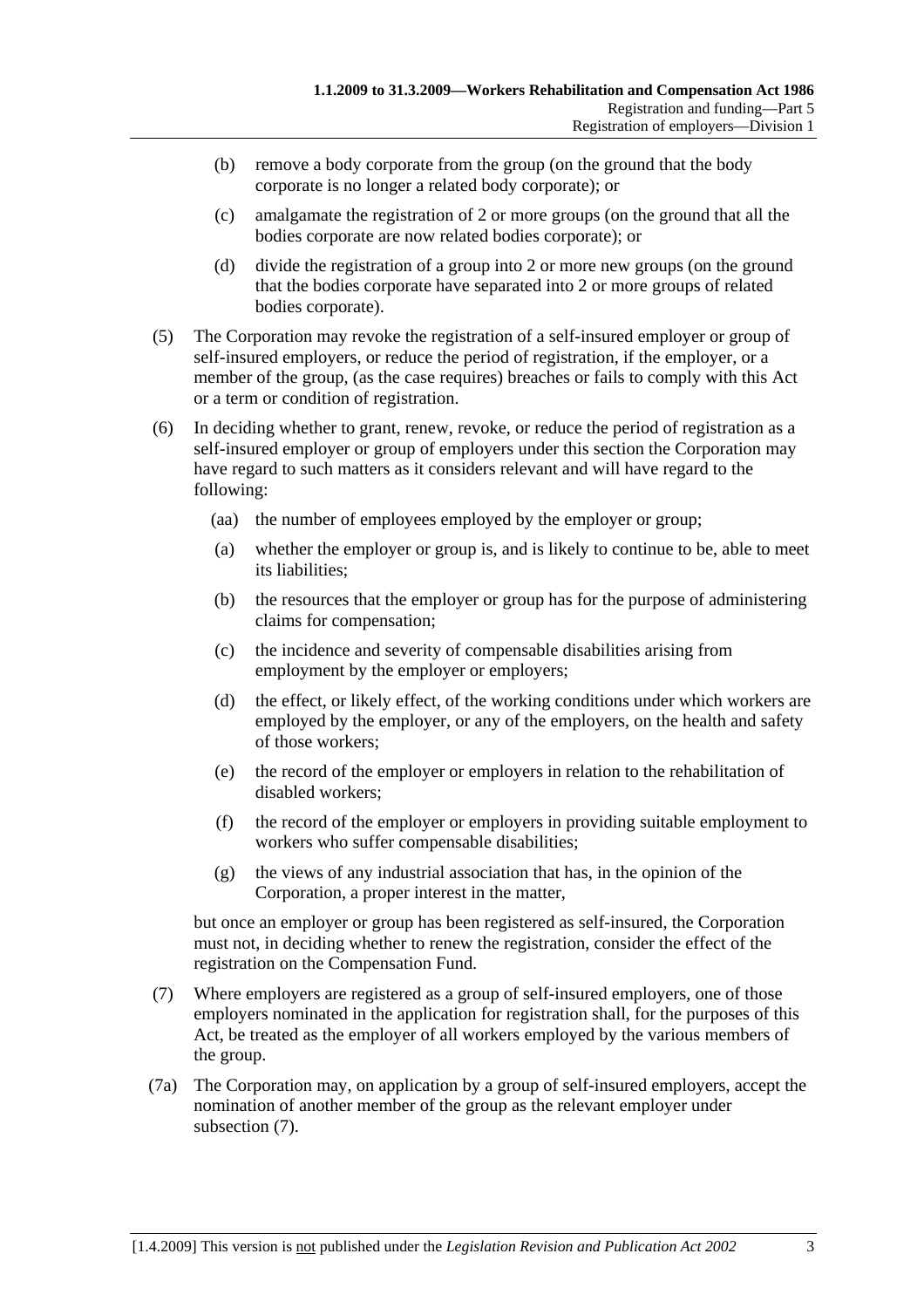- (8) Notwithstanding subsection (7), the members of the group are jointly and severally liable to satisfy the liabilities under this Act of the member referred to in subsection (7).
- (9) In this section—

*indemnified maritime employer* means an employer that has the benefit of an indemnity granted by a member of the International Group of Protection and Indemnity Associations;

*related bodies corporate* means—

- (a) in the case of corporations—bodies corporate that are related bodies corporate under section 50 of the *Corporations Act 2001* of the Commonwealth;
- (b) in the case of any other kind of bodies corporate—bodies corporate that are associated entities under section 50AAA of the *Corporations Act 2001* of the **Commonwealth**

### **61—The Crown and certain agencies to be self-insured employers**

- (1) Subject to subsection (2), the Crown and any agency or instrumentality of the Crown shall be deemed to be registered as self-insured employers.
- (2) The Governor may, by proclamation, declare that an agency or instrumentality of the Crown is not to be regarded as a self-insured employer, and in that event the agency or instrumentality shall not be regarded as a self-insured employer.
- (3) The Governor may, by further proclamation, vary or revoke a proclamation under subsection (2).
- (4) In this section—

*agency or instrumentality of the Crown* includes any body, or body of a specified class, prescribed by regulation for the purposes of this definition.

 (5) A regulation for the purposes of subsection (4) may, if the regulation so provides, take effect from a day antecedent to the day on which it is made.

### **62—Applications**

- (1) An application for registration as an employer, a self-insured employer or a group of self-insured employers—
	- (a) must be made in the designated manner and the designated form; and
	- (b) must be accompanied by the prescribed information; and
	- (c) in the case of an application for registration of a group of self-insured employers must nominate a member of the group as the employer who is, for the purposes of this Act, to be treated as the employer of all workers employed by the various members of the group.
- (2) An application for registration as a self-insured employer or group of self-insured employers must be accompanied by a fee fixed in accordance with the regulations.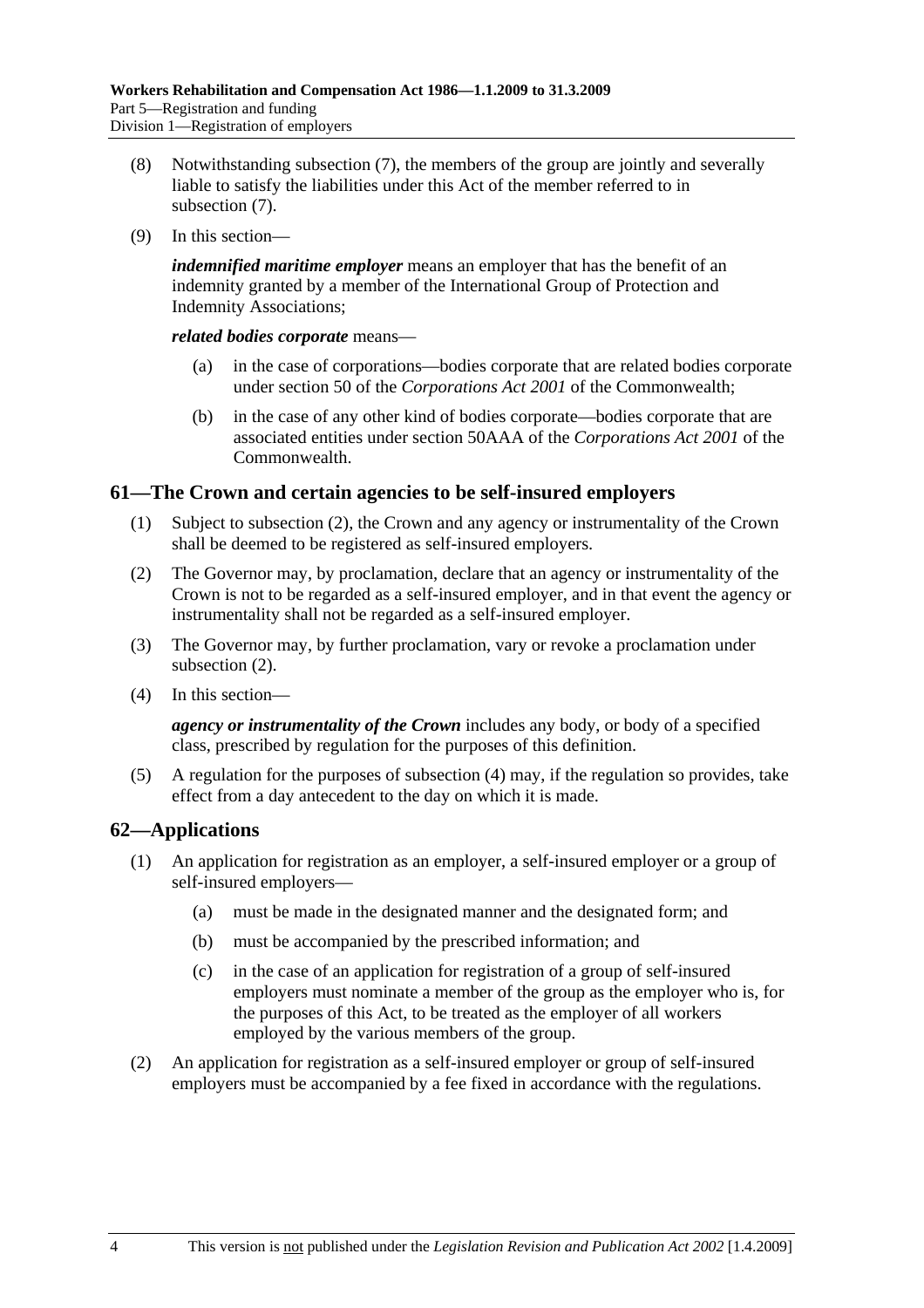### **62A—Ministerial appeal on decisions relating to self-insured employers**

- (1) If the Corporation—
	- (a) refuses the registration of an employer or group of employers as a selfinsured employer or group of self-insured employers; or
	- (b) grants or renews registration as a self-insured employer or group of self-insured employers for a period of less than three years; or
	- (ba) reduces the period of registration of an employer or group of employers as a self-insured employer or group of self-insured employers; or
	- (c) cancels the registration of an employer or group of employers as a selfinsured employer or group of self-insured employers,

the employer or employers may appeal to the Minister against that decision.

- (2) The appeal must be commenced within one month after the employer or employers receive notice of the Corporation's decision unless the Minister allows an extension of time for the appeal.
- (2a) If an employer or a group of employers appeals to the Minister against a decision of the Corporation to refuse to renew, or to cancel, the registration of the employer or employers as a self-insured employer or group of self-insured employers, the Corporation may extend or renew the registration of the employer or employers for a period of up to 3 months (pending resolution of the appeal).
- (3) The Minister may (but is not obliged to) permit an appellant to appear personally or by representative before the Minister on an appeal.
- (4) The Minister has an absolute discretion to decide an appeal under this section as the Minister thinks appropriate.
- (5) If the Minister decides in favour of the appellant, the Minister must furnish the Corporation with a statement of the reasons for the decision.

### **Division 2—Delegation to self-insured employers**

### **63—Delegation to self-insured employer**

- (1) Subject to this Act, the following powers and discretions of the Corporation, insofar as they are exercisable in relation to workers of a self-insured employer, are delegated to the self-insured employer—
	- (a) the powers and discretions under the following sections:

section 26 section 28A section 32 (but not section 32(11) and (13)) section 32A section 35 section 35A section 35B section 35C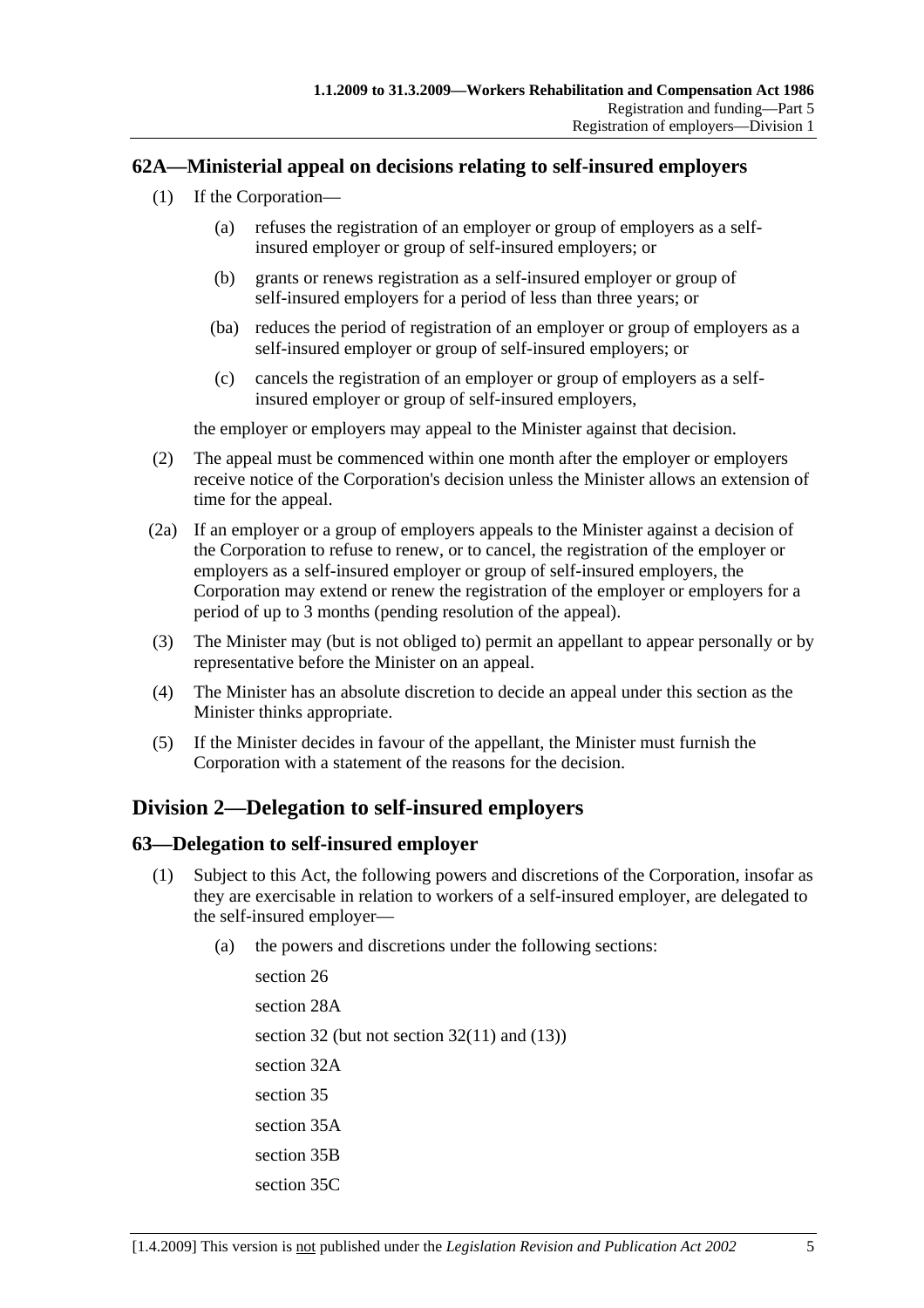| section 36     |
|----------------|
| section 37     |
| section 38     |
| section 39     |
| section 41     |
| section 42     |
| section 42A    |
| section 42B    |
| section 43     |
| section 44     |
| section 45     |
| section 45A    |
| section 45B    |
| section 45C    |
| section 50B    |
| section 50C    |
| section 50D    |
| section 50E    |
| section 50F    |
| section 50G    |
| section 50H    |
| section 53 (bu |

It not the power to approve recognised medical experts for the purposes of section 53(2))

section 106

section 106A;

- (b) any other prescribed powers and discretions.
- (2) Delegated powers and discretions referred to in subsection (1) shall not be exercised by the Corporation in relation to the workers of the self-insured employer.
- (3) Subject to this section, the Corporation shall not overrule or interfere with a decision of a self-insured employer made in the exercise of delegated powers or discretions.
- (3aa) A self-insured employer—
	- (a) must notify the Corporation, in accordance with the regulations, of its intention to make an assessment under Division 4B of Part 4 (Compensation for Loss of Earning Capacity) and must not proceed to make the assessment except with the Corporation's consent; and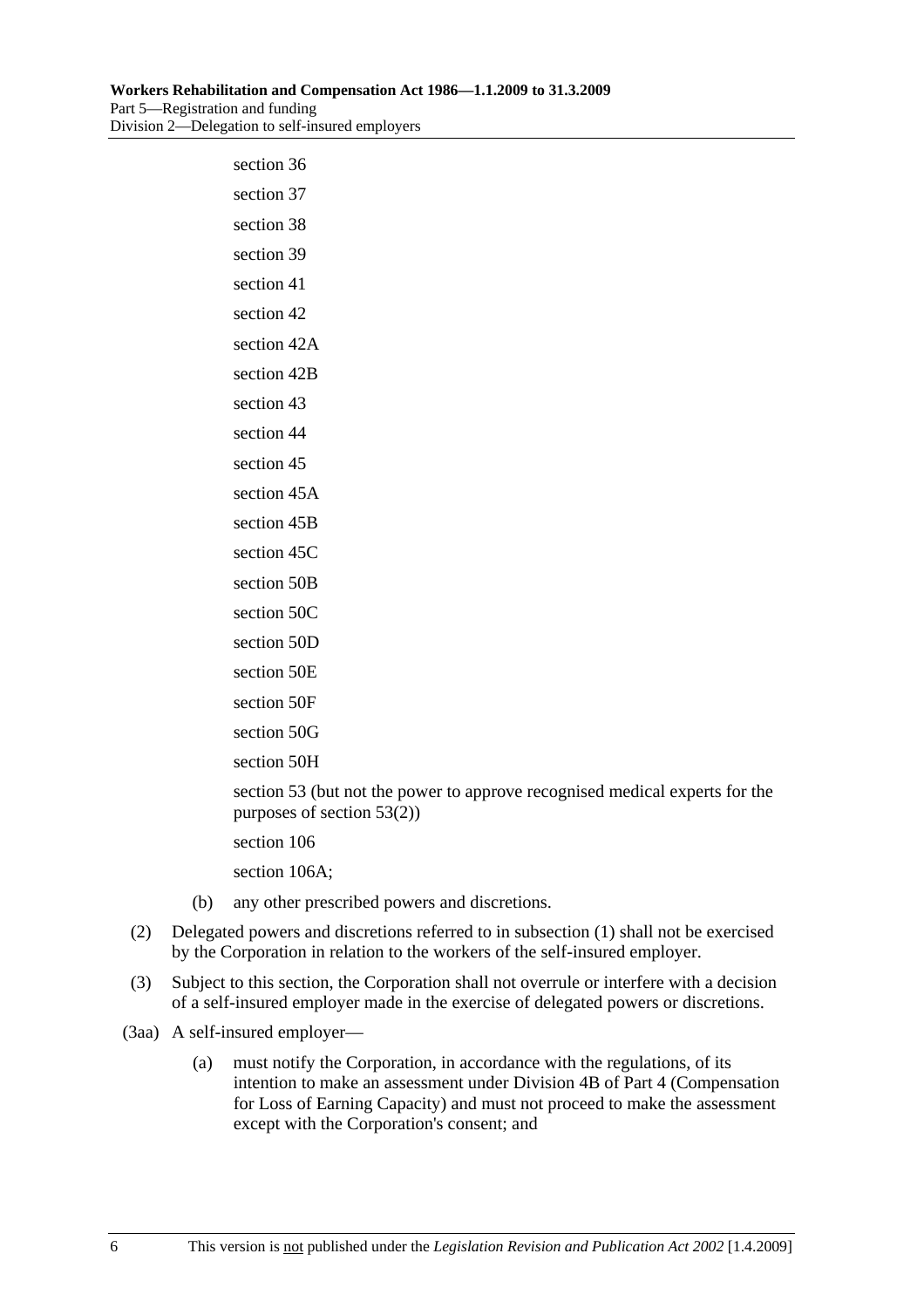- (b) is subject to direction by the Corporation as to how it is to exercise its powers and discretions under that Division in relation to the workers, or a particular worker, of the employer.
- (3a) The Corporation may direct a self-insured employer how the employer is to exercise its discretion regarding the maximum lump sum to be paid to an orphan child, or to orphan children.
- (4) A decision of a self-insured employer made in pursuance of a power or discretion delegated under subsection (1) shall have the same force and effect as a decision of the Corporation and shall be subject to review and appeal in the same way as a decision of the Corporation.
- (5) A reference to the Corporation in the provisions of this Act referred to in subsection (1) shall, in relation to any matter over which a self-insured employer has delegated powers or discretions, be construed as a reference to that self-insured employer.
- (5a) If the Corporation would, but for this section, be required under a provision of this Act referred to in subsection (1) to take any action or do any thing in relation to a worker of a self-insured employer—
	- (a) responsibility for taking the action or doing the thing rests with the self-insured employer; and
	- (b) any cost incurred in connection with taking the action or doing the thing is to be borne by the self-insured employer.
- (6) If a self-insured employer exercises a power or discretion delegated under subsection (1) unreasonably, the Corporation may withdraw (in whole or in part) the delegation effected by subsection (1).
- (7) If an employer ceases to be registered as a self-insured employer under this Act, the delegation to the employer under this section will, if the Corporation so determines, continue to such extent as the Corporation thinks fit in relation to disabilities that occurred before that cessation (and any act or omission of the employer within the scope of the delegation will be taken for the purposes of this Act, to be the act or omission of a self-insured employer).

# **Division 3—The Compensation Fund**

### **64—The Compensation Fund**

- (1) The Corporation shall establish and maintain a fund entitled the *Compensation Fund*.
- (2) The Compensation Fund shall consist of—
	- (a) amounts received from the imposition of levies under this Part;
	- (b) any income and accretions produced by the investment of money from the Fund;
	- (c) any money advanced to the Corporation for the purposes of the Fund;
	- (d) other money received by the Corporation under this Act or in the administration of this Act;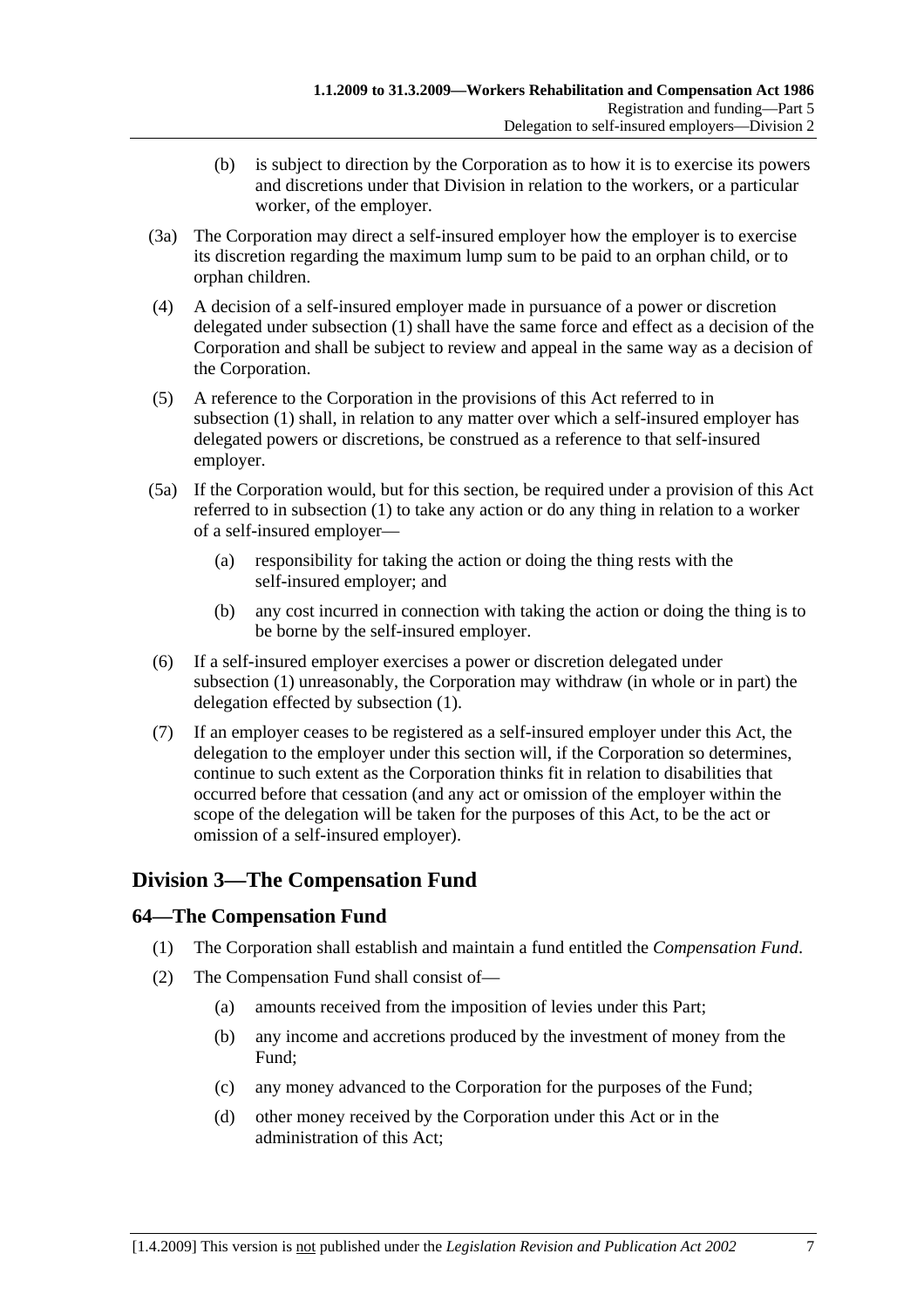- (e) to the extent provided by regulation—money received by the Corporation under, or in the administration of, another Act.
- (3) The Compensation Fund shall be applied towards—
	- (a) the payments of compensation that the Corporation is liable to make under this Act;
	- (b) the costs incurred by the Corporation in performing its functions under this Act;
	- (ba) any costs incurred by the Minister or the Crown if a decision or process of the Minister under section 62A becomes the subject of judicial proceedings;
	- (c) the costs of the system of dispute resolution established by this Act;
	- (ca) the costs associated with the establishment and operation of Medical Panels;
	- (cb) the costs recoverable from the Compensation Fund under Part 6C;
	- (cc) the costs recoverable from the Compensation Fund under Part 6D;
	- (d) to the extent provided by regulation—the costs incurred by the Corporation in carrying out its functions under another Act;
	- (e) any payment that the Corporation is required to make under the *Occupational Health, Safety and Welfare Act 1986*.
- (3a) The amount to be paid from the Compensation Fund under subsection (3)(c) will be determined by agreement between the Chief Executive Officer of the department of the Minister to whom the administration of this Act is committed and the Corporation or, in default of agreement, by the Minister.
- (4) The Corporation may invest money that is not immediately required for the purposes of the Compensation Fund as the Corporation thinks fit.
- (5) Subject to subsection (6), in deciding how to invest funds that are available for investment, the Corporation shall endeavour to achieve the highest possible rates of return.
- (6) The Corporation is not required to comply with subsection (5) if the board unanimously decides, in relation to certain funds, to invest those funds at a lesser rate of return but so as to promote the economy of the State.
- (7) Until there are sufficient funds in the Compensation Fund to meet the liabilities of the Fund, the Treasurer may, as may be required from time to time, lend money to the Corporation on such terms and conditions as the Treasurer may determine.
- (8) The Treasurer may charge a fee of such amount as the Treasurer thinks fit in respect of any loan made to the Corporation under subsection (7).

### **Division 4—Imposition of levies**

### **65—Preliminary**

(1) In this Division—

*class* of industry includes a subclass;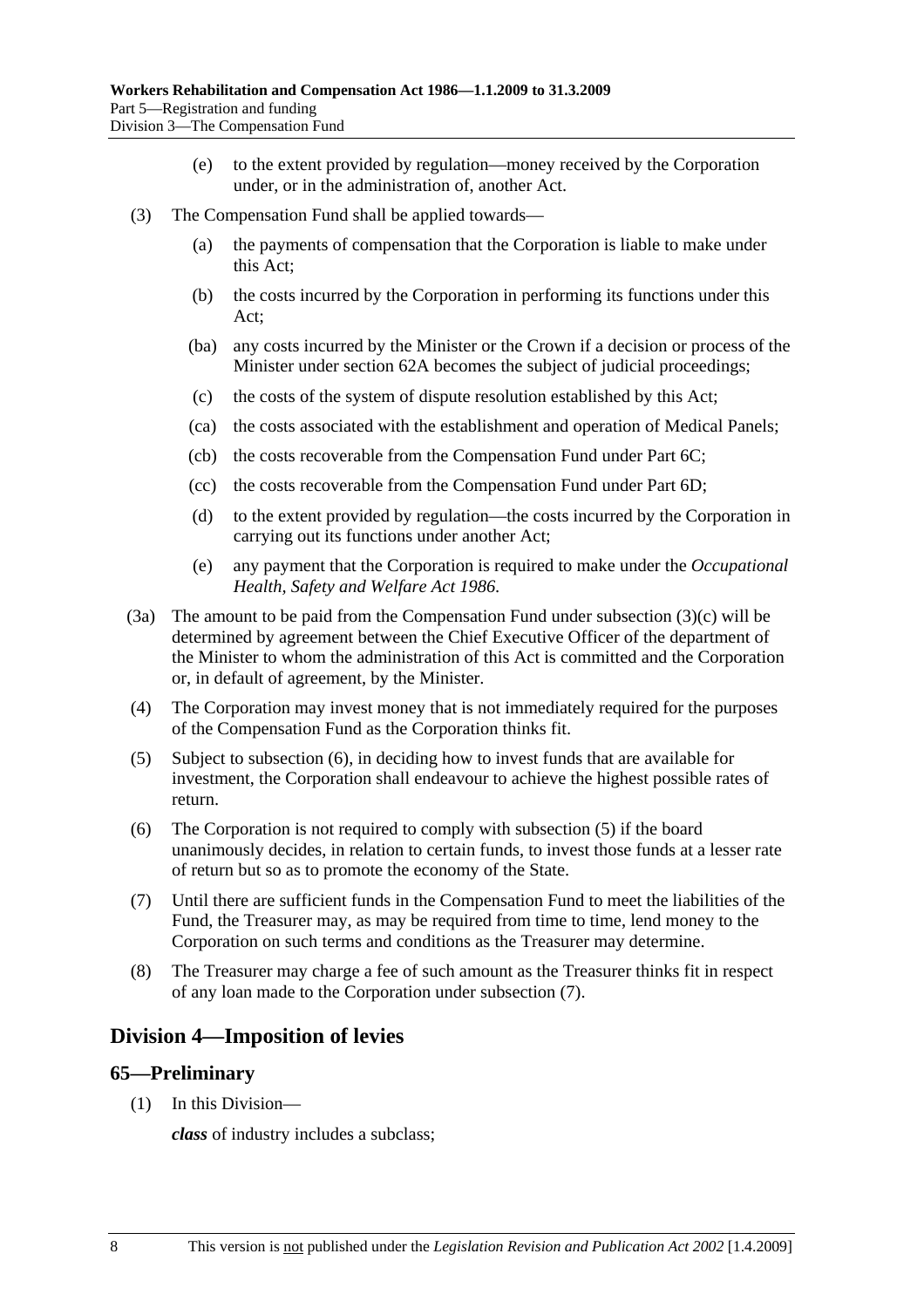*remuneration* includes payments made to or for the benefit of a worker which by the determination of the Corporation constitute remuneration but does not include payments determined by the Corporation not to constitute remuneration.

- (2) For the purposes of this Division, two or more workplaces in close proximity may, if the Corporation so determines, be regarded as a single workplace.
- (3) For the purposes of this Division, two or more employers will, if the Corporation so determines, constitute a group if—
	- (a) they are capable of being treated as members of a group under the *Pay-roll Tax Act 1971*; or
	- (b) they are related in some other way.
- (4) Where two or more employers constitute a group, one of those employers, nominated by the Corporation after consultation with the members of the group, will be treated as the employer of all workers employed by the members of the group.
- (5) The levy under this Act is subject to any GST payable under *A New Tax System (Goods and Services) Tax Act 1999* (Commonwealth) and any such GST is additionally payable by an employer.
- (6) Subsection (5) does not extend to a fine imposed under section 70 or any penalty interest or fine imposed under section 71.

### **66—Imposition of levies**

- (1) An employer (not being a self-insured employer) is liable to pay a levy to the Corporation under this section.
- (2) The levy is a percentage of the aggregate remuneration paid to the employer's workers in each class of industry in which the employer employs workers.
- (3) The Corporation may for the purposes of this section divide the industries carried on in the State into various classes.
- (4) The Corporation may determine any question as to the class of industry in which an employer employs workers.
- (5) In determining the class of industry in which an employer employs workers the following provisions will be applied—
	- (a) if the employer employs a worker in two or more classes of industry—
		- (i) the worker will, subject to any determination by the Corporation to the contrary, be treated as if solely employed in the class of industry in which he or she is predominantly employed; and
		- (ii) if it is not possible to determine which is the predominant class, the worker will be treated as if solely employed in a class of industry determined by the Corporation; and
	- (b) if the employer employs workers in different classes of industry at a particular workplace, all workers employed at the workplace will, if the Corporation so determines, be treated as engaged in the predominant class of industry; and
	- (c) in determining what is the predominant class of industry, the Corporation will have regard to—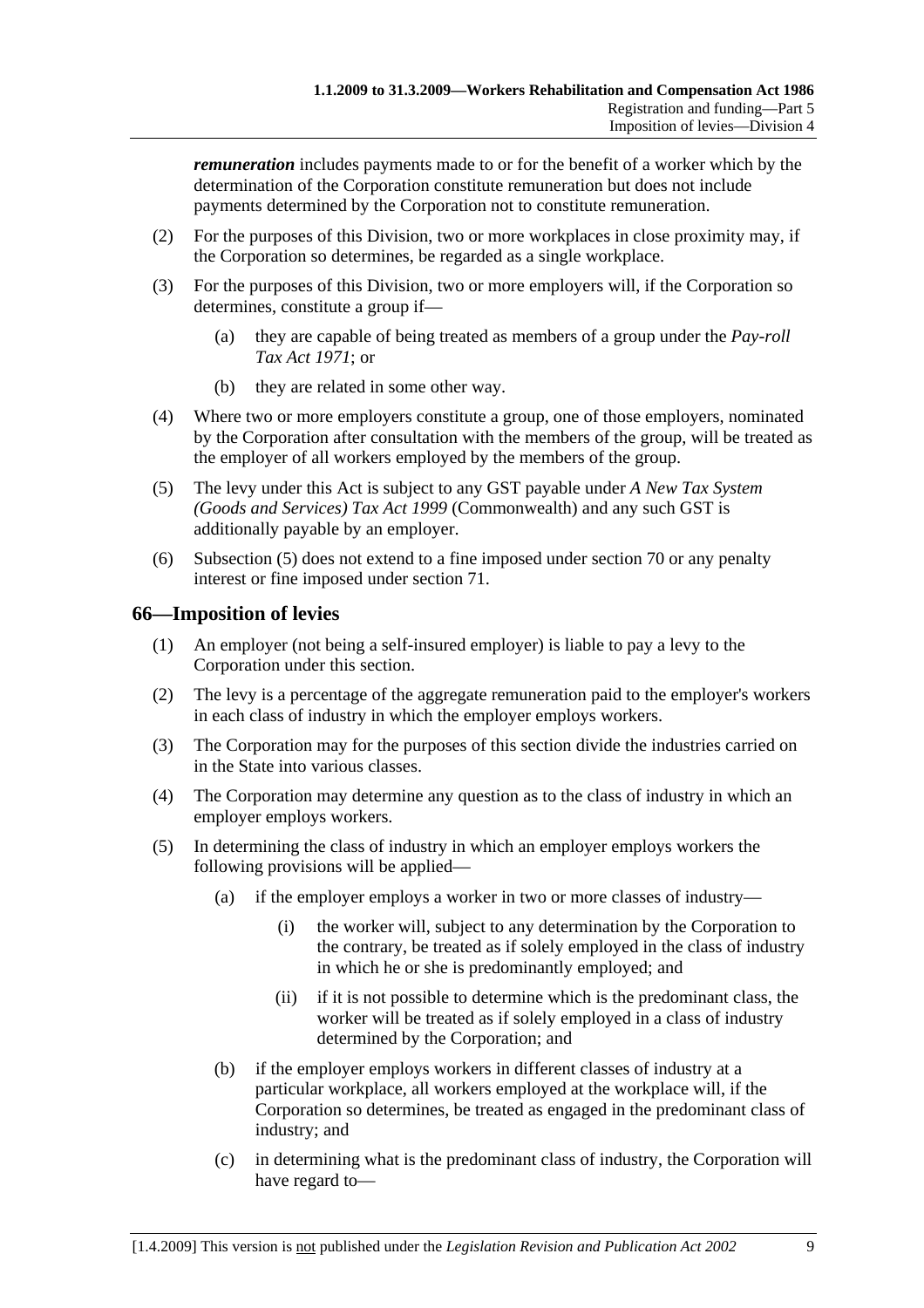- (i) the importance within the employer's total operations of each class of industry in which workers are employed; and
- (ii) any other relevant factor.
- (6) The Corporation—
	- (a) must fix the percentages applicable to the various classes of industry by notice published in the Gazette; and
	- (b) may, by subsequent notice published in the Gazette, vary the percentages so fixed.
- (7) Subject to subsection (9), a percentage fixed under subsection (6) in relation to a class of industry must not exceed 7.5 per cent.
- (8) In fixing the percentage applicable to a particular class of industry the corporation must have regard to—
	- (a) the extent to which work carried on in that class is, in the opinion of the Corporation, likely to contribute to the cost of compensable disabilities; and
	- (b) the need for the Corporation to establish and maintain sufficient funds—
		- (i) to satisfy the Corporation's current and future liabilities in respect of compensable disabilities attributable to traumas occurring in a particular period from levies raised from remuneration paid in that period; and
		- (ii) to make proper provision for administrative and other expenditure of the Corporation; and
		- (iii) to make up any insufficiency in the Compensation Fund resulting from previous liabilities or expenditures or from a reassessment of future liabilities.
- (9) The Corporation may fix a percentage in excess of 7.5 per cent in relation to a particular class of industry if in each of two consecutive years the Corporation's estimate of the aggregate cost of claims in respect of disabilities attributable to traumas occurring in the year in the relevant class exceeds 30 per cent of the aggregate leviable remuneration paid to workers in that class.
- (10) A percentage may not be fixed under subsection (9) in excess of 20 per cent.
- (11) A percentage fixed under subsection (9) will be reviewed annually by the Corporation and applies until it is revoked or varied by the Corporation.
- (12) The Corporation may, in prescribed circumstances, remit the levy payable by an employer under this section wholly or in part.
- (13) Subject to any remission of levy granted by the Corporation where—
	- (a) the amount of levy payable by an employer in a financial year would, apart from this subsection, be less than the prescribed minimum levy; or
	- (b) an employer is registered but no levy would, apart from this subsection, be payable by the employer for that financial year,

the levy payable by the employer for that financial year is the prescribed minimum levy.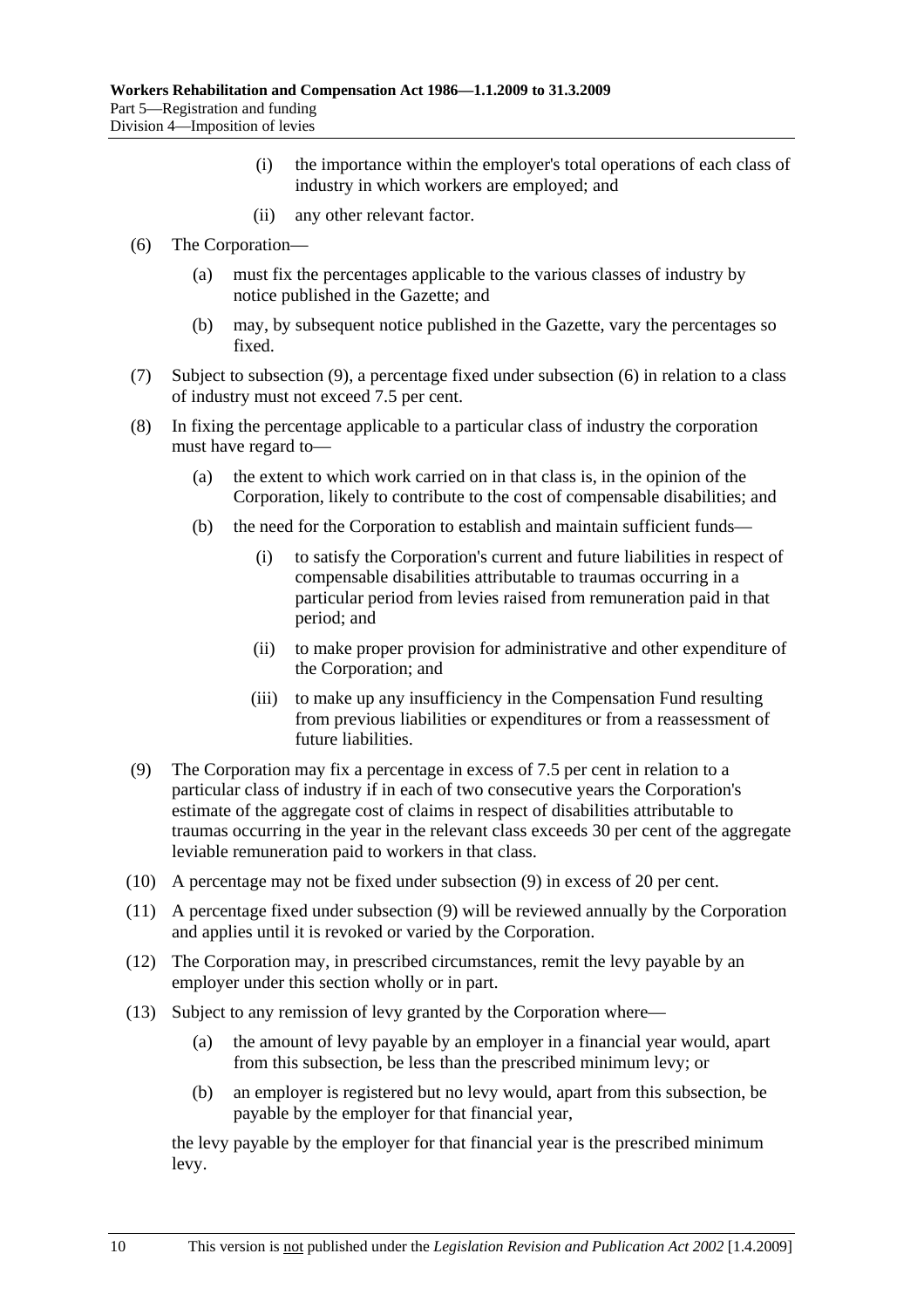### **67—Adjustment of levy in relation to individual employers**

- (1) The Corporation may, in relation to a particular employer, having regard to all or any of the following matters—
	- (a) the adequacy or inadequacy of measures taken by the employer to reduce the incidence of work related traumas;
	- (b) the incidence or costs of claims for compensable disabilities suffered by the employer's workers (disregarding claims of a class excluded from the ambit of this paragraph by regulation);
	- (c) the rehabilitation facilities or services for disabled workers provided by the employer, or the absence or inadequacy of such facilities or services provided by the employer;
	- (d) the employer's practices as to the retention, employment or re-employment of disabled workers (and, in particular, any failure on the employer's part to provide, in accordance with this Act, employment to a worker who has suffered a compensable disability in the employer's employment);
	- (e) such other matters (whether similar or dissimilar to those referred to above) as the Corporation considers relevant,

grant to the employer a remission of the levy that would be otherwise payable or impose on the employer a supplementary levy (as the case may require).

- (2) If the Corporation imposes a supplementary levy on an employer under subsection (1), it may also require the employer to observe conditions stipulated by the Corporation in a written notice given by the Corporation to the employer.
- (3) If an employer fails to comply with a condition imposed under this section, the Corporation may impose on that employer a further supplementary levy.
- (4) The Corporation may, for any proper reason—
	- (a) vary or revoke a condition imposed under this section; or
	- (b) revoke or reduce a supplementary levy imposed, or a remission of levy granted, under this section.
- (5) The Corporation may establish rehabilitation and return to work programs for disabled workers on terms under which an employer who participates in the program by providing employment for disabled workers and complying with the other conditions of the scheme is entitled to reduction of the levy that would otherwise be payable by the employer on a basis set out in the scheme.
- (6) The terms and conditions of a rehabilitation and return to work scheme established under subsection (5) must be promulgated by regulation.

### **Division 5—Special levy for self-insured employers**

### **68—Special levy for self-insured employers**

(1) A self-insured employer is liable to pay a levy to the Corporation under this section.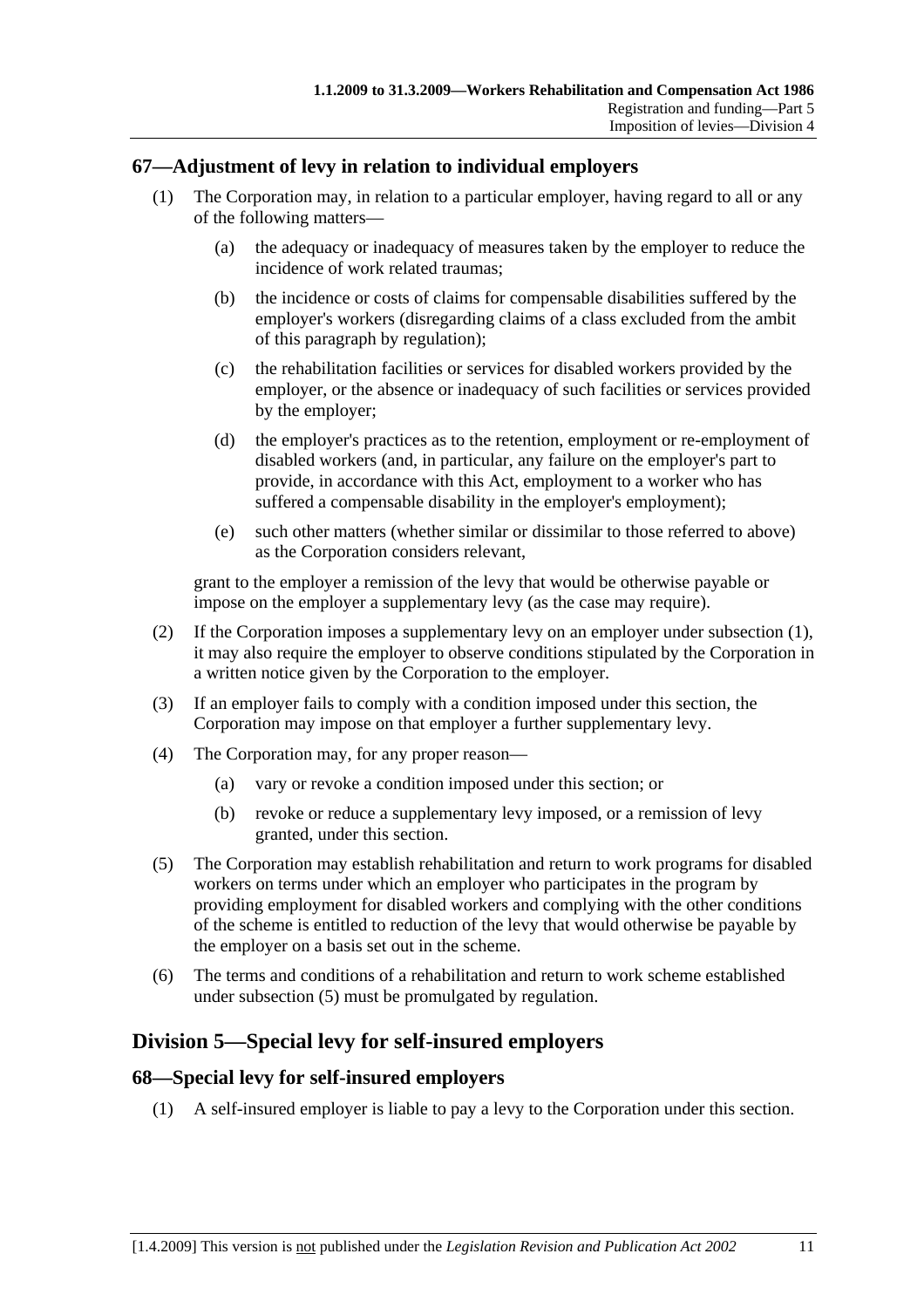- (2) The levy payable by a self-insured employer will be a percentage of the levy that would have been payable by the employer if the employer were not registered as a self-insured employer and will be fixed by the Corporation with a view to raising from self-insured employers—
	- (a) a fair contribution towards the administrative expenditure of the Corporation; and
	- (b) a fair contribution towards the cost of rehabilitation funding; and
	- (c) a fair contribution towards the costs of the system of dispute resolution established by this Act;
	- (d) a fair contribution towards actual and prospective liabilities of the Corporation arising from the insolvency of employers.
- (3) If the Corporation is satisfied that there are good reasons for differentiating between different self-insured employers or classes of self-insured employers, the percentage on which the levy for self-insured employers is based may vary from self-insured employer to self-insured employer or from class to class.
- (4) Where the measures taken by a self-insured employer—
	- (a) to reduce the incidence of work related traumas and disabilities; and
	- (b) to provide for the rehabilitation of disabled workers; and
	- (c) to provide for the administration of claims,

conform to or exceed standards determined by the Corporation for the purposes of this subsection, the Corporation may grant to the self-insured employer such remission of the levy that would otherwise be payable by the self-insured employer as the Corporation thinks fit.

# **Division 6—Payment of levies**

### **69—Returns by employers**

- (1) Every employer shall, within 7 days after the end of each month, furnish the Corporation with a return in a form approved by the Corporation containing—
	- $(a)$
- (i) if the employer is an exempt employer—a statement of the aggregate remuneration paid to the employer's workers during the month;
- (ii) if the employer is not an exempt employer—a statement of the aggregate remuneration paid to the employer's workers in each class of industry during that month; and
- (b) prescribed information in relation to claims lodged with the employer under this Act during that month; and
- (c) such other information as may be prescribed or required by the Corporation.
- (2) The return must be accompanied by the levy payable by the employer in respect of that month.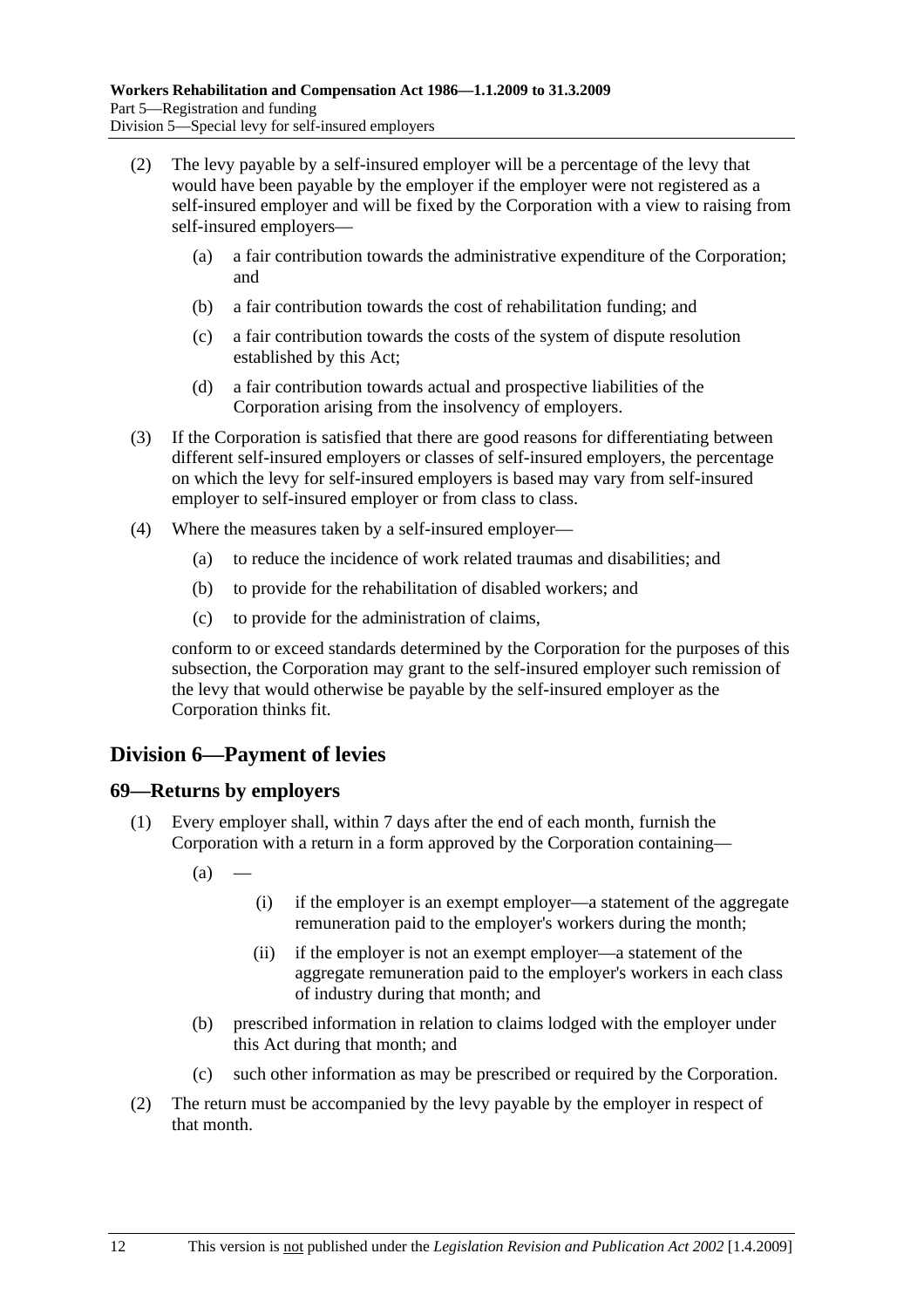- (3) The Corporation may require an employer to provide—
	- (a) a certificate signed by the employer, a person authorised to act on the employer's behalf or, if the Corporation so requires, a person with prescribed accounting qualifications, verifying the information contained in a return; or
	- (b) some other verification of that information of a kind stipulated by the Corporation.
- (4) The Corporation may—
	- (a) determine that a requirement of this section will not apply to a particular employer or employers of a particular class; and
	- (b) impose, by notice to the particular employer or by notice in the Gazette, such other requirements on that employer or those employers as may be appropriate in the circumstances.
- (4a) The Corporation may, by further notice in the Gazette, vary or revoke requirements imposed under subsection (4)(b), or impose new requirements.
- (5) Where—
	- (a) an employer fails to comply with a requirement imposed by or under this section; or
	- (b) a return furnished by or on behalf of an employer includes a statement that is, to the knowledge of the employer, false or misleading in a material particular; or
	- (c) an employer in a return intentionally understates the aggregate remuneration paid by the employer,

the employer is guilty of an offence.

Maximum penalty: \$50 000.

 (6) The Corporation may determine that payments of a particular class are to be brought into account or to be excluded from account in the calculation of aggregate remuneration paid by an employer for the purposes of this Part.

#### **69A—Deferred payment of levy**

- (1) The Corporation may, on application by an employer, defer the payment of levy by the employer if satisfied that—
	- (a) the employer is in financial difficulties; but
	- (b) the employer has a reasonable prospect of overcoming the financial difficulties and the deferment would assist materially in overcoming those difficulties.
- (2) A deferment may be given under this section on conditions that the Corporation considers appropriate having regard to the objects of this Act.
- (3) The Corporation may, by written notice to the employer, cancel a deferment under this section.
- (4) If a deferment is cancelled, the employer must pay to the Corporation the amount covered by the deferment as required by the notice of cancellation.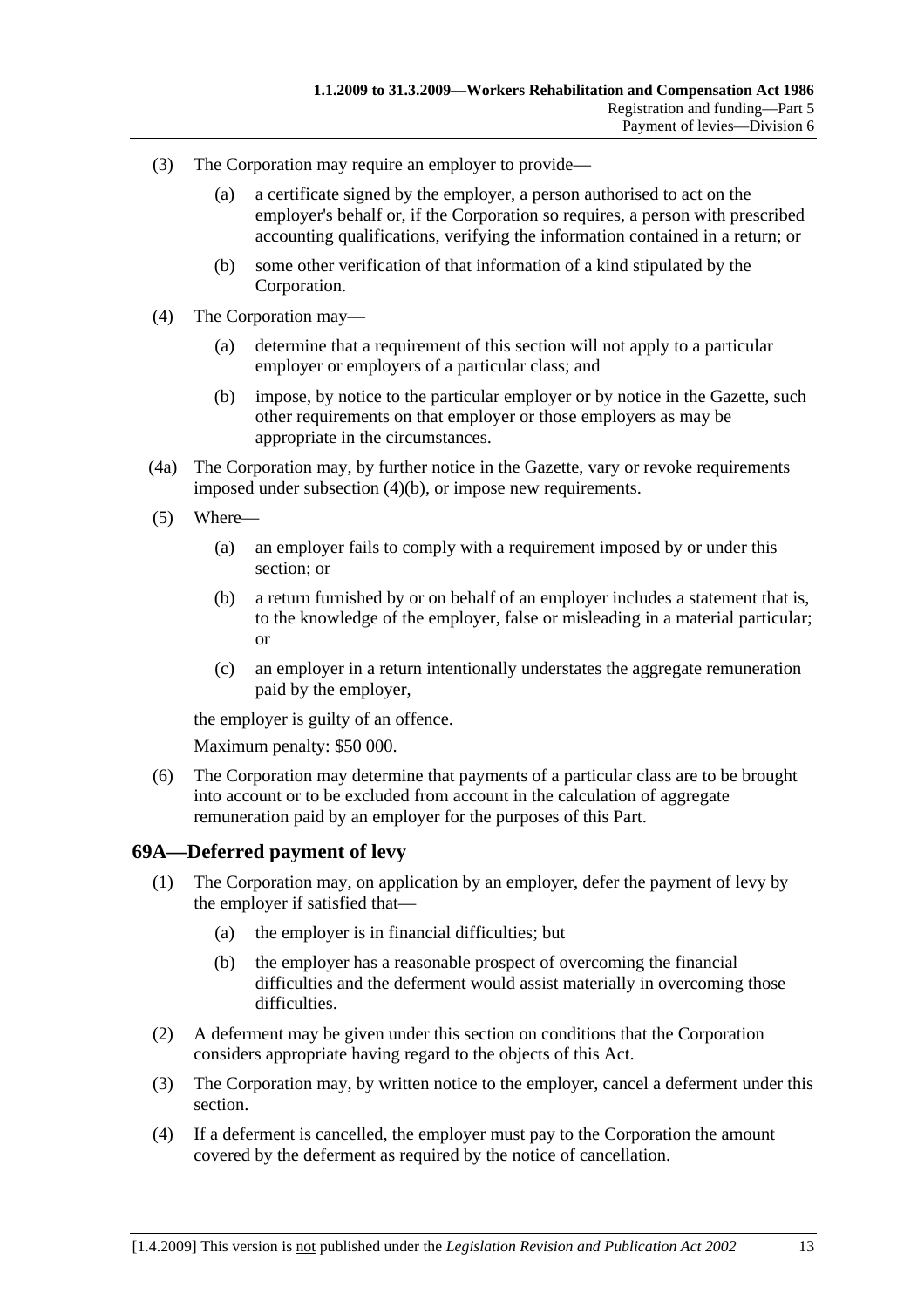# **Division 7—Recovery of levies and fines**

#### **70—Recovery on default**

- (1) Where an employer—
	- (a) fails or neglects duly to furnish a return when required by or under this Act; or
	- (b) furnishes a return that the Corporation has reasonable grounds to believe to be defective in any respect,

the Corporation may make an assessment of levy on the basis of estimates made by the Corporation.

- (2) Where an employer fails to pay a levy, or the full amount of a levy, required by or under this Act, the Corporation will make an assessment of the amount payable by the employer.
- (3) The Corporation may, by assessment under subsection (1) or (2), impose on the employer a fine of an amount (not exceeding 3 times the amount assessed) fixed by the Corporation.
- (4) The Corporation may for any proper reason remit a fine imposed under subsection (3) wholly or in part.
- (5) An employer to whom a notice of an assessment or a fine under this section is given shall pay the amount of the assessment or fine within the time allowed in the notice. Maximum penalty: \$10 000.

### **71—Penalty for late payment**

- (1) Where an employer fails to pay a levy as and when required by or under this Part—
	- (a) the amount in arrears will, unless the Corporation determines otherwise be increased by penalty interest at the prescribed rate; and
	- (b) the Corporation may impose on the employer a fine of an amount (not exceeding 3 times the amount assessed) fixed by the Corporation.
- (2) The Corporation may for any proper reason remit penalty interest or a fine imposed under subsection (1) wholly or in part.
- (3) An employer to whom notice of an assessment or a fine under this section is given shall pay the amount of the assessment or fine within the time allowed in the notice. Maximum penalty: \$10 000.

### **72—Review of levy, penalty interest or fine**

- (1) Where an employer considers that a decision of the Corporation as to—
	- (a) the fixing or assessment of a levy; or
	- (b) the imposition of penalty interest or a fine; or
	- (c) the imposition or variation of a condition of a kind that may lead to the imposition of a supplementary levy,

is unreasonable, the board must, on application by the employer, review the decision.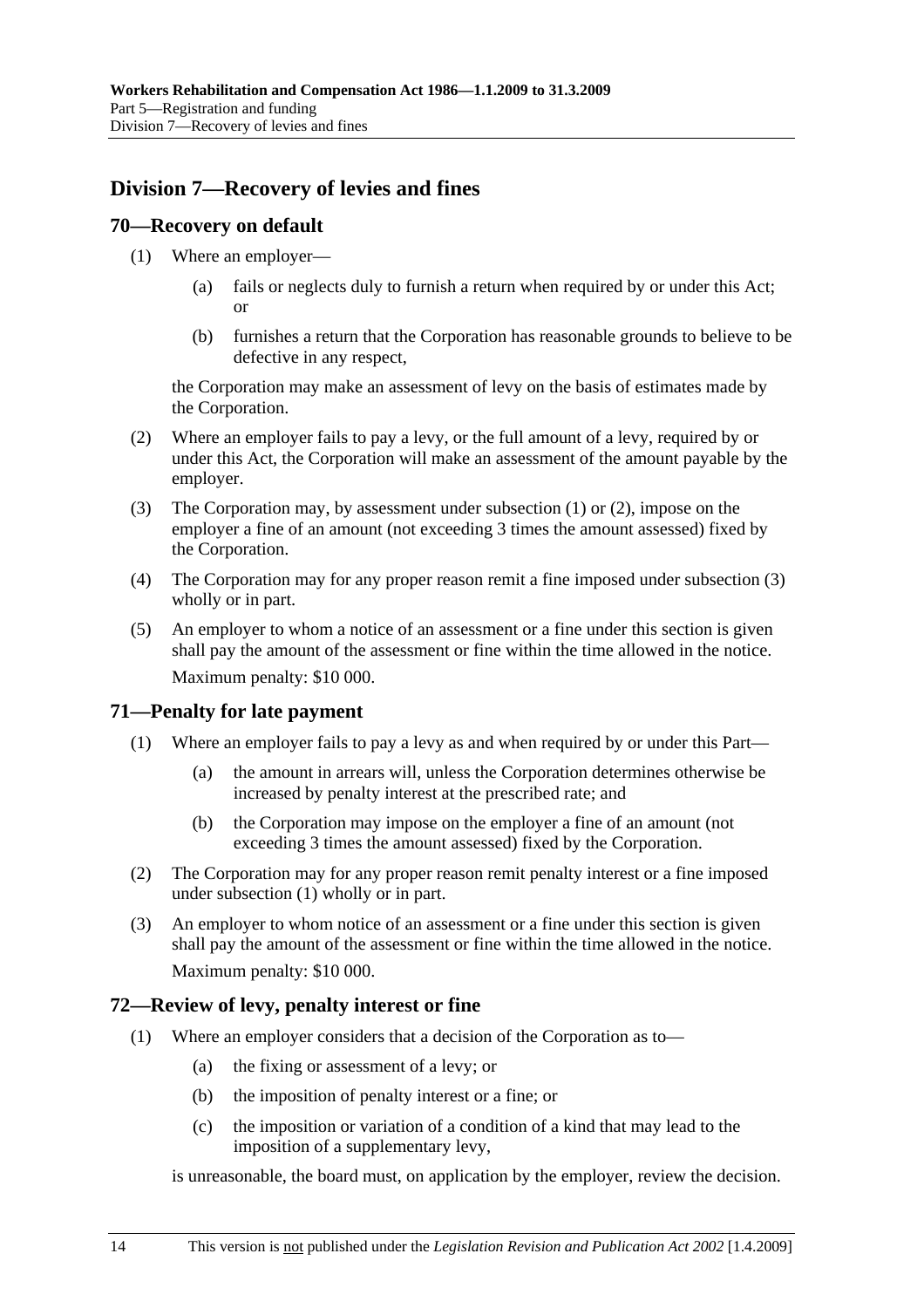- (2) An application for review does not suspend a liability to pay a levy, penalty interest or a fine.
- (3) The review will be conducted, in accordance with procedures determined by the board, by the board itself, or by a committee or person to whom the board has delegated its powers of review under this section, and the board has an absolute discretion as to whether it will permit the employer or a representative of the employer to be heard orally on the review.
- (4) On review, the board may—
	- (a) alter a levy or an assessment;
	- (b) quash or reduce penalty interest or a fine;
	- (c) direct the repayment of amounts overpaid;
	- (d) quash or vary a condition imposed by the Corporation.
- (5) An application under this section for review of a decision of the Corporation—
	- (a) must, if the decision relates to a class of employers, be made within four months after notice of the decision was given; or
	- (b) must, if the decision relates to an individual employer, be made within two months after the employer was given notice of the decision,

unless the board (or its delegate) allows an extension of time for making the application.

### **72A—Reasonable mistake about application of Act**

- (1) Despite any other provision of this Division, if the Corporation is satisfied that the reason for an employer failing to pay the correct amount of levy is that the employer believed on reasonable grounds that the employer would not be required to pay levy in respect of a particular worker because that worker's employment was not connected with this State by virtue of the operation of section 6, the employer is not liable to pay a fine or penalty interest on account of that particular failure.
- (2) However, if the employer's belief on reasonable grounds under subsection (1) was that under section 6 the particular worker's employment was connected with another State, subsection (1) does not apply unless at the time of the relevant failure the employer had workers compensation cover in respect of the worker under the law of that other State.
- (3) In this section—

*State* includes a Territory;

*workers compensation cover* means insurance or registration under the law of a State in respect of liability for statutory workers compensation under that law.

# **Division 8—Miscellaneous**

### **73—Separate accounts**

The Corporation shall, in a manner and form determined by the Corporation, maintain a separate account for each employer in which the Corporation records—

(a) the levies charged to the employer; and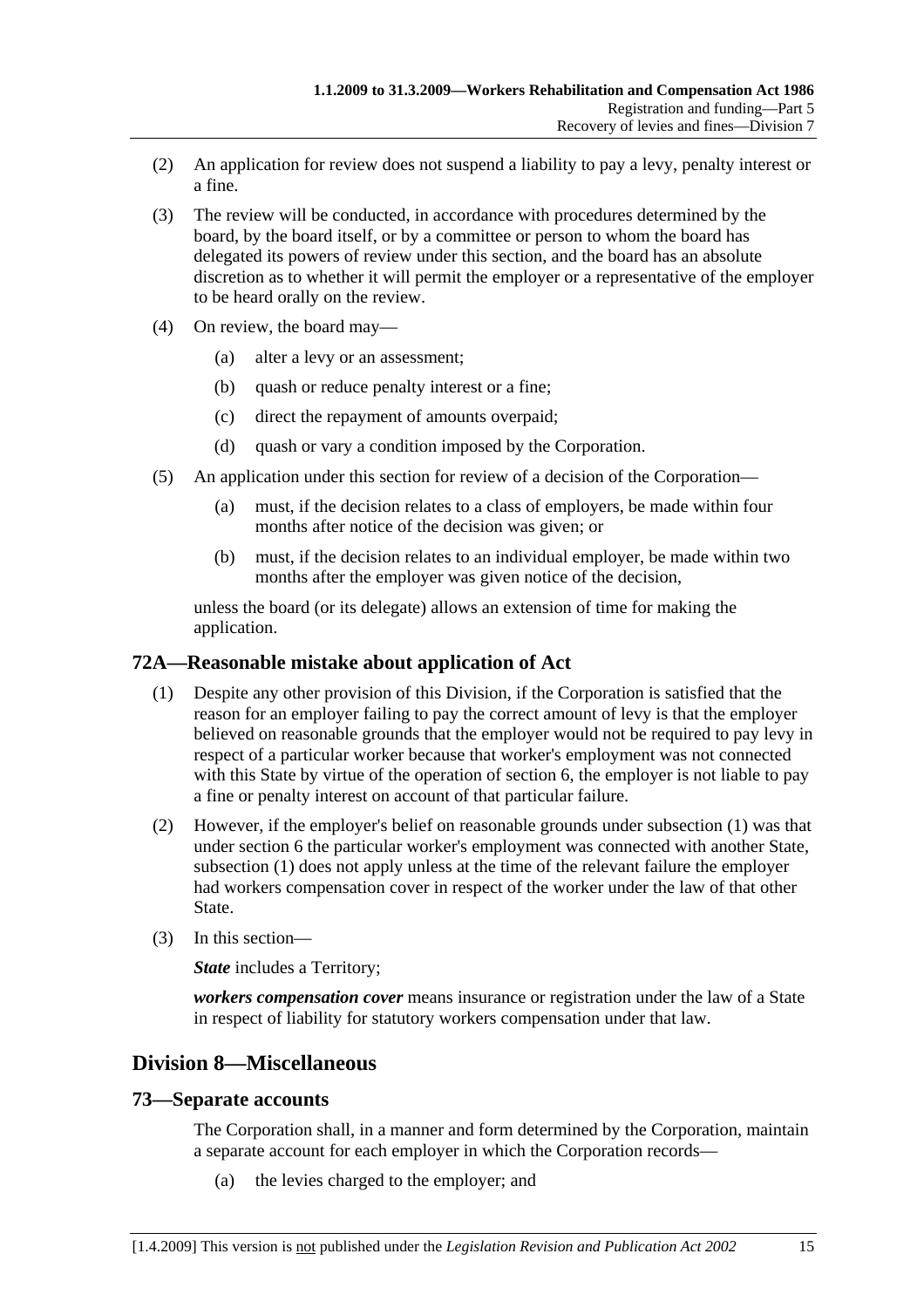- (b) the amounts paid by an employer; and
- (c) the costs related to claims arising from employment by the employer, distinguishing the costs related to claims for unrepresentative disabilities and secondary disabilities from the other claims; and
- (d) all other costs attributable to the employer; and
- (e) any other matter that the Corporation thinks fit.

#### **74—Liability to keep accounts**

- (1) For the purpose of completing returns in accordance with this Part, an employer shall keep—
	- (a) an accurate account of all remuneration paid or payable to the workers of the employer;
	- (b) such other information as may be required by the Corporation.

Maximum penalty: \$10 000.

- (2) Where an employer employs workers in more than one class of industry, the Corporation may require the employer to keep an account and other information under subsection (1) in respect of each separate class.
- (3) Any accounts and other information required to be kept under this section must be kept within the State and in writing in the English language or so as to be readily accessible and convertible into writing in the English language.
- (4) This section does not apply so as to require the retention of accounts or other information beyond 7 years or such lesser period as the Corporation may determine in a particular case from the end of the period to which the accounts or other information relates.

#### **75—Person ceasing to be an employer**

- (1) Where a registered employer ceases to be an employer who is required to be registered under this Part, the person shall, within 14 days of ceasing to be such an employer—
	- (a) give written notice in a manner and form approved by the Corporation; and
	- (b) furnish the Corporation, in a manner and form approved by the Corporation, with such information as the Corporation may require.
- (2) The Corporation may cancel the registration of an employer if it is satisfied that the person has ceased to be an employer who is required to be registered under this Part.
- (3) The cancellation of registration does not affect any liability that arose before the date of cancellation.

#### **76—Proof of registration**

An employer shall, at the request of an authorised officer, an officer of an industrial association or any other person appointed by the Corporation in writing for the purposes of this section, produce evidence of the employer's registration under this Act.

Maximum penalty: \$1 000.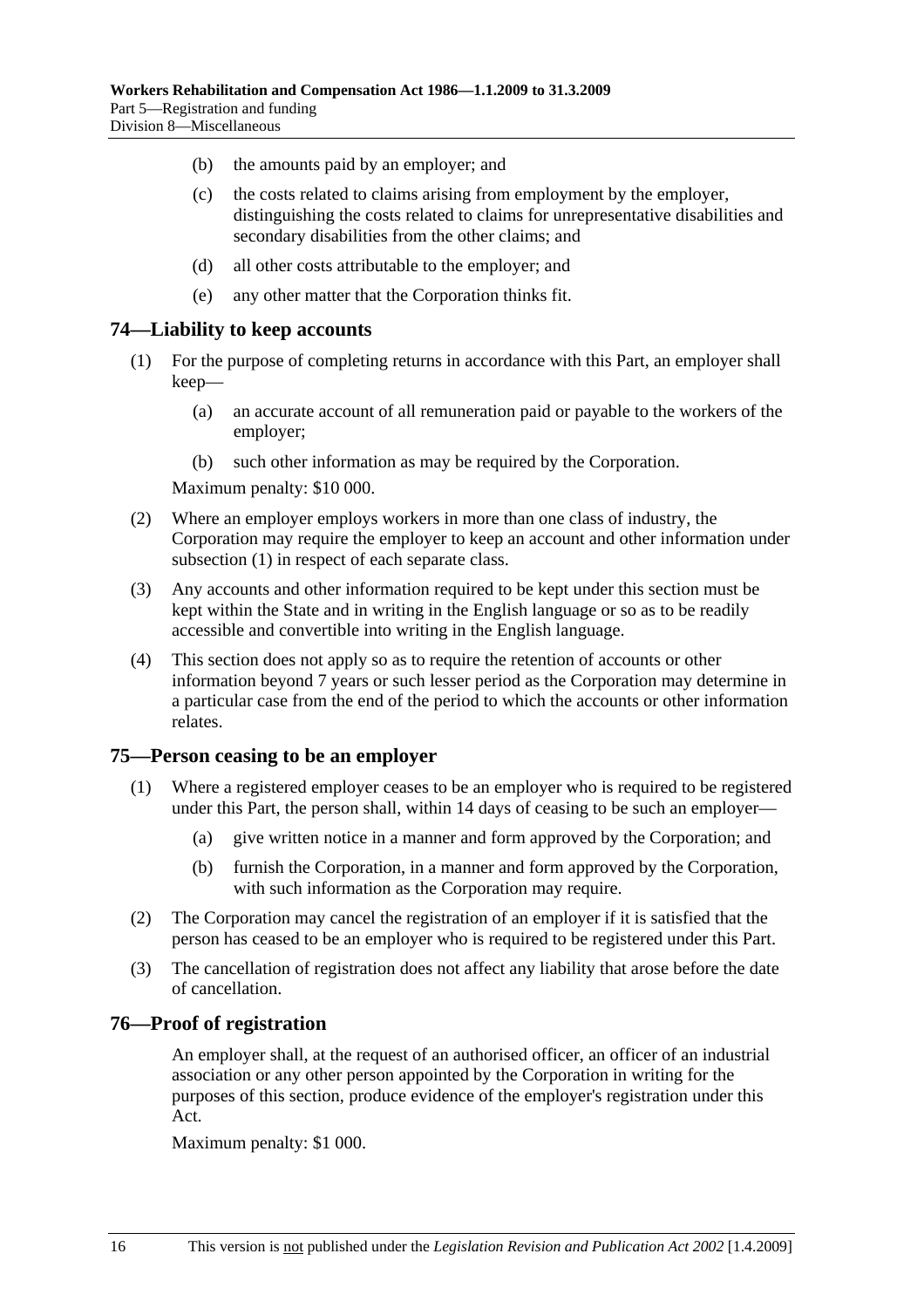# **76A—Recovery of levy**

A levy payable under this Act (and any penalty interest or fine imposed by the Corporation under this Part) is a debt due to the Corporation and may be recovered by the Corporation in a court of competent jurisdiction.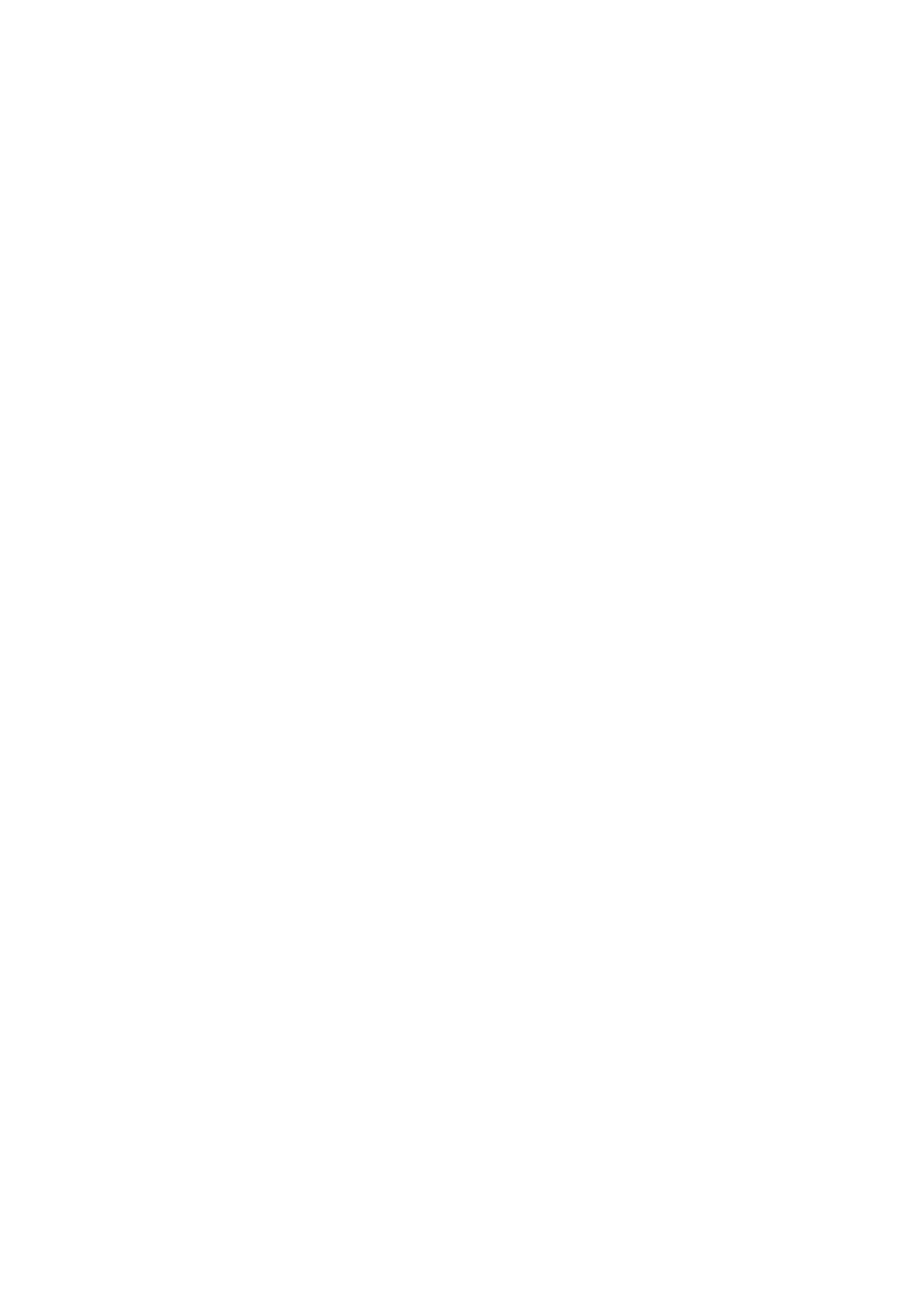# **Part 6—Workers Compensation Tribunal**

# **Division 1—Establishment of Tribunal**

### **77—Establishment of Tribunal**

The *Workers Compensation Appeal Tribunal* established under this Act before the commencement of this Part continues as the *Workers Compensation Tribunal*.

### **77A—Seal**

- (1) The Tribunal has a seal and may have more than one seal.
- (2) A document apparently sealed with a seal of the Tribunal will, in the absence of evidence to the contrary, be taken to have been duly issued under the authority of the Tribunal.

# **Division 2—Constitution of the Tribunal**

### **78—Constitution of Tribunal**

The Tribunal may be constituted of—

- (a) a Full Bench; or
- (b) a single presidential member; or
- (c) a single conciliation officer.

### **78A—Full Bench**

- (1) A Full Bench of the Tribunal consists of three presidential members.
- (2) A decision in which a majority of the presidential members constituting a Full Bench of the Tribunal agree is a decision of the Tribunal.

### **78B—Exercise of Tribunal's powers by the Registrar**

The Registrar may exercise the powers of the Tribunal for the purpose of—

- (a) adjourning proceedings by consent of the parties; or
- (b) carrying out other functions assigned to the Registrar under the rules.

# **Division 3—Jurisdiction of the Tribunal**

### **79—Jurisdiction**

The Tribunal has the jurisdiction conferred by statute.

### **Division 4—The presidential members**

### **80—The President**

- (1) The Senior Judge of the *Industrial Relations Court of South Australia* is President of the Tribunal.
- (2) The President is the principal judicial officer of the Tribunal.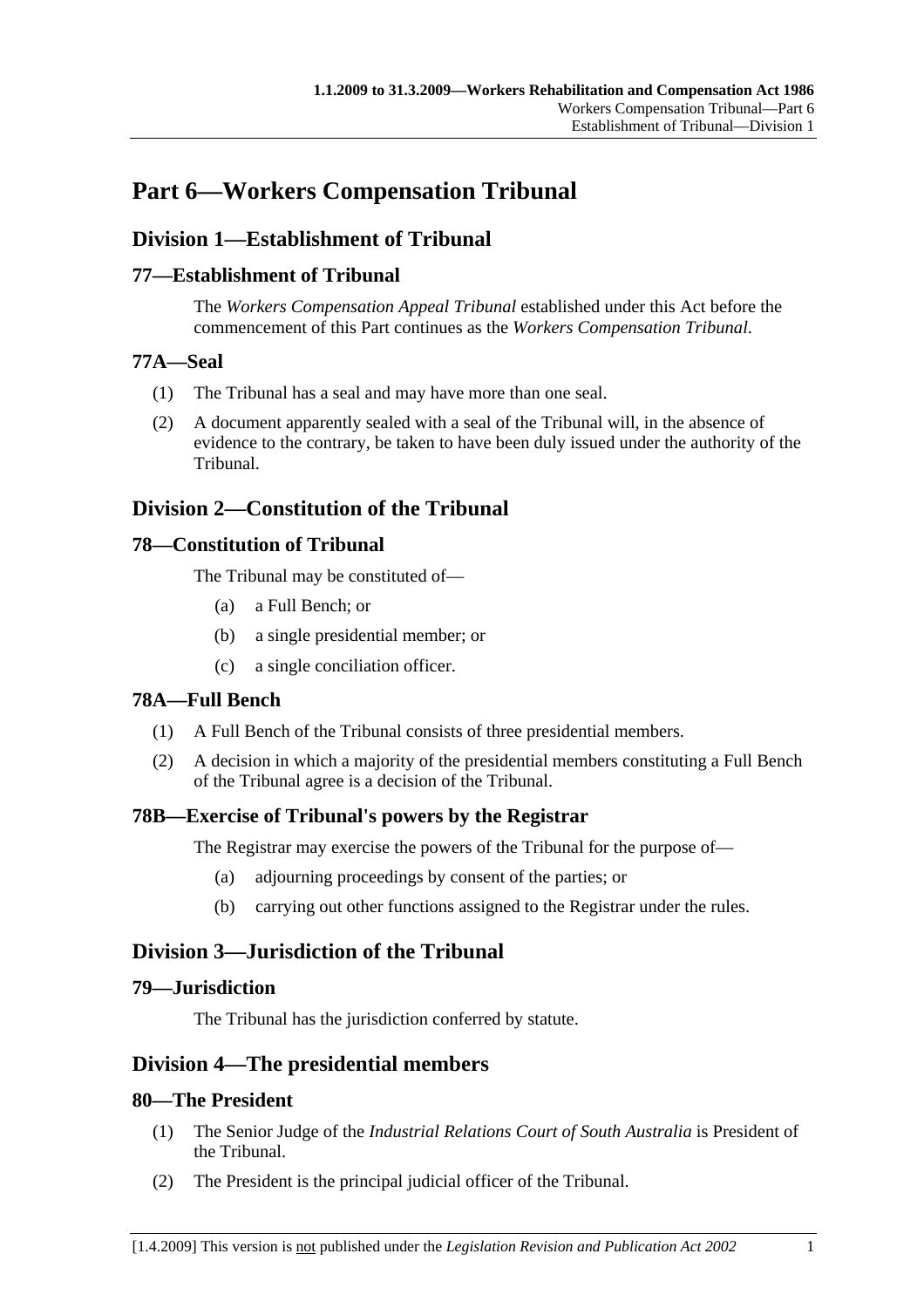- (3) The President is responsible for the administration of the Tribunal.
- (4) In the absence of the President from official duties, responsibility for administration of the Tribunal devolves on a Deputy President appointed by the Governor to act in the President's absence or, if no such appointment has been made, on the most senior Deputy President available to undertake that responsibility.
- (5) The President may delegate administrative powers and responsibilities.
- (6) A delegation under subsection (5)—
	- (a) may be made to any person; and
	- (b) is revocable at will; and
	- (c) does not derogate from the President's power to act personally in any matter.

#### **80A—The Deputy Presidents**

- (1) A Judge (other than the Senior Judge) of the *Industrial Relations Court of South Australia* is a Deputy President of the Tribunal.
- (2) The Governor may, on the nomination of the Minister, appoint a suitable person as a Deputy President of the Tribunal.
- (3) A person is not eligible for appointment as a Deputy President of the Tribunal unless the person is a legal practitioner of at least seven years standing.
- (4) A person may be appointed as a Deputy President of the Tribunal on a permanent or acting basis.
- (5) A person appointed as a Deputy President of the Tribunal under this section ceases to hold that office if the person—
	- (a) dies; or
	- (b) reaches the age of 65 years; or
	- (c) in the case of a Deputy President appointed on an acting basis—completes the term appointment and is not reappointed; or
	- (d) resigns by written notice given to the Minister; or
	- (e) is removed from office by the Governor for—
		- (i) misconduct; or
		- (ii) neglect of duty; or
		- (iii) incompetence; or
		- (iv) incapacity to carry out official duties satisfactorily.
- (6) A Deputy President appointed under this section is entitled to remuneration allowances and expenses on a basis approved by the Governor.
- (7) This section does not derogate from the operation of the *Judicial Administration (Auxiliary Appointments and Powers) Act 1988*.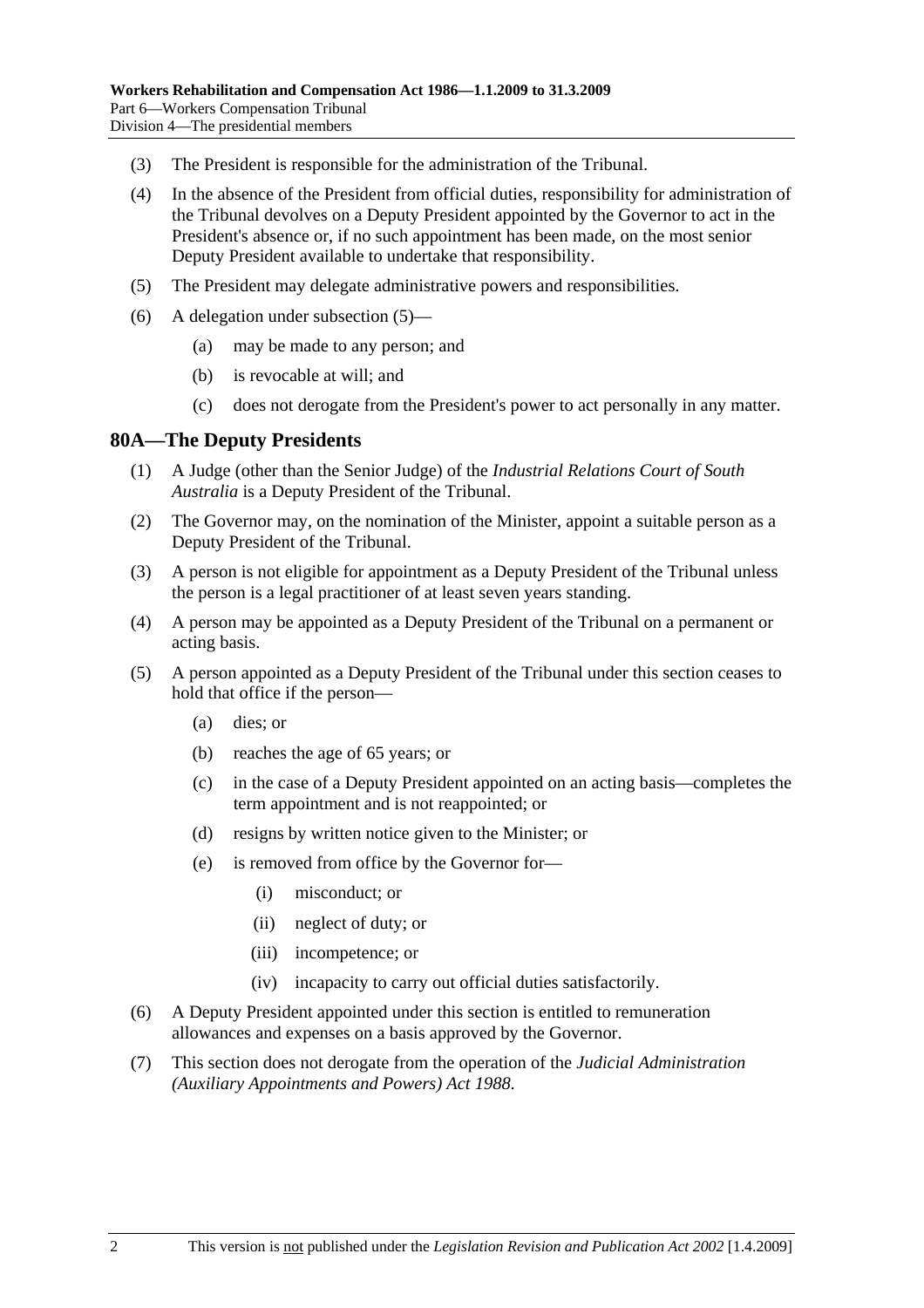# **Division 5—Conciliation officers**

### **81—Appointment of conciliation officers**

- (1) The Governor may appoint conciliation officers to carry out the Tribunal's work of conciliation.
- (2) A conciliation officer must be a person of standing in the community with appropriate experience to work effectively in the conciliation of disputes under this Act.
- (3) Before a person is appointed (or reappointed) as a conciliation officer, the Minister must consult confidentially about the proposed appointment with—
	- (a) the United Trades and Labor Council; and
	- (b) the South Australian Employers' Chamber of Commerce and Industry; and
	- (c) the President of the Tribunal, or a Deputy President nominated by the President of the Tribunal.

### **81A—Conditions of appointment**

- (1) A conciliation officer will be appointed for a term of five years and, at the end of a term of appointment, is eligible for reappointment.
- (2) However—
	- (a) a term of appointment cannot extend beyond the time the appointee reaches 65 years and if the appointee will reach that age less than 5 years after the date the appointment was made or last renewed, the appointment will be made or renewed for a term ending when the appointee reaches 65 years of age; and
	- (b) an appointment may be made on an acting basis and, in that case, the appointment will be for a term (not exceeding six months) stated in the instrument of appointment.
- (3) A conciliation officer—
	- (a) is entitled to a salary and allowances determined by the Governor on the recommendation of the Minister; and
	- (b) is, to an extent determined by the Governor, subject to the *Public Sector Management Act 1995* (which applies with modification determined by the Governor); and
	- (c) is an employee for the purposes of the *Superannuation Act 1988*.
- (4) A conciliation officer—
	- (a) must not, without the consent of the Minister, engage in remunerative work apart from official duties; and
	- (b) must not, while in office, be an officer of an industrial association.
- (5) The Governor may remove a conciliation officer from office if the officer—
	- (a) is convicted of an indictable offence; or
	- (b) is guilty of misconduct or neglect of duty; or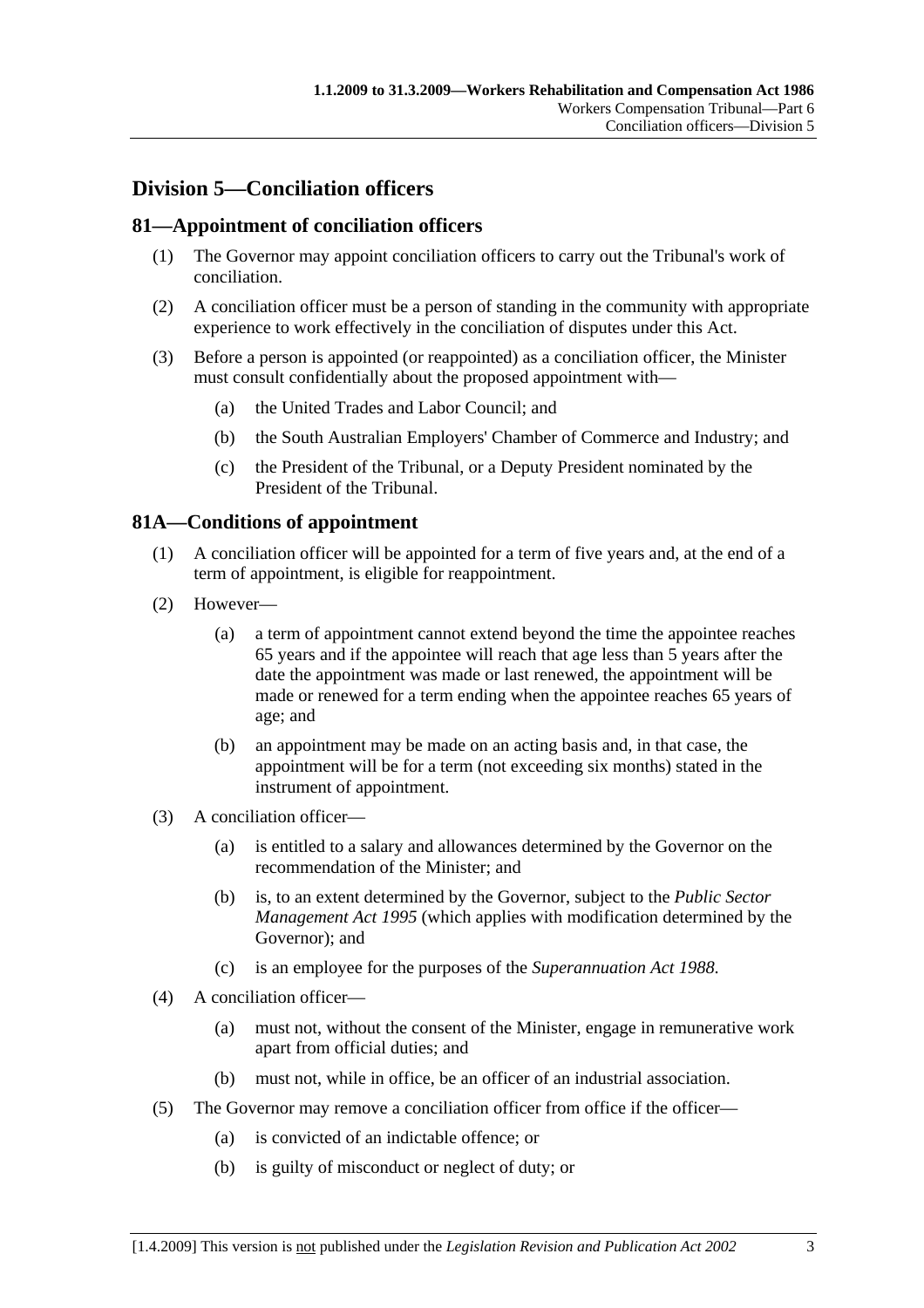- (c) is incompetent; or
- (d) becomes mentally or physically incapable of carrying out official duties satisfactorily; or
- (e) contravenes subsection (4).

*Misconduct* includes (but is not limited to)—

- unlawful or improper conduct in the performance of official duties;
- refusal or deliberate failure to follow reasonable administrative directions given under this Part by the President.
- (6) The office of a conciliation officer becomes vacant if the officer—
	- (a) dies; or
	- (b) completes a term of appointment and is not reappointed; or
	- (c) resigns by written notice to the Minister; or
	- (d) is removed from office under subsection (5).

#### **81B—Administrative responsibilities of conciliation officers**

A conciliation officer is responsible to, and subject to direction by, the President on administrative matters and, in particular, is subject to direction by the President on the duties to be performed and the times and places at which the duties are to be performed.

### **Division 6—Administrative and ancillary staff**

#### **82—Administrative and ancillary staff**

The Tribunal's administrative and ancillary staff consists of—

- (a) the Registrar;
- (b) the Deputy Registrars;
- (c) any other persons appointed to the administrative and ancillary staff of the Tribunal.

#### **82A—Appointment etc of the Registrar**

A person cannot be appointed to the office of Registrar of the Tribunal, nor can a person holding that office be dismissed or reduced in status, except on the recommendation, or with the concurrence, of the President.

#### **82B—Responsibilities of administrative and ancillary staff**

A member of the Tribunal's administrative or ancillary staff is responsible to the President (through any properly constituted administrative superior) for the proper and efficient discharge of his or her duties.

### **Division 7—Sittings and distribution of business**

#### **83—Time and place of sittings**

(1) The Tribunal may sit at any time (including a Sunday).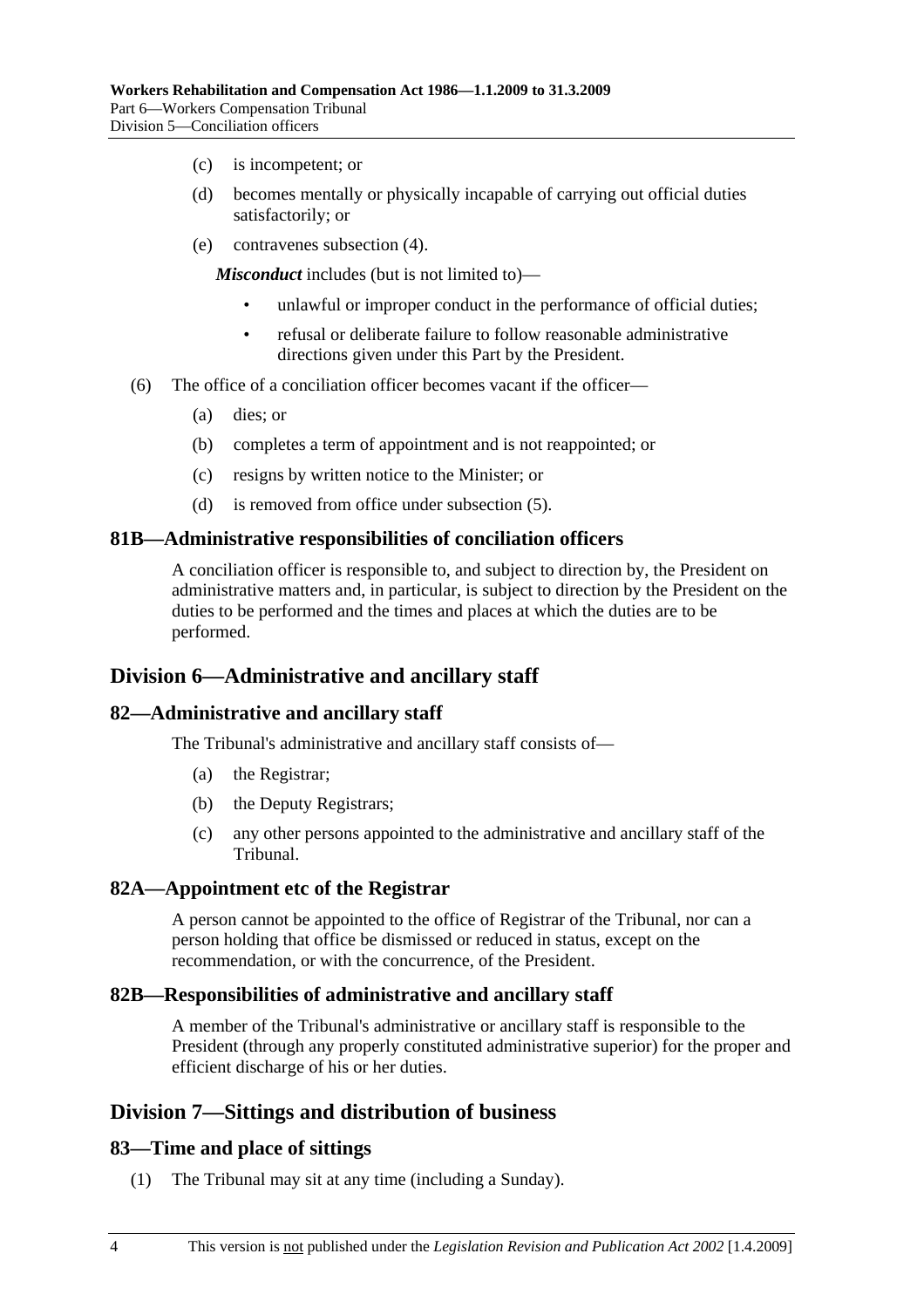- (2) The Tribunal may sit at any place (either within or outside the State).
- (3) The Tribunal will sit at such times and places as the President may direct.

### **83A—Adjournment from time to time and from place to place**

The Tribunal may—

- (a) adjourn proceedings from time to time and from place to place; or
- (b) adjourn proceedings to a time, or a time and place, to be fixed; or
- (c) order the transfer of proceedings from place to place.

### **Division 8—Evidence**

### **84—Tribunal not to be bound by evidentiary rules**

The Tribunal is not bound by the rules of evidence but may inform itself in any way it considers appropriate.

### **84A—Power to require attendance of witnesses and production of evidentiary material**

- (1) The Tribunal may, on the application of a party to proceedings or on its own initiative, issue a summons requiring a person to appear before the Tribunal at a specified time and place to give evidence or to produce evidentiary material (or both).
- (2) A summons to produce evidentiary material may, instead of providing for production of the material before the Tribunal, provide for production of the material to an officer of the Tribunal nominated in the summons.

### **84B—Power to compel the giving of evidence**

- (1) A person who is called to give evidence or to produce evidentiary material before the Tribunal and—
	- (a) refuses or fails to make an oath or affirmation when required to do so by the Tribunal; or
	- (b) refuses or fails to give evidence on a subject on which that person is compellable to give evidence; or
	- (c) refuses or fails without reasonable excuse to produce evidentiary material that that person is required by the Tribunal to produce,

commits a contempt of the Tribunal.

 (2) This section applies whether the person was summoned before the Tribunal, brought before the Tribunal on a warrant, or came to the Tribunal of his or her own volition.

### **84C—Entry and inspection of property**

- (1) The Tribunal may enter any land or building and carry out an inspection that the Tribunal considers relevant to a proceeding before the Tribunal.
- (2) The Tribunal may authorise an officer of the Tribunal to enter any land or building and carry out an inspection that the Tribunal considers relevant to a proceeding before the Tribunal.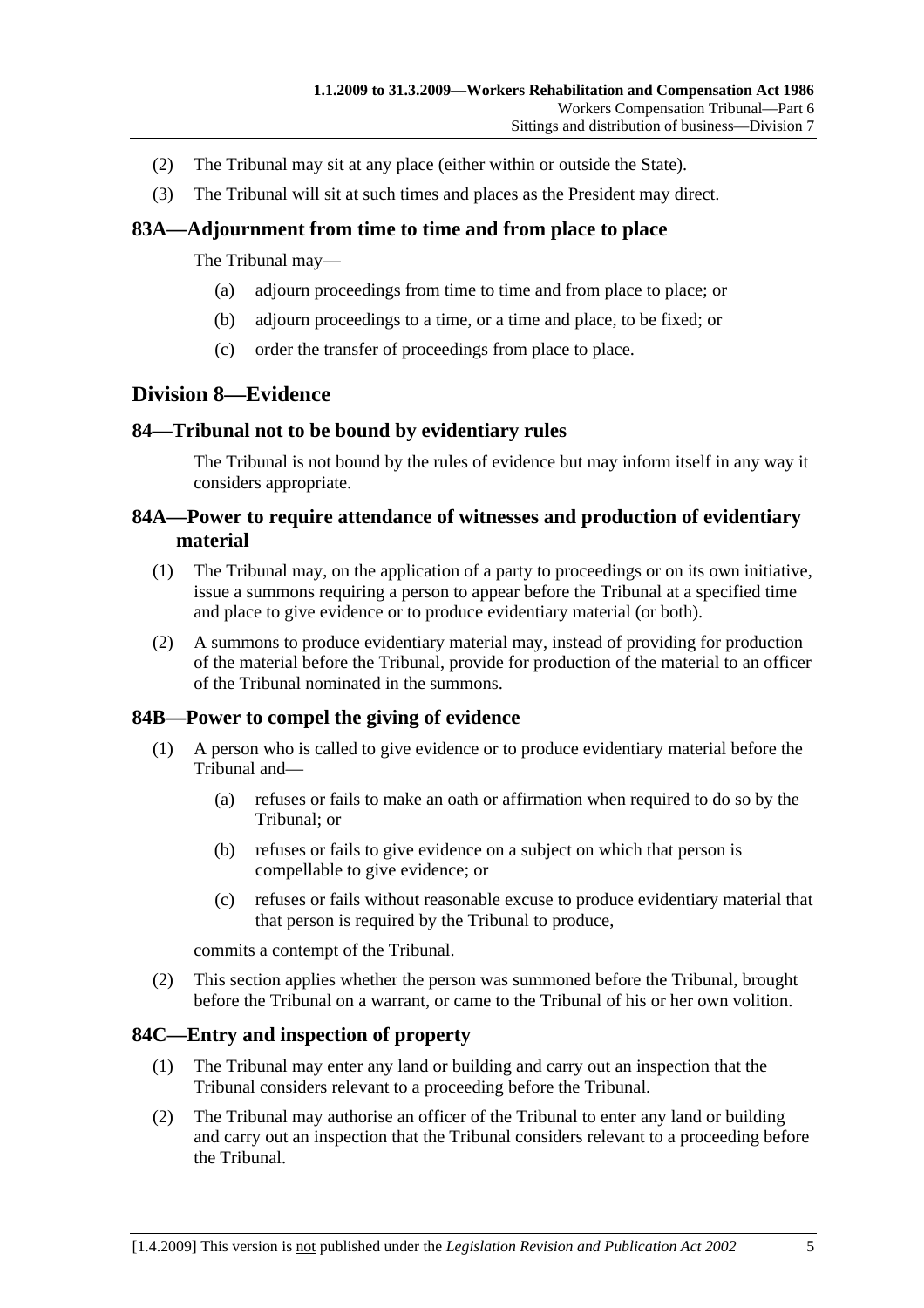(3) A person who obstructs the Tribunal, or a person authorised by the Tribunal, in the exercise of a power of entry or inspection under this section commits a contempt of the Tribunal.

#### **84D—Issue of evidentiary summonses**

- (1) A summons under this Part may be issued on behalf of the Tribunal by—
	- (a) a presidential member of the Tribunal; or
	- (b) a conciliation officer; or
	- (c) the Registrar.
- (2) However, the Registrar may only issue a summons at the direction of a presidential member or a conciliation officer or as authorised under the Rules.

### **Division 9—General principles and rules**

#### **85—Principles of equity and good conscience**

The Tribunal must act according to equity, good conscience and the substantial merits of the case without regard to technicalities and legal forms.

#### **85A—Hearings to be in public**

- (1) The Tribunal must hear proceedings (other than interlocutory or conciliation proceedings) in a place open to the public.
- (2) However, the Tribunal may, in the interests of a party to proceedings hear the proceedings, or a particular part of the proceedings, in private.

#### **85B—Representation**

- (1) A person is entitled to appear personally or by representative in conciliation proceedings or other proceedings before the Tribunal.
- (2) However, a person is not entitled to be represented by a person whose name has been struck off the roll of legal practitioners or who, although a legal practitioner, is not entitled to practise the profession of law because of disciplinary action taken against the person.
- (3) If, in conciliation proceedings, the conciliator presiding at the proceedings wants to speak to a person privately in the absence of the person's representative, the representative must withdraw until—
	- (a) the conciliator invites the representative to return; or
	- (b) the private interview is terminated.
- (4) A party is entitled to terminate a private interview with the conciliator held in the absence of the party's representative at any time after the conciliator has had a reasonable opportunity to put to the party proposals for which the conciliator initiated the private interview.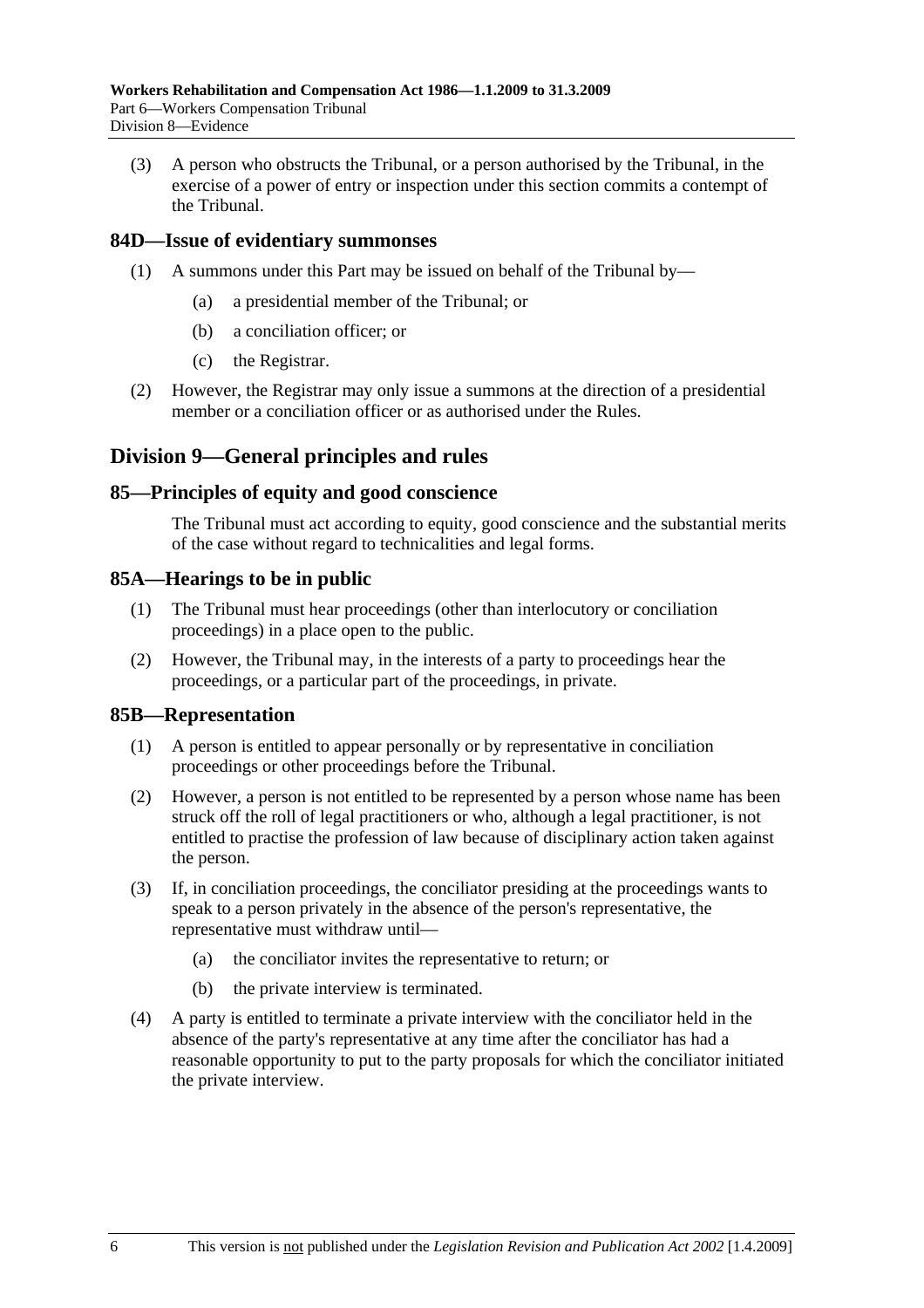# **Division 10—Appeals and references of questions of law**

### **86—Appeal on question of law**

- (1) An appeal lies on a question of law against a decision of the Tribunal constituted of a single presidential member to a Full Bench of the Tribunal.
- (2) An appeal under this section must be commenced, heard and determined in accordance with the rules.

### **86A—Reference of question of law and final appeal to Supreme Court**

- (1) A Full Bench of the Tribunal may refer a question of law for the opinion of the Full Court of the Supreme Court.
- (2) Subject to subsection (2a), an appeal also lies on a question of law against a decision of the Full Bench of the Tribunal to the Full Court of the Supreme Court.
- (2a) An appeal cannot be commenced under subsection (2) except with the permission of a Judge of the Supreme Court.
- (3) On a reference or appeal under this section, the Full Court of the Supreme Court may—
	- (a) decide the question of law;
	- (b) refer the matter back to the Tribunal with directions the Full Court considers appropriate;
	- (c) make consequential or related orders (including orders for costs).

# **Division 11—Enforcement of judgments**

### **87—Certified copy of judgment or order**

The Registrar must, on application by a party to proceedings, issue a certified copy of a judgment or order of the Tribunal in the proceedings.

### **87A—Enforcement of judgments and orders**

- (1) A certified copy of a judgment or order of the Tribunal may be filed in the District Court.
- (2) When a certified copy of a judgment or order is filed in the District Court under this section, the judgment or order may be enforced as a judgment or order of the District Court.

### **Division 12—Miscellaneous**

### **88—Immunities**

- (1) A presidential member of the Tribunal or a conciliation officer has the same privileges and immunities from civil liability as a Judge of the Supreme Court.
- (2) An officer of the Tribunal, other than a presidential member or a conciliation officer, incurs no civil or criminal liability for an honest act or omission in carrying out or purportedly carrying out official functions.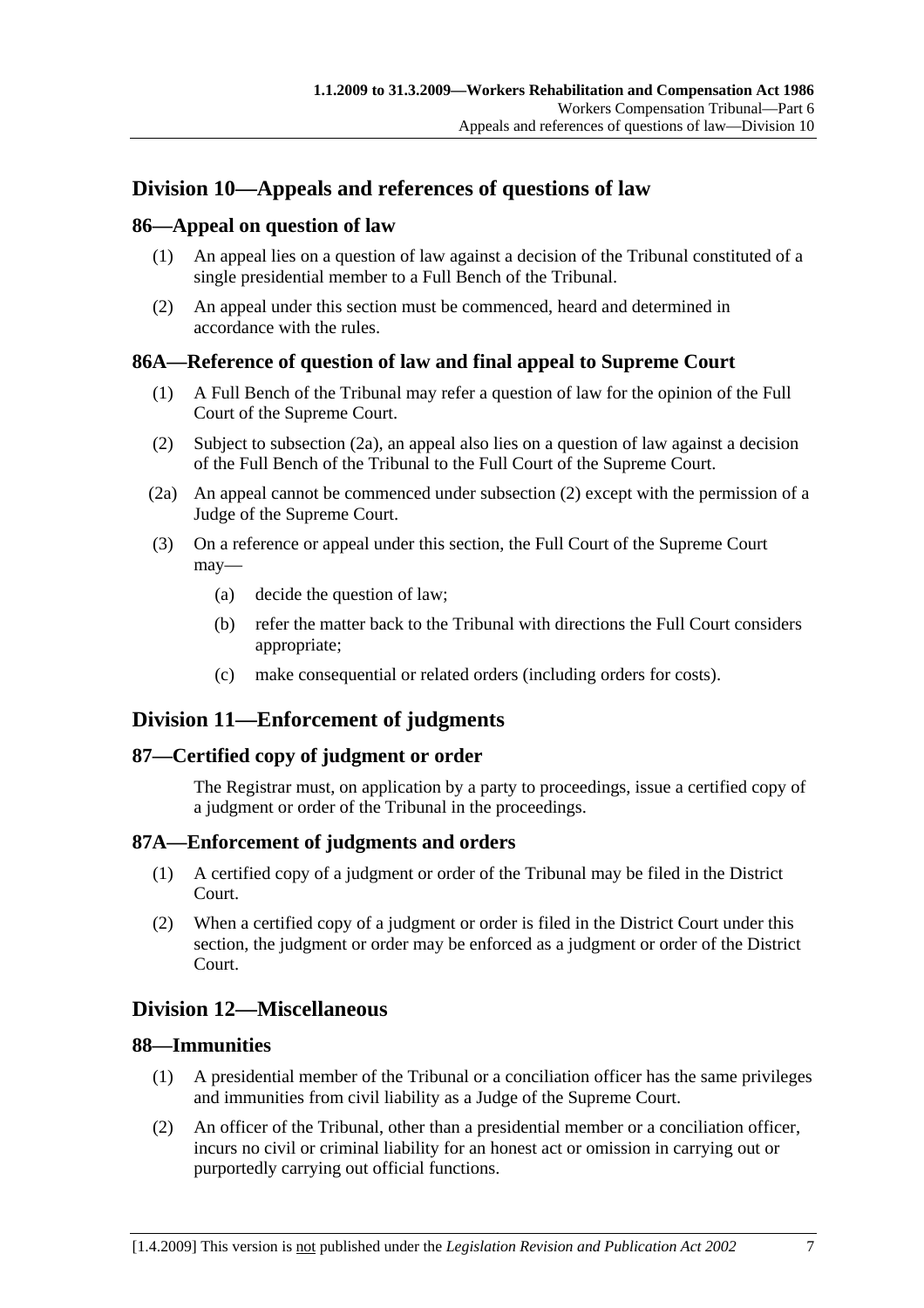### **88A—Contempts of Tribunal**

A person who—

- (a) interrupts the proceedings of the Tribunal or misbehaves before the Tribunal; or
- (b) insults a presidential member, a conciliation officer or another officer of the Tribunal who is acting in the exercise of official functions; or
- (c) refuses, in the face of the Tribunal, to obey a lawful direction of the Tribunal; or
- (d) fails to comply with a summons, direction, order or other process of the Tribunal (other than an order for the payment of money),

is guilty of a contempt of the Tribunal.

#### **88B—Punishment of contempts**

- (1) The Tribunal constituted of a presidential member may punish a contempt by imposing a fine of an amount (not exceeding \$2 000) considered appropriate by the presidential member.
- (2) This section applies both to contempts committed in the face of the Tribunal and contempts arising from non-compliance with an order, direction, summons or other process of the Tribunal.
- (3) The Supreme Court may review a penalty imposed for a contempt of the Tribunal and quash, increase or reduce the penalty.

#### **88C—Miscellaneous provisions about legal process**

- (1) Any process of the Tribunal may be issued or executed on a Sunday as well as any other day.
- (2) The validity of process is not affected by the fact that the person who issued it dies or ceases to hold office.

### **88D—Service**

- (1) If it is not practicable to serve any process, notice or other document in the manner otherwise prescribed or contemplated by law, the Tribunal may, by order—
	- (a) provide for service by post; or
	- (b) make any other provision that may be necessary or desirable for service.
- (2) Any process, notice or other document served in accordance with an order under subsection (1) will, despite any other law, be taken to have been duly served.

#### **88DA—Power to enlarge scope of proceedings**

The Tribunal may, with the consent of all parties to proceedings, enlarge the scope of the proceedings to include questions that are not presently at issue in the proceedings.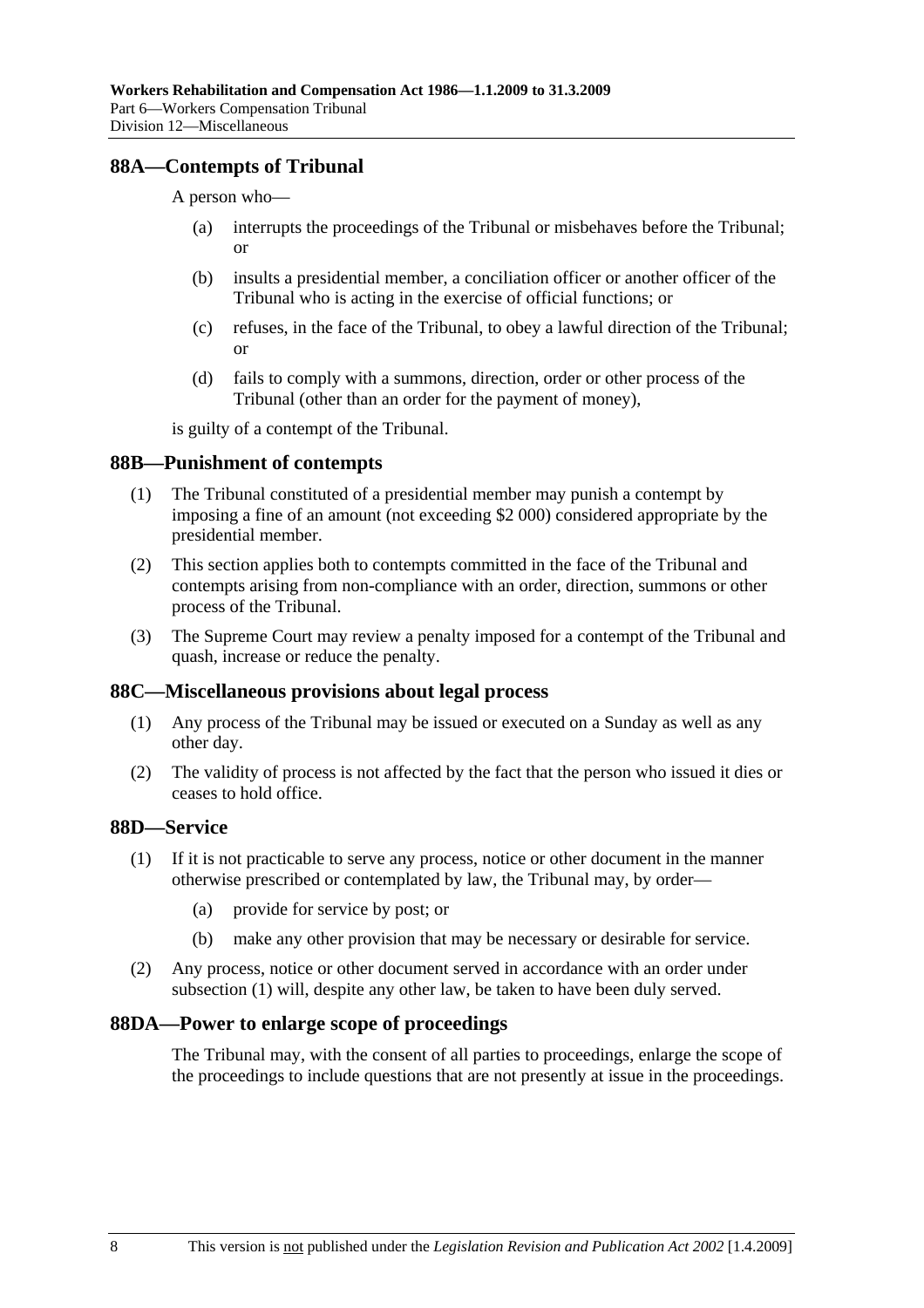## **88E—Rules**

- (1) The President may make Rules of the Tribunal—
	- (a) regulating the business of the Tribunal and the duties of the various officers of the Tribunal; and
	- (b) authorising conciliation officers to exercise any part of the jurisdiction of the Tribunal; and
	- (c) regulating the practice and procedure of the Tribunal; and
	- (d) imposing mutual obligations on parties to proceedings in the Tribunal to disclose to each other the contents of expert reports or other material of relevance to the proceedings before the proceedings are brought to trial; and
	- (e) regulating the form in which evidence may be taken; and
	- (f) regulating costs; and
	- (g) dealing with any other matter necessary or expedient for the effective and efficient operation of the Tribunal.
- (2) Before making Rules of the Tribunal, the President must consult with a rules committee consisting of—
	- (a) at least three presidential members; and
	- (b) at least two conciliation officers; and
	- (c) the Registrar.
- (3) The rules take effect as from the date of publication in the Gazette or a later date specified in the rules.

### **88F—Costs of proceedings**

Subject to this Act, the costs of proceedings before the Tribunal are in the discretion of the Tribunal.

### **88G—Recovery of costs of representation**

 (1) A representative of a party to proceedings before the Tribunal must not charge nor seek to recover for work involved in, or associated with, that representation an amount exceeding the amount allowable under a scale fixed by regulation.

Maximum penalty: \$2 000.

 (2) Before proposing a regulation under this section to the Executive Council, the Minister must consult with the Crown Solicitor.

### **88H—Power to set aside judgments or orders**

- (1) The Tribunal may amend or set aside a judgment or order of the Tribunal—
	- (a) by consent of the parties; or
	- (b) in order to correct an error; or
	- (c) if the interests of justice require that the judgment or order be amended or set aside.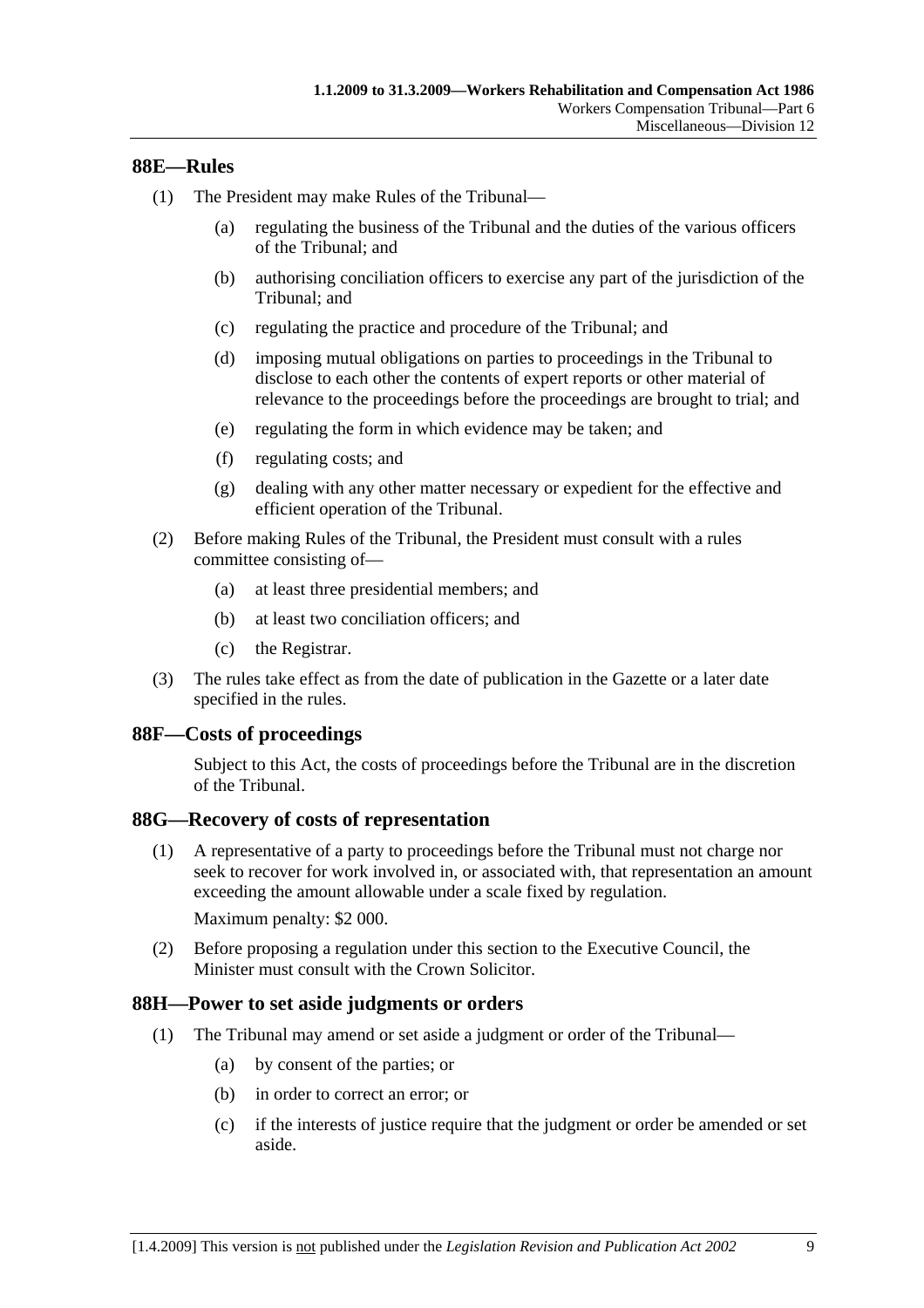(2) The power under subsection (1) may only be exercised by the President or a presidential member or conciliation officer to whom the President has delegated the power.

## **88I—Finality of the Tribunal's decisions**

No proceeding, judgment or decision of the Tribunal can be challenged, appealed against, reviewed, quashed or called in question except—

- (a) as provided in this Act; or
- (b) in proceedings before the Full Supreme Court founded on an alleged excess or want of jurisdiction.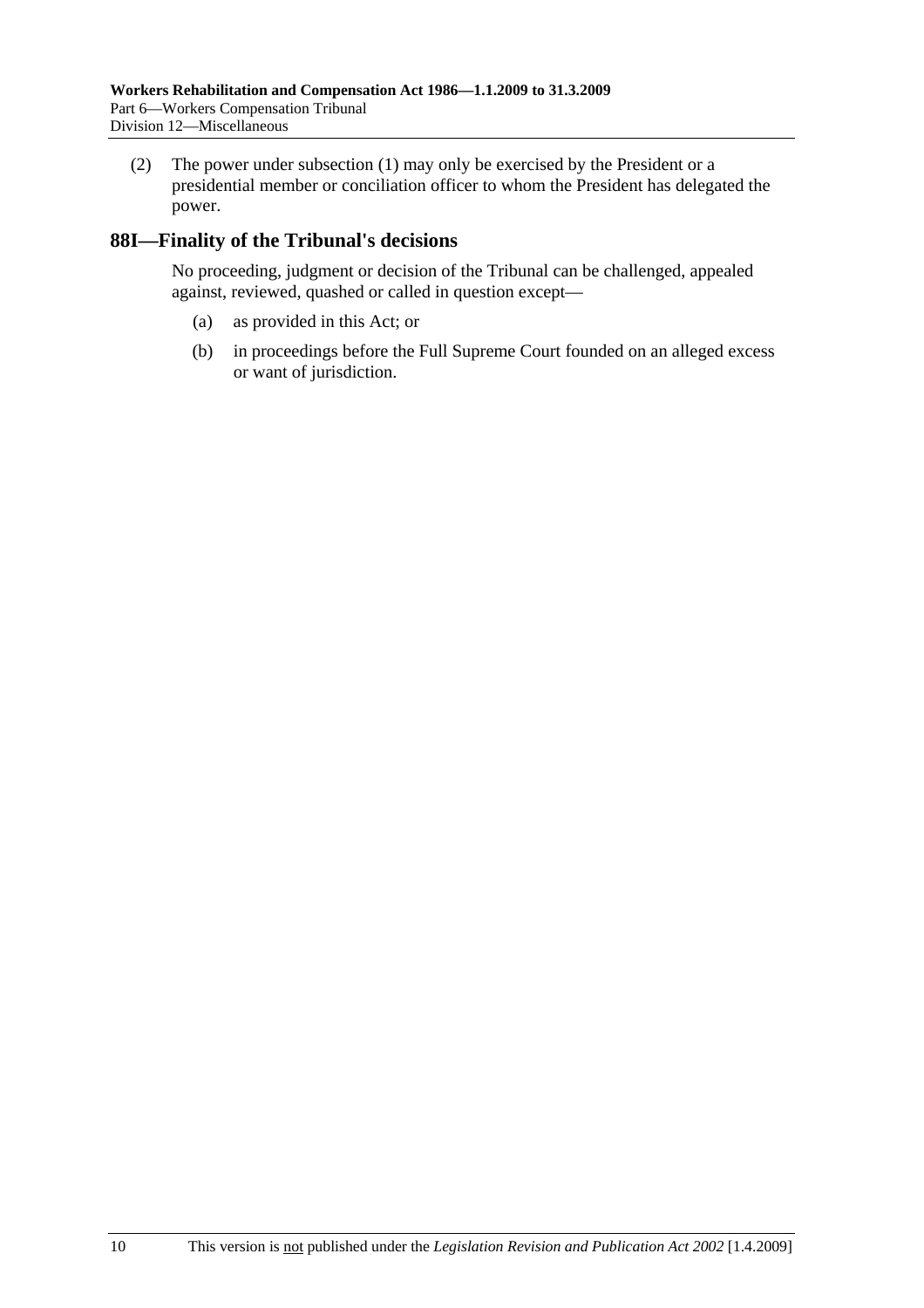# **Part 6A—Dispute resolution**

# **Division 1—Preliminary**

## **89—Interpretation**

In this Part—

*applicant* means the person who lodges a notice of dispute under this Part;

*party* to a dispute means—

- (a) the applicant; and
- (b) the relevant compensating authority; and
- (c) if the dispute is about a compensable disability and the worker who suffered or is alleged to have suffered the compensable disability is not the applicant—the worker; and
- (d) if the dispute is about a compensable disability and the employer from whose employment the disability arose or is alleged to have arisen is not the applicant—the employer; and
- (e) a person who has a direct interest in the dispute and has notified the Registrar of the interest;

*relevant compensating authority* in relation to a particular disputed decision means—

- (a) if the decision was made by the Corporation or a body corporate exercising powers delegated by the Corporation—the Corporation or the relevant delegate; or
- (b) if the decision was made by a self-insured employer—the self-insured employer.

## **89A—Reviewable decisions**

- (1) The following decisions are reviewable—
	- (a) a decision on a claim for compensation including—
		- (i) a decision redetermining a claim<sup>1</sup>; or
			- (ii) a decision on a claim by the Tribunal, made in the exercise of the Tribunal's special jurisdiction to expedite decisions on claims<sup>2</sup>;
	- (b) a decision about the nature of rehabilitation services provided, or to be provided, for a worker<sup>3</sup>;
	- (c) a decision to vary, suspend or discontinue weekly payments;
	- (d) a decision on an application by an employer to have weekly payments payable to a worker employed by, or formerly employed by, the employer reviewed;
	- (e) a decision to disallow or reduce a charge for a medical service (unless the decision merely brings the charge into conformity with a rate of charge prescribed by regulation).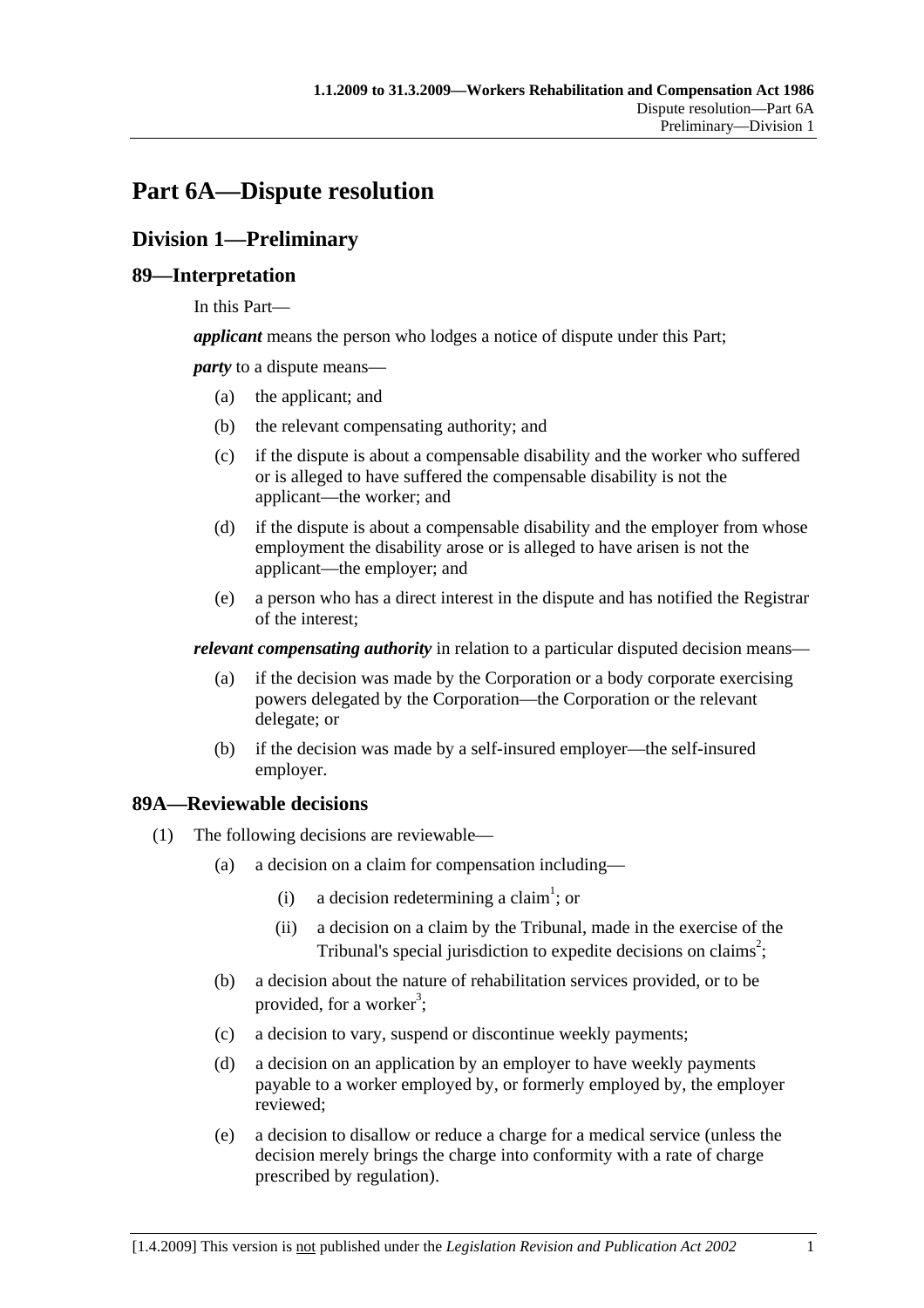(2) However, a decision is not reviewable if declared not to be reviewable by or under this Act.

#### **Notes—**

- 1 See section 53(7) & (7a).
- 2 See section 97B(3)(b).
- 3 Section 28B also provides for the review of a rehabilitation and return to work plan.

## **Division 2—Notice of dispute**

### **90—Notice of dispute**

- (1) A person with a direct interest in a reviewable decision (the *applicant*) may lodge a notice of dispute with the Registrar.
- (2) A notice of dispute must be in writing and in the form prescribed by regulation.
- (3) A person has a direct interest in a reviewable decision if the person—
	- (a) is directly affected by the decision; or
	- (b) is the employer from whose employment the compensable disability arose or is alleged to have arisen.

### **90A—Time for lodging notice of dispute**

- (1) The notice of dispute must be lodged within one month after the applicant receives notice of the reviewable decision unless the Tribunal allows an extension of time.
- (2) The Tribunal's power to extend time may only be exercised by the President or a presidential member or conciliation and arbitration officer to whom the President has delegated the power to allow an extension of time.
- (3) An application an extension of time must be made as in the manner and form prescribed by the regulations.

### **90B—Notice to be given by Registrar**

- (1) On receiving a notice of dispute, the Registrar must immediately send copies of the notice of dispute to the other parties to the dispute.
- (2) The copy of the notice of dispute sent to the relevant compensating authority must be accompanied by copies of any documentary materials lodged with the notice of dispute.

## **Division 3—Initial reconsideration**

## **91—Initial reconsideration**

- (1) The relevant compensating authority must, on receiving a copy of a notice of dispute under this Part—
	- (a) assign a suitable person to reconsider the disputed decision; and
	- (b) have the decision reconsidered in the light of the matters set out in the notice of dispute.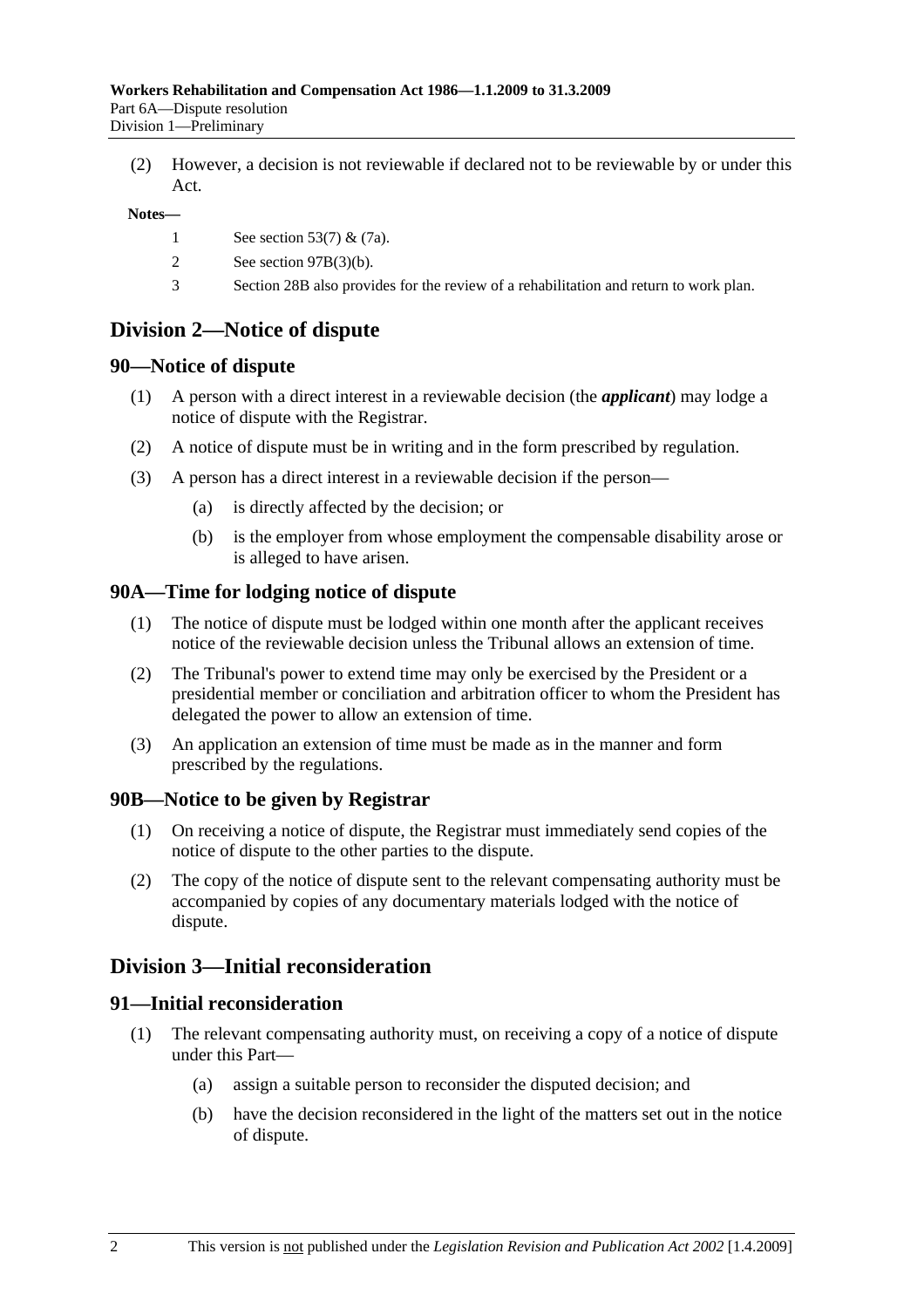- (2) A person assigned to reconsider the disputed decision—
	- (a) may (but need not be) an officer of the relevant compensating authority but must not be the person who made the disputed decision; and
	- (b) must be a person who has been nominated to the Registrar in accordance with the regulations as a person who may be assigned to reconsider disputed decisions under this Division.
- (3) On completion of the reconsideration, the relevant compensating authority must confirm or vary the disputed decision to conform with the result of the reconsideration and give the Registrar a written notice stating—
	- (a) the result of the reconsideration; and
	- (b) whether the compensating authority has confirmed or varied the decision as a result of the reconsideration and, if the decision has been varied, how the decision has been varied.
- (4) If the disputed decision is varied, the written notice must also be given to the other parties to the dispute.
- (5) The relevant compensating authority must complete the reconsideration and give the notice or notices stating the result of the reconsideration within 7 days after receiving the notice of dispute or a longer time allowed by the Registrar on the authority's application.

Maximum penalty: \$5 000.

- (6) The variation of a decision under this section is not to be regarded as a redetermination of a claim<sup>1</sup>.
- (7) A decision on a claim by the Tribunal itself, made in the exercise of the Tribunal's special jurisdiction to expedite decisions on claims<sup>2</sup>, is not liable to reconsideration under this section; if such a decision is disputed, the Registrar must immediately refer the dispute for conciliation.

#### **Notes—**

- 1 See section 53(7) and (7a).
- 2 See section 97B.

## **91A—Reference of disputes to conciliation**

 $If$ <sub>—</sub>

- (a) the relevant compensating authority, on reconsideration of a disputed decision, confirms the decision; or
- (b) the relevant compensating authority, on reconsideration of a disputed decision, varies the decision and a party to the dispute expresses dissatisfaction with the result of the reconsideration in accordance with the rules,

the Registrar must refer the dispute for conciliation.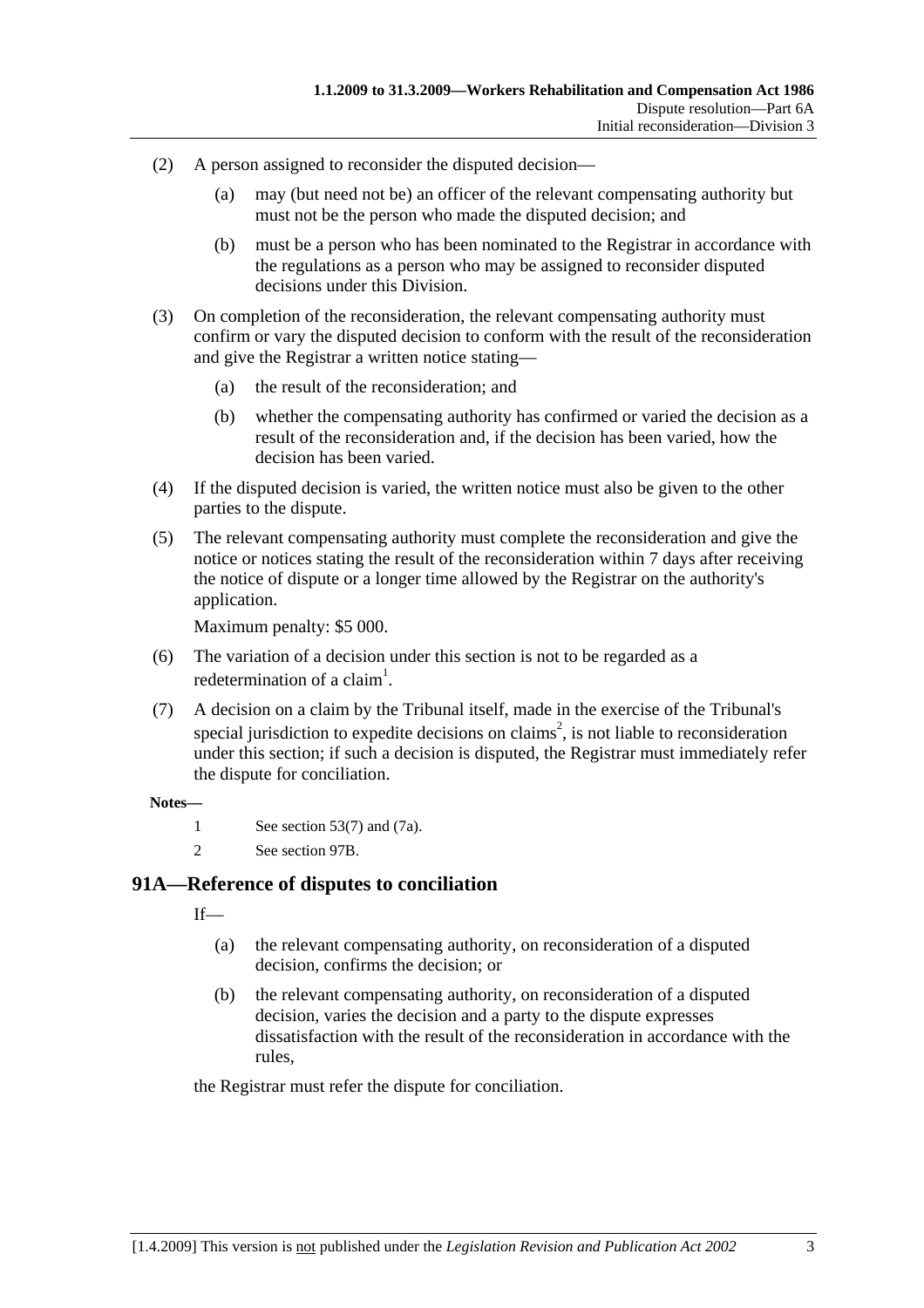# **Division 4—Conciliation proceedings**

## **92—Assignment of presidential member or conciliation officer to preside at conciliation proceedings**

- (1) When a dispute is referred for conciliation—
	- (a) a presidential member or conciliation officer must be assigned in accordance with the rules to preside at the conciliation proceedings; and
	- (b) each party to the dispute must, in accordance with the rules—
		- (i) disclose to the conciliator the existence and nature of all evidentiary material in the party's possession relevant to the dispute; and
		- (ii) at the request of another party to the dispute, give the party access to the relevant evidentiary material.
- (2) However, if the conciliator agrees, a party need not give another party access to evidentiary material if—
	- (a) the material is a videotape, photographic material, or a report of surveillance; or
	- (b) the disclosure of the material could prejudice the investigation of a suspected offence.

## **92A—Obligation of conciliator**

In conducting conciliation proceedings, the conciliator must—

- (a) seek to identify the issues in dispute and to narrow the range of the dispute; and
- (b) explore the possibilities of resolving the dispute by agreement.

### **92B—Calling of conciliation conference**

- (1) A compulsory conference of the parties to a dispute that has been referred for conciliation must be called within the time fixed by the rules.
- (2) The Tribunal may summon the parties to the dispute and any other persons who may be able to assist in resolving the dispute to appear at the conference.
- (3) A compulsory conference may, at the discretion of the conciliator, be held in public or private or partly in public and partly in private.
- (4) A person who fails to attend a compulsory conference as required by summons or who, having attended, fails to participate in the conference as required by the conciliator presiding at the conference, commits a contempt of the Tribunal.

### **92C—Procedure in conciliation proceedings**

 (1) In the course of conducting conciliation proceedings, the conciliator may interview the parties to the dispute separately or together.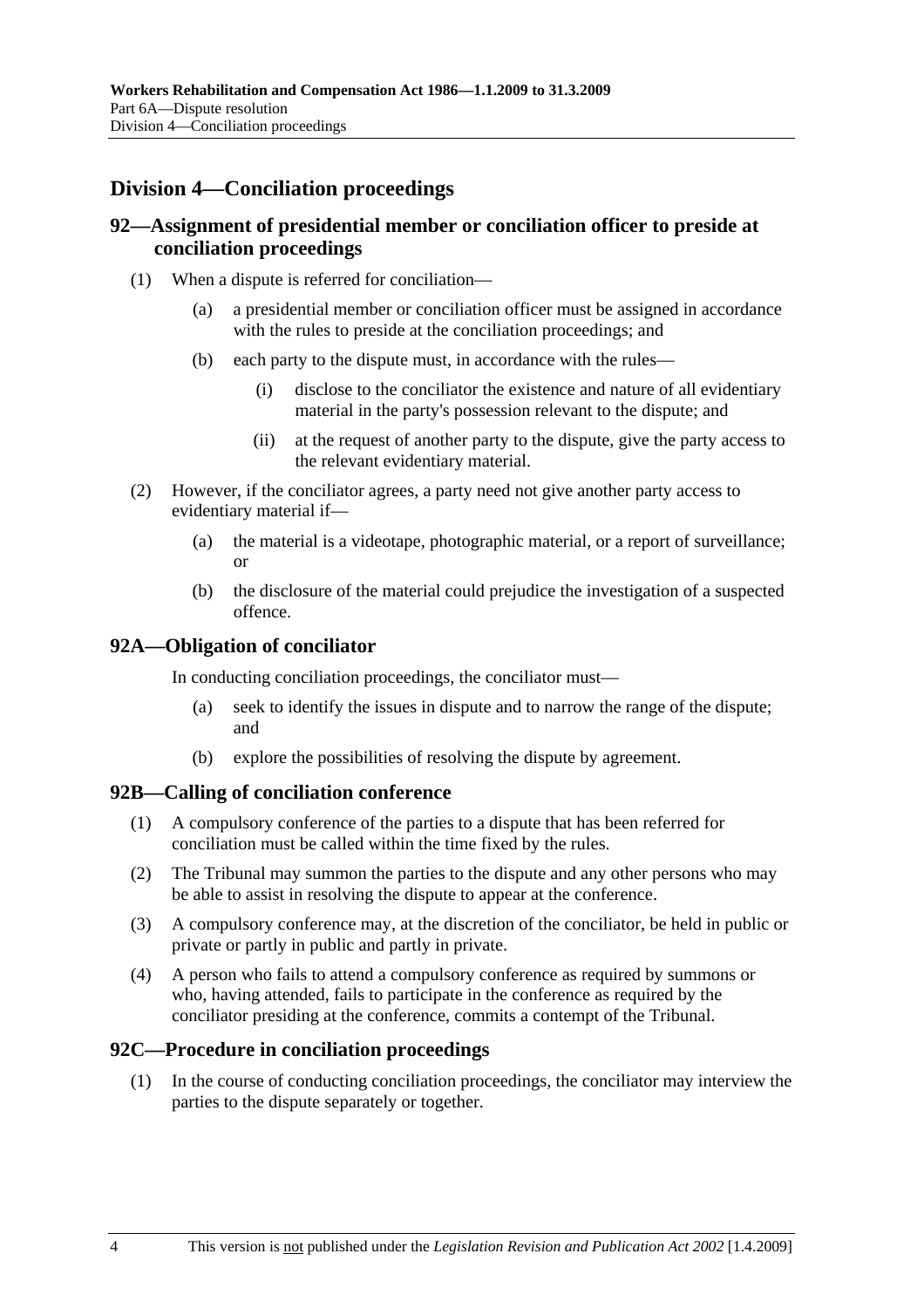- (2) The conciliator presiding at a conference may (subject to the rules) adjourn the conference from time to time to allow the parties to gather further information, to consider their respective positions or for other purposes relevant to the resolution of the dispute.
- (3) Evidence of anything said or done in the course of conciliation proceedings is only admissible in subsequent proceedings by consent of all parties to the proceedings.
- (4) However—
	- (a) evidence of a settlement reached in conciliation proceedings is admissible (without the consent of all parties) in subsequent proceedings; and
	- (b) evidence of the offers made in the course of conciliation proceedings is admissible (without the consent of all parties) in subsequent proceedings for the purpose of applying provisions for deciding questions about costs.
- (5) A settlement to which counsel or another representative of a party agrees at a conference is binding on the party.
- (6) The conciliator presiding at a conference may make a determination or order to give effect to a settlement reached at the conference.
- (7) A determination or order under subsection (6) is a determination or order of the Tribunal.

## **92D—Reference of dispute into Tribunal**

If conciliation proceedings do not result in an agreed settlement of the dispute, the conciliator presiding at the conciliation proceedings must refer the dispute into the Tribunal for judicial determination.

## **Division 6—Judicial determination of dispute**

## **94A—Constitution of Tribunal**

- (1) For the purpose of making a judicial determination of a disputed claim, the Tribunal will be constituted of a single presidential member.
- (2) However, if the President decides that a particular dispute should be referred directly to a Full Bench of the Tribunal, the dispute will be heard and determined by a Full Bench of the Tribunal.

## **94B—Pre-hearing conference**

- (1) Before the Tribunal proceeds with the hearing of the disputed claim, a pre-hearing conference of the parties must be held in accordance with the rules.
- (2) However, a presidential member of the Tribunal may dispense with a pre-hearing conference if there is proper reason for doing so.

## **94C—Determination of dispute**

 (1) In proceedings under this Division, the Tribunal must decide the dispute without regard to decisions taken in earlier proceedings.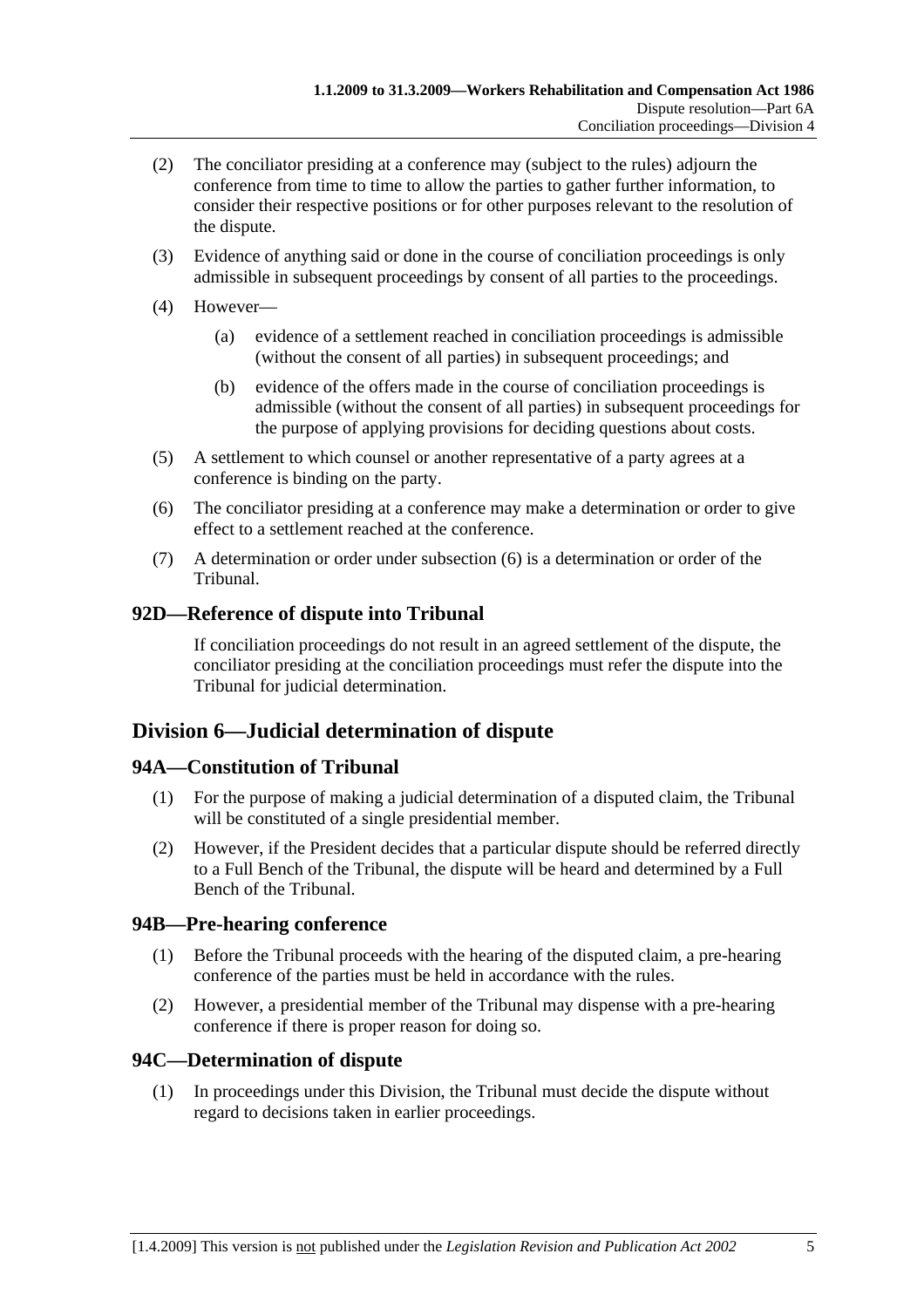(2) However, if the amount of lump sum compensation is disputed by a worker and the amount the Tribunal proposes to award is less than, or the same as, or less than 10% above, the amount offered in conciliation proceedings, the worker is not entitled to costs of the proceedings under this Division.

## **Division 7—Costs**

## **95—Costs**

- (1) A party (other than the relevant compensating authority) is entitled, subject to this Part and to limits prescribed by regulation, to an award against the relevant compensating authority for the party's reasonable costs of—
	- (a) the initial reconsideration of a disputed decision; and
	- (b) any subsequent proceedings for resolution of the dispute under this Part (but not proceedings by way of an appeal or a reference of a question of law to a Full Bench of the Tribunal or the Supreme Court).
- (2) Costs may only be awarded to cover—
	- (a) the cost of representation by a legal practitioner or an officer or employee of an industrial association; and
	- (b) costs of a kind authorised by the regulations that were reasonably incurred.
- (3) If the Tribunal is of the opinion that a party acted unreasonably, frivolously or vexatiously in bringing or in relation to the conduct of proceedings, the Tribunal may—
	- (a) decline to make an award of costs in favour of the party and may further (if it thinks fit) make an award of costs against the party; or
	- (b) reduce the amount of the award to which the party would otherwise have been entitled.
- (4) An award of costs to cover professional advice or assistance may, if the Tribunal considers appropriate, be made in favour of the person who provided the professional advice or assistance.
- (5) An award of legal costs cannot exceed 85% of the amount that would be allowable under the relevant Supreme Court scale if the proceedings were in the Supreme Court.

## **95A—Costs liability of representatives**

(1) In this section—

*professional representative* means a legal practitioner or other person who has been engaged or appointed to represent a party to proceedings before the Tribunal (whether personally or through an employee or agent).

- (2) If a professional representative acting for a party to proceedings before the Tribunal under this Part (whether personally or through an employee or agent) has caused costs—
	- (a) to be incurred improperly or without reasonable cause; or
	- (b) to be wasted by undue delay or negligence or by any other misconduct or default,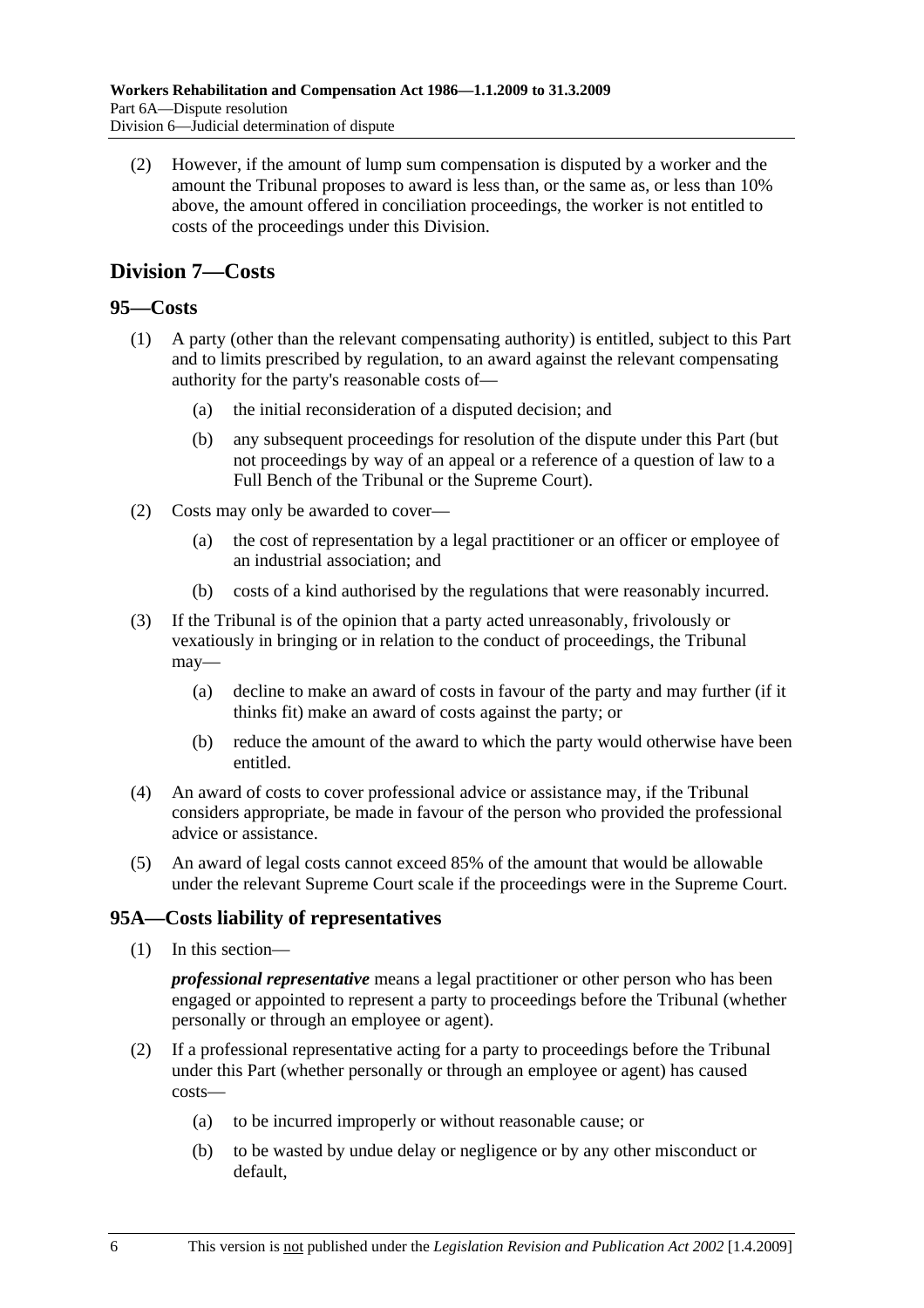the Tribunal may make an order as specified in subsection (3).

- (3) The Tribunal may order—
	- (a) that all or any of the costs between the professional representative and his or her client be disallowed or that the professional representative repay to his or her client the whole or part of any money paid on account of costs;
	- (b) that the professional representative pay to his or her client all or any of the costs which his or her client has been ordered to pay to any party;
	- (c) that the professional representative pay all or any of the costs of any party other than his or her client.
- (4) Without limiting subsection (2), a professional representative is in default for the purposes of that subsection if any proceedings cannot conveniently be heard or proceed, or fail or are adjourned without any useful progress being made, because the professional representative failed to—
	- (a) attend in person or by a proper representative; or
	- (b) file any document which ought to have been filed; or
	- (c) lodge or deliver any document for the use of the Tribunal which ought to have been lodged or delivered; or
	- (d) be prepared with any proper evidence or account; or
	- (e) otherwise proceed.
- (5) The Tribunal may not make an order against a professional representative under subsection (3) unless the Tribunal has informed the professional representative of the nature of the order proposed and allowed the professional representative a reasonable opportunity to make representations, and call evidence, in relation to the matter.
- (6) The Tribunal may order that notice of any proceedings or order against a professional representative under this section be given to the client in such manner as the Tribunal directs.
- (7) A decision of the Tribunal constituted of a conciliation officer under this section may be reviewed, on application under the rules, by a presidential member of the Tribunal.
- (8) On a review under subsection (7), the presidential member of the Tribunal may—
	- (a) decide the matter and, if he or she thinks fit—
		- (i) make any order that may be made under this section at first instance;
		- (ii) vary or revoke the order that is the subject of the review;
	- (b) refer the matter back to the conciliation officer with directions the presidential member thinks fit;
	- (c) make consequential or related orders.

## **Division 8—Ministerial intervention**

## **96—Ministerial intervention**

The Minister may, if satisfied that intervention is justified in the public interest, intervene in proceedings before the Tribunal or the Supreme Court under this Part.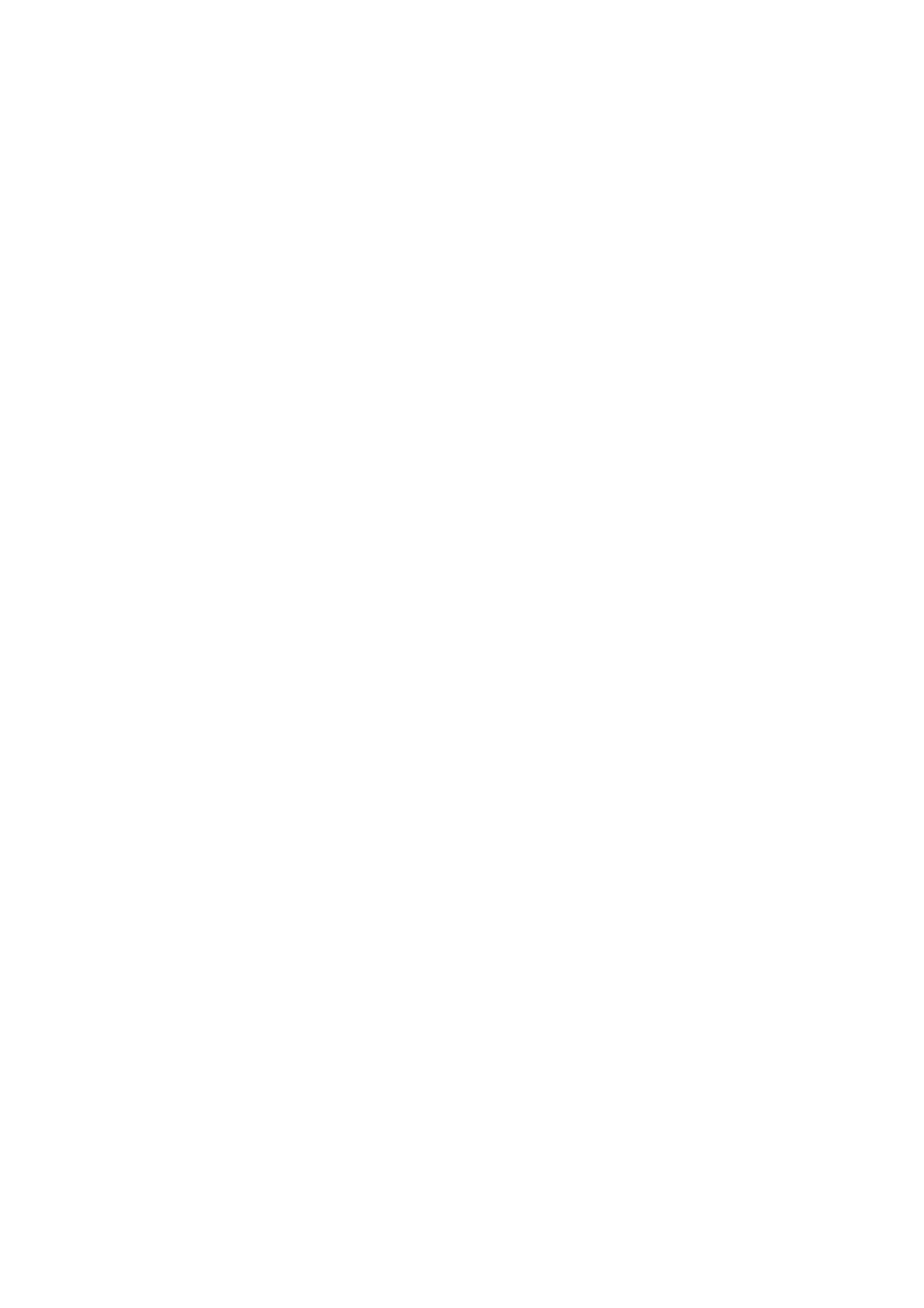# **Part 6B—Special jurisdiction to expedite decisions**

## **97—Special jurisdiction**

- (1) A worker or employer who believes there has been undue delay in deciding a claim or other matter affecting the worker or employer may apply to the Tribunal, in the manner and form prescribed by regulation, for expedited determination of the matter.
- (2) However, an application cannot be made for expedited determination of—
	- (a) a question about the redemption of a liability<sup>1</sup>; and
		- (b) a matter of a class excluded by regulation from the ambit of this section.
- (3) An application for expedited determination of a matter cannot be made until at least 14 days after the day the matter was placed before the decision-maker whose decision is required.

**Note—** 

1 See section 42.

## **97A—Constitution of Tribunal for proceedings under this Part**

For the purpose of proceedings under this Part, the Tribunal may be constituted of a presidential member or a conciliation officer.

## **97B—Powers of Tribunal on application**

- (1) On an application for expedited determination of a matter, the Tribunal may—
	- (a) give directions the Tribunal considers necessary to expedite the determination of the matter; or
	- (b) decide the matter itself.
- (2) A person to whom a direction is given by the Tribunal under subsection (1) must comply with the direction.

Maximum penalty: \$5 000.

Prosecution of non-compliance as an offence does not prejudice enforcement of the direction in other ways.

- (3) If the Tribunal decides a claim under this section, the decision—
	- (a) is to be treated as a decision of the relevant compensating authority; and
	- (b) is a reviewable decision.

### **97C—Costs**

Regulations may be made about the costs of proceedings under this Part.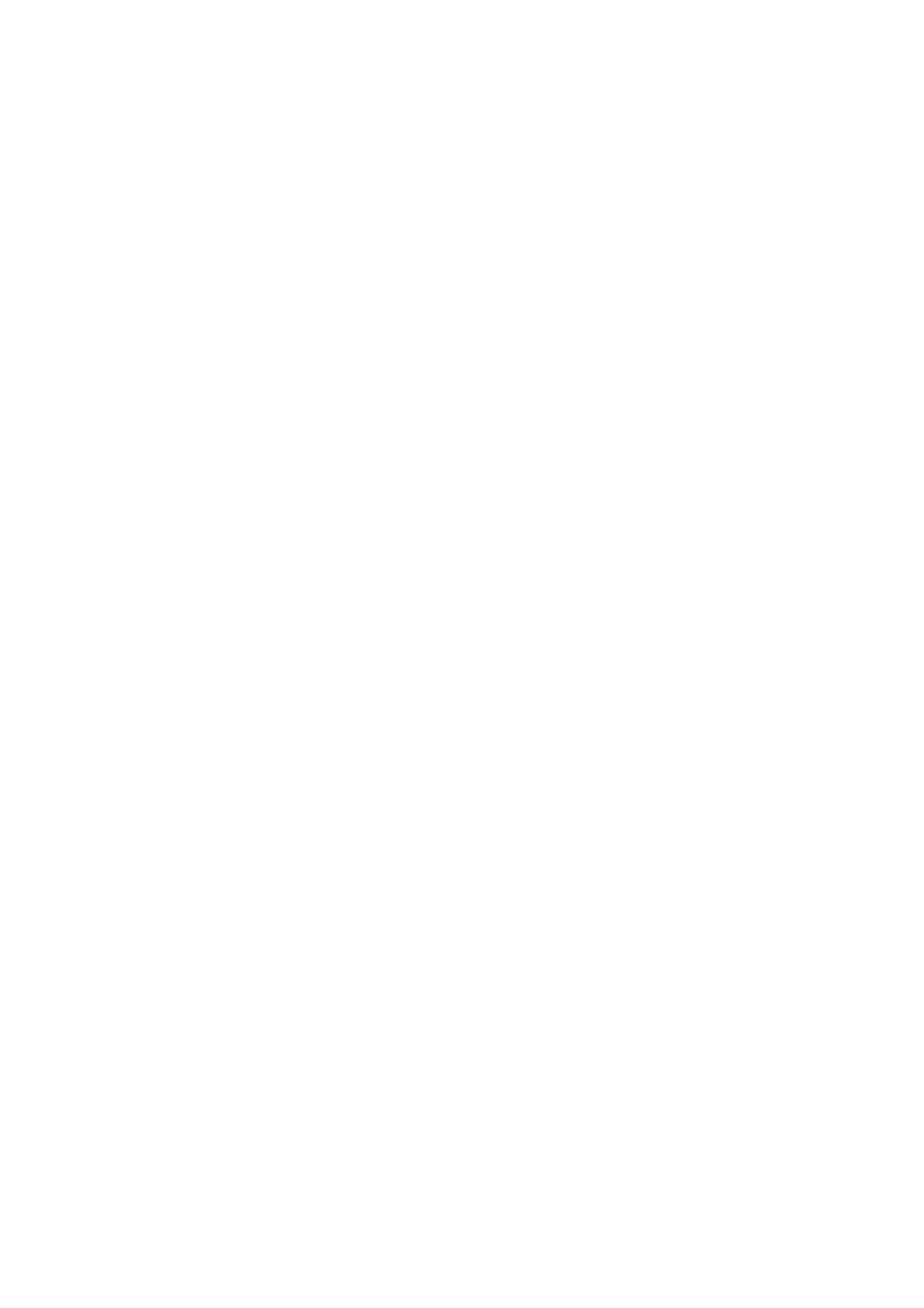# **Part 6C—Medical Panels**

# **Division 1—Establishment and constitution**

## **98—Establishment**

- (1) There will be such Medical Panels as are necessary for the purposes of this Act.
- (2) For the purpose of constituting Medical Panels, there is to be a list of legally qualified medical practitioners appointed by the Governor on the recommendation of the Minister.
- (3) For the purpose of making recommendations under subsection (2), the Minister must establish a selection committee in accordance with the regulations and seek and take into account nominations from that committee.
- (4) For the purpose of making nominations under subsection (3), the selection committee must invite expressions of interest in accordance with the regulations.
- (5) Subsection (4) does not apply if the Minister is simply seeking the advice of the selection committee about whether a particular medical practitioner should be re-appointed at the expiration of a term of office.
- (6) A person appointed under subsection (2) will be appointed on conditions, and for a term (not exceeding 3 years), determined by the Governor and, on the expiration of a term of office, is eligible for re-appointment.
- (7) The office of a person appointed under subsection (2) becomes vacant if the person—
	- (a) resigns by written notice addressed to the Minister; or
	- (b) is removed from office by the Governor for—
		- (i) breach of, or non-compliance with, a condition of appointment; or
		- (ii) mental or physical incapacity to carry out duties of office satisfactorily; or
		- (iii) neglect of duty; or
		- (iv) dishonourable conduct; or
		- (v) incompetence; or
	- (c) completes a term of office and is not re-appointed; or
	- (d) ceases to be entitled to practise as a medical practitioner; or
	- (e) is convicted of an indictable offence or of an offence which, if committed in South Australia, would be an indictable offence; or
	- (f) is sentenced to imprisonment for an offence.
- (8) From the list of medical practitioners under subsection (2), the Minister must appoint (on terms and conditions determined by the Minister)—
	- (a) a Convenor; and
	- (b) a Deputy Convenor.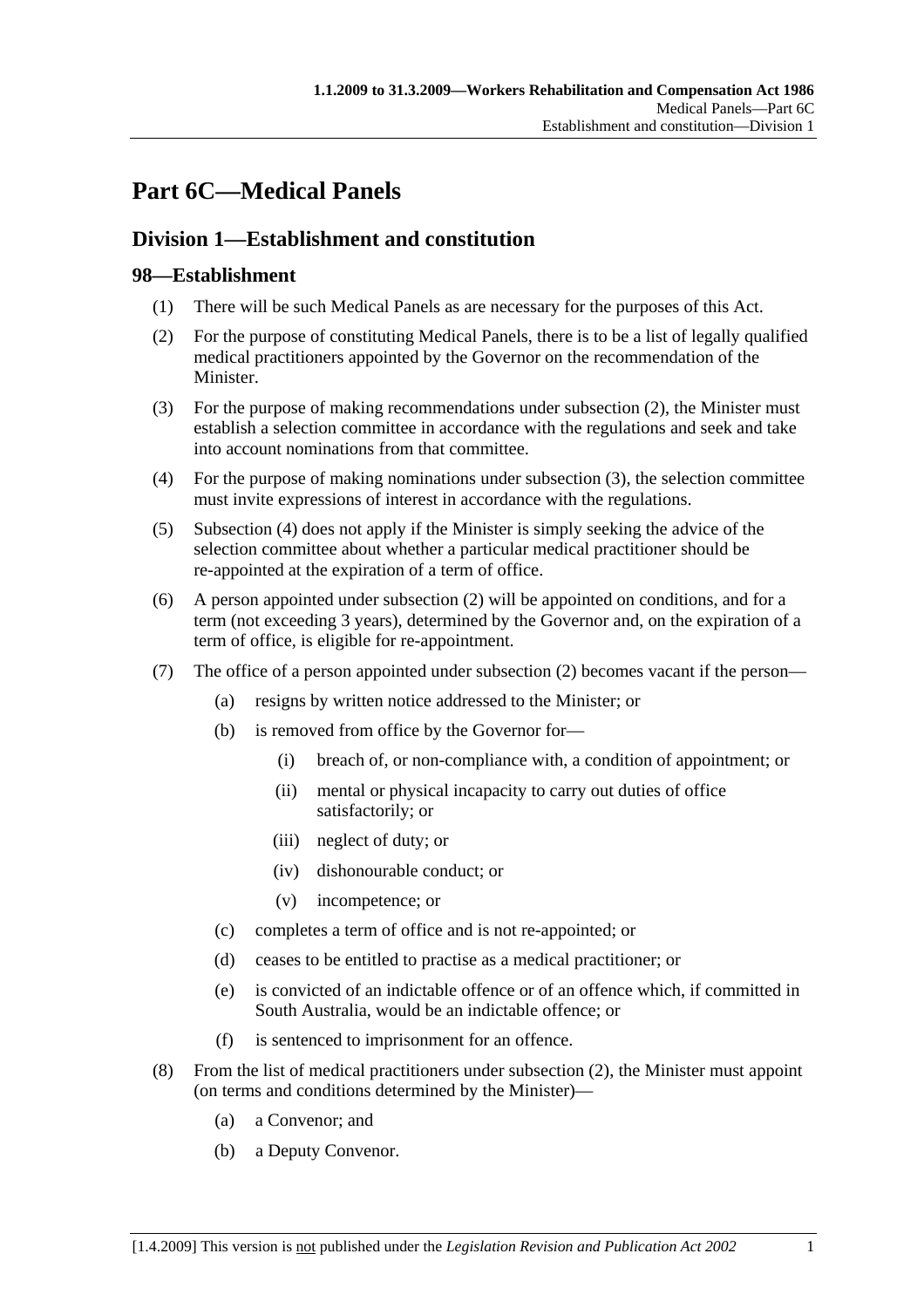- (9) The Deputy Convenor may, subject to the direction of the Convenor, exercise the functions and powers conferred on the Convenor by or under this Act.
- (10) In the temporary absence of the Convenor, the Deputy Convenor has, and may exercise, the functions and powers conferred on the Convenor by or under this Act.

## **98A—Constitution**

- (1) A Medical Panel is to consist of the number of members, not exceeding 5, as is determined by the Convenor of Medical Panels in each particular case.
- (2) If a medical practitioner has been engaged to treat or examine, or to furnish a report in relation to, a worker (other than as a member of a Medical Panel), the medical practitioner is not to sit as a member of a Medical Panel examining the worker.
- (3) A member of a Medical Panel is entitled to fees, allowances and expenses approved by the Governor.
- (4) The fees, allowances and expenses are payable out of the Compensation Fund.
- (5) The Convenor must appoint a presiding member for each Medical Panel, who will have general responsibility for managing the operations of the Medical Panel in its particular case.

## **98B—Procedures**

- (1) A Medical Panel is not bound by the rules of evidence but may inform itself in any way it considers appropriate.
- (2) A Medical Panel may act informally and without regard to technicalities or legal forms.
- (3) A Medical Panel may engage consultants and seek expert advice as it considers necessary in any particular case.
- (4) The Convenor may give directions as to the arrangement of the business of the Panels.
- (5) The Minister may for the purposes of—
	- (a) ensuring procedural fairness in the procedures of the Medical Panels; and
	- (b) facilitating the proper administration of the Medical Panels,

issue guidelines as to the procedures of Medical Panels.

- (6) The Minister must consult with the Attorney-General and the Convenor before issuing any guidelines under this section.
- (7) The Convenor may give directions as to the procedures of the Panels but may not give directions inconsistent with any guidelines issued by the Minister.
- (8) An act or decision of a majority of the members of a Medical Panel constitutes an act or decision of the Medical Panel.
- (9) Subject to this section and the other provisions of this Part, a Medical Panel may determine its own procedures.

### **98C—Validity of acts**

An act or proceeding of a Medical Panel is not invalid by reason only of a vacancy in its membership or a defect in the appointment of a member.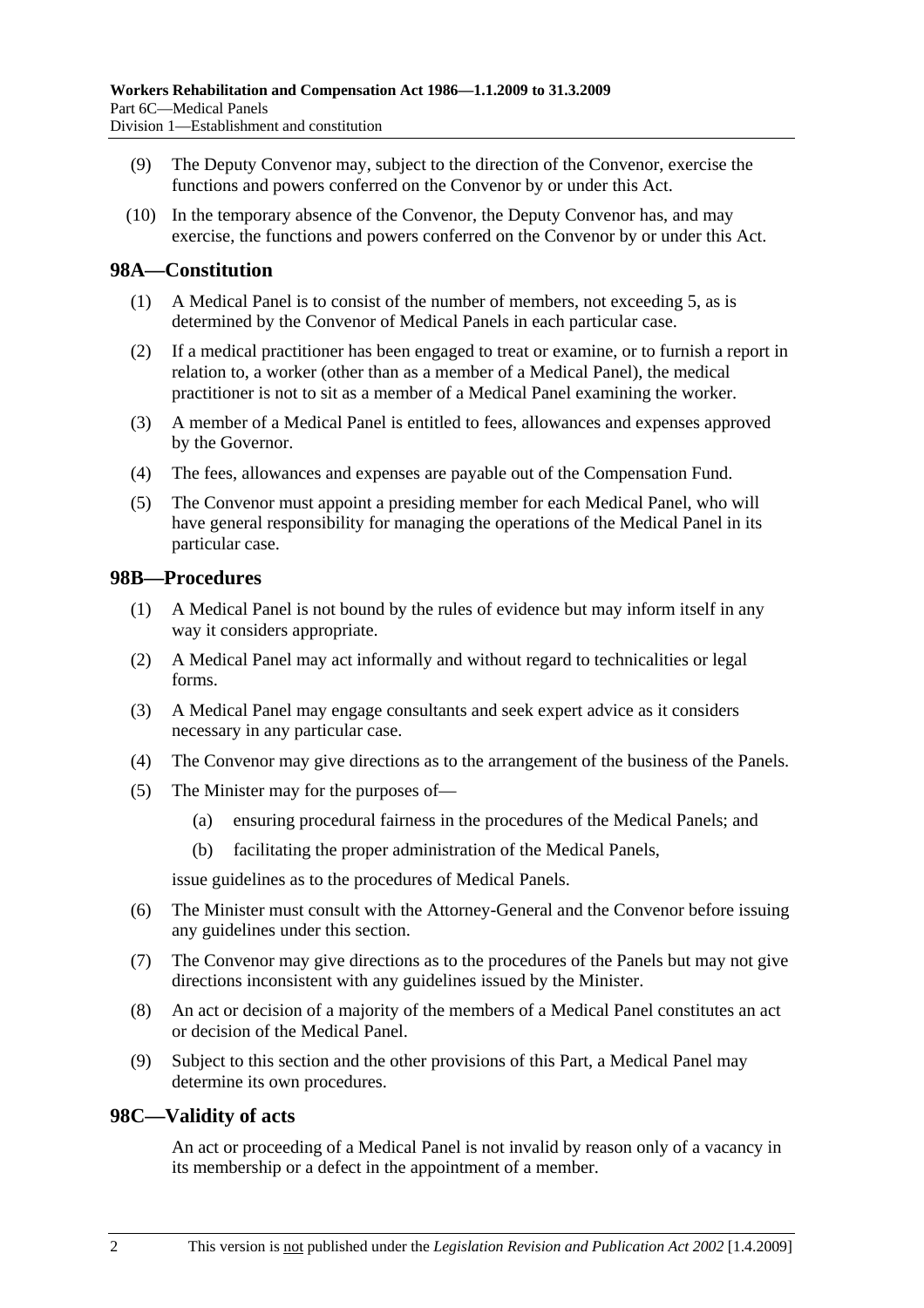## **98D—Immunity of members**

No personal liability attaches to a member of a Medical Panel for an act or omission by the member or the Medical Panel in good faith and in the exercise or purported exercise of powers or functions under this Act.

## *Division 2—Functions and powers*

*Note—* 

*Division 2 had not come into operation at the date of the publication of this version.* 

### **98E—Interpretation**

*In this Division—* 

#### *medical question means—*

- *(a) a question whether a worker has a disability and, if so, the nature or extent of that disability; or*
- *(b) a question whether a worker's disability—* 
	- *(i) in the case of a disability that is not a secondary disability or a disease—arose out of or in the course of employment; or*
	- *(ii) in the case of a disability that is a secondary disability or a disease arose out of employment or arose in the course of employment and the employment contributed to the disability; or*
- *(c) a question whether a worker's employment was a substantial cause of a worker's disability consisting of an illness or disorder of the mind; or*
- *(d) a question whether a worker has suffered a disability of a kind referred to in the first column of Schedule 2; or*
- *(e) a question whether a medical expense has been reasonably incurred by a worker in consequence of having suffered a compensable disability; or*
- *(f) a question whether a charge for a medical service should be disallowed under section 32(5); or*
- *(g) a question whether a disability results in incapacity for work; or*
- *(h) a question as to the extent or permanency of a worker's incapacity for work and the question whether a worker has no current work capacity or a current work capacity; or*
- *(i) a question as to what employment would or would not constitute suitable employment for a worker; or*
- *(j) a question as to whether a worker who has no current work capacity is likely to continue indefinitely to have no current work capacity; or*
- *(k) a question whether a worker who has a current work capacity is, and is likely to continue indefinitely to be, incapable of undertaking further or additional employment or work and, if not so incapable, what further or additional employment or work the worker is capable of undertaking; or*
- *(l) a question as to when a disability, other than noise induced hearing loss, that developed gradually first caused an incapacity for work; or*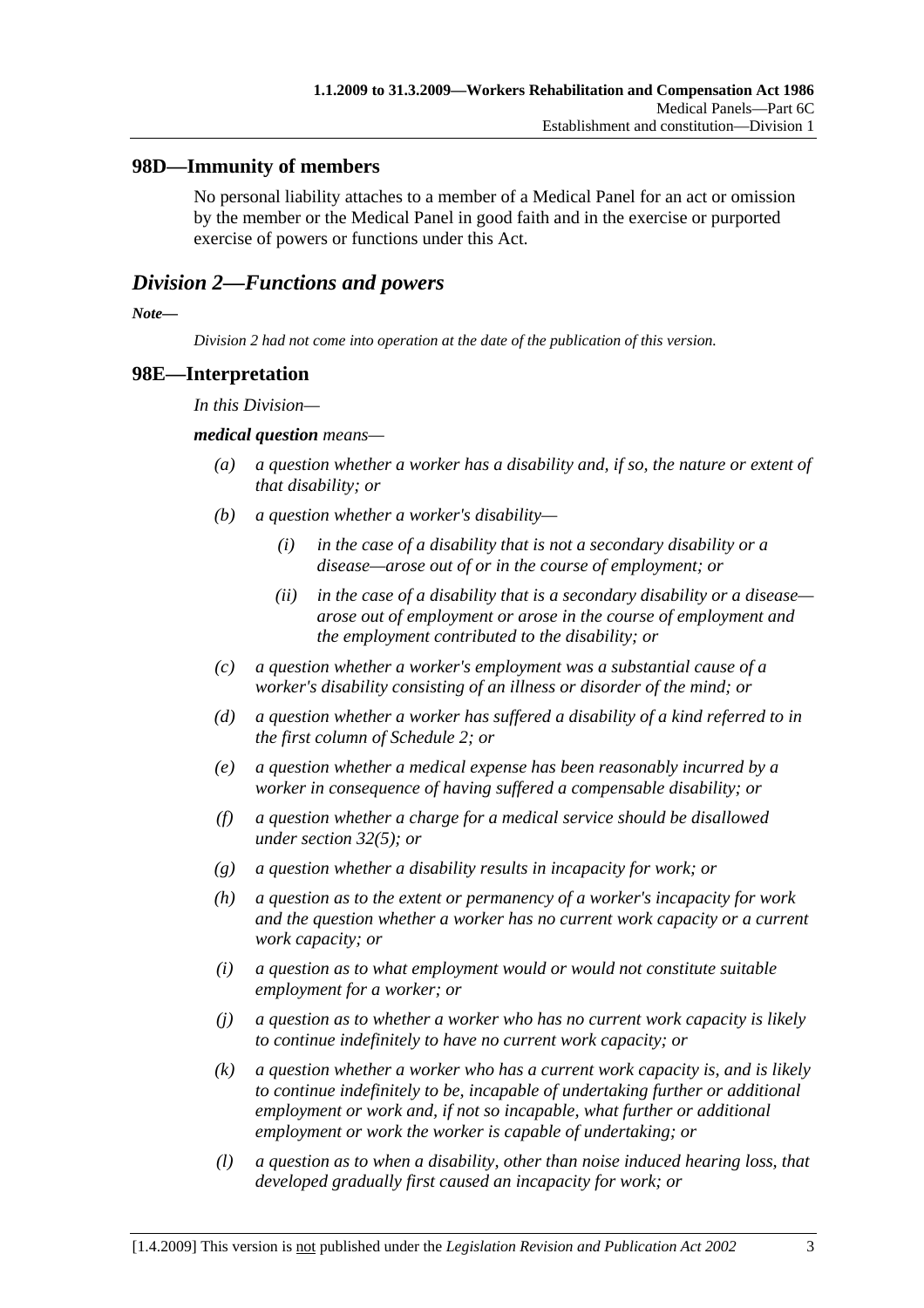- *(m) a question as to when and in what employment a worker with noise induced hearing loss was last exposed to noise capable of causing noise induced hearing loss; or*
- *(n) a question as to when a worker has ceased to be incapacitated for work by a compensable disability; or*
- *(o) a question as to what constitutes proper medical treatment for the purposes of section 36(1a)(c); or*
- *(p) a question as to whether a disability is permanent and, if so, the level of impairment of a worker for the purposes of sections 43 and 43A; or*
- *(q) a question as to whether a provision of a rehabilitation and return to work plan imposes an unreasonable obligation on a worker; or*
- *(r) a question as to any other prescribed matter.*

### **98F—Functions**

- *(1) The function of a Medical Panel is to give an opinion on any medical question referred to it under this Act.*
- *(2) The Corporation or the Tribunal may, at any time or from time to time, require a worker—* 
	- *(a) who claims compensation under this Act; or*
	- *(b) who is in receipt of weekly payments of compensation under this Act,*

*to submit himself or herself for examination by a Medical Panel or to answer questions (or both) on a date and at a place arranged by the Convenor of Medical Panels so that the Medical Panel can determine any specified medical question.* 

- *(3) In addition, a medical question that constitutes or forms part of, or arises in connection with, a matter that is the subject of a dispute under Part 6A must be referred to a Medical Panel.*
- *(4) A Medical Panel may decide not to give an opinion on a particular medical question if it appears to the Medical Panel that the question relates to a matter that falls outside the range of matters that should be subject to determination under this Part.*

### **98G—Powers and procedures on a referral**

- *(1) A Medical Panel may ask a worker—* 
	- *(a) to meet with the Medical Panel and answer questions;*
	- *(b) to supply copies of all documents in the possession of the worker which relate to the medical question to the Medical Panel;*
	- *(c) to submit to a medical examination by the Medical Panel or by a member of the Medical Panel.*
- *(2) A person or body referring a medical question to a Medical Panel must submit a document to the Medical Panel specifying—* 
	- *(a) the disability or alleged disability to, or in respect of, which the medical question relates;*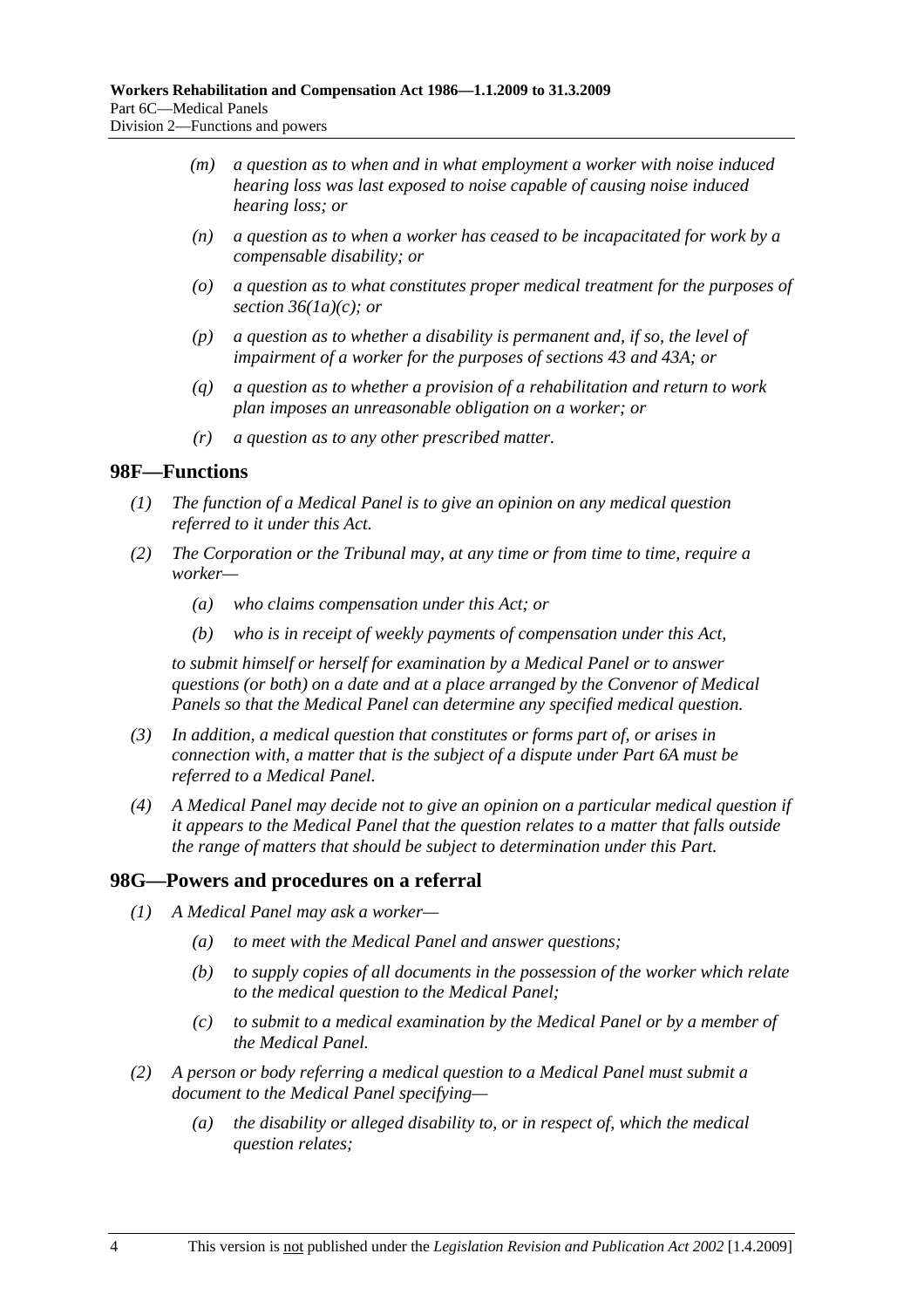- *(b) the facts or questions of fact relevant to the medical question which the person or body is satisfied have been agreed and those facts or questions that are in dispute.*
- *(3) A person or body referring a medical question to a Medical Panel must submit copies of all documents relating to the medical question in the possession of that person or body to the Medical Panel.*
- *(4) If a Medical Panel requests and the worker consents, a medical expert who has provided a medical service to a worker in relation to the relevant compensable disability must—* 
	- *(a) meet with the Medical Panel and answer questions; and*
	- *(b) supply relevant documents to the Medical Panel.*
- *(5) If a worker unreasonably refuses to comply with subsection (1) or in any way hinders an examination—* 
	- *(a) the worker's rights to recover compensation under this Act with respect to the disability; or*
	- *(b) the worker's rights to weekly payments,*

*may be suspended by the Corporation until the examination has taken place in accordance with the requirements of the Medical Panel (and any weekly payments that would otherwise be payable during the period of suspension are forfeited).* 

- *(6) Any attendance of a worker before a Medical Panel must be in private, unless the Medical Panel considers that it is necessary for another person to be present.*
- *(7) Information given to a Medical Panel cannot be used in subsequent proceedings unless—* 
	- *(a) the proceedings are before the Tribunal or a court under this Act; or*
	- *(b) the worker consents to the use of the information; or*
	- *(c) the proceedings are for an offence against this Act.*

## **98H—Opinions**

- *(1) A Medical Panel must form its opinion on a medical question referred under this Division within 60 days after the reference is made or such longer period as may be agreed by the Corporation or Tribunal (as the case requires).*
- *(2) The Medical Panel to which a medical question is so referred must give a certificate as to its opinion.*
- *(3) An opinion under subsection (2) must include a statement setting out the reason or reasons for the opinion provided by the Medical Panel.*
- *(4) For the purposes of determining any question or matter, the opinion of a Medical Panel on a medical question referred to the Medical Panel is to be adopted and applied by any body or person acting under this Act and must be accepted as final and conclusive irrespective of who referred the medical question to the Medical Panel or when the medical question was referred.*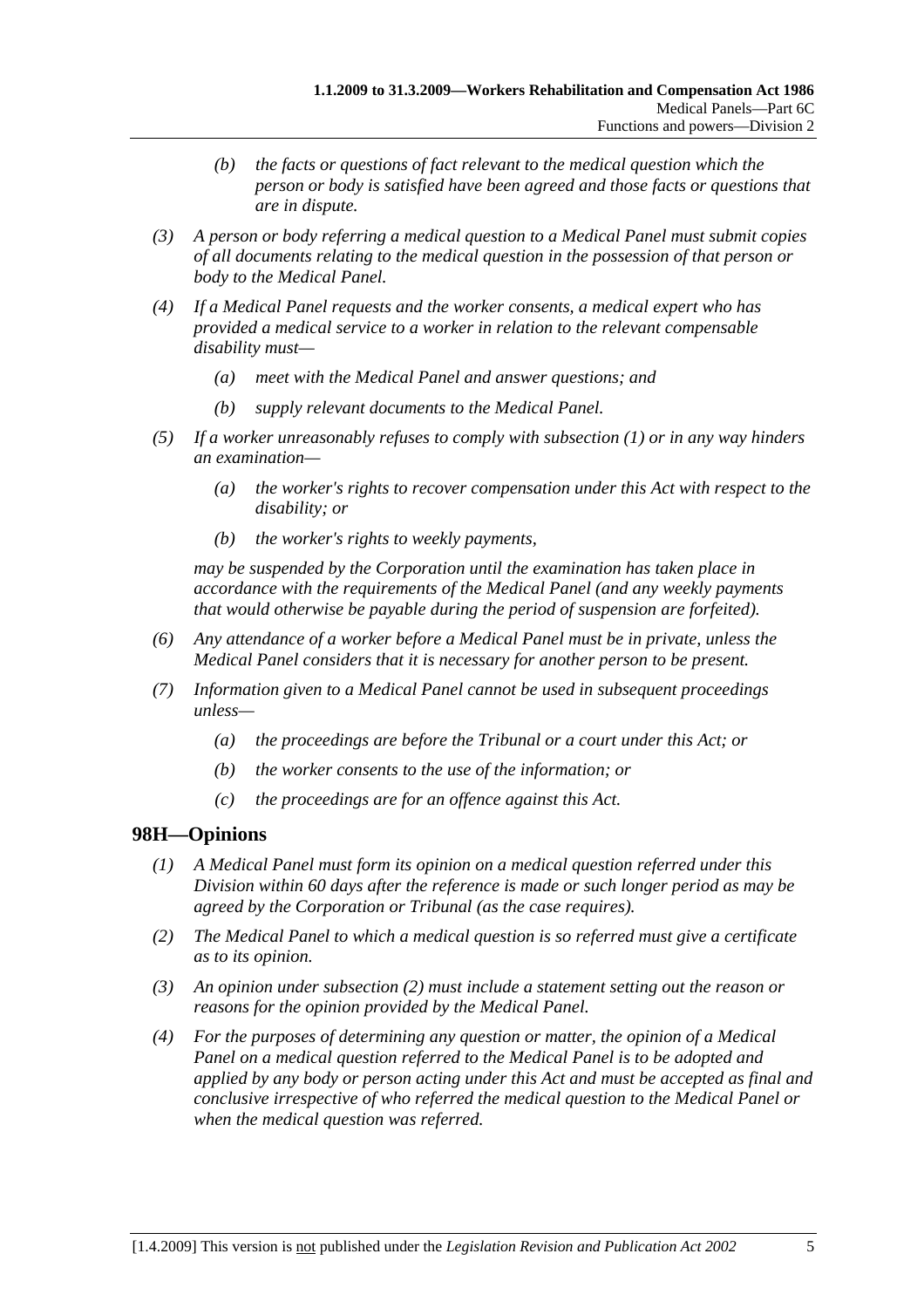# **Division 3—Related matters**

## **98I—Admissibility**

- *(1) A certificate given by a Medical Panel is admissible in evidence in any proceedings under this Act.*
- *(2) A member of a Medical Panel is competent to give evidence as to matters in a certificate given by the Medical Panel of which he or she was a member, but the member may not be compelled to give any such evidence.*
- *(3) A consultant engaged to provide expert advice to a Medical Panel is competent to give evidence as to matters relating to that expert advice, but the consultant may not be compelled to give any such evidence.*

*Note—* 

*Section 98I had not come into operation at the date of the publication of this version.* 

### **98J—Support staff**

- (1) The Minister must ensure that there are such administrative and ancillary staff as are necessary for the proper functioning of Medical Panels.
- (2) The staff may be—
	- (a) Public Service employees assigned to work in support of the Medical Panels; or
	- (b) persons employed or engaged for the purposes of this Part.
- (3) The terms and conditions of appointment of a person under subsection (2)(b) will be determined by the Minister and such a person will not be a Public Service employee.
- (4) The costs associated with the staff under subsection (1) will be recoverable from the Compensation Fund under a scheme established or approved by the Treasurer after consultation with the Corporation.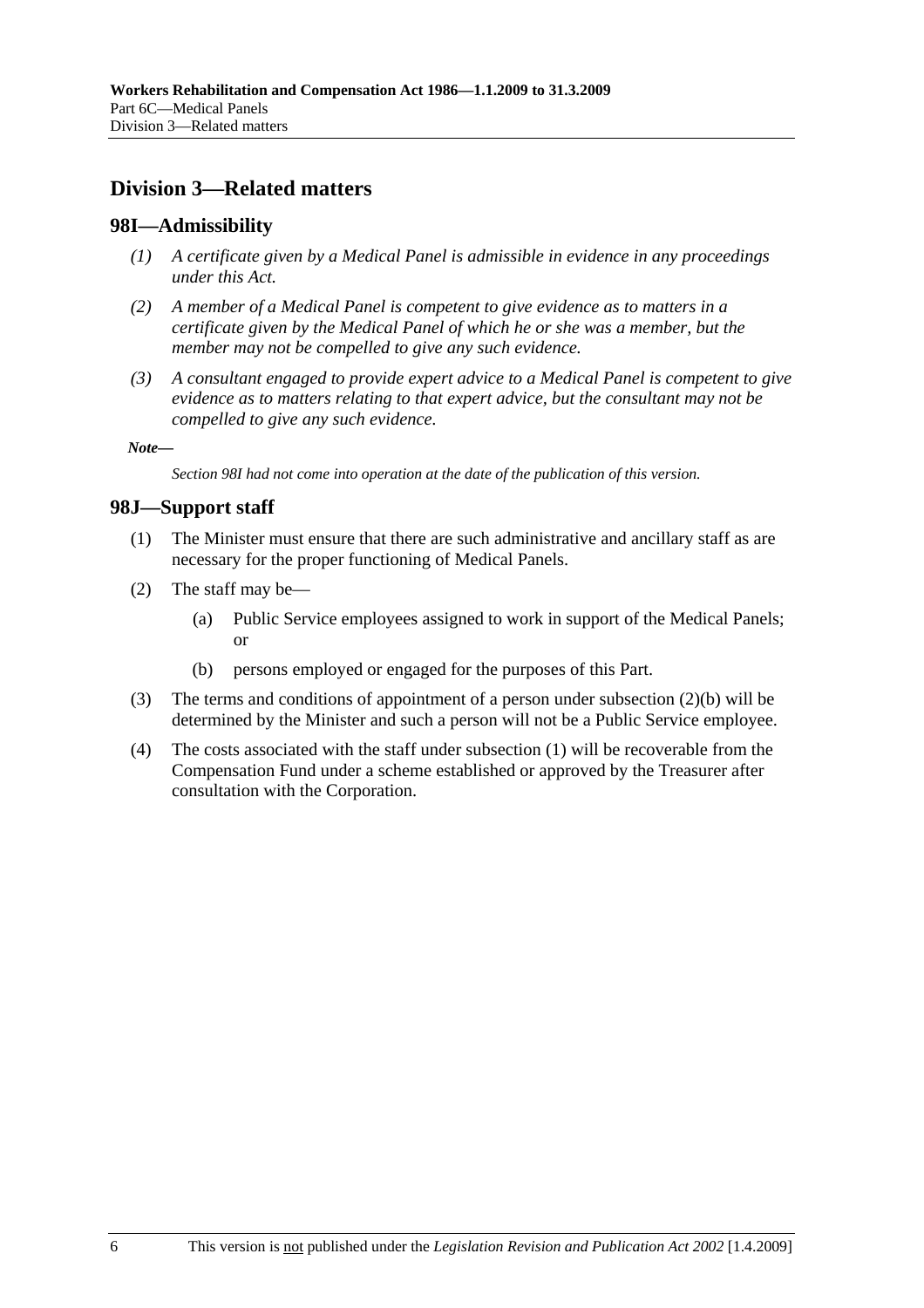# **Part 6D—WorkCover Ombudsman**

## **Division 1—Appointment and conditions of office**

## **99—Appointment**

- (1) There is to be a *WorkCover Ombudsman*.
- (2) The WorkCover Ombudsman is appointed by the Governor.
- (3) The person appointed as the WorkCover Ombudsman may hold another office or position if the Governor is satisfied that there is no conflict between the functions and duties of the WorkCover Ombudsman and the functions and duties of the other office or position.

## **99A—Term of office and conditions of appointment**

- (1) The WorkCover Ombudsman is appointed on conditions determined by the Governor and for a term, not exceeding 7 years, specified in the instrument of appointment.
- (2) An appointment may be renewed but a person must not hold office as WorkCover Ombudsman for more than 2 consecutive terms.
- (3) The Governor may remove the WorkCover Ombudsman from office on the presentation of an address from both Houses of Parliament seeking the WorkCover Ombudsman's removal.
- (4) The Governor may suspend the WorkCover Ombudsman from office on the ground of incompetence or misbehaviour and, in that event—
	- (a) a full statement of the reason for the suspension must be laid before both Houses of Parliament within 3 sitting days of the suspension; and
	- (b) if, at the expiration of 1 month from the date on which the statement was laid before Parliament, an address from both Houses of Parliament seeking the WorkCover Ombudsman's removal has not been presented to the Governor, the WorkCover Ombudsman must be restored to office.
- (5) The office of WorkCover Ombudsman becomes vacant if the WorkCover Ombudsman—
	- (a) dies; or
	- (b) resigns by written notice given to the Minister; or
	- (c) completes a term of office and is not reappointed; or
	- (d) is removed from office by the Governor under subsection (3); or
	- (e) becomes bankrupt or applies as a debtor to take the benefit of the laws relating to bankruptcy; or
	- (f) is convicted of an indictable offence or of an offence which if committed in South Australia, would be an indictable offence; or
	- (g) is sentenced to imprisonment for an offence; or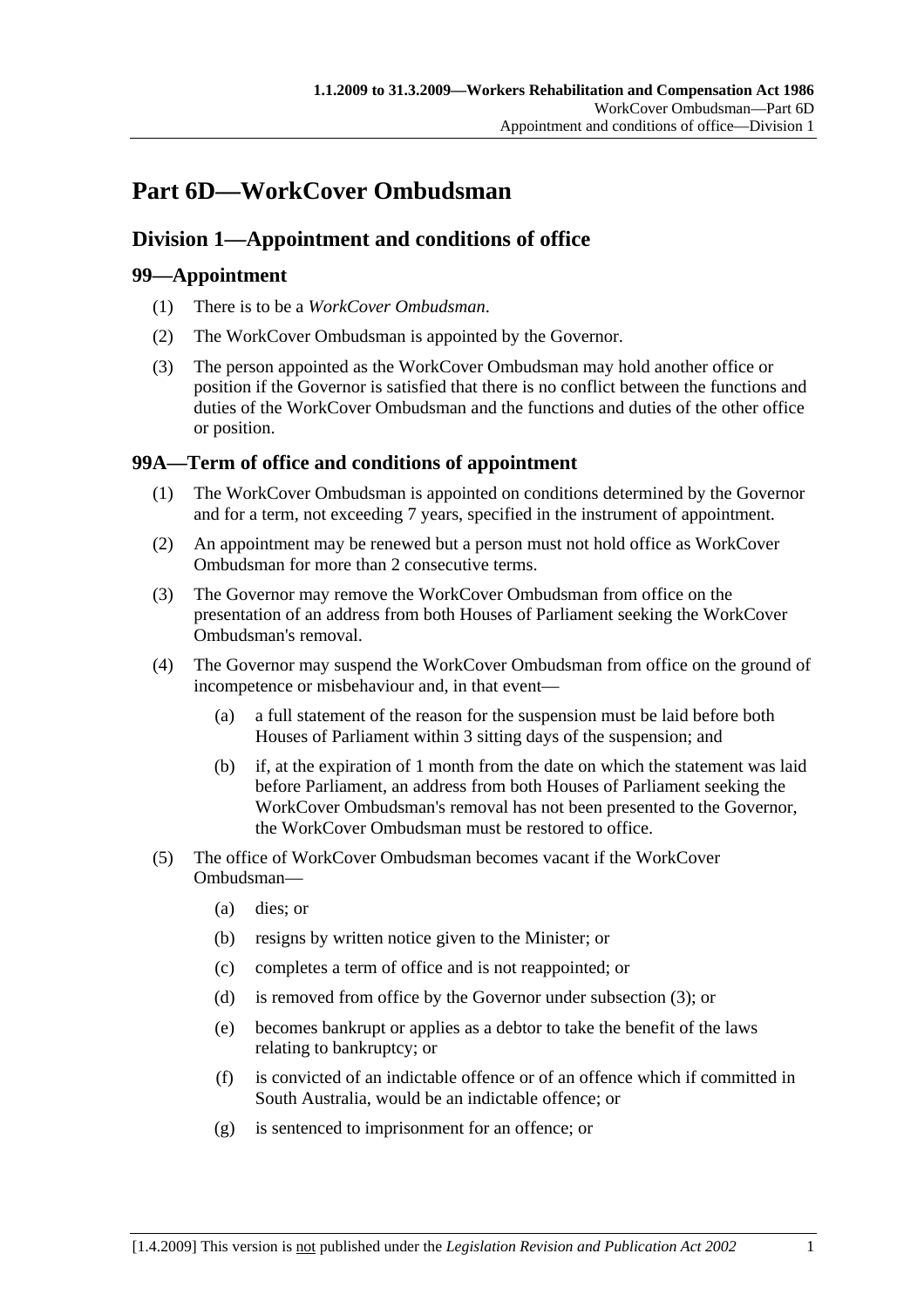- (h) becomes a member of the Parliament of this State or any other State of the Commonwealth or of the Commonwealth or becomes a member of a Legislative Assembly of a Territory of the Commonwealth; or
- (i) becomes, in the opinion of the Governor, mentally or physically incapable of carrying out satisfactorily the duties of office.
- (6) Except as is provided by this section, the WorkCover Ombudsman may not be removed or suspended from office, nor will the office of the WorkCover Ombudsman become vacant.

## **99B—Remuneration**

The WorkCover Ombudsman is entitled to remuneration, allowances and expenses determined by the Governor.

## **99C—Temporary appointments**

The Minister may appoint a person (who may but need not be an employee in the Public Service) to act as the WorkCover Ombudsman—

- (a) during a vacancy in the office of WorkCover Ombudsman; or
- (b) when the WorkCover Ombudsman is absent from, or unable to discharge, official duties; or
- (c) if the WorkCover Ombudsman is suspended from office under this Act.

## **Division 2—Functions and powers**

### **99D—Functions**

- (1) The WorkCover Ombudsman has the following functions:
	- (a) to identify and review issues arising out of the operation or administration of this Act, and to make recommendations for improving the operation or administration of this Act, especially so as to improve processes that affect workers who have suffered a compensable disability or employers;
	- (b) to receive and investigate complaints about administrative acts under this Act, and to seek to resolve those complaints expeditiously, including by making recommendations to relevant parties;
	- (c) without limiting paragraphs (a) and (b)—
		- (i) to receive and investigate complaints about failures to comply with section 58B or 58C and to give directions to the Corporation or any relevant employer in connection with the operation or requirements of either section;
		- (ii) to investigate other matters relating to providing for the effective rehabilitation of disabled workers and their return to work on a successful basis;
	- (d) to encourage and assist the Corporation and employers to establish their own complaint-handling processes and procedures with a view to improving the effectiveness of this Act;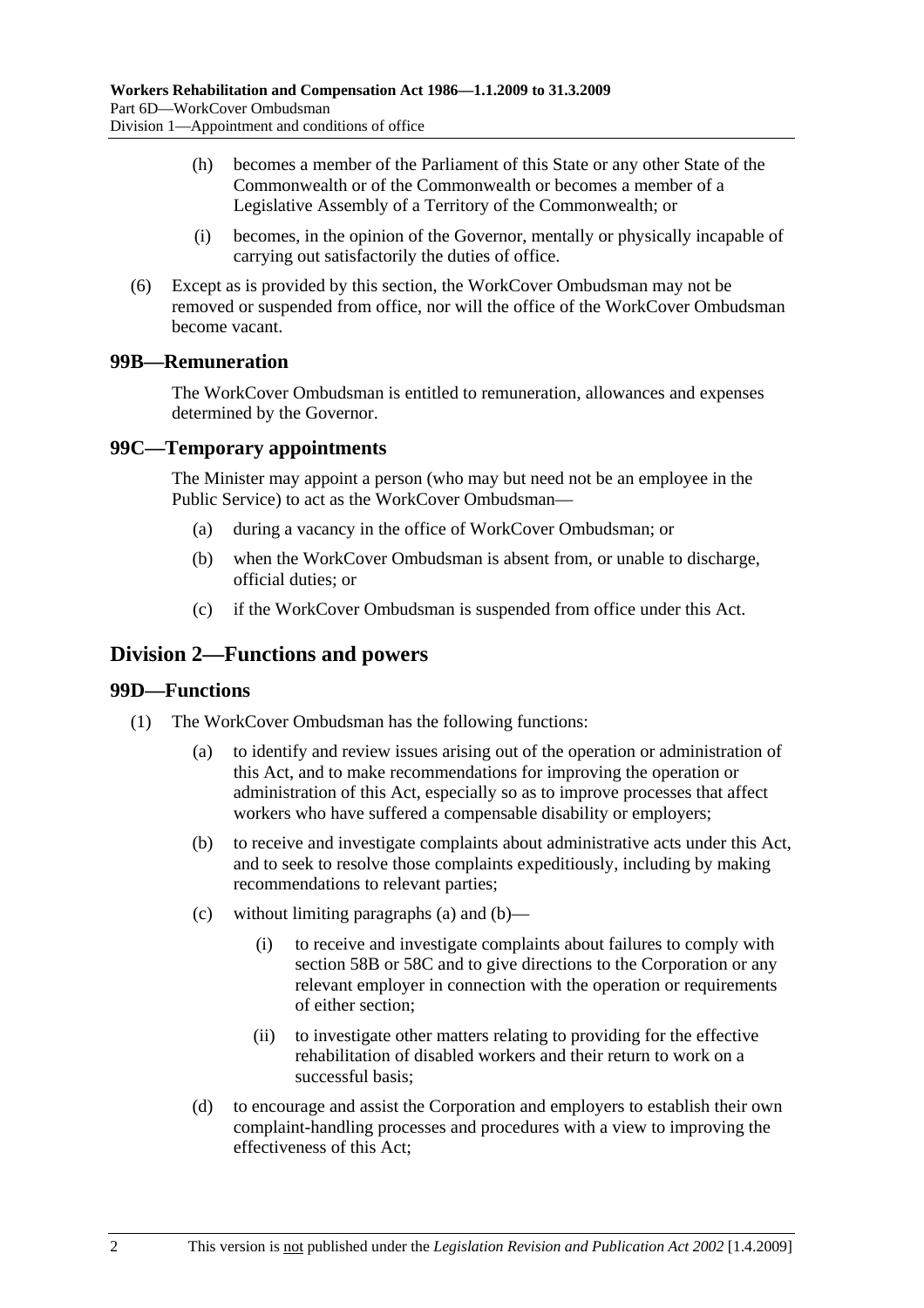- (e) to initiate or support other activities or projects relating to the workers rehabilitation and compensation scheme established by this Act;
- (f) to provide other assistance or advice to support the fair and effective operation or administration of this Act.
- (2) The WorkCover Ombudsman may act under subsection (1) on his or her own initiative, at the request of the Minister, or on the receipt of a complaint by an interested person.
- (3) However, the WorkCover Ombudsman—
	- (a) may not investigate an act where the relevant matter—
		- (i) is, or is capable of being, the subject of proceedings under Part 5, 6, 6A, 6B or 6C; or
		- (ii) is the subject of any legal proceedings; and
	- (b) may not investigate an act in the nature of an industrial dispute under the *Fair Work Act 1994*.
- (4) The WorkCover Ombudsman must establish a scheme for receiving and dealing with complaints for the purposes of subsection (1).
- (5) The WorkCover Ombudsman may refuse to entertain a complaint, or, having commenced to consider a matter raised in a complaint, may refuse to continue if of the opinion—
	- (a) that the matter raised in the complaint is trivial; or
	- (b) that the complaint is frivolous or vexatious or is not made in good faith; or
	- (c) that the complainant or the person on whose behalf the complaint was made has not a sufficient personal interest in the matter raised in the complaint; or
	- (d) that the complainant has failed, without good reason, to take reasonable steps to resolve the matter through another established complaint-handling process; or
	- (e) that having regard to all the circumstances of the case, the investigation or the continuance of the investigation of the matter raised in the complaint is unnecessary or unjustifiable; or
	- (f) that the matter raised in the complaint should be dealt with under another Act or by another person or body; or
	- (g) that there is some other reasonable cause that justifies the discontinuance of proceedings under this Part.
- (6) The WorkCover Ombudsman may, at any time, decide to attempt to deal with a complaint by conciliation (and, in doing so, may act personally or through some other person).
- (7) In this section—

*act* includes—

- (a) an omission;
- (b) a decision, proposal or recommendation,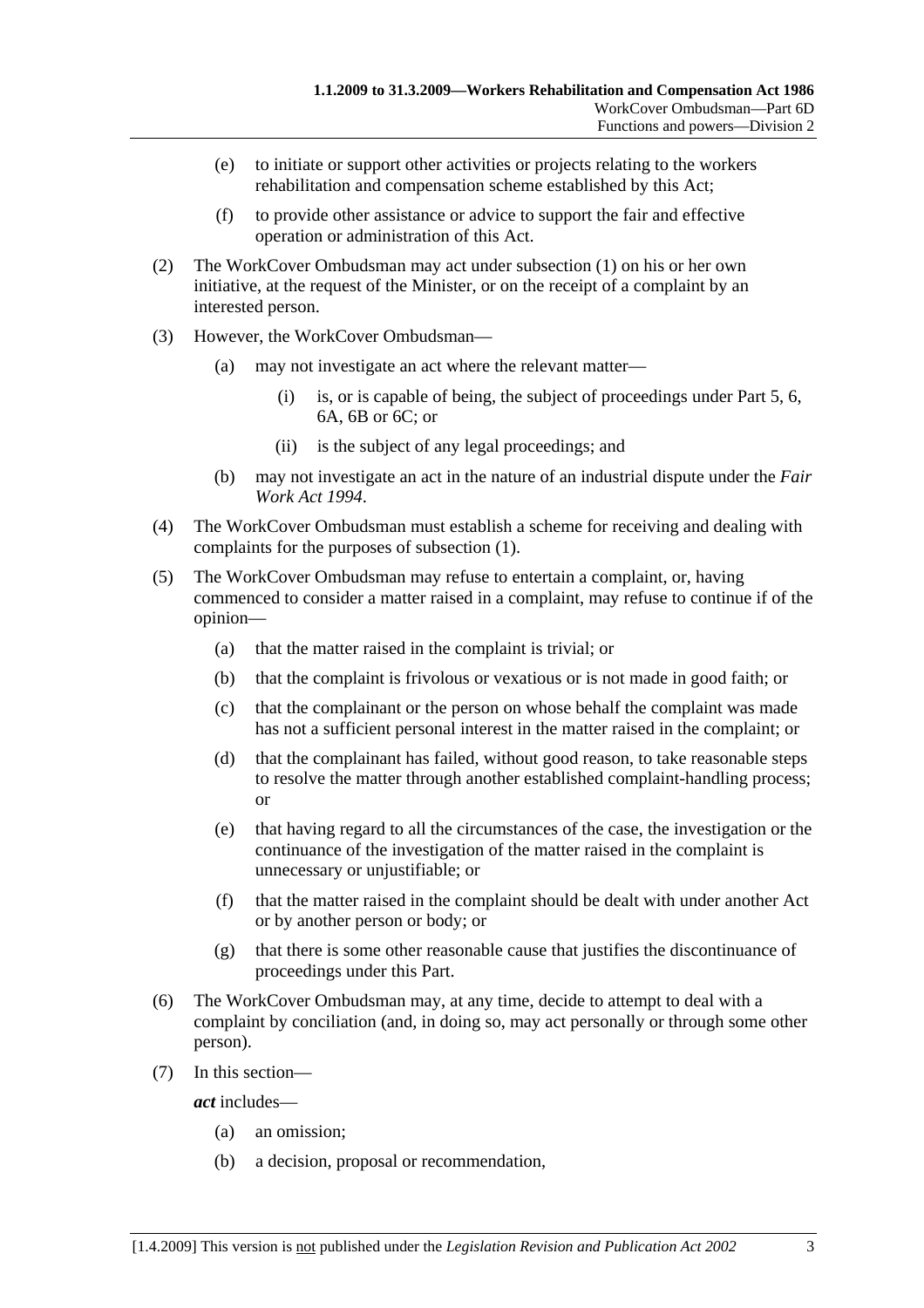and the circumstances surrounding an act.

#### **99E—Powers—general**

The WorkCover Ombudsman has the powers necessary or expedient for, or incidental to, the performance of the WorkCover Ombudsman's functions.

### **99F—Obtaining information**

- (1) If the WorkCover Ombudsman has reason to believe that a person is capable of providing information or producing a document relevant to a matter under consideration by the WorkCover Ombudsman, the WorkCover Ombudsman may, by notice in writing provided to the person, require the person to do 1 or more of the following:
	- (a) to provide that information to the WorkCover Ombudsman in writing signed by that person or, in the case of a body corporate, by an officer of the body corporate;
	- (b) to produce that document to the WorkCover Ombudsman;
	- (c) to attend before a person specified in the notice and answer questions or produce documents relevant to the matter.
- (2) A notice under subsection (1) is to specify the period within which, or the time, day and place at which, the person is required to provide the information or document, or to attend.
- (3) A notice under subsection (1) must provide a period of time for compliance with a requirement under that subsection that has been determined by the WorkCover Ombudsman to be reasonable in the circumstances.
- (4) A person must comply with a requirement under subsection (1). Maximum penalty: \$5 000.
- (5) If a document is produced in accordance with a requirement under this section, the WorkCover Ombudsman or other appropriate person may take possession of, make copies of, or take extracts from, the document.

### **99G—Power to examine witnesses etc**

- (1) The WorkCover Ombudsman, or a person who is to receive information under section 99F, may administer an oath or affirmation to a person required to attend before him or her under this Part and may examine the person on oath or affirmation.
- (2) The WorkCover Ombudsman may require a person to verify by statutory declaration—
	- (a) any information or document produced under this Part; or
	- (b) a statement that the person has no relevant information or documents or no further relevant information or documents.
- (3) A person must comply with a requirement under subsection (2). Maximum penalty: \$5 000.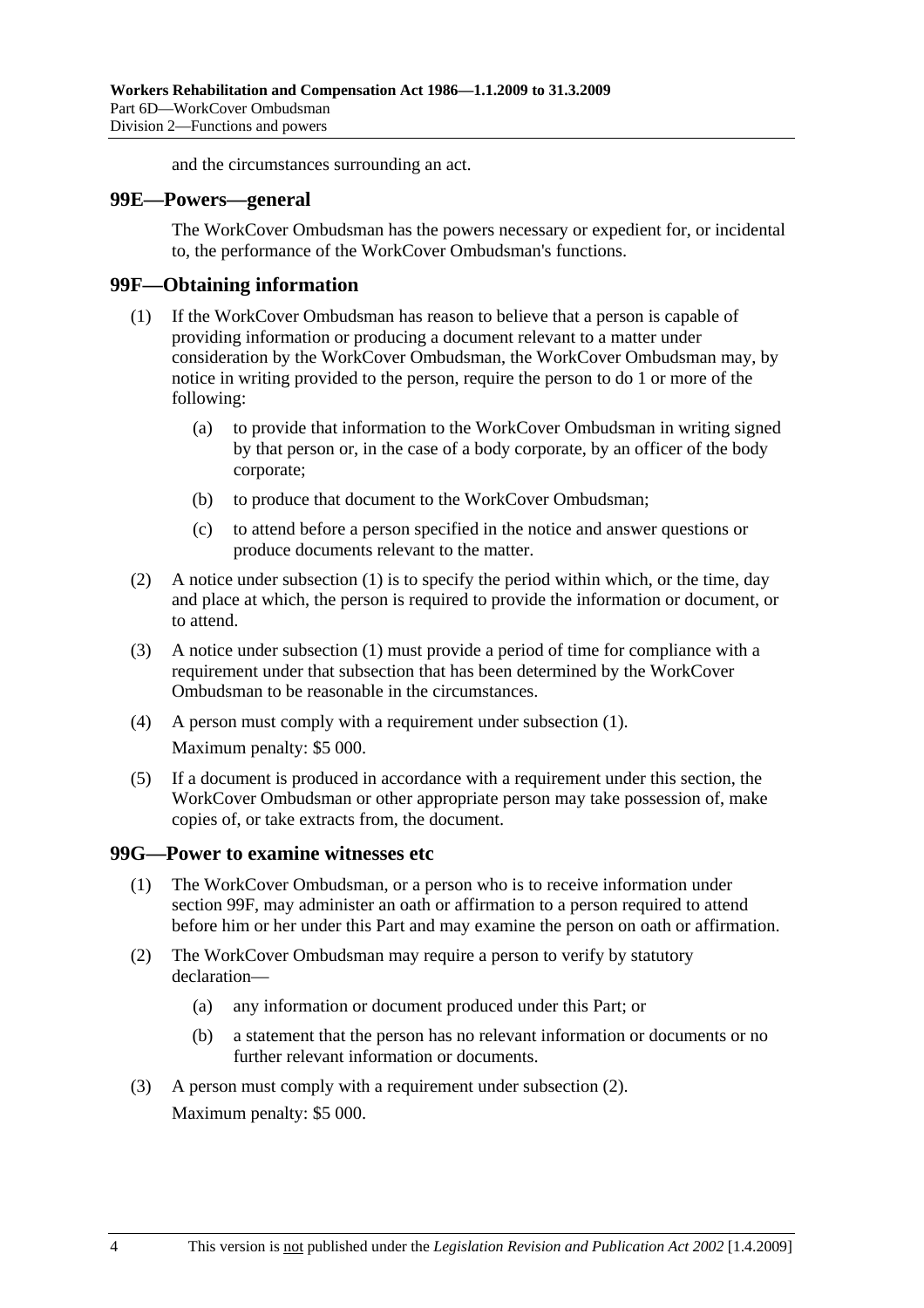## **Division 3—Other matters**

## **99H—Independence**

- (1) In performing and exercising his or her functions and powers under this Act, the WorkCover Ombudsman must act independently, impartially and in the public interest.
- (2) The Minister cannot control how the WorkCover Ombudsman is to exercise the WorkCover Ombudsman's statutory functions and powers.

## **99I—Staff**

- (1) The WorkCover Ombudsman's staff consists of—
	- (a) Public Service employees assigned to work in the office of the WorkCover Ombudsman under this Act; and
	- (b) any person appointed under subsection (3).
- (2) The Minister may, by notice in the Gazette—
	- (a) exclude Public Service employees who are members of the WorkCover Ombudsman's staff from specified provisions of the *Public Sector Management Act 1995*; and
	- (b) if the Minister thinks that certain provisions should apply to such employees instead of those excluded under paragraph (a)—determine that those provisions will apply,

and such a notice will have effect according to its terms.

- (3) The WorkCover Ombudsman may, with the consent of the Minister, appoint staff for the purposes of this Act.
- (4) The terms and conditions of employment of a person appointed under subsection (3) will be determined by the Minister and such a person will not be a Public Service employee.
- (5) The WorkCover Ombudsman may, by agreement with the Minister responsible for an administrative unit of the Public Service, make use of the services of the staff, equipment or facilities of that administrative unit.

### **99J—Funding**

The cost associated with the office of the WorkCover Ombudsman (including in the performance by the WorkCover Ombudsman of functions under this Act) and the WorkCover Ombudsman's staff will be recoverable from the Compensation Fund under a scheme established or approved by the Treasurer after consultation with the Corporation.

### **99K—Delegation**

- (1) The WorkCover Ombudsman may delegate a function or power conferred on or vested in the WorkCover Ombudsman under this Act—
	- (a) to a particular person or body; or
	- (b) to the person for the time being occupying a particular office or position.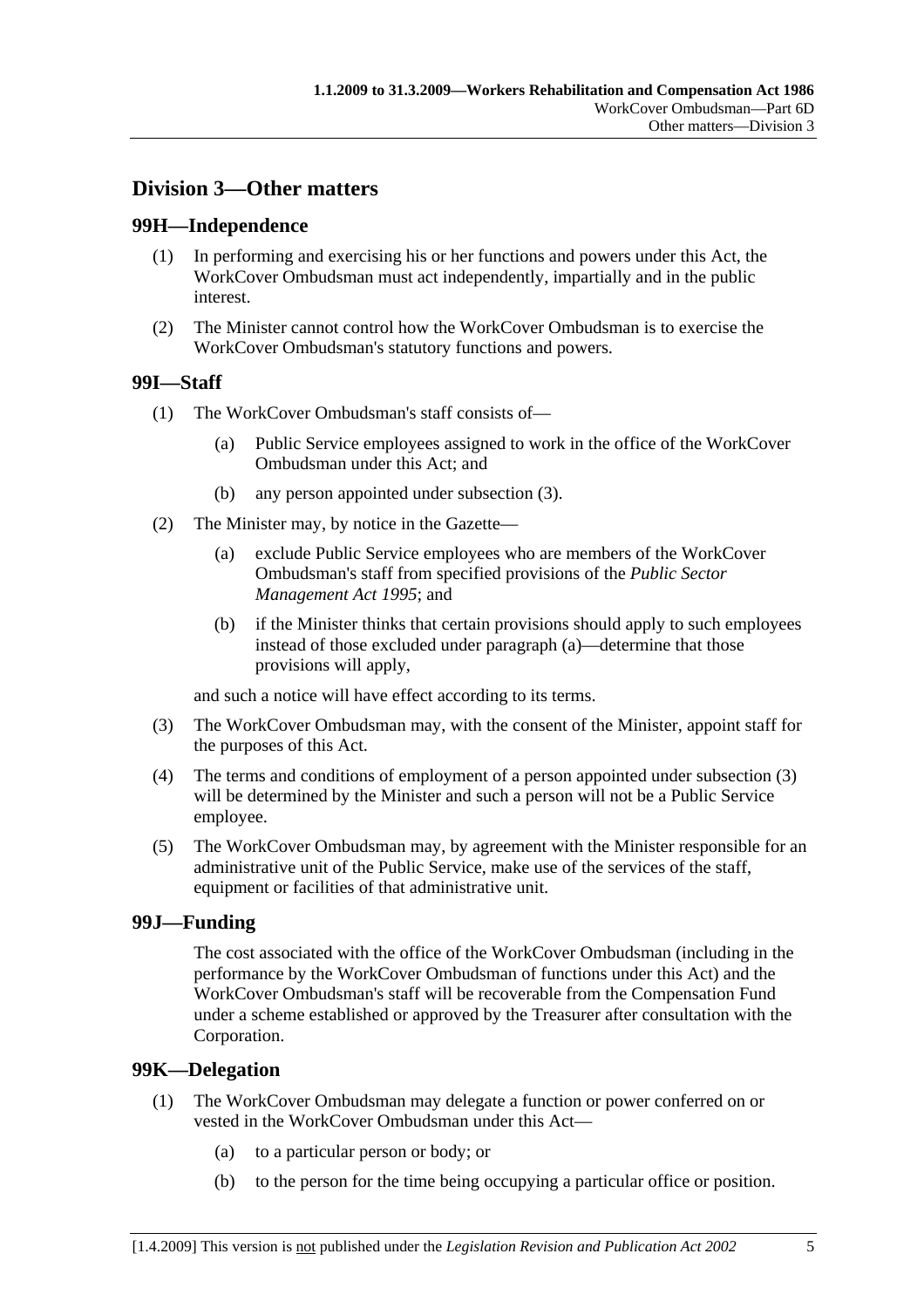- (2) A function or power delegated under this section may, if the instrument of delegation so provides, be further delegated.
- (3) A delegation—
	- (a) may be absolute or conditional; and
	- (b) does not derogate from the power of the WorkCover Ombudsman to act in a matter; and
	- (c) is revocable at will by the WorkCover Ombudsman.

### **99L—Annual report**

- (1) The WorkCover Ombudsman must, on or before 30 September in each year, forward a report to the Minister on the work of the WorkCover Ombudsman under this Act during the financial year ending on the preceding 30 June.
- (2) The Minister must, within 6 sitting days after receiving a report under this section, have copies of the report laid before both Houses of Parliament.

### **99M—Other reports**

- (1) The WorkCover Ombudsman may, at any time, prepare a report to the Minister on any matter arising out of the exercise of the WorkCover Ombudsman's functions under this Act.
- (2) Subject to subsection (3), the Minister must, within 2 weeks after receiving a report under this section, have copies of the report laid before both Houses of Parliament.
- (3) If the Minister cannot comply with subsection (2) because Parliament is not sitting, the Minister must deliver copies of the report to the President and the Speaker and the President and the Speaker must then—
	- (a) immediately cause the report to be published; and
	- (b) lay the report before their respective Houses at the earliest opportunity.
- (4) A report will, when published under subsection (3)(a), be taken for the purposes of any other Act or law to be a report of the Parliament published under the authority of the Legislative Council and the House of Assembly.

## **99N—Immunity**

- (1) The WorkCover Ombudsman incurs no civil liability for an honest act or omission in the performance or exercise, or purported performance or exercise, of a function or power under this Act.
- (2) The immunity under subsection (1) does not extend to culpable negligence.
- (3) A civil liability that would, but for this section, attach to a person attaches instead to the Crown.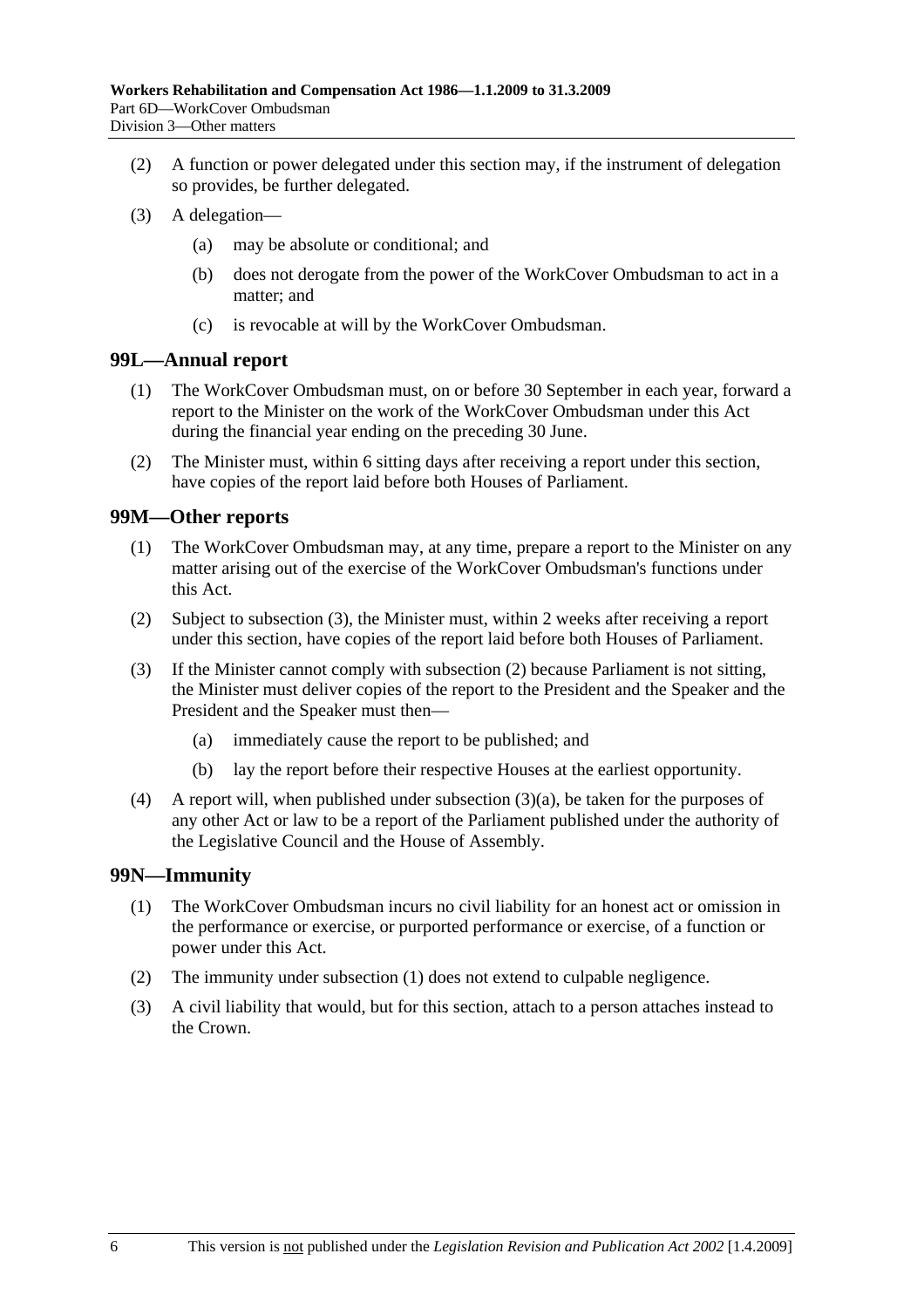# **Part 7—Miscellaneous**

## **103—Extension of the application of this Act to self-employed persons**

- (1) The Corporation may, on the application of a person who is self-employed, extend to that person the protection of this Act.
- (2) An application under subsection (1) may be granted by the Corporation subject to such conditions and limitations as the Corporation thinks fit and any such condition or limitation shall, to the extent of any inconsistency, prevail over the provisions of this Act.

## **103A—Special provision for prescribed classes of volunteers**

- (1) The Crown is the presumptive employer of persons of a prescribed class who voluntarily perform work of a prescribed class that is of benefit to the State (and the Crown therefore has the liabilities of a self-insured employer in relation to persons of that class).
- (2) Where a person of a class prescribed under subsection (1) suffers a compensable disability while performing the work to which the prescription relates—
	- (a) the question of whether and, if so, to what extent the person is incapacitated for work must be determined according to the employment (including selfemployment) in which the person was otherwise engaged at the commencement of the incapacity or, if the person was not then engaged in other employment, by reference to employment for which he or she was then reasonably fitted; and
	- (b) subject to paragraph (c), the average weekly earnings of the person must be determined—
		- (i) if the person was self-employed, by reference to the remuneration that the person would have received if he or she had been doing the same work in employment; or
		- (ii) if the person was not employed, by reference to the remuneration that the person would have received if he or she had been working in employment for which he or she was reasonably fitted,

and, if there is an award or industrial agreement applicable to that class or grade of employment, by reference to that award or agreement; and

- (c) where—
	- (i) the person dies;
	- (ii) a claim for compensation is made by a person claiming to be a dependant of the deceased;
	- (iii) the deceased and the claimant were both members of a partnership or proprietary company and the predominant work of the deceased before the date of death was in the business of that partnership or company,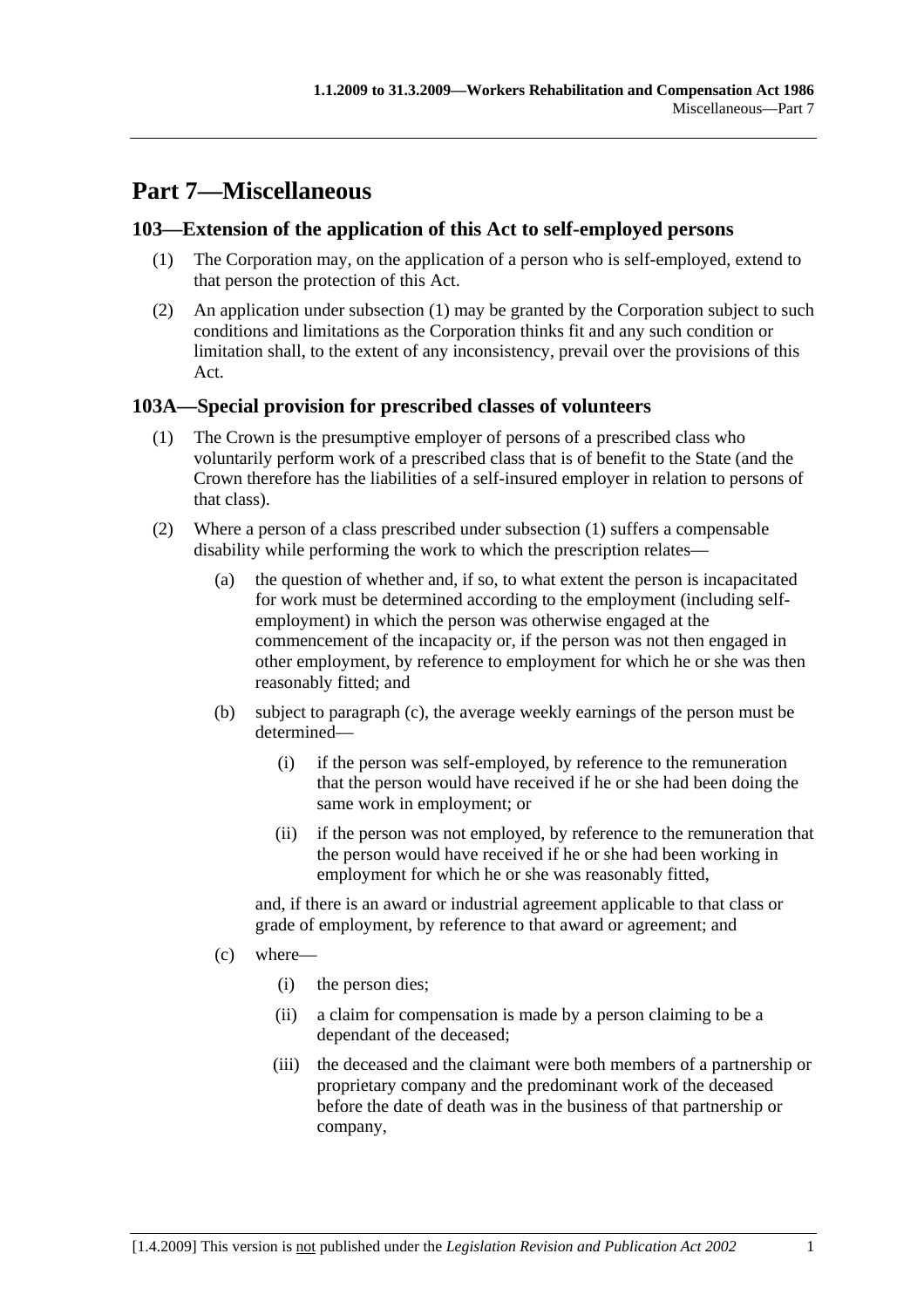then for the purposes of determining whether the claimant was a dependant of the deceased and, if so, the extent of the dependency, any income derived by the claimant from the partnership or company during the deceased's lifetime will (to the extent that the income is attributable to the deceased's work on behalf of the partnership or company) be taken to be an allowance made by the deceased, out of the deceased's own income, for the maintenance of the claimant.

## **105—Insurance of registered employers against other liabilities**

- (1) An employer who is registered under this Act, and any employer who is not required to be registered because of an exemption under the regulations, is insured by the Corporation, subject to terms and conditions prescribed by regulation, against any liability that may arise apart from this Act in respect of a compensable disability arising from employment (being employment to which this Act applies) by the employer.
- (2) Where an employer participates in the provision of a rehabilitation programme or a rehabilitation and return to work plan under this Act, and in consequence of that participation provides work for a person who is not a worker employed by that employer, that person will be taken to be in the employment of the employer for the purposes of subsection (1).
- (3) The insurance provided by subsection (1) does not extend to a self-insured employer except in relation to persons of the class referred to in subsection (2).

### **106—Payment of interim benefits**

- (1) The Corporation may, pending the final determination of a claim, make interim payments of compensation to a claimant.
- (2) Where on the final determination of a claim it appears that an amount to which the claimant was not entitled has been paid under this section, the Corporation may recover that amount as a debt.
- (3) This section does not derogate from the operation of Part 4 Division 7A.

### **106A—Payment not to constitute an admission of liability**

A payment by the Corporation or an employer to a worker does not constitute an admission of liability or estop a subsequent denial of liability.

### **107—Employer may request progress report**

- (1) The employer of a worker may at any time request the Corporation to provide a report on—
	- (a) the medical progress being made by the worker;
	- (b) the worker's incapacity for work as assessed under this Act.
- (2) A request under subsection (1) must be accompanied by the prescribed fee.
- (3) The Corporation shall prepare a report requested under subsection (1) within a reasonable time of the request being made and shall send copies of the report to the employer and the worker.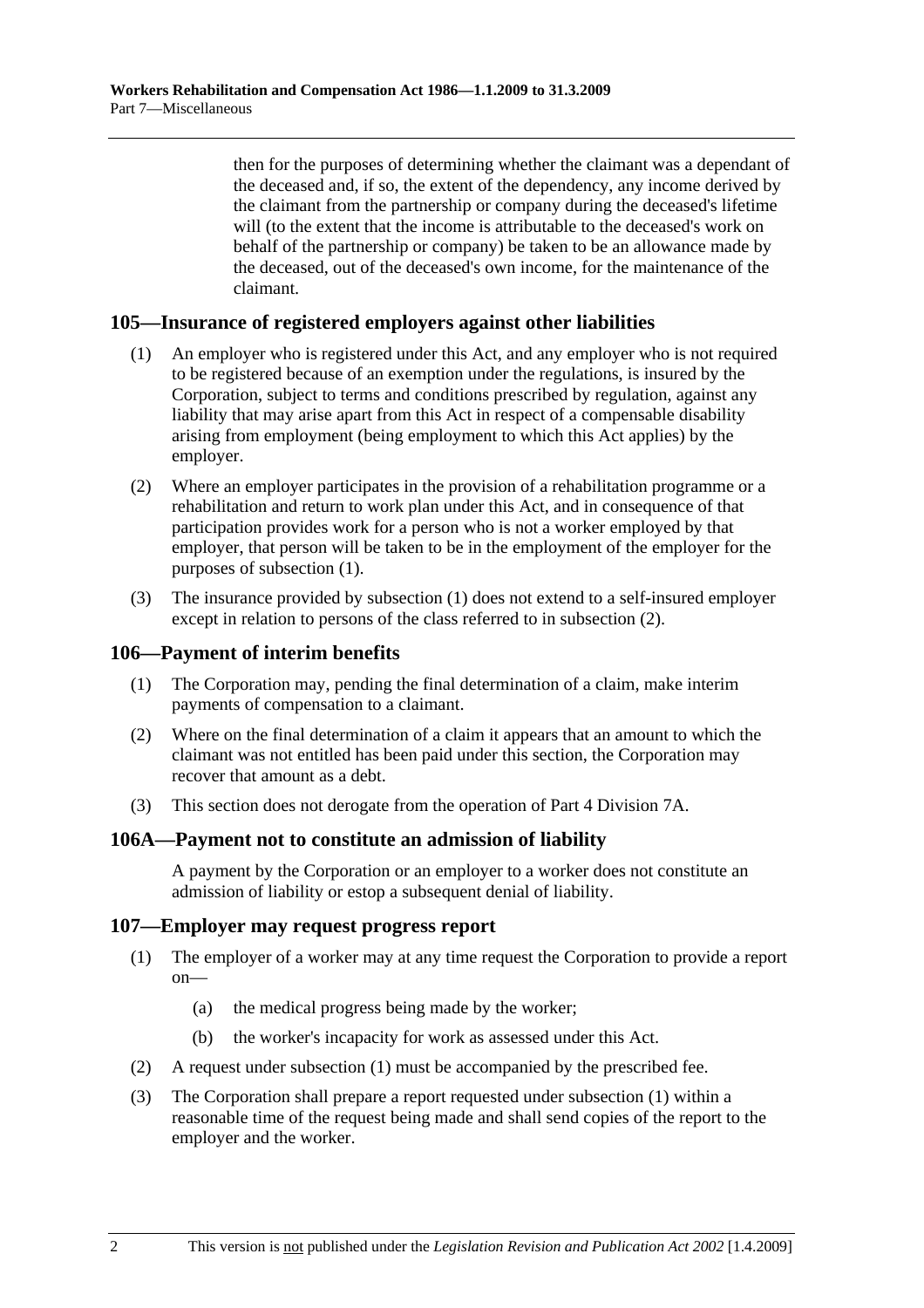## **107A—Copies of medical reports**

- (1) The Corporation must, within 7 days after receiving a request from a worker's employer, provide the employer with copies of reports in the Corporation's possession prepared by medical experts and relevant to the worker's medical condition, the worker's progress in rehabilitation, or the extent of the worker's incapacity for work.
- (2) A request under subsection (1) must be accompanied by the prescribed fee.
- (3) An employer must not disclose confidential information about a worker in a report obtained under this section except as may be necessary—
	- (a) to assist the worker's rehabilitation and return to work; or
	- (b) for the purposes of proceedings under this Act.

### **107B—Worker's right of access to claims file**

- (1) The Corporation or a delegate of the Corporation must, at the request of a worker—
	- (a) provide the worker, within 45 days after the date of the request, with copies of all documentary material in the possession of the Corporation or the delegate relevant to a claim made by the worker; and
	- (b) make available for inspection by the worker (or a representative of the worker) all non-documentary material in the possession of the Corporation or the delegate relevant to a claim made by the worker.

Maximum penalty: \$5 000.

- (2) Non-documentary material is to be made available for inspection—
	- (a) at a reasonable time and place agreed between the Corporation or delegate and the worker; or
	- (b) in the absence of agreement—at a public office of the Corporation or delegate nominated by the worker at a time (which must be at least 45 days, but not more than 60 days, after the request is made and during ordinary business hours) nominated by the worker.
- (3) However, the Corporation or delegate is not obliged to provide copies of material, or to make material available for inspection by the worker if—
	- (a) the material is relevant to the investigation of suspected dishonesty in relation to the claim; or
	- (b) the material is protected by legal professional privilege.
- (4) In this section, a *delegate* of the Corporation includes a self-insured employer.

### **108—Medical examination at request of employer**

- (1) Subject to subsection (2), the employer of a worker who has made a claim under this Act may require the Corporation to have the worker submit to an examination by a recognised medical expert nominated by the Corporation.
- (2) A worker shall not be required to submit to examinations under this section more frequently than is permitted by the regulations.
- (3) The Corporation may, if it thinks fit, charge the cost of an examination under this section to the employer.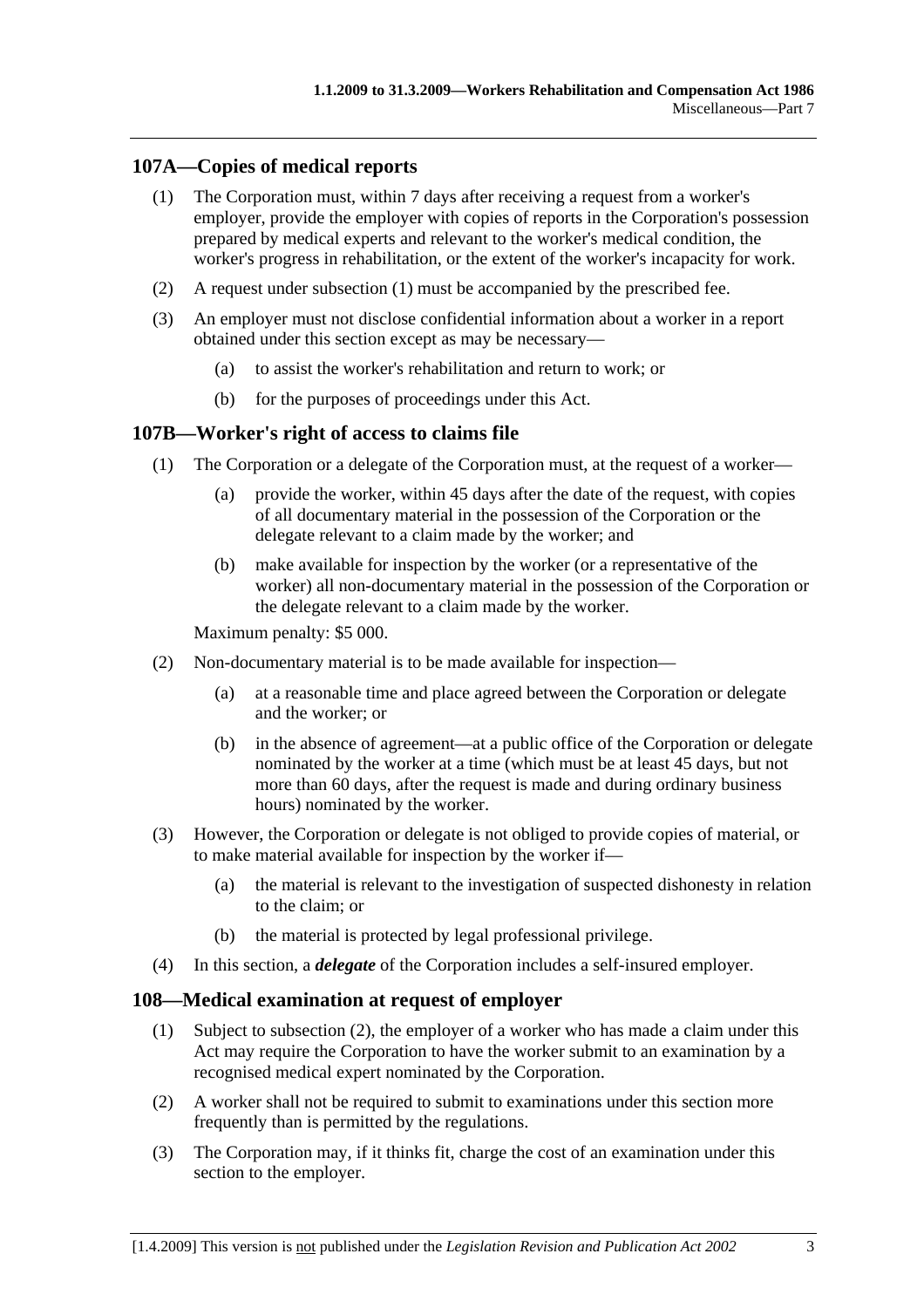- (4) If it appears that there has been undue delay in having a worker examined under this section, the Tribunal may, on application by the employer, give such directions to the Corporation as appear reasonable in the circumstances to expedite the examination.
- (5) The Corporation must comply, or take steps to secure compliance, with such a direction.

## **109—Worker to be supplied with copy of medical report**

Where a report is obtained for the purposes of this Act by the Corporation or an employer on the findings made, or the opinions formed, by a medical expert on the examination of a worker, the Corporation or the employer must, within 7 days after receiving the report, send a copy of the report to the worker.

### **110—Powers of entry and inspection**

- (1) For the purposes of this Act, an authorised officer may, at any reasonable time—
	- (a) enter any workplace;
	- (b) inspect the workplace, anything at the workplace and work there in progress;
	- (c) require a person who has custody or control of books, documents or records relevant to any matter arising under this Act to produce those books, documents or records;
	- (d) examine, copy and take extracts from any such books, documents or records, or require an employer to provide a copy of any such books, documents or records;
	- (e) take photographs, films or video or audio recordings;
	- (f) take measurements, make notes and records and carry out tests;
	- (g) require (directly or through an interpreter) any person to answer, to the best of that person's knowledge, information and belief, any question relevant to any matter arising under this Act;
	- (h) require an employer to produce any document, or a copy of any document, that is required to be prepared or kept under this Act.
- (2) Where—
	- (a) a person whose native language is not English is suspected of having breached this Act; and
	- (b) the person is interviewed by an authorised officer in relation to that suspected breach; and
	- (c) the person is not reasonably fluent in English,

the person is entitled to be assisted by an interpreter during the interview.

- (3) A person is not required—
	- (a) to provide information under this section that is privileged on the ground of legal professional privilege; or
	- (b) to answer a question under this section if the answer would tend to incriminate that person of an offence.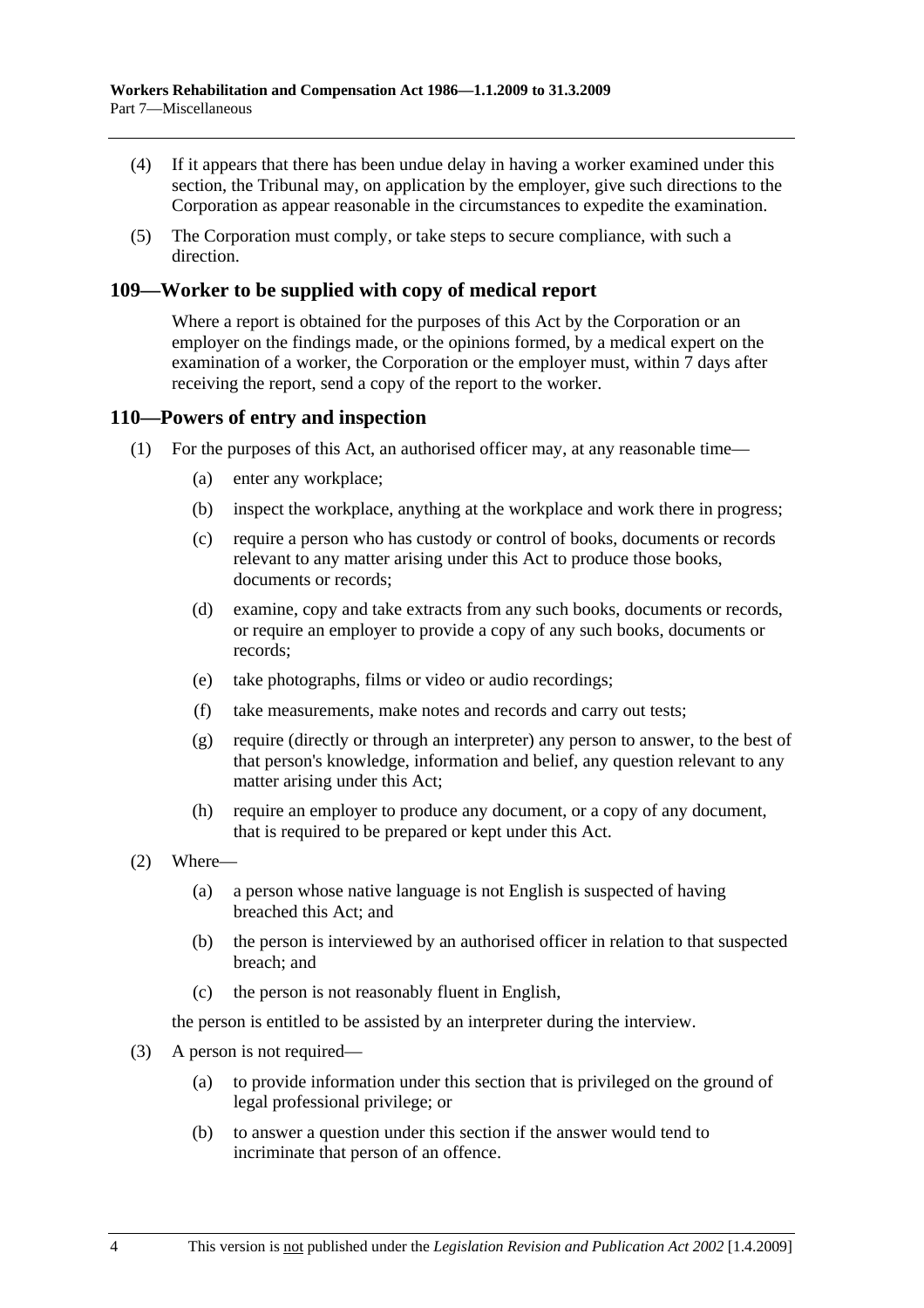- (4) An authorised officer, who suspects on reasonable grounds that an offence against this Act has been committed, may seize and retain anything that affords evidence of that offence.
- (5) An authorised officer must, at the request of any person from whose possession evidentiary material is seized under subsection (4), provide a receipt for that material.
- (6) Where anything has been seized under subsection (4) the following provisions apply:
	- (a) the thing seized must be held pending proceedings for an offence against this Act related to the thing seized, unless the Minister, on application, authorises its release to the person from whom it was seized, or any person who had legal title to it at the time of its seizure, subject to such conditions as the Minister thinks fit (including conditions as to the giving of security for satisfaction of an order under paragraph  $(b)(ii)$ ;
	- (b) where proceedings for an offence against this Act relating to the thing seized are instituted within six months of its seizure and the person charged is found guilty of the offence, the court may—
		- (i) order that it be forfeited to the Crown; or
		- (ii) where it has been released pursuant to paragraph (a)—order that it be forfeited to the Crown or that the person to whom it was released pay to the Minister an amount equal to its market value at the time of its seizure, as the court thinks fit;
	- (c) where—
		- (i) proceedings are not instituted for an offence against this Act relating to the thing seized within six months after its seizure; or
		- (ii) proceedings having been so instituted—
			- (A) the person charged is found not guilty of the offence; or
			- (B) the person charged is found guilty of the offence but no order for forfeiture is made under paragraph (b),

the person from whom the thing was seized, or any person with legal title to it, is entitled to recover from the Minister, by action in a court of competent jurisdiction, the thing itself, or if it has deteriorated or been destroyed, compensation of an amount equal to its market value at the time of its seizure.

- (7) In the exercise of powers under this section, an authorised officer may be accompanied by such assistants as may be necessary or desirable in the circumstances.
- (8) An employer whose workplace is subject to an inspection under this section must provide such assistance as may be necessary to facilitate the exercise of the powers conferred by this section.
- (9) A person must not—
	- (a) hinder or obstruct an authorised officer in the exercise of a power conferred by this section; or
	- (b) refuse or fail, without lawful excuse, to comply with a requirement under this section.

Maximum penalty: \$10 000.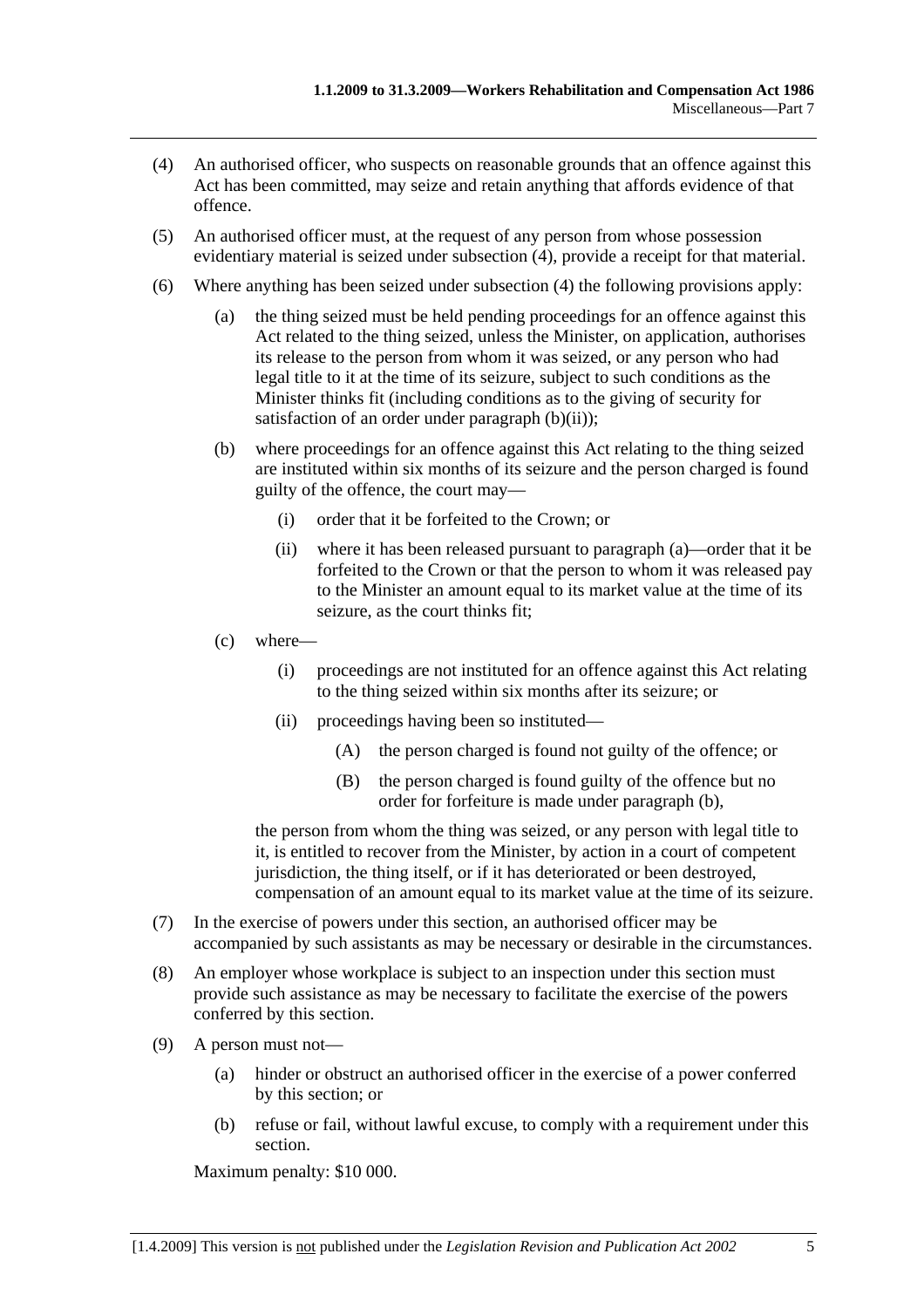- (10) An authorised officer, or a person assisting an authorised officer, who in the course of exercising powers under this section in relation to an employer—
	- (a) unreasonably hinders or obstructs the employer in the day to day running of his or her business;
	- (b) addresses offensive language to the employer or to any other person at the workplace;
	- (c) assaults the employer or any other person at the workplace,

is guilty of an offence.

Maximum penalty:

- (a) for an offence against paragraph (a) or  $(b)$ —\$6 000;
- (b) for an offence against paragraph (c)—\$6 000 or imprisonment for one year.

### **111—Inspection of place of employment by rehabilitation adviser**

- (1) Subject to subsection (2), a rehabilitation adviser may inspect the place of employment of a disabled worker.
- (2) A power of inspection under subsection (1) shall be exercised so as to avoid any unnecessary disruption of, or interference with, the performance of work at a place of employment.
- (3) A person shall not hinder an inspection under this section.

Maximum penalty: \$5 000.

### **112—Confidentiality to be maintained**

- (1) A person must not disclose information (except as permitted by subsection (2)) if—
	- (a) the person obtained the information in the course of carrying out functions in, or related to, the administration, operation or enforcement of this Act; and
	- (b) the information is—
		- (i) about commercial or trading operations; or
		- (ii) about the physical or mental condition, or the personal circumstances or affairs, of a worker or other person; or
		- (iii) information provided in a return or in response to a request for information under this Act.

Maximum penalty: \$5 000.

- (1a) The Corporation may enter into arrangements with corresponding workers compensation authorities about sharing information obtained in the course of carrying out functions related to the administration, operation or enforcement of this Act or a corresponding law.
- (2) A disclosure of information is permitted if it is—
	- (a) a disclosure in the course of official duties; or
	- (b) a disclosure of statistical information; or
	- (c) a disclosure made with the consent of the person to whom the information relates, or who furnished the information; or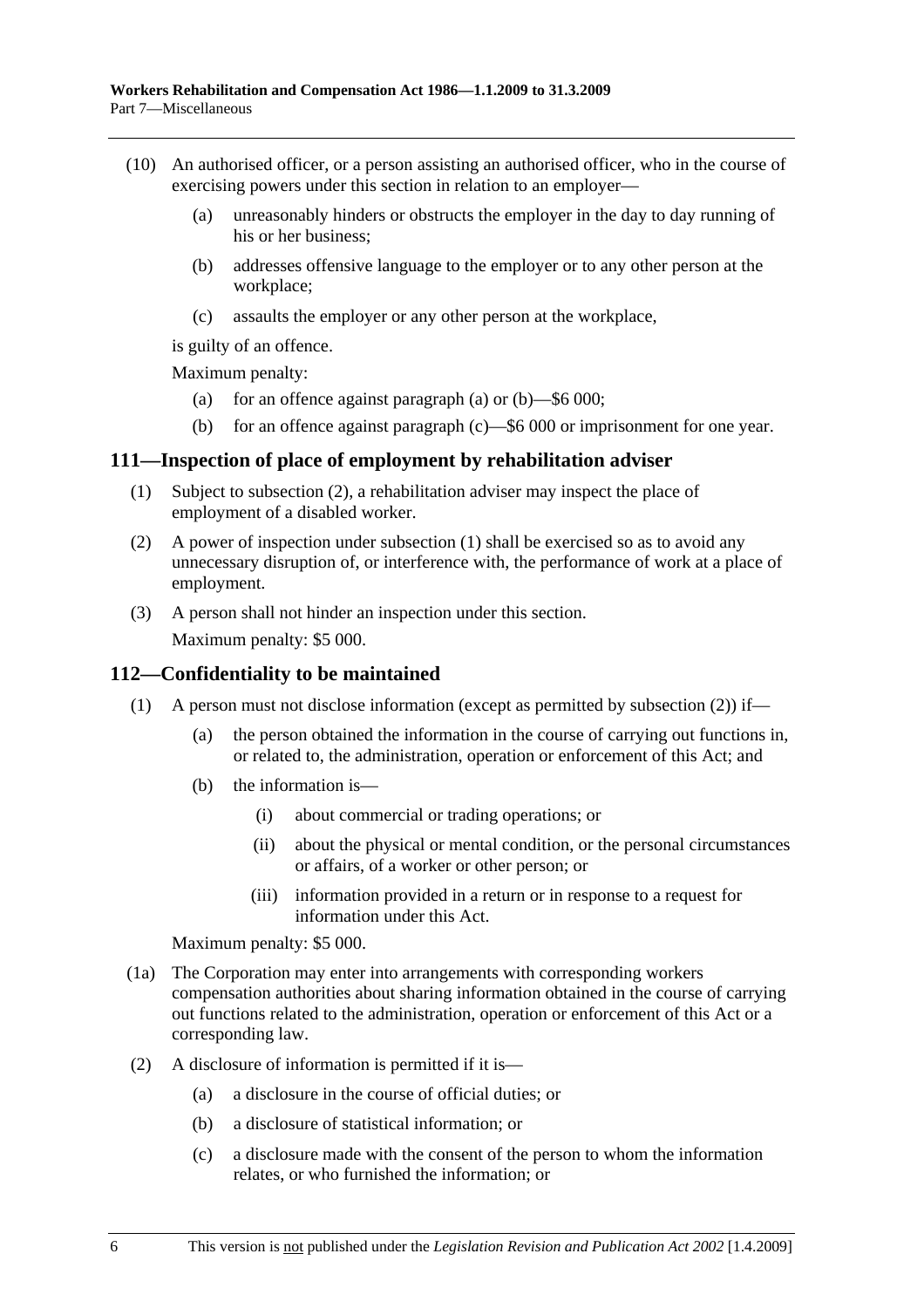- (ca) a disclosure made to a corresponding workers compensation authority in accordance with an arrangement entered into under subsection (1a); or
- (cb) a disclosure authorised or required under any other Act or law; or
- (d) a disclosure required by a court or tribunal constituted by law, or before a review authority; or
- (e) a disclosure to the Corporation or a self-insured employer; or
- (f) a disclosure to a disabled worker's employer in accordance with this Act; or
- (g) a disclosure made under the authorisation of the Minister; or
- (h) a disclosure authorised by regulation.
- (2a) A regulation made for the purposes of subsection (2)(h) cannot take effect unless it has been laid before both Houses of Parliament and—
	- (a) no motion for disallowance is moved within the time for such a motion; or
	- (b) every motion for disallowance of the regulation has been defeated or withdrawn, or has lapsed.
- (3) In this section—

*corresponding workers compensation authority* means any person or authority in another State or a Territory of the Commonwealth with power to determine or manage claims for compensation for disabilities arising from employment.

### **112AA—Confidentiality—employers**

- (1) An employer who is registered under this Act, or a person employed by an employer who is registered under this Act, must not disclose information about the physical or mental condition of a worker unless the disclosure is—
	- (a) reasonably required for, or in connection with, the carrying out of the proper conduct of the business of the employer; or
	- (b) required in connection with the operation of this Act; or
	- (c) made with the consent of the person to whom the information relates, or who furnished the information; or
	- (d) required by a court or tribunal constituted by law, or before a review authority; or
	- (e) authorised or required under any other Act or law; or
	- (f) made—
		- (i) to the Corporation; or
		- (ii) to the worker's employer; or
	- (g) made under the authorisation of the Minister; or
	- (h) authorised by regulation.

Maximum penalty: \$5 000.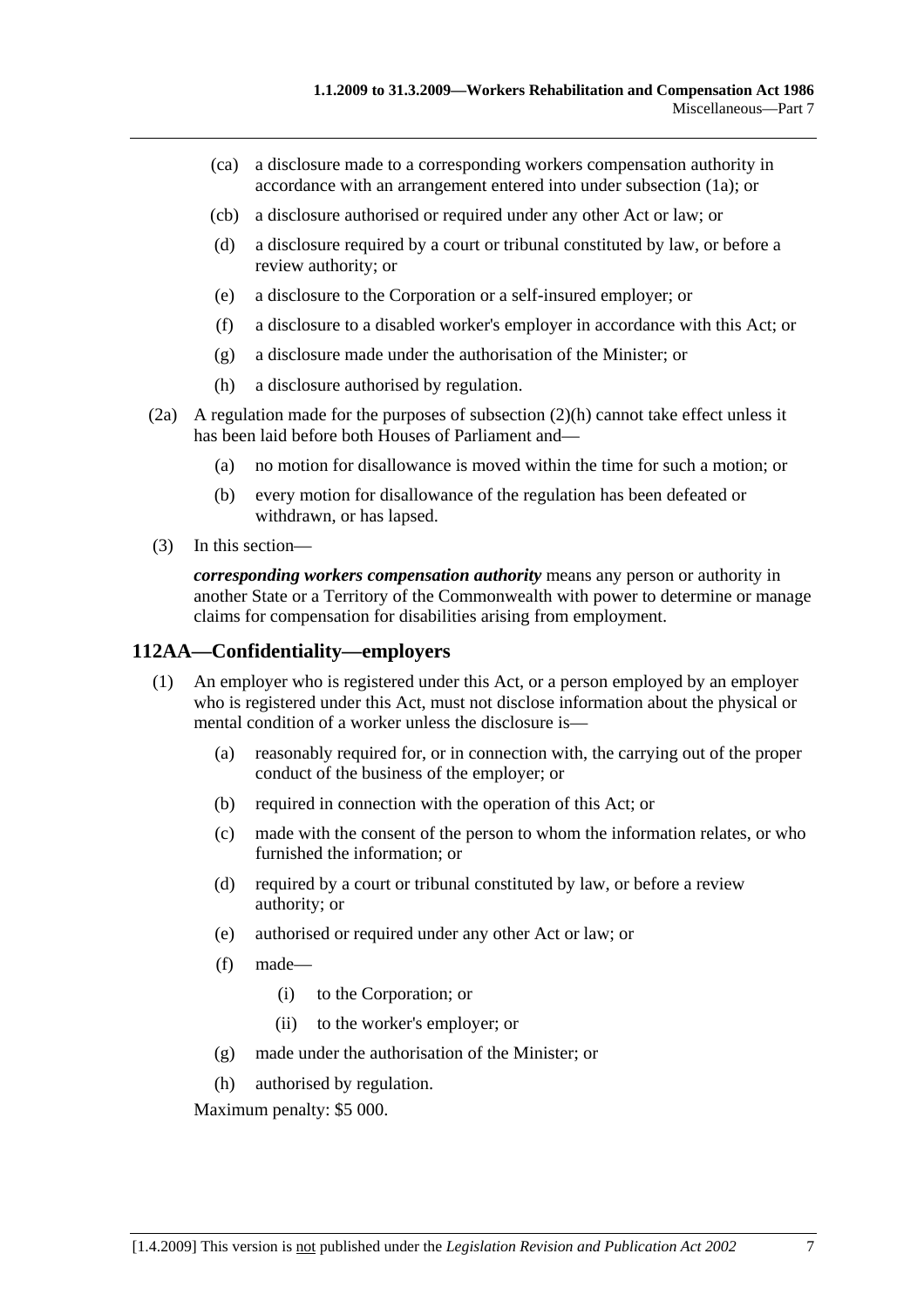- (2) A regulation made for the purposes of subsection (1)(h) cannot take effect unless it has been laid before both Houses of Parliament and—
	- (a) no motion for disallowance is moved within the time for such a motion; or
	- (b) every motion for disallowance of the regulation has been defeated or withdrawn, or has lapsed.

### **112A—Employer information**

The Corporation may, as it thinks fit, disclose the following information in relation to any employer registered under this Act:

- (a) the number of claims in respect of compensable disabilities made by the employer's workers in a particular period;
- (b) the cost of claims in respect of compensable disabilities suffered by the employer's workers in a particular period;
- (c) the nature of compensable disabilities suffered by the employer's workers;
- (d) details of any remission of levy granted to the employer, or any supplementary levy imposed on the employer, under section 67.

### **113—Disabilities that develop gradually**

- (1) A disability (not being noise induced hearing loss) that develops gradually or is a disease shall be deemed to have occurred when the worker first becomes totally or a partially incapacitated for work by the disability.
- (2) Subject to this section, where a claim is made under this Act in respect of noise induced hearing loss by a worker (not being a person who has retired from employment on account of age or ill-health), the whole of the loss shall be deemed to have occurred immediately before notice of the disability was given and, subject to any proof to the contrary, to have arisen out of employment in which the worker was last exposed to noise capable of causing noise induced hearing loss.
- (2a) Where a claim is made under this Act in respect of noise induced hearing loss by a person who has retired from employment on account of age or ill-health, the whole of the loss shall be deemed to have occurred immediately before the person retired and, subject to any proof to the contrary, to have arisen out of employment in which the person was last exposed to noise capable of causing noise induced hearing loss.
- (2b) The Corporation may, by notice to the particular employer or employers, or by notice in the Gazette, require an employer, or employers of a specified class determined by the Corporation, to carry out (within a period specified by the Corporation) tests of a kind prescribed by the regulations on workers belonging to classes determined by the Corporation.
- (2c) Unless the Corporation otherwise determines, the cost of carrying out tests under subsection (2b) must be borne by the employer.
- (3) Where—
	- (a) a self-insured employer establishes in accordance with procedures laid down by the regulations that a worker was, at the time of undertaking employment with the employer, suffering from a particular disability;
	- (b) the disability is of a prescribed class;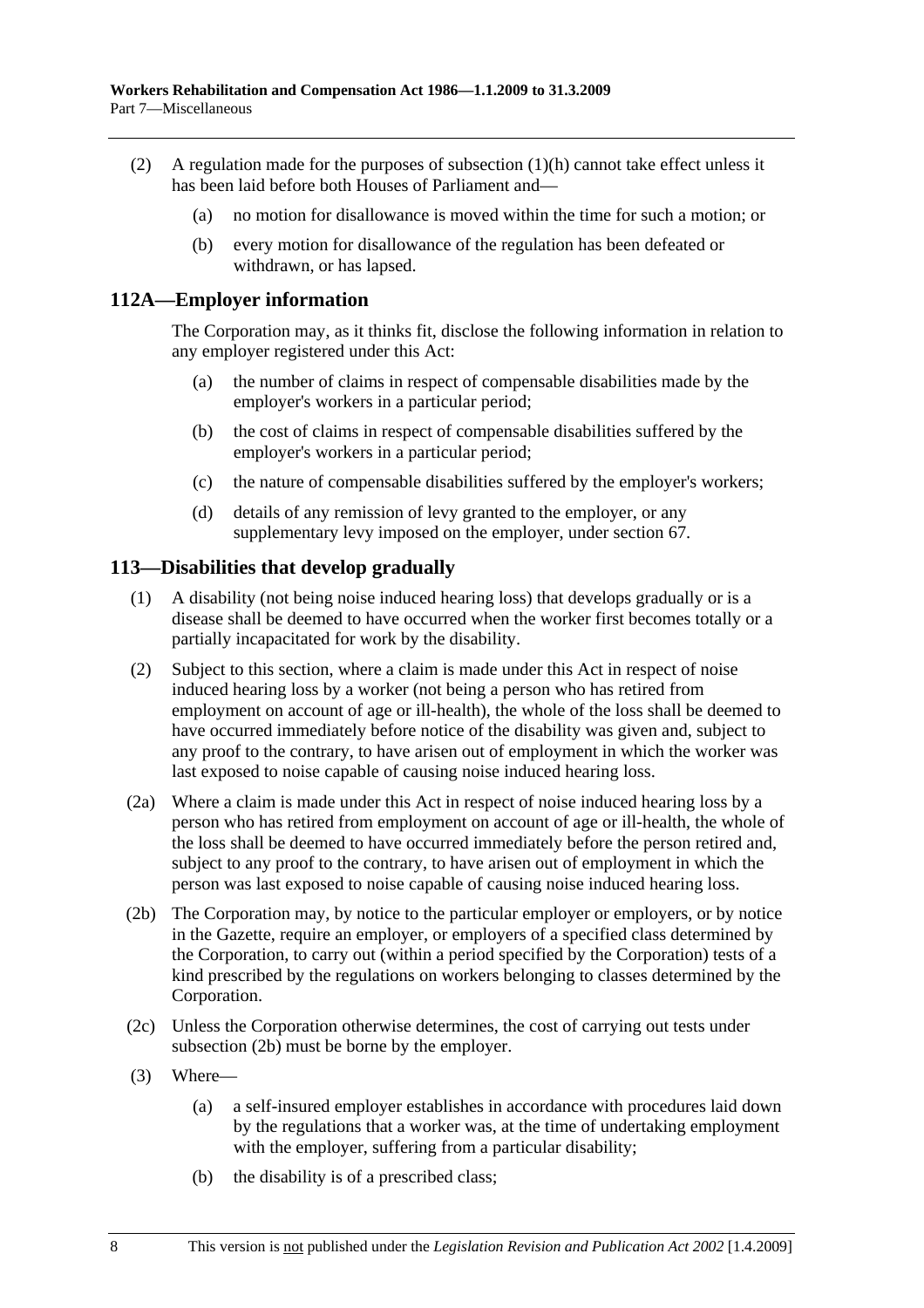- (c) an aggravation, acceleration, exacerbation, deterioration or recurrence of the disability arises from employment by the employer referred to in paragraph (a);
- (d) the employer pays compensation under this Act in respect of the disability,

the employer may, by action in the Industrial Court, recover a fair contribution, determined by the Court, towards the amount of the compensation—

- (e) from any self-insured employer from whose employment the disability established under paragraph (a) arose; or
- (f) if there is no such self-insured employer—from the Corporation.
- (4) Where—
	- (a) an employer (not being a self-insured employer) establishes in accordance with procedures laid down by the regulations that a worker was, at the time of undertaking employment with the employer, suffering from a particular disability;
	- (b) the disability is of a prescribed class;
	- (c) an aggravation, acceleration, exacerbation, deterioration or recurrence of the disability arises from employment by the employer referred to in paragraph (a);
	- (d) the Corporation pays compensation under this Act in respect of the disability,

the Corporation may, by action in the Industrial Court, recover a fair contribution, determined by the Court, towards the amount of the compensation from any selfinsured employer from whose employment the disability established under paragraph (a) arose.

## **114—Certain payments not to affect benefits under this Act**

Compensation provided to a person under this Act shall not be reduced or otherwise affected by—

- (a) an *ex gratia* payment; or
- (b) an accident insurance payment; or
- (c) a payment or benefit of a class prescribed by regulation for the purposes of this section.

### **115—No contribution from workers**

- (1) An employer shall not deduct from the wages of a worker any part of any sum that the employer is or may become liable to pay under this Act.
- (2) An employer shall not discriminate against a worker on the ground that the employer is liable to pay any sum under this Act to or in relation to the worker.
- (3) An employer shall not require or permit a worker to contribute in any manner towards indemnifying the employer against any liability which the employer may incur under this Act.
- (4) A person who contravenes this section—
	- (a) is guilty of an offence; and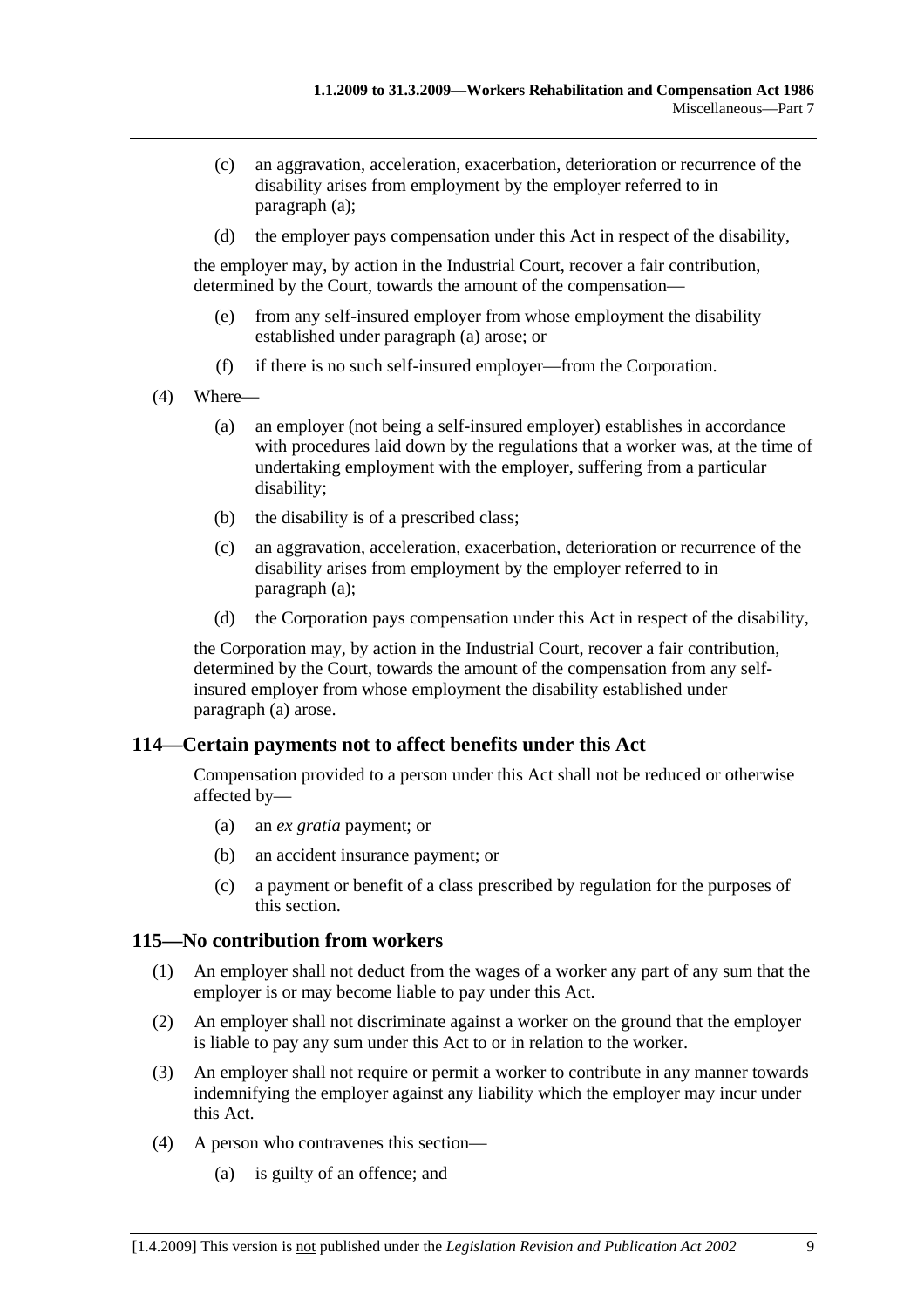(b) is liable to compensate a worker for any monetary loss suffered by virtue of that contravention.

### **116—Payment of compensation where worker in prison**

- (1) Where a person who is in receipt of weekly payments under this Act is convicted of an offence and committed to prison, then during the period of imprisonment the weekly payments shall be suspended unless the Corporation determines that they should be paid to the dependants of the prisoner.
- (2) Where the Corporation determines that weekly payments should be paid to the dependants of a prisoner, they shall be so paid in such proportions as the Corporation may determine.

### **117—Service of documents**

- (1) A notice or other document required or authorised by this Act to be served or given to any person may be served—
	- (a) personally; or
	- (b) by leaving the notice or document at an address for service; or
	- (c) by sending the notice or document or a sealed copy of the notice or document by post addressed to the person at an address for service; or
	- (d) by such other method as is permitted by any Act.
- (2) In any case to which subsection (1) applies, unless the contrary is proved, service of a notice or document shall be deemed to have been effected 2 business days after the date of posting.
- $(3)$  In subsection  $(1)$ —

*address for service*, in relation to a person, means—

- (a) the person's last known place of residence or business; or
- (b) an address for service as shown on a claim or a return made or furnished by the person, or on the person's behalf, under this Act (not being an address superseded by a subsequent address for service shown on a later claim or return).

### **118—Service of documents on the Corporation**

Any claim, notice, return or form to be served on the Corporation for the purposes of this Act may be served by lodgment at an office of the Corporation with a person authorised by the Corporation to accept service of documents on its behalf.

### **119—Contract to avoid Act**

- (1) Any agreement or arrangement entered into without the consent of the Corporation that purports to exclude, modify or restrict the operation of this Act is to that extent void and of no effect.
- (2) Any purported waiver of a right conferred by or under this Act is void and of no effect.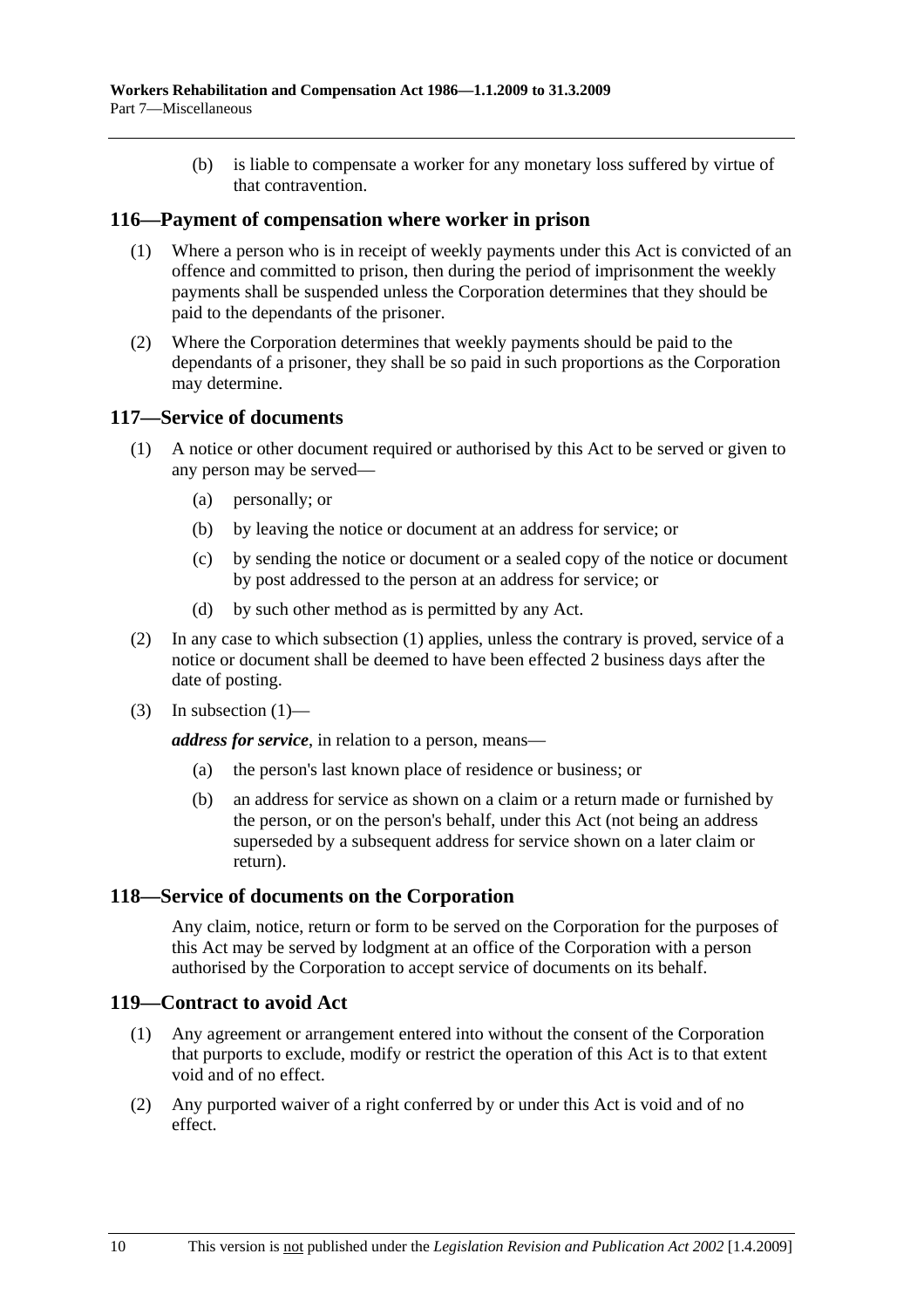- (3) Any person—
	- (a) who enters into any agreement or arrangement with intent either directly or indirectly to defeat, evade or prevent the operation of this Act; or
	- (b) who attempts to induce a person to waive a right or benefit conferred by or under this Act,

is guilty of an offence.

Maximum penalty: \$5 000 or imprisonment for one year.

- (4) Subsections (2) and (3) do not apply to—
	- (a) any action taken by an employer with the consent of the Corporation; or
	- (b) any agreement or arrangement entered into by an employer with, or with the consent of, the Corporation.

### **120—Dishonesty**

- (1) A person who—
	- (a) obtains by dishonest means a payment or other benefit under this Act; or
	- (b) dishonestly claims to be entitled to a payment or other benefit under this Act; or
	- (c) dishonestly makes a statement about a claim under this Act knowing the statement is false or misleading; or
	- (d) dishonestly makes an application, or gives a return, under this Act knowing the application or return to be false or misleading,

is guilty of an offence.

Maximum penalty: \$50 000 or imprisonment for one year.

- (2) A person who—
	- (a) aids, abets, counsels or procures the commission of an offence against subsection (1); or
	- (b) solicits or incites the commission of any such offence,

is guilty of an offence.

Maximum penalty: \$10 000 or imprisonment for one year.

- (3) Where a court convicts a person of an offence against this section, or finds a person guilty of such an offence without recording a conviction, the court must, on application by the Corporation or a self-insured employer, order the person who committed the offence—
	- (a) to make good any loss to the applicant resulting from the commission of the offence; and
	- (b) to reimburse costs incurred by the applicant in investigating and prosecuting the offence.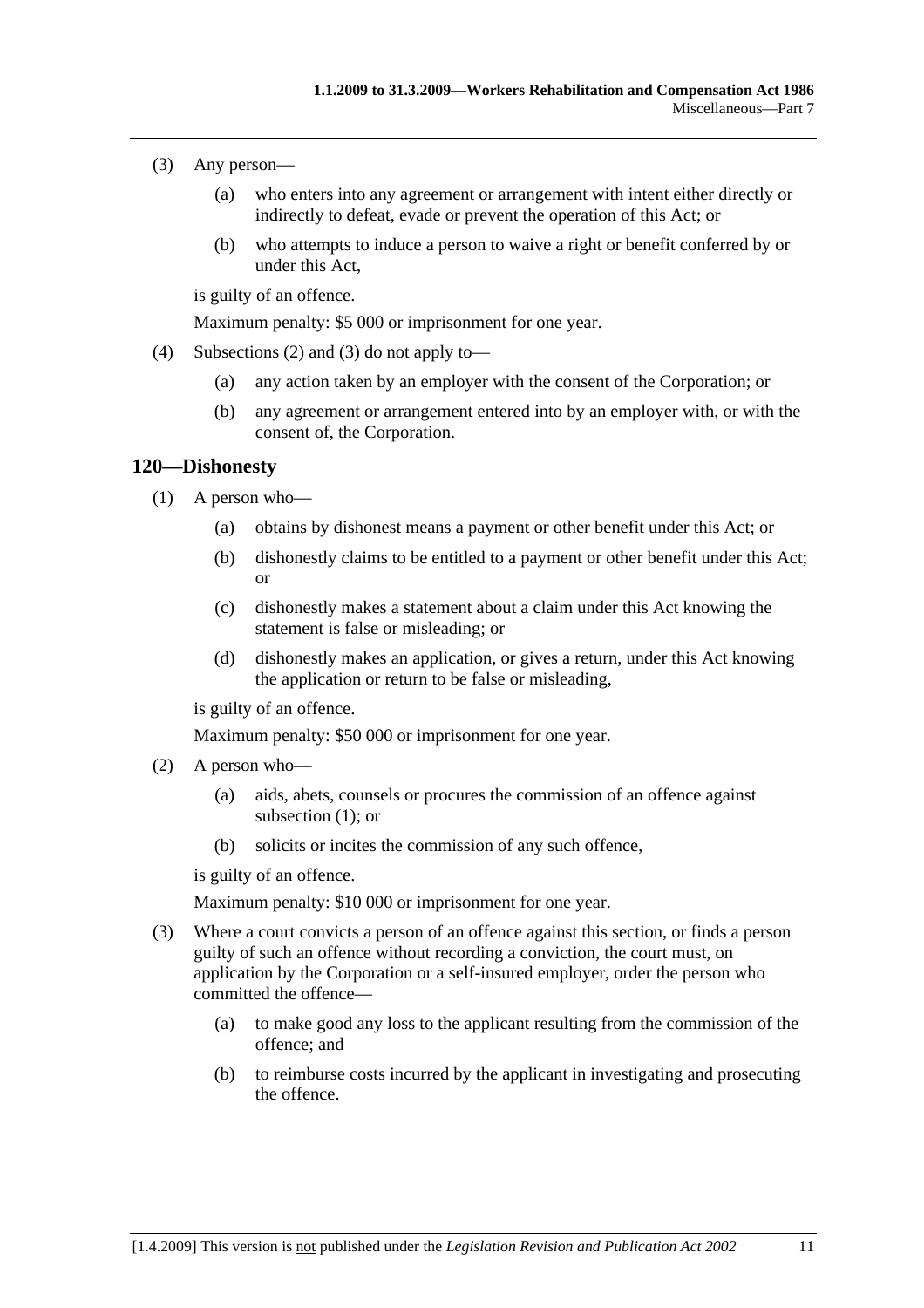## **120A—Evidence**

- (1) In any legal proceedings, a certificate apparently signed by an officer of the Corporation, certifying—
	- (a) that a person was, on a day specified in the certificate, an employer;
	- (b) that a person was, on a day specified in the certificate, a worker,

will, in the absence of proof to the contrary, be proof of the matters stated in the certificate.

- (2) In any legal proceedings against a person for failing to register with the Corporation as an employer, a certificate apparently signed by an officer of the Corporation, certifying that the person was not, on a specified day, registered as an employer will, in the absence of proof to the contrary, be proof of the matters stated in the certificate.
- (3) In any legal proceedings, a certificate apparently signed by an officer of the Corporation, certifying that an amount specified in the certificate is payable to the Corporation, by way of levy or fine, by a person named in the certificate, will, in the absence of proof to the contrary, be proof of the liability.
- (4) In any proceedings against a person for failing to furnish a return under this Act, a certificate apparently signed by an officer of the Corporation certifying that the return was not received before the expiration of the period within which it was required to be furnished will, in the absence of evidence to the contrary, be proof that the defendant failed duly to furnish the return.
- (5) In any proceedings, a certificate apparently under the seal of the Corporation certifying that an officer of the Corporation named in the certificate was, on a day specified in the certificate, invested with specified delegated powers or functions will, in the absence of evidence to the contrary, be proof of the matters stated in the certificate.
- (6) In this section—

*officer of the Corporation* includes a person who, although not an officer of the Corporation, is acting under a delegation of the Corporation.

## **122—Offences**

- (1) A person who contravenes or fails to comply with a provision of this Act is guilty of an offence.
- (2) A person who is guilty of an offence against this Act for which no penalty is specifically provided shall be liable to a fine not exceeding \$2 000.
- (3) Proceedings for an offence against this Act shall be disposed of summarily.
- (3a) A prosecution for an offence against this Act must be commenced within three years after the date on which the offence is alleged to have been committed.
- (4) Subsection (1) does not render the Corporation, a member of the staff of the Corporation, or any person acting on behalf of the Corporation, liable to prosecution for any act or omission related to the administration or enforcement of this Act.

## **122A—Expiation fees**

Expiation fees may be fixed, by regulation, for alleged offences against this Act.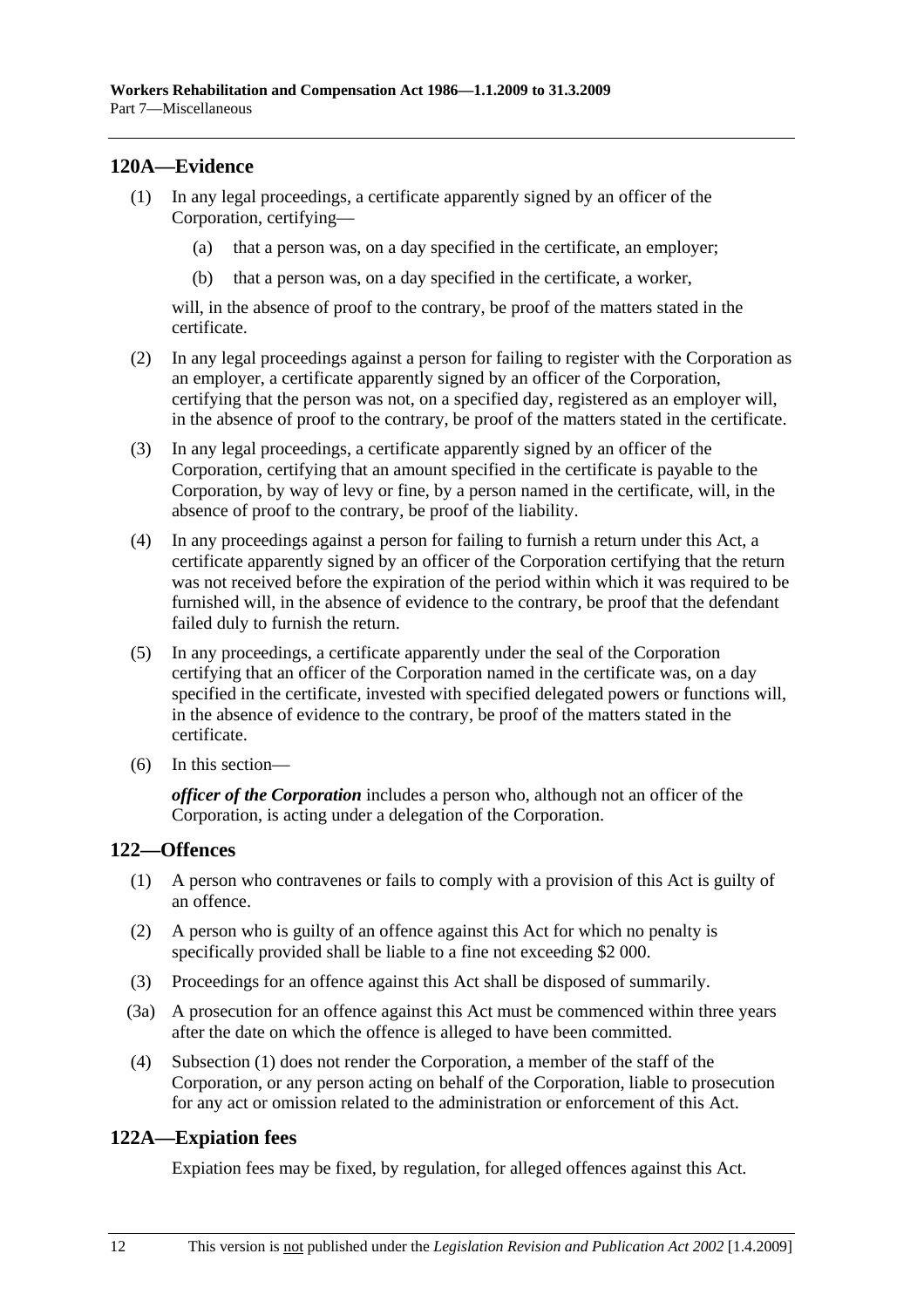## **123A—Right of intervention**

The Corporation has a right to intervene and be heard in—

- (a) any proceedings under this Act before the Tribunal; or
- (b) any proceedings before a court—
	- (i) in which the interpretation or application of this Act is in issue; or
	- (ii) in which the Corporation's interests may be directly or indirectly affected.

## **123B—Code of Claimants' Rights**

- (1) The Governor may, by regulation made on the recommendation of the Minister, prescribe a code to be known as the *Code of Claimants' Rights*.
- (2) The purpose of the Code is to meet the reasonable expectations of claimants for compensation under this Act (including the highest practicable standard of service and fairness) about how a relevant authority should deal with them, by—
	- (a) setting out principles that should be observed by a relevant authority; and
	- (b) providing for the procedure for lodging and dealing with complaints about breaches of the Code; and
	- (c) providing—
		- (i) for the consequences of, and remedies for, a breach of the Code by a relevant authority; and
		- (ii) without limiting subparagraph (i), how and to what extent a relevant authority must address situations where its conduct is not consistent with or does not uphold the rights of claimants under the Code.
- (3) The provisions of the Code—
	- (a) are in addition to other requirements under this or any other Act; and
	- (b) do not affect the entitlements and responsibilities of claimants under this Act; and
	- (c) do not affect the powers or discretions of a relevant authority under this Act or the validity of any decision or determination made in accordance with this Act.
- (4) A relevant authority must, in its dealings with claimants, seek to ensure that its actions are consistent with the Code.
- (5) The Governor may, by regulation made on the recommendation of the Minister, vary the Code (including by the substitution of a new code).
- (6) In this section—

*relevant authority* means the Corporation or a self-insured employer.

## **124—Regulations**

 (1) The Governor may make such regulations as are contemplated by this Act, or as are necessary or expedient for the purposes of this Act.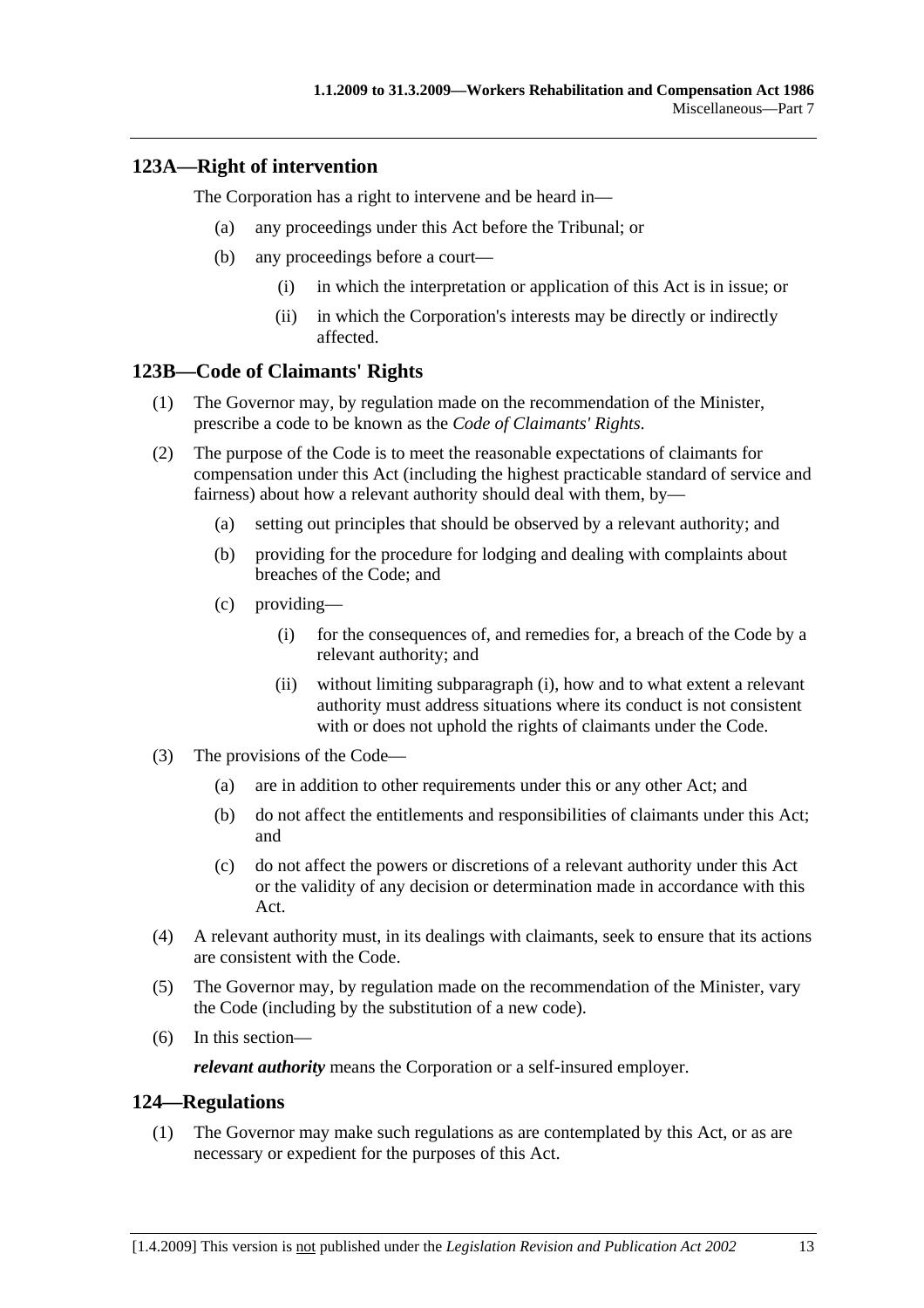- (2) Regulations made under this Act—
	- (a) may be of general or limited application;
	- (b) may allow for matters to be determined at the discretion of the Corporation (or a delegate of the Corporation) or confer other forms of discretionary power on the Corporation (or a delegate of the Corporation).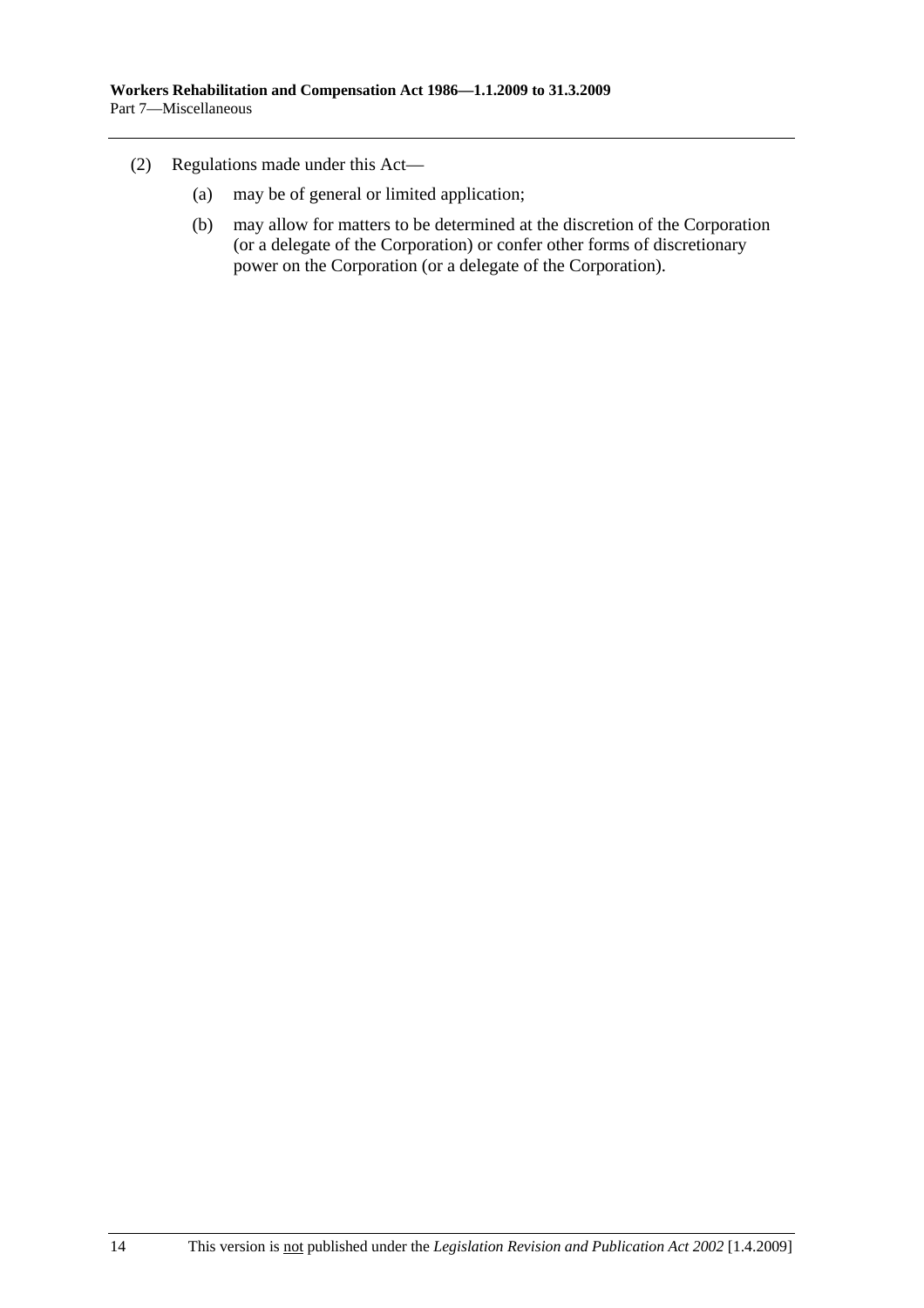# **Schedule 1—Transitional provisions**

## **1—Interpretation**

In this Schedule—

*the appointed day* means the day on which the *Workers Compensation Act 1971* is repealed by this Act;

*compensating authority* means the Corporation or an exempt employer.

## **2—Application of repealed Act**

- (1) Subject to this clause, the repealed Act continues to apply in respect of a disability that is attributable to a trauma that occurred before the appointed day.
- (2) This Act applies in relation to a disability (referred to in this clause as a *transitional disability*) that is partially attributable to a trauma that occurred before the appointed day and partially attributable to a trauma that occurred on or after the appointed day, but does not affect rights (referred to in this clause as *antecedent rights*) that had accrued before the appointed day in respect of a transitional disability.
- (3) The following provisions apply in relation to a transitional disability—
	- (a) where a compensating authority pays or is liable to pay compensation to a claimant under this Act in relation to a transitional disability, the compensating authority is subrogated, to an appropriate extent, to the antecedent rights of the claimant;
	- (b) where the claimant has received, in pursuance of antecedent rights, damages or compensation (not being weekly payments for a period of incapacity that concluded before the appointed day), there shall be an appropriate reduction in the amount of compensation payable under this Act in respect of the disability;
	- (c) the extent of a subrogation under paragraph (a), or a reduction in the amount of compensation under paragraph (b), shall be determined having regard to—
		- (i) the amount of the compensation payable (apart from this subclause) under this Act in respect of the transitional disability; and
		- (ii) the extent to which the transitional disability is attributable to a trauma that occurred before the appointed day; and
		- (iii) any other relevant factors.
- (4) Where a compensating authority—
	- (a) pays compensation to a claimant under this Act; and
	- (b) becomes entitled to recover a proportion of the payment from an employer by virtue of subrogation to the rights of the claimant under subclause (3)(a); and
	- (c) notifies that employer in writing of the payment,

the amount recoverable from the employer will be increased by interest at the prescribed rate as from the date of the notification.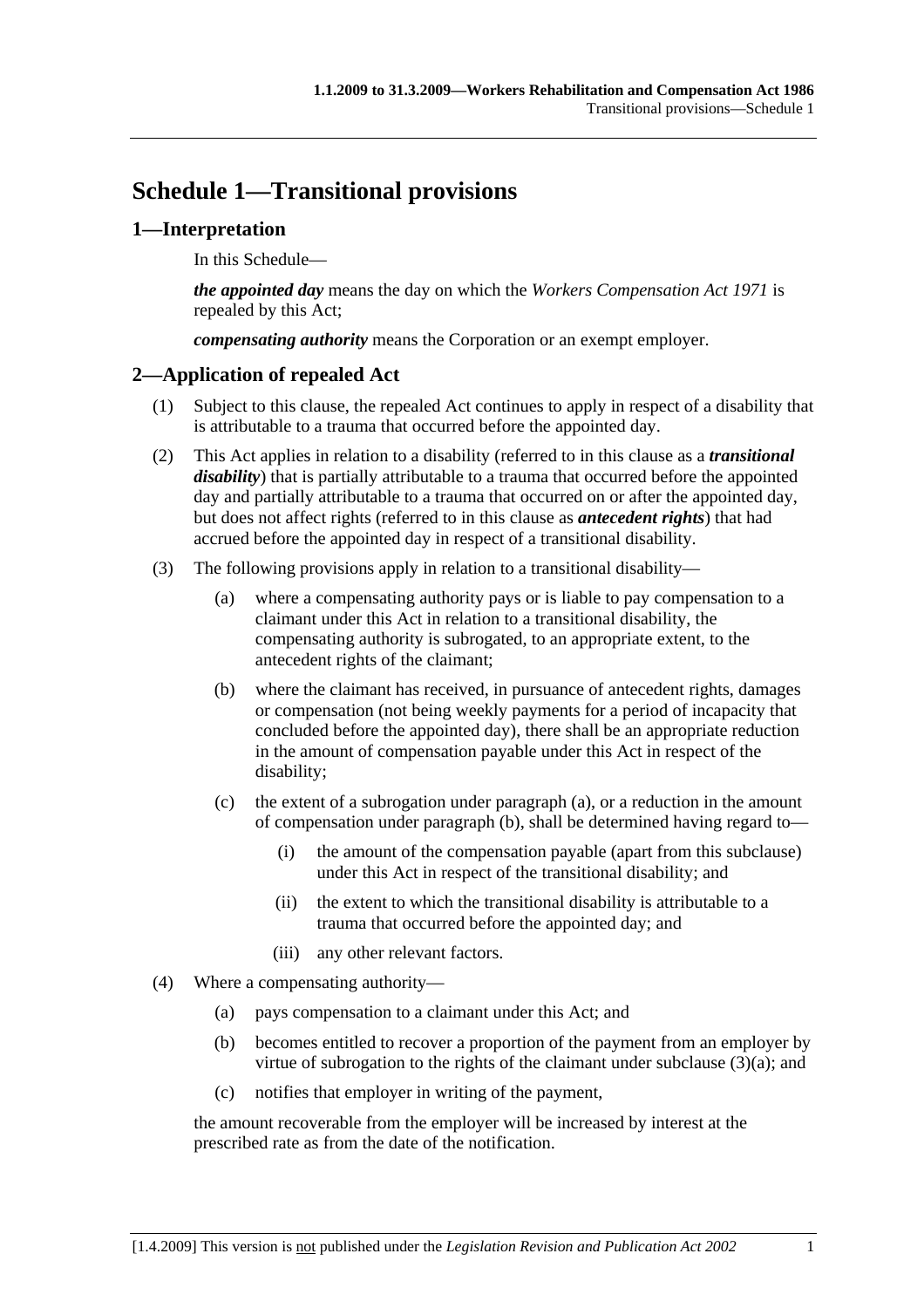- (5) The Corporation will, in the first instance, make a determination of—
	- (a) the extent of a subrogation under subclause  $(3)(a)$  or a reduction in the amount of compensation under subclause (3)(b); and
	- (b) the amount of any consequential liability.
- (6) Before making such a determination the Corporation must allow any person whose interests may be affected by the determination a reasonable opportunity to make representations to the Corporation on the subject matter of the determination and when the determination is made the Corporation must give written notification (personally or by post) of the terms of the determination to every person whose interests are affected by it.
- (7) Any such person may, by written notice served personally or by post on the Corporation within one month after receiving notice of the determination or such longer period as the Corporation may allow, dispute the determination.
- (8) Any such dispute may be referred on the application of any party affected by the determination—
	- (a) to the Tribunal (constituted of a presidential member); or
	- (b) if all parties affected by the determination agree—to an arbitrator appointed under the *Commercial Arbitration Act 1986*,

(but where the dispute is referred to an arbitrator no part of the costs of the arbitration can be awarded against the worker).

- (9) Where a dispute is so referred, the Tribunal or the arbitrator will review the Corporation's determination and may confirm, vary or revoke it.
- (10) Subject to the regulations, a determination by the Corporation under this clause may be enforced in the same way as a judgment of the Tribunal.
- (11) A determination by the Corporation may be enforced notwithstanding that it is disputed, but if it appears from the result of a review that a compensating authority has recovered an amount in pursuance of the determination to which the compensating authority is not entitled, that amount must be repaid together with interest at the prescribed rate.

## **3—Exempt employers**

- (1) An employer in respect of whom a certificate of exemption was in force under Division 2 of Part 10A of the repealed Act immediately before the appointed day shall be deemed to have been registered, on the appointed day, as an exempt employer under this Act.
- (2) If within 30 days after the appointed day the Local Government Association lodges with the Corporation a schedule of local government corporations to be registered as a group of exempt employers under this Act, those corporations shall be so registered and shall be deemed to have been so registered as from the appointed day.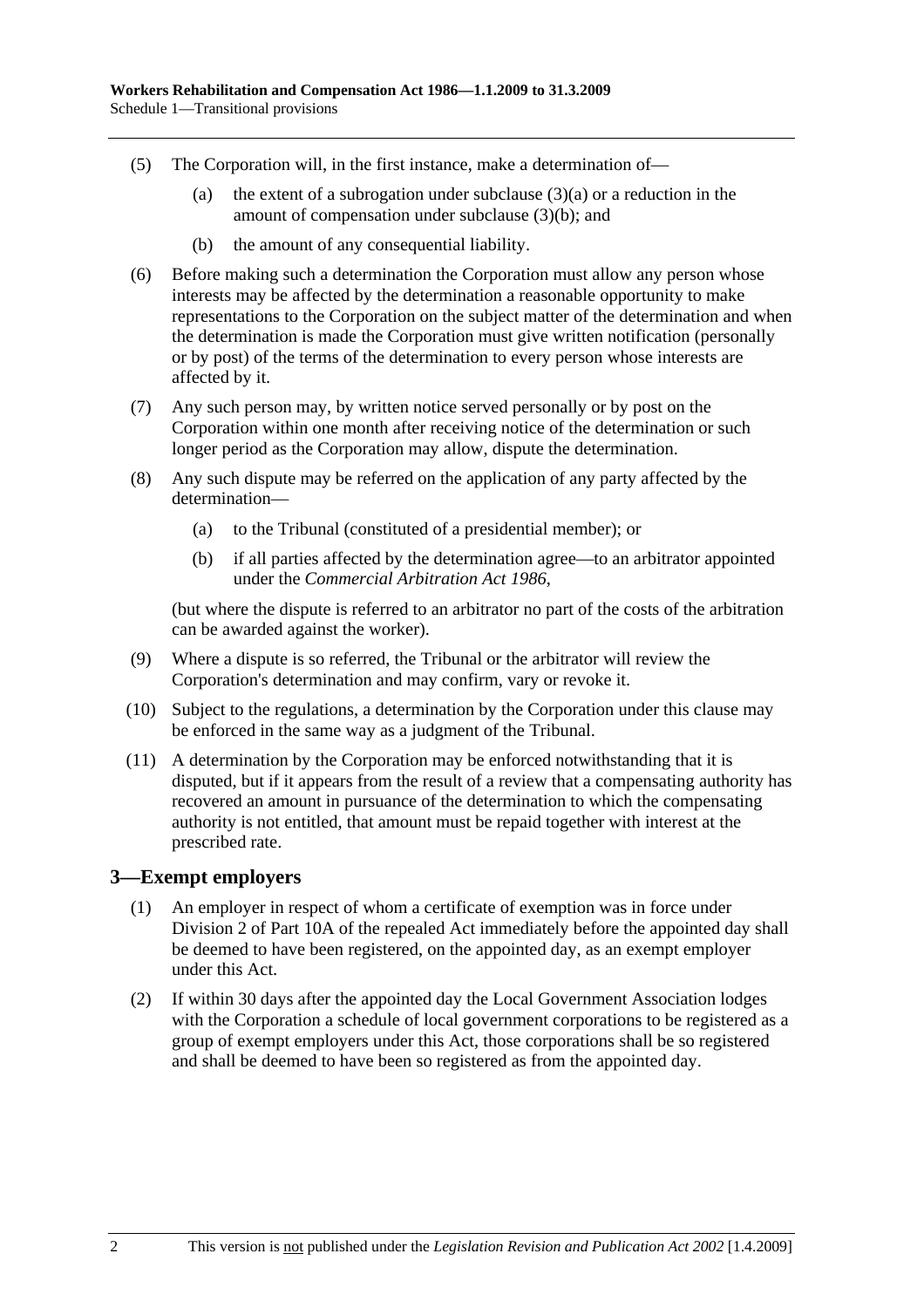## **4—Mining and Quarrying Industries Fund**

- (1) The scheme established under Part 9 of the repealed Act continues in existence for the settlement of claims and other matters arising in relation to death or disablement from silicosis suffered before the appointed day with the following qualifications:
	- (a) the Corporation will be liable to satisfy any claim made under the scheme; and
	- (b) the money standing to the credit of the general compensation fund is to be transferred to the Corporation.
- (2) The money received by the Corporation under subclause (1) must be paid into a special account entitled the *Mining and Quarrying Industries Fund*.
- (3) The Mining and Quarrying Industries Fund is to be notionally divided into two parts (Part A and Part B), one part (Part A) to be available to the Corporation to satisfy its liabilities under subclause (1) and the balance (Part B) to be available to the Mining and Quarrying Occupational Health and Safety Committee under Schedule 3 of the *Occupational Health, Safety and Welfare Act 1986* for the purposes referred to in that Schedule.
- (4) For the purposes of the division of the Mining and Quarrying Industries Fund into two parts—
	- (a) the Corporation must on 30 June 1995 and thereafter at three yearly intervals arrange for an actuary to estimate the extent of the Corporation's existing and prospective liabilities under subclause (1) at that date; and
	- $(b)$
- (i) if it appears from any such estimate that the amount standing to the credit of Part A exceeds the amount required to satisfy the Corporation's liabilities under subclause (1), the amount of the excess must be transferred from Part A to Part B;
- (ii) if it appears from any such estimate that the amount standing to the credit of Part A is less than the amount required to satisfy the Corporation's liabilities under subclause (1), the amount required to make up the deficiency must be transferred from Part B to Part A.
- (5) The Corporation must keep separate accounting records for Parts A and B.
- (6) Money standing to the credit of the Mining and Quarrying Industries Fund (and not immediately required for the purposes of the fund) may be invested as if it were part of the Compensation Fund.
- (7) Income and accretions produced by the investment of the money must be shared between Parts A and B (the amount of the shares being determined according to the extent to which money held on each account has contributed to the amount invested).
- (8) The Corporation may debit the Mining and Quarrying Industries Fund with—
	- (a) the reasonable costs of administering the fund.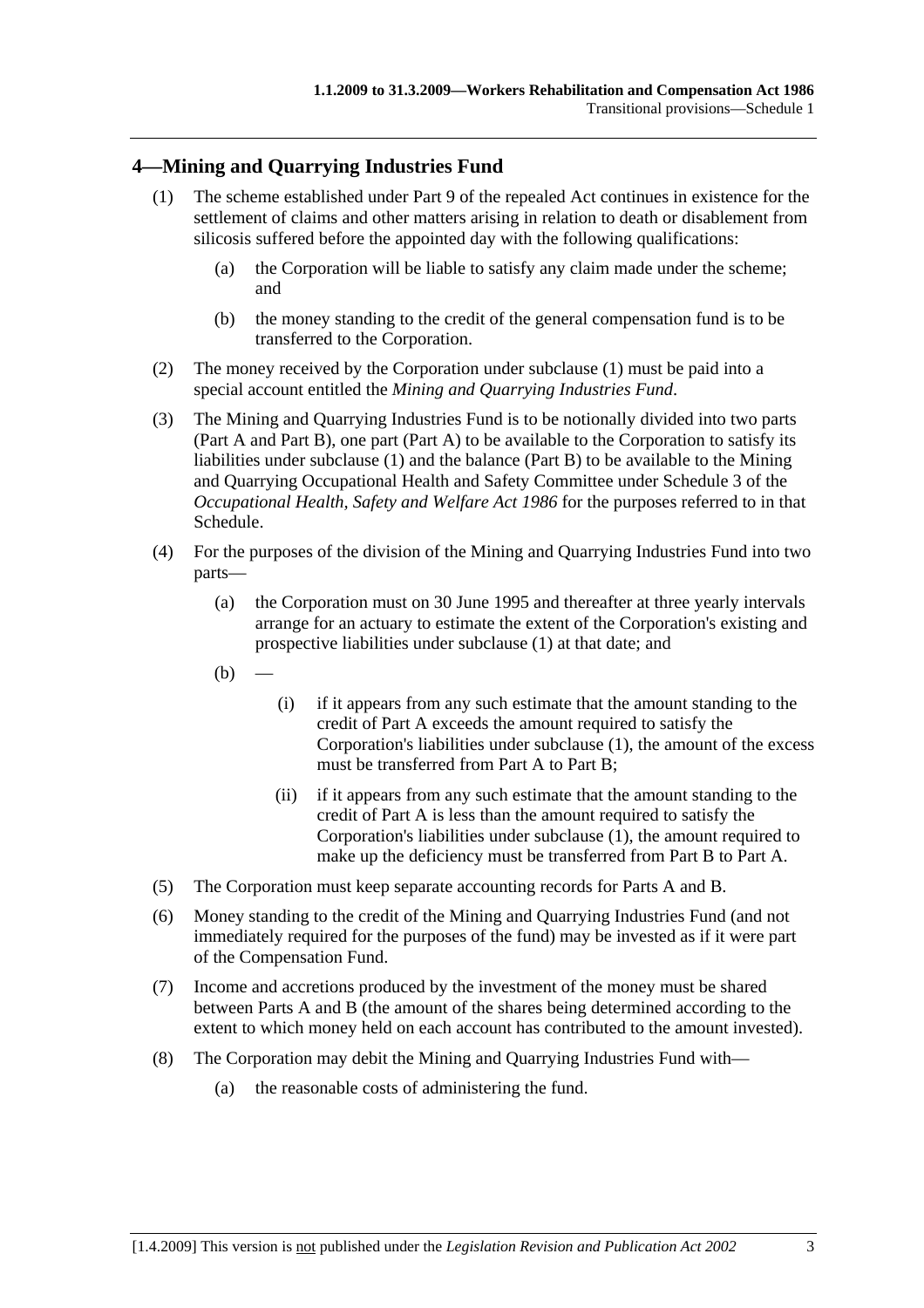## **5—Statutory Reserve Fund**

- (1) The Statutory Reserve Fund (referred to in section 118c of the repealed Act) must be re-established by separating out the part of the Compensation Fund that represents the former Statutory Reserve Fund.
- (2) Division 4 of Part 10A (ie sections 118d to 118e) of the repealed Act, and related interpretative provisions, continue in force subject to the following modifications—
	- (a) references to the Commission are to be read as references to the Corporation; and
	- (b) references to the fund are to be read as references to the Statutory Reserve Fund re-established under subclause (1); and
	- (c) references to the Treasurer are to be read as references to the Corporation; and
	- (d) references to the Court are to be read as references to the Tribunal; and
	- (e) section 118d(10) is modified to read as follows:
		- (10) On an appeal under this section, the Tribunal has power to review all aspects of the Corporation's determination.; and
	- (f) after section 118d(12) subsections are inserted in the following terms:
		- (13) Any amounts recovered by the Corporation in the exercise of rights to which it is subrogated under subsection (12) must be paid into the fund.
		- (14) A claim made under this section before the date of transition that had not been disposed of at the date of transition (a *pretransition claim*), is taken to have been made against the Corporation as if this section had been in force in its modified form when the claim was made and it was then made against the Corporation.
		- (15) It follows that the Corporation assumes responsibility for administering pre-transition claims and is substituted for the Commission or the Treasurer (as the case requires) in any legal proceedings relating to such claims.
		- (16) Any rights of subrogation that existed in favour of the Treasurer immediately before the date of transition are transferred to the Corporation.
		- (17) The Corporation may recoup administrative expenses and legal costs related to claims under this section from the fund.
		- (18) The Corporation may intervene and be heard in proceedings before a court if there is a prospect that a claim before the court, or a judgment of the court, may lead to a claim under this section.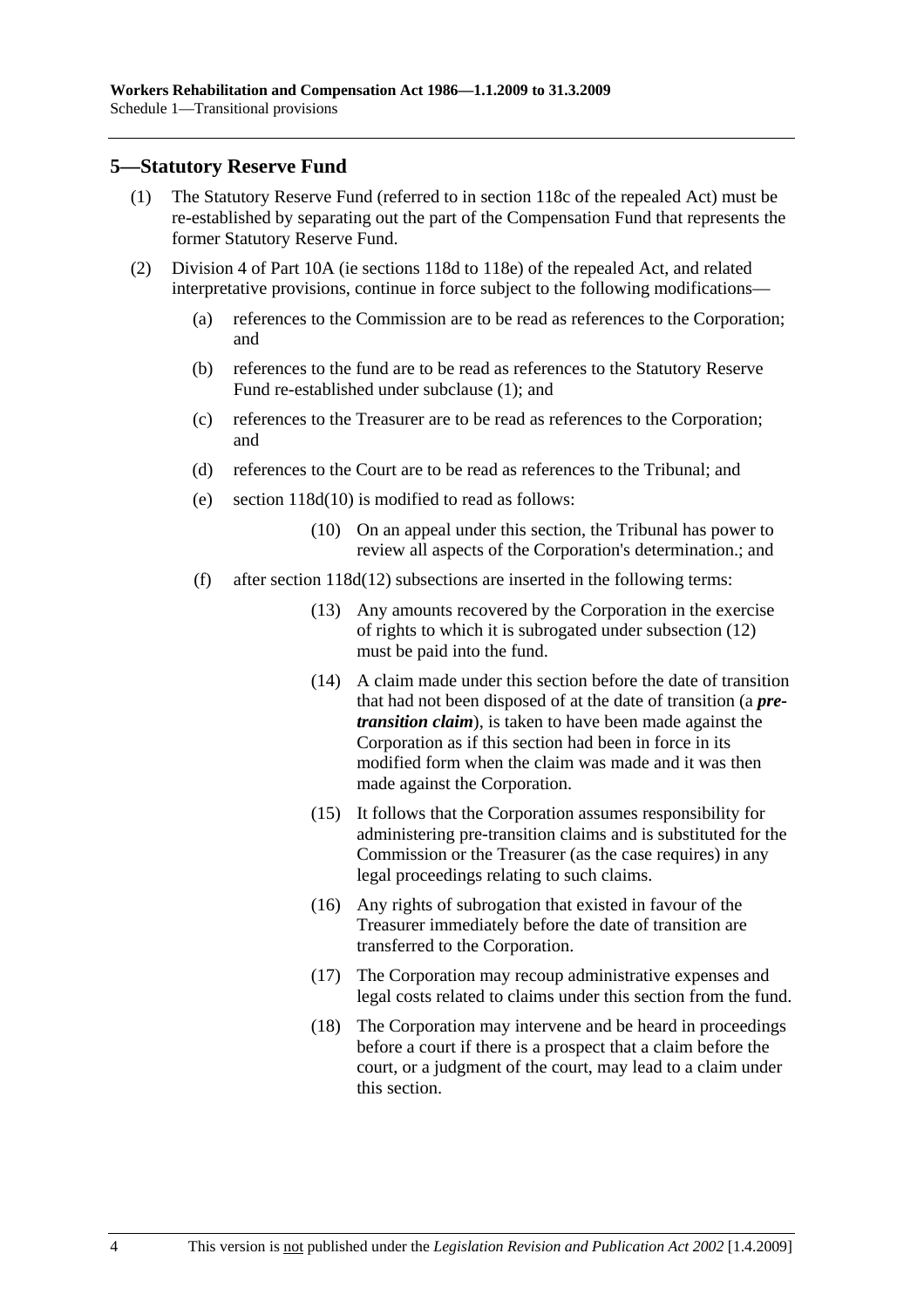(19) In this section—

*date of transition* means the date on which the *Workers Rehabilitation and Compensation (SGIC) Amendment Act 1996* comes into operation.

## **5A—Insurance Assistance Fund**

- (1) The Insurance Assistance Fund must be established by separating out the part of the Compensation Fund identified in the accounts of the Corporation as the Insurance Assistance Fund immediately before the commencement of this clause.
- (2) The Governor may, by proclamation, transfer rights and liabilities of the insurer under a section 118g policy from the Motor Accident Commission to the Corporation.
- (3) The Motor Accident Commission may delegate to the Corporation its responsibility for administering claims under section 118g policies.
- (4) The Corporation may, by an authorised contract or arrangement—
	- (a) delegate its responsibility for administering claims under section 118g policies in relation to which the rights and liabilities of the insurer have been transferred to the Corporation under subclause (2); or
	- (b) subdelegate a responsibility for administering claims under section 118g policies delegated to it under subclause (3).
- (5) The Motor Accident Commission or the Corporation (as the case requires) may recoup expenditure covering liabilities under section 118g policies and associated administrative and legal costs (other than expenditure and costs covered by a contract of reinsurance) from the Insurance Assistance Fund and, if that proves insufficient, from the Statutory Reserve Fund.
- (6) In this clause—

*authorised contract or arrangement* means a contract or arrangement authorised by regulation under section 14 of the *WorkCover Corporation Act 1994*;

*section 118g policy* means a policy of insurance issued under section 118g(3) of the repealed Act.

### **5B—Investment of, and dealings with, the Funds**

- (1) The Statutory Reserve Fund and the Insurance Assistance Fund may be invested in common with the Compensation Fund as if they formed part of the Compensation Fund.
- (2) If the Corporation is of the opinion that the balance of the Statutory Reserve Fund or the Insurance Assistance Fund exceeds the amount reasonably required for the purposes for which the relevant fund exists, the Corporation may, with the Minister's consent, transfer the surplus to the Compensation Fund.

### **5C—Entitlement to documents**

The Corporation is entitled to possession of all documents and other materials in the possession or power of the Motor Accident Commission relevant to claims against the Statutory Reserve Fund or to liabilities under policies of insurance transferred to the Corporation under this Schedule.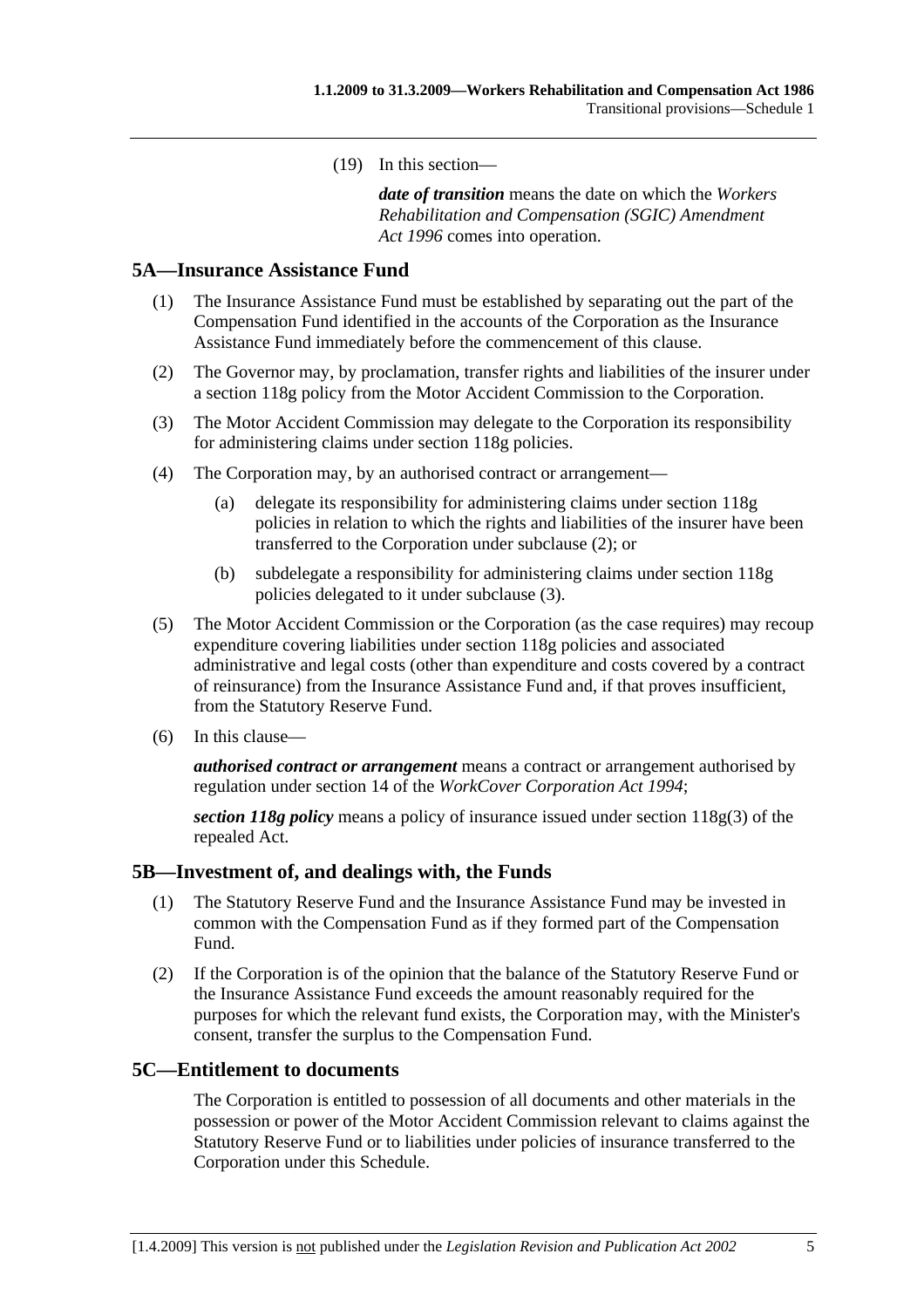## **5D—Compensation payable to domestic partner on death of worker**

An amendment made by a provision of the *Statutes Amendment (Domestic Partners) Act 2006* to a provision of this Act that provides for, or relates to, the payment of a lump sum or weekly payments to a person on the death of a worker, applies only if the death occurs after the commencement of the amendment.

## **5E—Additional transitional provisions**

- (1) The Governor may, by regulation, make additional provisions of a saving or transitional nature consequent on the amendment of this Act by another Act.
- (2) A provision of a regulation made under subclause (1) may, if the regulations so provide, take effect from the commencement of the amendment or from a later day.
- (3) To the extent that a provision takes effect under subclause (2) from a day earlier than the day of the regulation's publication in the Gazette, the provision does not operate to the disadvantage of a worker by decreasing the worker's rights.

## **6—Acts Interpretation Act**

The *Acts Interpretation Act 1915* shall, except to the extent of any inconsistency with the provisions of this Schedule, apply to the repeal of the *Workers Compensation Act 1971*.

# **Schedule 2—Disabilities presumed to arise from employment**

| <b>Section</b> | <b>Description of disability</b>   | <b>Description of work</b> |                                                                                                                                                       |
|----------------|------------------------------------|----------------------------|-------------------------------------------------------------------------------------------------------------------------------------------------------|
|                | Ankylostomiasis                    | Mining.                    |                                                                                                                                                       |
|                | Anthrax                            | Any work—                  |                                                                                                                                                       |
|                |                                    | (a)                        | in connection with animals infected with<br>anthrax;                                                                                                  |
|                |                                    | (b)                        | involving handling of animal carcasses<br>or parts of such carcasses;                                                                                 |
|                |                                    | (c)                        | involving handling of wool, hair, bristles,<br>hides or skins:                                                                                        |
|                |                                    | (d)                        | involving loading or unloading, or<br>transport, of animals, animal carcasses or<br>parts of such carcasses, wool, hair,<br>bristles, hides or skins. |
|                | Antimony poisoning or its sequelae |                            | Any work involving the use of antimony or its<br>preparations or compounds.                                                                           |
|                | Arsenic poisoning or its sequelae  |                            | Any work involving the use of arsenic or its<br>preparations or compounds.                                                                            |
|                | Asbestosis                         | asbestos fibres.           | Any work involving exposure to inhalation of                                                                                                          |
|                | Asthma or asthmatic attacks        | blackwood.                 | Any work involving contact with, or the inhalation<br>of, the dust of red pine, western red cedar or                                                  |
|                |                                    |                            | Any work involving contact with, or the inhalation<br>of, flour or flour dust.                                                                        |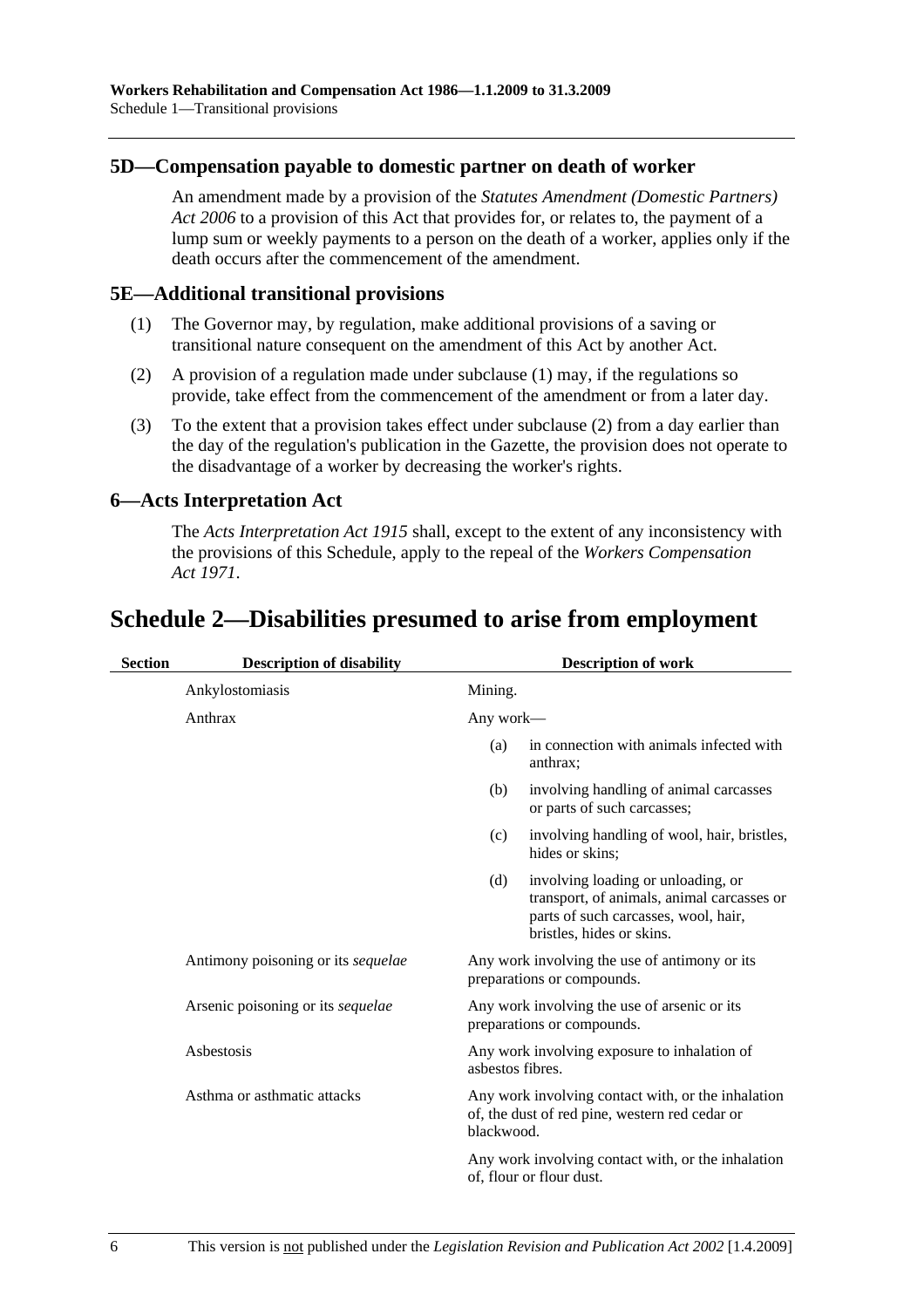Disabilities presumed to arise from employment—Schedule 2

| <b>Section</b> |            | <b>Description of disability</b>                                                                                           | <b>Description of work</b>                                                                                                                                                         |
|----------------|------------|----------------------------------------------------------------------------------------------------------------------------|------------------------------------------------------------------------------------------------------------------------------------------------------------------------------------|
|                |            | Benzene poisoning (ie poisoning by<br>benzene or its homologues or their nitro-<br>and amido-derivatives) and its sequelae | Any work involving the production, liberation or<br>utilisation of benzene or its homologues or their<br>nitro- and amido-derivatives.                                             |
|                |            | Brucellosis, leptospirosis, or Q fever                                                                                     | Any work at, in, about, or in connection with, a<br>meat works or involving the handling of meat,<br>hides, skins or carcasses.                                                    |
|                |            | Carbon monoxide poisoning or its sequelae                                                                                  | Any work involving contact with, or the inhalation<br>of, carbon monoxide gas.                                                                                                     |
|                |            | Chrome ulceration or its sequelae                                                                                          | Any work involving the use of chromic acid or bi-<br>chromate or ammonium potassium or sodium or<br>their preparations.                                                            |
|                |            | Copper poisoning or its sequelae                                                                                           | Any work involving the use or handling of copper<br>or its preparations or compounds.                                                                                              |
|                | Dermatitis |                                                                                                                            | Any work involving exposure to, or contact with,<br>the dust of blackwood.                                                                                                         |
|                |            | Halogen poisoning (ie poisoning by the<br>halogen derivatives of hydrocarbons of the<br>aliphatic series) and its sequelae | Any work involving the production, liberation or<br>utilisation of halogen derivatives or hydrocarbons<br>of the aliphatic series.                                                 |
|                |            | Lead poisoning or its sequelae                                                                                             | Any work involving the use of lead or its<br>preparations or compounds.                                                                                                            |
|                |            | Mercury poisoning or its sequelae                                                                                          | Any work involving the use of mercury or its<br>preparations or compounds.                                                                                                         |
|                |            | Nitrous fumes poisoning and its sequelae                                                                                   | Any work involving contact with nitric acid or the<br>inhalation of nitrous fumes.                                                                                                 |
|                |            | Noise induced hearing loss                                                                                                 | Any work involving exposure to noise.                                                                                                                                              |
|                |            | Pathological manifestations due to-                                                                                        | Any work involving exposure to the action of                                                                                                                                       |
|                | (a)        | radium and other radioactive<br>substances;                                                                                | radium, radioactive substances or X-rays.                                                                                                                                          |
|                | (b)        | X-rays                                                                                                                     |                                                                                                                                                                                    |
|                |            | Phosphorus, poisoning or its sequelae                                                                                      | Any work involving the use of phosphorus or its<br>preparations or compounds.                                                                                                      |
|                |            | Pneumoconiosis, including silicosis                                                                                        | Any work involving mining, quarrying, cutting,<br>crushing, grinding or pushing stone or melting,<br>grinding or polishing metal.                                                  |
|                |            | Primary epitheliomatous cancer of the skin                                                                                 | Any work involving processes which involve the<br>handling or use of tar, pitch, bitumen, mineral oil,<br>paraffin, or the compounds, products or residues of<br>those substances. |
|                |            | Septic poisoning or its sequelae                                                                                           | Any work involving the handling of meat or the<br>manufacture of meat products or animal by-<br>products in connection with the trade of butcher or<br>slaughterman.               |
|                |            | Zinc poisoning or its sequelae                                                                                             | Any work involving the use of zinc or its<br>preparations or compounds.                                                                                                            |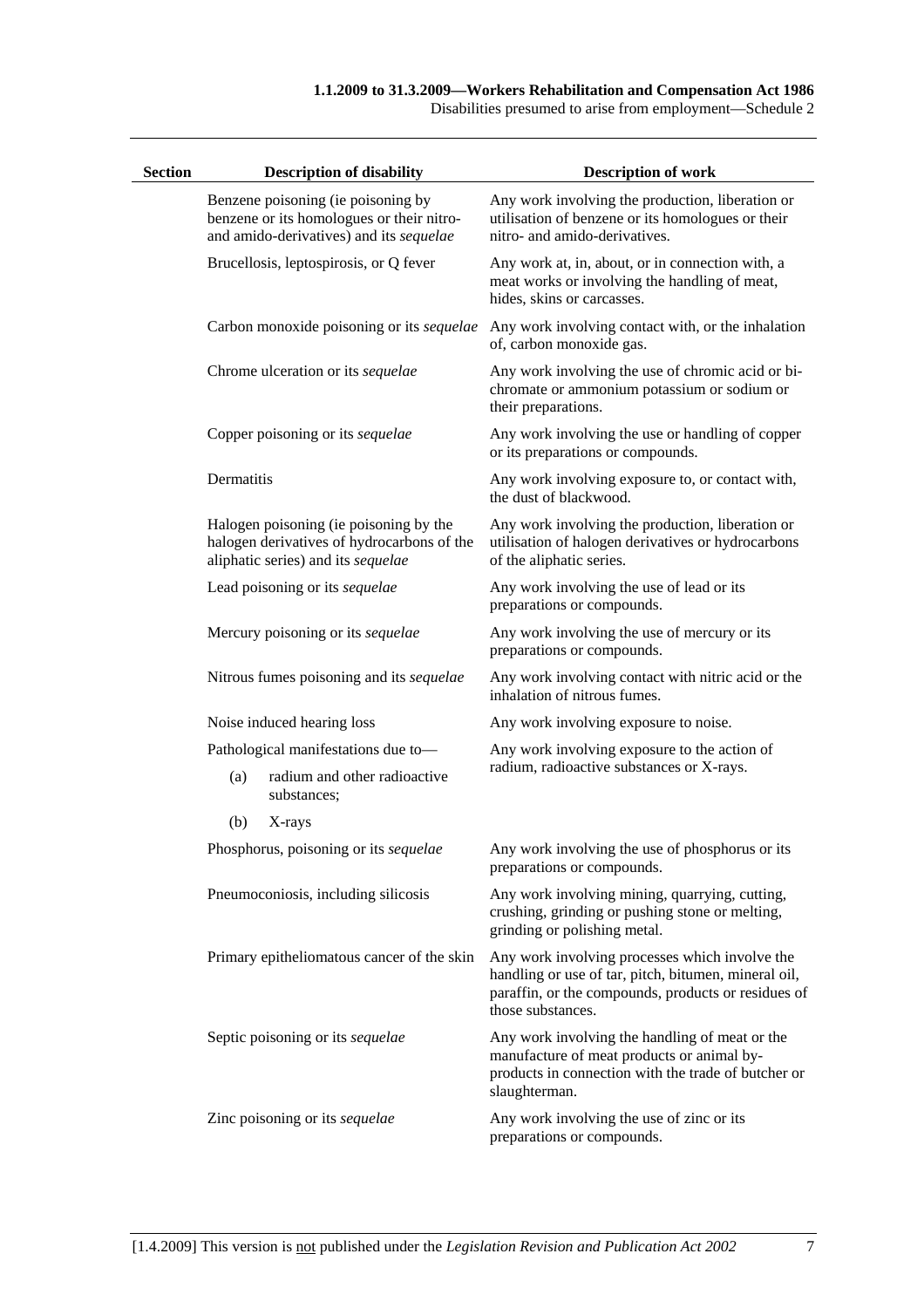# **Schedule 3—Lump sum compensation**

| <b>Nature of the Disability</b>                                                                                             | Percentage<br>of the<br>prescribed<br>sum payable |
|-----------------------------------------------------------------------------------------------------------------------------|---------------------------------------------------|
| Total and incurable loss of intellectual capacity resulting from damage to the brain                                        | 100                                               |
| Total and incurable paralysis of the limbs                                                                                  | 100                                               |
| Loss of Vision-                                                                                                             |                                                   |
| Total loss of sight of both eyes                                                                                            | 100                                               |
| Total loss of sight of one eye                                                                                              | 50                                                |
| Total loss of sight of one eye, the vision in the other eye being less than 6/60 Snellens<br>type with correction or absent | 100                                               |
| Hearing Loss-                                                                                                               |                                                   |
| Total loss of hearing                                                                                                       | 75                                                |
| Speech Loss-                                                                                                                |                                                   |
| Total loss of the power of speech                                                                                           | 75                                                |
| Sensory Loss-                                                                                                               |                                                   |
| Total loss of senses of taste and smell                                                                                     | 50                                                |
| Total loss of sense of taste                                                                                                | 25                                                |
| Total loss of sense of smell                                                                                                | 25                                                |
| Arm Injuries-                                                                                                               |                                                   |
| Loss of arm at or above elbow                                                                                               | 90                                                |
| Loss of arm below elbow                                                                                                     | 80                                                |
| Hand Injuries-                                                                                                              |                                                   |
| Loss of both hands                                                                                                          | 100                                               |
| Loss of thumb                                                                                                               | 35                                                |
| Loss of forefinger                                                                                                          | 25                                                |
| Loss of middle finger                                                                                                       | 20                                                |
| Loss of ring finger                                                                                                         | 20                                                |
| Loss of little finger                                                                                                       | 14                                                |
| Total loss of movement of joint of thumb                                                                                    | 15                                                |
| Loss of distal phalanx of thumb                                                                                             | 17                                                |
| Loss of portion of terminal segment of thumb involving one-third of its flexor surface<br>without loss of distal phalanx    | 15                                                |
| Loss of distal phalanx of forefinger                                                                                        | 11                                                |
| Loss of distal phalanx of other fingers                                                                                     | 9                                                 |
| Loss of hand or loss of thumb and four fingers                                                                              | 80                                                |

Leg Injuries—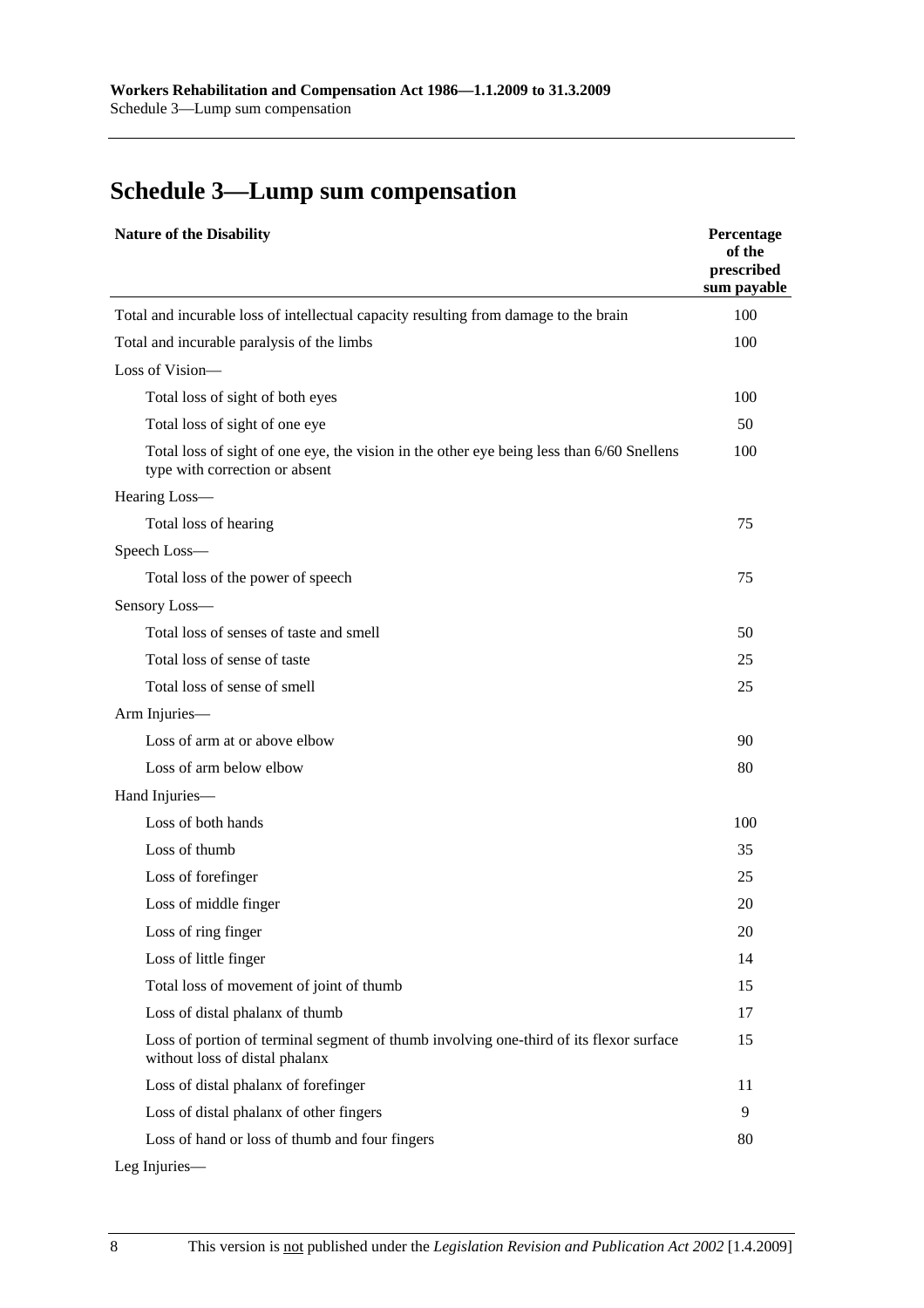| <b>Nature of the Disability</b>                       | Percentage<br>of the<br>prescribed<br>sum payable |  |
|-------------------------------------------------------|---------------------------------------------------|--|
| Loss of leg at or above knee                          | 90                                                |  |
| Loss of leg below knee                                | 80                                                |  |
| Foot Injuries-                                        |                                                   |  |
| Loss of both feet                                     | 100                                               |  |
| Loss of foot and hand                                 | 100                                               |  |
| Loss of foot                                          | 75                                                |  |
| Loss of great toe                                     | 25                                                |  |
| Loss of any other toe                                 | 10                                                |  |
| Loss of two phalanges of any other toe                | 8                                                 |  |
| Loss of phalanx of great toe                          | 11                                                |  |
| Loss of phalanx of any other toe                      | 7                                                 |  |
| Loss of genital organs                                | 70                                                |  |
| Total impairment of the neck and cervical spine       | 80                                                |  |
| Total impairment of the upper back and thoracic spine | 50                                                |  |
| Total impairment of the lower back and lumbar spine   | 80                                                |  |
| Loss of all teeth                                     | 20                                                |  |
| Total impairment of the ventilatory function          | 90                                                |  |
| Total impairment of shoulder                          | 50                                                |  |
| Total impairment of wrist                             |                                                   |  |
| Total impairment of hip                               |                                                   |  |
| Total impairment of ankle                             |                                                   |  |

Disfigurement—

A percentage of the prescribed sum (not exceeding 70 per cent) proportionate to the extent, severity and likely duration of the disfigurement

Impairment of a physical or sensory faculty not mentioned above—

A percentage of the prescribed sum equivalent to the percentage loss of total bodily function represented by the impairment

- 1 For the purposes of this Schedule, a limb or other member will be taken to be lost if it is rendered permanently and wholly useless, and a finger will be taken to be lost if two joints are severed from the hand or rendered permanently and wholly useless.
- 2 Where a disability consists of the permanent loss of a proportion (but not all) of the full efficient use of a physical or sensory faculty, a worker is entitled to a percentage of the compensation payable for total loss of the faculty equal to the percentage of full efficient use lost by the worker. However, in the case of hearing loss, compensation is not payable by reference to this Schedule unless the percentage loss of hearing exceeds 5%.
- 3 For the purpose of determining the extent of a loss of full efficient use of a physical or sensory faculty, the extent to which the loss, or the effect of the loss, may be reduced or limited by an external removable aid or appliance will be disregarded.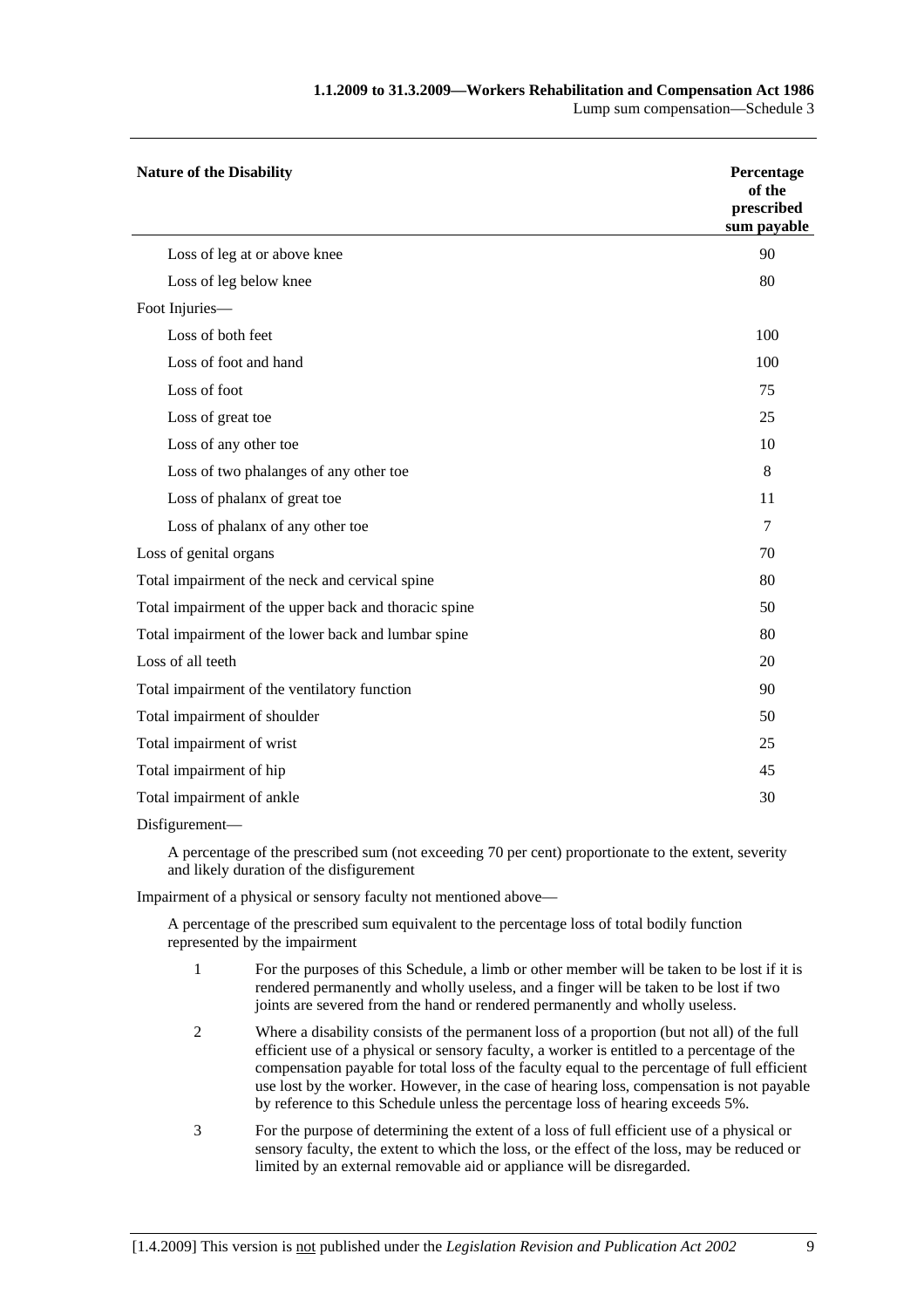- 4 The percentage loss of total bodily function represented by a particular impairment of a physical or sensory faculty is to be determined in accordance with professionally accepted principles approved by regulation. However, a percentage loss of hearing is to be determined in accordance with the principles set out in the report entitled *Improved Procedure for Determining Percentage Loss of Hearing* published by the National Acoustic Laboratories and dated January 1988 (ISBN 0 644 06884 1).
- 5 Where a worker is entitled to compensation in respect of two or more disabilities to which the Schedule applies, the worker's entitlement will be determined in accordance with principles prescribed by the regulations (but the total entitlement cannot exceed 100 per cent of the prescribed sum).
- 6 In this Schedule—

*impairment* in relation to a physical or sensory faculty, means the loss of the faculty, the loss of its use, or the damage to or malfunction of the faculty.

*physical or sensory faculty* includes any part of the body.

# **Schedule 4—Adjacent areas**

## **1—Interpretation**

(1) In this Schedule—

*continental shelf* and *territorial sea* have the same meanings as those terms have in the Seas and Submerged Lands Act;

*Petroleum Act* means the *Petroleum (Submerged Lands) Act 1967* of the Commonwealth;

*Seas and Submerged Lands Act* means the *Seas and Submerged Lands Act 1973* of the Commonwealth.

 (2) If the Petroleum Act is repealed and re-enacted (with or without modifications), a reference in this Schedule to that Act, or to a provision or Schedule of that Act, will be taken to include a reference to the new Commonwealth Act, or to the corresponding provision or Schedule in the new Commonwealth Act, (as the case requires).

## **2—Adjacent areas**

- (1) The *adjacent area* for South Australia, New South Wales, Victoria or Tasmania is so much of the area described in Schedule 2 to the Petroleum Act in relation to that State as is within the outer limits of the continental shelf and includes the space above and below that area.
- (2) The *adjacent area* for Queensland is—
	- (a) so much of the area described in Schedule 2 to the Petroleum Act in relation to Queensland as is within the outer limits of the continental shelf; and
	- (b) the Coral Sea area (within the meaning of subsection (7) of section 5A of the Petroleum Act) other than the territorial sea within the Coral Sea area; and
	- (c) the areas within the outer limits of the territorial sea adjacent to certain islands of Queensland as determined by proclamation on 4 February 1983 under section 7 of the Seas and Submerged Lands Act; and
	- (d) the space above and below the areas described in paragraphs (a), (b) and (c).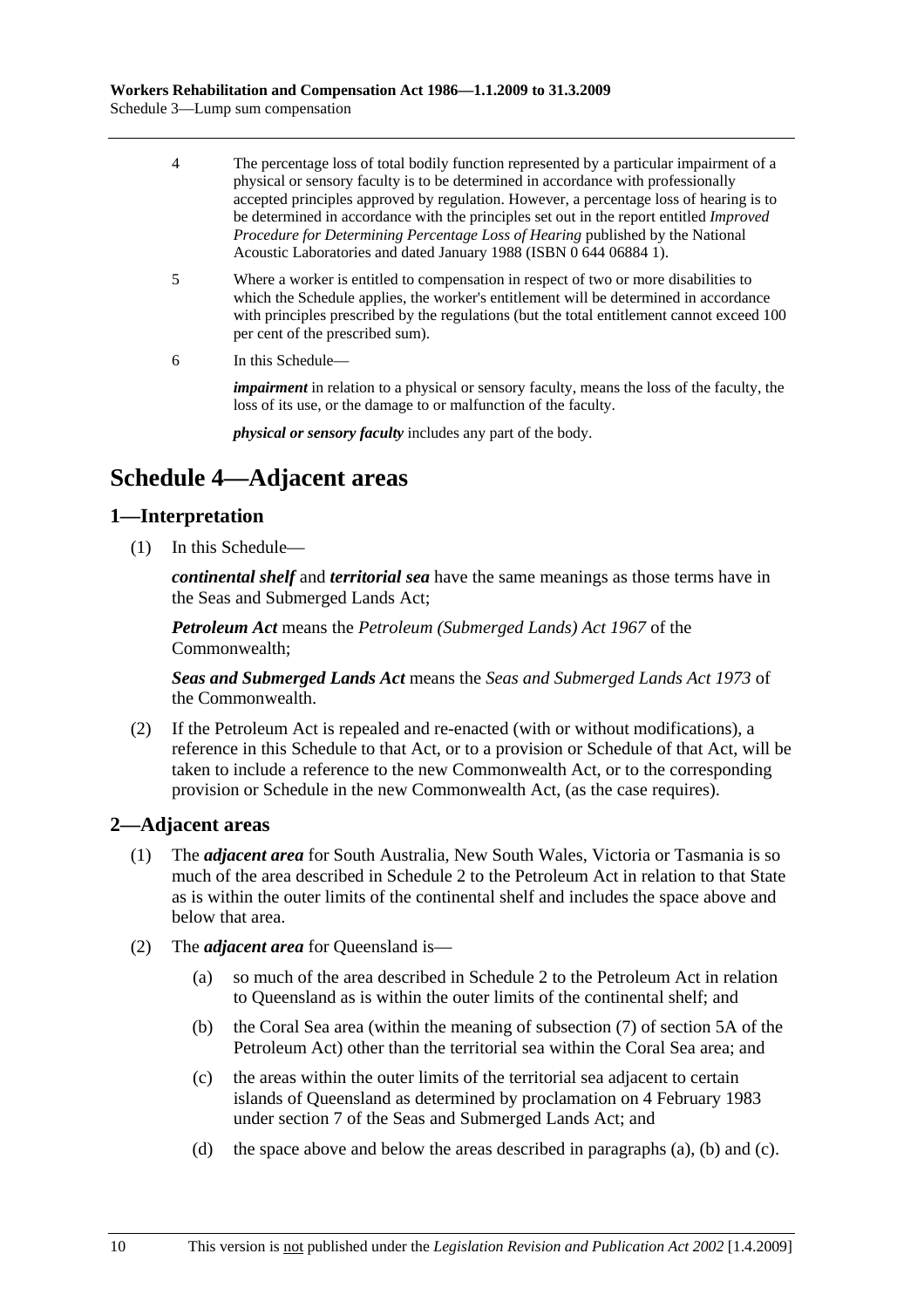- (3) The *adjacent area* for Western Australia is so much of the area described in Schedule 2 to the Petroleum Act in relation to Western Australia as—
	- (a) is within the outer limits of the continental shelf; and
	- (b) is not within Area A of the Zone of Cooperation,

and includes the space above and below that area.

- (4) The *adjacent area* for the Northern Territory is—
	- (a) so much of the area described in Schedule 2 to the Petroleum Act in relation to the Northern Territory as—
		- (i) is within the outer limits of the continental shelf; and
		- (ii) is not within Area A of the Zone of Cooperation; and
	- (b) the adjacent area for the Territory of Ashmore and Cartier Islands (within the meaning of subsection (3) of section 5A of the Petroleum Act) other than the territorial sea within that area; and
	- (c) the space above and below the areas described in paragraphs (a) and (b).
- (5) However, the adjacent area for a State does not include any area inside the limits of any State or Territory.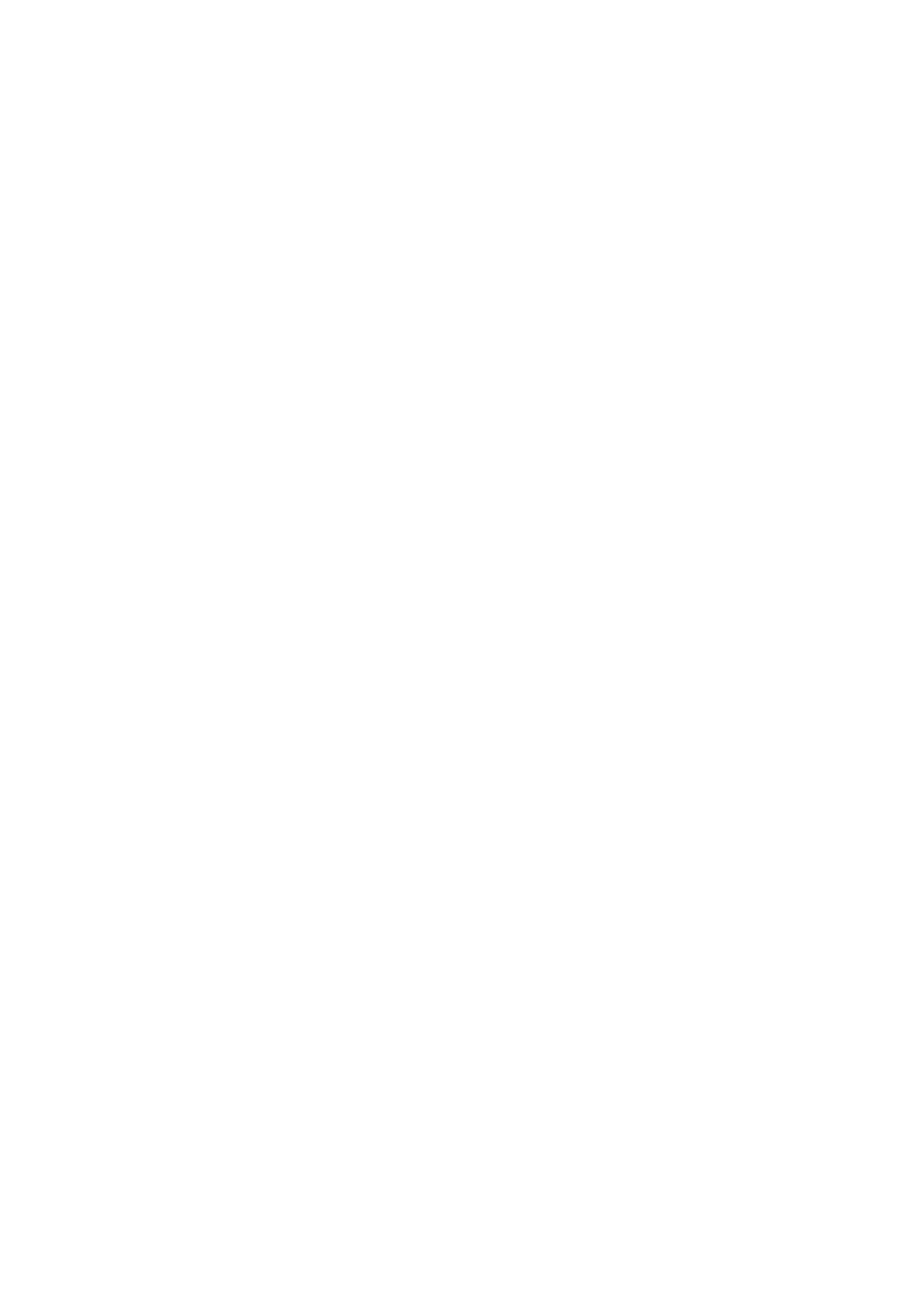# **Legislative history**

## **Notes**

• This version is comprised of the following:

| Part 1    | 1.1.2009 |
|-----------|----------|
| Part 2    | 1.1.2009 |
| Part 3    | 1.1.2009 |
| Part 4    | 1.1.2009 |
| Part 5    | 1.1.2009 |
| Part 6    | 1.1.2009 |
| Part 6A   | 1.1.2009 |
| Part 6B   | 1.1.2009 |
| Part 6C   | 1.1.2009 |
| $Pt\;6D$  | 1.1.2009 |
| Part 7    | 1.1.2009 |
| Schedules | 1.1.2009 |

- Amendments of this version that are uncommenced are not incorporated into the text.
- Please note—References in the legislation to other legislation or instruments or to titles of bodies or offices are not automatically updated as part of the program for the revision and publication of legislation and therefore may be obsolete.
- Earlier versions of this Act (historical versions) are listed at the end of the legislative history.
- For further information relating to the Act and subordinate legislation made under the Act see the Index of South Australian Statutes or www.legislation.sa.gov.au.

# **Legislation repealed by principal Act**

The *Workers Rehabilitation and Compensation Act 1986* repealed the following:

*Workers Compensation Act 1971*

# **Principal Act and amendments**

New entries appear in bold.

| Year | N <sub>0</sub> | Title                                                                       | Assent     | Commencement                                                                                                                                                                        |
|------|----------------|-----------------------------------------------------------------------------|------------|-------------------------------------------------------------------------------------------------------------------------------------------------------------------------------------|
| 1986 | 124            | <i>Workers Rehabilitation and</i><br>Compensation Act 1986                  | 24.12.1986 | 16.4.1987 (Gazette 16.4.1987 p1008)<br>except ss 3-6, 26, 29-63, 65-76, 80,<br>$81, 85, 86, 88 - 120, 122 - 125,$<br>Schs $1 - 3 - 4$ p.m. on 30.9.1987<br>(Gazette 17.9.1987 p886) |
| 1987 | 106            | Workers Rehabilitation and<br><b>Compensation Act Amendment</b><br>Act 1987 | 17.12.1987 | 4 p.m. on 30.9.1987: s 2                                                                                                                                                            |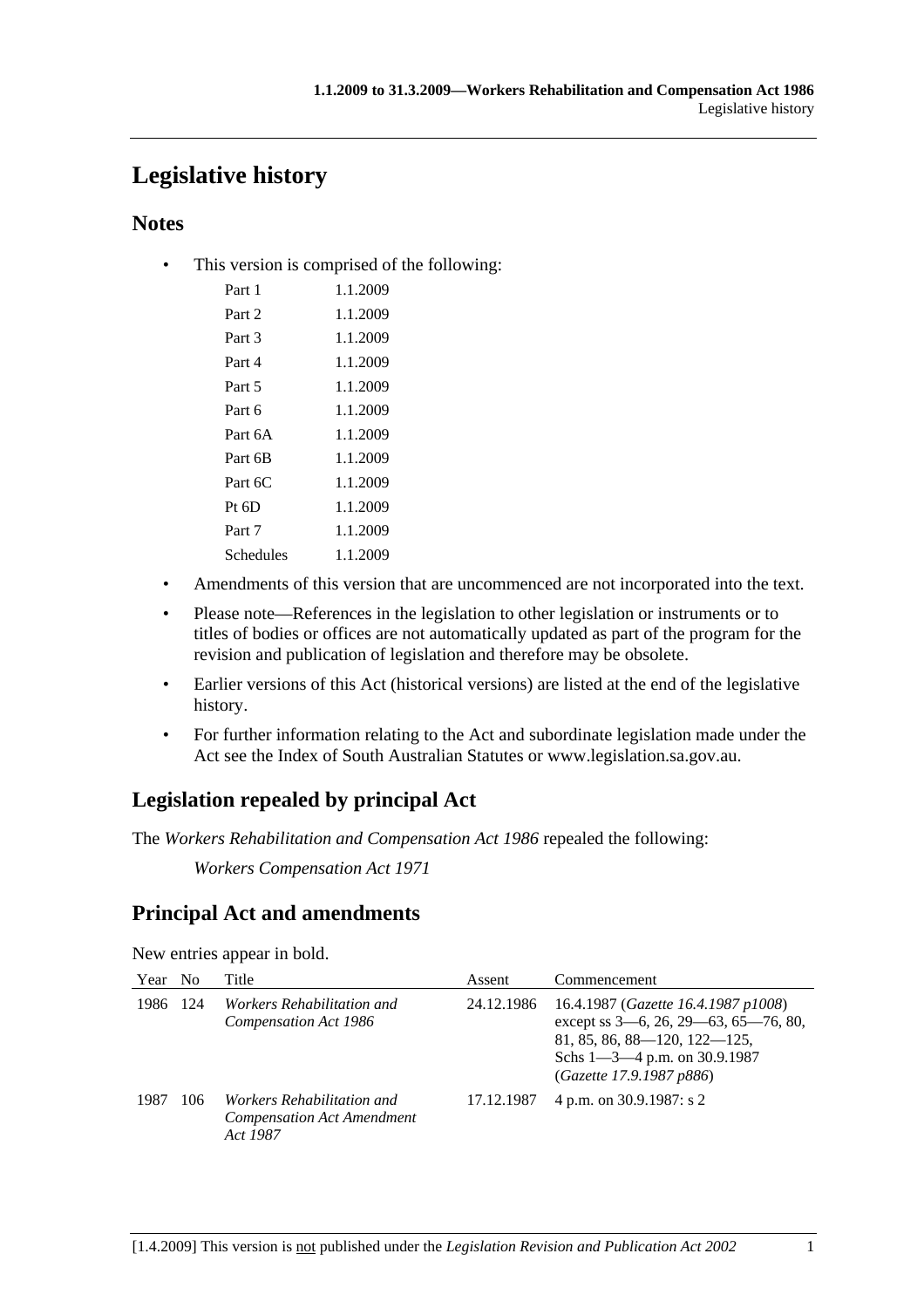| 1988 39 |                | Workers Rehabilitation and<br><b>Compensation Act Amendment</b><br>Act 1988 as amended by 97/1988                                    | 28.4.1988  | 17.10.1988 (Gazette 6.10.1988 p1236)<br>except new s 58B (as inserted by s 15)-<br>1.1.1989 (Gazette 15.12.1988 p2010)<br>and except ss 18, 19(a) & 22(a)—<br>uncommenced                                                                                                                                                                                                                                                                                                                    |
|---------|----------------|--------------------------------------------------------------------------------------------------------------------------------------|------------|----------------------------------------------------------------------------------------------------------------------------------------------------------------------------------------------------------------------------------------------------------------------------------------------------------------------------------------------------------------------------------------------------------------------------------------------------------------------------------------------|
| 1988 97 |                | <b>Statutes Amendment (Workers</b><br>Rehabilitation and Compensation)<br>Act 1988                                                   | 15.12.1988 | Pt 2 (ss $3-8$ ) and Pt 3 (ss $9 & 10$ )<br>15.12.1988 (Gazette 15.12.1988 p2009);<br>s 11-uncommenced                                                                                                                                                                                                                                                                                                                                                                                       |
| 1990    | - 34           | Workers Rehabilitation and<br><b>Compensation Act Amendment</b><br>Act 1990                                                          | 26.4.1990  | 26.4.1990 except s 3-16.4.1987 and<br>except s 5-1.7.1990: s 2                                                                                                                                                                                                                                                                                                                                                                                                                               |
| 1991    | $\overline{4}$ | Workers Rehabilitation and<br>Compensation (Miscellaneous<br>Provisions) Amendment Act 1991                                          | 21.3.1991  | 8.4.1991 (Gazette 4.4.1991 p1148)                                                                                                                                                                                                                                                                                                                                                                                                                                                            |
| 1992    | 69             | <b>Statutes Amendment (Public</b><br>Actuary) Act 1992                                                                               | 19.11.1992 | 10.12.1992 (Gazette 10.12.1992 p1752)                                                                                                                                                                                                                                                                                                                                                                                                                                                        |
| 1992 84 |                | Workers Rehabilitation and<br>Compensation (Miscellaneous)<br>Amendment Act 1992 as validated by<br>2/1993                           | 3.12.1992  | 4 p.m. on 30.9.1987: s 2(2) except<br>s 18(a)—8.4.1991: s 2(3) and except<br>ss 1, 2, 4, 5, 16, 18(b), (c), 19, 21 &<br>22-3.12.1992 (Gazette 3.12.1992<br>$p1688$ ) and except ss 11, 12(a)—(c) &<br>20-10.12.1992 (Gazette 10.12.1992<br>$p1754$ ) and except ss 7(a) & (b), 8, 9, 13<br>& 15-3.5.1993 (Gazette 22.4.1993<br>$p1400$ ) and except ss 6, 7(c), 10, 12(d)<br>& 17-1.7.1993 (Gazette 24.6.1993<br>p2045) and except s 14–3.12.1994<br>$(s 7(5)$ Acts Interpretation Act 1915) |
| 1992    | (97)           | Regulations varying the Workers<br>Rehabilitation and Compensation<br>(General) Regulations 1987 (Gazette<br>18.6.1992 p1810)        |            | 18.6.1992                                                                                                                                                                                                                                                                                                                                                                                                                                                                                    |
| 1992    |                | (212) Regulations varying the Workers<br>Rehabilitation and Compensation<br>(General) Regulations 1987 (Gazette<br>10.12.1992 p1761) |            | $10.12.1992$ : r 2                                                                                                                                                                                                                                                                                                                                                                                                                                                                           |
| 1993 1  |                | <b>Statutes Amendment (Chief</b><br>Inspector) Act 1993                                                                              | 25.2.1993  | 1.7.1993 (Gazette 17.6.1993 p1974)                                                                                                                                                                                                                                                                                                                                                                                                                                                           |
| 1993    | 2              | Workers Rehabilitation and<br>Compensation (Declaration of<br>Validity) Act 1993                                                     | 25.2.1993  | 25.2.1993                                                                                                                                                                                                                                                                                                                                                                                                                                                                                    |
| 1993    | - 52           | Workers Rehabilitation and<br>Compensation (Review Authorities)<br>Amendment Act 1993                                                | 20.5.1993  | 20.5.1993: s 2(2) and (Gazette<br>20.5.1993 p1694) except ss 7-12,<br>$14(a)$ , (d) - (g) & $16(2)$ - (6) - 1.7.1993<br>(Gazette 24.6.1993 p2045) and except<br>ss 4 & 14(b)-24.2.1994 (Gazette<br>24.2.1994 p524) and except s 13-<br>$20.5.1995$ (s $7(5)$ Acts Interpretation<br>Act 1915)                                                                                                                                                                                                |
| 1994    | 49             | Workers Rehabilitation and<br>Compensation (Administration)<br>Amendment Act 1994                                                    | 16.6.1994  | 1.7.1994 (Gazette 30.6.1994 p1842)                                                                                                                                                                                                                                                                                                                                                                                                                                                           |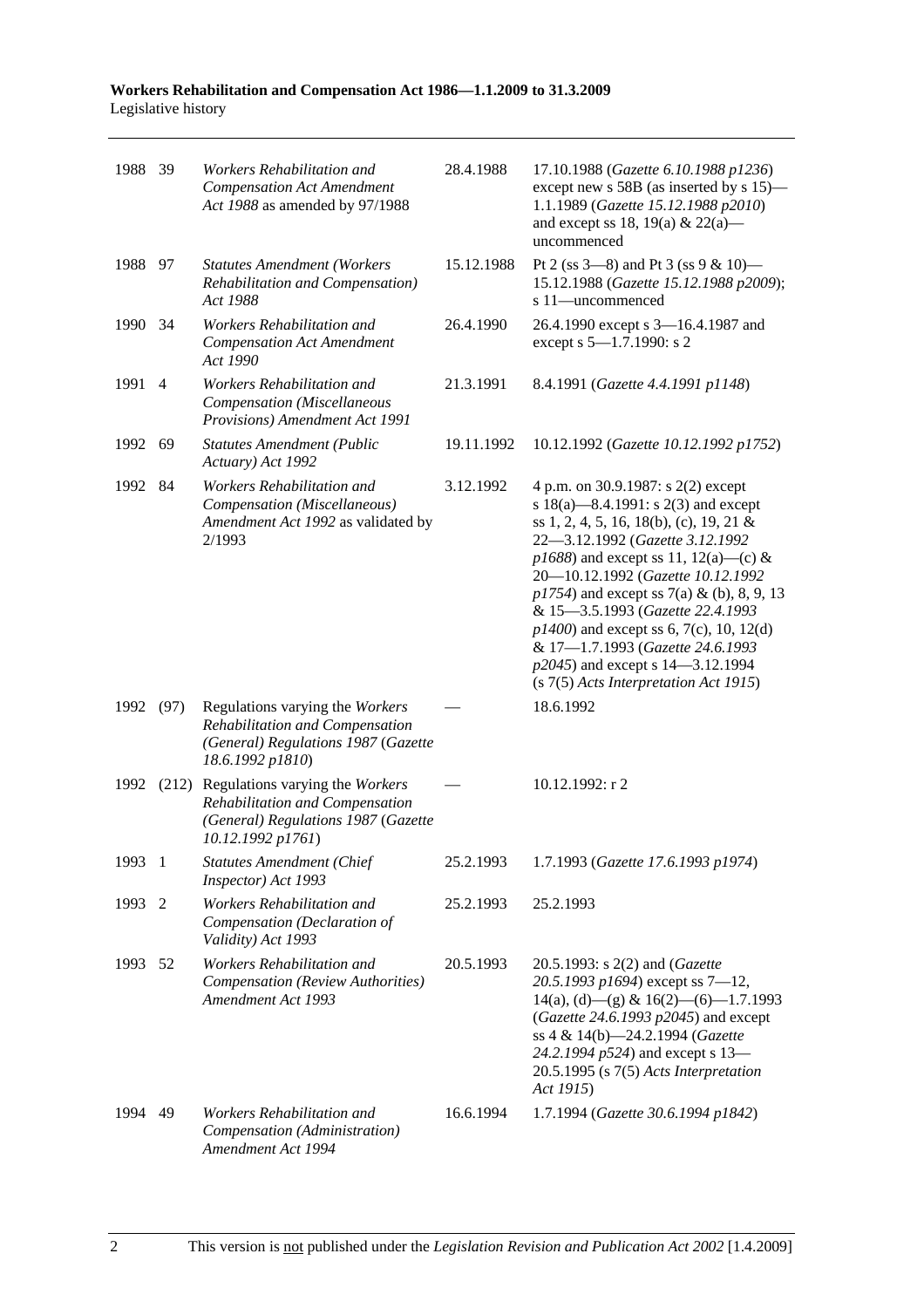| 1995    | 35   | Workers Rehabilitation and<br>Compensation (Miscellaneous<br>Provisions) Amendment Act 1995 as<br>amended by 56/1995 | 27.4.1995  | 25.5.1995 (Gazette 25.5.1995 p2200)<br>except ss 9, 14, 16, 26 & 28-17.8.1995<br>(Gazette 17.8.1995 p446) and except<br>s 7-25.1.1996 (Gazette 25.1.1996<br>$p807$ ) and except s 21-1.4.1996<br>(Gazette 28.3.1996 p1788) and except<br>s 25-27.6.1996 (Gazette 27.6.1996<br>p3104) |
|---------|------|----------------------------------------------------------------------------------------------------------------------|------------|--------------------------------------------------------------------------------------------------------------------------------------------------------------------------------------------------------------------------------------------------------------------------------------|
| 1995    | - 56 | Workers Rehabilitation and<br>Compensation (Miscellaneous)<br>Amendment Act 1995                                     | 3.8.1995   | 17.8.1995 (Gazette 17.8.1995 p447)                                                                                                                                                                                                                                                   |
| 1995    | 75   | Workers Rehabilitation and<br>Compensation (Dispute Resolution)<br>Amendment Act 1995 as amended by<br>21/1996       | 9.11.1995  | 14.12.1995 (Gazette 14.12.1995 p1642)<br>except ss 3-5 & 7-17-3.6.1996<br>(Gazette 30.5.1996 p2636)                                                                                                                                                                                  |
| 1995    | 105  | <b>Statutes Amendment (Workers</b><br>Rehabilitation and Compensation)<br>Act 1995                                   | 14.12.1995 | 14.12.1995 (Gazette 14.12.1995 p1642)<br>except s $4 - 25.5.1995$ : s 2(a)                                                                                                                                                                                                           |
| 1996 2  |      | Workers Rehabilitation and<br>Compensation (SGIC) Amendment<br>Act 1996                                              | 7.3.1996   | 14.3.1996 (Gazette 14.3.1996 p1592)                                                                                                                                                                                                                                                  |
| 1996    | 21   | Workers Rehabilitation and<br>Compensation (Dispute Resolution)<br>Amendment Act 1996                                | 24.4.1996  | 3.6.1996 (Gazette 30.5.1996 p2636)                                                                                                                                                                                                                                                   |
| 1996 34 |      | <b>Statutes Amendment and Repeal</b><br>(Common Expiation Scheme)<br>Act 1996                                        | 2.5.1996   | Sch (cl 45)-3.2.1997 (Gazette<br>19.12.1996 p1923)                                                                                                                                                                                                                                   |
| 1998    | 30   | Workers Rehabilitation and<br><b>Compensation (Self Managed</b><br>Employer Scheme) Amendment<br>Act 1998            | 16.4.1998  | ss 3-6-13.4.2000 (Gazette 13.4.2000<br>p2084)—cancelled on 13.4.2004: s 8                                                                                                                                                                                                            |
| 2000    | 95   | <b>Authorised Betting Operations</b><br>Act 2000                                                                     | 21.12.2000 | Sch 2 (cl 4)-14.12.2001 (Gazette<br>6.12.2001 p5266)                                                                                                                                                                                                                                 |
| 2001    | 69   | <b>Statutes Amendment (Courts and</b><br>Judicial Administration) Act 2001                                           | 6.12.2001  | Pt 16 (s 35)-13.1.2002 (Gazette<br>$10.1.2002\ p4$                                                                                                                                                                                                                                   |
| 2003 44 |      | Statute Law Revision Act 2003                                                                                        | 23.10.2003 | Sch 1-24.11.2003 (Gazette 13.11.2003<br>p4048)                                                                                                                                                                                                                                       |
| 2005    | 41   | Occupational Health, Safety and<br>Welfare (SafeWork SA) Amendment<br>Act 2005                                       | 14.7.2005  | Sch 1 (cll 5-7)-15.8.2005 (Gazette<br>11.8.2005 p3011)                                                                                                                                                                                                                               |
| 2006    | 17   | <b>Statutes Amendment (New Rules of</b><br>Civil Procedure) Act 2006                                                 | 6.7.2006   | Pt 81 (ss 258-260)-4.9.2006 (Gazette<br>17.8.2006 p2831)                                                                                                                                                                                                                             |
| 2006 23 |      | Workers Rehabilitation and<br>Compensation (Territorial<br>Application of Act) Amendment Act<br>2006                 | 5.10.2006  | 1.1.2007 (Gazette 14.12.2006 p4364)<br>except Sch 1 (cll 4-6)-13.9.2007<br>(Gazette 30.8.2007 p3547)                                                                                                                                                                                 |
| 2006 43 |      | <b>Statutes Amendment (Domestic</b><br>Partners) Act 2006                                                            | 14.12.2006 | Pt 94 (ss 226-228)-1.6.2007 (Gazette<br>26.4.2007 p1352)                                                                                                                                                                                                                             |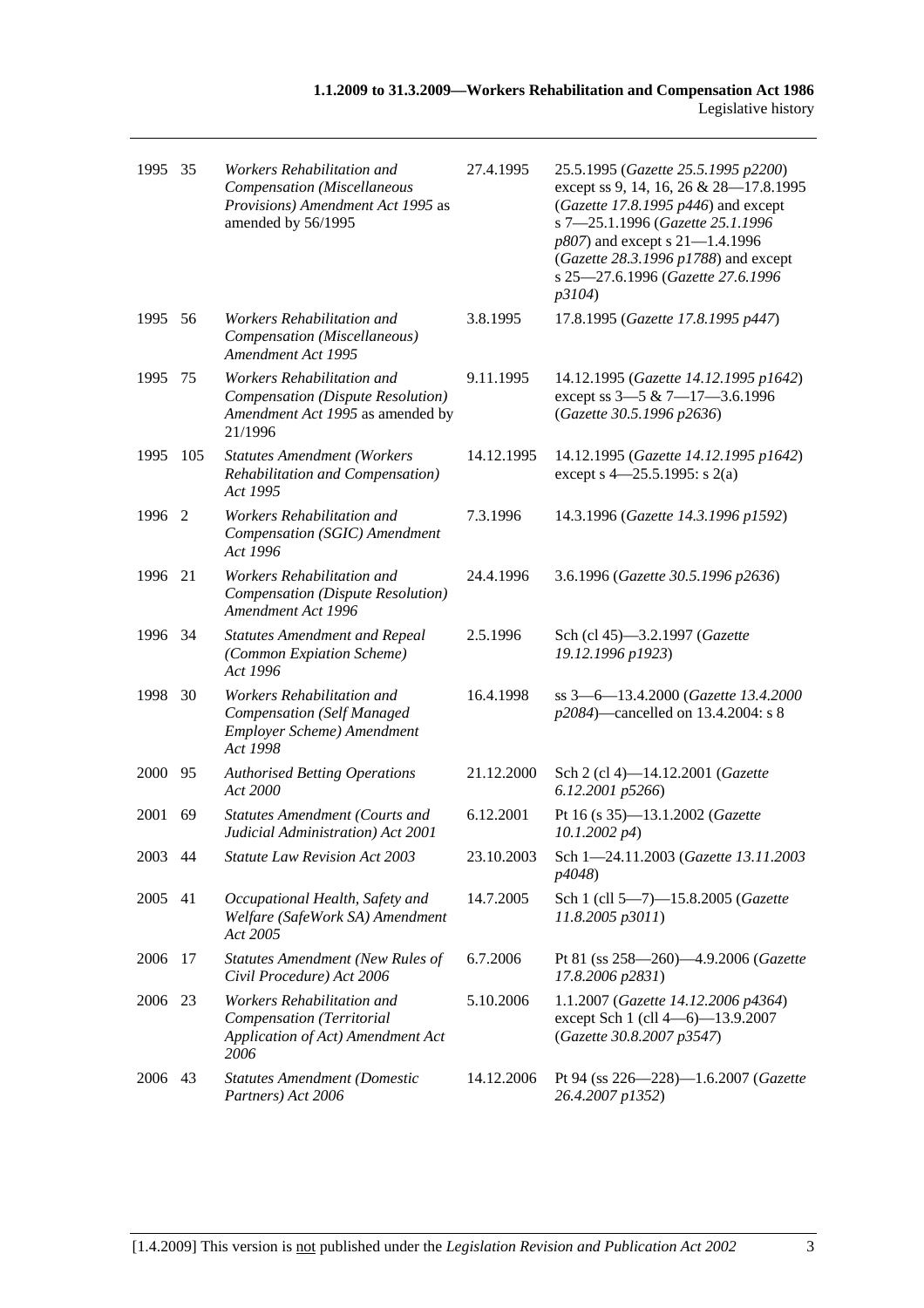| 2008 17 |  | <i><b>Workers Rehabilitation and</b></i><br><b>Compensation (Scheme Review)</b><br><b>Amendment Act 2008</b> | 19.6.2008 | 1.7.2008 (Gazette 26.6.2008 p2556)<br>except new Pt 6C Div 1 & Div 3<br>$(s 98J)$ (as inserted by s 70)—<br>2.10.2008 (Gazette 25.9.2008 p4576)<br>and except ss 9 & 11-2.10.2008<br>$(Gazette 2.10.2008 p4749)$ and except<br>ss $5(2)$ & (3), 12, 27(4), 29, 41(3),<br>certain text of $s$ 63(1)(a) (as inserted<br>by s $41(7)$ , ss $52-62$ , $64-69$ , 73,<br>Sch 1 cll 3 & 15-1.1.2009 (Gazette<br>18.12.2008 p5655) and except s 5(14),<br>certain text of $s$ 63(1)(a) (as inserted<br>by $s(41(7))$ , new Pt 6C Div 2<br>$(s\mathbf{s} 98\mathbf{E}(\mathbf{a})\text{---}(\mathbf{d}), (\mathbf{g})\text{---}(\mathbf{m}), (\mathbf{p}), (\mathbf{r}),$<br>98F(1), (2), (4), 98G, 98H), new Pt 6C<br>Div 3 (s 98I) (as inserted by s 70) $\&$<br>Sch 1 cl 16-1.4.2009 (Gazette<br>19.3.2009 $p1060$ and except ss $8(2)$ ,<br>24, 41(6), 51, 83, Sch 1 cll 4(2), (3) &<br>10-1.4.2009 (Gazette 26.3.2009)<br>$p1154$ ) and except new s 4(8) (as<br>inserted by s 6), ss $22(2)$ , $44(2)$ —(5),<br>45, 48–50, new Pt 6C Div 2<br>$(ss 98E(e), (f), (n), (o), (q) & 98F(3))$<br>(as inserted by s 70) & Sch 1 cl 8—<br>uncommenced |
|---------|--|--------------------------------------------------------------------------------------------------------------|-----------|---------------------------------------------------------------------------------------------------------------------------------------------------------------------------------------------------------------------------------------------------------------------------------------------------------------------------------------------------------------------------------------------------------------------------------------------------------------------------------------------------------------------------------------------------------------------------------------------------------------------------------------------------------------------------------------------------------------------------------------------------------------------------------------------------------------------------------------------------------------------------------------------------------------------------------------------------------------------------------------------------------------------------------------------------------------------------------------------------------------------------------------------|
|---------|--|--------------------------------------------------------------------------------------------------------------|-----------|---------------------------------------------------------------------------------------------------------------------------------------------------------------------------------------------------------------------------------------------------------------------------------------------------------------------------------------------------------------------------------------------------------------------------------------------------------------------------------------------------------------------------------------------------------------------------------------------------------------------------------------------------------------------------------------------------------------------------------------------------------------------------------------------------------------------------------------------------------------------------------------------------------------------------------------------------------------------------------------------------------------------------------------------------------------------------------------------------------------------------------------------|

# **Provisions amended**

New entries appear in bold.

Entries that relate to provisions that have been deleted appear in italics.

| Provision                               | How varied                                                            | Commencement |
|-----------------------------------------|-----------------------------------------------------------------------|--------------|
| Long title                              | amended under Legislation Revision and<br><b>Publication Act 2002</b> | 24.11.2003   |
| Pt1                                     |                                                                       |              |
| s <sub>2</sub>                          | substituted by 49/1994 s 3                                            | 1.7.1994     |
| s(2)                                    | amended by 35/1995 s 3                                                | 25.5.1995    |
| s(2(3))                                 | inserted by $17/2008$ s 4                                             | 1.7.2008     |
| s <sub>3</sub>                          |                                                                       |              |
| s(3(1))                                 |                                                                       |              |
| actuary                                 | inserted by $69/1992$ s 31                                            | 10.12.1992   |
| Advisory<br>Committee                   | inserted by $49/1994$ s $4(a)$                                        | 1.7.1994     |
| apprentice                              | amended by $17/2008$ s $5(1)$                                         | 1.7.2008     |
| arbitration officer                     | inserted by $75/1995$ s $3(a)$                                        | 3.6.1996     |
|                                         | deleted by $17/2008 s 5(2)$                                           | 1.1.2009     |
| close personal<br>relationship          | inserted by $43/2006$ s $226(1)$                                      | 1.6.2007     |
| conciliation and<br>arbitration officer | inserted by $75/1995$ s $3(b)$                                        | 3.6.1996     |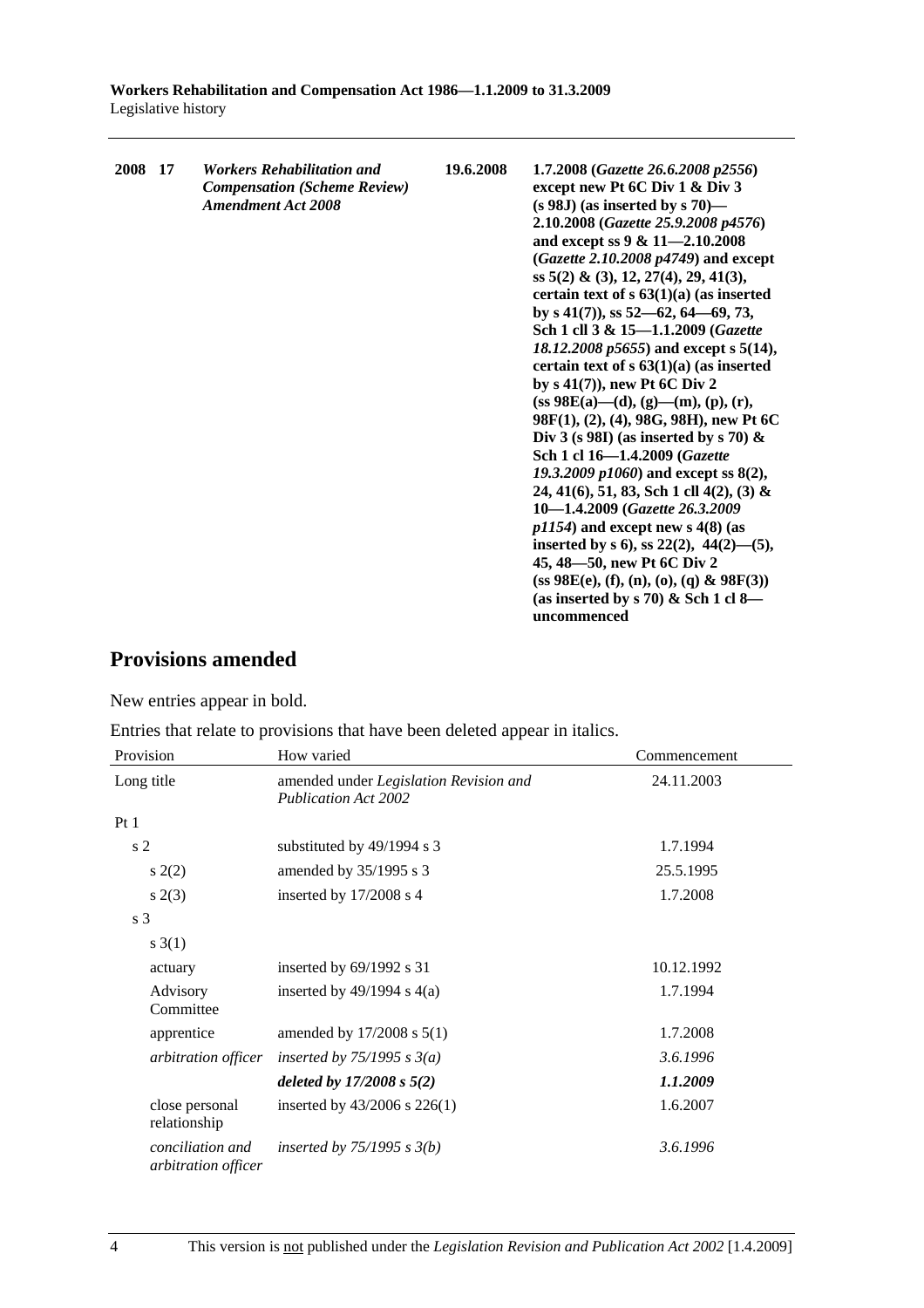|                                                              | deleted by $17/2008 s 5(3)$       | 1.1.2009                        |
|--------------------------------------------------------------|-----------------------------------|---------------------------------|
| conciliation<br>officer                                      | inserted by $75/1995$ s 3(b)      | 3.6.1996                        |
|                                                              | substituted by $17/2008$ s $5(3)$ | 1.1.2009                        |
| conciliator                                                  | inserted by $75/1995$ s 3(b)      | 3.6.1996                        |
| the Consumer<br>Price Index                                  | deleted by $17/2008 s 5(4)$       | 1.7.2008                        |
| <b>Consumer Price</b><br>Index                               | inserted by $17/2008$ s $5(4)$    | 1.7.2008                        |
| contract of service                                          | amended by 17/2008 s 5(5)         | 1.7.2008                        |
| the Corporation                                              | deleted by $49/1994 s 4(b)$       | 1.7.1994                        |
| Corporation                                                  | inserted by $49/1994$ s $4(b)$    | 1.7.1994                        |
| current work<br>capacity                                     | inserted by $17/2008$ s $5(6)$    | 1.7.2008                        |
| disability                                                   | amended by $39/1988$ s $3(a)$     | 17.10.1988                      |
| disease                                                      | substituted by 34/1990 s 3        | 16.4.1987                       |
| domestic partner                                             | inserted by 43/2006 s 226(2)      | 1.6.2007                        |
| employer                                                     | amended by 39/1988 s 3(b)         | 17.10.1988                      |
|                                                              | amended by 17/2008 s 5(7)         | 1.7.2008                        |
| employment                                                   | amended by 39/1988 s 3(c), (d)    | 17.10.1988                      |
| evidentiary<br>material                                      | inserted by $75/1995$ s 3(c)      | 3.6.1996                        |
| exempt employer                                              | deleted by $17/2008 s 5(8)$       | 1.7.2008                        |
| industrial<br>association                                    | inserted by $75/1995$ s 3(d)      | 3.6.1996                        |
|                                                              | amended by 17/2008 s 5(9), (10)   | 1.7.2008                        |
| legal personal<br>representative                             | inserted by 17/2008 s 5(11)       | 1.7.2008                        |
| journey                                                      | deleted by $49/1994 s 4(c)$       | 1.7.1994                        |
| local government<br>corporation                              | amended by 17/2008 s 5(12)        | 1.7.2008                        |
| medical expert                                               | amended by 17/2008 s 5(13)        | 1.7.2008                        |
| medical question                                             | deleted by 17/2008 s 5(14)        | uncommenced-not<br>incorporated |
| no current work<br>capacity                                  | inserted by 17/2008 s 5(15)       | 1.7.2008                        |
| notional weekly<br>earnings                                  | amended by 17/2008 s 5(16)        | 1.7.2008                        |
| orphan child                                                 | inserted by $4/1991$ s $3(a)$     | 8.4.1991                        |
| place of<br>employment                                       | substituted by $49/1994$ s $4(d)$ | 1.7.1994                        |
| place of pick-up                                             | deleted by $49/1994 s 4(e)$       | 1.7.1994                        |
| prescribed<br>allowance before<br>substitution by<br>17/2008 | (c) deleted by $4/1991 s 3(b)$    | 8.4.1991                        |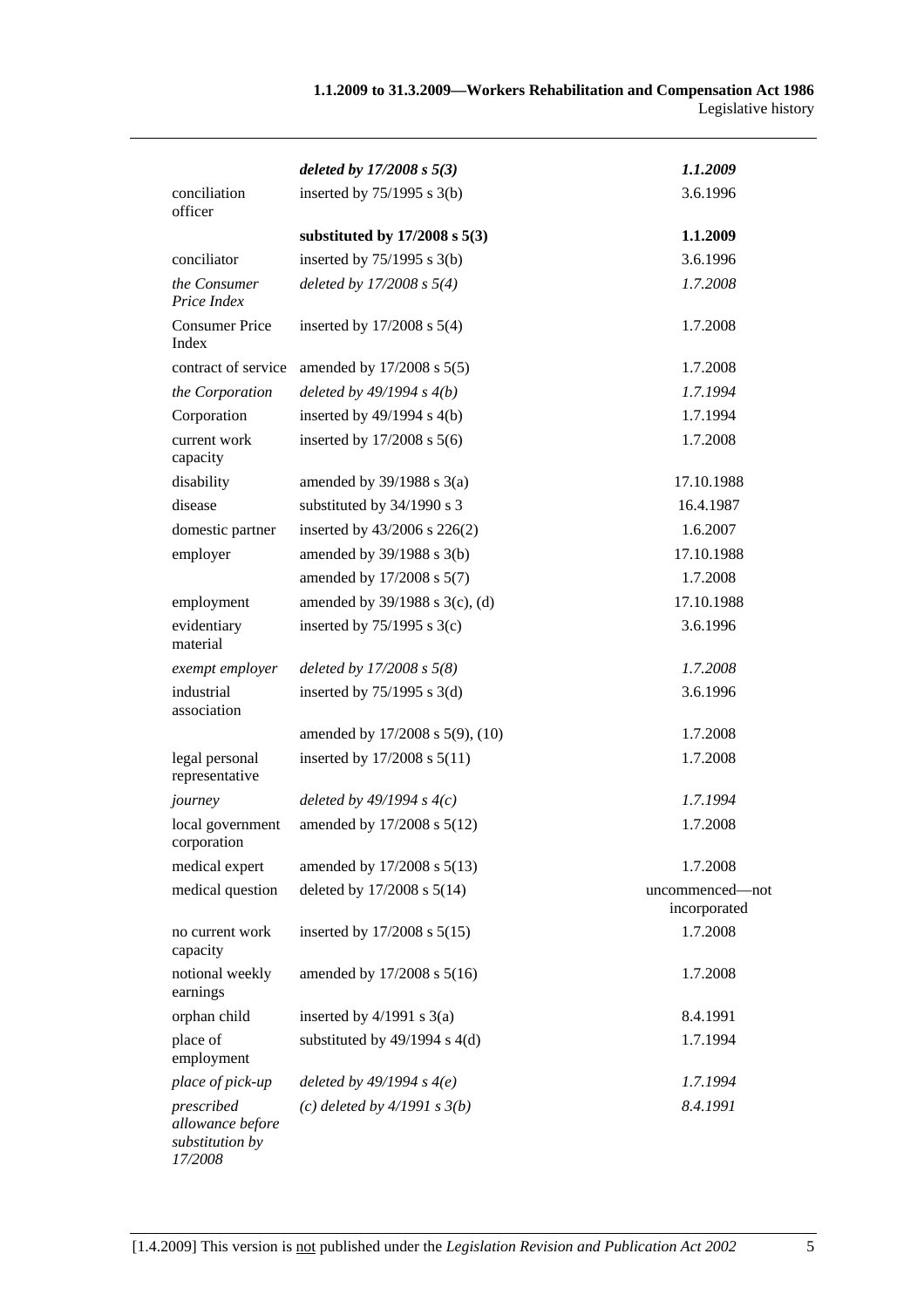| substituted by $17/2008$ s $5(17)$                                                                                      | 1.7.2008                                  |
|-------------------------------------------------------------------------------------------------------------------------|-------------------------------------------|
| inserted by $75/1995$ s 3(e)                                                                                            | 3.6.1996                                  |
| amended by $49/1994 s 4(f)$                                                                                             | 1.7.1994                                  |
| deleted by $75/1995$ s $3(f)$                                                                                           | 3.6.1996                                  |
| amended by 43/2006 s 226(3)                                                                                             | 1.6.2007                                  |
| amended by $4/1991$ s 3(c)                                                                                              | 8.4.1991                                  |
| (c) deleted by $4/1991$ s $3(c)$                                                                                        | 8.4.1991                                  |
| inserted by 35/1995 s 4                                                                                                 | 25.5.1995                                 |
| substituted by $75/1995$ s 3(g)                                                                                         | 3.6.1996                                  |
| inserted by 17/2008 s 5(18)                                                                                             | 1.7.2008                                  |
| substituted by $43/2006$ s $226(4)$                                                                                     | 1.6.2007                                  |
| inserted by 17/2008 s 5(19)                                                                                             | 1.7.2008                                  |
| deleted by $75/1995 s 3(h)$                                                                                             | 3.6.1996                                  |
| inserted by $75/1995$ s 3(h)                                                                                            | 3.6.1996                                  |
| substituted by $49/1994$ s $4(g)$                                                                                       | 1.7.1994                                  |
| substituted by 105/1995 s 3                                                                                             | 14.12.1995                                |
| amended by $39/1988$ s $3(e)$                                                                                           | 17.10.1988                                |
| deleted by $39/1988$ s $3(f)$                                                                                           | 17.10.1988                                |
| amended by 106/1987 s 3                                                                                                 | 30.9.1987                                 |
| deleted by $49/1994 s 4(h)$                                                                                             | 1.7.1994                                  |
| inserted by $4/1991$ s $3(d)$                                                                                           | 8.4.1991                                  |
| inserted by $4/1991$ s $3(d)$                                                                                           | 8.4.1991                                  |
| substituted by $49/1994$ s $4(i)$                                                                                       | 1.7.1994                                  |
|                                                                                                                         | 1.7.2008                                  |
|                                                                                                                         |                                           |
| substituted by $4/1991 s 4$                                                                                             | 8.4.1991                                  |
| amended by 84/1992 s 3                                                                                                  | 30.9.1987                                 |
| substituted by 17/2008 s 6                                                                                              | 1.7.2008 except s $4(8)$ —<br>uncommenced |
| substituted by $35/1995$ s 5                                                                                            | 25.5.1995                                 |
| s 6 contents commencing "In this section"<br>amended and redesignated as $s$ 6(4) by 44/2003<br>$s \frac{3}{1} (Sch 1)$ | 24.11.2003                                |
| substituted by 23/2006 s 4                                                                                              | 1.1.2007                                  |
| inserted by 23/2006 s 4                                                                                                 | 1.1.2007                                  |
|                                                                                                                         | inserted by $17/2008$ s $5(20)$           |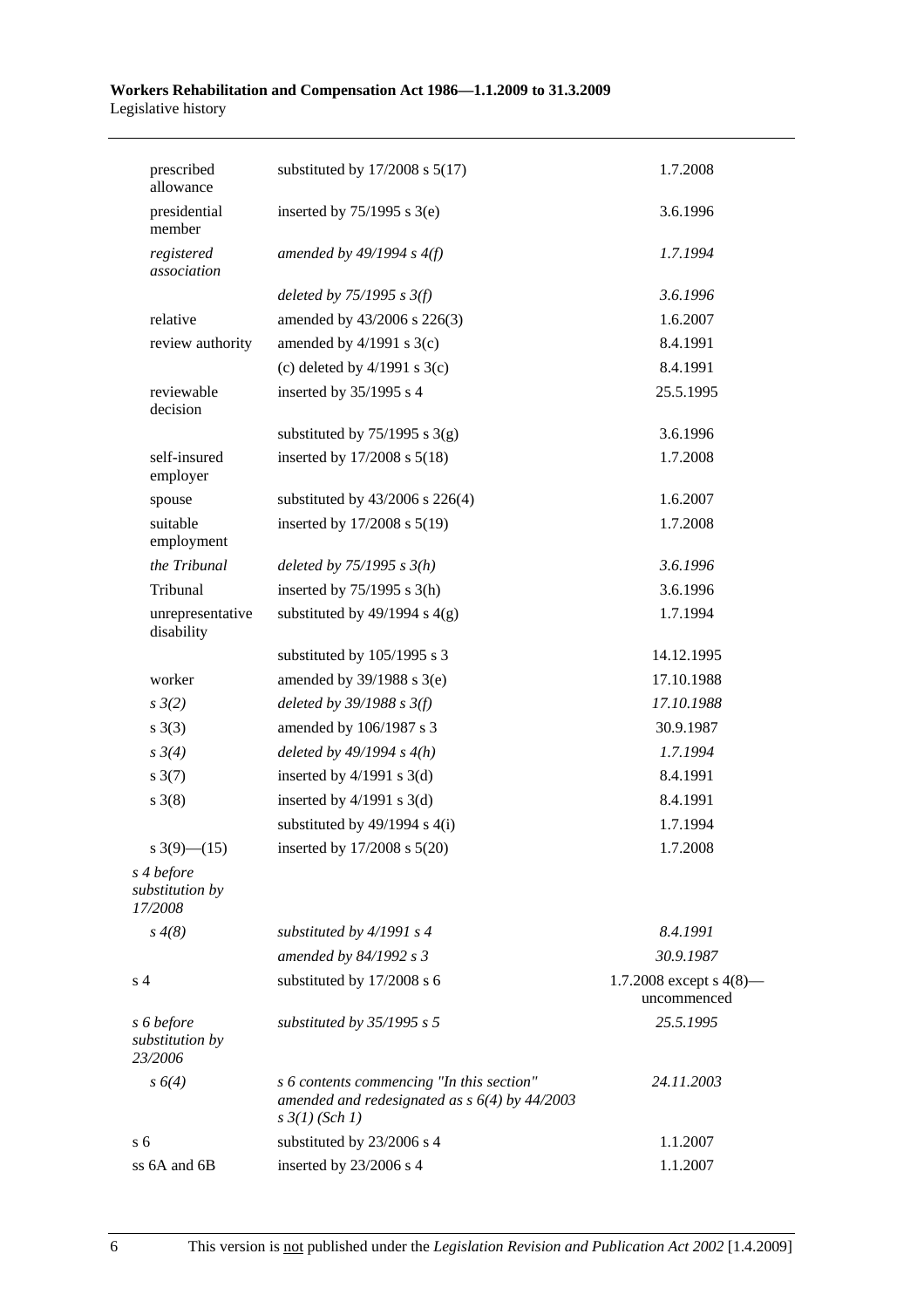| Pt 2                      | amended by 39/1988 s 4                                                                   | 17.10.1988                      |
|---------------------------|------------------------------------------------------------------------------------------|---------------------------------|
|                           | amended by 4/1991 s 5                                                                    | 8.4.1991                        |
|                           | substituted by 49/1994 s 5                                                               | 1.7.1994                        |
| s <sub>7</sub>            |                                                                                          |                                 |
| s(7(3))                   | amended by 44/2003 s 3(1) (Sch 1)                                                        | 24.11.2003                      |
| s(7(2)                    | amended by 17/2008 s 7                                                                   | 1.7.2008                        |
| s <sub>8</sub>            |                                                                                          |                                 |
| s(3)                      | amended by 75/1995 s 4                                                                   | 3.6.1996                        |
| $Pt\,3$                   |                                                                                          |                                 |
| s 28                      |                                                                                          |                                 |
| $s\,28(3)$                | substituted by 35/1995 s 6                                                               | 25.5.1995                       |
| ss 28A                    | inserted by 35/1995 s 7                                                                  | 25.1.1996                       |
| s 28A(2)                  | amended by 17/2008 s 8(1)                                                                | 1.7.2008                        |
| s 28A(3)                  | amended by 17/2008 s 8(2)                                                                | uncommenced-not<br>incorporated |
| $ss$ 28 $B$               | inserted by 35/1995 s 7                                                                  | 25.1.1996                       |
| ss 28C                    | inserted by 35/1995 s 7                                                                  | 25.1.1996                       |
| s 28D                     | inserted by 17/2008 s 9                                                                  | 2.10.2008                       |
| Pt 4                      |                                                                                          |                                 |
| Pt 4 Div 1                |                                                                                          |                                 |
| s 30                      | amended by 84/1992 s 4                                                                   | 3.12.1992                       |
|                           | substituted by 49/1994 s 6                                                               | 1.7.1994                        |
| $s \ 30(3)$               | amended by 17/2008 s 10                                                                  | 1.7.2008                        |
| $s \ 30(5)$               | $(b)(ii)$ dot points redesignated as $(b)(ii)(A)$ and<br>(B) by $44/2003$ s 3(1) (Sch 1) | 24.11.2003                      |
| s 30A                     | inserted by $49/1994$ s 6                                                                | 1.7.1994                        |
|                           | substituted by 35/1995 s 8                                                               | 25.5.1995                       |
| $s$ 30 $B$                | inserted by 49/1994 s 6                                                                  | 1.7.1994                        |
| s 31                      |                                                                                          |                                 |
| $s \frac{31(1) - (3)}{2}$ | substituted by $49/1994$ s $7(a)$                                                        | 1.7.1994                        |
| $s \ 31(4)$               | inserted by 39/1988 s 5                                                                  | 17.10.1988                      |
|                           | amended by 49/1994 s 7(b)                                                                | 1.7.1994                        |
| $s \, 31(5)$              | inserted by 34/1990 s 4                                                                  | 26.4.1990                       |
| Pt 4 Div 2                |                                                                                          |                                 |
| s 32                      |                                                                                          |                                 |
| $s \, 32(1)$              | substituted by $35/1995$ s $9(a)$                                                        | 17.8.1995                       |
|                           | amended by 17/2008 s 11(1)                                                               | 2.10.2008                       |
| $s\,32(1a)$               | inserted by $4/1991 s 6(a)$                                                              | 8.4.1991                        |
|                           | amended by $52/1993$ s $3(a)$                                                            | 20.5.1993                       |
|                           | deleted by $35/1995 s 9(a)$                                                              | 17.8.1995                       |
| $s \, 32(2)$              | amended by 39/1988 s 6                                                                   | 17.10.1988                      |
|                           | amended by $4/1991$ s $6(b)$                                                             | 8.4.1991                        |
| $s \, 32(3)$              | substituted by $4/1991$ s $6(c)$                                                         | 8.4.1991                        |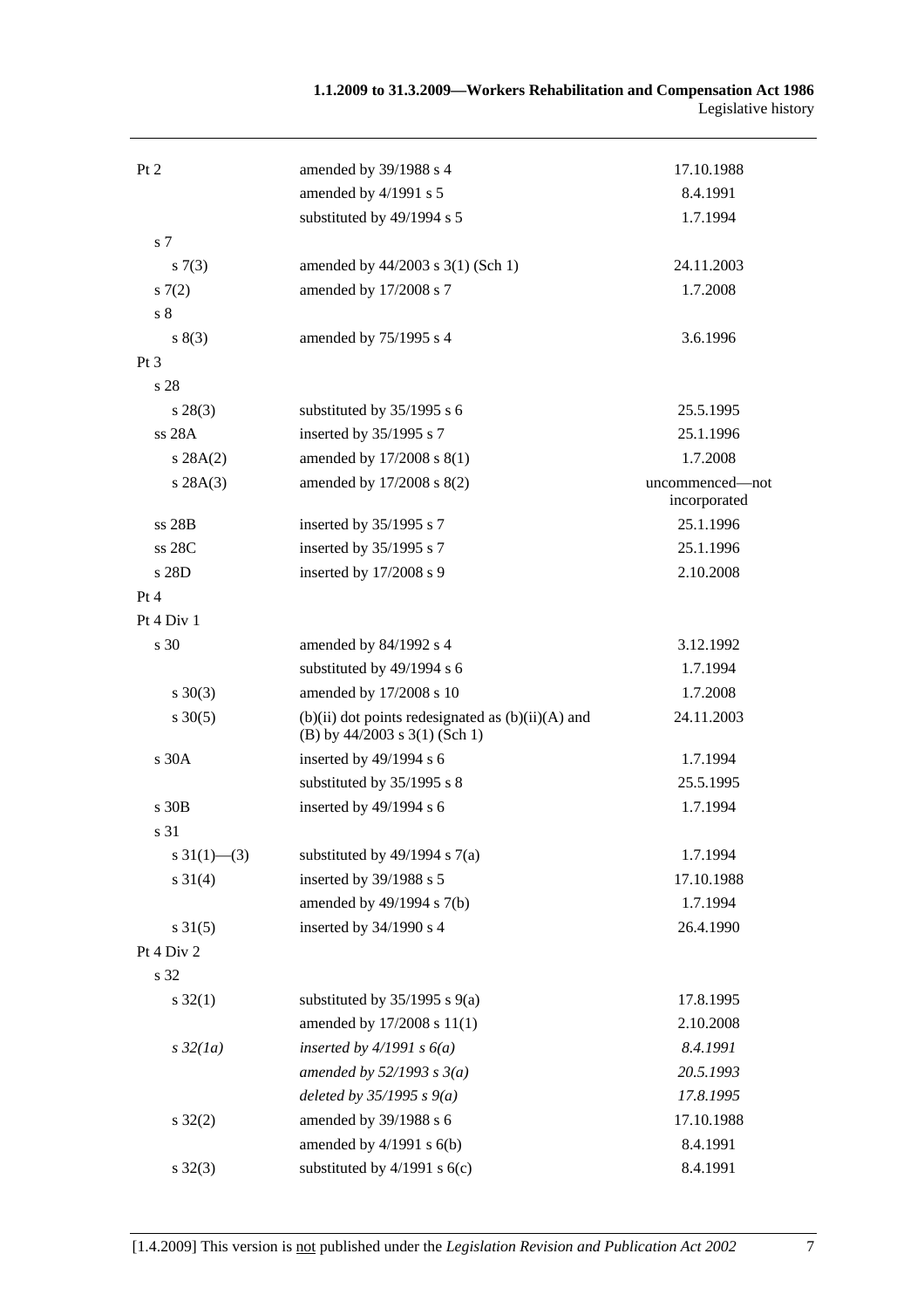| $s \frac{32(4)}{2}$                       | substituted by $4/1991$ s $6(c)$              | 8.4.1991   |
|-------------------------------------------|-----------------------------------------------|------------|
|                                           | substituted by $52/1993$ s 3(b)               | 20.5.1993  |
| $s \frac{32}{4a}$                         | inserted by $52/1993$ s $3(b)$                | 20.5.1993  |
| $s \, 32(5)$                              | inserted by $4/1991$ s $6(c)$                 | 8.4.1991   |
| $s \frac{32(6)}{2}$                       | amended by $52/1993$ s $3(c)$                 | 20.5.1993  |
| $s \, 32(7)$                              | inserted by $4/1991$ s $6(c)$                 | 8.4.1991   |
|                                           | amended by 17/2008 s 11(2)                    | 2.10.2008  |
| $s \, 32(8)$                              | inserted by $4/1991$ s $6(c)$                 | 8.4.1991   |
|                                           | amended by $52/1993$ s $3(d)$                 | 20.5.1993  |
| $s \, 32(9)$                              | substituted by $35/1995$ s $9(b)$             | 17.8.1995  |
|                                           | amended by 17/2008 s 11(3)                    | 2.10.2008  |
| $s \frac{32(10)}{2}$                      | inserted by $4/1991$ s $6(c)$                 | 8.4.1991   |
|                                           | substituted by $52/1993$ s $3(e)$             | 20.5.1993  |
|                                           | substituted by $35/1995$ s $9(b)$             | 17.8.1995  |
|                                           | amended by 17/2008 s 11(4)                    | 2.10.2008  |
| $s \frac{32(11)}{2}$                      | inserted by $35/1995$ s $9(b)$                | 17.8.1995  |
|                                           | amended by 17/2008 s 11(5)                    | 2.10.2008  |
| $s \frac{32(12)}{2}$                      | inserted by $35/1995$ s $9(b)$                | 17.8.1995  |
|                                           | amended by 17/2008 s 11(6), (7)               | 2.10.2008  |
| $s \frac{32(12a)}{2}$                     | inserted by 17/2008 s 11(8)                   | 2.10.2008  |
| $s \frac{32(13)}{2}$                      | inserted by $35/1995$ s $9(b)$                | 17.8.1995  |
|                                           | amended by 17/2008 s 11(9), (10)              | 2.10.2008  |
| $s \frac{32(14)}{2}$                      | inserted by $35/1995$ s $9(b)$                | 17.8.1995  |
|                                           | amended by 17/2008 s 11(11)                   | 2.10.2008  |
| s 32A                                     | inserted by 17/2008 s 12                      | 1.1.2009   |
| s 33                                      |                                               |            |
| $s \, 33(4)$                              | inserted by 39/1988 s 7                       | 17.10.1988 |
|                                           | amended by 17/2008 s 13(1)                    | 1.7.2008   |
| $s \, 33(5)$                              | inserted by 17/2008 s 13(2)                   | 1.7.2008   |
| Pt 4 Div 3                                |                                               |            |
| s 34                                      |                                               |            |
| $s \, 34(1)$                              | s 34 redesignated as $s$ 34(1) by 84/1992 s 5 | 3.12.1992  |
| $s \; 34(2)$                              | inserted by 84/1992 s 5                       | 3.12.1992  |
| $s \; 34(3)$                              | inserted by 17/2008 s 14                      | 1.7.2008   |
| Pt 4 Div 4                                |                                               |            |
| s 35 before<br>substitution by<br>17/2008 |                                               |            |
| $s \, 35(1)$                              | amended by $84/1992 s 6(a)$                   | 1.7.1993   |
| $s \, 35(2)$                              | substituted by $35/1995$ s $10(a)$            | 25.5.1995  |
| $s \frac{35}{2a}$                         | inserted by $4/1991 s 7$                      | 8.4.1991   |
| $s \, 35(5)$                              | amended by 35/1995 s 10(b)                    | 25.5.1995  |
|                                           | substituted by 105/1995 s 4                   | 25.5.1995  |
|                                           |                                               |            |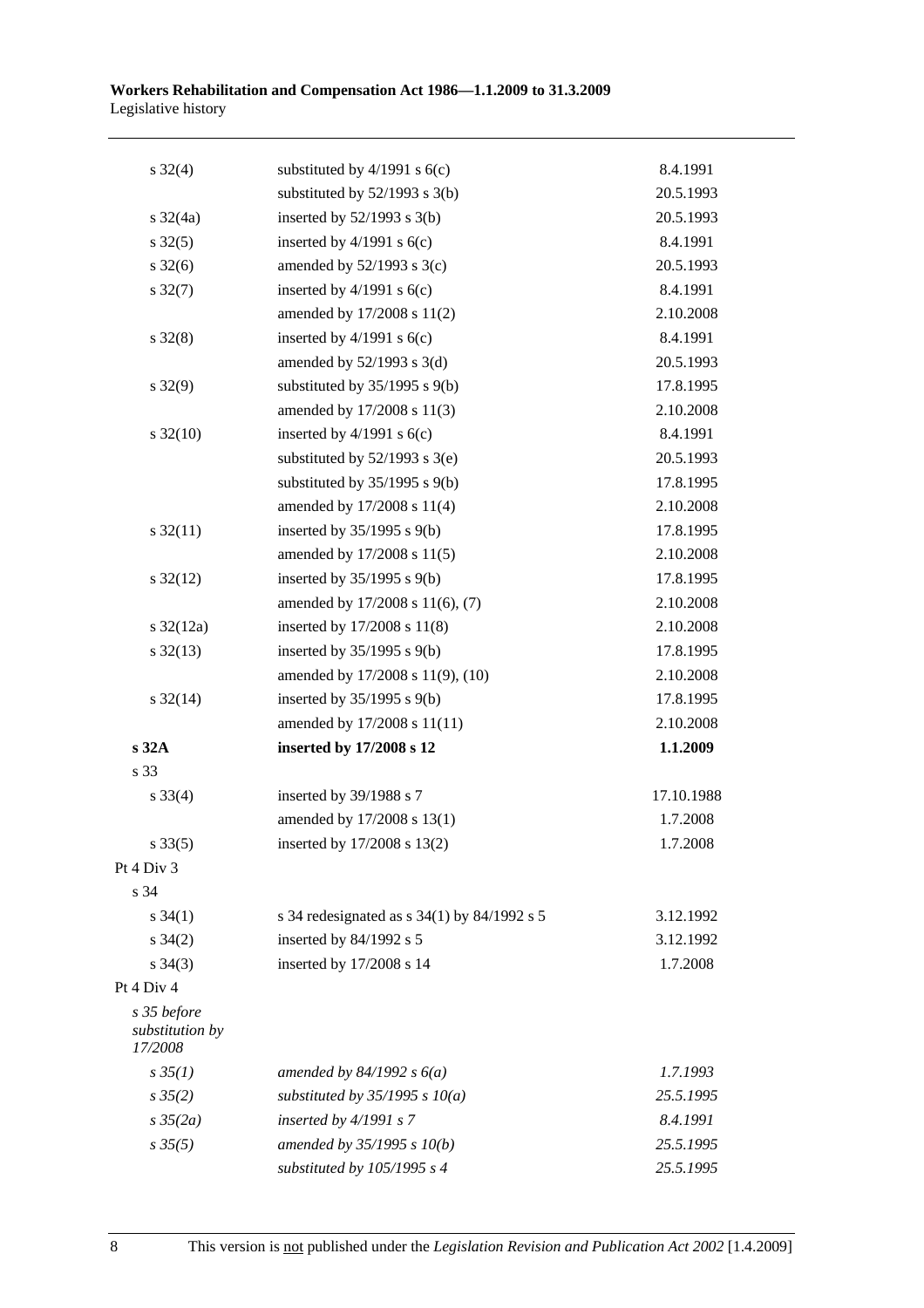|                          | amended by $44/2003$ s $3(1)$ (Sch 1) | 24.11.2003 |
|--------------------------|---------------------------------------|------------|
| $s \frac{35(5a)}{2}$     | inserted by 105/1995 s 4              | 25.5.1995  |
| $s \, 35(6)$             | substituted by 49/1994 s 8            | 1.7.1994   |
| $s \frac{35}{6a}$        | inserted by $84/1992 s 6(b)$          | 1.7.1993   |
|                          | substituted by 49/1994 s 8            | 1.7.1994   |
|                          | substituted by $35/1995$ s $10(c)$    | 25.5.1995  |
| $s \frac{35}{6b}$        | inserted by 49/1994 s 8               | 1.7.1994   |
|                          | amended by $35/1995 s 10(d)$          | 25.5.1995  |
| $s \, 35(7)$             | amended by $44/2003$ s $3(1)$ (Sch 1) | 24.11.2003 |
| s 35                     | substituted by 17/2008 s 15           | 1.7.2008   |
| ss 35A-35C               | inserted by 17/2008 s 15              | 1.7.2008   |
| s 36                     |                                       |            |
| $s \, 36(1)$             | amended by $4/1991$ s $8(a)$ , (b)    | 8.4.1991   |
|                          | substituted by $35/1995$ s $11(a)$    | 25.5.1995  |
|                          | amended by 17/2008 s 16(1)            | 1.7.2008   |
| $s \, 36(1a)$            | inserted by $35/1995$ s $11(a)$       | 25.5.1995  |
|                          | amended by 17/2008 s 16(2)            | 1.7.2008   |
| $s \, 36(1b)$            | inserted by $35/1995$ s $11(a)$       | 25.5.1995  |
| $s \; 36(2)$             | amended by $4/1991$ s $8(c)$ , (d)    | 8.4.1991   |
|                          | amended by 17/2008 s 16(3), (4)       | 1.7.2008   |
| $s \; 36(3)$             | substituted by $4/1991$ s $8(e)$      | 8.4.1991   |
|                          | amended by $84/1992$ s $7(a)$         | 3.5.1993   |
| $s \; 36(3a)$            | inserted by $4/1991$ s $8(e)$         | 8.4.1991   |
|                          | amended by 35/1995 s 11(b), (c)       | 25.5.1995  |
|                          | amended by 17/2008 s 16(5), (6)       | 1.7.2008   |
| $s \; 36(3b)$            | inserted by 17/2008 s 16(7)           | 1.7.2008   |
| $s \; 36(4)$             | substituted by $4/1991$ s $8(e)$      | 8.4.1991   |
|                          | substituted by $84/1992$ s $7(b)$     | 3.5.1993   |
|                          | substituted by $75/1995$ s $5(a)$     | 3.6.1996   |
|                          | substituted by $17/2008$ s $16(8)$    | 1.7.2008   |
| $s \frac{36}{4a}$        | inserted by $84/1992 s 7(b)$          | 3.5.1993   |
|                          | substituted by $75/1995$ s $5(a)$     | 3.6.1996   |
|                          | deleted by $17/2008 s 16(8)$          | 1.7.2008   |
| $s \, 36(4b)$ and $(4c)$ | inserted by $84/1992$ s $7(b)$        | 3.5.1993   |
|                          | deleted by $75/1995$ s $5(a)$         | 3.6.1996   |
| $s \; 36(5)$             | substituted by 84/1992 s 7(b)         | 3.5.1993   |
|                          | substituted by $75/1995$ s $5(a)$     | 3.6.1996   |
|                          | substituted by 17/2008 s 16(8)        | 1.7.2008   |
| s $36(5a)$ (5c)          | inserted by 17/2008 s 16(8)           | 1.7.2008   |
| $s \; 36(6)$             | inserted by 39/1988 s 8               | 17.10.1988 |
| $s \ 36(7) - (9)$        | inserted by $4/1991$ s $8(f)$         | 8.4.1991   |
| $s \, 36(10)$            | inserted by $4/1991$ s $8(f)$         | 8.4.1991   |
|                          | amended by $75/1995$ s $5(b)$         | 3.6.1996   |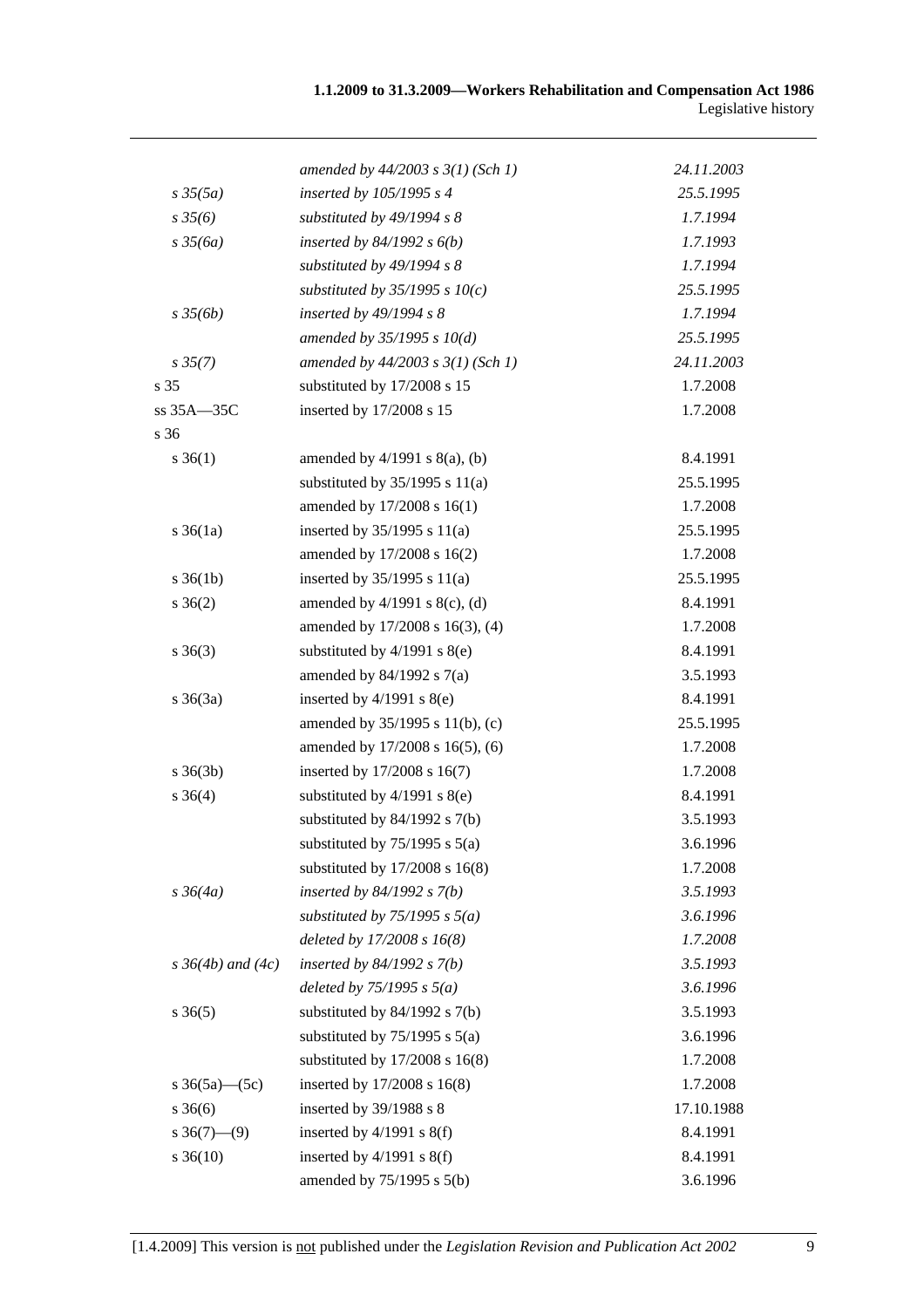| s $36(11)$ and $(12)$                     | inserted by $4/1991$ s $8(f)$                 | 8.4.1991        |
|-------------------------------------------|-----------------------------------------------|-----------------|
| $s \; 36(13)$                             | inserted by $84/1992$ s $7(c)$                | 1.7.1993        |
| s $36(14)$ (17)                           | inserted by 17/2008 s 16(9)                   | 1.7.2008        |
| s 37                                      | amended by 84/1992 s 8                        | 3.5.1993        |
|                                           | deleted by 35/1995 s 12                       | 25.5.1995       |
|                                           | inserted by 17/2008 s 17                      | 1.7.2008        |
| s 38                                      |                                               |                 |
| $s \frac{38}{1a}$                         | inserted by $35/1995$ s $13(a)$               | 25.5.1995       |
| $s \, 38(1b)$                             | inserted by 17/2008 s 18(1)                   | 1.7.2008        |
| $s \ 38(2)$                               | amended by $4/1991$ s $9(a)$                  | 8.4.1991        |
| $s \ 38(3)$                               | substituted by $35/1995$ s $13(b)$            | 25.5.1995       |
|                                           | amended by 17/2008 s 18(2)                    | 1.7.2008        |
| $s \ 38(4)$                               | deleted by $4/1991$ s $9(b)$                  | 8.4.1991        |
|                                           | inserted by 35/1995 s 13(b)                   | 25.5.1995       |
| $s \ 38(7)$                               | deleted by $4/1991$ s $9(c)$                  | 8.4.1991        |
|                                           | inserted by $35/1995$ s $13(c)$               | 25.5.1995       |
|                                           | amended by 17/2008 s 18(3)                    | 1.7.2008        |
| s 38A                                     | inserted by $56/1995 s 3(1)$                  | 17.8.1995       |
|                                           | deleted by 17/2008 s 19                       | 1.7.2008        |
| s 39                                      |                                               |                 |
| $s \frac{39}{1a}$                         | inserted by $17/2008$ s $20(1)$               | 1.7.2008        |
| $s \, 39(2)$                              | amended by $84/1992$ s $9(a)$                 | 3.5.1993        |
|                                           | substituted by 56/1995 s 4                    | 17.8.1995       |
|                                           | amended by 17/2008 s 20(2), (3)               | 1.7.2008        |
| $s \, 39(3)$                              | amended by 84/1992 s 9(b)                     | 3.5.1993        |
|                                           | amended by 35/1995 s 14                       | 17.8.1995       |
|                                           | amended by 17/2008 s 20(4)                    | 1.7.2008        |
| s 40                                      |                                               |                 |
| $s\ 40(3)$                                | amended by 35/1995 s 15                       | 25.5.1995       |
| s 41                                      |                                               |                 |
| $s\ 41(2)$                                | amended by 35/1995 s 16                       | 17.8.1995       |
|                                           | amended by 17/2008 s 21                       | 1.7.2008        |
| Pt 4 Div 4A                               | heading inserted by 35/1995 s 17              | 25.5.1995       |
| $\ensuremath{\mathrm{s}}\xspace$ 42       | substituted by 49/1994 s 9                    | 1.7.1994        |
|                                           | substituted by 35/1995 s 17                   | 25.5.1995       |
| $s\ 42(1)$                                | substituted by 56/1995 s 5                    | 17.8.1995       |
|                                           | amended by 75/1995 s 6                        | 14.12.1995      |
|                                           | (c) deleted by $17/2008$ s $22(1)$            | 1.7.2008        |
| $s\ 42(2)$                                | amended by 17/2008 s 22(2)                    | uncommenced—not |
|                                           |                                               | incorporated    |
| Pt 4 Div 4B before<br>deletion by 17/2008 | Div 4A inserted by $84/1992 s 10$             | 1.7.1993        |
|                                           | Div 4A redesignated as Div 4B by 35/1995 s 18 | 25.5.1995       |
|                                           |                                               |                 |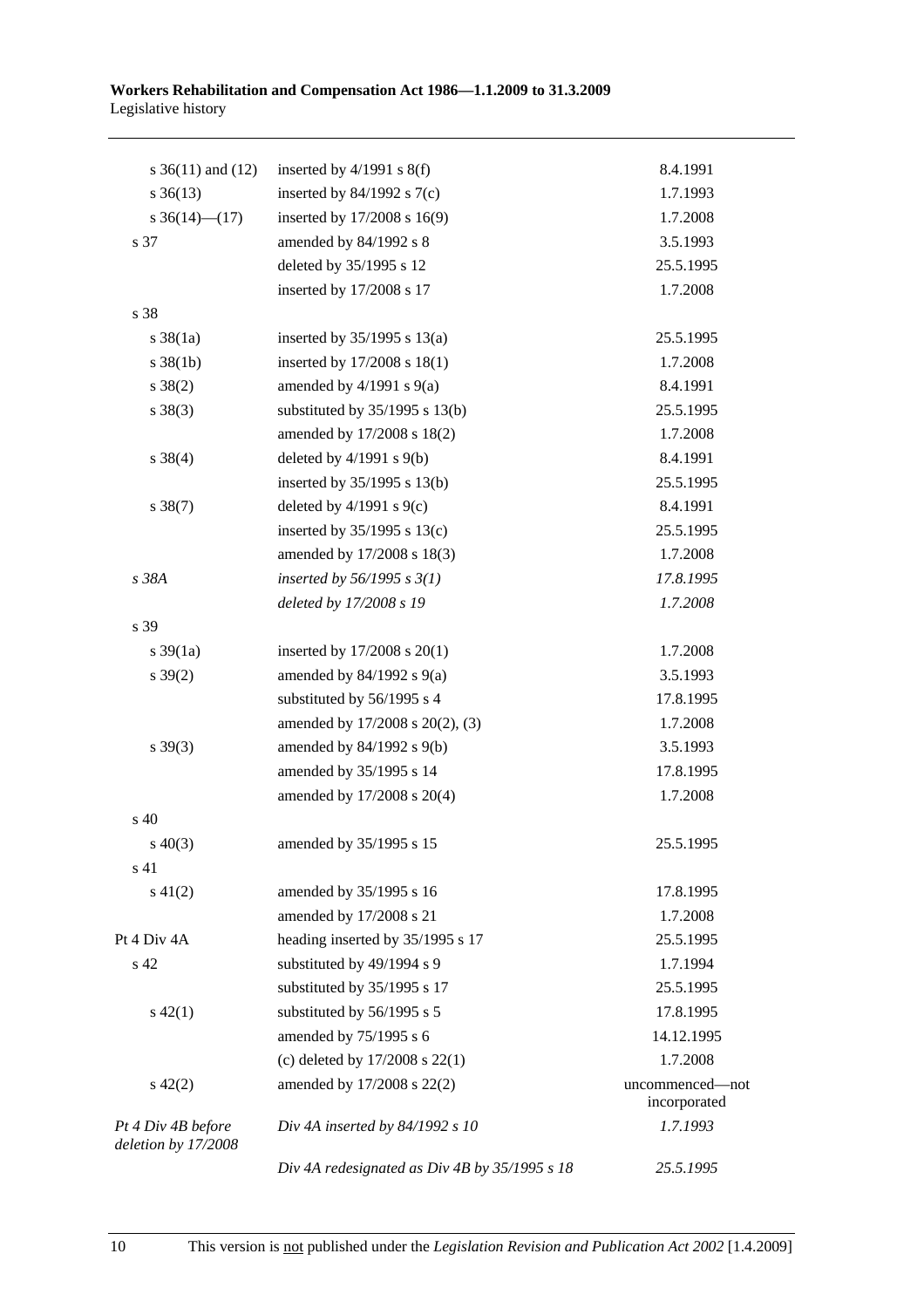| $s\,42A$           |                                                        |                                 |
|--------------------|--------------------------------------------------------|---------------------------------|
| $s\,42A(3)$        | amended by $56/1995 s 6$                               | 17.8.1995                       |
| $s$ 42 $B$         |                                                        |                                 |
| $s\,42B(3)$ —(5)   | substituted by 75/1995 s 7                             | 3.6.1996                        |
| $s\,42B(6)$ - (10) | deleted by 75/1995 s 7                                 | 3.6.1996                        |
| Pt 4 Div 4B        | deleted by 17/2008 s 23                                | 1.7.2008                        |
| Pt 4 Div 5         |                                                        |                                 |
| s <sub>43</sub>    |                                                        |                                 |
| $s\,43(3)$ - (5)   | deleted by $84/1992 s 11(a)$                           | 10.12.1992                      |
| $s\,43(6)$         | amended by 84/1992 s 11(b)                             | 10.12.1992                      |
| $s\,43(7)$         | amended by $84/1992$ s $11(c)$                         | 10.12.1992                      |
| $s\,43(7a)$        | inserted by $84/1992$ s $11(d)$                        | 10.12.1992                      |
| $s\,43(11)$        |                                                        |                                 |
|                    | the prescribed sum amended by 39/1988 s 9              | 17.10.1988                      |
|                    | amended by 84/1992 s 11(e)                             | 10.12.1992                      |
| s 43               | substituted by 17/2008 s 24                            | uncommenced-not<br>incorporated |
| ss 43A and 43B     | inserted by 17/2008 s 24                               | uncommenced-not<br>incorporated |
| Pt 4 Div 6         |                                                        |                                 |
| s 44               |                                                        |                                 |
| $s\,44(1)$         | amended by $4/1991$ s $10(a)$                          | 8.4.1991                        |
|                    | amended by $84/1992$ s $12(a)$ , (b)                   | 10.12.1992                      |
|                    | amended by 43/2006 s 227(1), (2)                       | 1.6.2007                        |
|                    | amended by $17/2008$ s $25(1)$ —(3)                    | 1.7.2008                        |
|                    | (c) deleted by $17/2008$ s $25(2)$                     | 1.7.2008                        |
| $s\,44(2)$         | deleted by $17/2008 s 25(4)$                           | 1.7.2008                        |
| $s\,44(3)$         | amended by 43/2006 s 227(3)                            | 1.6.2007                        |
|                    | deleted by 17/2008 s 25(5)                             | 1.7.2008                        |
| $s\,44(4)$         | amended by 43/2006 s 227(4)                            | 1.6.2007                        |
| $s\,44(4a)$        | inserted by $4/1991 s 10(b)$                           | 8.4.1991                        |
|                    | amended by 84/1992 s $12(c)$                           | 10.12.1992                      |
|                    | deleted by 17/2008 s 25(6)                             | 1.7.2008                        |
| $s\,44(5)$         | amended by $4/1991$ s $10(c)$                          | 8.4.1991                        |
|                    | amended by 43/2006 s 227(5)                            | 1.6.2007                        |
|                    | amended by 17/2008 s 25(7)                             | 1.7.2008                        |
| $s\,44(6)$         | amended by 43/2006 s 227(6)                            | 1.6.2007                        |
| $s\,44(10)$        | substituted by $4/1991$ s $10(d)$                      | 8.4.1991                        |
|                    | amended by 17/2008 s 25(8)                             | 1.7.2008                        |
| $s\,44(11)$        | amended by 43/2006 s 227(7)                            | 1.6.2007                        |
| $s\,44(13)$        | deleted by $49/1994 s 10(a)$                           | 1.7.1994                        |
| $s\,44(13)$        | s 44(14a) inserted by 84/1992 s 12(d)                  | 1.7.1993                        |
|                    | s 44(14a) redesignated as s 44(13) by 49/1994<br>10(a) | 1.7.1994                        |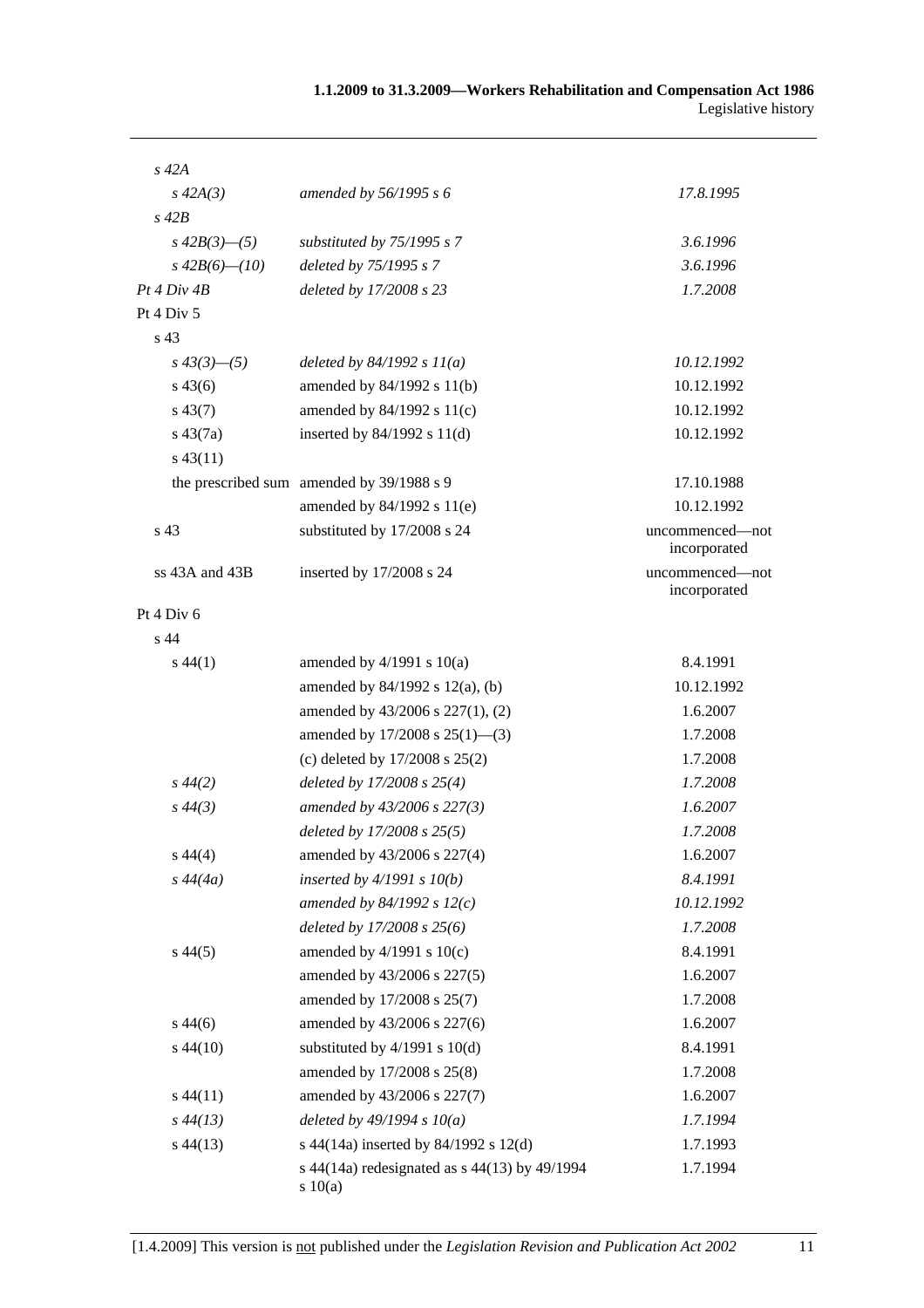|                      | amended by 35/1995 s 19            | 25.5.1995  |
|----------------------|------------------------------------|------------|
| $s\,44(14)$          | substituted by $49/1994$ s $10(b)$ | 1.7.1994   |
| $s\,44(15)$          | substituted by $49/1994$ s $10(b)$ | 1.7.1994   |
|                      | amended by 44/2003 s 3(1) (Sch 1)  | 24.11.2003 |
| $s\,44(16)$ (19)     | inserted by 49/1994 s 10(b)        | 1.7.1994   |
| s <sub>45</sub>      |                                    |            |
| $s\,45(7)$           | amended by 84/1992 s 13            | 3.5.1993   |
| ss 45A-45C           | inserted by 17/2008 s 26           | 1.7.2008   |
| Pt 4 Div 7           |                                    |            |
| s 46                 |                                    |            |
| $s\,46(1)$           | amended by 17/2008 s 27(1)         | 1.7.2008   |
| $s\,46(2)$           | amended by 17/2008 s 27(2)         | 1.7.2008   |
| $s\,46(3)$           | amended by $39/1988$ s $10(a)$     | 17.10.1988 |
|                      | amended by $35/1995$ s $20(a)$     | 25.5.1995  |
| $s\,46(4)$           | substituted by $35/1995$ s $20(b)$ | 25.5.1995  |
| $s\,46(6a)$          | inserted by 39/1988 s 10(b)        | 17.10.1988 |
|                      | amended by 17/2008 s 27(3)         | 1.7.2008   |
| $s\,46(8a)$          | inserted by $39/1988$ s $10(c)$    | 17.10.1988 |
| $s\,46(8b)$          | inserted by 84/1992 s 14           | 3.12.1994  |
|                      | deleted by $35/1995$ s $20(c)$     | 25.5.1995  |
|                      | inserted by 17/2008 s 27(4)        | 1.1.2009   |
| $s\,46(8c)$ — $(8j)$ | inserted by 84/1992 s 14           | 3.12.1994  |
|                      | deleted by $35/1995 s 20(c)$       | 25.5.1995  |
| s 50                 |                                    |            |
| s 50(1)              | substituted by 4/1991 s 11         | 8.4.1991   |
|                      | amended by 17/2008 s 28(1), (2)    | 1.7.2008   |
| s 50(2)              | substituted by 4/1991 s 11         | 8.4.1991   |
|                      | substituted by 17/2008 s 28(3)     | 1.7.2008   |
| $s\,50(3)$           | substituted by 105/1995 s 5        | 14.12.1995 |
| s 50(4)              | inserted by 105/1995 s 5           | 14.12.1995 |
| Pt 4 Div 7A          | inserted by 17/2008 s 29           | 1.1.2009   |
| Pt 4 Div 8           |                                    |            |
| s 51                 |                                    |            |
| s 51(6)              | amended by 17/2008 s 30            | 1.7.2008   |
| s 52                 |                                    |            |
| s 52(1)              | amended by 35/1995 s 21            | 1.4.1996   |
|                      | amended by 17/2008 s 31(1)         | 1.7.2008   |
| s 52(3)              | substituted by 4/1991 s 12         | 8.4.1991   |
| s 52(5)              | amended by 39/1988 s 11(a)         | 17.10.1988 |
|                      | amended by 17/2008 s 31(2), (3)    | 1.7.2008   |
| s 52(5a)             | inserted by 17/2008 s 31(4)        | 1.7.2008   |
| s 52(6a)             | inserted by 39/1988 s 11(b)        | 17.10.1988 |
|                      | substituted by 17/2008 s 31(5)     | 1.7.2008   |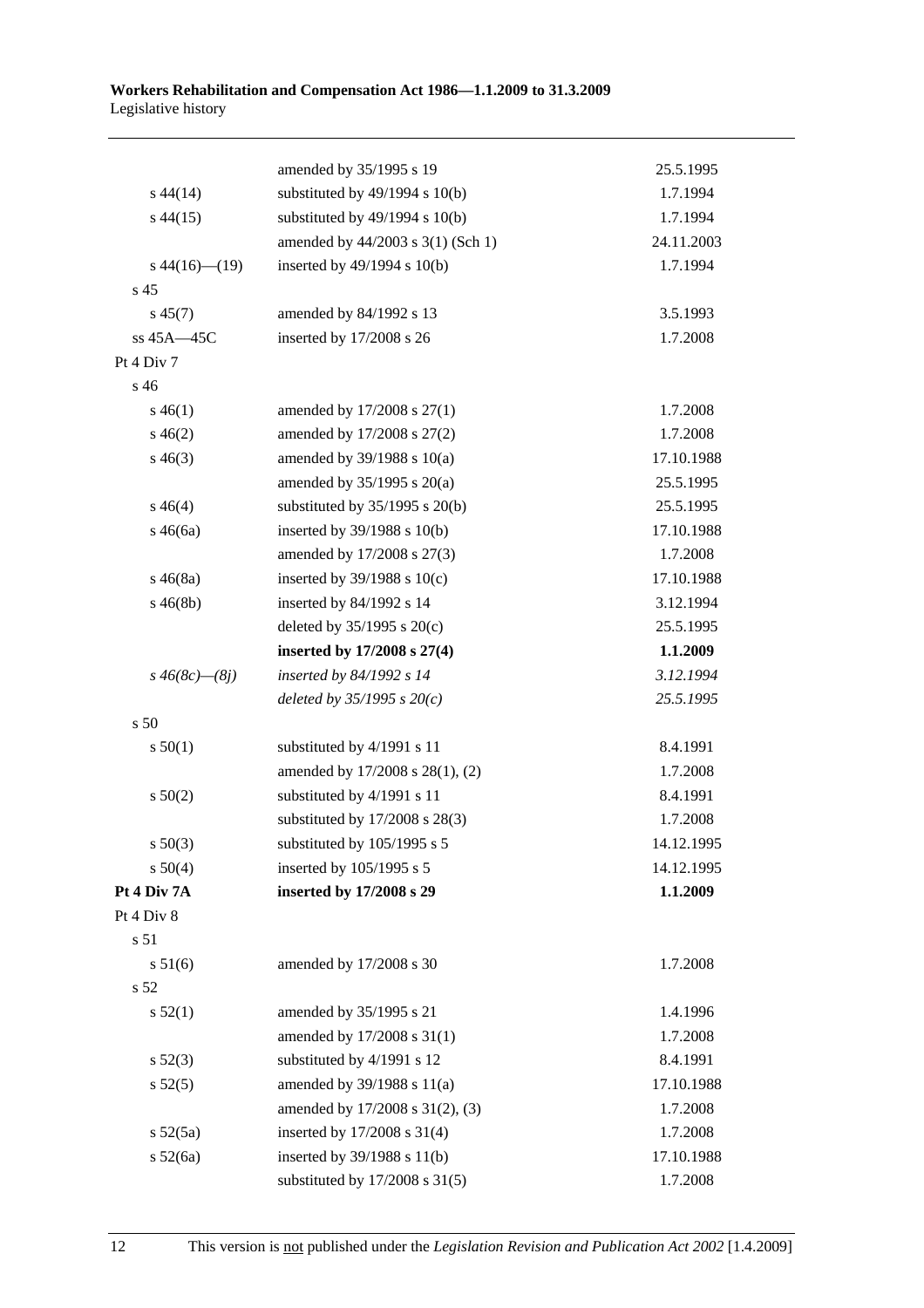| 1.1.2009 to 31.3.2009—Workers Rehabilitation and Compensation Act 1986 |                     |
|------------------------------------------------------------------------|---------------------|
|                                                                        | Legislative history |

| s 52(6b)                 | inserted by 17/2008 s 31(5)                            | 1.7.2008   |
|--------------------------|--------------------------------------------------------|------------|
| s 53                     |                                                        |            |
| s 53(4a)                 | inserted by 39/1988 s 12                               | 17.10.1988 |
| s 53(4b)                 | inserted by 35/1995 s 22                               | 25.5.1995  |
| s 53(6)                  | amended by 84/1992 s 15                                | 3.5.1993   |
| s 53(7)                  | inserted by 52/1993 s 4                                | 24.2.1994  |
| s 53(7a)                 | inserted by 49/1994 s 11                               | 1.7.1994   |
|                          | amended by 17/2008 s 32                                | 1.7.2008   |
| $s\,53(7b)$              | inserted by 49/1994 s 11                               | 1.7.1994   |
| s 53(8)                  | inserted by 52/1993 s 4                                | 24.2.1994  |
| Pt 4 Div 9               |                                                        |            |
| Pt 4 Div 9 Subdiv 1      |                                                        |            |
| heading                  | inserted by 23/2006 s 5                                | 1.1.2007   |
| s 54                     |                                                        |            |
| s 54(1)                  | (b) deleted by $84/1992$ s $16(a)$                     | 3.12.1992  |
| $s\,54(3)$               | amended by 84/1992 s 16(b)                             | 3.12.1992  |
| $s\,54(4)$               | deleted by $84/1992 s 16(c)$                           | 3.12.1992  |
| s $54(4a)$ and $(4b)$    | inserted by $39/1988$ s $13(a)$                        | 17.10.1988 |
| $s\,54(5)$               | amended by 39/1988 s 13(b)                             | 17.10.1988 |
| $s\,54(6)$               | amended by 17/2008 s 33(1), (2)                        | 1.7.2008   |
| s 54(7)                  | amended by 75/1995 s 8                                 | 3.6.1996   |
| s $54(7a)$ — $(7c)$      | inserted by $39/1988$ s $13(c)$                        | 17.10.1988 |
| s 54(8)                  |                                                        |            |
| prescribed sum           | deleted by $84/1992 s 16(d)$                           | 3.12.1992  |
| s <sub>55</sub>          |                                                        |            |
| s $55(1)$ and (2)        | substituted by 23/2006 s 6                             | 1.1.2007   |
| s 55(2a)                 | inserted by 23/2006 s 6                                | 1.1.2007   |
| s <sub>56</sub>          | deleted by 49/1994 s 12                                | 1.7.1994   |
| s 58                     |                                                        |            |
| s 58(2)                  | amended by 95/2000 Sch 2 cl 4                          | 14.12.2001 |
| s 58(3)                  |                                                        |            |
| the prescribed<br>amount | amended by 39/1988 s 14                                | 17.10.1988 |
| Pt 4 Div 9 Subdiv 2      | inserted by 23/2006 s 7                                | 1.1.2007   |
| Pt 4 Div 9 Subdiv 3      |                                                        |            |
| heading                  | inserted by 23/2006 s 8                                | 1.1.2007   |
| s 58A                    | inserted by 39/1988 s 15 as amended by<br>97/1988 s 10 | 17.10.1988 |
| s 58A(1)                 | amended by 17/2008 s 34                                | 1.7.2008   |
| s 58B                    | inserted by 39/1988 s 15                               | 1.1.1989   |
| s 58B(1)                 | amended by 17/2008 s 35(1)                             | 1.7.2008   |
| s 58B(2)                 | amended by 35/1995 s 23(a)                             | 25.5.1995  |
| s 58B(2)                 | (d) deleted by $56/1995$ s 7                           | 17.8.1995  |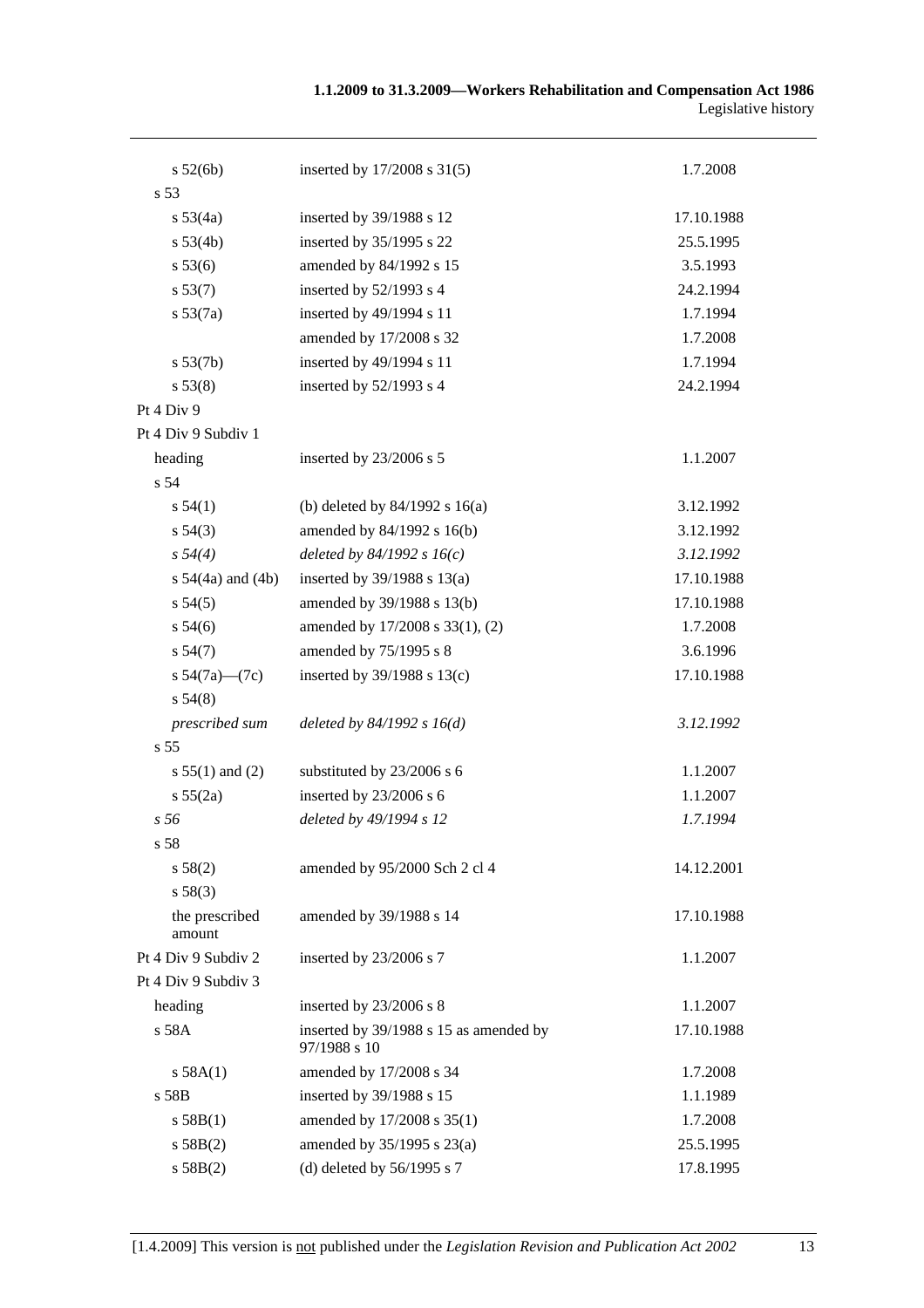| s 58B(3)                            | deleted by $35/1995$ s $23(b)$                                                | 25.5.1995                           |
|-------------------------------------|-------------------------------------------------------------------------------|-------------------------------------|
|                                     | inserted by $17/2008$ s $35(2)$                                               | 1.7.2008                            |
| $s$ 58B(3a)                         | inserted by 97/1988 s 10                                                      | 1.1.1989                            |
|                                     | deleted by $35/1995 s 23(b)$                                                  | 25.5.1995                           |
| s 58B(4)                            | deleted by $35/1995 s 23(b)$                                                  | 25.5.1995                           |
| s 58C                               | inserted by 35/1995 s 24                                                      | 25.5.1995                           |
| Pt 5                                |                                                                               |                                     |
| Pt 5 Div 1                          |                                                                               |                                     |
| s 59                                |                                                                               |                                     |
| s 59(3)                             | inserted by 4/1991 s 13                                                       | 8.4.1991                            |
| s $59(4)$ (6)                       | inserted by 23/2006 s 9                                                       | 1.1.2007                            |
| s 59A                               | inserted by 30/1998 s 3 but this amendment<br>cancelled by $30/1998$ s $8(a)$ | 13.4.2000-cancelled on<br>13.4.2004 |
| s <sub>60</sub>                     |                                                                               |                                     |
| s 60(1)                             | amended by 17/2008 s 36(1)                                                    | 1.7.2008                            |
| $s \ 60(2)$                         | amended by $4/1991$ s $14(a)$                                                 | 8.4.1991                            |
|                                     | amended by 17/2008 s 36(2), (3)                                               | 1.7.2008                            |
| $s\ 60(3)$                          | substituted by $97/1988$ s 4(a)                                               | 15.12.1988                          |
|                                     | amended by 17/2008 s 36(4), (5)                                               | 1.7.2008                            |
| s 60(4)                             | amended by $39/1988$ s $16(a)$                                                | 17.10.1988                          |
|                                     | substituted by $97/1988$ s 4(a)                                               | 15.12.1988                          |
|                                     | substituted by $4/1991$ s $14(b)$                                             | 8.4.1991                            |
|                                     | amended by 17/2008 s 36(6)-(9)                                                | 1.7.2008                            |
| s $60(4a)$ and $(4b)$               | inserted by 17/2008 s 36(10)                                                  | 1.7.2008                            |
| $s \ 60(5)$                         | amended by 39/1988 s 16(b)                                                    | 17.10.1988                          |
|                                     | substituted by $4/1991$ s $14(b)$                                             | 8.4.1991                            |
|                                     | substituted by 17/2008 s 36(11)                                               | 1.7.2008                            |
| $s\,60(5a)$                         | inserted by $97/1988 s 4(b)$                                                  | 15.12.1988                          |
|                                     | deleted by $4/1991 s 14(b)$                                                   | 8.4.1991                            |
| $s\ 60(6)$                          | substituted by $4/1991$ s $14(b)$                                             | 8.4.1991                            |
|                                     | amended by 75/1995 s 9                                                        | 3.6.1996                            |
|                                     | amended by 17/2008 s 36(12)-(14)                                              | 1.7.2008                            |
| $s\ 60(7)$                          | amended by 17/2008 s 36(15)                                                   | 1.7.2008                            |
| $s\ 60(7a)$                         | inserted by 17/2008 s 36(16)                                                  | 1.7.2008                            |
| s 60(9)                             |                                                                               |                                     |
| indemnified<br>maritime<br>employer | inserted by $4/1991$ s $14(d)$                                                | 8.4.1991                            |
| related bodies<br>corporate         | inserted by 17/2008 s 36(17)                                                  | 1.7.2008                            |
| related<br>corporations             | deleted by 17/2008 s 36(17)                                                   | 1.7.2008                            |
| s 61                                |                                                                               |                                     |
| $s \ 61(1)$                         | amended by 17/2008 s 37(1)                                                    | 1.7.2008                            |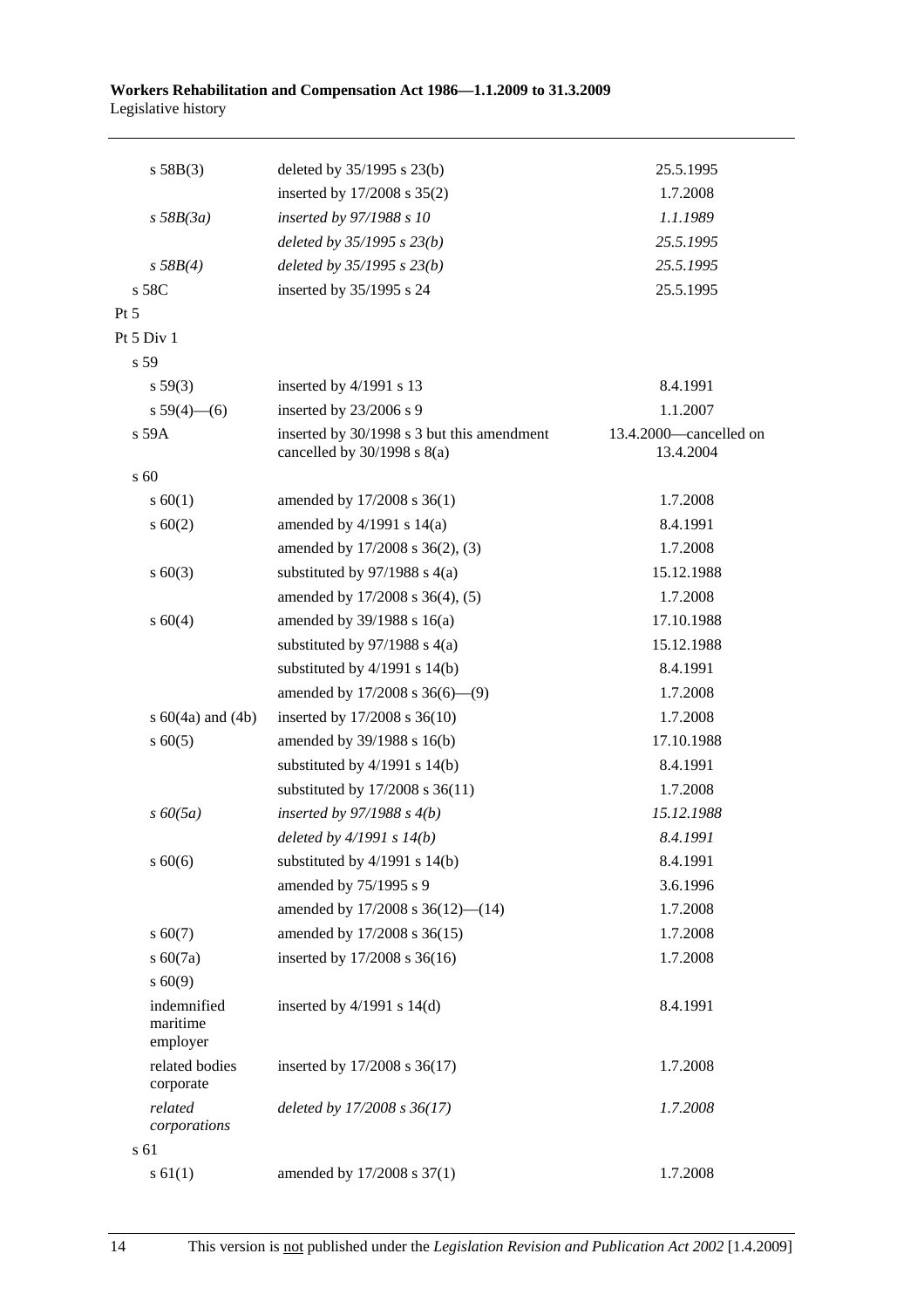| $s \, 61(2)$ | amended by 17/2008 s 37(2)                                                       | 1.7.2008                                                |
|--------------|----------------------------------------------------------------------------------|---------------------------------------------------------|
| s 61(4)      | inserted by 4/1991 s 15                                                          | 8.4.1991                                                |
| $s \, 61(5)$ | inserted by 52/1993 s 5                                                          | 20.5.1993                                               |
| $s\,62$      | amended by 105/1995 s 6                                                          | 14.12.1995                                              |
|              | substituted by 30/1998 s 4 but this amendment<br>cancelled by $30/1998$ s $8(a)$ | 13.4.2000—cancelled on<br>13.4.2004                     |
| s 62(1)      | amended by 17/2008 s 38(1)-(3)                                                   | 1.7.2008                                                |
| s 62(2)      | amended by 17/2008 s 38(4)                                                       | 1.7.2008                                                |
| $s$ 62A      | inserted by 35/1995 s 25                                                         | 27.6.1996                                               |
| s 62A(1)     | amended by 17/2008 s 39(1), (2)                                                  | 1.7.2008                                                |
| s $62A(2a)$  | inserted by 17/2008 s 39(3)                                                      | 1.7.2008                                                |
| Pt 5 Div 2   |                                                                                  |                                                         |
| heading      | substituted by 17/2008 s 40                                                      | 1.7.2008                                                |
| s 63         |                                                                                  |                                                         |
| s 63(1)      | amended by 39/1988 s 17                                                          | 17.10.1988                                              |
|              | amended by $4/1991$ s $16(a)$                                                    | 8.4.1991                                                |
|              | amended by 52/1993 s 6                                                           | 20.5.1993                                               |
|              | amended by 84/1992 s 17(a)                                                       | 1.7.1993                                                |
|              | amended by 35/1995 s 26                                                          | 17.8.1995                                               |
|              | amended by $17/2008$ s $41(1)$ , $(2)$ , $(4)$ , $(5)$                           | 1.7.2008                                                |
|              | amended by 17/2008 s 41(7)                                                       | 1.7.2008                                                |
|              | amended by 17/2008 s 41(3), (7)                                                  | 1.1.2009 except certain text to<br>be added—uncommenced |
|              | amended by 17/2008 s 41(6)                                                       | uncommenced—not<br>incorporated                         |
| s 63(2)      | amended by $17/2008$ s $41(8)$                                                   | 1.7.2008                                                |
| s 63(3)      | amended by $4/1991$ s $16(b)$                                                    | 8.4.1991                                                |
|              | amended by 84/1992 s 17(b)                                                       | 1.7.1993                                                |
|              | amended by 17/2008 s 41(9)                                                       | 1.7.2008                                                |
| $s\ 63(3aa)$ | inserted by $84/1992$ s $17(c)$                                                  | 1.7.1993                                                |
|              | amended by 56/1995 s 8                                                           | 17.8.1995                                               |
|              | amended by 17/2008 s 41(10)                                                      | 1.7.2008                                                |
| s 63(3a)     | inserted by $4/1991$ s $16(c)$                                                   | 8.4.1991                                                |
|              | amended by 17/2008 s 41(11)                                                      | 1.7.2008                                                |
| s 63(4)      | amended by 17/2008 s 41(12)                                                      | 1.7.2008                                                |
| s 63(5)      | amended by 17/2008 s 41(13), (14)                                                | 1.7.2008                                                |
| s 63(5a)     | inserted by 17/2008 s 41(15)                                                     | 1.7.2008                                                |
| s 63(6)      | amended by 17/2008 s 41(16)                                                      | 1.7.2008                                                |
| s 63(7)      | inserted by $4/1991$ s $16(d)$                                                   | 8.4.1991                                                |
|              | substituted by $17/2008$ s $41(17)$                                              | 1.7.2008                                                |
| Pt 5 Div 3   |                                                                                  |                                                         |
| s 64         |                                                                                  |                                                         |
| s 64(2)      | amended by 49/1994 s 13(a)                                                       | 1.7.1994                                                |
| s 64(3)      | amended by $52/1993$ s $7(a)$                                                    | 1.7.1993                                                |
|              |                                                                                  |                                                         |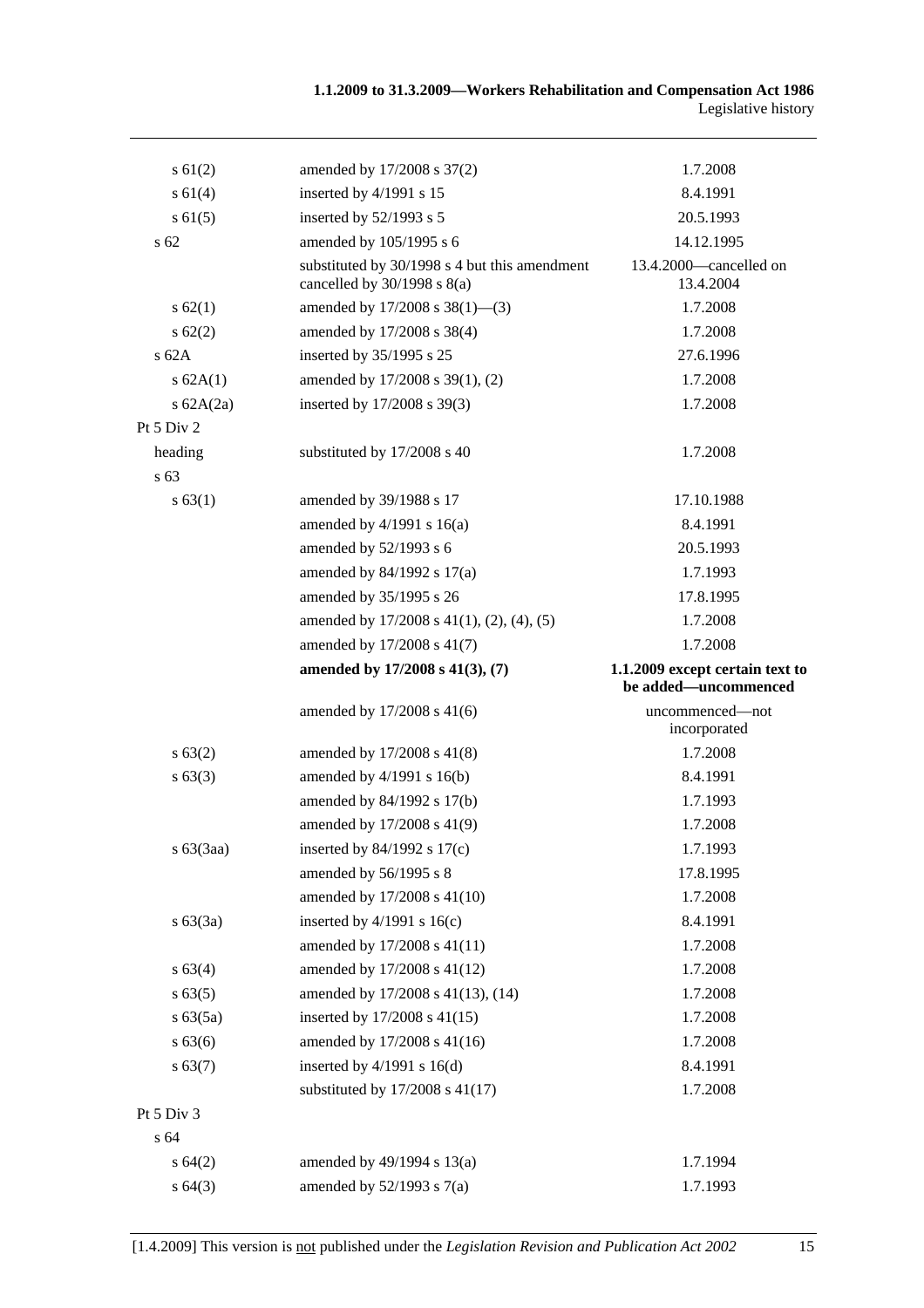|                     | amended by 49/1994 s 13(b)                                                   | 1.7.1994                            |
|---------------------|------------------------------------------------------------------------------|-------------------------------------|
|                     | amended by 35/1995 s 27                                                      | 25.5.1995                           |
|                     | amended by 75/1995 s 10                                                      | 3.6.1996                            |
|                     | amended by 41/2005 Sch 1 (cl 5)                                              | 15.8.2005                           |
|                     | amended by 17/2008 s 42(1), (2)                                              | 1.7.2008                            |
| $s\,64(3a)$         | inserted by $52/1993$ s $7(b)$                                               | 1.7.1993                            |
| Pt 5 Div 4          |                                                                              |                                     |
| s <sub>65</sub>     |                                                                              |                                     |
| s 65(2)             | deleted by 39/1988 s 18 as substituted by<br>97/1988 s 11                    | uncommenced—not<br>incorporated     |
| $s 65(3)$ and (4)   | inserted by 97/1988 s 5                                                      | 15.12.1988                          |
| $s 65(5)$ and (6)   | inserted by 17/2008 s 43                                                     | 1.7.2008                            |
| s 66                |                                                                              |                                     |
| s 66(1)             | amended by 17/2008 s 44(1)                                                   | 1.7.2008                            |
| s 66(2)             | inserted by $39/1988$ s $19(a)$                                              | uncommenced—not<br>incorporated     |
| s 66(2a)            | inserted by 17/2008 s 44(2)                                                  | uncommenced-not<br>incorporated     |
| $s66(3)$ (5)        | inserted by $39/1988$ s $19(a)$                                              | uncommenced-not<br>incorporated     |
| $s\,66(7)$          | substituted by $34/1990$ s $5(a)$                                            | 26.4.1990                           |
| s 66(9)             | amended by $34/1990$ s $5(b)$                                                | 26.4.1990                           |
| $s\,66(12)$         | substituted by 39/1988 s 19(b)                                               | 17.10.1988                          |
| $s\,66(13)$         | deleted by $34/1990$ s $5(c)$                                                | 26.4.1990                           |
|                     | inserted by 4/1991 s 17                                                      | 8.4.1991                            |
|                     | amended by 17/2008 s 44(3), (4)                                              | uncommenced-not<br>incorporated     |
| $s\,66(14)$         | inserted by $17/2008$ s $44(5)$                                              | uncommenced-not<br>incorporated     |
| s 67                | amended by 39/1988 s 20                                                      | 17.10.1988                          |
|                     | substituted by 4/1991 s 18                                                   | 8.4.1991                            |
| s 67(1)             | amended by 35/1995 s 28(a)                                                   | 17.8.1995                           |
|                     | amended by 30/1998 s 5 but this amendment<br>cancelled by $30/1998$ s $8(a)$ | 13.4.2000—cancelled on<br>13.4.2004 |
|                     | amended by 17/2008 s 45                                                      | uncommenced-not<br>incorporated     |
| s $67(5)$ and $(6)$ | inserted by 35/1995 s 28(b)                                                  | 17.8.1995                           |
| Pt 5 Div 5          |                                                                              |                                     |
| heading             | substituted by 17/2008 s 46                                                  | 1.7.2008                            |
| s 68                |                                                                              |                                     |
| s 68(1)             | amended by 17/2008 s 47(1)                                                   | 1.7.2008                            |
| s 68(2)             | substituted by 39/1988 s 21                                                  | 17.10.1988                          |
|                     | amended by 75/1995 s 11                                                      | 3.6.1996                            |
|                     | amended by 17/2008 s 47(2), (3)                                              | 1.7.2008                            |
| s 68(3)             | deleted by 39/1988 s 21                                                      | 17.10.1988                          |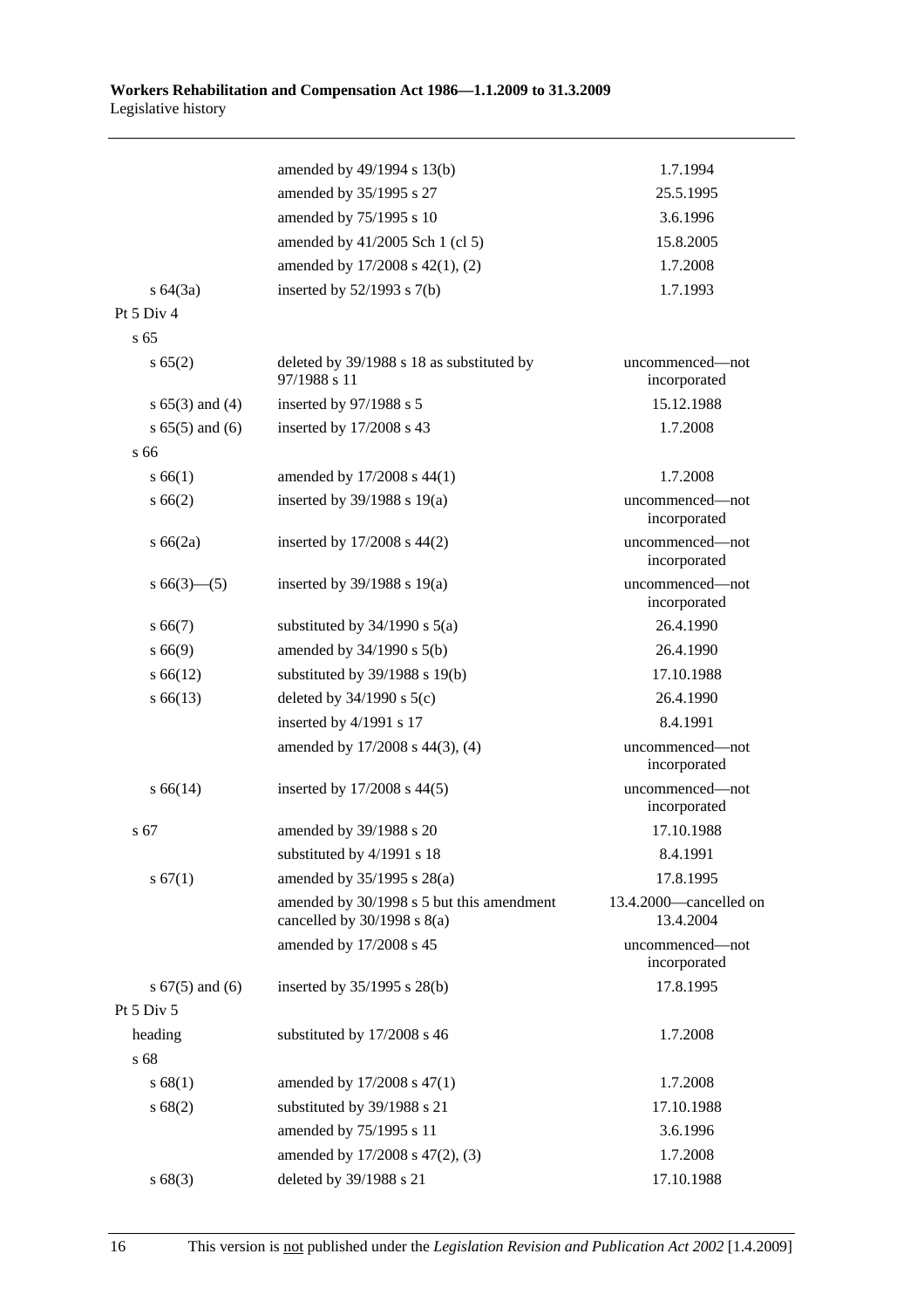## **1.1.2009 to 31.3.2009—Workers Rehabilitation and Compensation Act 1986**  Legislative history

|                | inserted by 105/1995 s 7                                        | 14.12.1995                      |
|----------------|-----------------------------------------------------------------|---------------------------------|
|                | substituted by $17/2008$ s $47(4)$                              | 1.7.2008                        |
| s68(4)         | substituted by 4/1991 s 19                                      | 8.4.1991                        |
|                | amended by 17/2008 s 47(5), (6)                                 | 1.7.2008                        |
| Pt $5$ Div $6$ |                                                                 |                                 |
| s 69           |                                                                 |                                 |
| s 69(1)        | amended by $39/1988$ s $22(a)$                                  | uncommenced—not<br>incorporated |
| $s\,69(4)$     | substituted by $39/1988$ s $22(b)$                              | 17.10.1988                      |
| $s\,69(4a)$    | inserted by $39/1988$ s $22(b)$                                 | 17.10.1988                      |
| s 69A          | inserted by 35/1995 s 29                                        | 25.5.1995                       |
| Pt 5 Div 6     | substituted by 17/2008 s 48                                     | uncommenced—not<br>incorporated |
| Pt 5 Div 7     |                                                                 |                                 |
| s 70           |                                                                 |                                 |
| s 70(1)–(3)    | substituted by 17/2008 s 49                                     | uncommenced—not<br>incorporated |
| 570(4)         | deleted by 17/2008 s 49                                         | uncommenced-not<br>incorporated |
| s 71           |                                                                 |                                 |
| $s \, 71(1)$   | amended by 4/1991 s 20                                          | 8.4.1991                        |
| s 72           | amended by 39/1988 s 23                                         | 17.10.1988                      |
|                | substituted by 4/1991 s 21                                      | 8.4.1991                        |
| $s \, 72(1)$   | amended by 17/2008 s 50(1)                                      | uncommenced—not<br>incorporated |
| $s\,72(4)$     | amended by $17/2008$ s $50(2)$                                  | uncommenced-not<br>incorporated |
| s 72A          | inserted by 23/2006 s 10                                        | 1.1.2007                        |
| Pt 5 Div 8     |                                                                 |                                 |
| s 76           | amended by 39/1988 s 24                                         | 17.10.1988                      |
|                | amended by 75/1995 s 12                                         | 3.6.1996                        |
| s 76AA         | inserted by 17/2008 s 51                                        | uncommenced-not<br>incorporated |
| s 76A          | inserted by 39/1988 s 25                                        | 17.10.1988                      |
| Pt 6           | amended by 39/1988 ss 26-35                                     | 17.10.1988                      |
|                | amended by 97/1988 s 6                                          | 15.12.1988                      |
|                | amended by 34/1990 s 6                                          | 26.4.1990                       |
|                | amended by 4/1991 ss 22-40                                      | 8.4.1991                        |
|                | amended by $84/1992$ s $18(a)$                                  | 8.4.1991                        |
|                | amended by 84/1992 s 18(b), (c)                                 | 3.12.1992                       |
|                | amended by 52/1993 s 15                                         | 20.5.1993                       |
|                | amended by $52/1993$ ss 8—12, 14(a), (d)—(g)<br>& $16(2)$ - (6) | 1.7.1993                        |
|                | amended by 52/1993 s 14(b)                                      | 24.2.1994                       |
|                | amended by 52/1993 s 13                                         | 20.5.1995                       |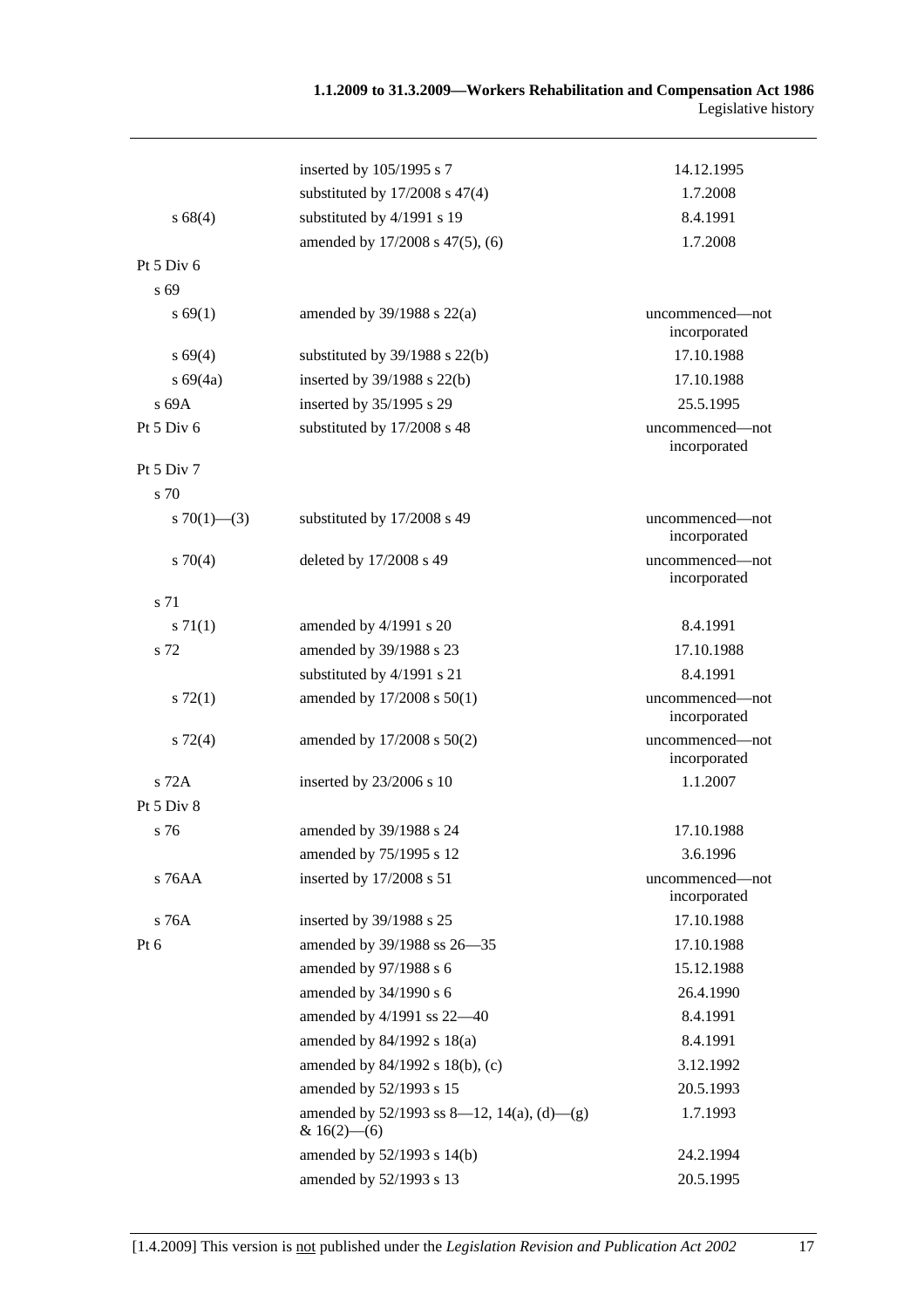|                         | amended by 49/1994 s 14             | 1.7.1994  |
|-------------------------|-------------------------------------|-----------|
|                         | substituted by 75/1995 s 13         | 3.6.1996  |
| Pt 6 Div 2              |                                     |           |
| s 78                    | amended by 17/2008 s 52             | 1.1.2009  |
| Pt 6 Div 4              |                                     |           |
| s 80                    |                                     |           |
| $s\,80(5)$              | substituted by 21/1996 s 3          | 3.6.1996  |
| 80(6)                   | inserted by 21/1996 s 3             | 3.6.1996  |
| s 80A                   |                                     |           |
| s 80A(7)                | inserted by 69/2001 s 35            | 13.1.2002 |
| Pt 6 Div 5              |                                     |           |
| heading                 | substituted by 17/2008 s 53         | 1.1.2009  |
| s 81                    |                                     |           |
| $s\,81(1)$ – (3)        | amended by 17/2008 s 54             | 1.1.2009  |
| s 81A                   |                                     |           |
| s 81A(1), $(3)$ — $(6)$ | amended by 17/2008 s 55             | 1.1.2009  |
| s 81B                   | amended by 17/2008 s 56             | 1.1.2009  |
| Pt 6 Div 6              |                                     |           |
| s 82A                   | substituted by 21/1996 s 4          | 3.6.1996  |
| Pt 6 Div 8              |                                     |           |
| s 84D                   |                                     |           |
| $s$ 84D(1) and (2)      | amended by 17/2008 s 57             | 1.1.2009  |
| Pt 6 Div 10             |                                     |           |
| heading                 | substituted by 17/2006 s 258        | 4.9.2006  |
| s 86A                   |                                     |           |
| s 86A(1)                | substituted by $17/2006$ s $259(1)$ | 4.9.2006  |
| s 86A(2)                | deleted by 17/2006 s 259(2)         | 4.9.2006  |
|                         |                                     |           |
|                         | inserted by 17/2008 s 58(1)         | 1.1.2009  |
| s 86A(2a)               | inserted by 17/2008 s 58(1)         | 1.1.2009  |
| s 86A(3)                | amended by 17/2006 s 259(3), (4)    | 4.9.2006  |
|                         | amended by 17/2008 s 58(2), (3)     | 1.1.2009  |
| Pt 6 Div 12             |                                     |           |
| s 88                    |                                     |           |
| $s 88(1)$ and $(2)$     | amended by 17/2008 s 59             | 1.1.2009  |
| s 88A                   | amended by 17/2008 s 60             | 1.1.2009  |
| s 88DA                  | inserted by 21/1996 s 5             | 3.6.1996  |
| s 88E                   |                                     |           |
| $s$ 88E(1) and (2)      | amended by 17/2008 s 61             | 1.1.2009  |
| s 88H                   |                                     |           |
| $s$ 88H $(2)$           | amended by 17/2008 s 62             | 1.1.2009  |
| Pt 6A<br>Pt 6A Div 1    | inserted by 75/1995 s 13            | 3.6.1996  |

s 89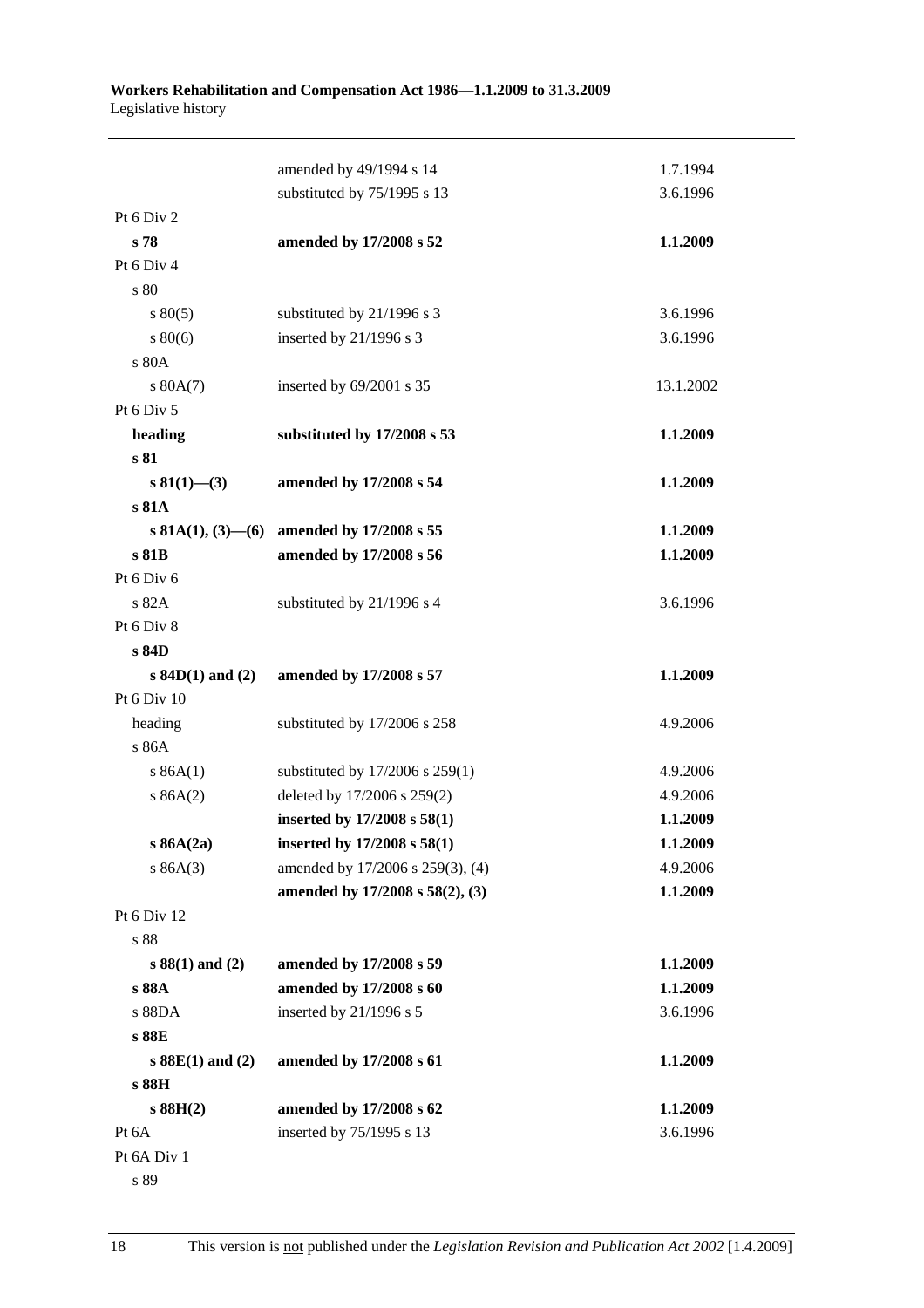| relevant<br>compensating<br>authority | amended by 17/2008 s 63                                          | 1.7.2008                                      |
|---------------------------------------|------------------------------------------------------------------|-----------------------------------------------|
| Pt 6A Div 4                           |                                                                  |                                               |
| s 92D                                 | substituted by 17/2008 s 64                                      | 1.1.2009                                      |
| Pt 6A Div 5                           | deleted by 17/2008 s 65                                          | 1.1.2009                                      |
| Pt 6A Div 6                           |                                                                  |                                               |
| s <sub>94</sub>                       | deleted by 17/2008 s 66                                          | 1.1.2009                                      |
| s 94C                                 |                                                                  |                                               |
| $s \, 94C(1)$                         | amended by 17/2008 s 67(1)                                       | 1.1.2009                                      |
| $s \, 94C(2)$                         | substituted by $17/2008$ s $67(2)$                               | 1.1.2009                                      |
| Pt 6A Div 7                           |                                                                  |                                               |
| s 95                                  |                                                                  |                                               |
| $s\,95(1)$                            | amended by 17/2006 s 260                                         | 4.9.2006                                      |
| s 95A                                 | inserted by 17/2008 s 68                                         | 1.1.2009                                      |
| Pt <sub>6B</sub>                      | inserted by 75/1995 s 13                                         | 3.6.1996                                      |
| $s\,97A$                              | amended by 17/2008 s 69                                          | 1.1.2009                                      |
| s 97B                                 |                                                                  |                                               |
| $s\,97B(2)$                           | amended by 44/2003 s 3(1) (Sch 1)                                | 24.11.2003                                    |
| Pt 6C                                 | inserted by 17/2008 s 70                                         | 2.10.2008 except Div 2 &<br>s 98I-uncommenced |
| Pt 6D                                 | inserted by 17/2008 s 70                                         | 1.7.2008                                      |
| Pt 7                                  |                                                                  |                                               |
| s 103A                                | inserted by 39/1988 s 36                                         | 17.10.1988                                    |
| s 103A(1)                             | amended by 17/2008 s 71                                          | 1.7.2008                                      |
| $s$ 104                               | deleted by $4/1991 s 41$                                         | 8.4.1991                                      |
| s 105                                 | substituted by 39/1988 s 37                                      | 17.10.1988                                    |
| s 105(1)                              | s 105 amended and redesignated as $s$ 105(1) by<br>$4/1991$ s 42 | 8.4.1991                                      |
| s 105(2)                              | inserted by $4/1991$ s $42(b)$                                   | 8.4.1991                                      |
|                                       | amended by 17/2008 s 72(1)                                       | 1.7.2008                                      |
| $s\ 105(3)$                           | inserted by $4/1991$ s $42(b)$                                   | 8.4.1991                                      |
|                                       | amended by 17/2008 s 72(2)                                       | 1.7.2008                                      |
| s 106                                 |                                                                  |                                               |
| $s\ 106(3)$                           | inserted by 17/2008 s 73                                         | 1.1.2009                                      |
| s 106A                                | inserted by 39/1988 s 38                                         | 17.10.1988                                    |
| s 107A                                | inserted by 35/1995 s 30                                         | 25.5.1995                                     |
| s 107B                                | inserted by 30/1998 s 6                                          | 13.4.2000                                     |
| s 107B(1)                             | amended by 17/2008 s 74(1)                                       | 1.7.2008                                      |
| s 107B(4)                             | amended by 30/1998 s 8(b)                                        | 13.4.2004                                     |
|                                       | amended by 17/2008 s 74(2)                                       | 1.7.2008                                      |
| s 108                                 |                                                                  |                                               |
| $s\ 108(4)$                           | inserted by 4/1991 s 43                                          | 8.4.1991                                      |
|                                       | amended by 75/1995 s 14                                          | 3.6.1996                                      |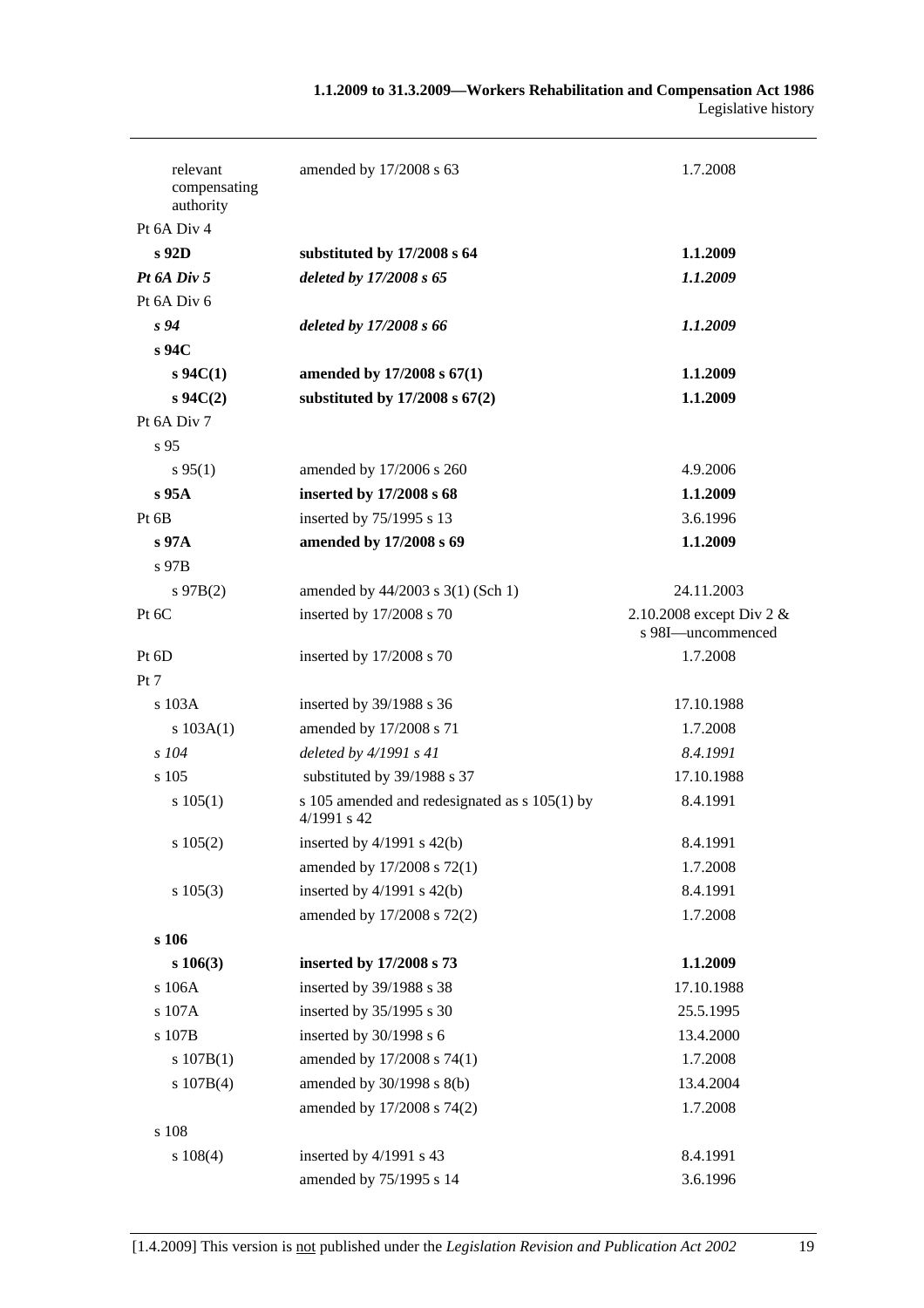| s 108(5)           | inserted by 4/1991 s 43                  | 8.4.1991   |
|--------------------|------------------------------------------|------------|
| s 109              | amended by 35/1995 s 31                  | 25.5.1995  |
| s 110              | substituted by 4/1991 s 44               | 8.4.1991   |
| s 111              |                                          |            |
| s 111(3)           | amended by 17/2008 s 75                  | 1.7.2008   |
| s 112              |                                          |            |
| s 112(1)           | substituted by $49/1994$ s $15(a)$       | 1.7.1994   |
|                    | amended by 17/2008 s 76(1)               | 1.7.2008   |
| s 112(1a)          | inserted by 17/2008 s 76(2)              | 1.7.2008   |
| s 112(2)           | amended by 39/1988 s 39(a), (b)          | 17.10.1988 |
|                    | amended by 34/1990 s 7                   | 26.4.1990  |
|                    | substituted by $49/1994$ s $15(a)$       | 1.7.1994   |
|                    | amended by 17/2008 s 76(3), (4)          | 1.7.2008   |
| s 112(2a)          | inserted by $39/1988$ s $39(c)$          | 17.10.1988 |
|                    | amended by 49/1994 s 15(b)               | 1.7.1994   |
| s 112(3)           | deleted by $49/1994$ s $15(c)$           | 1.7.1994   |
|                    | inserted by 17/2008 s 76(5)              | 1.7.2008   |
| s 112AA            | inserted by 17/2008 s 77                 | 1.7.2008   |
| s 112A             | inserted by 84/1992 s 19                 | 3.12.1992  |
| s 113              |                                          |            |
| s 113(2)           | amended by $39/1988$ s $40(a)$ , (b)     | 17.10.1988 |
| s $113(2a) - (2c)$ | inserted by $39/1988$ s $40(c)$          | 17.10.1988 |
| s 113(3)           | amended by 17/2008 s 78(1), (2)          | 1.7.2008   |
| s 113(4)           | amended by 17/2008 s 78(3), (4)          | 1.7.2008   |
| s 119              |                                          |            |
| s 119(4)           | inserted by 17/2008 s 79                 | 1.7.2008   |
| s 119A             | inserted by 39/1988 s 41                 | 17.10.1988 |
|                    | deleted by 4/1991 s 45                   | 8.4.1991   |
| s 120              | substituted by 4/1991 s 45               | 8.4.1991   |
| 120(1)             | substituted by 35/1995 s 32              | 25.5.1995  |
| 120(3)             | amended by 17/2008 s 80                  | 1.7.2008   |
| s 121              | deleted by 49/1994 s 16                  | 1.7.1994   |
| s 120A             | inserted by 39/1988 s 42                 | 17.10.1988 |
| s 122              |                                          |            |
| s 122(3a)          | inserted by 4/1991 s 46                  | 8.4.1991   |
| s 122(4)           | inserted by 39/1988 s 43                 | 17.10.1988 |
| s 122A             | inserted by 4/1991 s 47                  | 8.4.1991   |
|                    | substituted by $34/1996$ s 4 (Sch cl 45) | 3.2.1997   |
| s 123              | deleted by 49/1994 s 17                  | 1.7.1994   |
| s 123A             | inserted by 4/1991 s 48                  | 8.4.1991   |
|                    | amended by 75/1995 s 15                  | 3.6.1996   |
| s 123B             | inserted by 17/2008 s 81                 | 1.7.2008   |
| s 124              |                                          |            |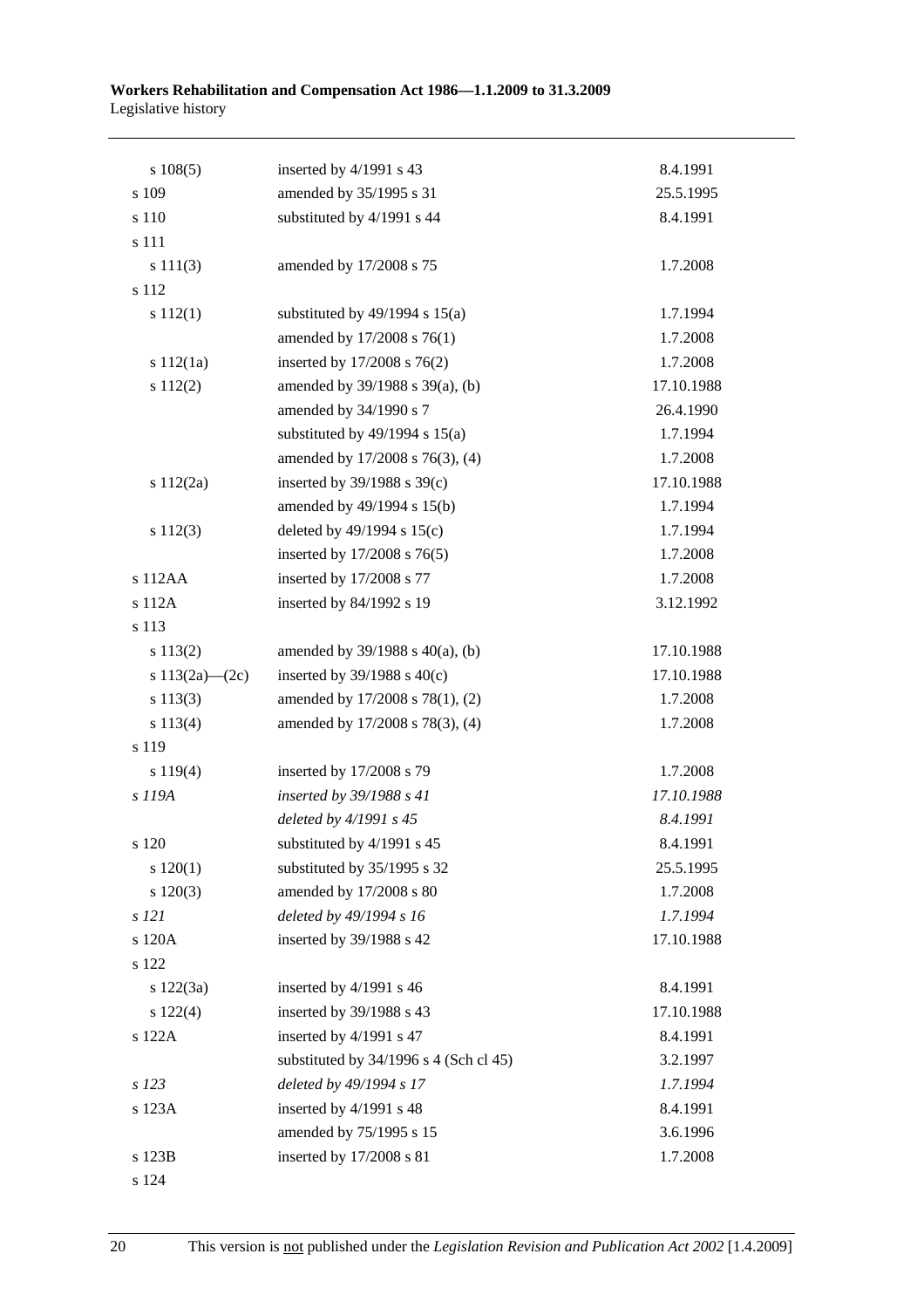| s 124(1)                                                    | s 124 redesignated as s 124(1) by 39/1988 s 44                        | 17.10.1988                      |
|-------------------------------------------------------------|-----------------------------------------------------------------------|---------------------------------|
| s 124(2)                                                    | inserted by 39/1988 s 44                                              | 17.10.1988                      |
| $s$ 125                                                     | omitted under Legislation Revision and<br><b>Publication Act 2002</b> | 24.11.2003                      |
| Sch 1                                                       |                                                                       |                                 |
| cl <sub>2</sub>                                             |                                                                       |                                 |
| cl $2(3)$                                                   | amended by $39/1988$ s $45(a)$                                        | 17.10.1988                      |
| cl $2(4)$ — $(7)$                                           | inserted by $39/1988$ s $45(b)$                                       | 17.10.1988                      |
| cl $2(8)$                                                   | inserted by 39/1988 s 45(b)                                           | 17.10.1988                      |
|                                                             | amended by $75/1995$ s 16(a) as substituted by<br>$21/1996$ s $6(a)$  | 3.6.1996                        |
| cl $2(9)$ and $(10)$                                        | inserted by $39/1988$ s $45(b)$                                       | 17.10.1988                      |
|                                                             | amended by $75/1995$ s 16(b) as substituted by<br>$21/1996$ s $6(a)$  | 3.6.1996                        |
| cl $2(11)$                                                  | inserted by $39/1988$ s $45(b)$                                       | 17.10.1988                      |
| cl <sub>4</sub>                                             | substituted by 97/1988 s 7                                            | 15.12.1988                      |
| cl $4(3)$                                                   | amended by $41/2005$ Sch 1 (cl $6(1)$ )                               | 15.8.2005                       |
| cl $4(4)$                                                   | amended by 69/1992 s 32                                               | 10.12.1992                      |
| cl $4(8)$                                                   | (b) deleted by $41/2005$ Sch 1 (cl $6(2)$ )                           | 15.8.2005                       |
| cl <sub>5</sub>                                             | substituted by 2/1996 s 3                                             | 14.3.1996                       |
| cll $5A - 5C$                                               | inserted by 2/1996 s 3                                                | 14.3.1996                       |
| cl <sub>5</sub> D                                           | inserted by 43/2006 s 228                                             | 1.6.2007                        |
| $cl$ 5E                                                     | inserted by 17/2008 s 82                                              | 1.7.2008                        |
| Sch <sub>2</sub>                                            | heading substituted by 44/2003 s 3(1) (Sch 1)                         | 24.11.2003                      |
| Sch <sub>3</sub>                                            | amended by 97/1992 r 3                                                | 18.6.1992                       |
|                                                             | substituted by 84/1992 s 20                                           | 10.12.1992                      |
| table                                                       | amended by 212/1992 r 4                                               | 10.12.1992                      |
|                                                             | amended by 35/1995 s 33                                               | 25.5.1995                       |
| cl <sub>2</sub>                                             | amended by 49/1994 s 18(a)                                            | 1.7.1994                        |
| cl 4                                                        | amended by 49/1994 s 18(b)                                            | 1.7.1994                        |
| Sch <sub>3</sub>                                            | substituted by 17/2008 s 83                                           | uncommenced-not<br>incorporated |
| Sch 3A                                                      | inserted by 17/2008 s 83                                              | uncommenced-not<br>incorporated |
| Sch 4 before deletion by inserted by 97/1988 s 8<br>41/2005 |                                                                       | 15.12.1988                      |
| cl1                                                         |                                                                       |                                 |
| $cl$ $I(2)$                                                 | amended by $1/1993$ s $64$                                            | 1.7.1993                        |
|                                                             | amended by $49/1994 s 19(a)$                                          | 1.7.1994                        |
| $cl$ $I(2)$                                                 | (b) deleted by $49/1994 s 19(a)$                                      | 1.7.1994                        |
| $cl$ $I(2a)$                                                | inserted by 49/1994 s 19(b)                                           | 1.7.1994                        |
| $cl$ 2                                                      |                                                                       |                                 |
| $cl$ 2(6)                                                   | amended by $84/1992 s 21(a)$                                          | 3.12.1992                       |
| $cl$ 3                                                      | inserted by $84/1992$ s $21(b)$                                       | 3.12.1992                       |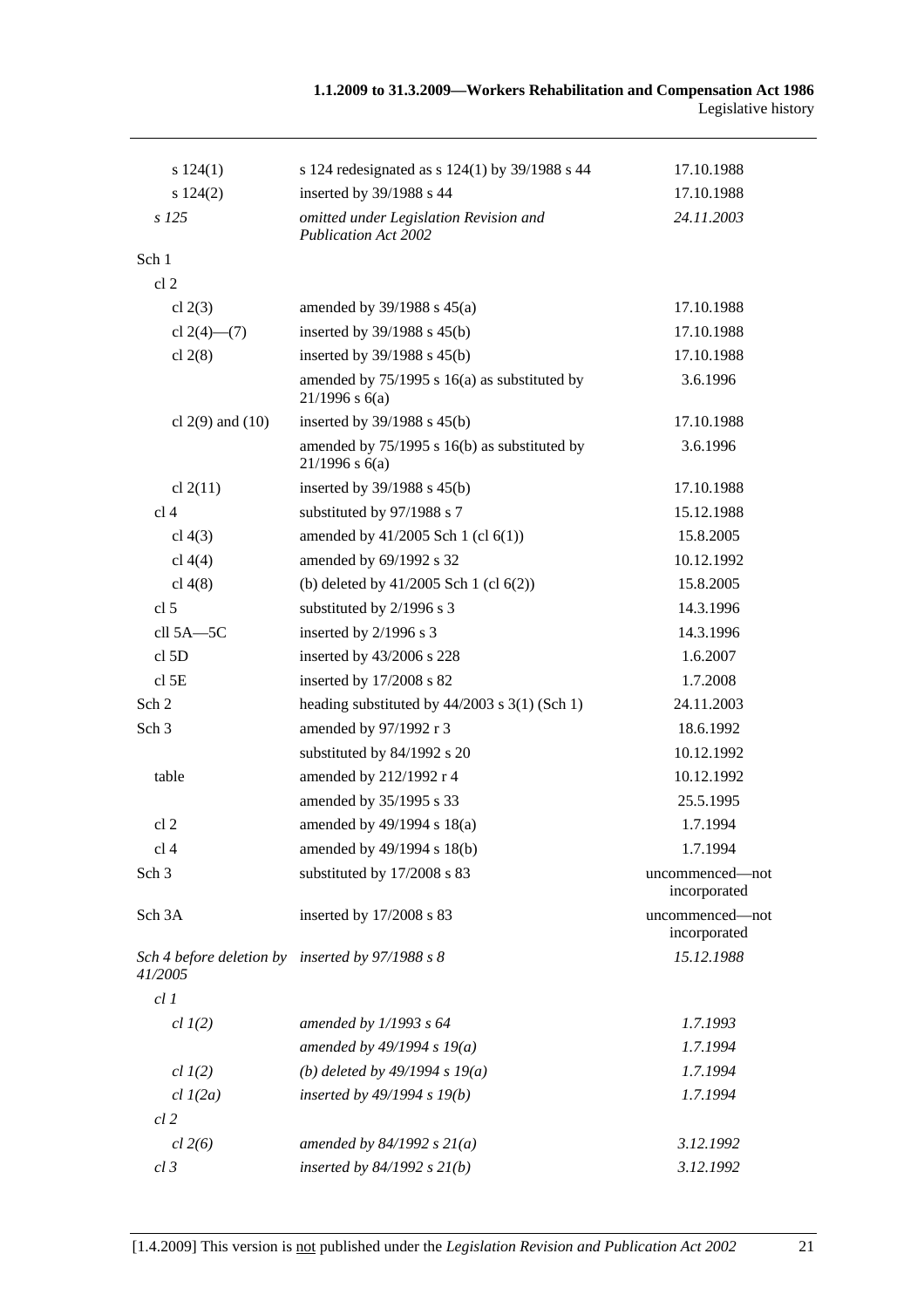| Sch 4 | deleted by $41/2005$ Sch 1 (cl 7) | 15.8.2005 |
|-------|-----------------------------------|-----------|
|       | inserted by $23/2006$ s 11        | 1.1.2007  |

## **Transitional etc provisions associated with Act or amendments**

### *Workers Rehabilitation and Compensation Act Amendment Act 1990*

## **8—Transitional provision**

- (1) The amendment effected to the principal Act by section 3 of this Act does not affect—
	- (a) the rights of the respondent in Supreme Court Action No. 998 of 1989; or
	- (b) the rights of any claimant whose claim is determined before the commencement of this Act; or
	- (c) the rights of any other claimant who, as at the commencement of this Act, is a party to proceedings before a Review Officer.
- (2) Where a claim for compensation made before the commencement of this Act is rejected after the commencement of this Act on account of the enactment of section 3 of this Act, the claimant is entitled to be reimbursed by the Corporation for reasonable costs reasonably incurred by the claimant in making the claim.

## *Workers Rehabilitation and Compensation (Miscellaneous Provisions) Amendment Act 1991*

## **49—Transitional provision**

- (1) The amendments effected by this Act to those provisions of the principal Act that relate to weekly payments of compensation apply as from the commencement of this Act to persons whose entitlements to weekly payments arose before or after the commencement of this Act.
- (2) Where a worker became entitled to weekly payments before the commencement of this Act, the Corporation or an exempt employer may assess or reassess the amount of the weekly payments as from the commencement of this Act on the basis of the provisions of the principal Act as amended by this Act.
- (3) Where such a reassessment is made, it cannot give rise to a right to repayment of any amount paid on the basis of a former assessment.

## *Workers Rehabilitation and Compensation (Miscellaneous) Amendment Act 1992*

## **22—Application of amendments**

- (1) Subject to this section, the amendments affecting entitlement to, or quantum of, compensation for disabilities apply in relation to—
	- (a) a disability occurring on or after the commencement of this Act; or
	- (b) a disability occurring before the commencement of this Act in relation to which—
		- (i) no claim for compensation had been made under the principal Act as at the commencement of this Act; or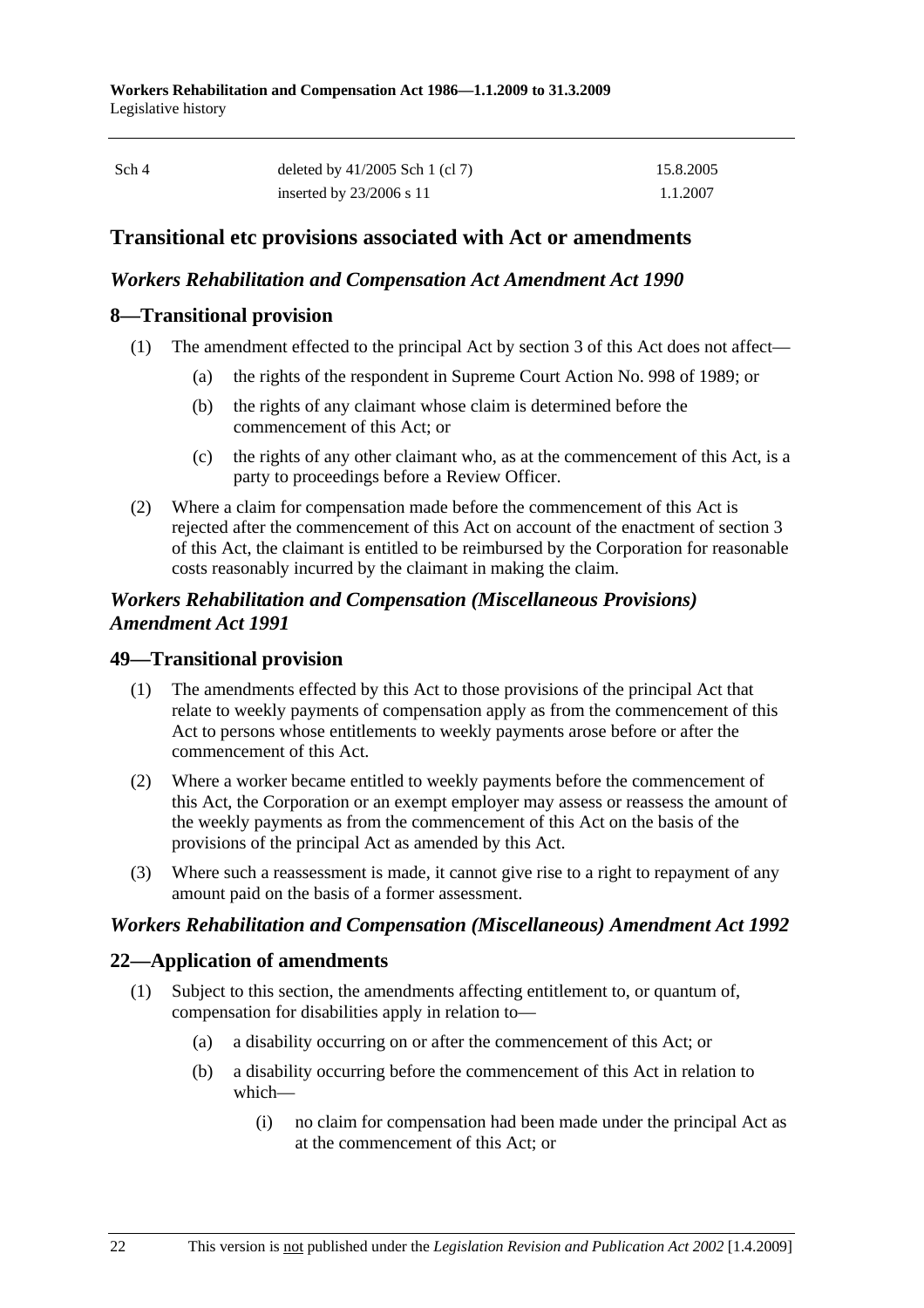- (ii) a claim for compensation had been made under the principal Act but the claim had not been determined by the Corporation or the exempt employer.
- (2) The amendments made by section 3, 5, 6, 10 and 11 apply whether the entitlement to compensation arose before or after the commencement of this Act.
- (3) The amendments made by section 4 have no retrospective effect.
- (4) A liability at common law for non-economic loss or solatium that arose before the commencement of this Act is not extinguished, on the commencement of this Act, by the amendments to section 54 of the principal Act, but, if an action is not commenced in a court to enforce the liability before the date falling 12 months after the cause of action arose or six months after the commencement of this Act (whichever is the later), the liability is then extinguished.
- (5) The period prescribed by subsection (4) cannot be extended.

# *Workers Rehabilitation and Compensation (Declaration of Validity) Act 1993*

## **2—Declaration of validity and textual authenticity**

- (1) The *Workers Rehabilitation and Compensation (Miscellaneous) Amendment Act 1992* (No. 84 of 1992) is declared to be, and since the date of its assent to have been, an Act of the Parliament.
- (2) The text of the Act as certified by the Clerk and the Deputy Speaker of the House of Assembly is the authentic text of the Act.

### *Statutes Amendment (Chief Inspector) Act 1993*

### **65—Existing appointments**

This Act does not affect the appointment of any person as an inspector before the commencement of this Act (other than as a Chief Inspector).

### *Workers Rehabilitation and Compensation (Review Authorities) Amendment Act 1993*

#### **16—Transitional provision**

- (1) Regulation 162 of 1992 (relating to agencies and instrumentalities of the Crown) will be taken to have come into operation at 4 p.m. on 30 September 1987.
- (2) Proceedings before a Review Officer under the principal Act immediately before the commencement of this provision may, subject to such directions as the Chief Review Officer thinks fit, be continued under the principal Act as amended by this Act.
- (3) Proceedings before the Tribunal under the principal Act immediately before the commencement of this provision will, subject to such directions as the President of the Tribunal thinks fit, continue before the Tribunal as if this Act had not been enacted.
- (4) A person who was, immediately before the commencement of this provision, a Review Officer under the principal Act will, subject to this Act, continue in office as a Review Officer under the principal Act as amended by this Act without interruption of his or her continuity of service and without prejudice to existing or accruing rights in respect of employment.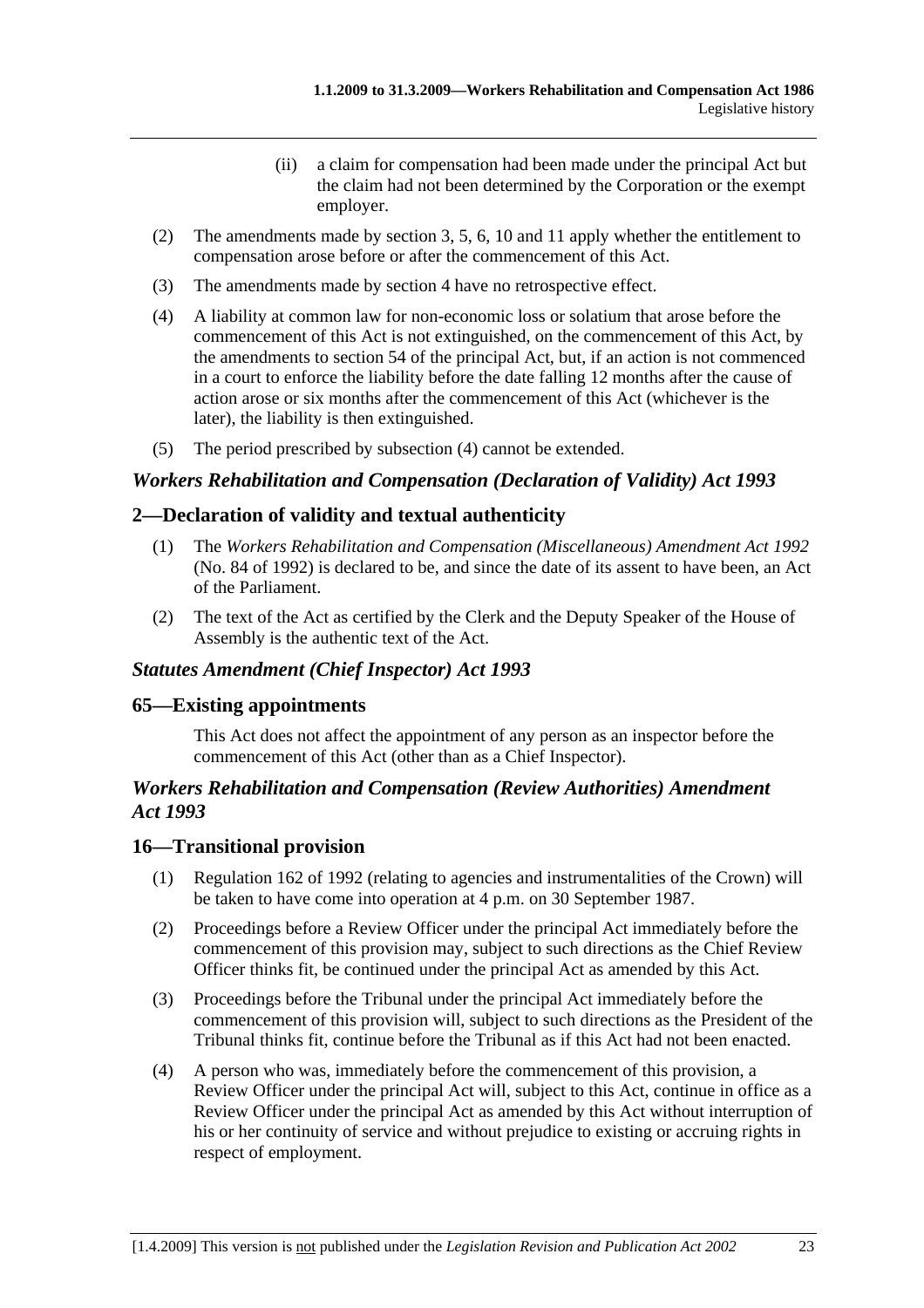- (5) A person to whom subsection (4) applies will be taken to have been appointed, as from the commencement of this provision, for the balance of any term of office that applied before the commencement of this provision, or for a period of five years, whichever is the lesser.
- (6) The Governor may, by instrument in writing, vary any condition of employment that would otherwise apply to a person under subsection (4) (and any such instrument will have effect according to its terms).
- (7) Proceedings cannot be instituted before a Review Officer after the commencement of section 3 of this Act in respect of any decision of the Corporation under section 32(4) of the principal Act before that commencement.

## *Workers Rehabilitation and Compensation (Administration) Amendment Act 1994*

## **20—Application of amendments**

- (1) The amendments made by this Act to the principal Act apply in relation to disabilities occurring on or after the commencement of this Act.
- (2) However—
	- (a) the amendments made by sections 8, 9 and 10 of this Act apply both prospectively and retrospectively; and
	- (b) the amendments made by section 18 apply to any claim for compensation for hearing loss made on or after 23 March 1994; and
	- (c) the amendment made by section 11 applies as from 24 February 1994.

# *Workers Rehabilitation and Compensation (Miscellaneous Provisions) Amendment Act 1995, s 34 (as amended by Workers Rehabilitation and Compensation (Miscellaneous) Amendment Act 1995, s 9)*

### **34—Transitional provisions**

- (1) This Act applies to disabilities arising from traumas occurring before the commencement of this Act (*old disabilities*) and disabilities arising from traumas occurring after the commencement of this Act (*new disabilities*) subject to the following qualifications—
	- (a) the amendments made by this Act do not affect—
		- (i) the principles on which weekly payments for a period of incapacity falling before the commencement of this Act are assessed; or
		- (ii) compensation for non-economic loss relating to loss or impairment of the capacity to engage in sexual intercourse if an application or request for such compensation had been made before 12 April 1995; and
	- (b) section 58B of the principal Act, as enacted by this Act, applies whether the worker has an old or a new disability.
- (2) A scale of charges in force under section 32 of the principal Act immediately before the commencement of section 9 of this Act remains in force until superseded by a regulation fixing a scale of charges.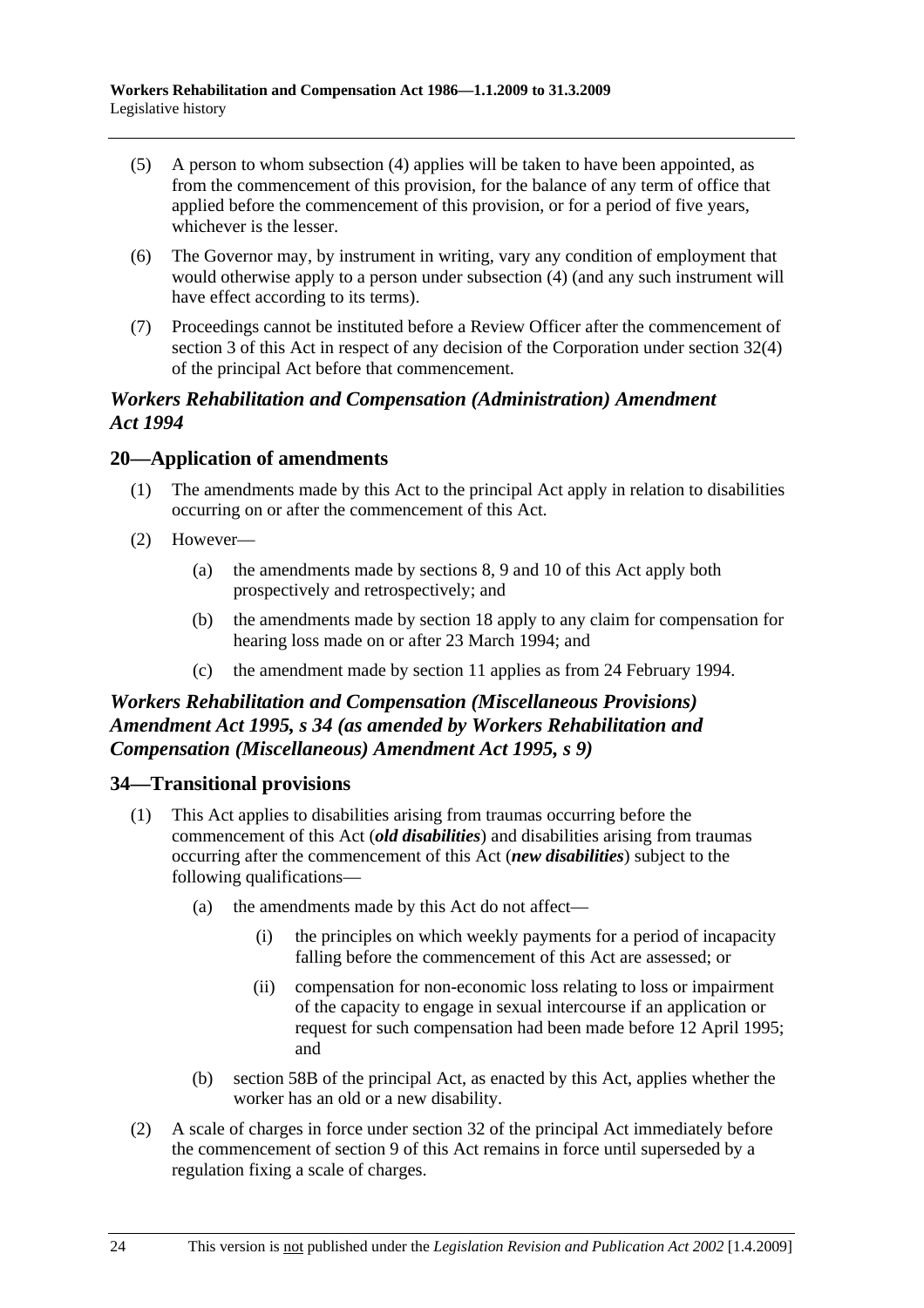(3) Until a regulation is made for the purposes of section  $67(1)(b)$  of the principal Act (as substituted by this Act), the claims that are to be disregarded under that paragraph are claims for secondary and unrepresentative disabilities.

### *Workers Rehabilitation and Compensation (Miscellaneous) Amendment Act 1995*

## **3—Insertion of section 38A**

- (2) A discontinuance or reduction of weekly payments made under the principal Act before the commencement of this section cannot be challenged on the ground that there was no antecedent review of the worker's entitlement if the discontinuance or reduction could, assuming that section 38A had then been in force, have been validly made under that section.
- (3) Subsection (2) does not affect rights of the respondent arising under the judgment of the Supreme Court in Mitsubishi Motors Australia Ltd and WorkCover v Frank Sosa (No. S5084).

# *Workers Rehabilitation and Compensation (Dispute Resolution) Amendment Act 1995, s 17 (as amended by Workers Rehabilitation and Compensation (Dispute Resolution) Amendment Act 1996, s 6(b))*

### **17—Transitional provisions**

- (1) A Deputy President of the Workers Compensation Appeal Tribunal appointed under the principal Act and in office immediately before the commencement of this Act continues in office subject to the principal Act as amended by this Act (the *new legislation*) as a Deputy President of the Workers Compensation Tribunal as if the new legislation had been in force when the appointment was made and the appointment had been made to that office under the new legislation.
- (2) The Registrar and other staff of the Workers Compensation Appeal Tribunal in office immediately before the commencement of this Act continue in office subject to the relevant conditions of appointment in corresponding positions on the staff of the Workers Compensation Tribunal.
- (3) Staff of the WorkCover Corporation of South Australia who—
	- (a) were employed immediately before the commencement of this Act in work related to the system of review and appeal then existing under the principal Act; and
	- (b) are designated by the Governor by notice in the Gazette as staff to whom this section applies,

become as from a date stated in the notice staff of the Workers Compensation Tribunal without loss of salary or status, or prejudice to existing or accruing rights in respect of employment.

- (4) The new legislation applies to reviewable decisions made under the principal Act before or after the commencement of this Act, but if proceedings were commenced before the commencement of this Act in relation to a reviewable decision—
	- (a) the proceedings may only be continued and completed under the principal Act as in force before the commencement of this Act; and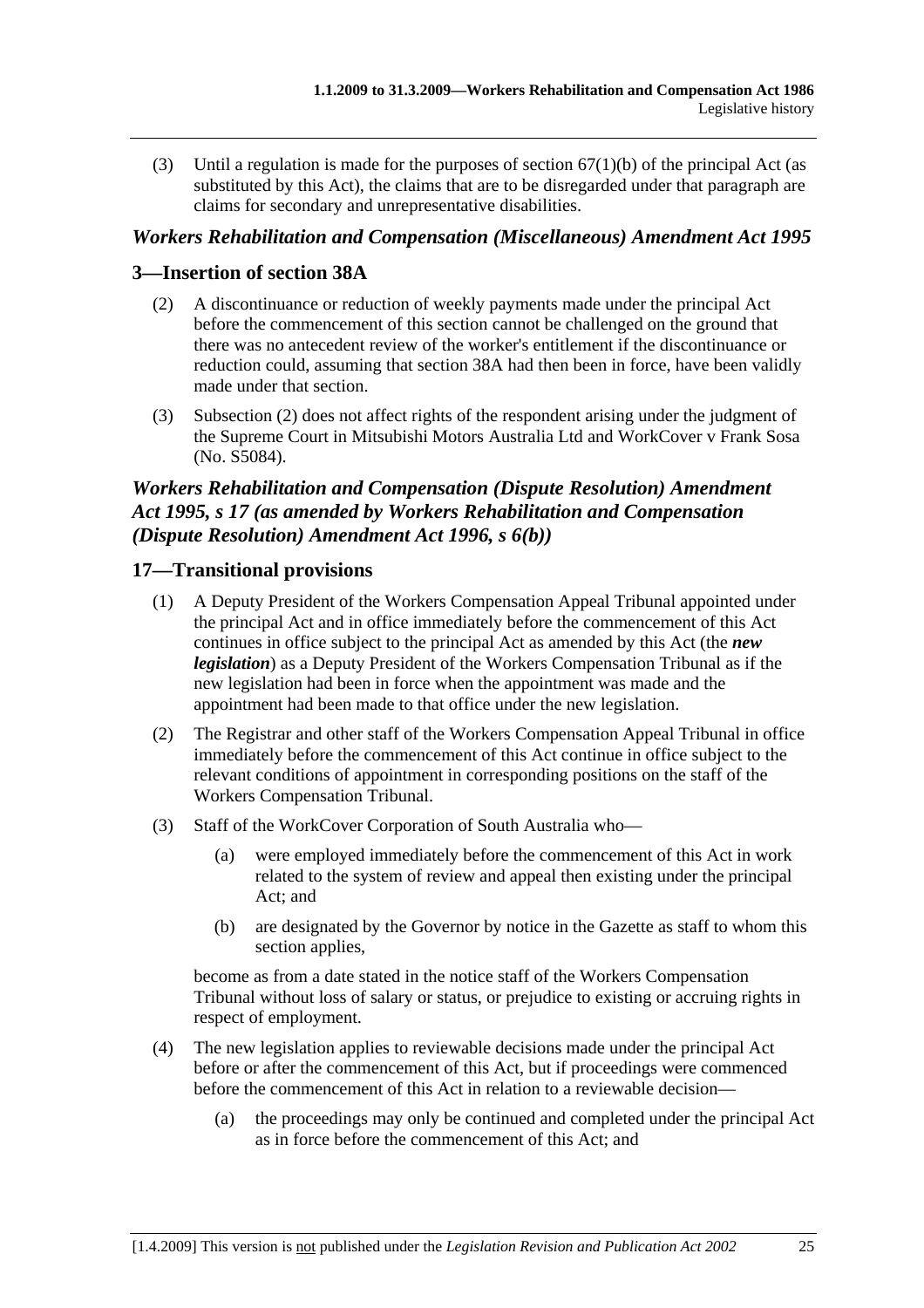- (b) new proceedings cannot be commenced under the new legislation in relation to the same decision.
- (5) The President may make rules, or give directions, governing practice, procedure or evidence in relation to proceedings that continue under subsection (4).
- (7) A person who was a Review Officer immediately before the commencement of this Act continues in office, subject to the person's conditions of appointment, for the remainder of the term of appointment as a member of the Tribunal's staff without prejudice to remuneration or existing or accruing rights to leave.
- (8) The President may assign a person who continues in office under subsection (7) to carry out duties as a conciliation and arbitration officer or in some other capacity on the Tribunal's staff (or as a conciliation and arbitration officer and in one or more other capacities), but the person continues as a Review Officer for the purpose of continuing and completing proceedings under subsection (4).
- (9) A person who continues as a Review Officer under this section is subject to administrative control and direction by the President.

### *Statutes Amendment and Repeal (Common Expiation Scheme) Act 1996*

### **5—Transitional provision**

An Act repealed or amended by this Act will continue to apply (as in force immediately prior to the repeal or amendment coming into operation) to an expiation notice issued under the repealed or amended Act.

## *Workers Rehabilitation and Compensation (Self Managed Employer Scheme) Amendment Act 1998*

### **8—Sunset provision**

On the expiration of 4 years from the commencement of this Act—

- (a) the amendments made by this Act (other than by section 6) are cancelled and the text of the Acts amended by this Act is restored to the form in which that statutory text would have existed if this Act had not been passed; and
- (b) section 107B of the *Workers Rehabilitation and Compensation Act 1986* (as inserted by section 6 of this Act) is amended by striking out from subsection (4) ", a self managed employer or the claims manager for a group of self managed employers".

## *Workers Rehabilitation and Compensation (Territorial Application of Act) Amendment Act 2006, Sch 1—Transitional provisions*

#### **1—Interpretation**

In this Schedule—

*amendments* means amendments made to the principal Act by this Act;

*commencement day* means the day on which this Schedule comes into operation;

*principal Act* means the *Workers Rehabilitation and Compensation Act 1986*,

and other terms used have meanings consistent with the meanings they have in the principal Act.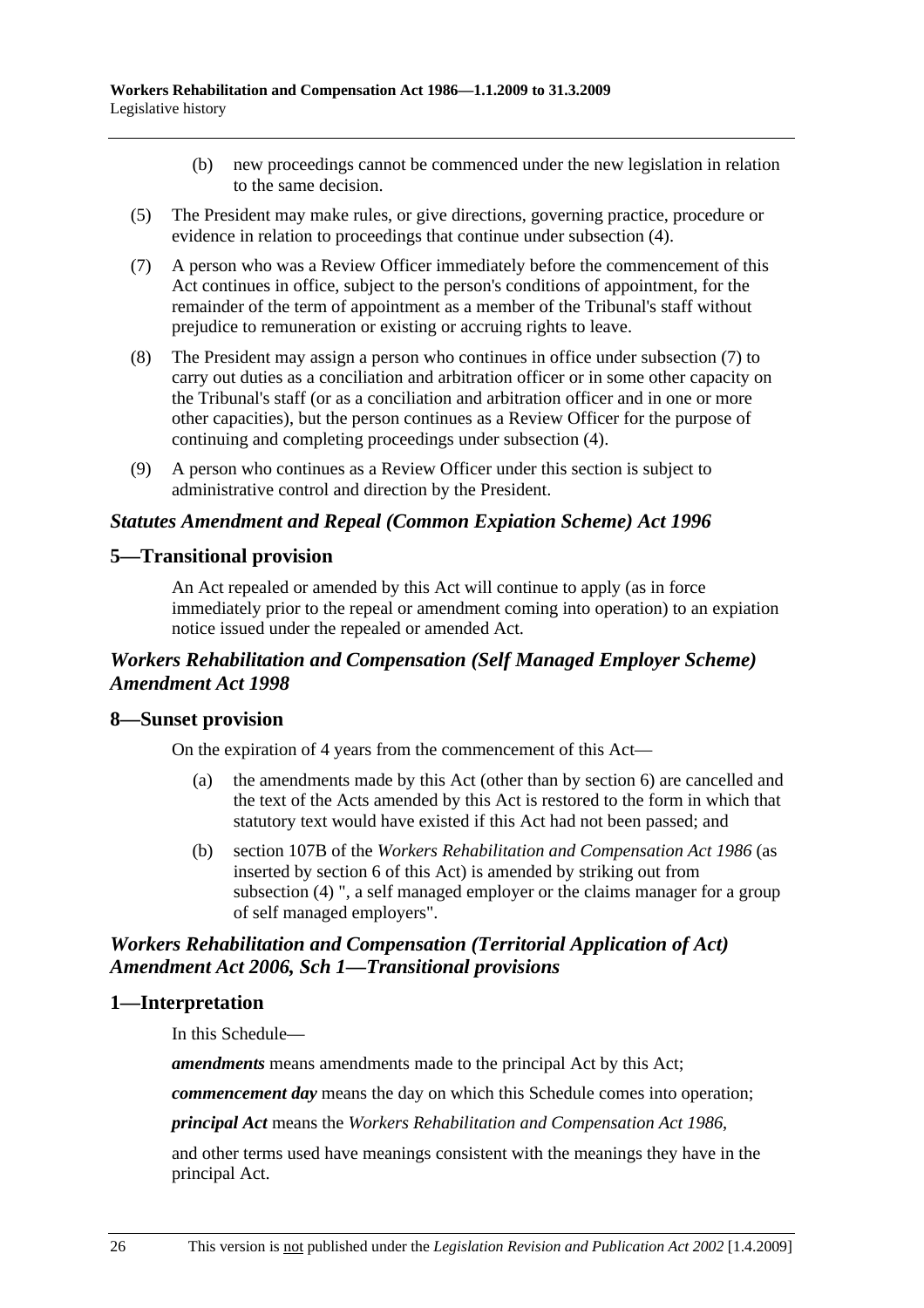## **2—Application of amendments**

The amendments do not apply in respect of a disability that occurred before the commencement day except to the extent prescribed by this Schedule.

#### **3—Cases where disabilities occur before and after commencement of this Act**

- (1) If the death of a worker results from both a disability that occurred before the commencement day and a disability that occurred on or after that day, the worker is, for the purposes of the application of the amendments to and in respect of the death of the worker, to be treated as having died as a result of the disability that occurred on or after that day.
- (2) If a period of incapacity for work resulted both from a disability that occurred before the commencement day and a disability that occurred on or after that day, the incapacity is, for the purposes of the application of the amendments to and in respect of that incapacity for work, to be treated as having resulted from a disability that occurred on or after that day.
- (3) Subclauses (1) and (2) do not affect any apportionment of liability or responsibility under the principal Act in a case where 1 or more of the disabilities occurred before the commencement day and 1 or more occurred on or after that day (but any such apportionment will only apply to the extent that a disability was compensable under the principal Act before the commencement day).

### **4—Claims made before the commencement of this Act**

- $(1)$  If—
	- (a) a person suffered a disability before the commencement day; and
	- (b) a claim for compensation in respect of the disability (the *original claim*) was made under the principal Act but rejected (by notice in writing under the principal Act) on account of the operation of section 6 of the principal Act as in force at the time of the occurrence of the disability; and
	- (c) the original claim would have given rise to—
		- (i) an entitlement to compensation in the form of weekly payments under section 35 or 44 of the principal Act; or
		- (ii) an entitlement in the form of a funeral benefit under section  $44(1)(a)$ of the principal Act; or
		- (iii) an entitlement to compensation in the form of a lump sum under section  $44(1)(b)(i)$  of the principal Act,

had the amendments been in force at the time of the occurrence of the disability; and

(d) the disability was not (and is not) compensable under a corresponding law,

then the person who made the original claim will, on application to the Corporation made within 6 months after the commencement of this clause, be entitled to any relevant benefit under subclause (2).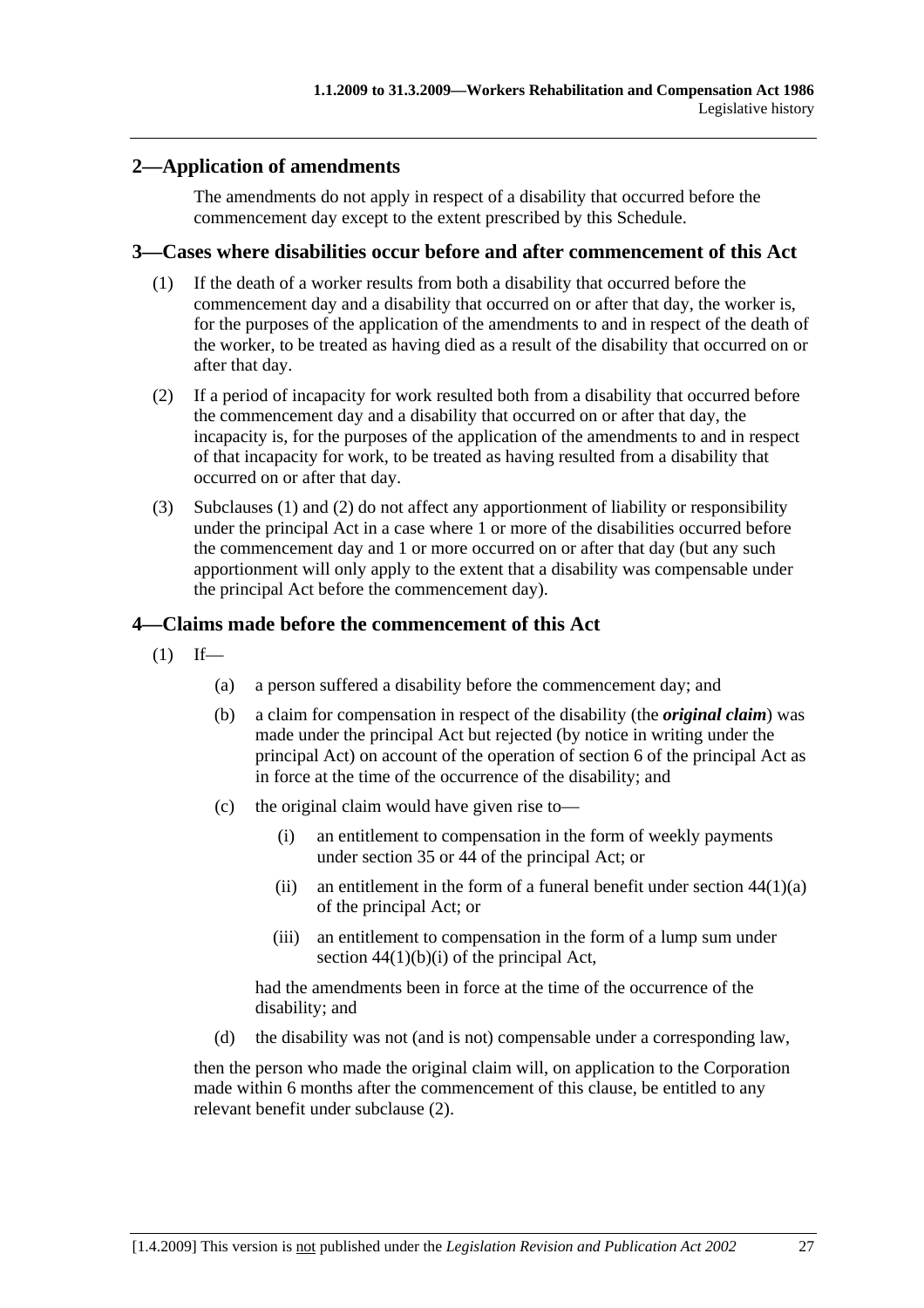- (2) A benefit under this subclause is any of the following (depending on what is relevant in the circumstances of the particular case):
	- $(a)$
- (i) if the original claim was in respect of a disability that resulted in an incapacity for work—a payment of compensation represented by weekly payments for a period not exceeding 12 months of incapacity for work, based on—
	- (A) the extent and duration of the incapacity for work; and
	- (B) the worker's notional weekly earnings at the time of the incapacity (adjusted in accordance with any provision made by the regulations); and
	- (C) any other factor that would otherwise apply under section 35 of the principal Act that is applied by regulations made for the purposes of this subparagraph (modified in any manner prescribed by the regulations);
- (ii) if the original claim was in respect of a disability that resulted in the death of a worker—a payment of compensation represented by weekly payments for a period not exceeding 12 months for loss of support, based on—
	- (A) the relationship between the worker and the claimant (as would apply under section 44 of the principal Act); and
	- (B) the worker's notional weekly earnings at the time of death (adjusted in accordance with any provision made by the regulations); and
	- (C) any other factor that would otherwise apply under section 44 of the principal Act that is applied by regulations made for the purposes of this subparagraph (modified in any manner prescribed by the regulations);
- (b) compensation for any costs of a kind described in section 32(2) of the principal Act incurred by a worker in consequence of having suffered a relevant disability;
- (c) compensation in the form of a funeral benefit under section  $44(1)(a)$  of the principal Act (as determined at the time of death of the worker and adjusted in accordance with any provision made by the regulations);
- (d) compensation in the form of a lump sum under section  $44(1)(b)(i)$  of the principal Act (as determined at the time of death of the worker and adjusted in accordance with any provision made by the regulations).
- (3) The Corporation may, pursuant to an agreement between the person who has an entitlement under this clause and the Corporation, make any payment with respect to that entitlement—
	- (a) in instalments (with each instalment being an amount fixed under the agreement); or
	- (b) in a lump sum (representing the total amount of the entitlement adjusted to take into account any factor prescribed by the regulations).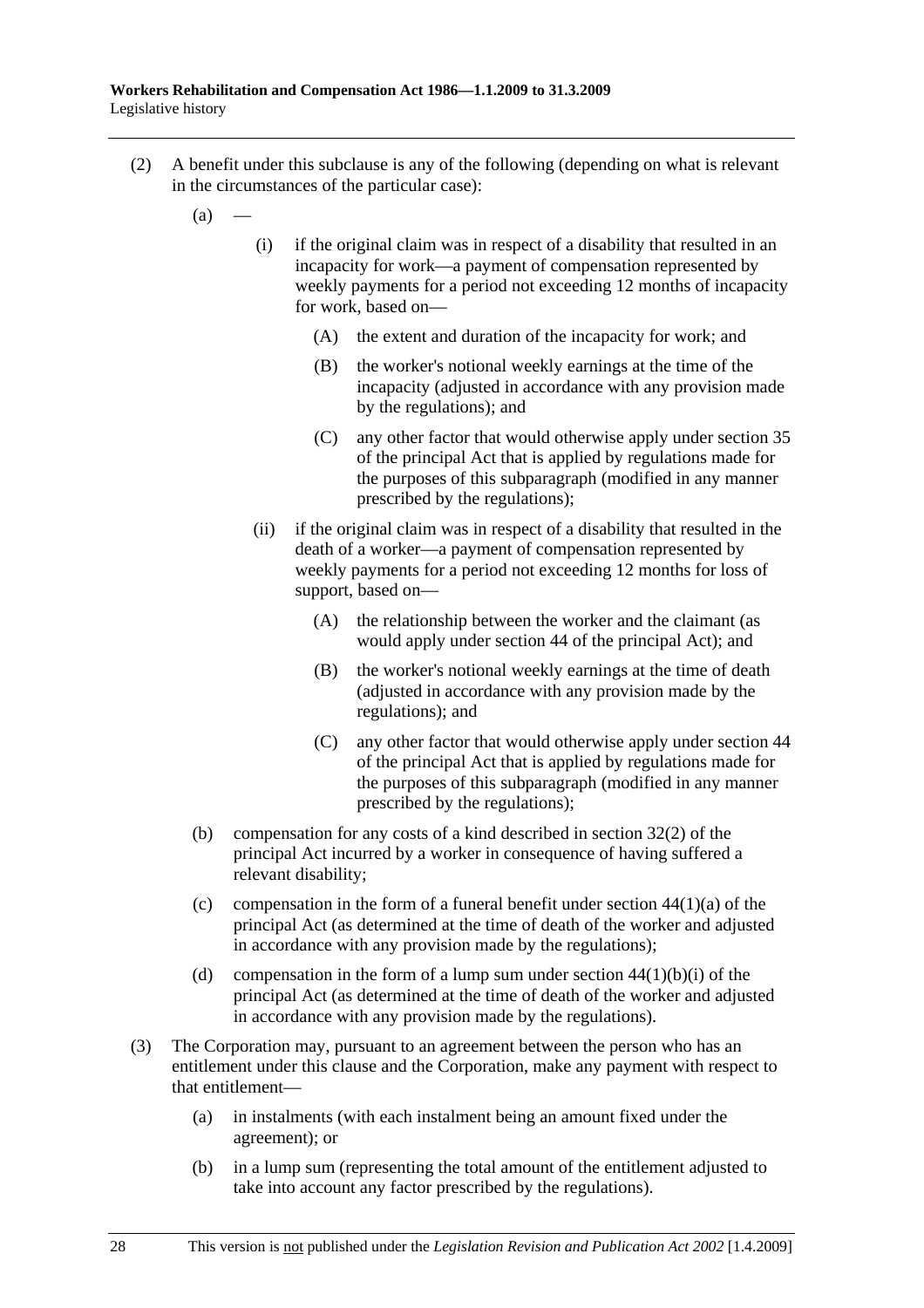- (4) The Corporation may, in connection with an application under this clause, require a person seeking a payment to provide any information that the Corporation thinks fit.
- (5) The Corporation may delay making a payment on an application under this clause until any information required under subclause (4) has been provided.

## **5—Ex gratia payments**

- (1) In addition to a preceding clause, the Corporation has an absolute discretion to make an *ex gratia* payment (of an amount determined by the Corporation) to a person in connection with the enactment of this Act if—
	- $(a)$
- (i) the person did not make a claim under the principal Act in respect of a disability suffered before the commencement of this Act and, if he or she has made such a claim, the claim would have been rejected on account of the operation of section 6 of the principal Act as in force at the time of the occurrence of the disability; or
- (ii) the person did make a claim under the principal Act in respect of a compensable disability suffered before the commencement of this Act but the claim did not (or does not) give rise to an entitlement under the principal Act on account of the operation of section 6 of the principal Act as in force at the time of the occurrence of the disability; and
- (b) the Corporation is satisfied—
	- (i) that the person would have had an entitlement to compensation under the principal Act had the amendments been in force at the time of the occurrence of the disability; and
	- (ii) that the disability was not (and is not) compensable under a corresponding law; and
	- (iii) that the person suffered substantial hardship on account of the disability; and
	- (iv) taking into account any other matter as the Corporation thinks fit, that it is appropriate in the circumstances of the particular case that an *ex gratia* payment be made.
- (2) A person seeking an *ex gratia* payment under this clause must make an application to the Corporation, in a manner and form determined by the Corporation, within the period prescribed by the regulations.
- (3) The Corporation may, in connection with an application under this clause, require a person seeking a payment to provide any information that the Corporation thinks fit.
- (4) The Corporation may delay making a determination on an application under this clause—
	- (a) until any period that applies under subclause (2) has expired; or
	- (b) until any information required under subclause (3) has been provided.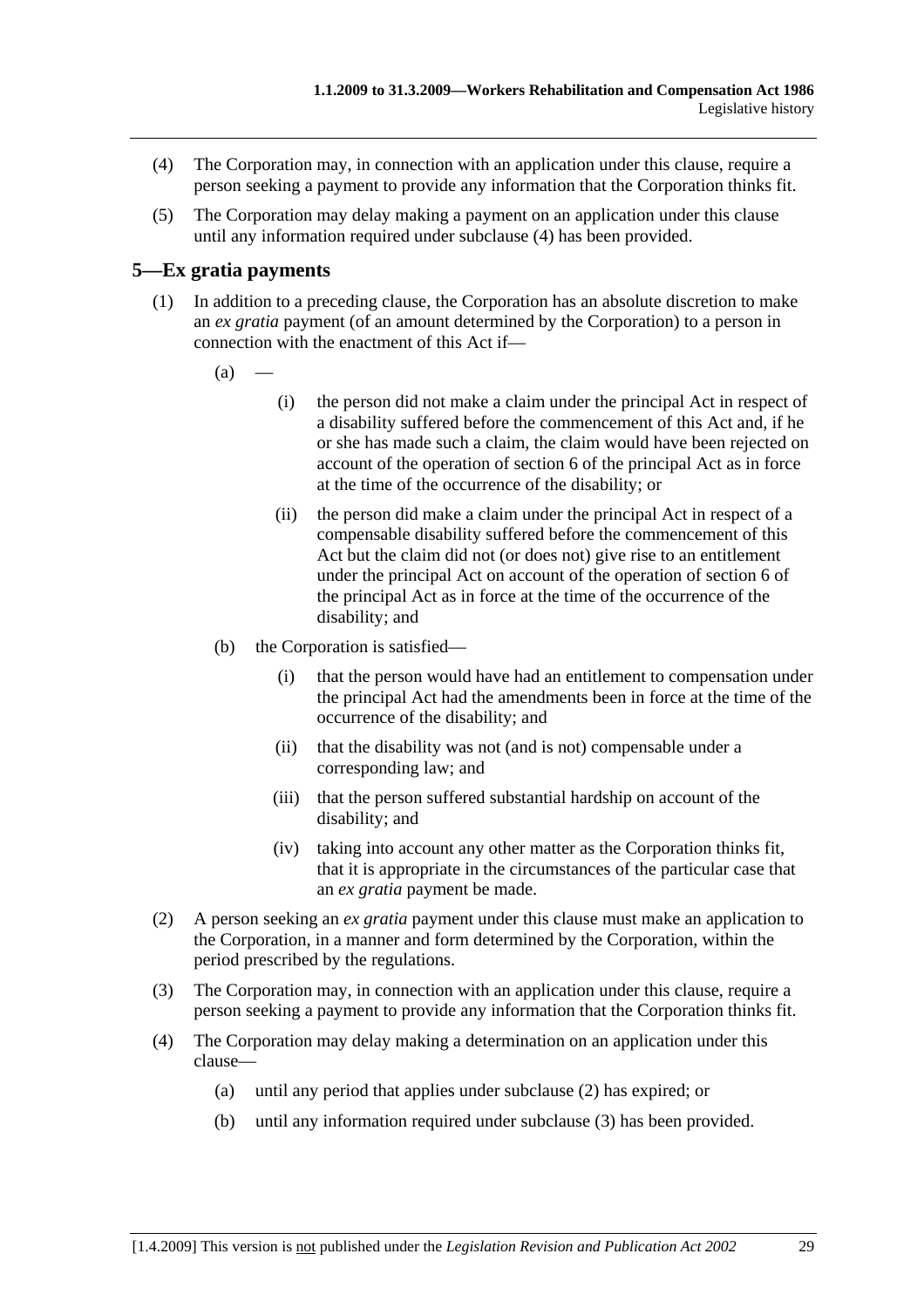- (5) The making of a payment under this clause will not affect any entitlement that a person may have with respect to another disability under the principal Act (and will not be taken into account for the purposes of any claim under the principal Act).
- (6) The Corporation may make a payment under this clause on such conditions as the Corporation thinks fit (and a person who contravenes or fails to comply with a condition may be required to repay any amount that has been paid by the Corporation (and any such amount will be recoverable as a debt)).
- (7) A decision of the Corporation to make, or not to make, an *ex gratia* payment, or the amount of an *ex gratia* payment, under this clause is final and cannot be subject to review by a court or tribunal in any respect.

### **6—Related matters**

- (1) Any payment under clause 4 or 5 will be taken from the Compensation Fund (and the Corporation is authorised by force of this clause to apply the relevant amount from the Compensation Fund).
- (2) The Corporation is not entitled to recover the amount of any payment made under clause 4 or 5 from a person who was the employer of the relevant worker at the time of the occurrence of the disability (including in a case where the employer was an exempt employer).
- (3) The Governor may make such regulations as are contemplated by this Schedule, or as are necessary or expedient for the purposes of this Schedule.

## *Workers Rehabilitation and Compensation (Scheme Review) Amendment Act 2008, Sch 1—Transitional provisions*

**Note—** 

Clauses 4(2), (3), 8, 10 and 16 had not come into operation at the date of the publication of this version.

# **1—Interpretation**

(1) In this Schedule—

*principal Act* means the *Workers Rehabilitation and Compensation Act 1986*;

*relevant day* means a day appointed by proclamation as the relevant day for the purposes of the provision in which the term is used;

*self-insured employer* includes an exempt employer (being the term previously used under the principal Act).

 (2) In this Schedule, terms used have meanings consistent with the meanings they have in the principal Act.

# **2—Average weekly earnings**

- (1) Subject to subclause (2), section 4 of the principal Act, as enacted by this Act, applies to claims for compensation made on or after the relevant day (whether the entitlement to compensation arose before or on or after the relevant day).
- (2) Subsection (11) of section 4 of the principal Act, as enacted by this Act, operates both prospectively and retrospectively.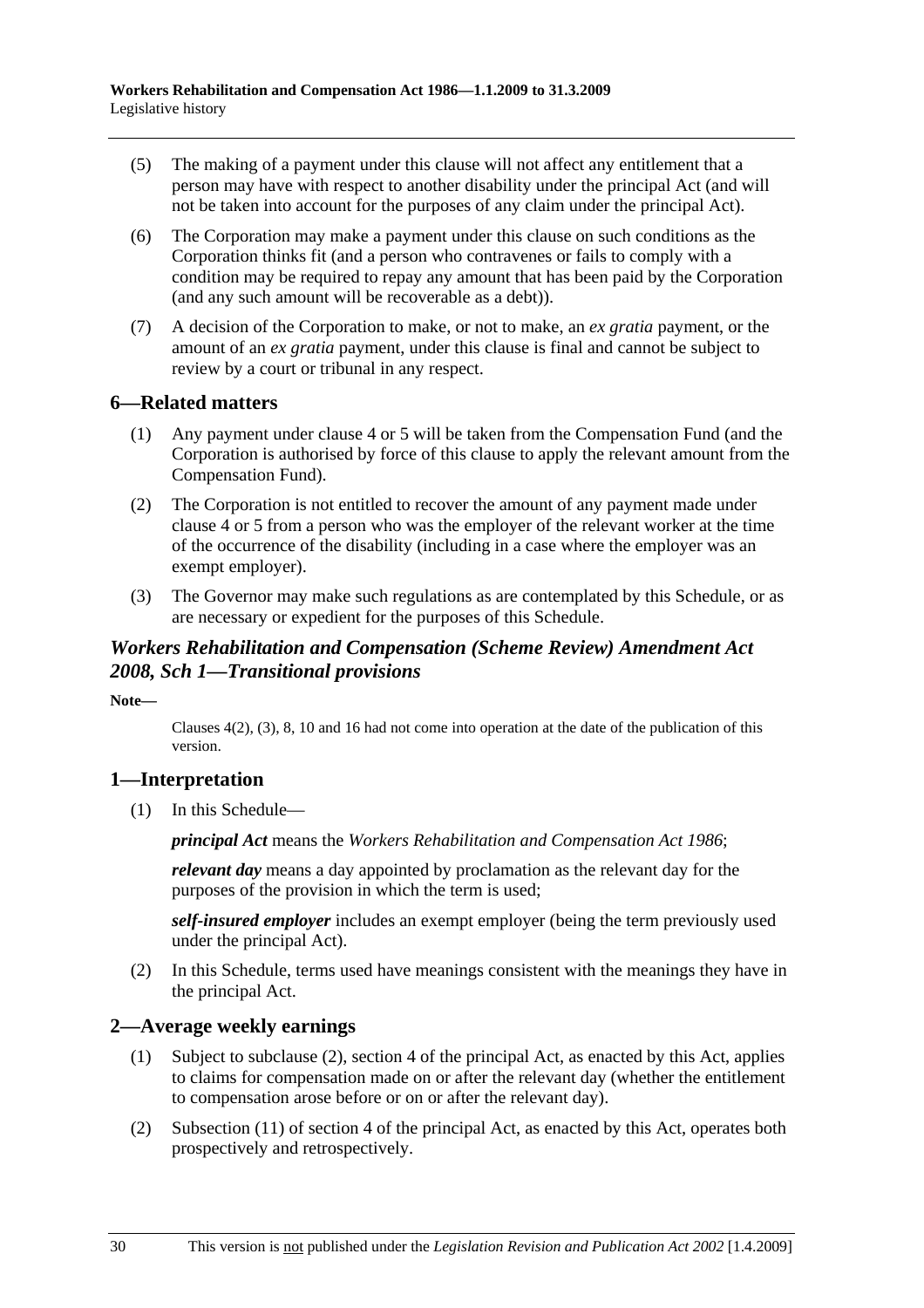### **3—Provisional acceptance of liability—medical expenses**

Section 32A of the principal Act, as enacted by this Act, extends to disabilities occurring before the enactment of that section.

## **4—Weekly payments**

- (1) Sections 35 to 35C (inclusive) of the principal Act, as enacted by this Act, (in this clause referred to as the *new provisions*) apply in relation to workers who suffer compensable disabilities on or after the relevant day.
- *(2) In addition, the new provisions extend to entitlements to weekly payments of compensation in relation to compensable disabilities occurring before the relevant day—* 
	- *(a) if a worker has, before the relevant day, reached or gone past the end of the first 2 years of incapacity referred to in section 35(2) of the principal Act, as in existence immediately before the substitution of section 35 under section 15 of this Act (in this clause referred to as the old provision) (and is still in receipt of weekly payments of compensation on the relevant day); or*
	- *(b) if a worker, on or after the relevant day, reaches the end of the first 2 years of incapacity referred to in the old provision (and is still in receipt of weekly payments of compensation at the end of that 2 year period).*
- *(3) To avoid doubt, in the circumstances of any particular case, the new provisions replace section 35 of the principal Act, as in existence immediately before the substitution of section 35 under section 15 of this Act, if or when a worker falls within a set of circumstances described in paragraph (a) or (b) of subclause (2).*

### **5—Discontinuance of weekly payments**

- (1) Subject to subclause (2), the amendments made to section 36 of the principal Act by this Act extend to weekly payments commenced before the relevant day, or commenced on or after the relevant day, in relation to compensable disabilities occurring before the relevant day.
- (2) Subsections (4), (4a) and (5) of section 36 of the principal Act, as in existence immediately before the substitution of those subsections by section 16 of this Act, will continue to apply in relation to a decision that is the subject of a notice of dispute lodged under section 36(4) before the relevant day.

### **6—Adjustments due to change from original arrangements**

- (1) Section 37 of the principal Act, as enacted by this Act, extends to any determination of average weekly earnings (and, if relevant, notional weekly earnings) made before or on or after the relevant day in relation to compensable disabilities occurring before the relevant day.
- (2) However, the operation of subclause (1) in relation to a determination of average weekly earnings made before the relevant day cannot apply to the disadvantage of a worker by decreasing average weekly earnings (and, if relevant, notional weekly earnings).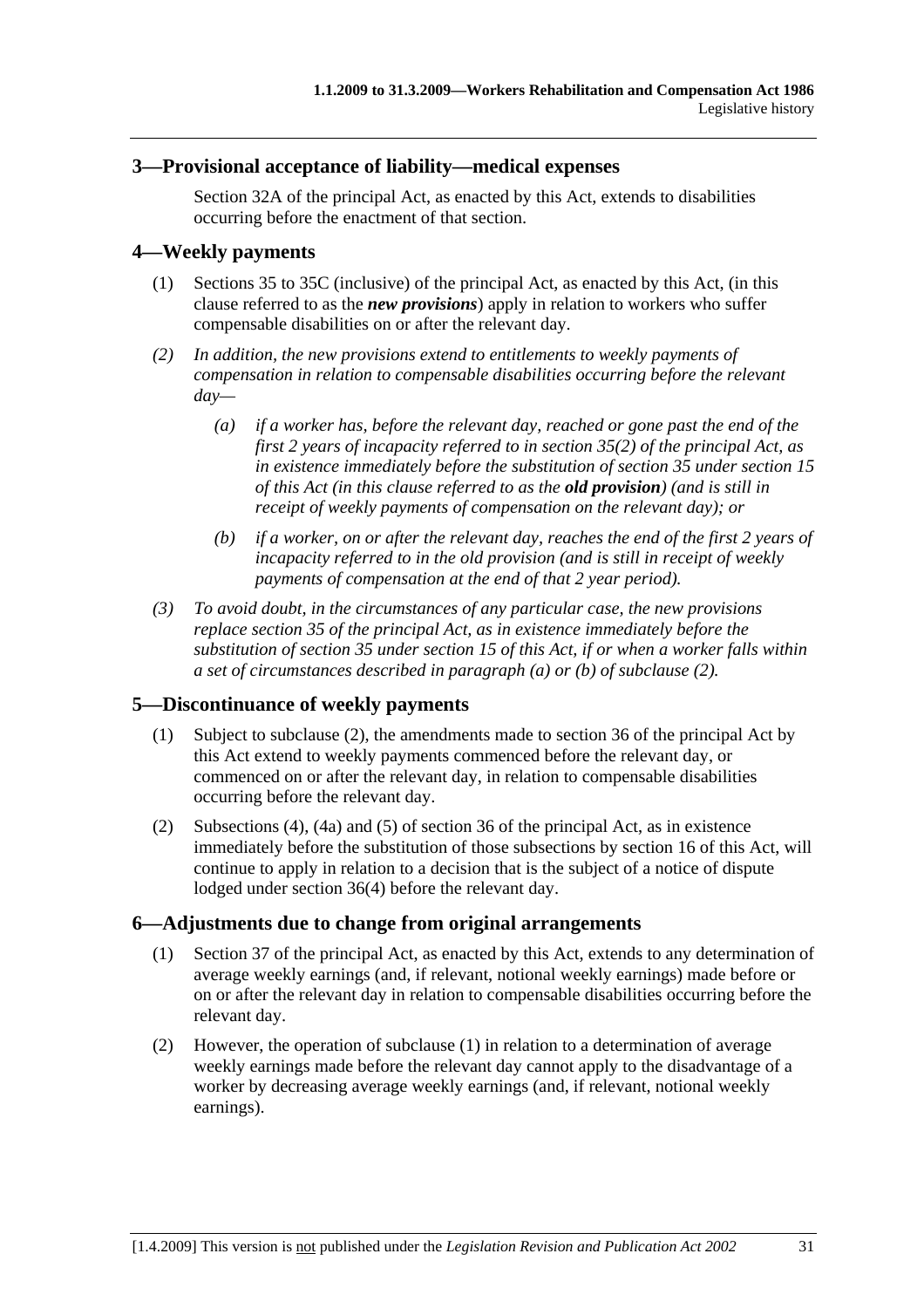#### **7—Economic adjustments to weekly payments**

The amendments made to section 39 of the principal Act by this Act extend to weekly payments commenced before the relevant day, or commenced on or after the relevant day, in relation to compensable disabilities occurring before the relevant day.

#### **8—Redemption of liabilities**

- *(1) Subject to subclause (2), paragraph (e) of section 42(2) of the principal Act, as enacted by this Act, applies in relation to—* 
	- *(a) any relevant liability arising from a compensable disability that occurs on or after the relevant day; and*
	- *(b) any relevant liability arising from a compensable disability that occurred within the period of 3 years immediately preceding the relevant day; and*
	- *(c) on or after the expiration of 1 year from the relevant day—any relevant liability arising from a compensable disability that occurred before the 3 year period referred to in paragraph (b).*
- *(2) Subclause (1)(b) or (c) does not apply where, in a particular case, the Corporation or a self-insured employer has provided a notification to the worker under section 42(4) of the principal Act before the relevant day.*
- *(3) In this clause—*

*relevant liability means a liability that is capable of redemption under section 42(1) of the principal Act.* 

#### **9—Loss of earning capacity—capital loss assessments**

Division 4B of Part 4 of the principal Act, as in existence immediately before the relevant day, will be taken to continue to apply with respect to any case where the Corporation or a self-insured employer has made any assessment (including an interim assessment) under section 42A of the principal Act before the relevant day.

#### **10—Lump sum compensation**

*Sections 43, 43A and 43B of the principal Act, as enacted by this Act, extend to any case where the Corporation or a self-insured employer (as the case requires) has not, before the relevant day, made a determination of the compensation payable in the particular case under section 43 of the principal Act, as in existence immediately before the substitution of that section under section 24 of this Act (in respect of a compensable disability occurring before the relevant day).* 

#### **11—Compensation payable on death—weekly payments**

The amendments made to section 44 of the principal Act by this Act apply to any claim for compensation made on or after the relevant day (whether the entitlement to compensation arose before or on or after the relevant day).

#### **12—Compensation payable on death—lump sums**

Section 45A of the principal Act, as enacted by this Act, applies to claims for a lump sum payment of compensation on account of the death of a worker made on or after the relevant day (whether the entitlement to compensation arose before or on or after the relevant day).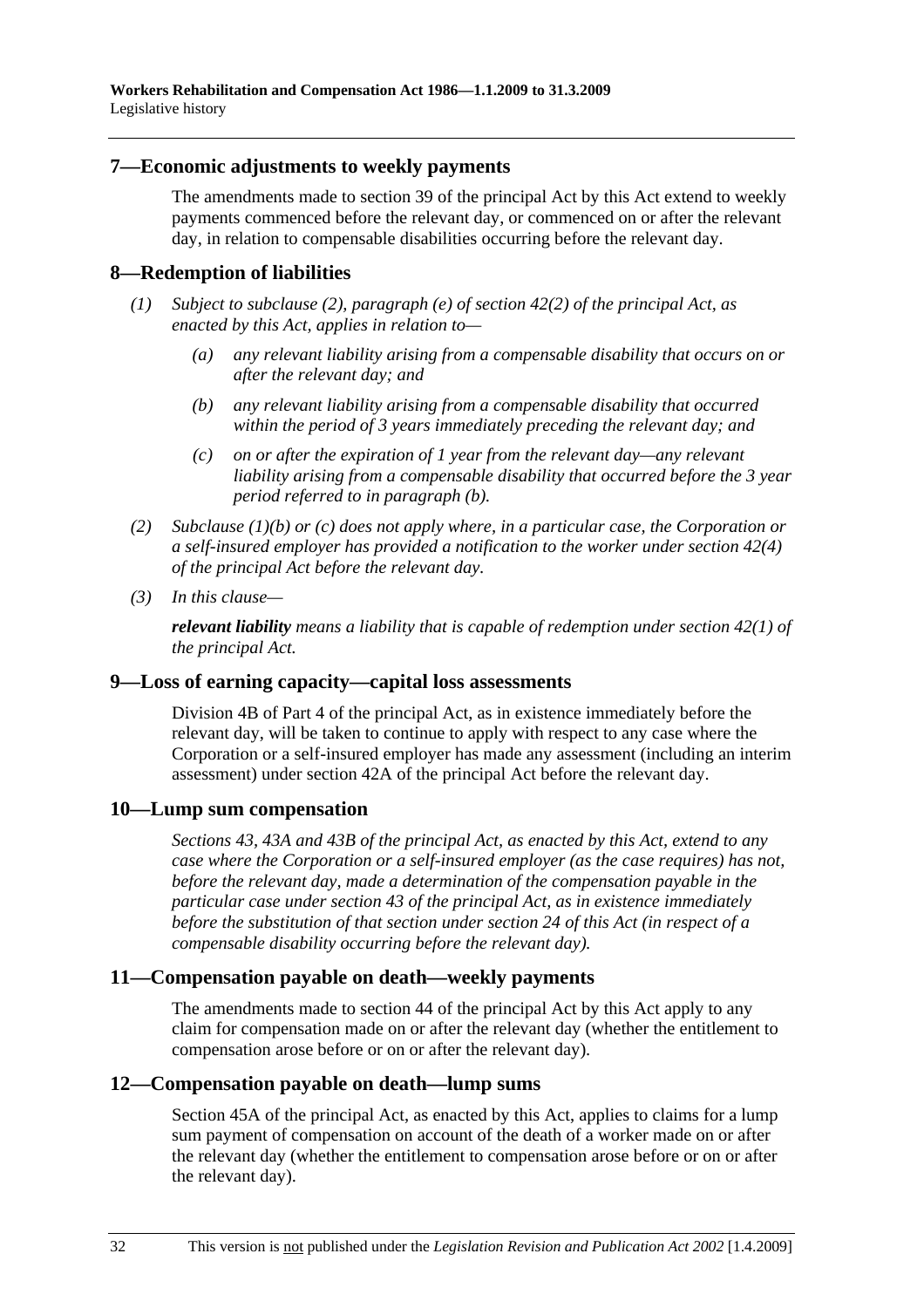## **13—Funeral benefit**

Section 45B of the principal Act, as enacted by this Act, applies to claims for a funeral benefit made on or after the relevant day (including in respect of a funeral occurring before the relevant day).

### **14—Counselling services**

Section 45C of the principal Act, as enacted by this Act—

- (a) applies to claims for compensation made under that section on or after the relevant day (whether the entitlement to compensation arose before or on or after the relevant day); and
- (b) extends to claims for compensation for counselling services made to the Corporation or a self-insured employer before the relevant day under section 44 of the principal Act if the Corporation or self-insured employer determines that it is reasonable to allow the claim to be incorporated into the operation of this clause.

## **15—Provisional payments**

- (1) Division 7A of Part 4 of the principal Act, as enacted by this Act, extends to cases involving disabilities occurring before the relevant day.
- (2) Subclause (1) does not apply in a case where the relevant worker has made a claim for compensation under Division 8 of Part 4 of the principal Act before the relevant day.

### **16—Medical panels**

*A medical question may be referred to a Medical Panel under Part 6C of the principal Act, as enacted by this Act, even if the medical question relates to a claim made or proceedings commenced before that enactment.* 

## *Workers Rehabilitation and Compensation (Scheme Review) Amendment Act 2008, Sch 2—Review*

### **1—Review**

- (1) The Minister must, as soon as practicable after 31 December 2010, appoint an independent person to carry out a review concerning—
	- (a) the impact of this Act on workers who have suffered compensable disabilities and been affected by the operation of this Act; and
	- (b) the impact of this Act on levies paid by employers under Part 5 of the principal Act; and
	- (c) the impact of this Act on the sufficiency of the Compensation Fund to meet the liabilities of the WorkCover Corporation of South Australia under the principal Act; and
	- (d) such other matters as the Minister may determine.
- (2) The person appointed by the Minister under subclause (1) must present to the Minister a report on the outcome of the review no later than 4 months following his or her appointment.